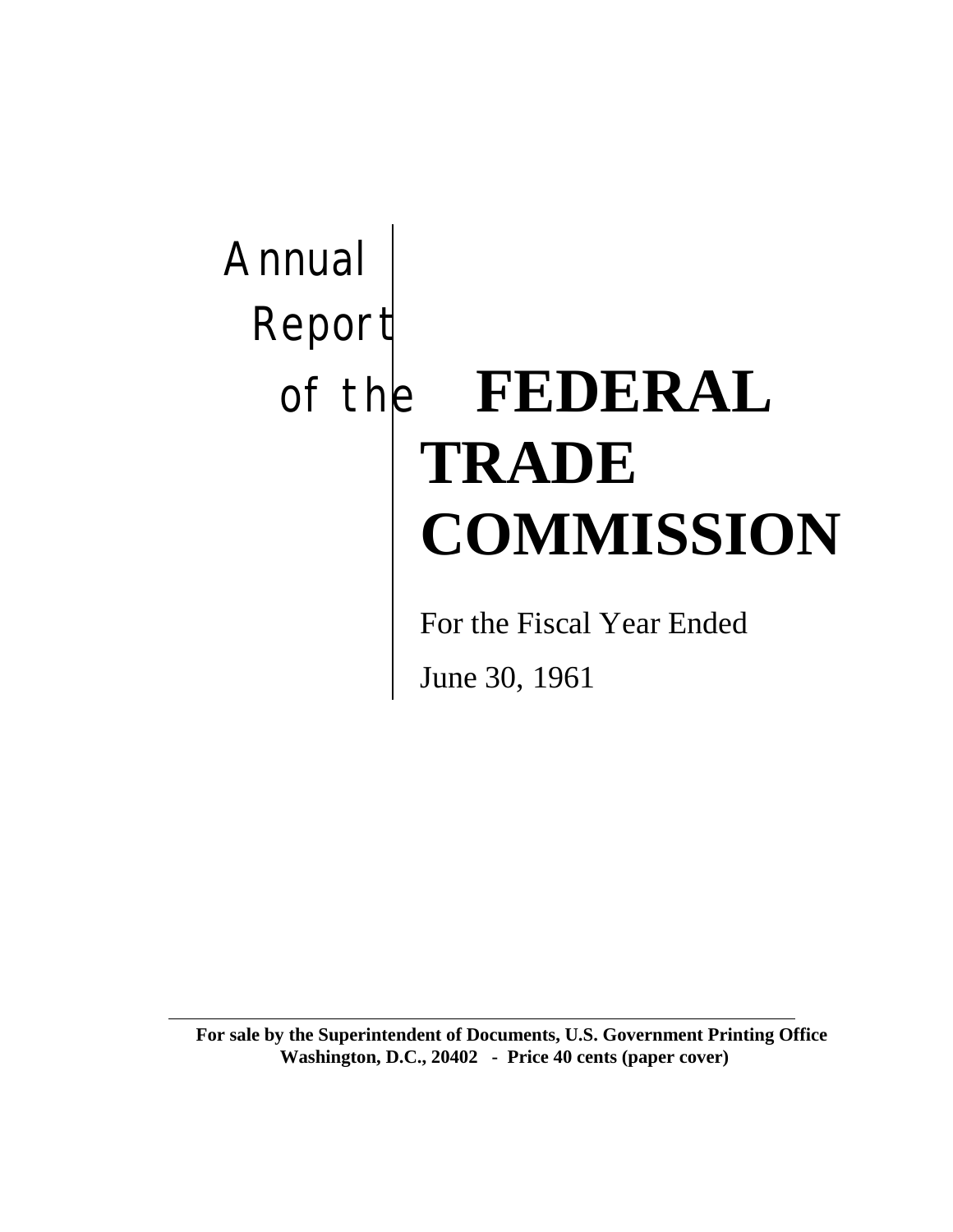## Federal Trade Commission

PAUL RAND DIXON, Chairman ROBERT T. SECREST SIGURD ANDERSON WILLIAM C. KERN PHILIP ELMAN

JOSEPH W. SHEA, Secretary JOHN N. WHEELOCK, Executive Director

JAMES McI. HENDERSON, General Counsel EARL J. KOLB, Director of Hearing Examiners JOSEPH E. SHEEHY, Director Bureau of Litigation SHERMAN R. HILL, Director Bureau of Investigation VACANT, Director Bureau of Consultation VACANT, Director Bureau of Economics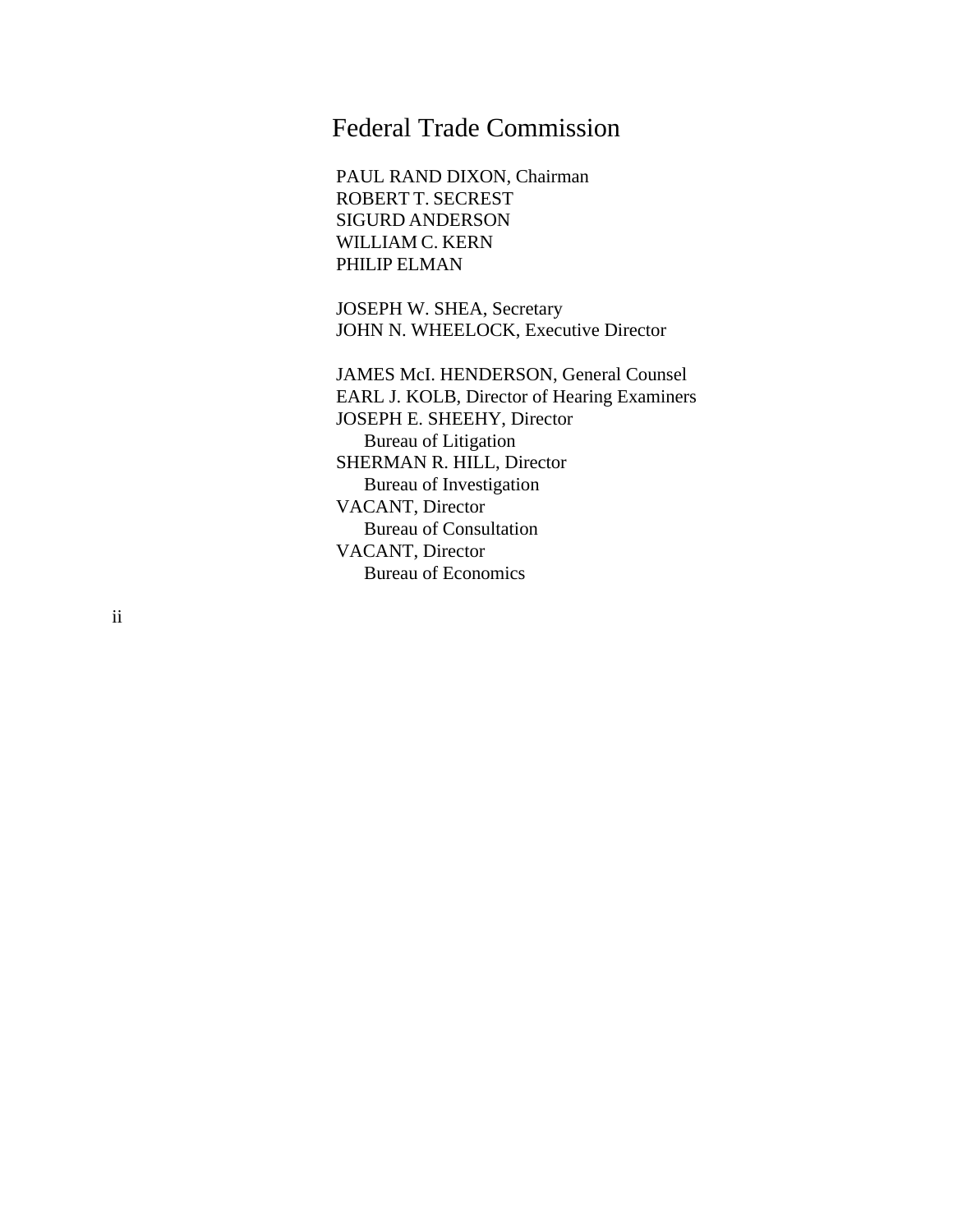### EXECUTIVE OFFICES OF THE FEDERAL TRADE COMMISSION

Pennsylvania Avenue at Sixth Street Northwest, Washington 25, D.C.

#### Branch Offices

| Room 3004, U.S. Courthouse, Foley<br>Square, New York 7, N.Y. | Room 413, Masonic Temple Building, New<br>Orleans 12, La.                      |
|---------------------------------------------------------------|--------------------------------------------------------------------------------|
| Room 1310, 226 West Jackson<br>Boulevard, Chicago 6, Ill.     | Room 811, U.S. Courthouse, Seattle 6, Wash.                                    |
| Room 306, Pacific Building, San<br>Francisco 3, Calif.        | Room 1128, Standard Building, Cleveland 13,<br>Ohio.                           |
|                                                               | Room 2806, Federal Office Building, Kansas                                     |
| Room 405, 215 West Seventh Street,<br>Los Angeles 14, Calif.  | City, Mo.                                                                      |
|                                                               | Room 915, Forsyth Building, Atlanta 3, Ga.                                     |
| Room 1001, 131 State Street, Boston                           |                                                                                |
| 9, Mass.                                                      | 988 North Monroe Street, Arlington 1, Va.                                      |
|                                                               | Field Offices for Textiles and Furs in Addition to the<br>above Branch Offices |
| Room 1003—c, U.S. Court and Custom<br>House, St. Louis 1, Mo. | Room 405, 215 W. Seventh St., Los<br>Angeles 14, Calif.                        |
|                                                               |                                                                                |

Room 1304, 1114 Commerce Street, Dallas 2, Tex.

Room 3030A, U.S. Courthouse, Philadelphia, Pa.

958 North Monroe Street Arlington 1, Va.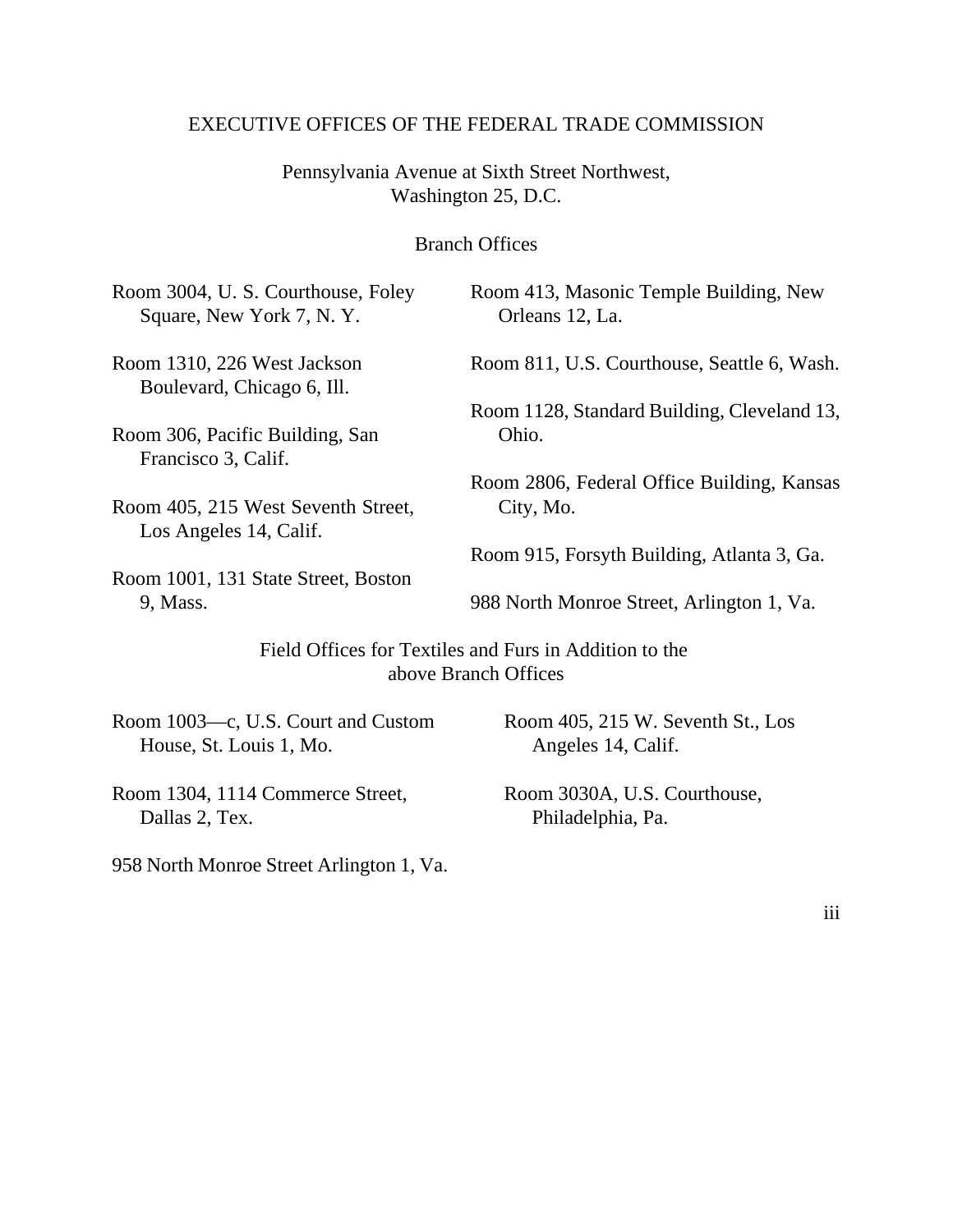## Letter of Transmittal

#### FEDERAL TRADE COMMISSION, Washington, D.C.

To the Congress of the United States:

It is a pleasure to transmit herewith the Forty-seventh Annual Report of the Federal Trade Commission, covering its accomplishments during the fiscal year ended June 30, 1961. By direction of the Commission.

> PAUL RAND DIXON, Chairman.

#### THE PRESIDENT OF THE SENATE. THE SPEAKER OF THE HOUSE OF REPRESENTATIVES

v.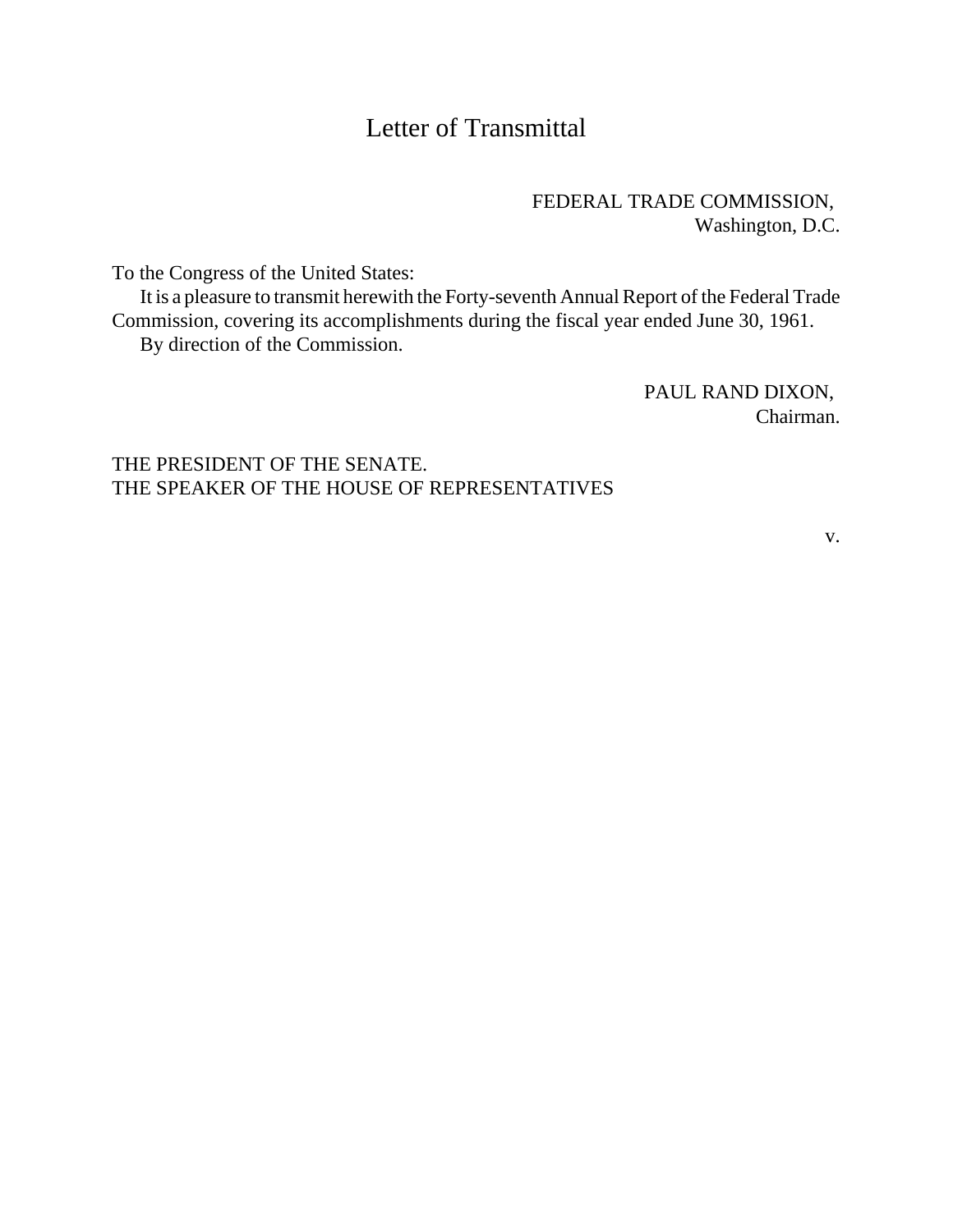#### Chapter Page

| $\mathbf{1}$ . |  |
|----------------|--|
| 2.             |  |
| 3.             |  |
| 4.             |  |
|                |  |
|                |  |
|                |  |
|                |  |
|                |  |
|                |  |
|                |  |
|                |  |
|                |  |
| 6.             |  |
| 7.             |  |
|                |  |
|                |  |
|                |  |
|                |  |
|                |  |
| 8.             |  |
|                |  |
|                |  |
|                |  |
|                |  |
| 9.             |  |
|                |  |
|                |  |
|                |  |
|                |  |
|                |  |
|                |  |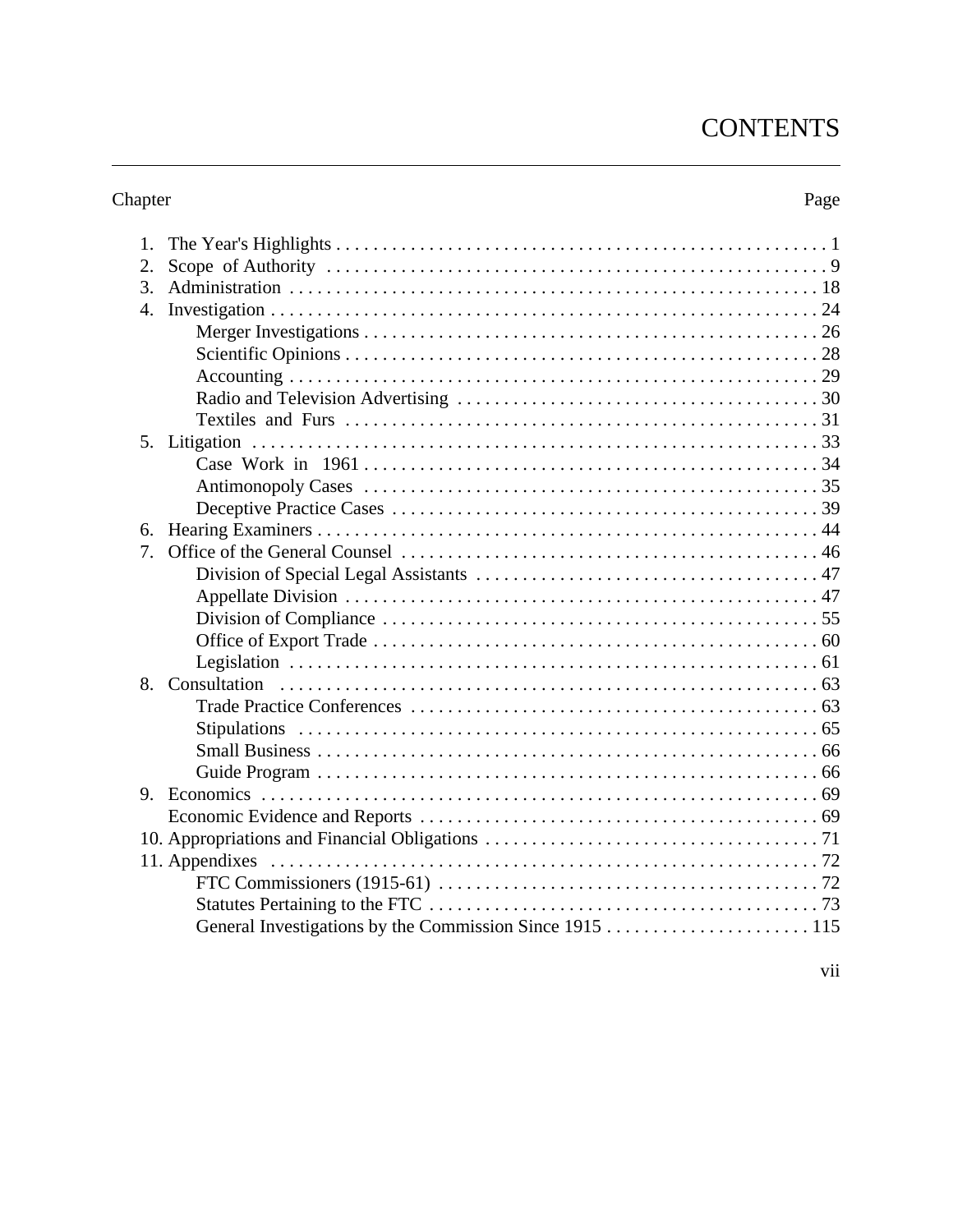## THE YEAR'S HIGHLIGHTS

From the standpoint of numbers of enforcement actions, the fiscal year 1961 was one of the best years in the Commission's 47-year history. It also produced important innovations in the employment of enforcement tools and in the use of voluntary procedures to gain compliance with the laws the Commission administers.

On the other hand, delay in the prosecution of cases continued to be so serious a problem that major changes in organization and procedures had to be devised and readied for introduction in fiscal 1962. While the additional appropriations received in fiscal 1961 had been put to good use 3 it became all too apparent that the Commission's machinery needed to be redesigned to speed the prosecution of cases-to shorten the time between the initial investigation of a law violation and the issuance of an order stopping it. The changes required would have to be fundamental-not just a shoring up of weak spots-if the problem of delay were to be met head-on. Such changes were planned and made ready.

As a result, fiscal 1961 was a year of transition for the Commission. During the planning of the new approach to the casework delay problem, former procedures continued. The same was true of most staff operations. Enough cases-indeed, more than enough-were in the pipeline to keep the staff fully occupied while personnel changes and the new procedures were being worked out in essential detail. With scores of cases well along in their prosecution, commonsense dictated that so much time and money already had been invested in them that it would be poor economy not to continue their handling and trial as originally conceived. However, if the investigation of a case had not progressed too far and it appeared that more law enforcement could be achieved by broadening the illegal target-to bring a prevalent practice under fire instead of just an individual offender—then action was held up until it could be prosecuted faster under the new rules of practice to become effective in fiscal 1962.

Even with the inevitable slowdown that temporarilyattends anymajorreorganization, the Commission's performance during fiscal 1961 compared favorably with previous years; indeed, except for fiscal 1960, the numbers of actions in all major categories exceeded those for any other year in the Commission's 47-year history. And, in the important category of cease-and-desist orders against monopo-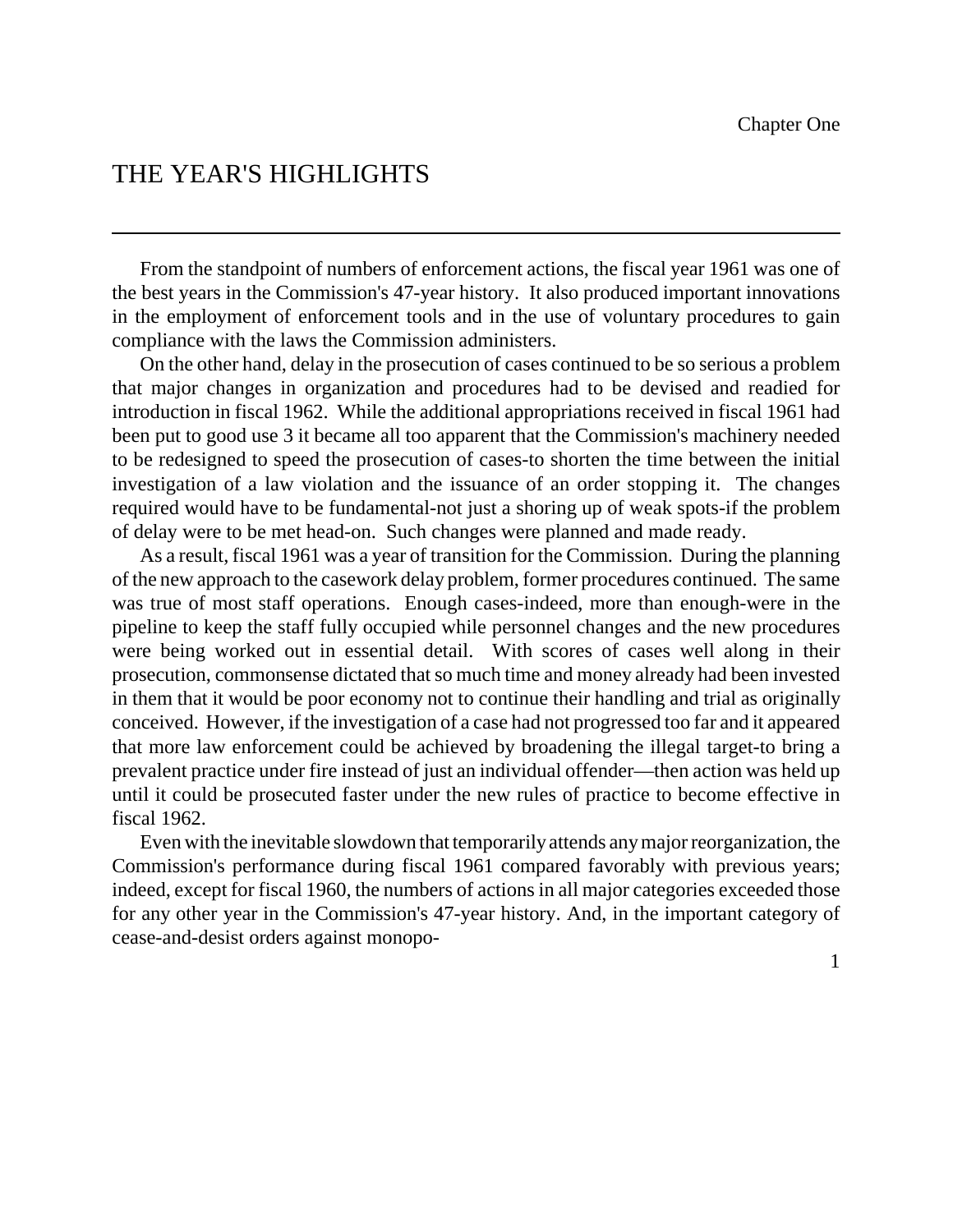listic practices, an alltime record number of 103 was issued. While total complaints dropped from 502 to 410 as compared to the previous year, the total number of orders rose from 346 to 368. It must be emphasized, however, that mere numbers of actions are only one indication of Commission effectiveness and by no means the most significant criteria. Far more important than numbers is that illegal business practices be weeded out rather thin merely trimmed back.

That the Commission was able to handle the volume of casework it did during the year is attributable in large part to a strengthening of the staff. This was made possible by an increase in appropriations from \$6,840,000 to \$8,009,500, which resulted in enlarging the staff from 782 to 855. While it is true that the hiring of new employees does not return an immediate, result in increased casework due to training requirements, the numerically strengthened staff put the Commission in a better position to carry out its responsibilities.

Even so, the backlog of pending cases continued to rise. In the antimonopoly field, the number increased from 931 to 1,484 during the fiscal year, and deceptive practice investigations pending continued to represent a 14-month backlog (1,030 cases), even though the Commission staff was able to complete 38 percent more such investigations than during the previous year.

Both from the standpoint of investigation and trial, corporate mergers that illegally restrain competition are the Commission's most difficult cases. During fiscal 1961, 53 full investigations were undertaken and 32 such cases were being tried. Five new complaints were issued and two cases were brought to conclusion with orders of divestiture. The Pillsbury Co., the Nation's second largest flourmilling concern, was ordered to sell two major competitors it had acquired, and Scott Paper Co., the Nation's leading seller of sanitary paper products, was ordered to sell three corporations it had acquired in violation of the Celler-Kefauver amendment to the Clayton Act.

The new complaints challenged acquisitions by the Hooker Chemical Corp., Ekco Products Co., Leslie Salt Co., American-Marietta Co., and Kaiser Industries Corp.

The greatest number of antitrust actions-100 complaints and 91 orders-involved alleged violations of the Robinson-Patman Act, prohibiting illegal discriminations in prices and services. Such cases accounted for five-sixths of all of the antimonopoly proceedings begun during the year. Of these, more than half were directed against the payment of unlawful brokerage to buyers for their own account. Here a concerted attack was made against the practice as it was found to exist in the citrus fruit industry, principally in the marketing of the Florida crop. For the first time the commission made wide-scale use of its powers under section 6 of the FTC Act. Heretofore but rarely invoked and then only on a limited basis, this

2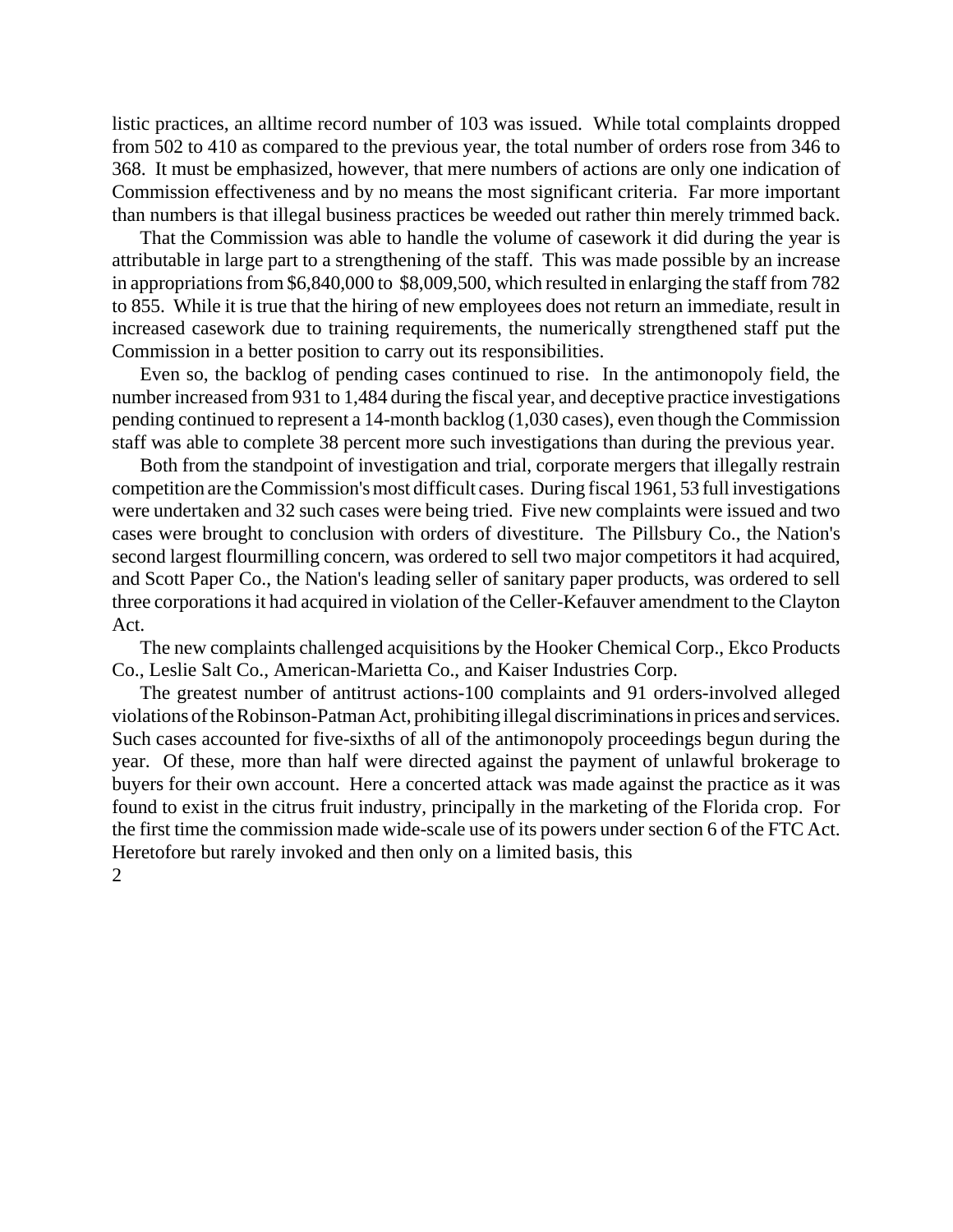power to demand answers to mailed inquiries made possible the investigation of an industrywide evil in record time. Indeed, the efficacy of this section 6 power as demonstrated by the citrus fruit investigation led to its further broad-scale use in investigations of possible discriminatory advertising allowances in the department store and food industries.

In addition to these broad investigations, the Commission brought many other actions to halt preferential treatment of some customers to the detriment of others in the furnishing of allowances and service. For example, orders were issued against a group of manufacturers for giving preferential allowances to grocery chains in the sale of food and household products. Similar orders were entered against manufacturers of such diverse products as steel pipe and fittings, hosiery, printing supplies, and mattresses. At the same time, new complaints were issued challenging the granting of discriminatory allowances in the sale of toys, books and magazines, vacuum sweepers, Sunglasses, plumbing specialties, grocery products, and automobile replacement glass.

Also attacked were price discriminations in violation of section  $2(a)$  of the Robinson-Patman Act. Orders were issued against such major corporations as Pacific Gamble Robinson Co., Borg-Warner Corp., American Ball Bearing Corp., Perfect Equipment Corp., Gojer, Inc., Cutter Laboratories, Inc., Hat Corp. of America, and Byer-Rolnick Hat Corp.

The knowing inducement of price discriminations likewise resulted in the Commission taking action. The automotive parts field accounted for several proceedings, and orders were issued against more than 100 jobbers who had set up 3 buying companies as mere bookkeeping devices" to obtain unlawful lower prices in the form of volume discounts based on the aggregate purchases of all members. A similar complaint was issued against National Parts Warehouse and its 56 jobber members.

The illegal inducement of promotional allowances also was attacked, and a significant order prohibiting such was issued against Grand Union Co. of East Paterson, N.J., a 340 store supermarket chain.

Also attacked were exclusive dealing and restrictive agreements violative of section 3 of the Clayton Act. Mytinger Casselberry, Inc., Long Beach, Calif., the Nation's largest seller of vitamin and food supplements, was ordered to stop making or enforcing such agreements with distributors of its "Nutrilite Food Supplement." And the Timken Roller Bearing Co., Canton, Ohio, the country's biggest maker and seller of tapered roller bearings, was made to stop requiring its distributors and jobbers not to handle competitive products in the replacement market.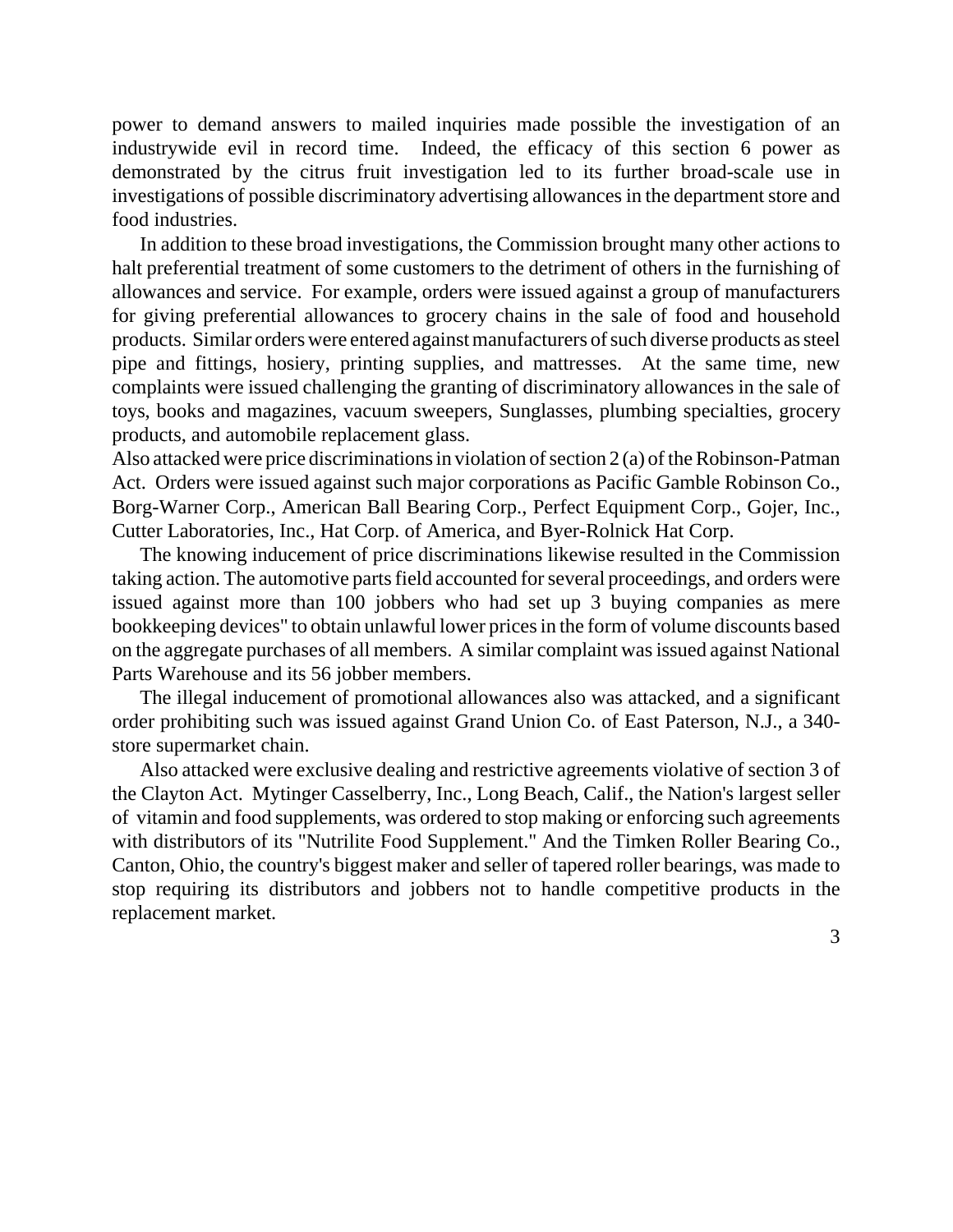Deceptive practice cases in fiscal 1961 continued the pattern of previous years in providing the greatest number of Commission actions. Totals of 292 complaints and 272 orders were issued, with policing of the fur, wool, and textile fiber products industries accounting for 10 percent of the complaints and nearly 35 percent of the orders.

The Commission's performance came close to keeping paw with its mounting workload. A total of 90,1 deceptive practice investigations was completed, compared to 655 the previous year; however, at the end of fiscal 1961, the backlog of pending investigations remained virtually the same as it was the previous year-still 14 months behind-despite the increased speed made possible by a larger staff.

Although generally not so complex as antitrust cases, deceptive practice cases present the Commission with a responsibility whose importance should not be underestimated. Economic cheating, principally false advertising, is pernicious in that it penalizes reputable businessmen and tends to force them, in self-protection, to retaliate in kind. Thus, the ultimate victim, the public, finds itself the target of a grim competition. The result is a deterioration of public confidence in advertising, or, more broadly, a loss of faith in representations made for the merits of products and services. Such skepticism tends to spread, to engender distrust of the honest as well as the dishonest, to dilute the confidence which buyers must have in sellers. It is this confidence that lubricates our economic machinery. So, while some deceptive practice cases may not seem of any great importance, their insidious and cumulative effect is of vital concern to the Nation and hence to the Commission.

A principal area of corrective action involved misleading advertising of food, drugs, and therapeutic devices. For example, the Commission brought complaints against three concerns which manufacture or pack drugs they wholesale to retail druggists and other distributors. At issue was whether advertised claims of proper quality control were true. By the end of the fiscal year, one of the three had agreed to a consent order prohibiting false and misleading claims. The, other cases were still pending. It seems likely that this hitherto unexplored area of "quality control" advertising will receive further investigation. Another group of claims challenged involved questionable advertising of vitamin pills as cures for tiredness. The complaints averred that in the vast majority of cases the cause of fatigue could not be helped by the vitamins or minerals contained in the pills. Still other complaints were issued against the makers of widely advertised analgesics for exaggerated claims on how much faster their pills could relieve pain than competing products, such as aspirin. The complaints contended there is no significant difference among themasto their pain-relieving speed.

4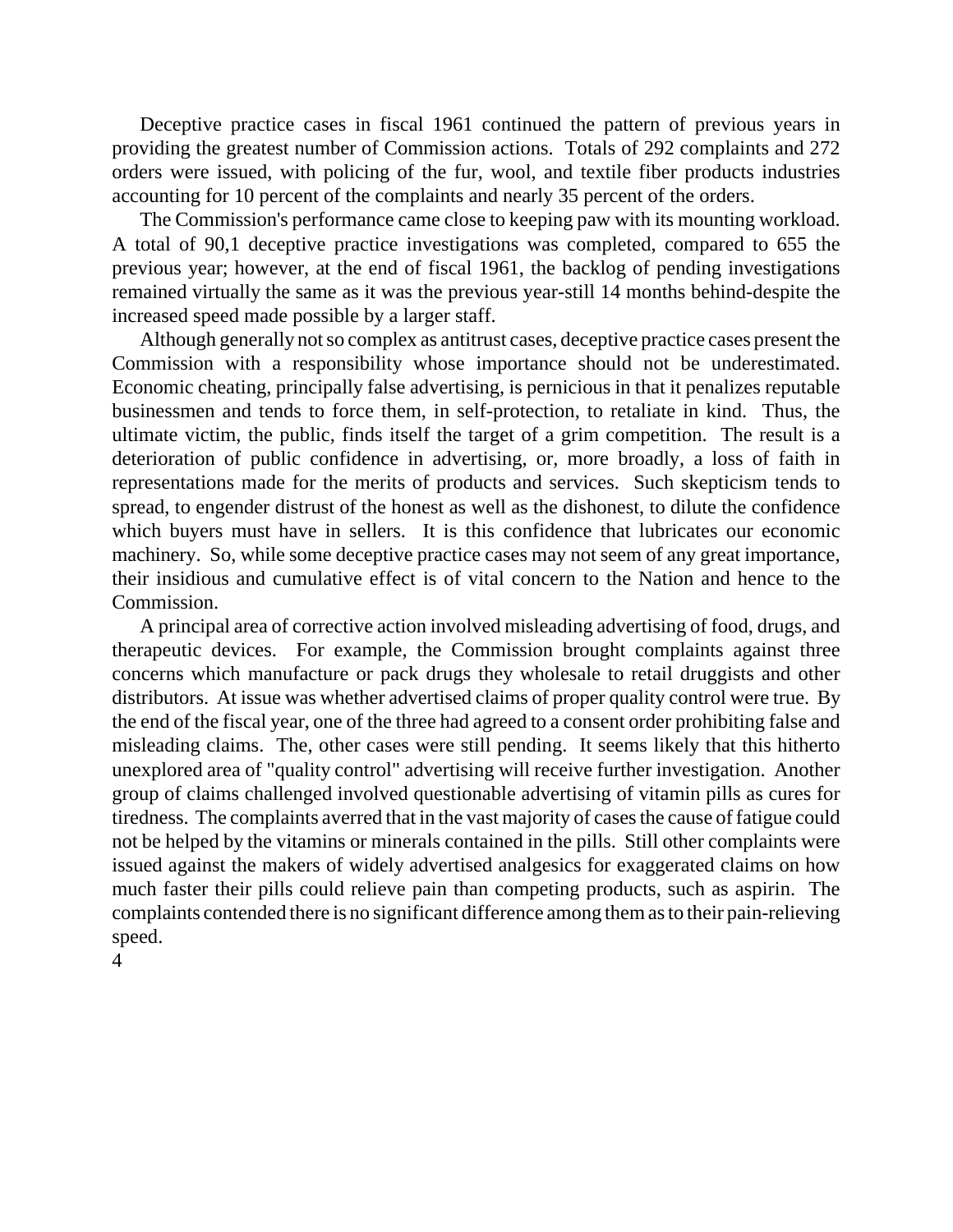Home and household products continued to tempt their advertisers to stretch the truth about performance, price, or comparative merit. Products involved were many and diverse, and included such goods as refrigerators, house paint, sewing machines, vacuum sweepers, lawnmowers, kitchen utensils, rubber gloves, furnace repairs, and carpets. Frequently, misrepresentation of the offering price as a "bargain" accompanied other questionable claims.

It was in this field that the Commission challenged misleading demonstrations on television. An order was issued against Aluminum Co. of America and Wear-Ever Aluminum, Inc., prohibiting them from using a misleading demonstration purporting to show that food wrapped in their brand of Aluminum foil was provided superior protection. Orders also were, issued to stop deceptive television demonstrations used in advertising Colgate dental cream, Schick safety razors, and Mennen "Sof' Stroke" shaving cream.

Other challenged selling tricks involving home furnishings and improvements included the use of scare tactics in the sale of furnaces ("the old furnace is a fire hazard") and vacuum sweepers (to clean "germ-infested" rugs) ; the use of false "limited-time-only" claims for price reductions in the sale of encyclopedias; and misrepresentations of the foreign or domestic origin of cutlery, clocks, clothing, and other items whose value is affected by where they are made.

As the fiscal year neared its close, ,tn industrywide investigation of the advertising of products offered for the relief of hemorrhoids was begun. Letters asking for substantiation of advertising claims were sent to 100 makers of these products.

One of the most important areas of the Commission's antideceptive practice work concernsthe proper labeling of furs, woolens, and textile products. Indeed, the extent of this responsibility is such that plans were drawn during the fiscal year for the creation of a separate bureau to handle the policing of the three labeling acts covering these products.

Meanwhile, during the fiscal year, the Division of Textiles and Furs was doubled in size in order to increase its industry counseling and compliance inspection work. Special emphasis was given to inspections under the Fur Act in an effort to counter the widespread practice of passing off dyed and bleached furs as "natural." The result was that inspections more than doubled in number, and 92 complaints were recommended as contrasted to but 44 in fiscal 1960.

Another major activity of the Division was the commencement of active enforcement of the new Textile Fiber Products Identification Act of 1958. This followed a 16-month period of educating the textile industry to the act's requirements. This much time was deemed appropriate in the light of experience gained from early enforcement of the Wool and Fur Acts, and results appeared to justify the delay.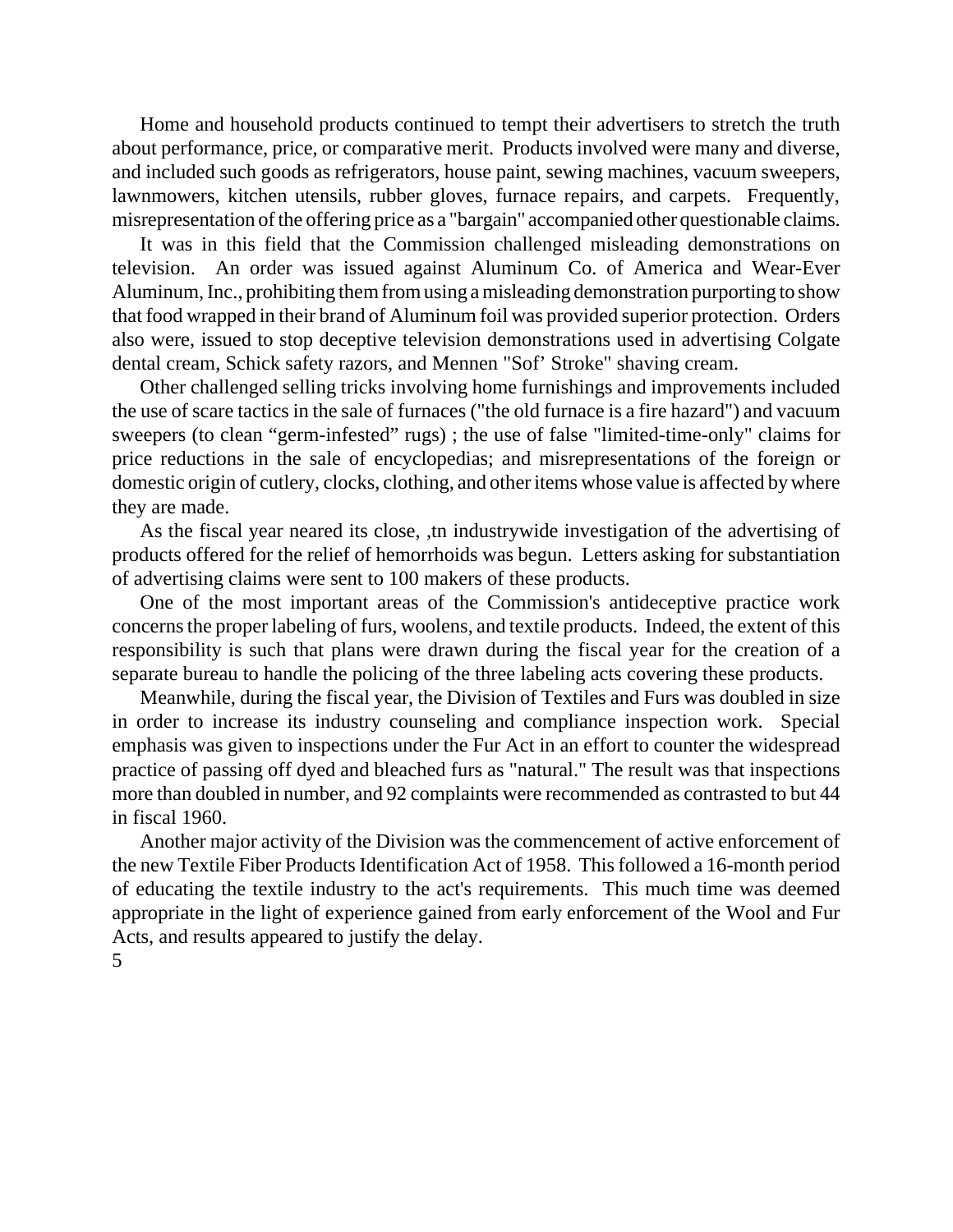There has been far more compliance with the Textile Act than during the early periods under the Wool and Fur Acts, although in many areas more consumer education and industry counseling are needed. Nevertheless, enforcement work got underway with a sampling of over 30 million textile products to guard against labeling, invoicing, and advertising deficiencies.

Altogether, enforcement of the Wool, Fur, Textile, and Flammable Fabrics Actsresulted in 94 cease-and-desist orders, or more than a third of the Commission's deceptive practice orders for the fiscal year.

In defending those of its orders appealed by respondents to the Courts, the Commission achieved a high proportion of victories. The Supreme Court denied 10 petitions for certiorari to review courts of appeals decisions in favor of the Commission, denied a petition filed on the Commission's behalf to review an unfavorable decision, and granted 2 petitions, one of which was filed on behalf of the Commission. In courts of appeals, 9 of the 12 cases pending at the beginning of the year reached decision before its close, with the Commission orders being affirmed in 4 of the cases, modified in 2, and reversed in 2, while 1 case was dismissed for lack of prosecution by the petitioner. Of the five new cases that arose during the year and reached decision, the Commission's orders to cease and desist were affirmed in three, while two other petitions for review of Commission orders were dismissed pursuant to stipulations by the parties.

Law enforcement does not, of course, end with issuance of cease-and-desist orders, for there remains the responsibility to obtain and maintain compliance with them. This proved a strenuous task for the Commission's Division of Compliance during fiscal 1961. A total of 33 civil penalty suits was certified to the Attorney General during the year—an alltime record number. Judgments totaled \$38,000 for the four cases concluded. At the close of the year, 27 cases were still pending.

The Division also instituted 170 compliance investigations during the year, 40 of which were in connection with antimonopoly matters.

In addition to checking on compliance with current orders, two major investigations were being conducted to determine whether older orders were being obeyed. One was a survey to determine if 70 manufacturers of steel products were complying with a Commission order, issued in 1950, prohibiting them from making identical bids on steel products in connection with sealed bids from public agencies. The other investigation involved the Commission's order, issued in 1943, against an industrywide price-fixing conspiracy by cement manufacturers.

In the field of economics, the Commission continued work on its study of concentration and integration in the retailing of food. This,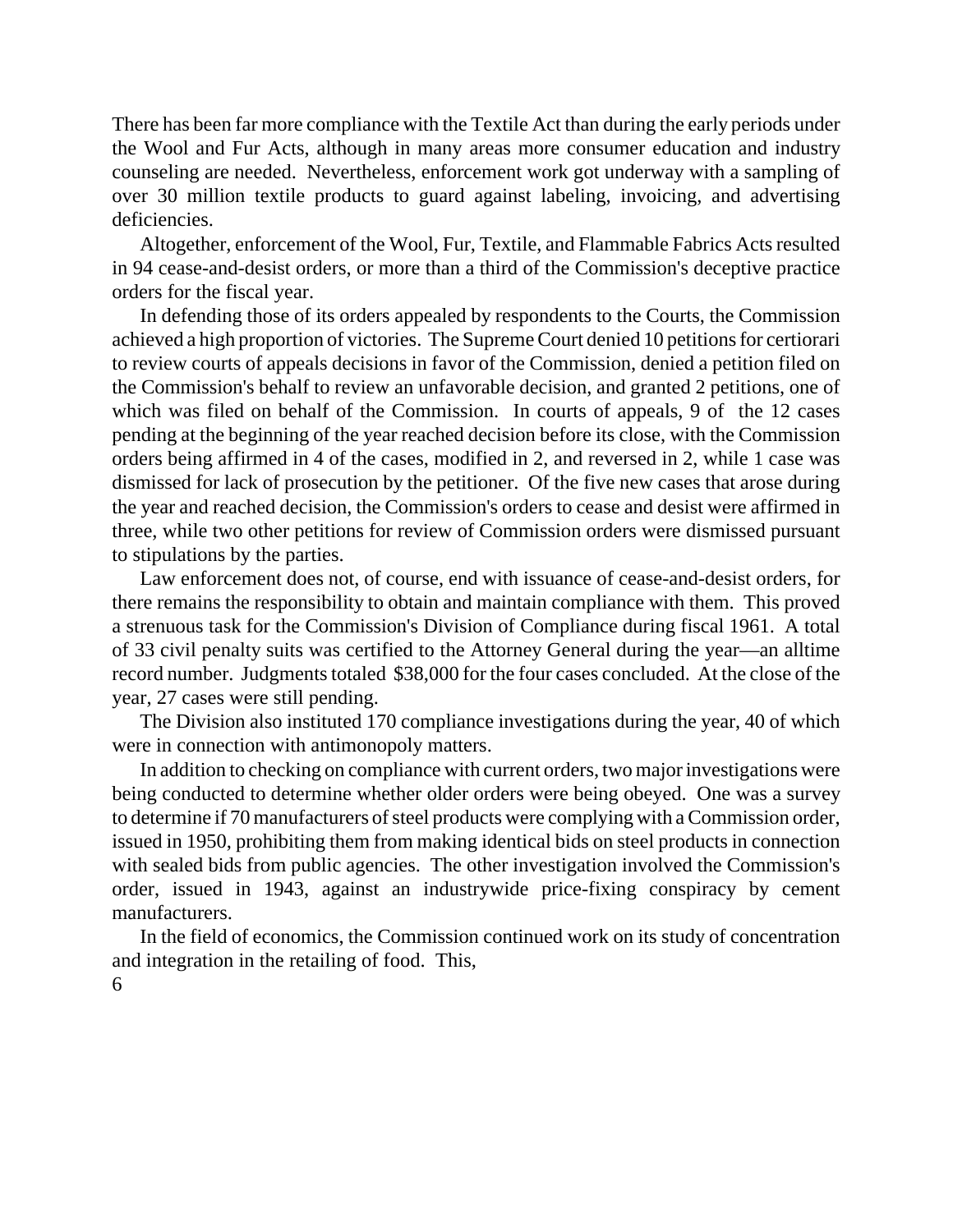of course, wasin addition to studies and analyses of economic and statistical mattersrequired for the prosecution of its casework.

In connection with the food study, questionnaires were mailed to companies canning and freezing fruit, juices, and vegetables. Information thus obtained prompted an interim staff report showing, among other things, that although the industry had a large number of small concerns, sales were highly concentrated among the large operators. About 80 percent of the freezers sold less than \$2.5 million annually, while the remaining 20 percent accounted for nearly 85 percent of total industry sales. The study also revealed that the largest retail food chains generally purchased directly from the large freezers and that nearly 60 percent of the merchandise so purchased was under the chain's own label, the remainder being packer branded.

A principal highlight of fiscal 1961 was the Commission's program to invite voluntary compliance with the trade practice laws through industry conferences and through the issuance of guides. In addition, the Commission approved 146 stipulation agreements whereby person gave written assurance, on the public record, that they would discontinue business practices the Commission considered unlawful.

New trade practice rules were promulgated forthe fluorocarbonsindustry, and rules were updated forthe hosiery industry and the poultry hatchling and breeding industry. At the same time, trade practice conferences looking to the issuance of rules were held for the following industries: residential aluminum siding, pleasure boat, Florida fresh citrus fruit, stationers, household furniture, and fresh fruit and vegetables.

Twelve new applications for trade practice proceedings were received, bringing to 30 the number of trade practice proceedings in various stages of processing.

In addition to promulgating new rules, and revising others, the Division of Trade Practice Conferences was active in administering the 162 sets of rules outstanding. During the year a close liaison was maintained with industry members and their trade associations for the purpose of interpreting the rules and effecting voluntary discontinuance of their violation. This resulted in satisfactory disposition of 513 rule compliance matters.

One of the most effective efforts to gain vounltary compliance with the statutes administered by the Commission was the Industry Guide Program. Here was a pinpointing of illegal practices, whether exclusive to a particular industry or common to many, if not all, industries. As the name implies, "Guides" delineate what the Commission believes to be illegal in a business practice for the guidance of those engaged in it as well as for the public which might be duped by it.

Since the Guides Program got underway in 1955, the Commission has issued Guides on (1) cigarette advertising, (2) tire advertising, (3) deceptive pricing, (4) bait advertising, (5) deceptive advertising

7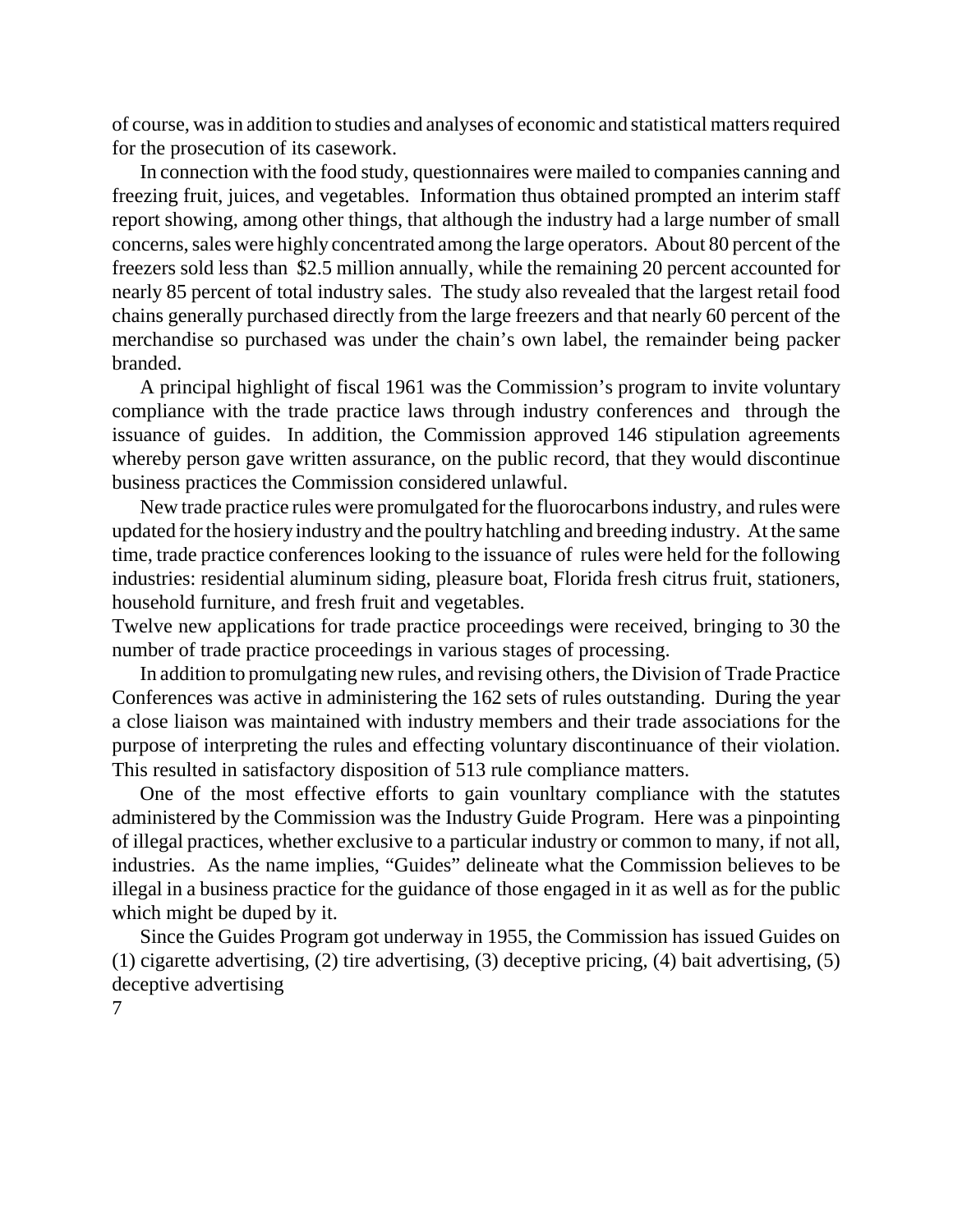of guarantees, and 6) advertising allowances. Each spells out in layman's language the requirements of the law as applied to the particular practice.

In policing these Guides, attempts are made first to assure voluntary discontinuance of violations, and then, should voluntary compliance efforts fail or should stronger measures be deemed necessary, the violation is made the subject of formal action. Nevertheless, many violations were successfully handled without recourse to formal procedures, and during fiscal 1961, 845 individual cases were so handled. In addition, 335 individual interpretations of matters covered by the Guides were made in response to inquiries. Well over 100,000 copies of the Guides were distributed.

Augmenting the informational impact of the Guides themselves, citywide meetings to discusstheir application, as well as other aspects of Commission law enforcement,'were held in Cincinnati, Memphis, Hartford, Tampa, Boston, Mobile, Birmingham, Seattle, Portland, and Evansville, Ind.

These are the highlights of the Commission's work during fiscal 1961. Much was accomplished, but the Commission's processing of cases could not keep pace with realistic, requirements. As the year ended, the Commission's machinery was being redesigned for faster and more efficient performance.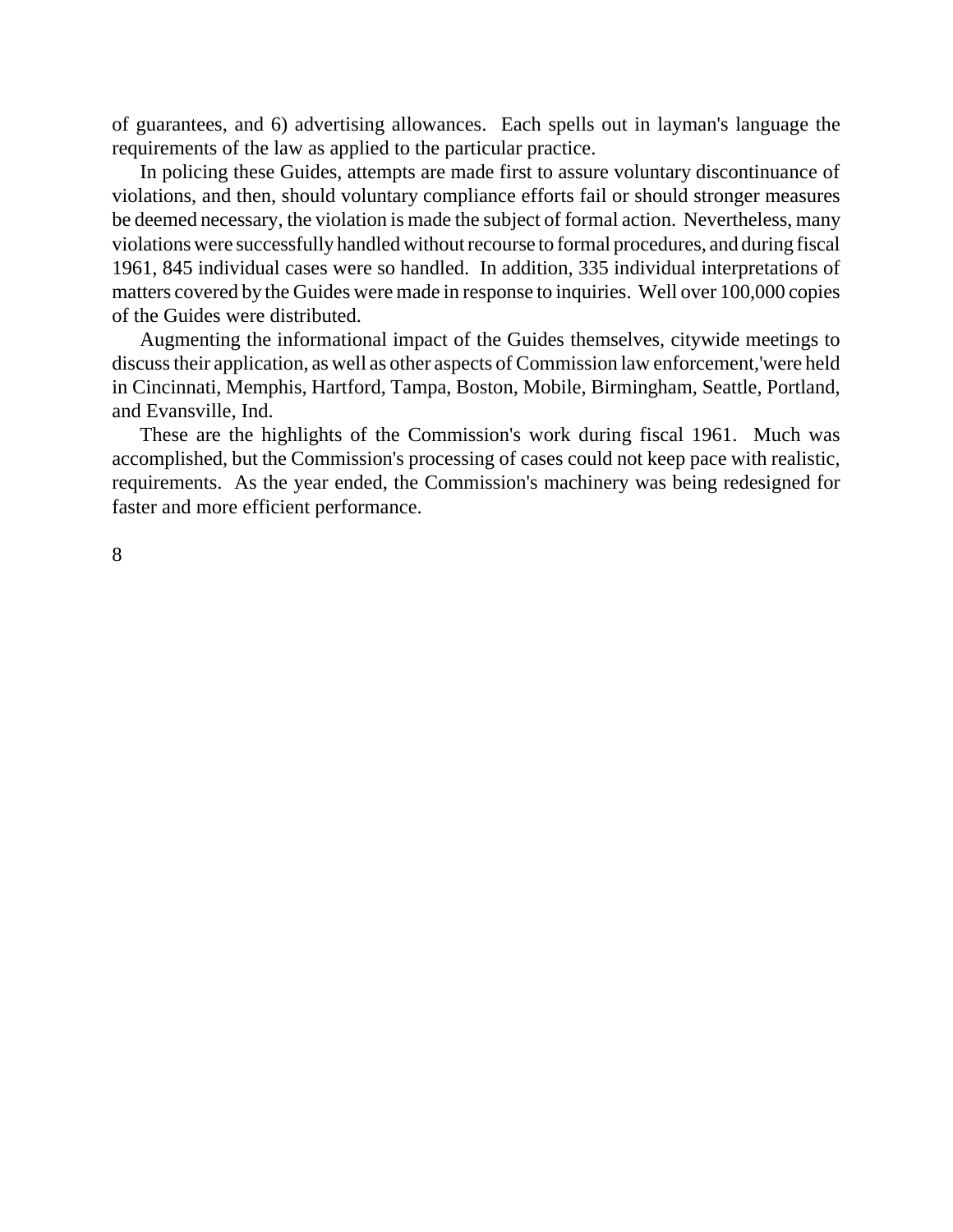## SCOPE OF AUTHORITY Basic Functions of the FTC

The Federal Trade Commission is composed of five Commissioners appointed by the President and confirmed by the Senate, of whom no more than three may be of the same political party. The Commission is charged with the responsibility for administering and enforcing laws in the field of antitrust and trade regulation. They deal with prevention of monopoly, restraints of trade, and unfair trade practices. The Commission also has the duty of investigating and reporting economic problems and corporate activity, particularly in relation to the antitrust laws and in aid of legislation. A primary purpose of the laws which the Commission administers is to protect competition in our private enterprise economy. These statutes are briefly described below.

The Federal Trade Commission Act of 1914, including the Wheeler-Lea Act Amendments of 1938

This legislation confers upon the Commission two broad functions. Under the first, the Commission, subject to certain exceptions, is "empowered and directed to prevent persons, partnerships, or corporations,  $1$  \* \* \* from using unfair methods of competition in commerce and unfair or deceptive acts or practices in commerce," which are declared by the statute to be unlawful. The Commission is given power to investigate, to hear cases and to make determination of practices falling within this proscription.

Whenever deemed necessary in the public interest to resort to mandatory proceedings, the Commission is authorized to issue complaint.& against persons, partnerships, or corporations within its jurisdiction which it has reason to believe have been or are using any such unlawful methods, acts, or practices in commerce. If, upon due proceeding and

625514-62-2 9

\_\_\_\_\_\_\_\_\_\_\_\_\_\_\_\_\_

 $<sup>1</sup>$  Excepted from the jurisdiction of the Commission under such section are "banks, common carriers subject to the</sup> acts to regulate commerce, air carriers and foreign air carriers subject to the Civil Aeronautics Administration Act of 1938, and persons, partnerships, or corporations subject to the Packers and Stockyards Act, 1921, except as provided In section 406 (b) of said act. \* \* \*" Specific exemption from such provision against unfair methods of competition and unfair or deceptive acts or practices In commerce to provided for resale price maintenance contracts or agreements coming within the Federal Fair Trade Act approved July 14, 1952 (15 U. S. C. 47), also known as the McGuire Act.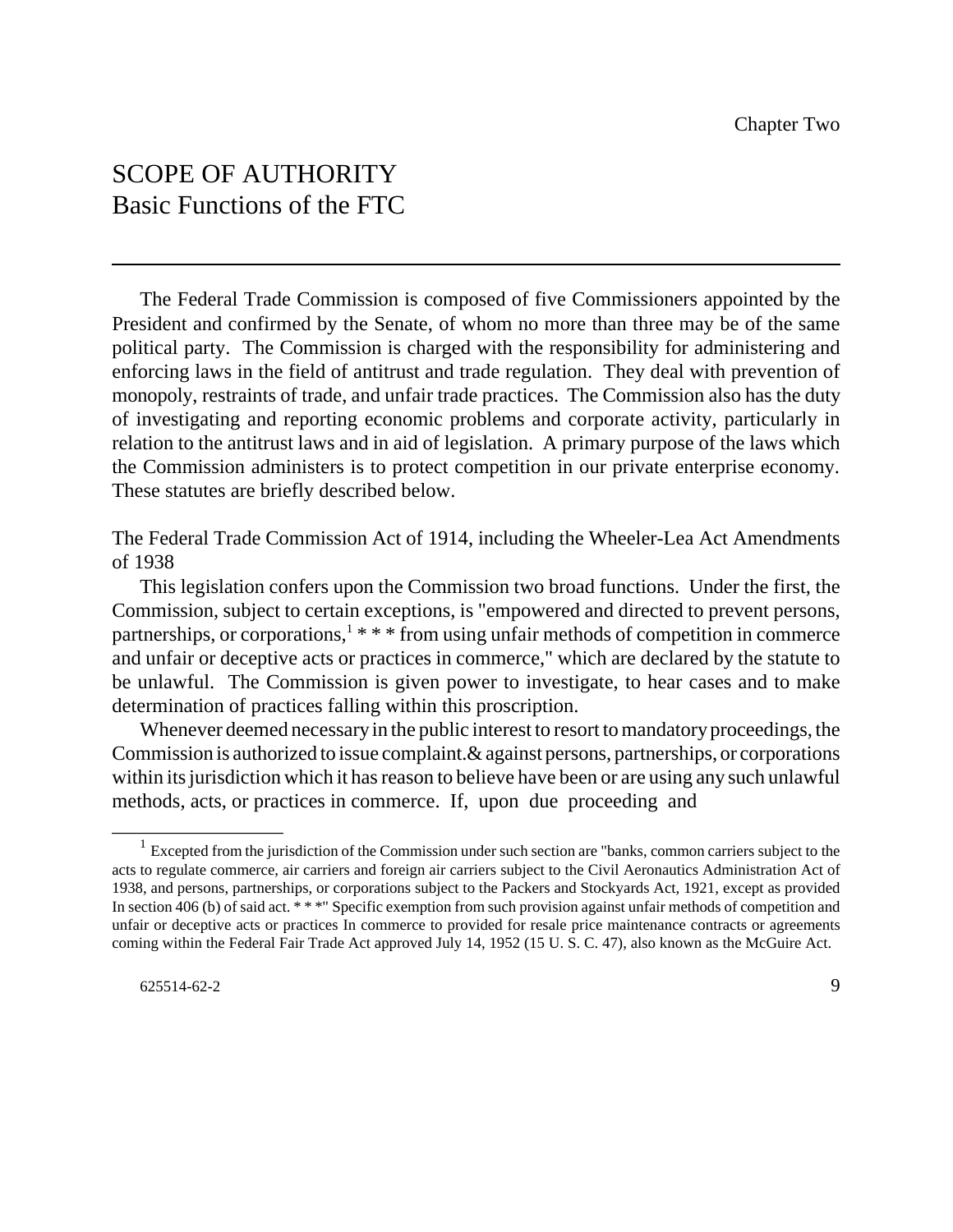hearing, the Commission finds that the practices in question violate the act, it is empowered to issue a cease and desist order against the offending party or parties. Such an order may be appealed from the Commission to a United States court of appeals, which is authorized to review the proceeding and to affirm, enforce, modify, orset aside the Commission's order. Thereafter, the case may be taken to the Supreme Court of the United States upon writ of certiorari.

Originally, the cease and desist orders issued under the Federal Trade Commission Act were enforceable only by the appellate court through contempt proceedings, after its action had transformed the order into a decree of the court. The 1938 Wheeler-Lea amendments provided for a civil penalty action in the United States district court for violation of such final cease-and-desist orders. Under this provision the orders become final either through affirmance by the Court of Appeals or at the end of 60 days in the event no appeal is taken. If the order is violated after becoming final, a civil penalty suit may be instituted by the United States. Such an action is -brought by the Attorney General at the request of the Commission, and the district court is authorized to impose civil penalties up to \$5,000 for each offense. Under an amendment enacted in 1950, each day of a continuing violation may be treated as a separate offense. $2$ 

The Wheeler-Lea Act amendments also conferred special authority upon the Commission for the control of false advertising of foods, drugs, cosmetics and curative or corrective devices. For such purposes the term "false advertisement" is defined to mean "an advertisement, other than labeling, which is misleading in a material respect;  $3$  \* \* \*." The term also is employed in section 4 of the Oleomargarine Act to any representations or suggestions that Oleomargarine is a dairy product. In cases of this type, jurisdiction of the Commission may be grounded in use of the United States mails as well as interstate commerce. When necessary for protection of the public interest, the Commission is authorized to obtain temporary injunctions against the false advertising of foods, drugs, cosmetics or curative devices, pending completion of the cease and desist order proceedings. Where the commodity advertised is injurious to health, or where the advertising is with intent to defraud or mislead, criminal prosecution may also be had with maximum penalties of a \$5,000 fine and 6 months' imprisonment, or double this fine and imprisonment in case of second offenses. The Commission is authorized to certify the facts to the Attorney General for prosecution whenever it has reason to believe any person, partnership or corporation is liable under the criminal provision.

The second broad category of functions conferred upon the Commission under the Federal Trade Commission Act consists of the

\_\_\_\_\_\_\_\_\_\_\_\_\_\_\_\_\_\_\_

Amendment contained in the Oleomargarine Act (64 Stat. 20).

<sup>3</sup> Sec. 15, Federal Trade Commission Act.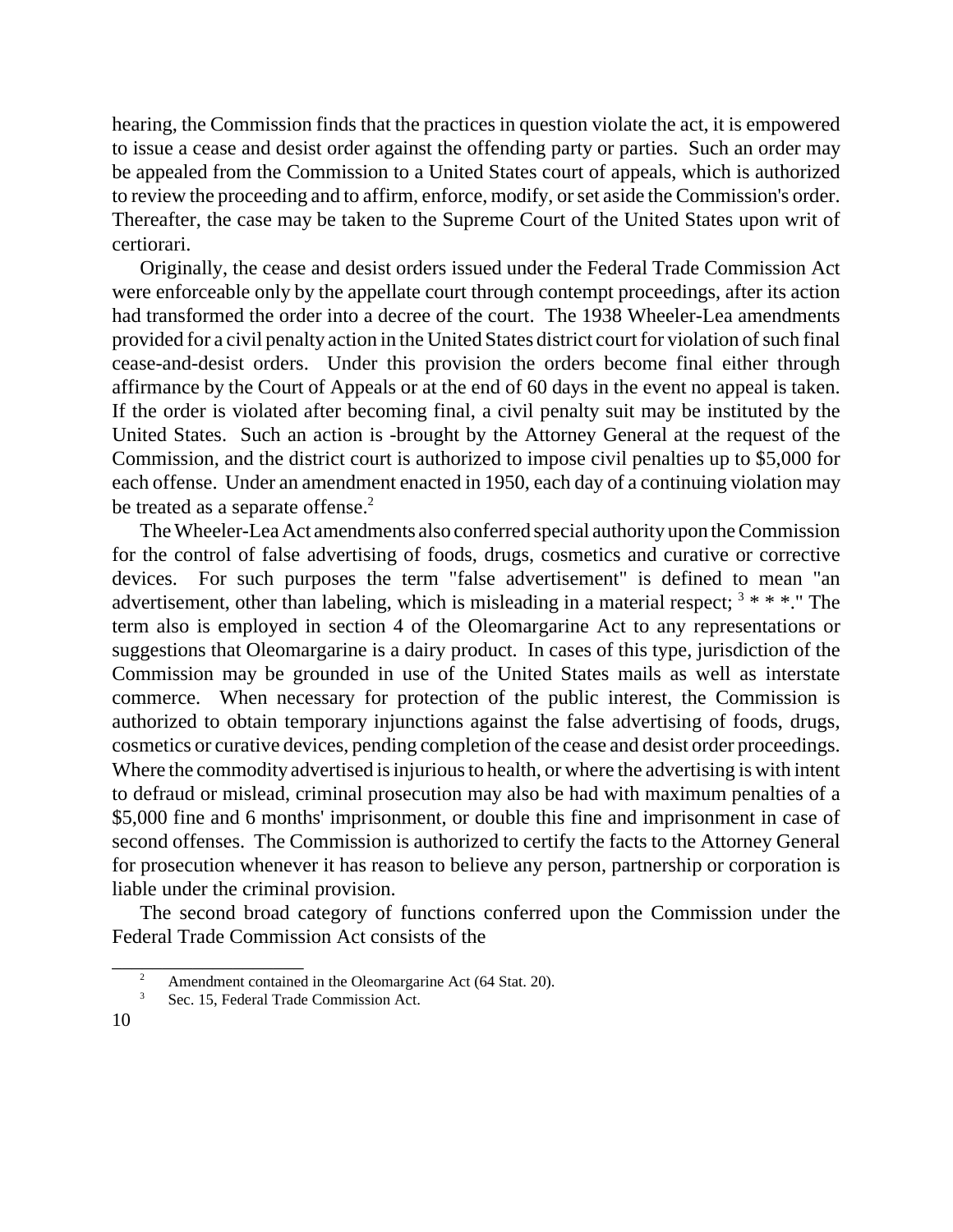powers conferred by section 6. This section empowers the Commission to gather and compile information concerning, and to investigate from time to time, "the organization, business, conduct, practices, and management of any corporation engaged in commerce, except banks and common carriers subject to the Act to regulate commerce, and its relation to other corporations and to individuals, associations, and partnerships." The Commission also is empowered to require such corporations to furnish information and to file annual and special reports. When directed by the President or Congress, the Commission is authorized to investigate and report facts relating to any alleged violations of the antitrust acts by corporations; to investigate for the Attorney General, or on the Commission's own initiative, the manner in which antitrust decrees against corporations are being carried out; and further, upon application of the Attorney General, to recommend readjustments of the business of corporations alleged to be in violation of the antitrust acts in order to bring the conduct of such business into accord with the requirements of law.

The Commission is further empowered to investigate from time to time trade conditions in and with foreign countries where associations, combinations, or practices of manufacturers, merchants, or traders, or other conditions, may affect the foreign trade of the United States and to make reports thereon to Congress with recommendations. Under those section 6 powers of investigation and reporting, the Commission serves the executive and legislative branches of the Government, particularly in antitrust problems and in aid of legislation.

Section 7 confers authority upon the Commission to act as a master in chancery upon reference from the court to ascertain and report an appropriate form of antitrust decree in equity suits brought by or at the direction of the Attorney General.

The act confers visitorial powers upon the Commission, including specifically the right of access to documentary evidence of corporations, the right to issue subpenas, examine witnesses, and require the production of testimony and documentary evidence, and the power to make rules and regulations to carry out provisions of the act.

Amendment to Packers and Stockyards Act of 1921—Public Law 85-909

This act of September 2, 1958, confers upon the Commission jurisdiction over the activities of meatpackers insofar as nonmeat food products are concerned. Prior to the amendment, the law had been interpreted as precluding the Commission from exercising any authority whatsoever over meatpackers regardless of the commodity involved.

The act also gave the Commission jurisdiction over all transactions in commerce in margarine or oleomargarine and over retail sales of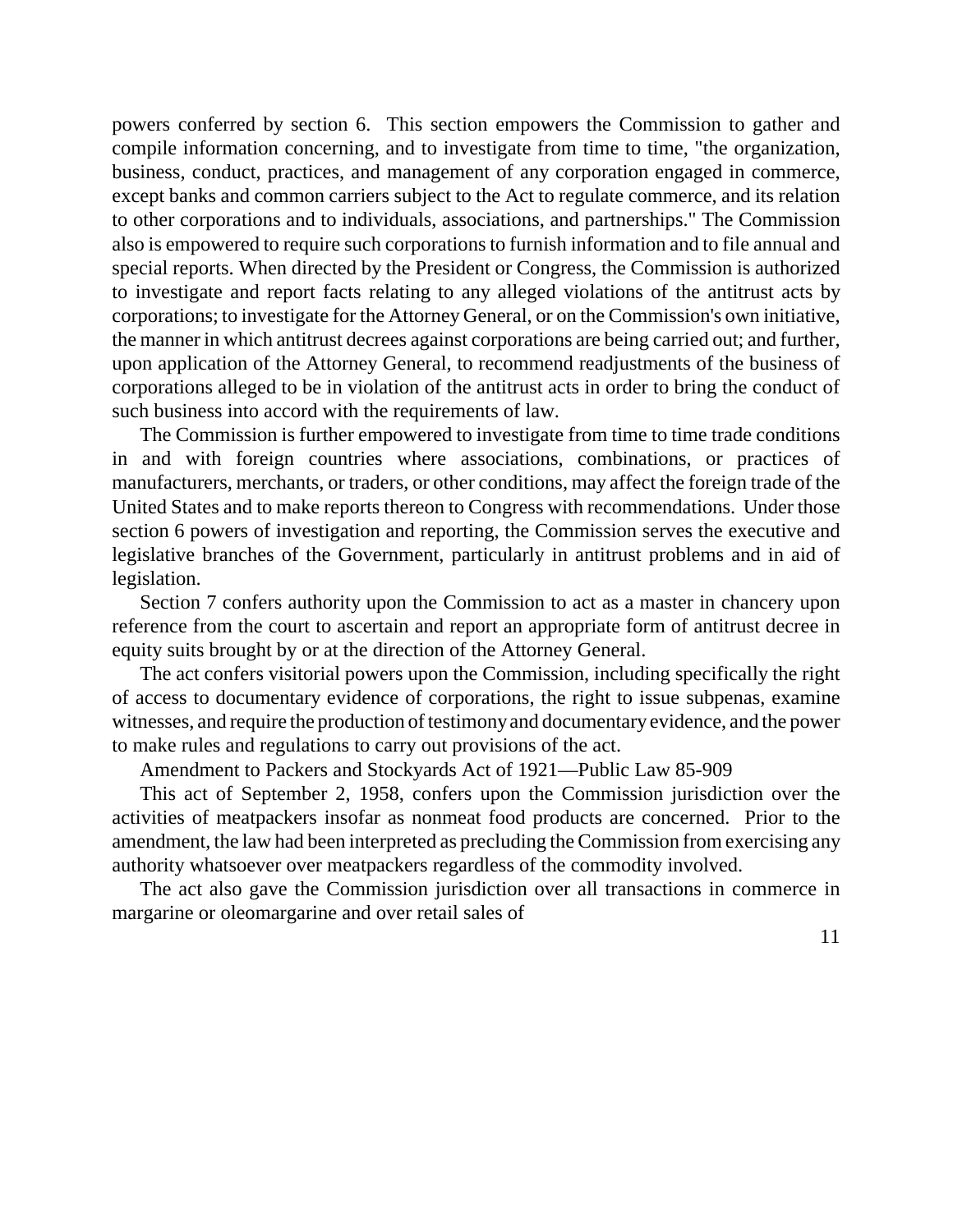meat, meat food products, livestock products in unmanufactured form, and poultry products.

It further provided, in substance, that the Commission could exercise jurisdiction over the wholesale operations of meatpackers if effective exercise of its power or jurisdiction with respect to retail sales of meat and meat food products would be impaired, and if, after notifying the Secretary of Agriculture, it was determined that the latter -was not conducting an investigation or proceeding involving the same subject matter.

A corresponding provision was made for the Secretary of Agriculture to exercise jurisdiction over the retail sales of meat and meat food products if his authority over wholesale operations would otherwise be impaired and if the Commission was not investigating or proceeding with respect to the same matter.

Shortly after the enactment of this statute, several conferences were held beween officials of the two agencies to discuss the liaison arrangements which should be established under the act in order to coordinate their activities in the most efficient manner. Liaison officers were thereafter appointed for each agency and an effective system was derived for the mutual exchange of information on matters with respect to which both agencies may process concurrent jurisdiction.

As of the end of fiscal year 1959, there had been no instance in which it was necessary for either agency to invoke the provisions of, or to follow the procedures outlined in the sections of the statute referred to above. Close liaison was maintained, however, with regard to jurisdictional problems in connection with incoming complaints of a borderline character.

One concrete development resulting from the realignment of jurisdiction over meatpackers was the dismissal of a complaint which had been filed by the Secretary of Agriculture against Swift & Co. on charges of engaging in unfair or discriminatory practices in the sale of ice cream. The complaint in this case was dismissed without prejudice on June 1, 1959, and the matter was referred to the Commission for such further action as might be deemed appropriate.

The Clayton Act<sup>4</sup>

\_\_\_\_\_\_\_\_\_\_\_\_\_\_

This antitrust law was enacted in 1914. It designates the Federal Trade Commission as an enforcing agency for the provisions of sections 2, 3, 7, and 8. Procedures are prescribed in section 11 by which, upon complaint and clue hearing, corrective action may be applied by the Commission in the form of a cease and desist order or, in merger cases, an order of divestiture.

<sup>4</sup> Approved October 15, 1914 (38 Stat. 730).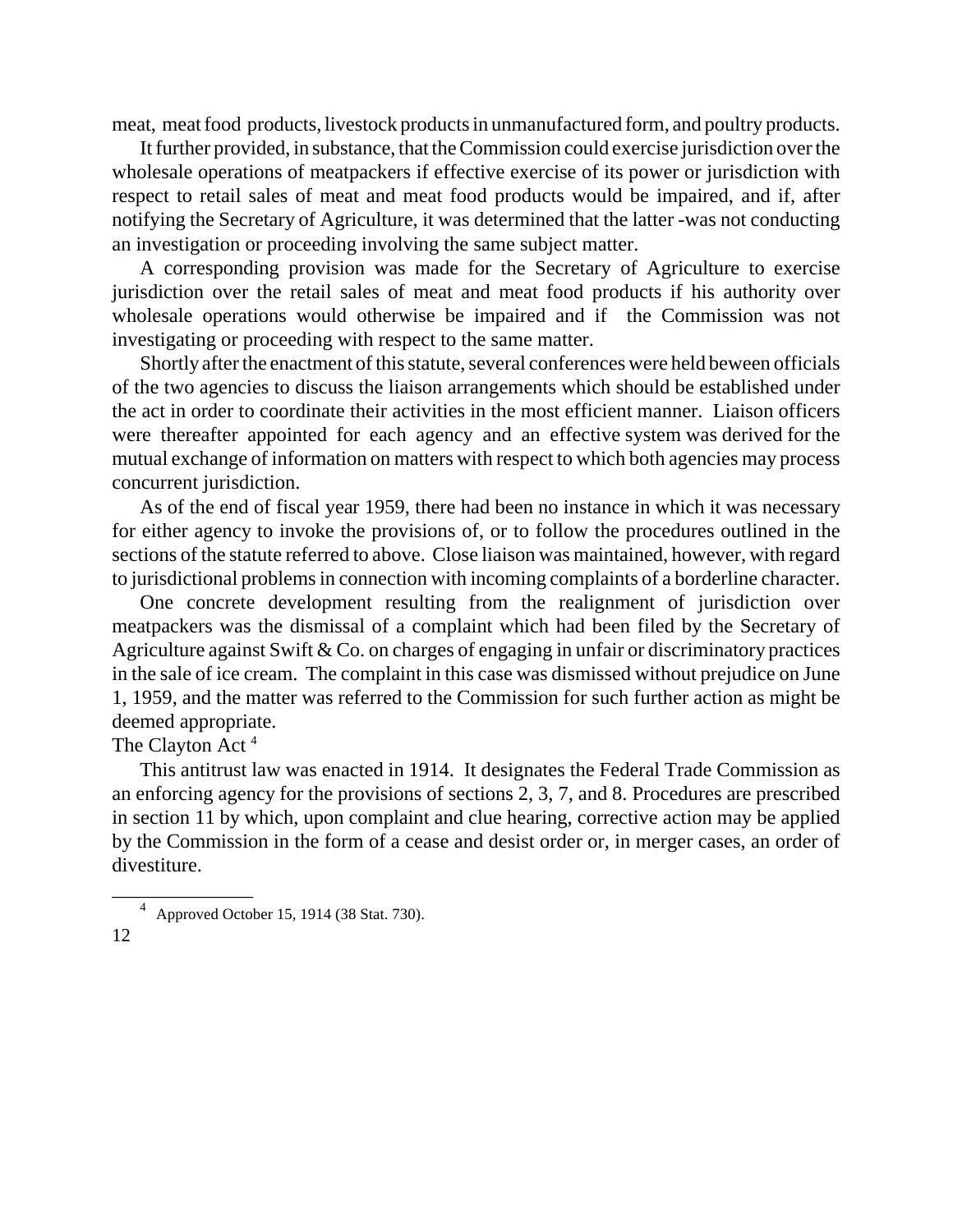Section 2 of the Clayton Act, amended by the Robinson-Patman Act—Discriminatory Pricing.<sup>5</sup> —Subject to specified justification and defenses, this section provides that it shall be illegal to discriminate in price between different purchasers of commodities of like grade and quality sold for use, consumption, or resale within the United States, where the effect of the discrimination "may be substantially to lessen competition or tend to create a monopoly in any line of commerce, or to injure, destroy, or prevent competition with any person who either grants or knowingly receives the benefits of such discrimination, or with customers of either of them."

Exception is provided for differentials which make only due allowance for differences in cost of manufacture, sale, or delivery resulting from the difference methods or quantities in which the commodities are sold or delivered. Selection of customers in bona, fide transactions and not in restraint of trade are not prohibited. The section, as amended, also specifies exceptions respecting sales necessitated by market conditions, disposition on account of deterioration of perishable goods; obsolescence of seasonal goods; distress sales under court process, or sales in good faith in discontinuance of business in the goods concerned. A defense to a charge of discrimination is also specified in regard to sales "made in good faith to meet an equally low price of a competitor, or the services or facilities furnished by a competitor."

Quantity-Limit Provision.-Thisis also contained in section 2 of the amended Clayton Act. It confers authority upon the Commission, after due investigation and hearing of all interested parties, to fix and establish quantity limits as to particular commodities or classes of commodities "where it finds that available purchasers in greater quantities are so few as to render differentials on account thereof unjustly discriminatory or promotive of monopoly in any line of commerce.

Brokerages, Commissions, Proportionally Unequal Terms or Facilities.-The Robinson-Patman Act also forbids the payment of certain brokerages and commissions except for services rendered to the party making the payment, as well as forbidding the payment by manufacturers or sellers for, or the furnishing of, services or facilities to dealers or resellers in connection with the processing, handling, sale, or offering for sale of the products or commodities sold, unless such payments or the services or facilities furnished are made available to all competing customers on proportionally equal terms.

Inducement of Discrimination.-Another provision of the Robinson-Patman Act makesit unlawful for any person in the course of commerce "knowingly to induce or receive" an illegally discriminatory price.

Tying or Exclusive Dealing Contracts.-Section 3 of the Clayton Act prohibits the lease or sale in the course of commerce of goods,

\_\_\_\_\_\_\_\_\_\_\_\_\_\_\_\_\_\_\_\_\_\_\_

 $\frac{5}{6}$  Approved June 19, 1936 (49 Stat. 1526).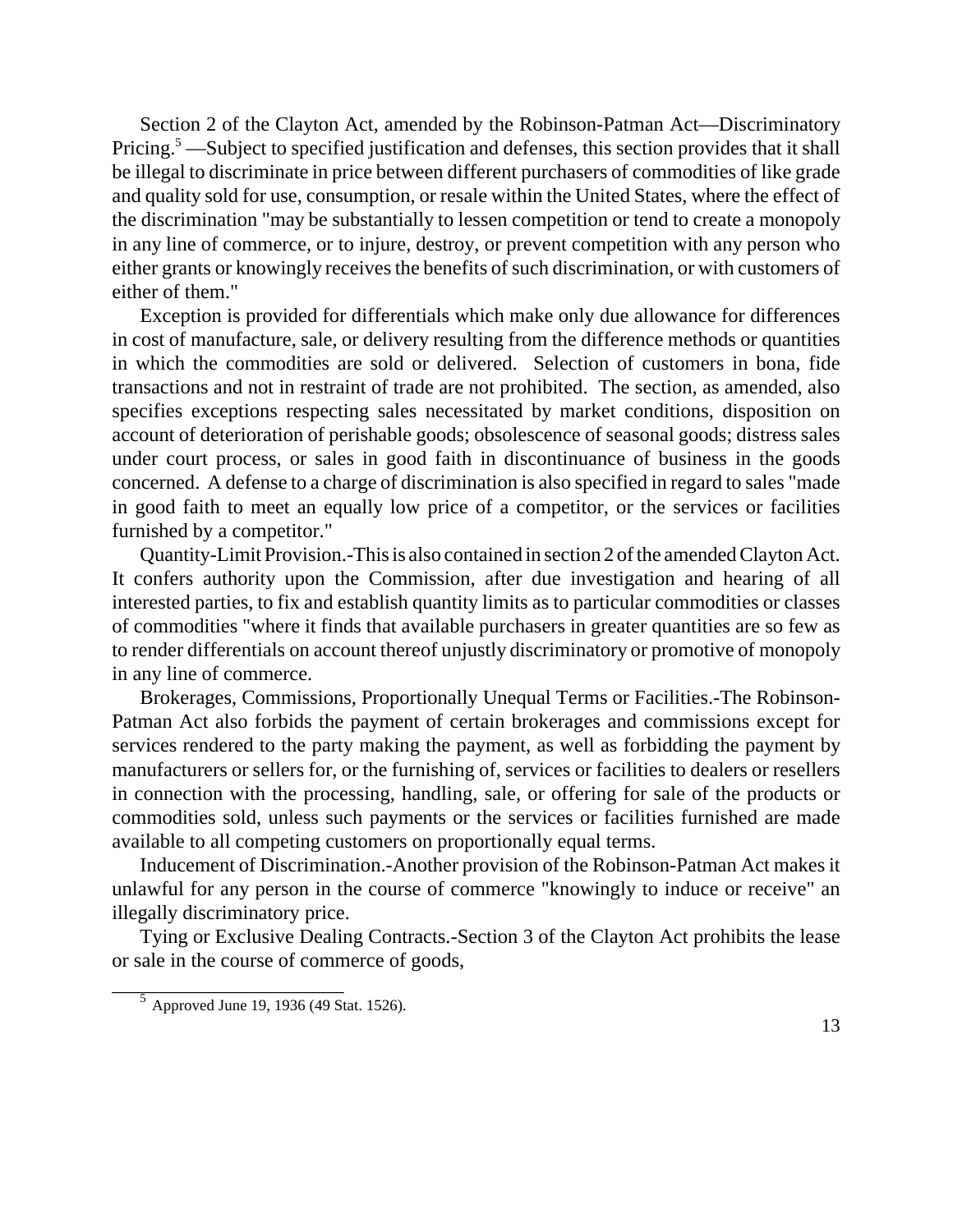wares, merchandise, machinery, supplies or other commodities, for use, consumption or resale within the jurisdiction of the United States on the condition, agreement or understanding that the lessee or purchaser shall not use or deal in the goods, wares, merchandise, machinery, supplies, or other commodities of competitors of the lessor or seller, where the effect thereof "may be to substantially lessen competition or tend to create a monopoly in any line of commerce."

Anti-Merger Law.-This statute, approved December 29, 1950,<sup>6</sup> is in the form of a revision and restatement of section 7 of the original Clayton Act. It is specific legislation on the subject of suppression of competition through the merger or consolidation of corporations. Such conduct is prohibited, whether brought about by the direct or indirect acquisition of either stock or assets of the acquired corporation, where the effect of the acquisition or merger may be substantially to lessen competition or tend to create a monopoly in any line of commerce in any section of the country. Certain exceptions are provided, including cases in which the stock is purchased solely for investment and not used for voting or otherwise to bring about or attempt to bring about the substantial lessening of competition. The Commission is designated as having enforcement responsibility applicable to commercial enterprises generally but not including specific businesses which are under the regulatory authority of other agencies, such as banks and common carriers.

Interlocking of Corporate Directorates.—Section 8 of the Clayton Act prohibits a person from serving at the same time as a director of two or more corporations, any one of which has capital, surplus, or undivided profits aggregating more than \$1,000,000, when such corporations are or have been competitors under the conditions prescribed, so that the elimination of competition would constitute a violation of any provisions of the antitrust laws.

Specifically excluded from the jurisdiction of the Federal Trade Commission under this as well as other sections of the Clayton Act are certain types of commercial enterprises subject to other regulatory authority, such as common carriers, air carriers, banks, banking associations and trust companies.

#### The Webb-Pomerene Export Trade Act of 1918<sup>7</sup>

This law authorizes limited cooperative activity among American exporters for the purpose of promoting export trade. Associations engaged solely in export trade are afforded exemption from the Sherman Act within certain strict boundaries set out in the act. To qualify for such exemption, an association must file with the Commission copies of its association papers or articles of incorporation and a

\_\_\_\_\_\_\_\_\_\_\_\_\_\_

<sup>6</sup> 64 Stat. 1125.

 $7\,$  40 Stat. 516.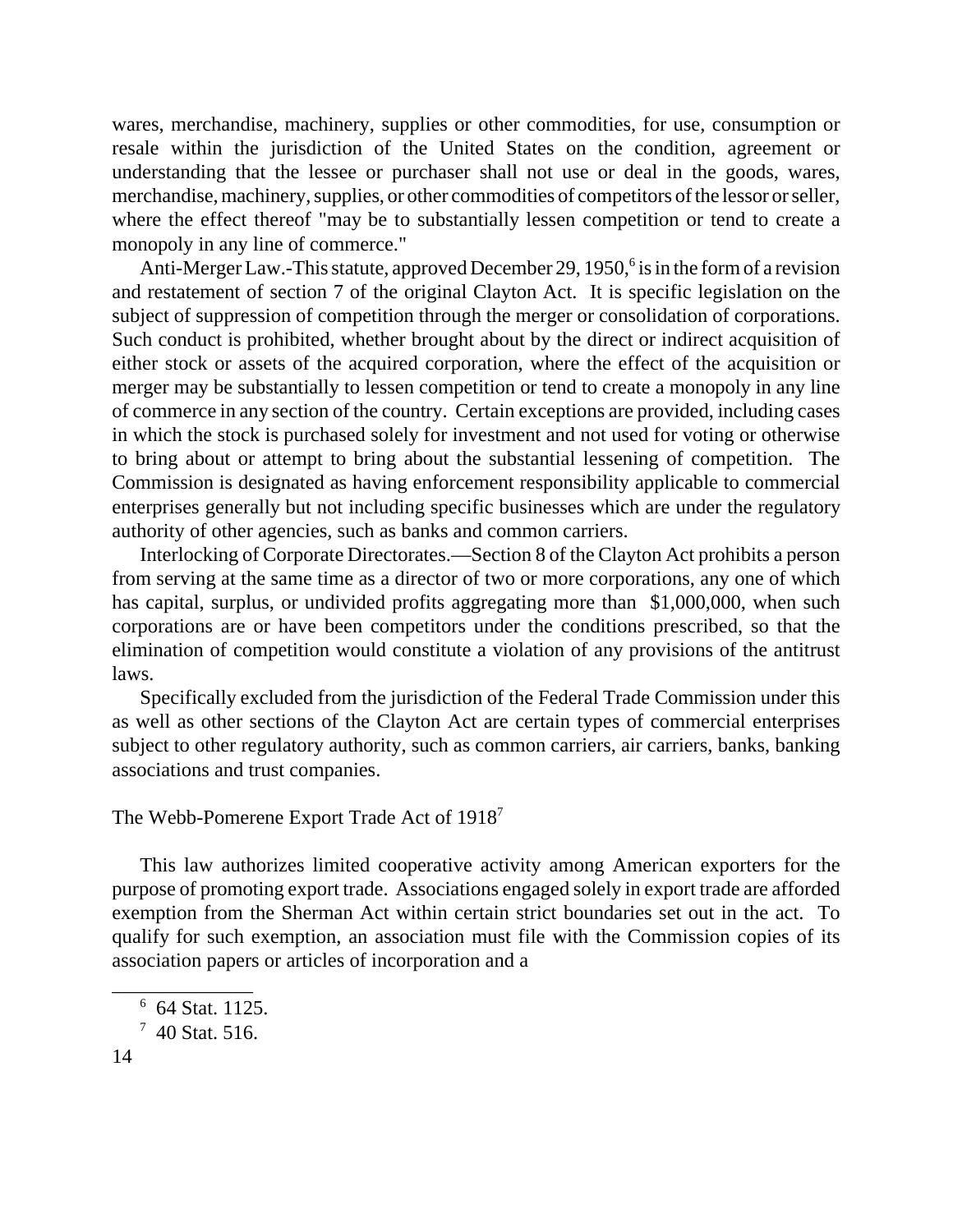complete description of its organizational structure, and bring this information up to date yearly. The Commission may require submission of additional information relating to the association's business activities at any time. A continuing surveillance of association activities is maintained by the Commission's Division of Export Trade.

Whenever the Commission concludes that an association is not operating within the limits of the antitrust exemption provided by the act, it may make recommendations to the association for readjustment of its practices. Upon failure of an association to comply with such recommendations, the Commission will refer the matter to the Attorney General for appropriate action.

The act also extends the prohibitions of the Federal Trade Commission Act to unfair methods of competition used in export trade against export competitors even though the acts are done outside the territorial jurisdiction of the United States.

The Wool Products Labeling Act, the Fur Products Labeling Act, and the Textile Fiber Products Identification Act<sup>8</sup>

These three Federal statutes constitute "truth-in-fabrics" and "truth-in-furs" legislation. Under their terms the disclosure of content and other important factual information is required on labels and in advertising of textile and fur products.

Violations of these acts are classed as unfair methods of competition and unfair or deceptive acts and practices under the Federal Trade Commission Act. Mandatory labeling of textile, wool, and fur products is required. Labels on wool and textile products are required to disclose by percentages the constituent fibers contained therein. Labels on fur products as well as the advertising and invoicing of such products are required to disclose to prospective purchasers the true name of the animal from which the fur was taken. For this purpose an official Fur Products Name Guide has been issued by the Commission. The disclosure of other important information is required in order to inform the purchaser when the fur product is dyed, bleached, damaged, secondhand, or made of scraps or pieces. Under the Textile Act and the Fur Act, the country of origin or place of manufacture must be disclosed with regard to imported merchandise.

Under each act the Commission is specifically authorized to make inspections and tests of merchandise, subject to the requirements of the acts and regulations. It is also directed and authorized to issue rules and regulations which have, the force and effect of law. Under the Textile Act these regulations include the establishment of generic names for manufactured fibers for use in disclosing fiber content information.

\_\_\_\_\_\_\_\_\_\_\_\_\_\_\_\_\_\_

 $8\,$  15 U.S.C. § 68, 12 U.S.C. § 69, and 15 U.S.C. § 70, respectively.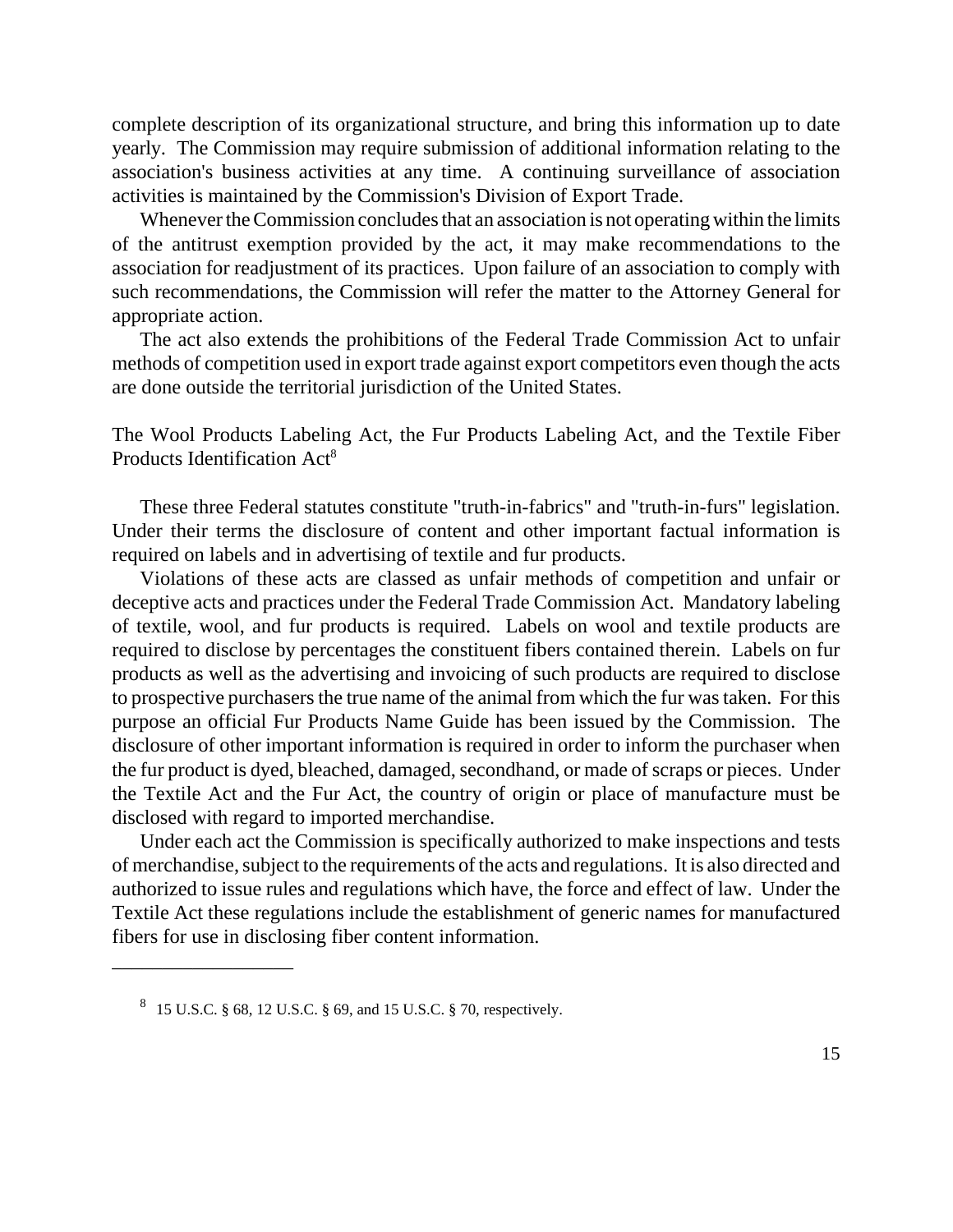Under the Wool and Fur Acts, when necessary in the public interest, the Commission may institute seizure or condemnation proceedings for misbranded merchandise. Under all three acts it may apply to the Federal courts for temporary injunction pending the completion of a Commission proceeding under which a cease-and-desist order is sought. Suits to collect civil penalties for violation of Commission final orders under these acts are also available. Willful violations are punishable also by misdemeanor proceedings brought by the United States in the Federal district courts.

Manufacturers and distributors of products subject to these acts may issue guaranties for the protection of their customers who rely in good faith upon representations made in connection with such guaranties.

Registered identification numbers are issued by the Commission to manufacturers and distributors for use on labels in lieu of their required name.

Flammable Fabrics Act, Approved June 30,1953, effective July 1, 1954<sup>9</sup>

The purpose of this statute is to afford the public protection from wearing apparel made of fabrics which are so highly flammable as to be dangerous. In the past, such fabrics have brought death or severe injury to many people.

A flammability test method is prescribed and apparel or fabrics which fail the tests are considered dangerously inflammable. It is forbidden by statute to introduce or place such merchandise on the market. In its administration of this act, the Federal Trade Commission is authorized to issue rules and regulations, to conduct tests, and to make investigations and inspections. The Commission is authorized to use its power under the Federal Trade Commission Act, including the cease-and-desist order process, in carrying out its responsibilities for enforcing the act. Offending goods found in the market may be seized and condemned through district court action brought by the Commission. Pending completion of proceedings for issuance of a cease-and-desist order against an alleged violator, theCommissionmay apply to the court for temporary injunction. Suits for violation of a final cease-and-desist order may be brought to recover civil penalties up to \$5,000 for each offense.

Manufacturers and distributors may guarantee their merchandise as having passed reasonable and representative tests for flammability. Members of the trade who rely in good faith upon these guaranties are afforded certain protection against prosecution. Willful violations of the act, whether in placing prohibited products on the market or in issuing a false guaranty, may be prosecuted by the Government as

\_\_\_\_\_\_\_\_\_\_\_\_\_

 $9\overline{67}$  Stat. 111.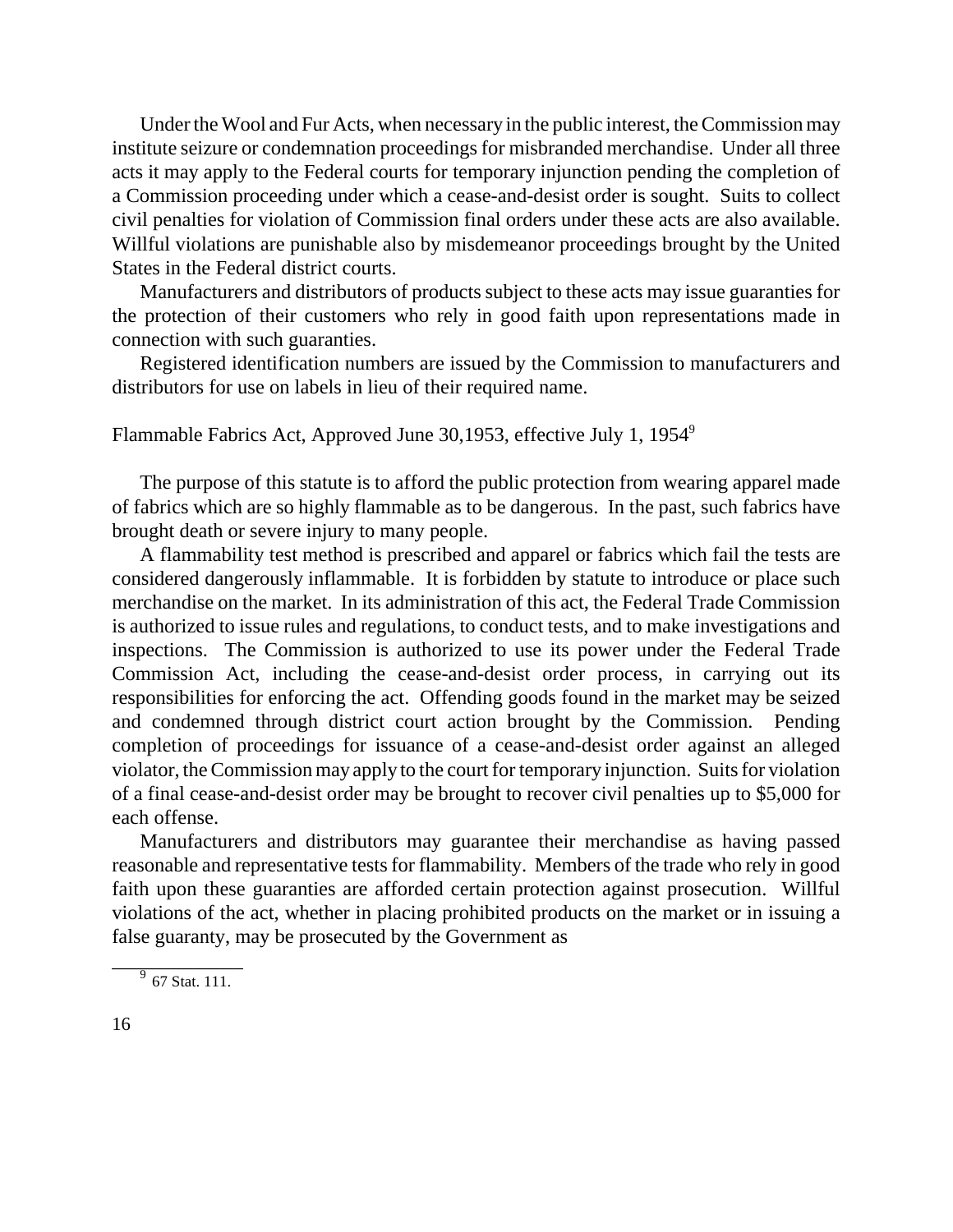misdemeanors. Upon conviction, fines up to \$5,000 or 1 year's imprisonment, or both, may be imposed by the court.

Regulation of Insurance-Public Law 15, 79th Congress <sup>10</sup>

This act was passed by Congress after the Supreme Court had ruled that the insurance business is subject to Federal jurisdiction under the commerce clause of the Constitution.<sup>11</sup>

Under this statute, the Federal Trade Commission and the Clayton Acts apply to the business of insurance to the extent that it is not regulated by State law.

Lanham Trade Mark Act, approved July 5,  $1946^{12}$ 

This authorizes the Commission to proceed before the Patent Office for cancellation of certain trade-marks improperly registered or improperly used in competition, as provided in section 14 of this act.

Defense Production Act of 1950<sup>13</sup> and Small Business Act of 1953<sup>14</sup>

The former statute authorizes the Commission to make surveys at the request of the Attorney General to determine any factors which may tend to eliminate competition, create or strengthen monopolies, injure small business, or otherwise promote undue concentration of economic power in the course of administration of the Defense Production Act of 1950. The Chairman of the Commission, as provided in section 708, also is consulted regarding voluntary industry agreements and programs which the President is authorized to utilize to further the objectives of the act. Similar consultative responsibilities rest upon the Chairman of the Commission under section 217 of the Small Business Act. After agreements and programs have been subjected to this consultative review and have received officialsanction, those participating are afforded immunity from the antitrust laws and the Federal Trade Commission Act.

\_\_\_\_\_\_\_\_\_\_\_\_\_\_\_\_\_\_\_\_

<sup>10</sup> Approved March 9, 1945, 59 Stat. 33. Effective June 30, 1948, see amendment approved July 25, 1947, 61 Stat 448.

<sup>&</sup>lt;sup>11</sup> United States v. Southeastern Underwriters Association, 332 U.S. 533, June 5, 1944.

 $12$  60 Stat. 427.

 $13$  64 Stat. 798.

 $^{14}$  67 Stat. 232.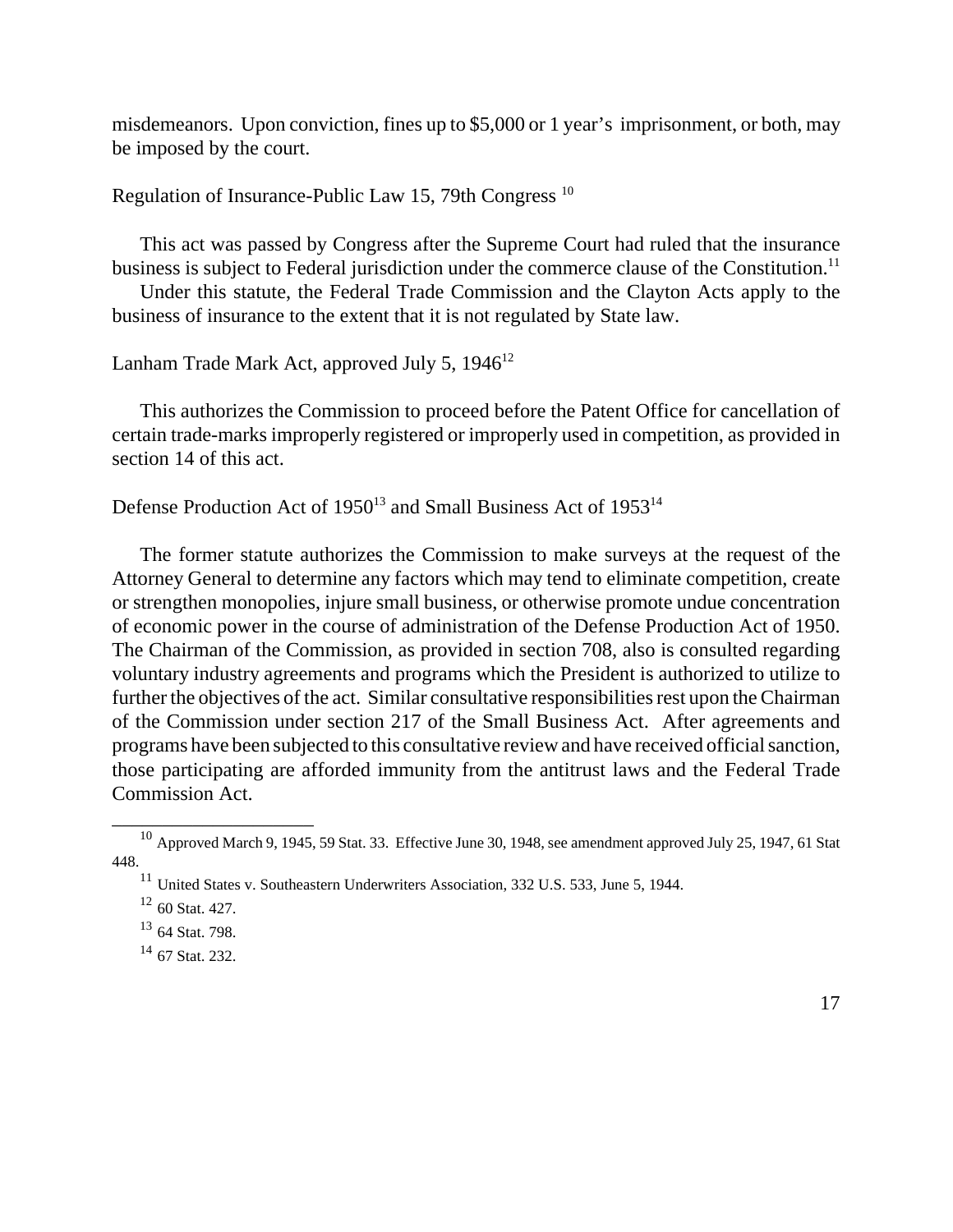## ADMINISTRATION

The Executive Director, as the Commission's chief staff official, manages the Federal Trade Commission's activities to achieve effective and economical operation. He has responsibility for the administration of all the Commission's bureaus and field offices. The Office of the Executive Director also includesthe Office, of Administration and the Division of Public Information.

#### OFFICE OF ADMINISTRATION

The Office of Administration gives policy guidance and general supervision to the management and organization programs, administrative services activities, and personnel programs of the Federal Trade Commission. The Office plans for effective organization and administration of the Commission's management programs; formulates and puts into effect basic administrative policies; and develops long-range plans relating to needs for personnel, space, supplies, equipment, etc. The Office of Administration includes the Division of Personnel, the Division of Management and Organization, and the Division of Administrative Services.

#### Division of Personnel

The Division of Personnel initiates, develops, and administers personnel policies and programs in the spheres of recruitment, appointment and placement, training, position classification, performance evaluation, employee relations, and health and welfare.

#### Division of Management and Organization

The Division of Management and Organization conducts management surveys and recommends and installs organization changes, management reports, procedures, and establishes staffing patterns that enable the Commission to operate more efficiently and effectively.

This Division also prepares analyses of the Commission operations for the use of the Commission.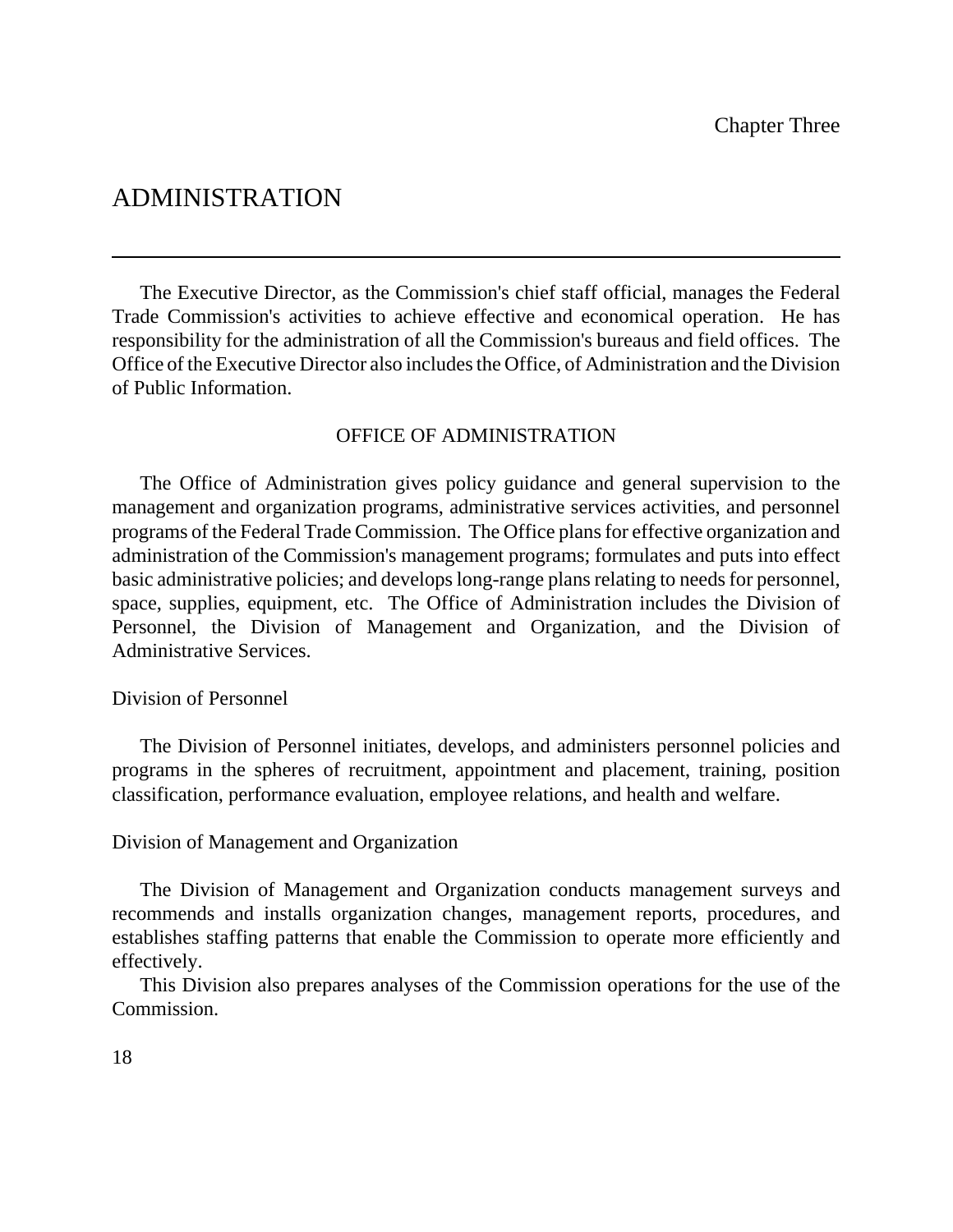#### Division of Administrative Services

The Division of Administrative Services is a central administrative unit established for the purpose for publishing material made public under section 6(f) of the Federal Trade Commission Act, for the procurement of supplies and equipment, and for supplying other services essential to the functioning of the Federal Trade Commission. The Commission's Library is also located in this Division.

#### Publication Branch

This Branch of the Division of Administrative Services clears for format, economy of reproduction, and distribution, all material printed or duplicated by the Federal Trade Commission within the limitations of the laws and regulations as applicable thereto. This Branch also operates a class. A printing plant established under the provisions of the regulations by the Joint Committee on Printing of the U.S. Congress, and provides photographic, Photostat, and drafting services. These services are performed by the following sections:

The Stenographic and Composition Section edits, for format and typography, material to be printed at the Government Printing Office or printed or duplicated in the Federal Trade Commission Printing Plant, and provides stenographic services when bureau pools are overburdened.

The Photographic Section provides the Commission with photographic, Copy Flo, and Photostat services for use in connection with the Commission's legal proceedings and economic reports. Functions of the printing plant are the printing of the Commission's orders, press releases, legal and economic reports, speeches, trade practice rules, pamphlets, forms, letters, etc.

#### Library

The Library consists of specialized collection of more than 100,000 bound volumes and extensive vertical files containing approximately 40,00 legislative documents and statistical publications organized for easy accessibility. In addition, there are several thousand current issues of legal, economic, and technical periodicals which collect annually from the inflow of more than 200 titles on a daily, weekly, monthly, or other frequency basis. These, too, become volumes at the end of each year when single numbers of selected titles are collected and bound.

#### Procurement and Services Branch

This Branch of the Division of Administrative Services is responsible for providing services and controls in the necessary housekeeping functions as follows: procurement and maintenance of supplies, equipment, furniture, etc.; space control and building maintenance; communications including mail, telephone and telegraph, and messenger.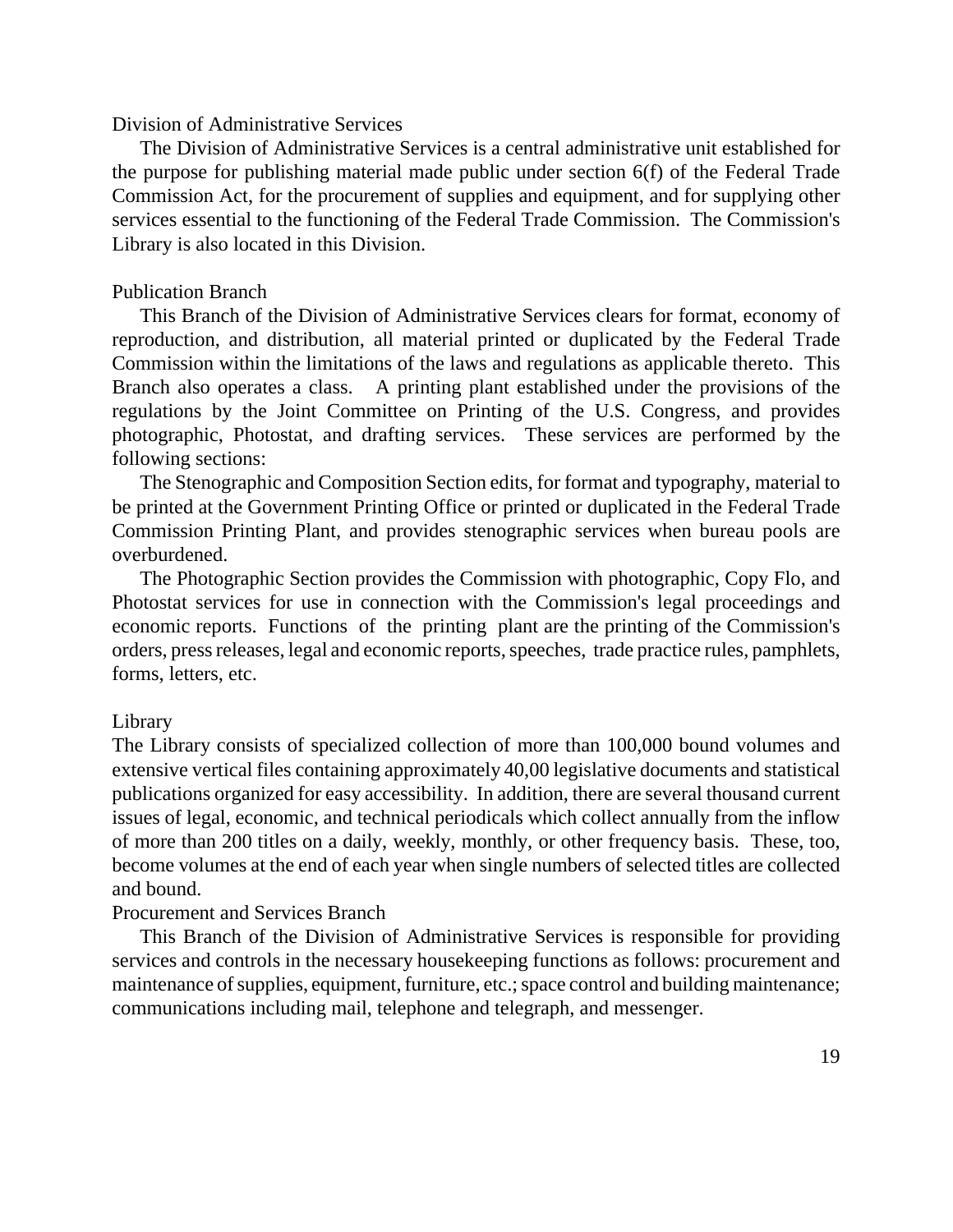#### OFFICE OF PUBLIC INFORMATION

This Division issued a total of 1,593 press releases during fiscal year 1961, compared with 1,265 in fiscal 1960. They covered news of Commission complaints, answers by respondents, initial decisions, orders, compliance actions, warnings to alert the public on how to identify illegal seeing schemes and business practices, and other newsworthy actions by the Commission. In addition, many oral and written inquiries from the press and public were answered each day.

#### OFFICE OF THE COMPTROLLER

The Office of the Comptroller includes the Division of Budget and Finance and the Division of Financial Statistics, thus placing all budget, fiscal, machine tabulation, and financial statistics in one office.

#### Division of Budget and Finance

The Division of Budget and Finance is responsible for the preparation and administration of the Commission's budget and maintains the fiscal records of the Commission. This office maintains salary, savings bonds, tax, social security, retirement, and annual and sick leave records for all employees of the Commission, including the field offices. This Division performs the audit, prior to payment, of ,III vouchers covering payment for travel expense, communications, and supplies and equipment. The Fiscal Section maintains the various ledgers and records necessary to reflect the financial position of the Commission at all times and prepares the various financial statements and reports required by the Commission, the Bureau of the Budget, the Treasury Department, the General Accounting Office, and the Congress.

#### Division of Financial Statistics

The Division of Financial Statistics has been responsible since 1917 for summarizing, for each calendar quarter, uniform, confidential financial statements collected from -.t probability sample of all enterprises classified as manufacturers, except newspapers, which are required to file U.S. Corporation Income Tax Form 1120. The quarterly summaries, entitled Quarterly Financial Report for Manufacturing Corporations, are published by the Government Printing Office and sold by the Superintendent of Documents.

The purpose of this sample survey is to produce, each calendar quarter, an income statement and balance sheet for all manufacturing corporations, classified by both industry and asset size. (Corporations account for more than 95 percent of total receipts from all manufacturing activity in the United States; manufacturing corporations account for more than half of all corporate profits.)

20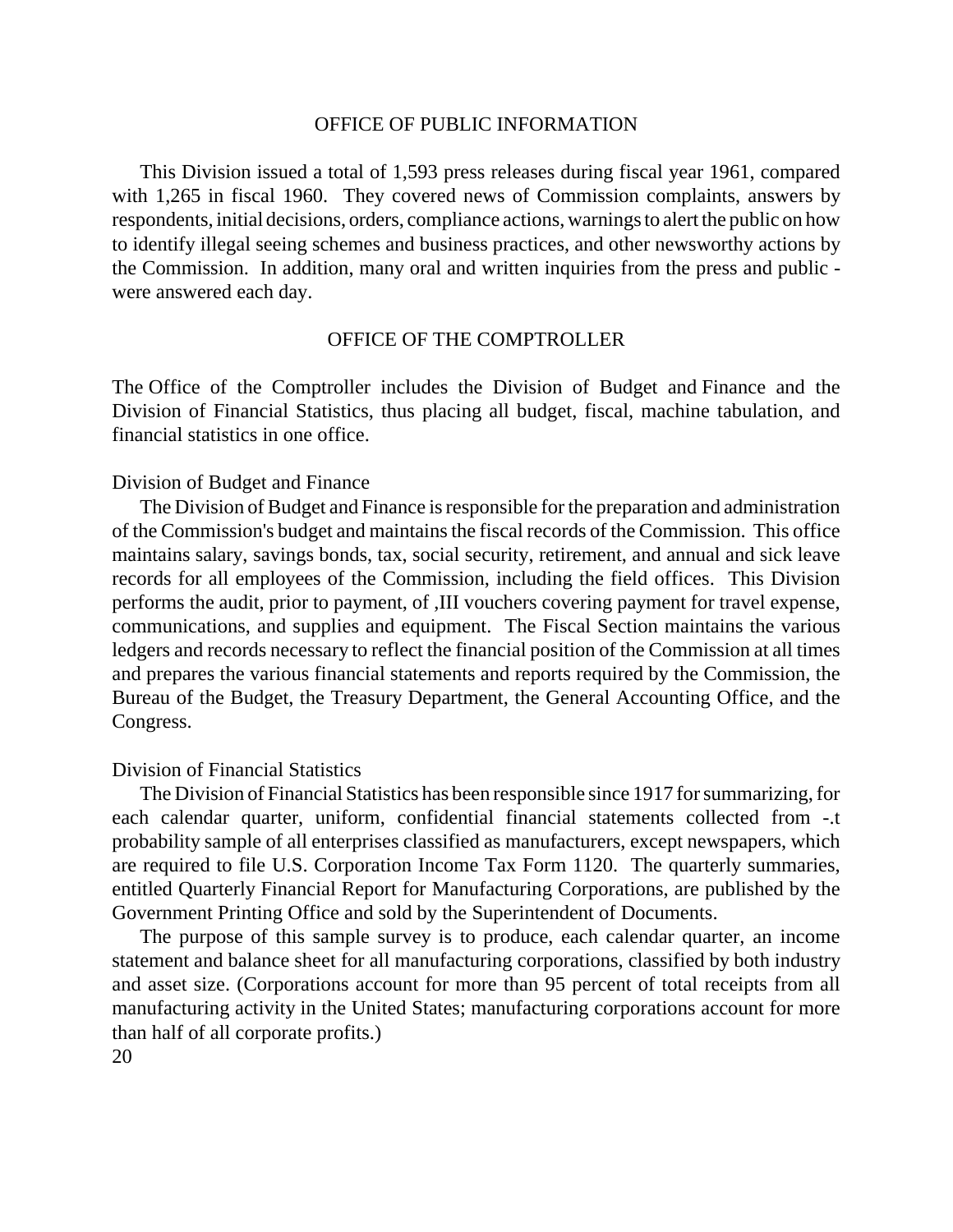In the published summaries, profits per dollar of sales and rates of profit on stockholders' equity are shown each quarter for each of 60 industry and size groups of manufacturing corporations. Also shown each quarter are 45 income statement and balance sheet items, and as many financial and operating ratios, for each of 45 industry and size groups of corporate manufacturers.

The quarterly summaries are used by various agencies in the executive and legislative branches of the Federal Government to analyze current business conditions, evaluate the current financial position of small business, estimate net income in national income statistics, estimate current tax liability and future tax receipts, and determine current monetary and credit policy.

The quarterly summaries are also used by thousands of non-Government subscribers. Executives, for example, use the quarterly summaries to measure efficiency and appraise costs by comparing a company's operating results with the average performance of companies of similar size or in the same line of business, to determine whether to undertake new ventures by comparing the profitability of various types of business activity, and as a guide to the relative movement of sales and profits in order to reduce controversies in wage negotiations.

#### OFFICE OF THE SECRETARY

The Secretary has authority as delegated to close cases in informal matters -without referring them to the Commission. He gives final overall staff review, from the standpoint of law and policy, to letters prepared for the signature of the Chairman or the Secretary. He attends all executive sessions of the Commission and participatesin the consideration by the Commission of recommendations of top officialsin all phases of the agency's activities. The Secretary is the Congressional Liaison Officer and, in addition, coordinates and is responsible for overall liaison activities of the Commission with various other Government agencies. He signs official documents and letters reflecting Commission action, and serves as legal custodian of the seal and records of the Commission. Also, he supervises, through the Assistant Secretary for Minutes, the assignment of matters to the Commission, the taking of the minutes, the transmittal of Commission directions to the staff, the setting of oral arguments, the editing and publishing of Commission decisions and digests, and the preparation of material for publication in the Federal Register and Code of Federal Regulations; and serves as Deputy Employment Policy Officer of the Commission.

The Office of the Secretary includes the following offices: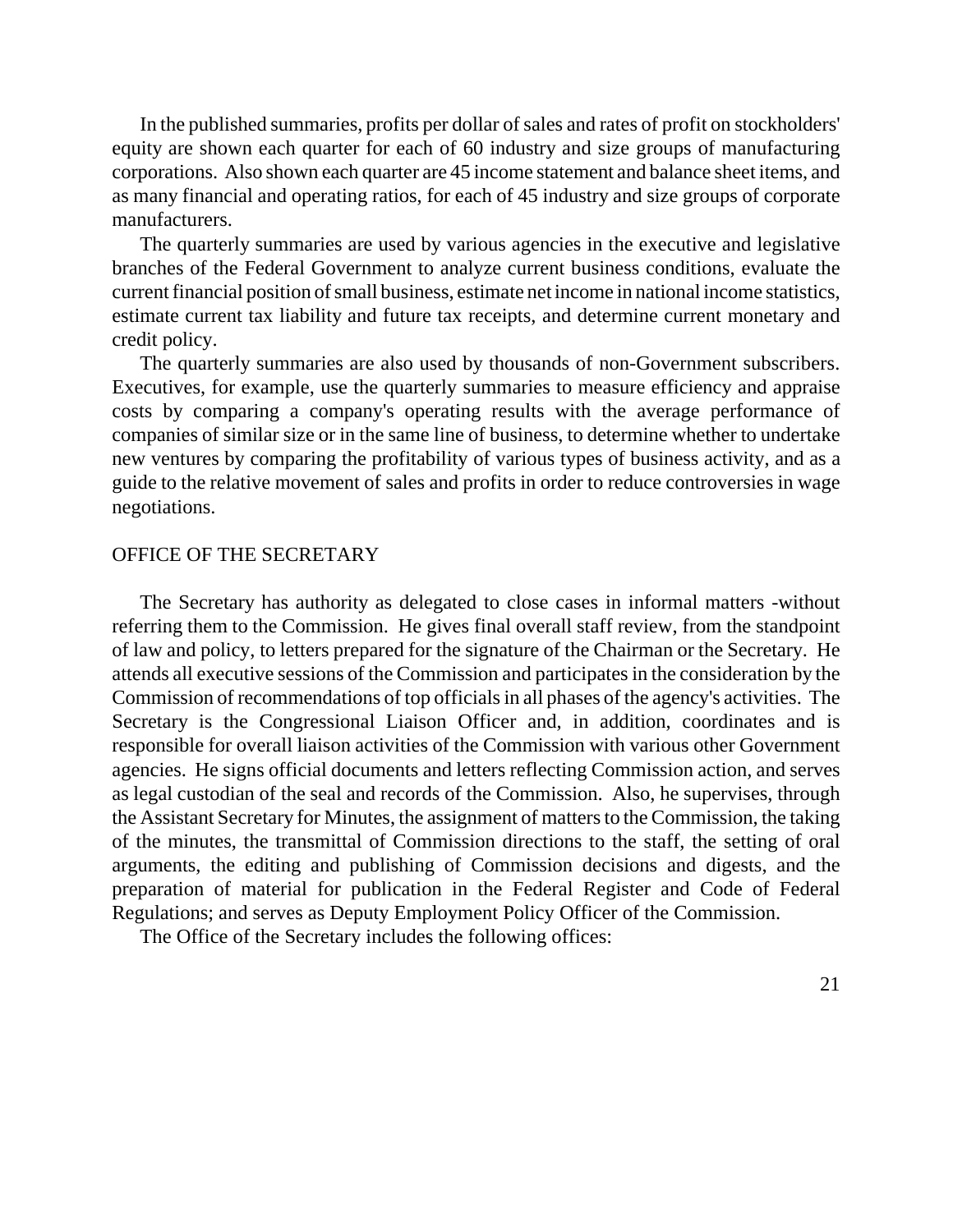#### Legal and Public Records

The Office of the Assistant Secretary for Legal and Public Records embraces the Legal Research and Reporting Section, Formal Docket Section, Public Reference Section, and the Distribution Section.

#### Legal Research and Reporting Section

This Section is responsible for the preparation and publication of the volumes of the Federal Trade Commission Decisions and its Statutes and Court Decisions, the latter including court decisions in Commission cases; for the codification and editorial preparation of various Commission material published in the Federal Register; and for the collection and dissemination of relevant court decisions.

#### Formal Docket Section

The Formal Docket Section is responsible for the establishment, management, safety, completeness and accuracy, and uses and retirement of the legal and related records of the Commission.

#### Public Reference Section

The Public Reference Section furnishes information and assistance to the public and to the staff of the Commission in relation to public, legal, and court proceedings and rules of procedure. The Section is responsible for the custody, location, safety, condition, etc., of dockets files, exhibits, and other items.

#### Distribution Section

The Distribution Section controls the supply and distribution of all publications issued by the Commission, such as economic and annual reports, trade practice rules, and Statutes and Court Decisions.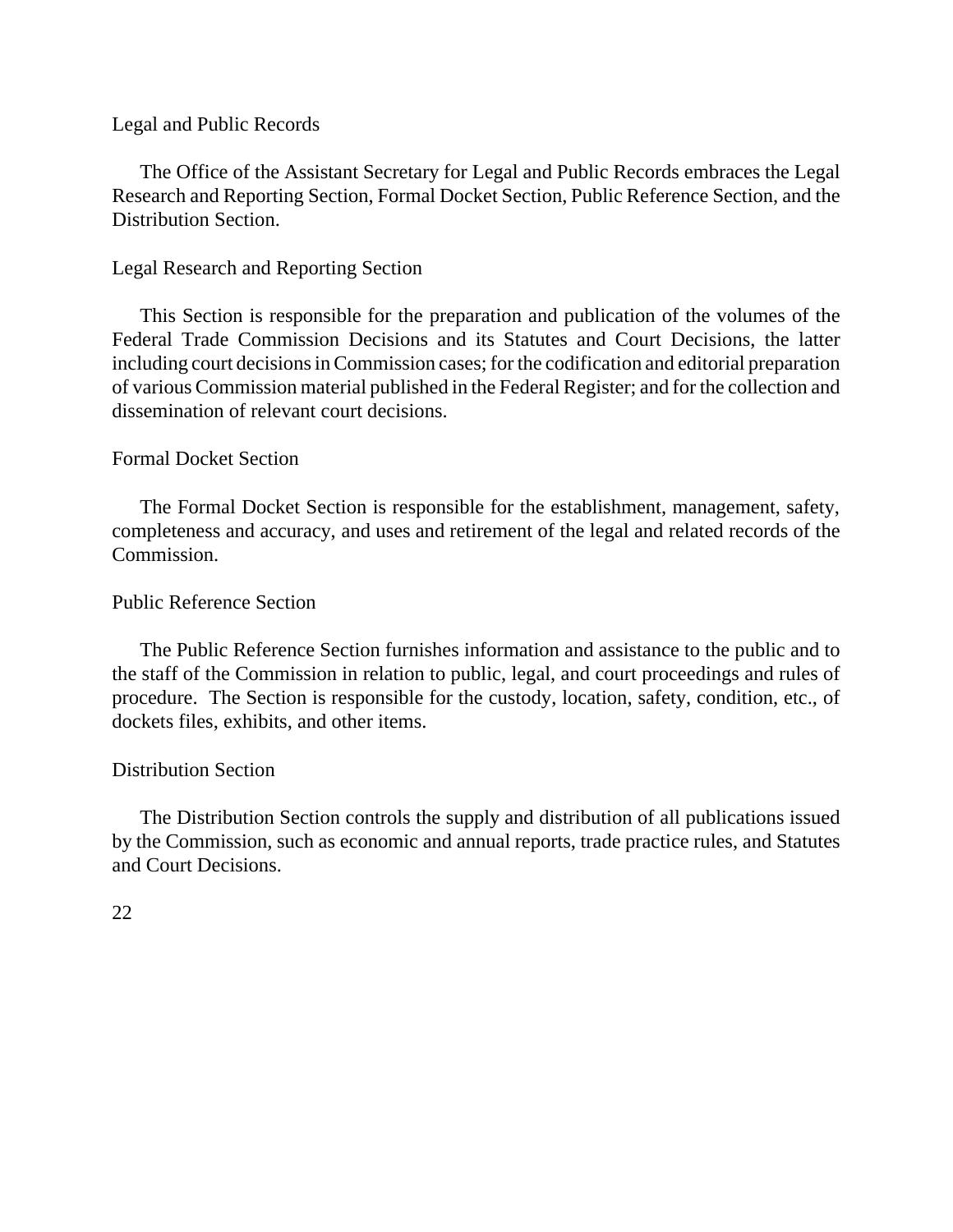#### FEDERAL TRADE COMMISSION

ORGANIZATIONAL CHART - SEE IMAGE

Prepared by Division of Management and Organization

ADMINISTRATION ONLY

23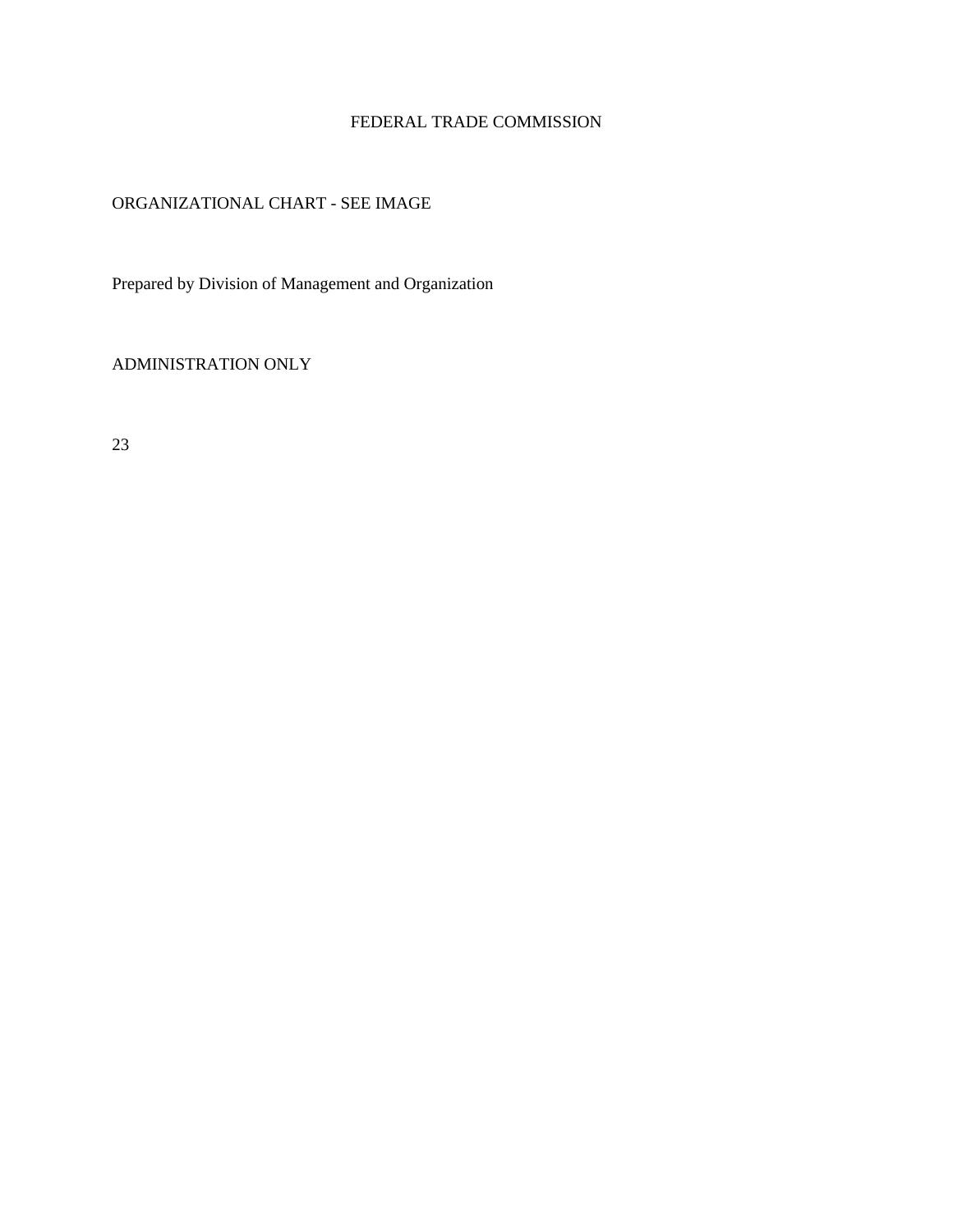## INVESTIGATION

The Bureau of Investigation conducts and investigates possible violations of the statutes administered by the Commission. Most of these investigations are made by attorney examiners stationed in 10 field offices. They work under the general supervision of the Bureau Director, the Chief Project Attorney and his staff.

Investigations fall generally in several categories, i.e., restraints of trade and monopoly matters and unfair and deceptive acts and practices, all of which are considered unfair methods of competition. The restraints of trade involve such matters as price fixing, collusive bidding, resale price maintenance, selling below cost with the intent and probable effect of eliminating competition or destroying a competitor (see. 5 of the Federal Trade Commission Act), discriminatory pricing practices and the inducing thereof (see. 2 of the Robinson-Patman Act), exclusive dealing and tying arrangements which may result in lessening competition or a tendency to monopoly (sec. 3 of the Clayton Act), corporate mergers or acquisitions where the effect may be substantially to lessen competition in any line of commerce in any section of the country or to tend to create a monopoly (sec. 7 of the Clayton Act), and interlocking directorates (sec. 8 of the Clayton Act).

The unfair and deceptive acts and practices include such matters as false and misleading advertising of food, drugs, medical devices, and cosmetics (sec. 12 of the Federal Trade Commission Act); fictitious pricing of merchandise; misuse of the term "guarantee''; false and misleading representations and claims for other products (sec. 5 of the Federal Trade Commission Act); and the false labeling of furs, wearing apparel, and fabrics (Wool Products Labeling Act of 1939, the Fur Products Labeling Act of 1951, the Flammable Fabrics Act of 1953, and the Textile Fiber Products Identification Act of 1958).

Investigations are initiated by the Commission, principally in special industry situations or upon applications for complaints received from members of the consuming public, businessmen, or other parties who feel aggrieved by unfair methods of competition and unfair and deceptive acts and practices. Applications for complaint are received daily in the form of letters from parties setting forth the various unfair methods of competition which they feel jeopardize the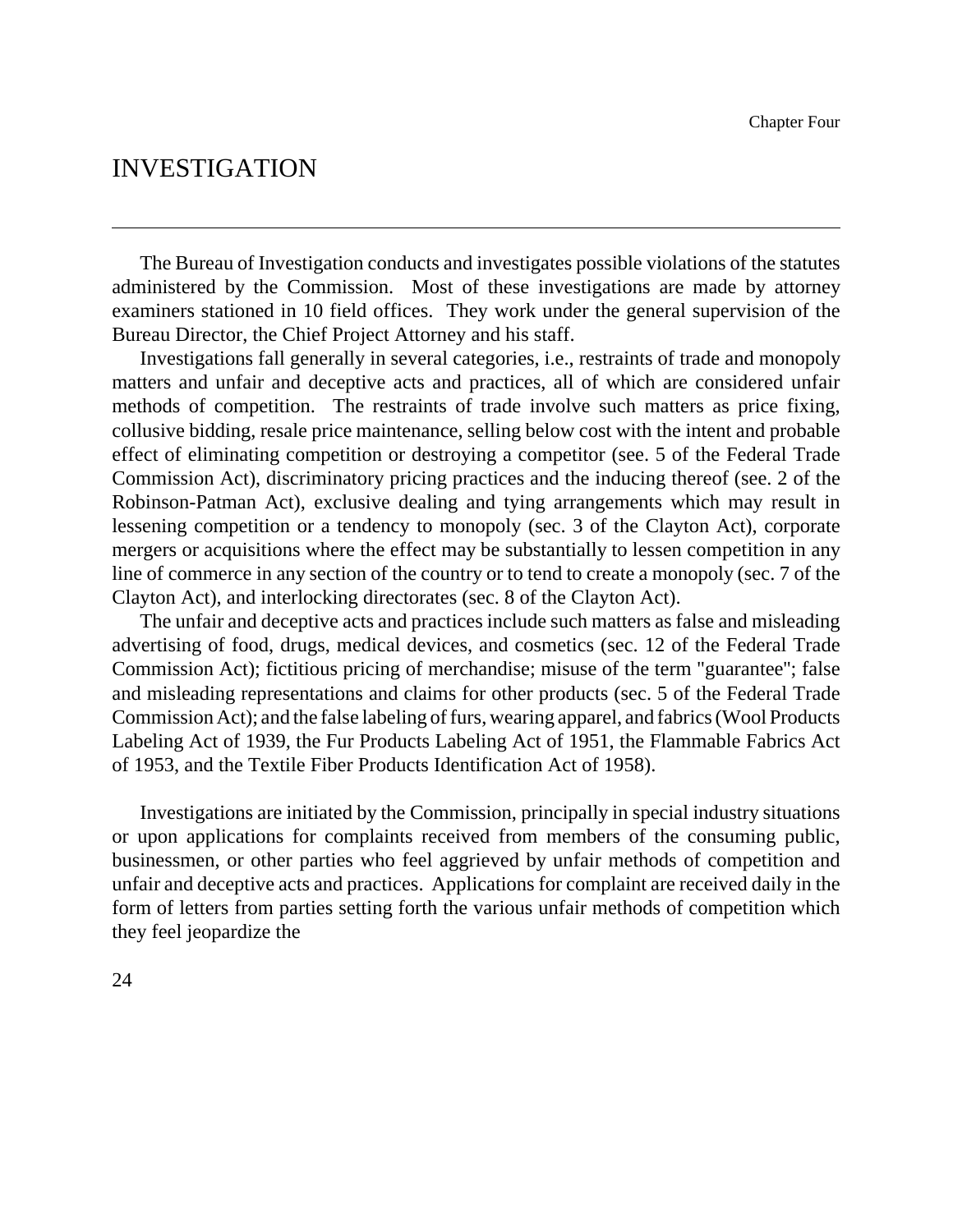free competitive economic system. Altogether, the Bureau scheduled 2,024 matters for investigation during the fiscal year, of which 884 involved restraints of trade and 1,140 involved unfair and deceptive acts and practices. Applications for complaint received from the public totaled 4,886, of which 624 resulted in investigations being initiated. Not all applications for investigation result in investigations because of a lack of jurisdiction by the Commission over the matters presented or because the subject outlined failed to indicate a probable violation of the statutes.

The Bureau completed 1,414 investigations during the year, of which 331 were restraint of trade ,ind monopoly matters and 1,083 were deceptive practice matters, as compared with 1,190 completed investigations during fiscal 1960, of which 271 involved restraint of trade and monopolymatters and 819 deceptive practices. The Commission issued 410 complaints on the basis of the investigations in fiscal 1961, and stipulations to cease and desist were accepted in 146 additional matters. The Commission closed 892 investigations. Most of those were closed because the investigations disclosed no basis for corrective action. However, 216 were closed upon receipt of assurances of discontinuance of the questioned practices, and 67 were closed because the practice had been abandoned before the investigations got underway and it did not appear that the practice would be resumed.

The special report procedure under section 6 of the Federal Trade Commission Act was utilized by the Commission in connection with possible illegal discriminatory advertising allowances given to and received by department stores and resident buyers. Orders were issued to 216 department stores and 18 resident buyers requiring the submission under oath of special reports concerning advertising allowances received by them.

The Commission also continued to use the section 6 special report procedure in investigations of possible discriminatory promotional allowances in the food industry. Orders were issued to 111 food suppliers to submit under oath information with respect to promotional allowances given to favored and nonfavored grocery customers. Special reports received from suppliers in answer to orders issued in the previous fiscal year have been under extensive review and study for corrective action where indicated.

The Bureau of Investigation has received numerous complaints of gasoline price wars, and investigations were undertaken in appropriate cases. Unfair and discriminatory practices allegedly used by suppliers in connection with the sale and distribution of bread, dairy products, and auto parts were also the subject of investigations conducted by the Bureau in the fiscal year.

625514——62—3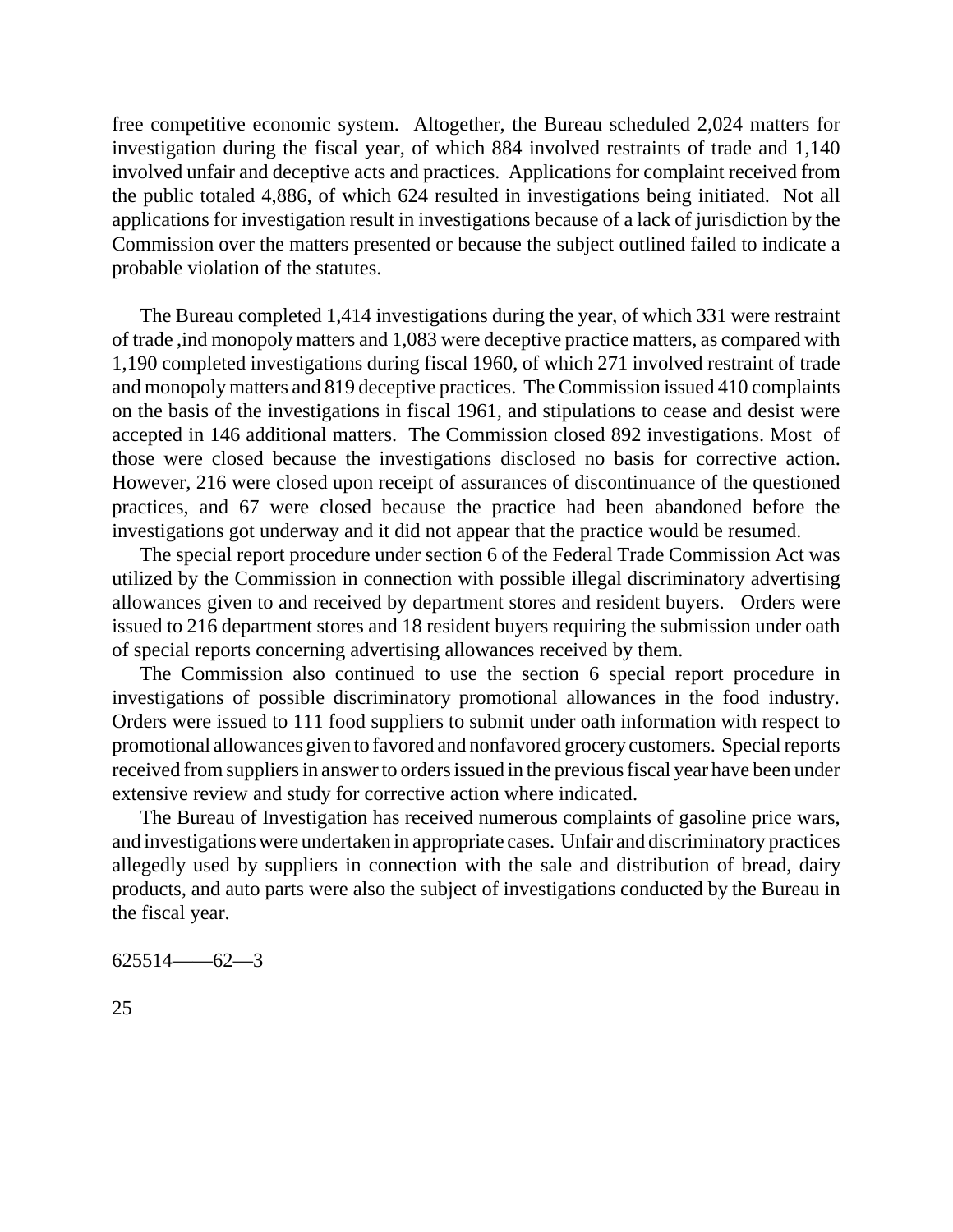An investigation was completed during the fiscal year of the shoe industry to determine whether manufacturers and distributors were engaging in false advertising and misbranding in regard to the composition of their products. Involved were questions as to whether plastic or paper products were being used as substitutes for leather or rubber, and as to whether the products were being affirmatively misrepresented or were deceptive in appearance.

Investigations of false advertising and misbranding of watches during the fiscal year resulted in the issuance of a number of complaint against the manufacturers and distributors. Investigations of exaggerated gas mileage claims by domestic manufacturers of automobiles and some importers have brought about corrective action through stipulation or other administrative treatment. An industrywide investigation of the rebuilt TV picture tube has culminated in revisions of labels and advertisements of such tubes to disclose the presence of used parts.

During this fiscal year the Commission began investigating the advertising of manufacturers of drug products who are claiming to maintain "quality control," thus representing that they follow all methods, procedures, and operations necessary to insure the safety and efficacyoftheir products. Complaints were issued in instances where these claims were found to be unjustified. The Commission also issued complaints against advertising claiming safety for products whose labels bore warnings in the labeling.

Investigations in a series of cases involving the advertising of vitamin products resulted in the issuance of several complaints by the Commission looking to a requirement that such advertising, when referring to physiological conditions or symptoms, limit claims for benefit to those instances due to a deficiency of the vitamins supplied, and also to require the affirmative disclosure that in the great majority, of persons suffering from such conditions and symptoms, the cause is not an insufficiency of the vitamins.

#### MERGER INVESTIGATIONS

Section 7 of the Clayton Act, although originally enacted in 1914, took its present form by act of December 29, 1950. The statute, as it now stands, prohibits corporate mergers and acquisitions that may substantially lessen competition or tend to monopoly in any market. The authority of the Commission to enforce section 7 of the amended Clayton Act is derived from section 11 of the act.

The Bureau of Investigation is charged with the responsibility of examining all corporate mergers and acquisitions by corporations subject to the jurisdiction of the Commission and conducting investigations to determine their probable competitive effects.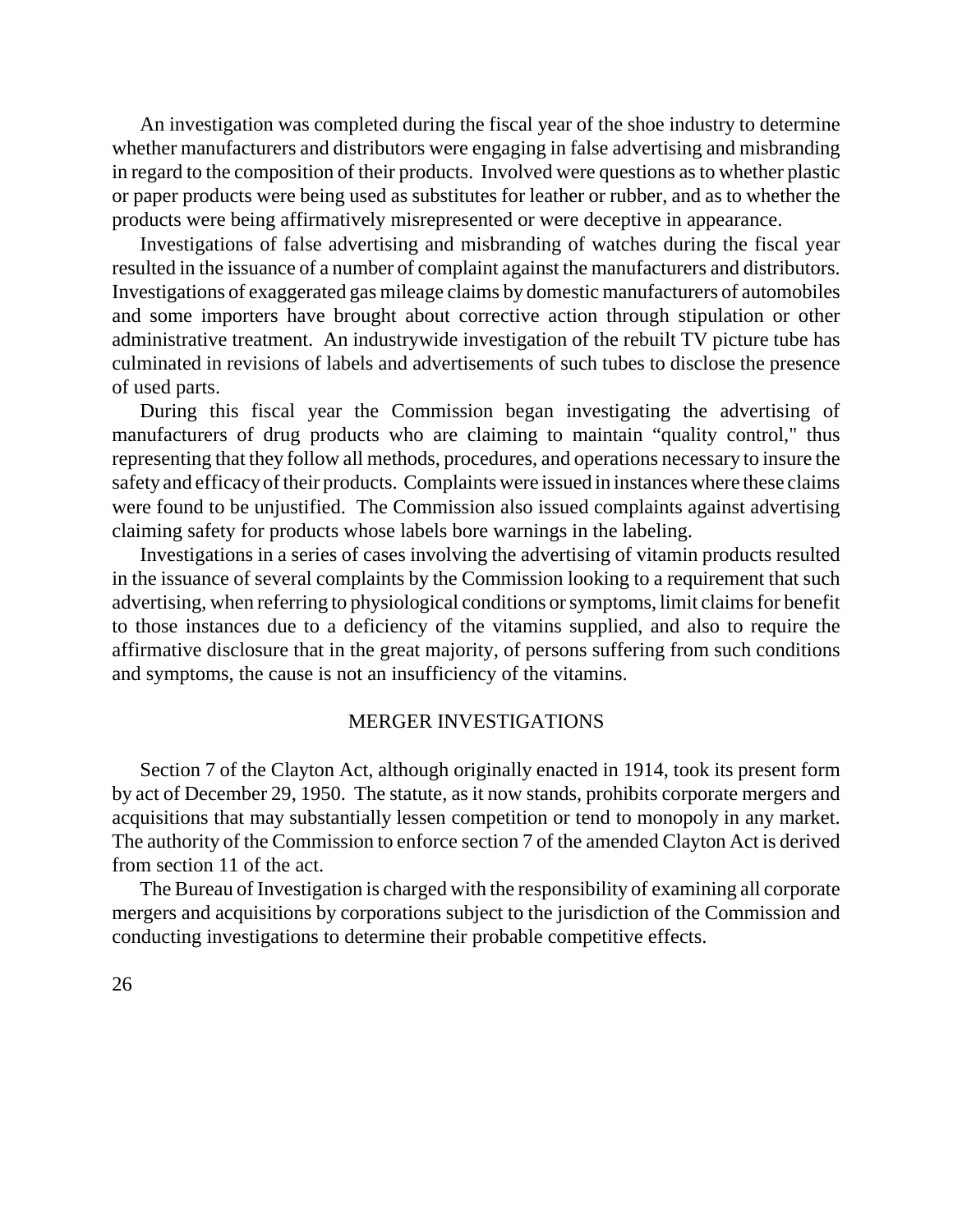Mergers and acquisitions are a principal means of corporate growth, and have attracted the close interest, in recent years, of not only the Government but also business. There is no requirement in the existing law that parties to a corporate merger or acquisition must notify the Commission either before or after consummation. With the exception of requests for premerger clearance or receipt of complaints, the Commission must rely on financial newspapers, trade journals, manuals of investments, and the like for information that a merger has occurred or is contemplated. Each merger or acquisition coming to the attention of the Commission is recorded on an information sheet containing such basic financial and operational information concerning the combining corporations as is readily available from recognized reference manuals. In fiscal 1961, 1,032 information sheets were prepared. Mergers and acquisitions so reported are referred to project attorneys. The project attorneys examine the preliminary information, consult with staff economists, secure data, analyze and evaluate the available information and data.

A comprehensive investigation is initiated where there is a probability of a substantial lessening of competition or a tendency to monopoly "in any line of commerce" (product market) "in any section of the country" (geographic market). Since the statute deals with the probable effects, and since there, is no formula for the relevant information and data, no single fact is sufficiently controlling to answer Section 7 investigative questions. Economic data relating to the competitive characteristics of the companies, the industry and the markets involved, are required to determine the competitive impact of the acquisition or merger. Such facts, for example, as concentration increases, market dominance, market shares, integration trends, market entry, are necessary to the ultimate determination of future effect on competition. Such facts, and the guides of recent section 7 case law, attest to the economic character of the section 7 investigations.

In fiscal 1961, 53 new merger investigations were initiated. In addition, 100 acquisitions by corporations under investigation for earlier acquisitions were considered.

Investigations to determine the probable competitive effects of mergers and acquisitions are more time consuming, expensive, and complex than most other investigations conducted by the Commission. The investigations generally are undertaken immediately after the mergers and acquisitions are consummated and, if possible, before assets and operations of the combining corporations are so intermingled astomake an order of divestiture ineffective.

The Commission's rules provide for a premerger clearance procedure. Interested parties may request advice of the Commission concerning a proposed merger or acquisition. Facts relating to the proposed transaction may be submitted in writing or in writing or in conference.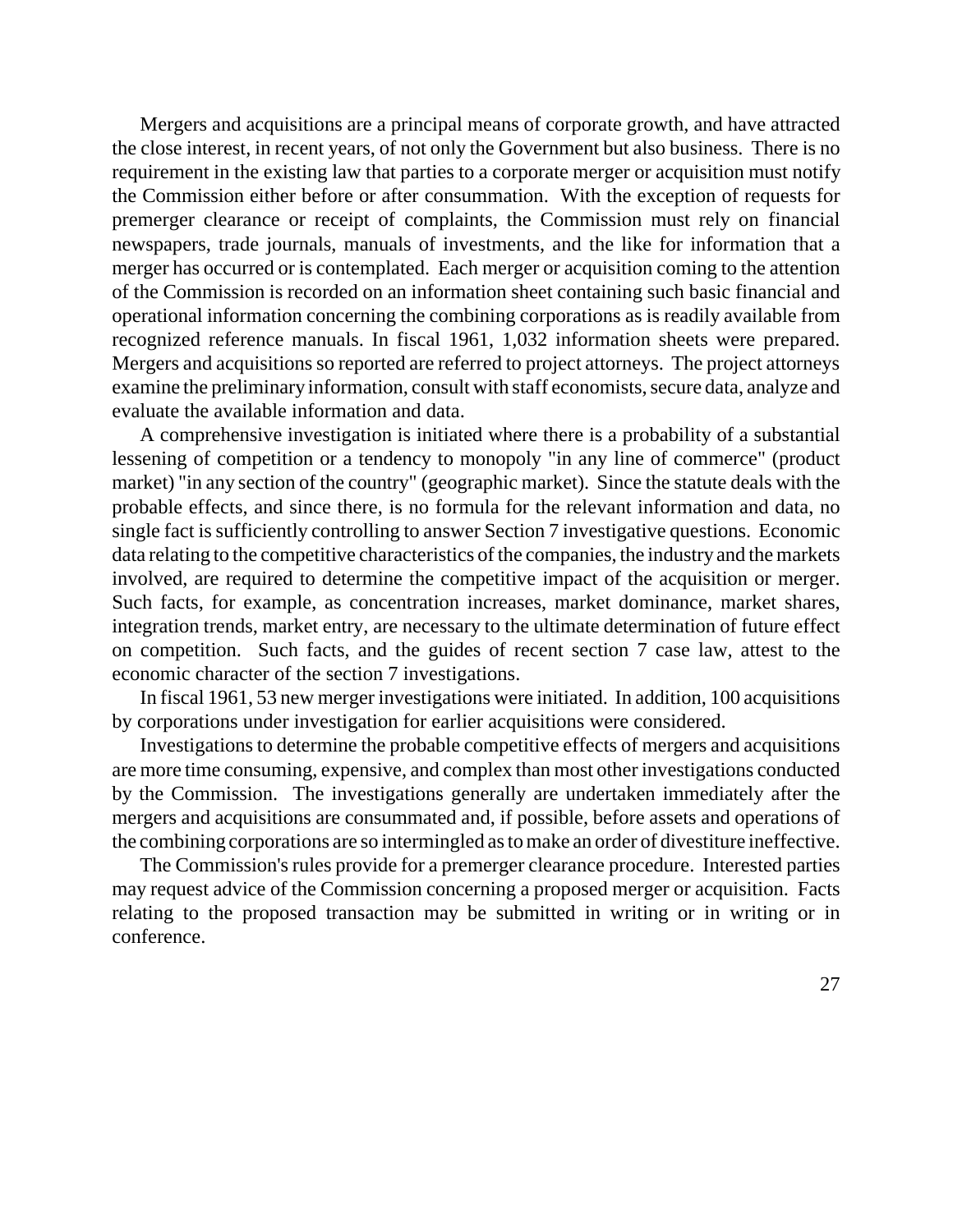On the basis of such facts, and other information available to the Commission, the parties are informed whether or not consummation of the merger would likely result in further action by the Commission. Numerous conferences between members of the Bureau's staff and parties contemplating a merger were held during the fiscal year.

#### DIVISION OF SCIENTIFIC OPINIONS

This Division furnishes the Commission's legal staff with scientific facts and opinions concerning the composition and efficacy of foods, drugs, medical devices, cosmetics, and related commodities where questions of science arise in regard to advertising claims. It arranges for analyses or other tests of products under investigation and gathers information on their composition, nature, effectiveness, and safety. The Division provides scientific opinions and information needed in (1) considering matters under investigation, (2) negotiating stipulations, and (3) preparing complaints. It also assists the Commission's legal staff in preparing for hearings involving questions of science and secures the services of expert scientific witnesses.

Fiscal year ended June 30, 1961

was expected to furnish advice to Commission attorneys and to obtain expert scientific and medical witnesses.

The opinions rendered dealt with foods and beverages, cold remedies, analgesics, skin preparations, hair and nail preparations, dentifrices, trusses, shoes and wearing apparel for which health claims were made, medical books advertised to the public, insecticides, disinfectants, bleaching and cleansing products, and many other preparations and devices. Continued attention was given to preparations 28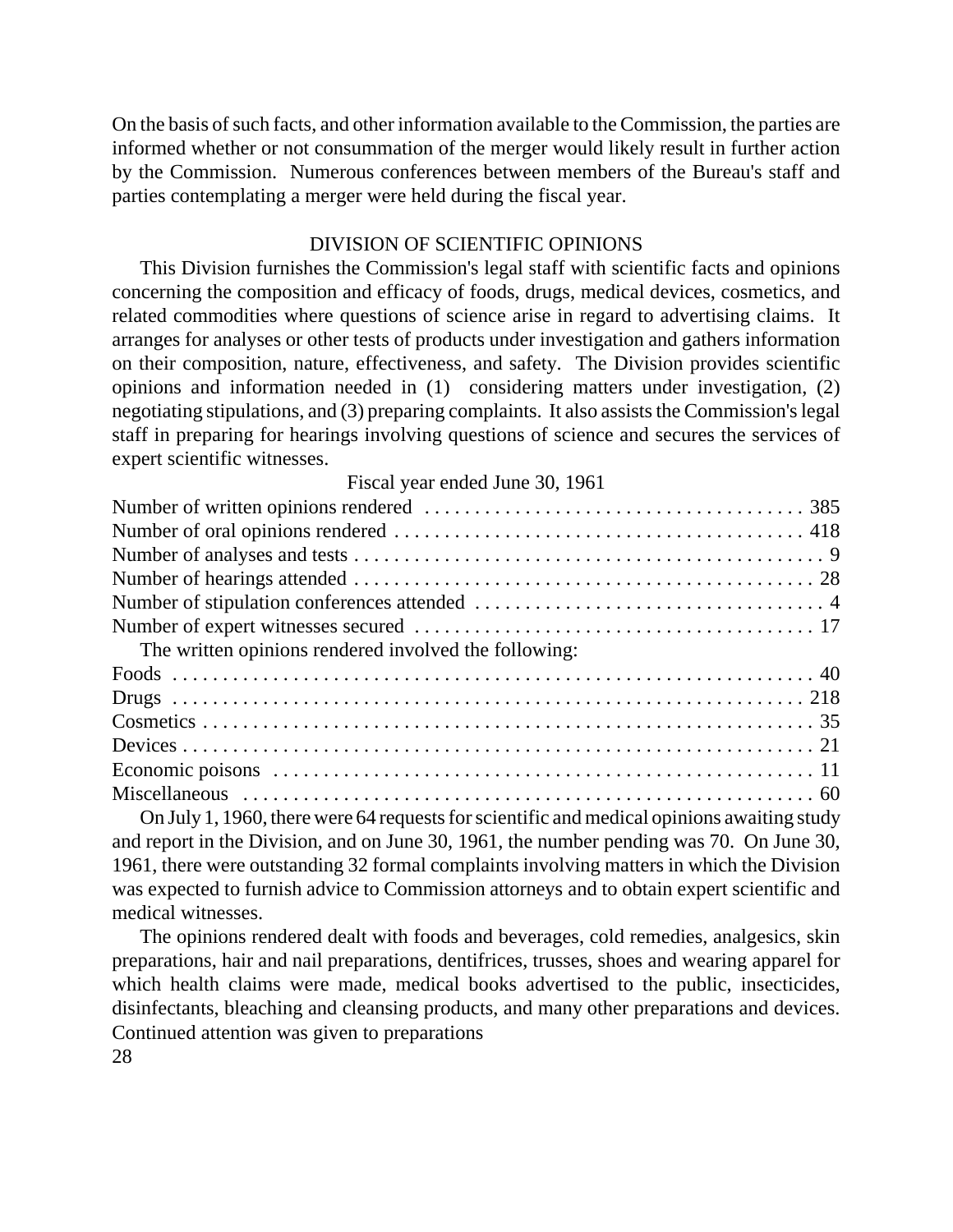offered forthe treatment of arthritis and rheumatism, to reducing devices, and the advertising used to promote the sale of contact lenses. Special attention was given to the advertising of antibiotics and other drugs used in treating dairy animals, which advertising should include a warning of how long the animal's milk must be withheld from human consumption after the drug is administered. Attention was also given to the claims of adequate quality control appearing in the advertising used by certain manufacturers of generic-named drugs.

Many of the matters referred to the Division for scientific opinion are complex and difficult to resolve. Much of the advertising under investigation involves drugs, cosmetics, and devices regarding whose virtues and limitations the published medical and scientific literature provides, at most, only fragmentary and inconclusive information. Consequently, the Divisions must locate and confer with the medical specialists and other scientists who have firsthand knowledge of the therapeutic and other properties of the drugs, cosmetics, and devices. Authorities in a particular field when contacted may characterize the available scientific information as preliminary and inconclusive, but having had no actual experience with the product in question they are unable to state categorically that the advertising claims are false. In such cases the only hope of accurate appraisal and, where necessary, effective regulation of the advertising, is to have the products tested clinically. It is becoming increasingly necessary to have such tests made in order to appraise accurately the advertising for specific products.

#### DIVISION OF ACCOUNTING

This Division furnishes accounting services in connection with the investigation and trial of legal cases and in general economic investigations.

The Division prepares accounting analyses and studies of the pricing policies of respondents or proposed respondents in connection with the Commission's law enforcement work in regard to: (1) alleged price discrimination under section 2 of the Clayton Act, as amended by the Robinson-Patman Act;  $(2)$  cost data submitted by respondents in justification of alleged price discrimination under the Robinson-Patman Act; (3) alleged price fixing in cases arising under section 5 of the Federal Trade Commission Act; and (4) alleged sales below cost in violation of section 5 of the Federal Trade Commission Act.

It also compiles production and sales statistics, and analyzesfinancial data of companies involved in mergers under section 7 of the Clayton Act. It also compiles statistics concerning the financial position and operating results of companies under section 6 of the Federal Trade Commission Act.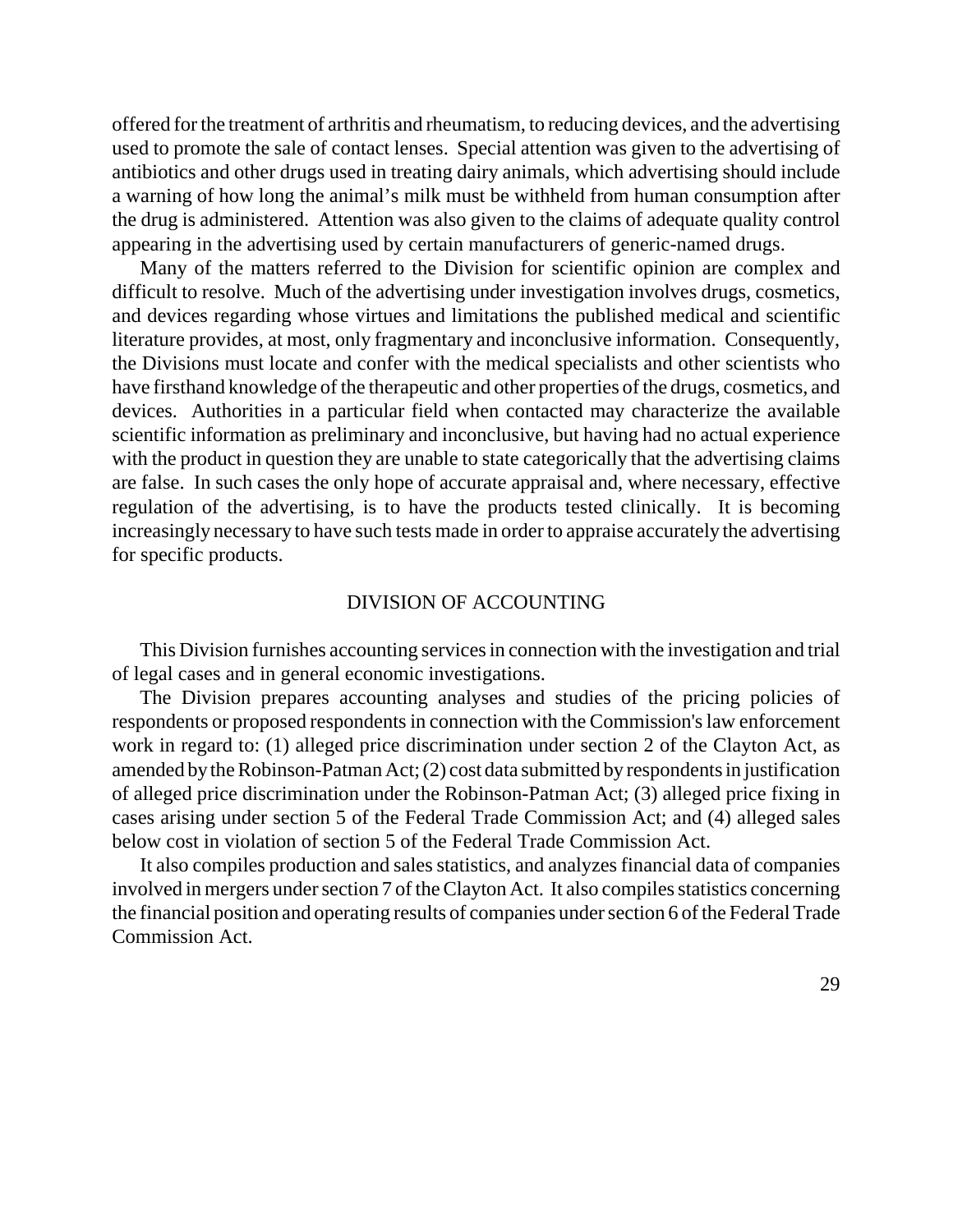During the year, accounting services were furnished in connection with 93 legal cases and investigations. These included 61 Robinson-Patman cases, 14 other Clayton Act cases, and 18 section 5 Federal Trade Commission Act cases.

During the year a study was made of the profitableness of identical companies in each of 24 selected manufacturing industries for the years 1940, 1947-59, and also for the 12 largest companies in each of 39 industries for the years 1958 and 1959. A report on this study was submitted to and approved by the Commission and ordered published.

#### RADIO AND TELEVISION ADVERTISING UNIT

The principal function of this Unit is to monitor radio and television commercials and various types of printed material. In reviewing radio and television scripts, all networks submit commercials disseminated during 1 week each month and each individual television station submits scripts covering a 24-hour period each 3 months. For individual radio stations a breakdown has been computed based on the amount of coverage. For stations with powerful transmissions or smaller stations in largely populated areas, continuities are requested for a 24-hour period each 3 months, or four times a year. Smaller stations or fairly large stations operating in sparsely populated areas are requested to submit scripts for a 24 hour period every 6 months. Small stations, usually individually owned and operated, are covered by submitting copy once a year.

Twenty-five newspapers, distributed geographically, representing metropolitan and rural areas, and 10 magazines are obtained each week. In addition to broadcasting networks, individual stations submitted continuities as follows:

| <b>Radio Stations:</b> |  |
|------------------------|--|
|                        |  |
|                        |  |
|                        |  |
|                        |  |
|                        |  |

There were reviewed in radio and television advertising the following number of advertisements, and in the case of newspapers and magazines the number of pages:

Radio-television, 465,324; magazine-newspaper, 169,294.

The Unit operates as a service organization within the Commission on behalf of various bureaus and divisions. On request, some 46,000 individual ads have been furnished.

The Radio and Television Advertising Unit conducts spot-check monitoring of commercials disseminated in the Washington and Baltimore areas over both radio and television. This includes visual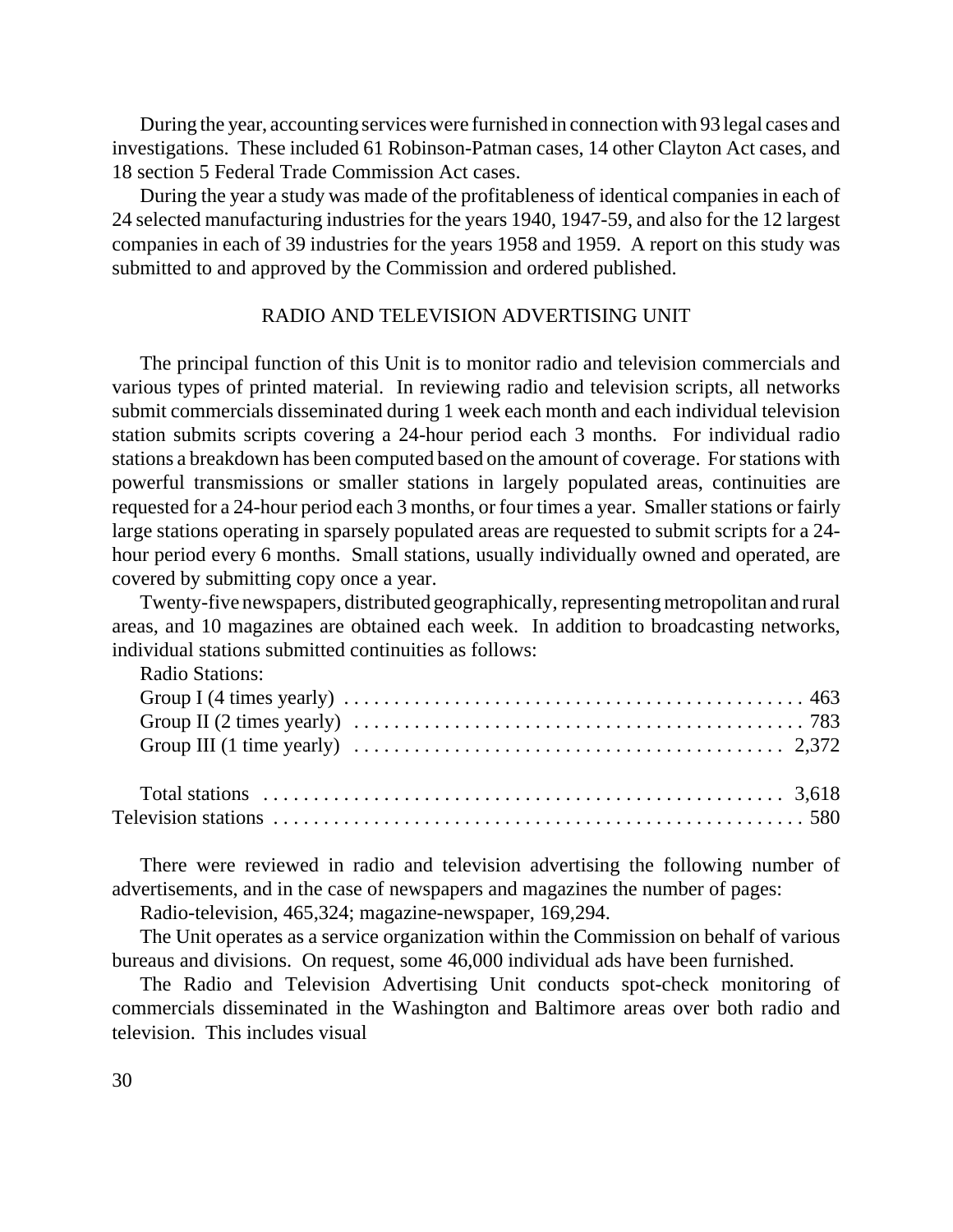monitoring of television commercials. Upon request the Unit has made sound kinescope recordings of various television ads which have been of substantial assistance to several bureaus within the Commission.

#### DIVISION OF TEXTILES AND FURS

This Division enforces four separate pieces of consumer legislation-the Wool Products Labeling Act of 1939, the Fur Products Labeling Act of 1951, the Flammable Fabrics Act of 1953, and the Textile Fiber Products Identification Act of 1958.

The Wool, Textile, and Fur Acts require content disclosure on labels, as well as other important factual information. In addition, the Fur Act requires truthful invoicing, and it and the Textile Act require important and truthful disclosure in advertising products subject to their terms. The Flammable Fabrics Act protects consumers by prohibiting the marketing of dangerously flammable wearing apparel and fabrics.

To assist consumers and businessmen, the rules and regulations underthe Fur Act contain a Fur Products Name Guide, which sets out the true English name of the animal producing the fur. In addition, the regulations under the Textile Act contain a list of 16 generic names for manmade fibers, which serve as common denominators for the hundreds of synthetic fibers now being sold. The Division also maintains a public register of continuing guarantees filed with the Commission under the four acts. These guarantees protect intermediate sellers of wool, fur, and textile products when relied upon in good faith. The Division also issues registered identification numbers to companies whose customers do not wish to reveal their sources of supply to competitors.

In administering these laws, the Division plans and supervises nationwide industry counseling and compliance inspection programs. Through industry counseling, the Division seeks to obtain voluntary compliance with the law. Full-time textile and fur investigators conducting compliance inspections point out violations to responsible parties, and, where possible, effect on-the-spot corrections of minor deficiencies. When voluntary compliance cannot be obtained, the Division initiates formal corrective action against responsible parties. Willful violators are subject to criminal prosecution.

During fiscal 1961, the Division's investigative staff was doubled to increase its industry counseling and compliance inspection work.

Special emphasis was given to inspections under the Fur Act because of the increased number of violations due to the passing off of dyed and bleached furs as "natural." The number of fur inspections more than doubled those of the previous year. Recom-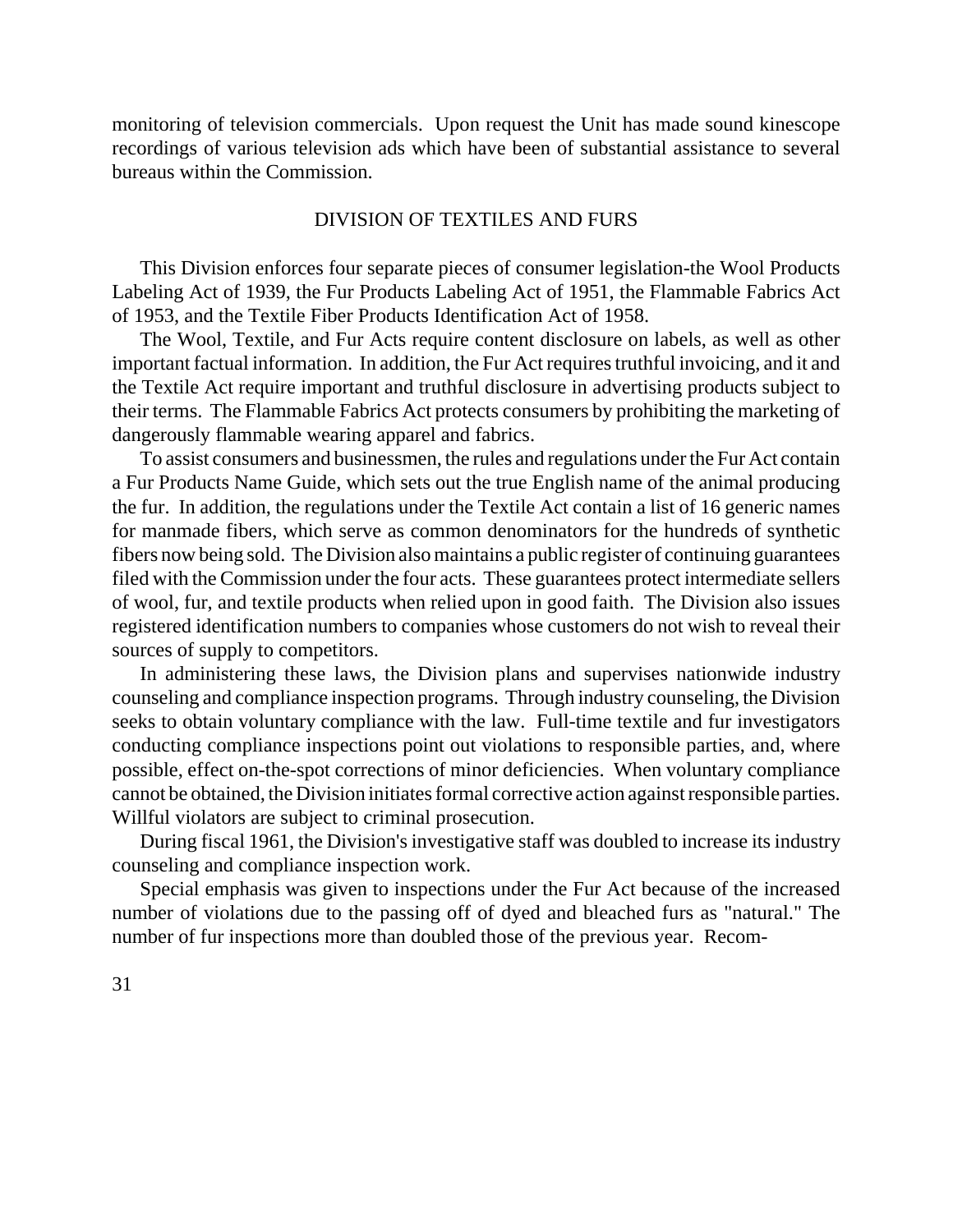mendations for complaint-charging violations with the Fur Act and Regulations rose from 44 in fiscal 1960 to 92 in fiscal 1961.

The Division during the year began active enforcement of the new Textile Act, with a sampling of over 30 million textile products for labeling, invoicing, and advertising deficiencies.

The act has now been in effect for 16 months, and, generally speaking, public acceptance and industry compliance has been good. Using the other consumer acts as criteria, there has been far more compliance with the Textile Act than during early periods under the Wool and Fur Acts. There remain, however, many areas where consumer education and industry counseling are needed.

In fiscal 1961, a general revision of the regulations under the Fur Act was made. The revised rules encompassed needed clarifications and covered areas necessary for the proper enforcement of the statute.

|                                                                                                                               | Wool      | Fur     | Flammable<br>fabrics | Textile    | Sec. 5<br><b>FTC</b> |
|-------------------------------------------------------------------------------------------------------------------------------|-----------|---------|----------------------|------------|----------------------|
| Commercial establishments covered by industry<br>compliance investigations<br>Products examined (sampling method in all cases | 975       | 934     | 1,883                | 1,242      | 1.1.1.1              |
| Advertisements examined                                                                                                       | 2,410,285 | 106,468 | 31,116,149           | 30,909,148 | 1.1.1.1              |
| Formal complaints recommended                                                                                                 | 3,557     | 25,647  | .                    | 71,679     | .                    |
| Stipulations recommended                                                                                                      | 21        | 92      | 14                   | 13         | 8                    |
| Compliance investigations of concerns under<br>cease and desist order or stipulation                                          | 4         | 10      |                      |            | $\cdot$              |
| Matters disposed of by acceptance of assurance<br>of discontinuance $\ldots, \ldots, \ldots, \ldots, \ldots, \ldots$          | 24        | 65      | .                    |            |                      |
| Interpretations and opinions rendered                                                                                         | 556       |         | .                    | . 1        | $\ldots$             |
| Registered numbers assigned                                                                                                   | 8,074     | 3,060   | 1,798                | 21,370     | $\cdot$              |
| Continuing guarantees accepted and filed<br>Laboratory tests performed                                                        | 295       | 167     | .                    | 1,822      | $\cdots$ .           |
| Correspondence (incoming)                                                                                                     | 803       | 500     | 2,211                | 868        | $\cdot$              |
| Correspondence (outgoing)                                                                                                     | 277       | 516     | 177                  | 106        | 5                    |
|                                                                                                                               |           | 12,198  |                      |            | $\ldots$             |
|                                                                                                                               |           | 18,381  |                      |            |                      |
|                                                                                                                               |           |         |                      |            |                      |

Division of Textiles and Furs workload statistics, Fiscal 1961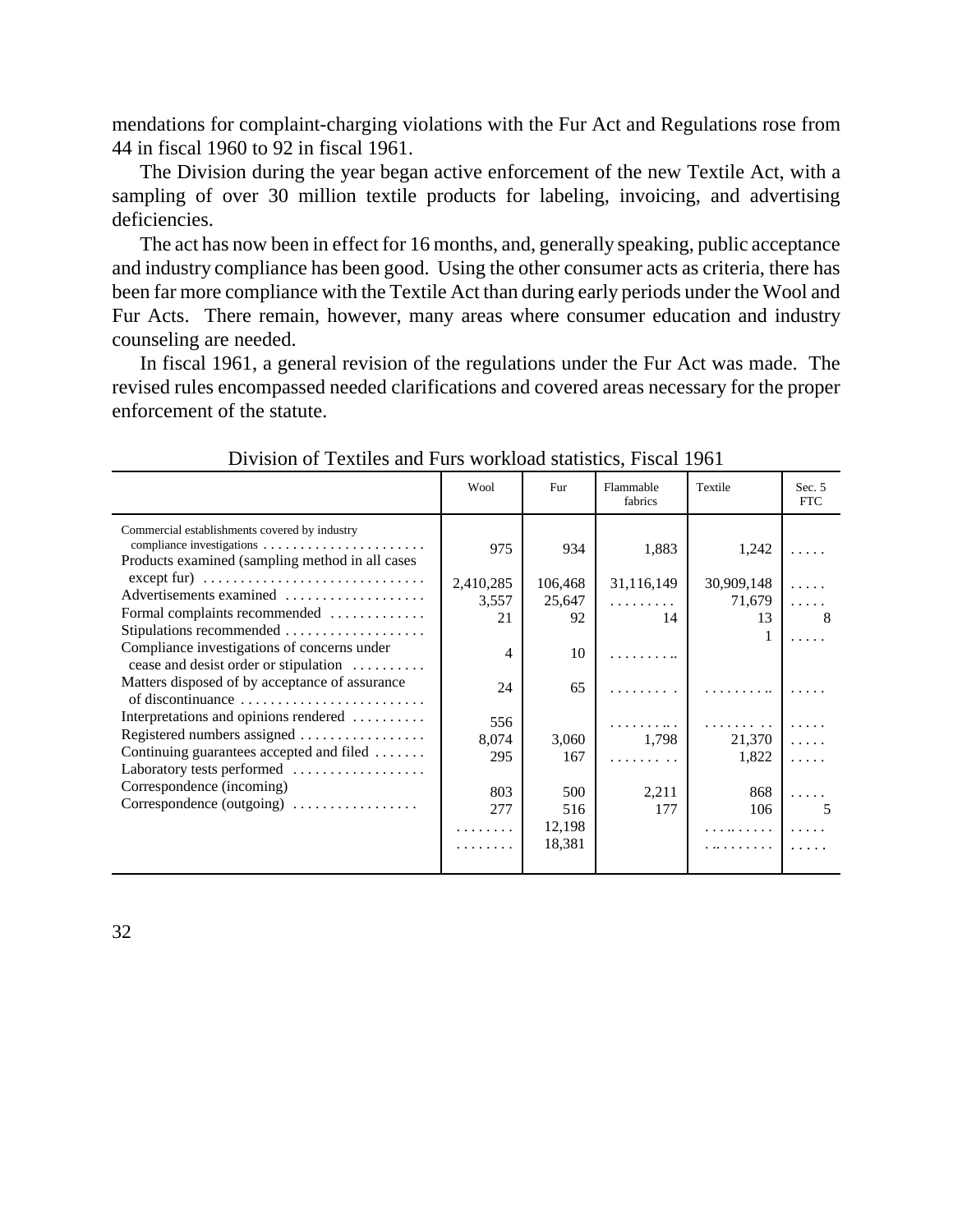# LITIGATION

The preparation and trial of cases before the Commission, from the drafting of complaints to the briefing and argument of completed cases before the Commission, are the responsibilities of the Bureau of Litigation with its staff of approximately 65 trial attorneys. There have long been more cases to try than could be expeditiously handled by the number of trial attorneys in the Bureau. The volume and effectiveness of the work of the Bureau is, accordingly, determined primarily by the size and competency of its professional staff.

The trial attorneys study the information and recommendations in individual cases submitted by the Bureau of Investigation, research the applicable law, and, where warranted, present to the Commission drafts of complaints with recommendation for their issuance. When the Commission adopts and issues a complaint, in the form submitted or in modified form, a formal proceeding is initiated which must be carried through all stages of trial to its final presentation on the merits to the Commission, ordinarily by the attorney or attorneys who drafted the complaint.

The cases litigated by this Bureau deal with the great variety of unfair and anticompetitive practices falling within the broad spectrum of the Commission's jurisdiction, and are designed to correct such practices and to protect freedom of competitive opportunity in the affected industries. The practices covered include false advertising and misbranding of all sorts of products, and such monopolistic and anticompetitive practices as price-fixing conspiracies, boycotts, exclusive dealing and other restrictive arrangements, price and other discriminations, and corporate mergers.

The trial of a complaint issued by the Commission is handled by Bureau attorneys before a hearing examiner, under rules of evidence which closely parallel the rules prevailing in Federal district courts. When it is received in this Bureau, the information which provides the basis for the allegations of the complaint is essentially raw material. It is the job of the trial attorney to convert the relevant and reliable parts of thisraw material into evidence, and to build before the hearing examiner the factual and legal record on which the case will ultimately stand or fall. After an initial decision is made by the hearing examiner, it is also the job of the trial attorney to appeal to the Commission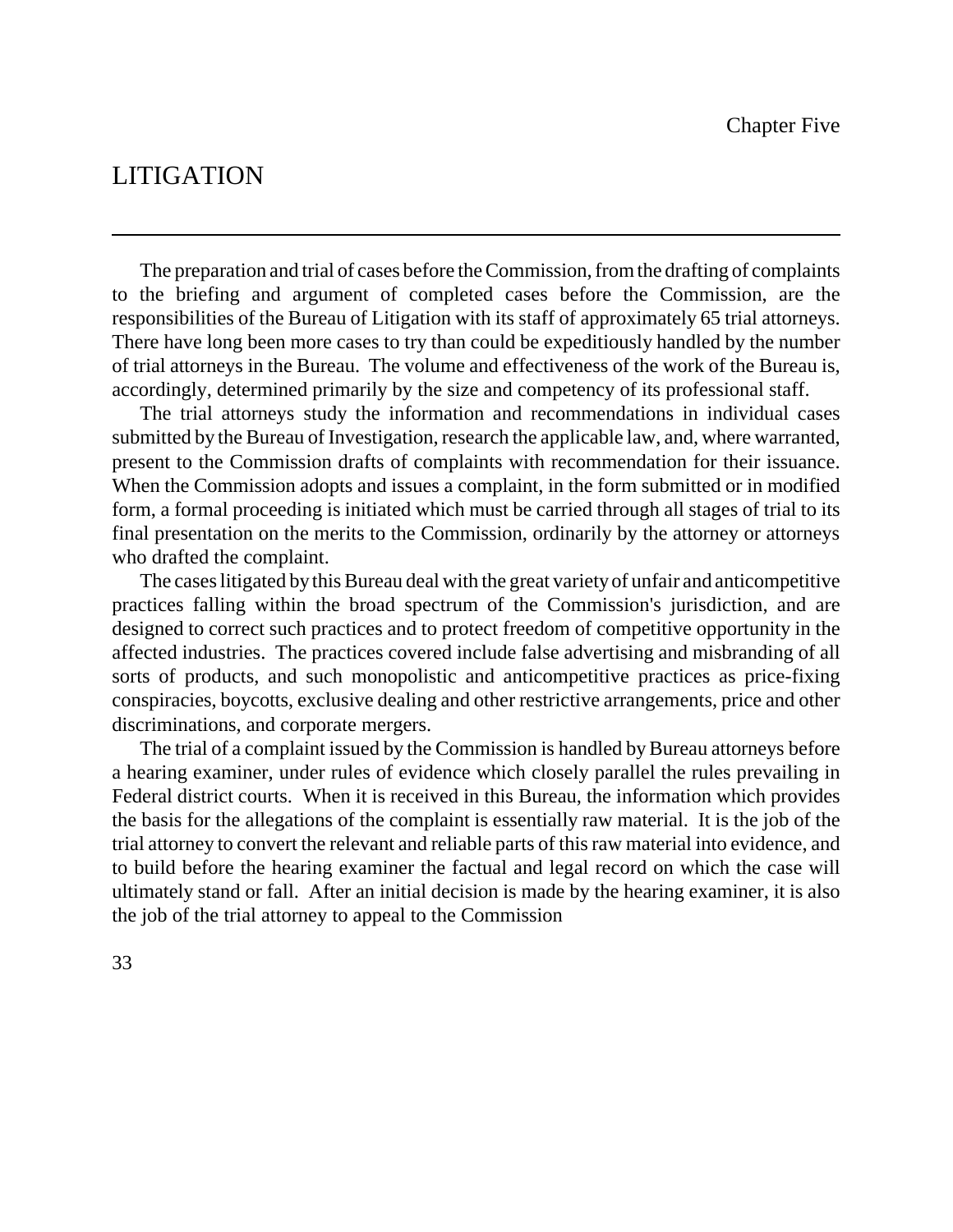relief required by the public interest, and to defend before the Commission those parts of the decision which may be appealed by the respondent. In such appeals it is the record which the trial attorney has presented to the hearing examiner on which the Commission must base its findings of fact, conclusions of law, and appropriate order.

The number of trial attorneys employed by the Bureau has been maintained at the maximum levels permitted by budgetary considerations. In maintaining these levels there has been considerable success in efforts to obtain the best qualified attorneys available, particularly young men with outstanding academic records. The heavy caseload of the Bureau has made it necessary, and the qualifications of the men who have been added to the staff in recent years have made it possible, quickly to develop competent trial lawyers able to cope effectively with the work of the Bureau. Their very competence, however, has resulted in the diversion of many of the attorneys, as they developed experience, to more lucrative fields outside of Government or in their transfer to positions of greater responsibility in theCommission or elsewhere in Governmentservice. The development and maintenance of a staff of experienced and qualified trial attorneys is, therefore, a continuing challenge of major consequence to the Bureau.

# CASEWORK IN FISCAL 1961

The orders to cease and desist issued in fiscal 1961 exceeded the number issued in 1960, but there was some decline in the number of complaints issued in 1961 compared to the record number issued in 1960. The fluctuations shown in these 2 years reflect variations in the comparative complexity of the cases instituted and tried, and variations which normally occur from year to year in the number of experienced trial attorneys available to handle them. The following table, which compares fiscal 1961 with the three prior fiscal years, discloses that the number of complaints and orders issued against illegal business practices continued at a, high level during 1961 and considerably exceeded the levels attained in the fiscal years 1958 and 1959:

|                                                               | Antimonopoly cases |          | Deceptive practice cases |            |            | Total      |            |            |            |            |            |            |
|---------------------------------------------------------------|--------------------|----------|--------------------------|------------|------------|------------|------------|------------|------------|------------|------------|------------|
|                                                               | 1958               | 1959     | 1960                     | 1961       | 1958       | 1959       | 1960       | 1961       | 1958       | 1959       | 1960       | 1961       |
| Complaints issued $\dots \dots$<br>Orders to cease and desist | 86<br>45           | 79<br>64 | 57ء<br>57                | 120<br>103 | 268<br>228 | 271<br>267 | 346<br>289 | 290<br>265 | 354<br>273 | 350<br>331 | 503<br>346 | 410<br>368 |

Statistical summary and comparison fiscal years 1958-61

NOTE.—The figures showing the division of the workload between antimonopoly and deceptive Practices Involve a limited number of allocations which could have been made either way. For example, deceptive practice charges were included in a few complaints and orders which were classified as antimonopoly, and vice versa. It also be noted that orders partially disposing of cases are not Included in these figures.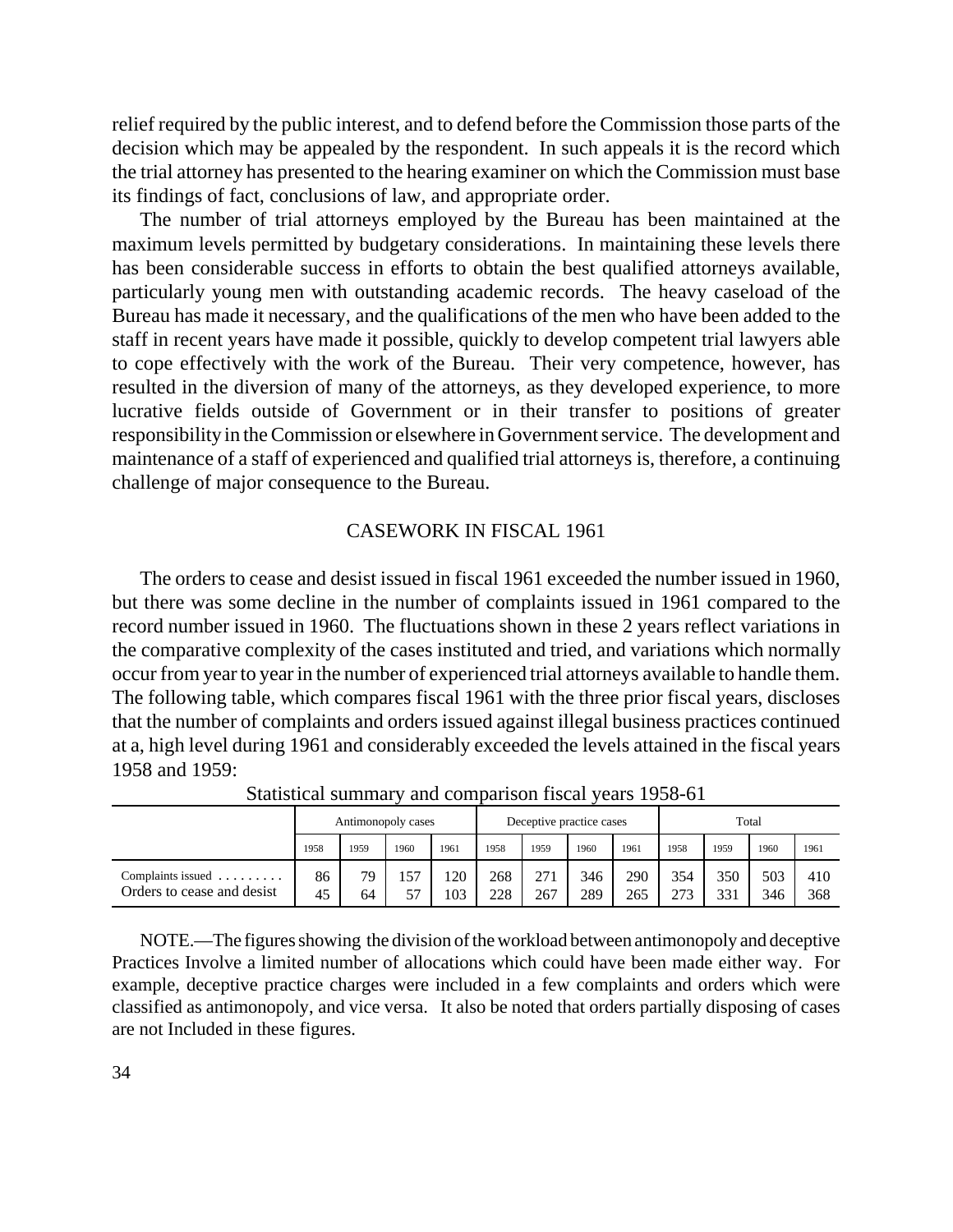### ANTIMONOPOLY CASES

As shown above, 120 complaints and 103 orders to cease and desist were issued against monopolistic practices. The following references indicate their scope and variety.

### Merger Cases

Cases under section 7 of the Clayton Act involve corporate mergers and acquisitions which may substantially lessen competition or tend toward monopoly. On June 30, 1961, 30 merger cases were pending in various stages of trial and these cases represented a substantial part of the caseload of the Bureau during fiscal 1961. Five now complaints were issued during the year, one complaint was dismissed without prejudice, and two cases were brought to a conclusion with orders of divestiture.

The two orders issued during the year were in cases which were vigorously contested throughout, both before the hearing examiners and by appeals to the Commission. In one of the casestheCommission modified the examiner's order to make it more effective, and in the other case the Commission's order represented a reversal of the hearing examiner's dismissal of the charges.

The Pillsbury Co., the Nation's second largest flour-milling company, was ordered by the Commission to sell twomajor competitorsit acquired-Ballard & Ballard Co., Louisville, Ky., and Duff's Baking Mix Division of American Home Foods, Inc., located at Hamilton, Ohio. The Commission adopted the initial decision of the hearing examiner after making changes in the scope and form of the order.

Scott Paper Co., the Nation's leading seller of sanitary paper products, was ordered to sell three paper industry concerns it had acquired in violation of section 7 of the Clayton Act: Soundview Pulp Co., Everett, Wash.; Detroit Sulphite Pulp& Paper Co., Detroit, Mich.; and Hollingsworth & Whitney Co., Boston, Mass. The three companies had been acquired for stock valued in the aggregate at more than \$100 million. The Commission's decision vacated and set aside the hearing examiner's initial decision dismissing the charges.

The following is a brief summary of the cases in which merger complaints were issued during the year:

Hooker Chemical Corp., Niagara Falls, N.Y., for acquiring Durez Plastics & Chemicals, Inc., North Tonawanda, N.Y., and certain assets of Monsanto Chemical Co., St. Louis, Mo.

Ekco Products Co., Chicago, Ill., for acquiring McClintock Manufacturing Co. and certain assets of Blackman Stamping & Manufacturing Co., both of Los Angeles, Calif.

Leslie Salt Co., San Francisco, Calif., for acquiring The Deseret Salt Co., Salt Lake City, Utah, and California Salt Co., Los Angeles, Calif.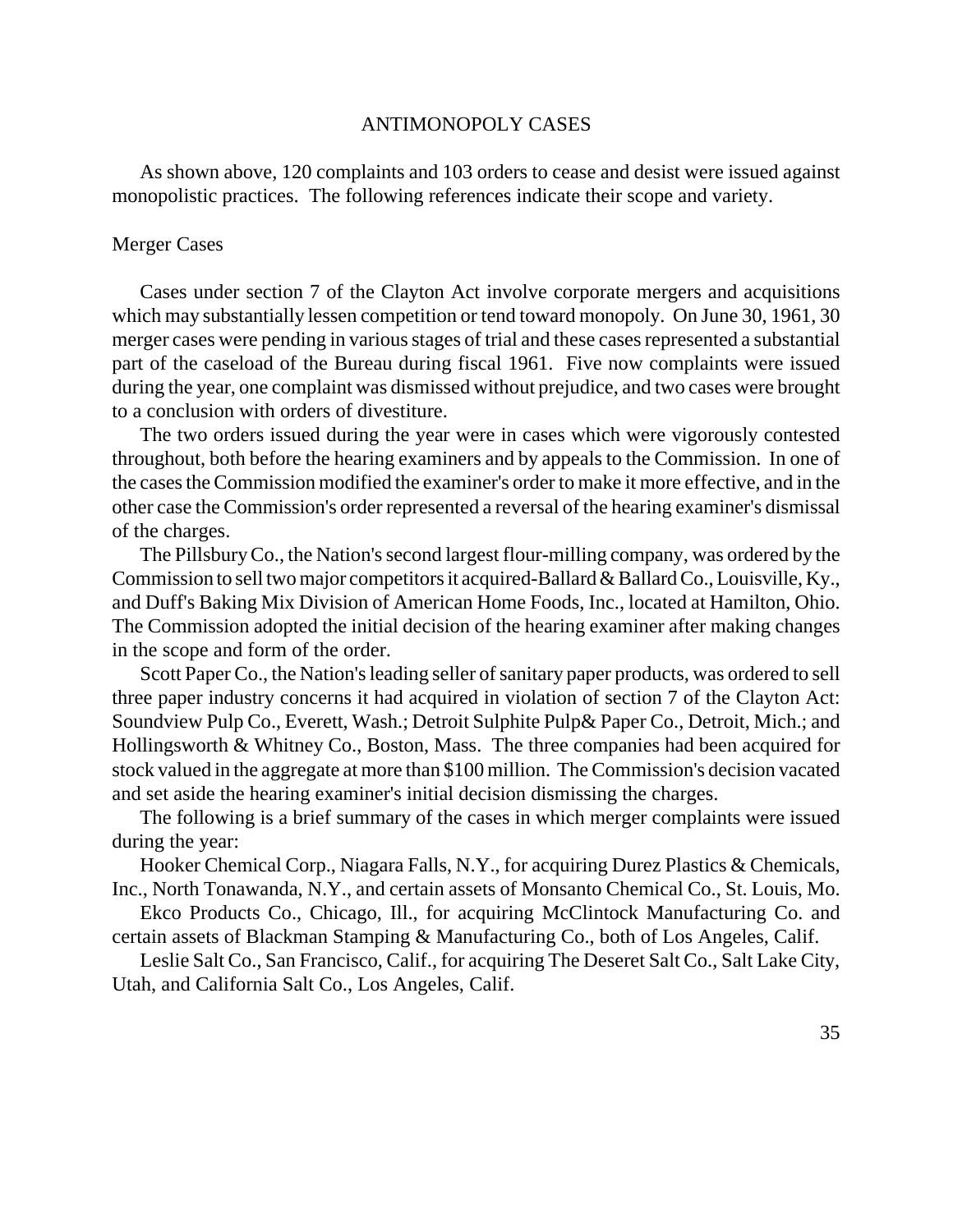American-Marietta Co., Chicago, Ill., for almost 50 acquisitions from coast to coast. (Concrete pipe, cement, construction aggregates, lime.)

Kaiser Industries Corp. and three of its subsidiaries and affiliates, Oakland, Calif., for acquiring 45 percent of the voting stock of Allison Steel Manufacturing Co., Phoenix, Ariz. The Commission determined that the public interest would be better served by this new complaint and, accordingly, dismissed without prejudice ,in earlier complaint against Kaiser Steel Corp.

Robinson-Patman Antidiscrimination Act Cases

Violations of this act lead the numerical list of antimonopoly proceedings.Complaintsissued during fiscal 1961 under this law represented approximately five-sixths of all of the antimonopoly proceedings instituted during the year; and the orders to cease and desist from Robinson-Patman violations represented an even larger proportion of all of the antimonopoly ordersissued during the year. The great majority of all proceedings involving the Robinson-Patman Act were disposed of by consent orders.

The largest group of Robinson-Patman Act proceedings involved brokerage cases charging violations of section 2(c), and represented well over half of all Robinson-Patman proceedings. Only three of the brokerage cases were contested, the others being disposed of by consent orders. In the three contested cases: Venus Foods, Los Angeles, Calif., was ordered to stop making illegal payments to purchasers of its bakery products; Thomasville Chair Co., Thomasville, N.C., was ordered to stop passing on illegal brokerage to favored retail customers; and Haines City Citrus Growers Association, Haines City, Fla., a cooperative of approximately 140 citrus grove owners, was ordered to stop paying unlawful brokerage to buyers for their own account.

A substantial number of Robinson-Patman Act proceedings involved prohibitions against discrimination in the granting of advertising and promotional allowances or services which violated sections 2(d) and 2(e). These subsections require that sellers paying customers for services and facilities, or furnishing services and facilities, must make them available to all competing customers on proportionally equal terms.

Preferential treatment of grocery chains was the subject of several 2(d) proceedings during fiscal 1961. In addition to a variety of food products, commodities involved included household paper products, waxes and polishes, and glass containers and closures.

Among the companies cited in 2 (d) orders were Penick & Ford, Ltd., The Chun King Corp., Marcal Paper Mills, Inc., S. C. Johnson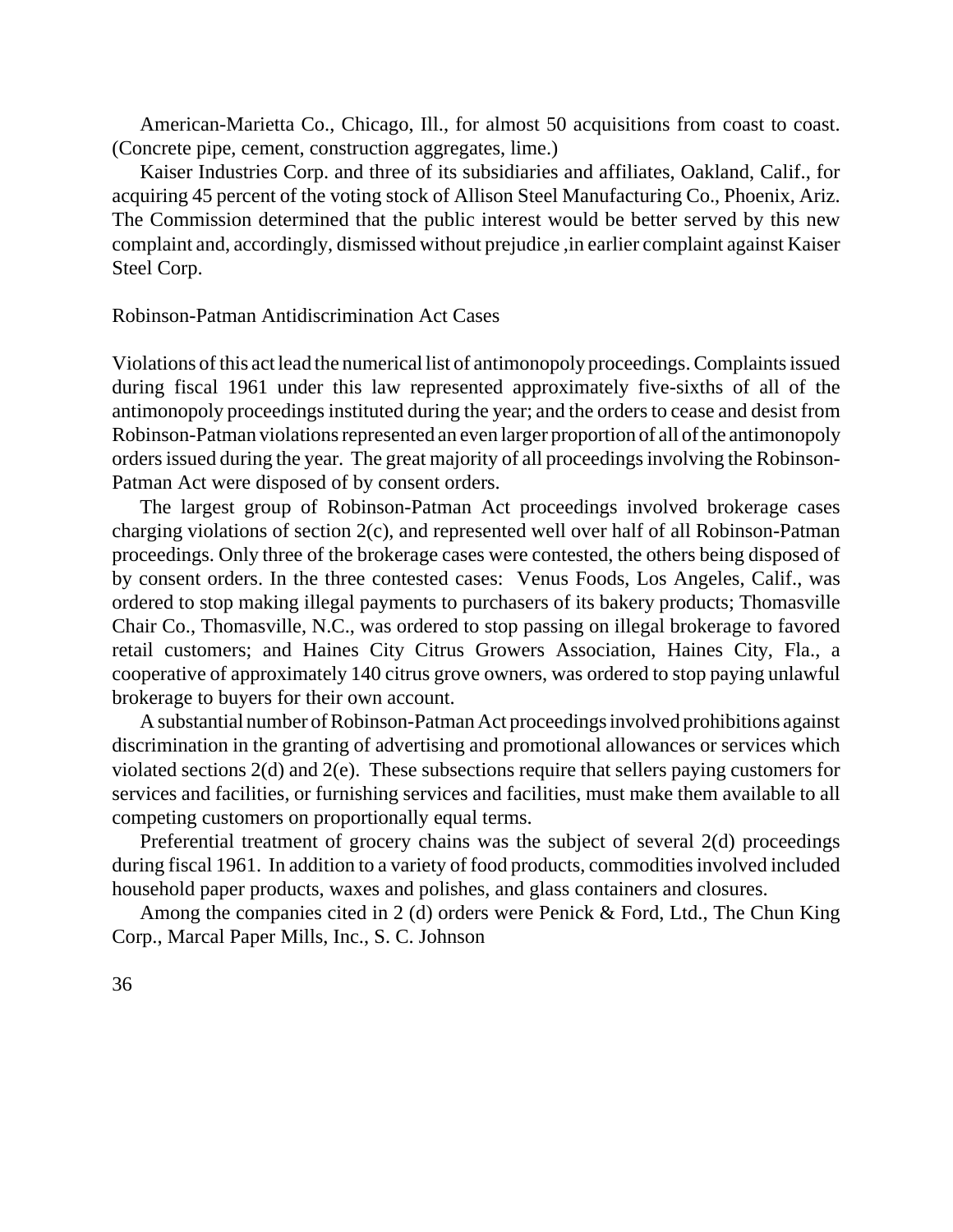& Son Inc., Kerr Glass Manufacturing Corp., and Ball Bros. Co., Inc.

Other 2(d) orders were entered against manufacturers of such diverse products as pipe and fittings, hosiery, printing and photoengraving supplies, mattresses, and brassieres.

New proceedings instituted under section 2(d) centered on toy manufacturers who allegedly gave discriminatory promotional allowances to some wholesalers. Companion cases also were brought charging the favored wholesalers with violating section 5 of the Federal Trade Commission Act in knowingly inducing the discriminations.

Additional 2 (d) complaints charged the granting of discriminatory allowances in the sale of books and magazines, floor polishers, vacuum cleaners, sunglasses, grocery products, candy, plumbing specialties, and automobile replacement glass.

Companies cited in such complaints included Golden Press, Inc.; Grosset & Dunlap, Inc.; Holt, Rinehart & Winston, Inc.; The Regina Corp.; D. L. Clark Co.; Pittsburgh Plate Glass Co.; and Quaker Oats Co.

The remainder of the Robinson-Patman Act proceedings were under sections  $2(a)$  and  $2(f)$ of the act. Under section 2(a) it is unlawful to discriminate in prices between customers under certain circumstances where the effect may be substantially to lessen competition or tend to create a monopoly; and under section 2(f) it is unlawful knowingly to induce and receive such a discrimination. The standards of proof required under these subsections are somewhat more stringent than under the other subsections of the act because of the conditions and provisos of section 2(a) and the defenses provided by section 2 (b).

Orders prohibiting price discrimination were entered against manufacturers and other sellers of food and grocery products, sporting goods, automotive parts and supplies, dairy products, soap, pharmaceuticals and hats.

Companies cited in 2(a) orders included Pacific Gamble Robinson Co., Borg-Warner Corp., American Ball Bearing Corp., Perfect Equipment Corp., Gojer, Inc., Cutter Laboratories, Inc., Hat Corp. of America, and Byer-Rolnick Hat Corp.

New proceedings instituted under section 2 (a) likewise covered a variety of commodity fields, including automobile tires and tubes, food and dairy products, gasoline, automotive lamps, and drapery hardware.

The following were among the companies cited for 2 (a) violations: Inland RubberCorp., Westinghouse Electric Corp., Quaker Oats Co., American Bakeries Co., American Oil Co., and Graber Manufacturing Co., Inc.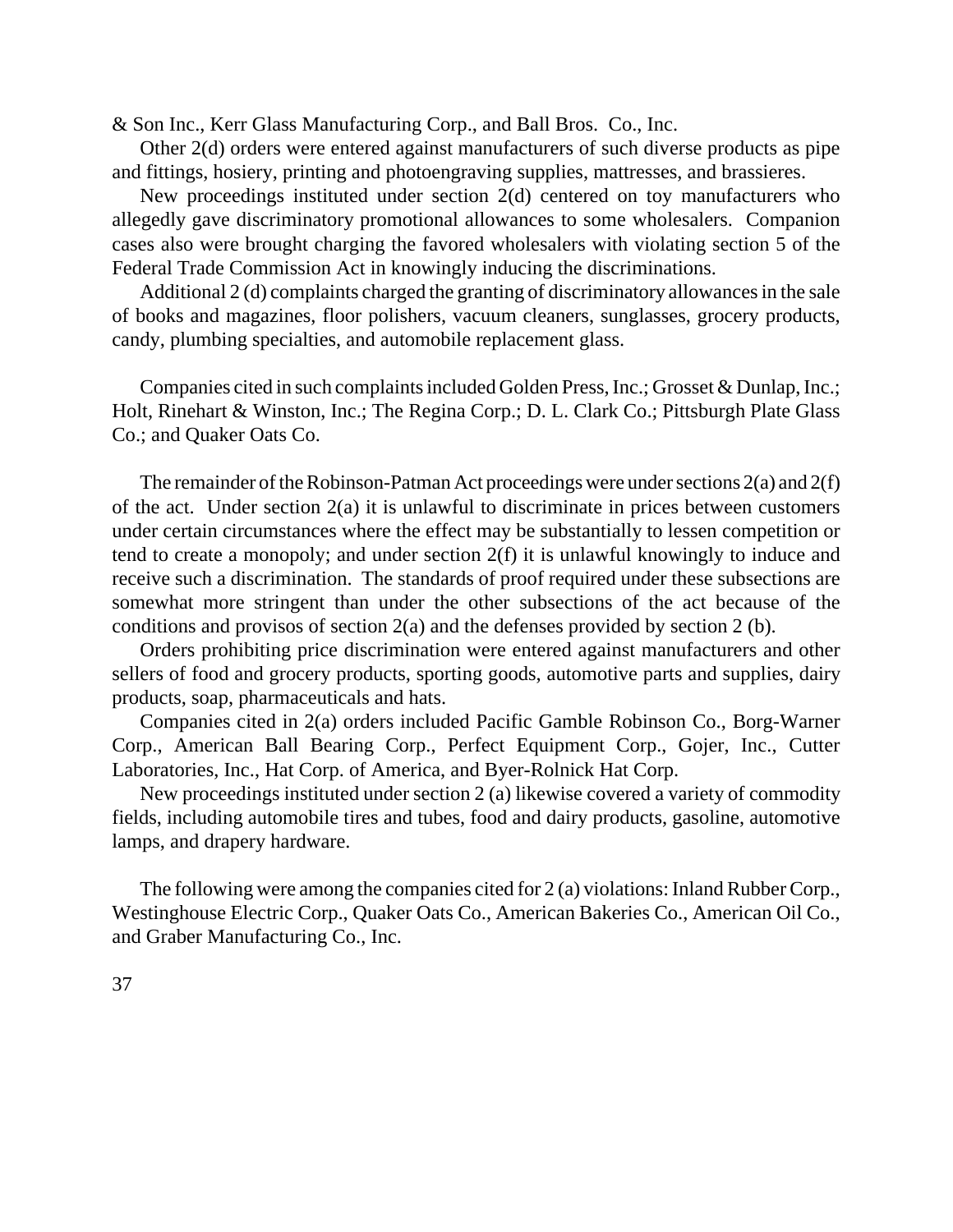The automotive parts field accounted for several proceedings involving knowing inducement of price discriminations violative of section 2 (f ) of the Clayton Act. Orders were issued against Southern California, Jobbers, Inc., Southwestern Warehouse Distributors, Inc., and Automotive Southwest, Inc., together with more than 100 jobber members of these buying groups. The complaints in these cases alleged that the jobbers had set up buying companies as "mere bookkeeping devices" to obtain unlawful lower prices in the form of volume discounts based on the aggregate purchases of all members.

A similar complaint was entered against National Parts Warehouse and its 56 jobber members.

Sears, Roebuck & Co. was charged with violating section 2(f) in purchasing plumbing and bathroom fixtures from Universal-Rundle Corp. The latter corporation was charged with violating section 2(a) in granting discriminatory prices to Sears, which owns 63 percent of Universal-Rundle's capital stock.

Another 2(f) proceeding involved March of Toys, Inc., and its wholesaler members. They were ordered to stop knowingly inducing or accepting unlawful price discriminations from suppliers.

# Other Restraint of Trade Cases

In addition to the merger and discrimination cases, the antimonopoly-work of this Bureau included important proceedings against unfair practices in restraint of trade under section 5 of the Federal Trade Commission Act, and exclusive dealing arrangements under section 3 of the Clayton Act. One complaint was also issued against an interlocking directorate under section 8 of the Clayton Act, but was dismissed without prejudice when the interlocking directorship was discontinued. In a few instances the same proceedings included charges under both section 5 and section 3, and in a few cases a section 5 charge was included in Robinson-Patman complaints.

Significant restraint of trade cases under section 5 in fiscal 1961 included: the Commission's order requiring the Grand Union Co., East Paterson, N.J., a 340-store supermarket chain, to stop knowingly inducing disproportional advertising allowances from its suppliers, in which case section 5 was used to supplement the intent of the Robinson-Patman Act to halt discrimination; and the Commission's orders requiring The Goodyear Tire & Rubber Co. and The Firestone Tire & Rubber Co. to discontinue unlawful arrangements under which commissions were paid for promoting certain manufacturers' automotive tires, batteries, and accessories.

In a proceeding under sections 5 and 3, Mytinger & Casselberry, Inc., Long Beach, Calif., the Nation's largest direct seller of vitamin and mineral food supplements, was ordered to discontinue making,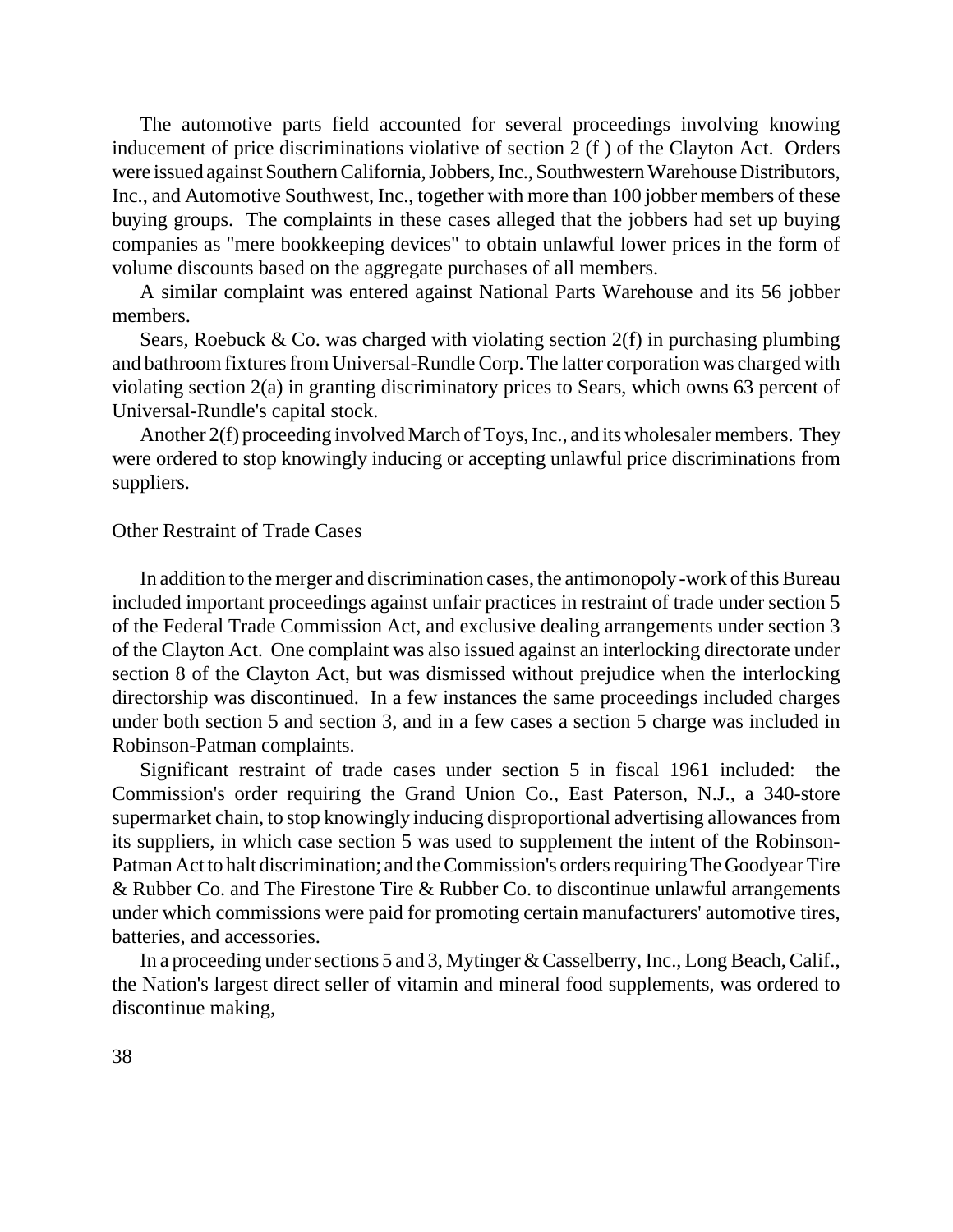enforcing, and threatening to enforce exclusive dealing and otherrestrictive agreements with distributors of its "Nutrilite Food Supplement." In a proceeding under section 3 against The Timken Roller Bearing Co., Canton, Ohio, the Nation's largest manufacturer and seller of tapered roller bearings was ordered to stop unlawfully requiring its distributors and jobbers not to handle competitive products in the replacement market.

# DECEPTIVE PRACTICE CASES

Deceptive practice cases in fiscal 1961 constituted, as they have consistently over the years, the greater number of matters litigated by the Commission. During the year, 292 complaints -were issued and 272 orders to cease and desist were entered.

Details of the actions in some of the more significant cases follow.

# Food, Drugs, and Therapeutic Devices

Vigorous action was taken under the provisions of section 12 of the Federal Trade Commission Act forbidding the false or misleading advertising of foods, drugs, and therapeutic devices. Among the respondents named in complaints issued during the year were a wholesale distributor of a large line of food supplements and drugs who claimed to exercise quality control in his production methods, and vendors of vitamins and drug products who claimed to grow hair and cure alcoholism and the common cold. Two sellers of sedatives were charged in separate complaints with law violation in representing as safe drugs which, the Commission alleged, were dangerous when taken by some individuals. Two truss manufacturers were cited for claiming that their devices would cure hernias, and the seller of an electric vibrator for claiming that his device would effectively treat diseases or abnormalities of the bones, joints, or respiratory or digestive systems of the body.

Of more than ordinary interest to the public were the complaints issued against Lanolin Plus,Inc., Approved Formulas, Inc., Phoenix Pharmaceutical Co. et al., and Vitalife Vitamins et al. Included in each of the complaints was the charge that, in offering their vitamin pills for tiredness, the respondents had misled consumers by failing to reveal the material fact that, in the great majority of cases of persons suffering tiredness, the condition was not caused by a deficiency of the vitamins or minerals provided and that in such cases the preparations would be of no benefit.

In four cases involving analgesics, the Commission issued simultaneous complaints against American Home Products Corp., Bristol Myers Co., Plough, Inc., and Sterling Drug, Inc., alleging misrepre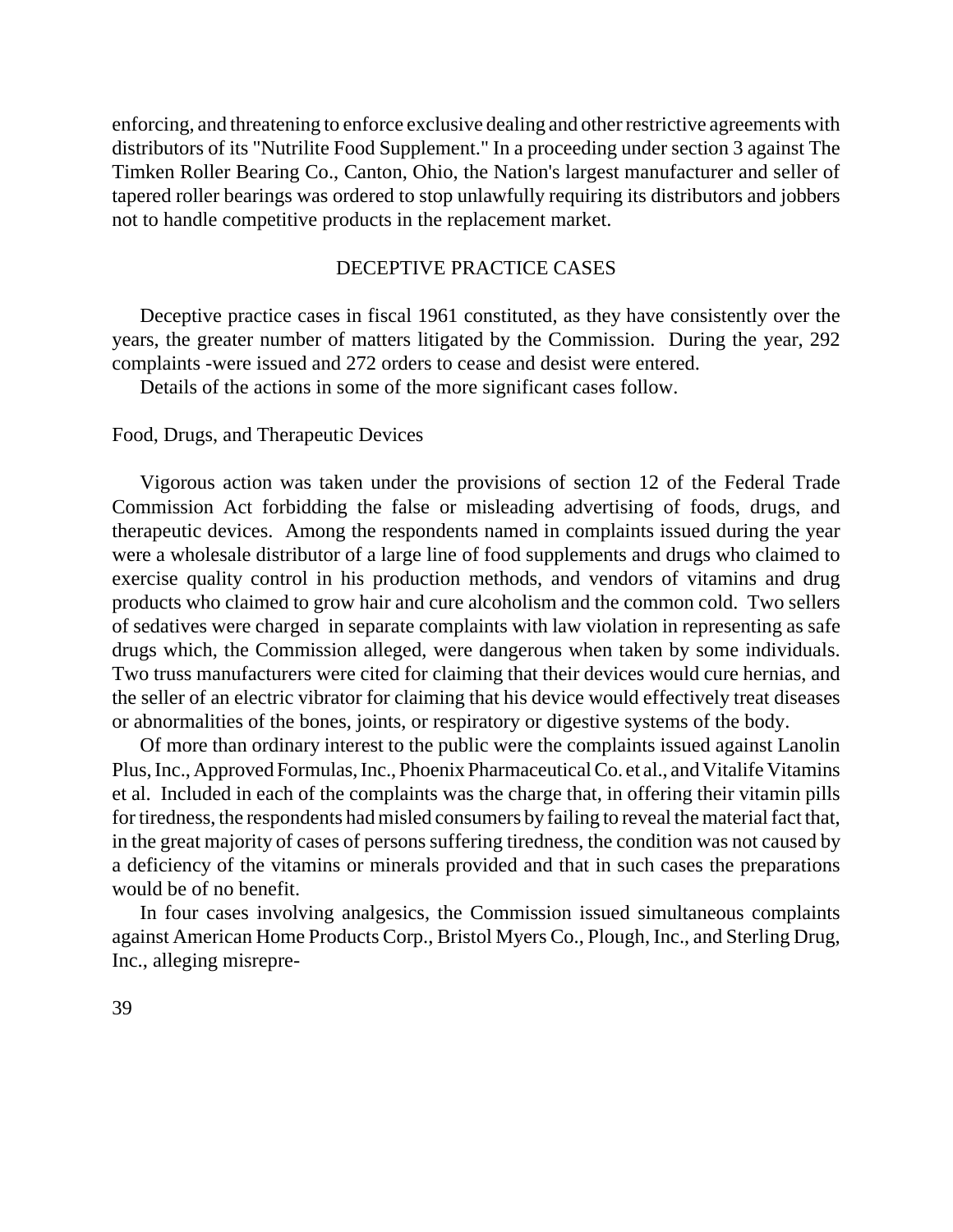sentation in making claims for speed of relief by Anacin, Bufferin, St. Joseph Aspirin, and Bayer Aspirin. The manufacturers of three of the preparations (Anacin, St. Joseph Aspirin, and Bayer Aspirin) each claimed, according to the complaints, that their product would relieve pain faster than any other analgesic available and offered for sale to consumers. Bufferin, the complaint against Bristol-Myers Co. alleged, has been advertised as relieving pain twice as fast as aspirin.

The truth is, the complaints alleged, there is no significant difference, in the rate of speed with which these analgesics relieve pain.

#### Wearing Apparel and Textiles

Over 150 complaints and orders were recorded in cases involving the invoicing, labeling, and advertising of wearing apparel and its components. Furs continued to lead the parade of those commodities whose vendors preticket with fictitiously high prices.

Three respondents were in trouble because they were apparently unable to distinguish between Indian Madras and domestic cotton fabrics although, according to complaints issued against them, they affirmatively implied in advertising that they did know the difference and that the domestic cloth was Madras (Sun Fast Textiles, Inc., Ship'n Shore, Inc., and Churchill Sportswear (Co.). Agreements containing consent orders to cease and desist were accepted from the first two named.

Two complaints were issued against sellers of fabrics alleged not to meet the minimum burning time standards prescribed by the Flammable Fabrics Act (Ware Knitters, Inc., et al., and California Floral Manufacturing Co.). In an agreement containing a consent order to cease and desist, the last-named respondent agreed to stop selling, or introducing in commerce, flammable fabrics used in making leis.

# Automobiles and Automotive Supplies

The Commission's activities during the year in this area ranged from proceedings involving the advertising of whole automobiles to that of accessories and replacement parts.

Rootes Motors, Inc., importer of the English-made Hillman, Singer, Sunbeam, and Humber automobiles, agreed to the entry of an order forbidding further representations in advertising that parts and services for these automobiles are immediately available in any area of the United States when they are not so available.

Montgomery Ward  $& Co., Inc., was charged with making fictitious pricing and savings$ claims for its automobile tires. The complaint alleged that "list prices" shown in newspaper advertisements were not the company's customary retail prices but were substantially higher. A consent order approved by the Commission prohibits the company from continuing the representations.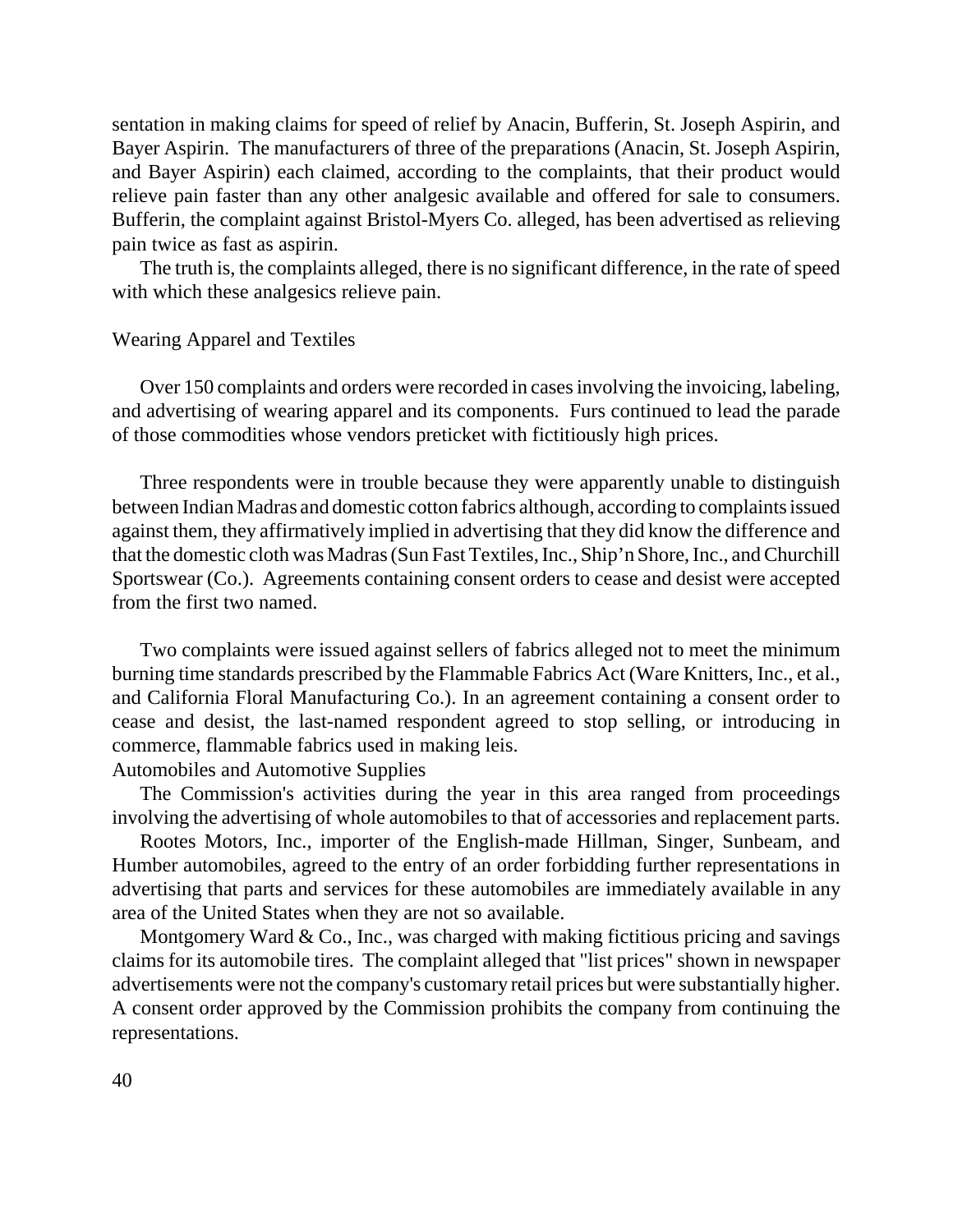### Home and Household Products

Proceedings in this category were concerned with the advertising or labeling of a wide variety of goods, including house paint, sewing machines, vacuum cleaners, lawnmowers, kitchen utensils, rubber gloves, furnace repairs, food wrapping, and carpets.

In a proceeding against Aluminum Co. of America, Inc., and a wholly owned subsidiary, Wear-Ever Aluminum, Inc, the respondents were alleged to have used false and misleading television commercials in demonstrating "New Super-Strength Alcoa Wrap."

Two hams were depicted, one in a wrinkled and torn wrapper and the other in a neatappearing wrapper identified as "Alcoa Wrap." It was announced that the two hams had been wrapped and unwrapped the same number of times and that the ham in the ordinary wrapper would be dry and tasteless, while the "Alcoa" wrapped ham would be juicy and tasty.

The complaint alleged that the two hams had not been wrapped and unwrapped the same number of times, that the hams had been specially selected, the poorest looking for use in depicting the "ordinary" wrapper and the best looking to depict "Alcoa Wrap," and also that the "ordinary" wrapper had been deliberately torn and wrinkled, while the "Alcoa Wrap" had not been abused.

The companies and their advertising agents were ordered to cease, using demonstrations which purport to prove Alcoa Wrap's properties in preserving the quality or appearance of food, or its strength, durability, or any other characteristic, when such proof is not actually given.

Orders were issued to stop other allegedly deceptive television demonstrations used in advertising "Colgate Dental Cream with Gardol" byColgate-Palmolive Co., "Schick Safety Razors" by Eversharp, Inc., and "Mennen Sof' Stroke Shaving Cream" by the Mennen Co.

The use of "scare" tactics and other selling methods alleged to be deceptive was involved in complaints which issued against two sellers of furnaces, Missouri-Kansas Furnace Co. and Davis Furnace Co.

In pending proceedings against The Quaker Oats Co., the respondent had been charged with misrepresenting that the briquets it manufactures from corncobs are "charcoal.)

The Commission alleges that the company has falsely described its briquets as "Chuck Wagon Charcoal Wheels," "Chuck Wagon Charcoal Briquets," and "Chuck Wagon Charcoal Briquets—real Hickory Flavor!"

The complaint contends that the public generally understands and believes that a product described as "charcoal" is made from wood and that use of the designation to describe briquets produced pri-

625514-62—4 41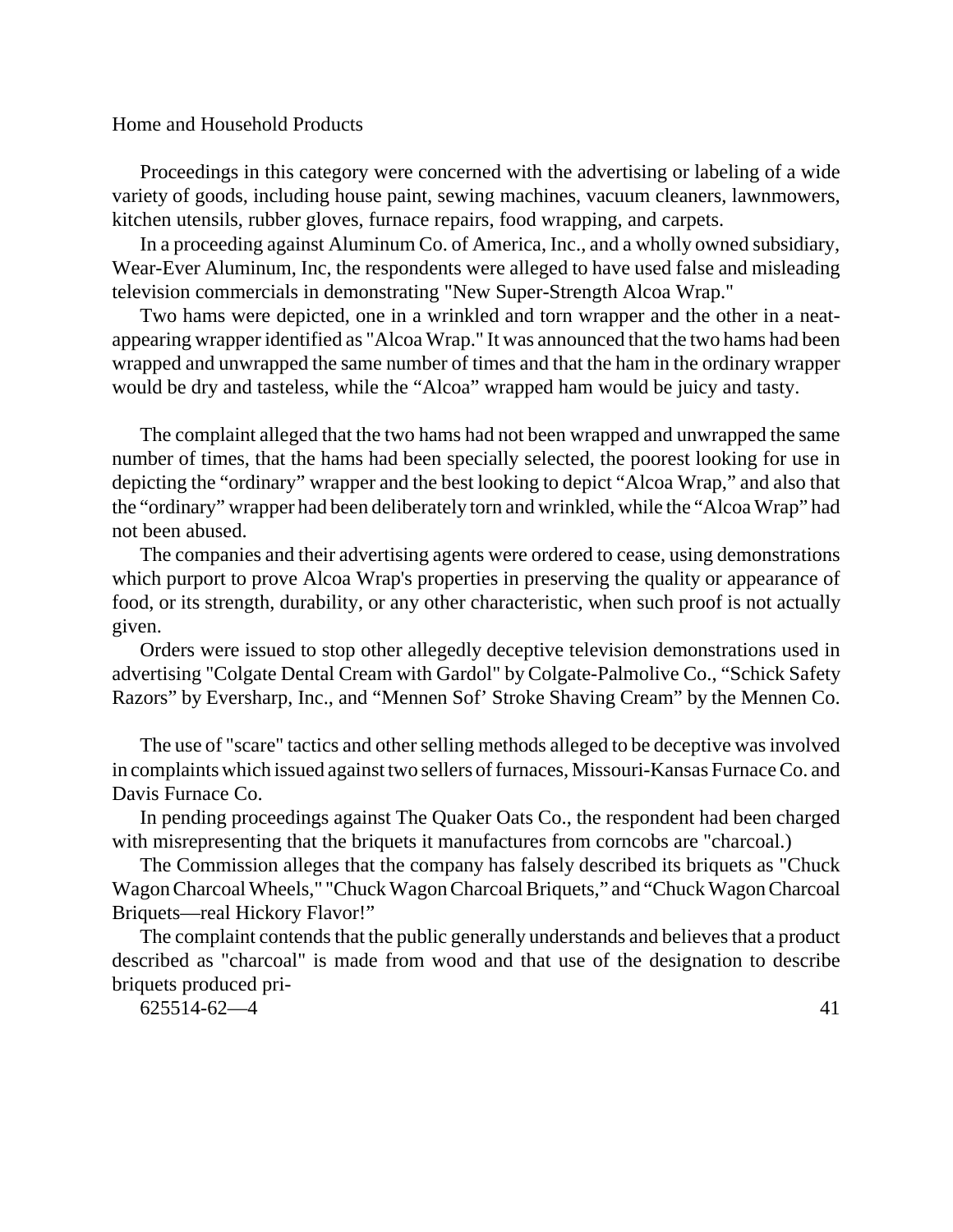marily from corncobs is deceptive. Furthermore, it says, the company's use of the term "real Hickory Flavor" enhances this deception.

In another pending case, The Scott & Fetzer Co., one of the largest manufacturers of vacuum cleaners in the industry, faces charges that it had used fictitious pricing, "scare" tactics, and numerous other unfair practices to promote the sale of its "Kirby" vacuum cleaners.

One of the allegations is that Scott  $\&$  Fetzer attempted to "scare" prospects by emphasizing that the germ-infested condition of their rugs and mattresses renders them highly dangerous to the prospect's family and that the "Kirby" will correct this condition. The Company also is charged with misrepresenting in "help wanted" advertisements that salaried jobs with guaranteed minimum earnings are available for qualified persons with its distributors and subdistributors.

### Books

Printed and oral representations regarding books offered for sale to the public engaged the attention of the Commission during the year. Holt, Rinehart & Winston, Inc., formerly Henry Holt & Co., Inc., was alleged in a Commission complaint to have made false, misleading, and deceptive claims in newspaper advertisements and other printed material for its book titled "Folk Medicine."

The publisher consented to order forbidding it to misrepresent that the regimen in the book cures numerous "nagging" ills and chronic ailments or diseases which defy conventional medical diagnosis and treatment.

Encyclopaedia Britannica, Inc., was ordered, after lengthy litigation, to stop selling its encyclopedia or other books, services, or merchandise through deceptive pricing, savings, and limited-time-only claims. The Commission found that, except in one type of cover, the set of books had sold for the same prices since 1949. Foreign Origin

Some vendors want their customers to think that domestic products offered for sale are imported. Other vendors want to conceal the fact that their products were foreign made. It all depends on the nature of the goods and the place where they did or did not come from.

In English Sportswear, Inc., the Commission has charged the company and two of its officers with misrepresenting that men's sport coats it manufactures in this country are made in and imported form England. This false impression, the complaint alleged, was created by the labeling and advertising description "English Sports Coat" for the garments, which were not even English styled

Other cases concerned the alleged deceptive offering of Dutch-made ski suits as Swiss, hats made in Japan in Philippine hemp as "Genuine Milan," and an American-made automotive oil additive developed by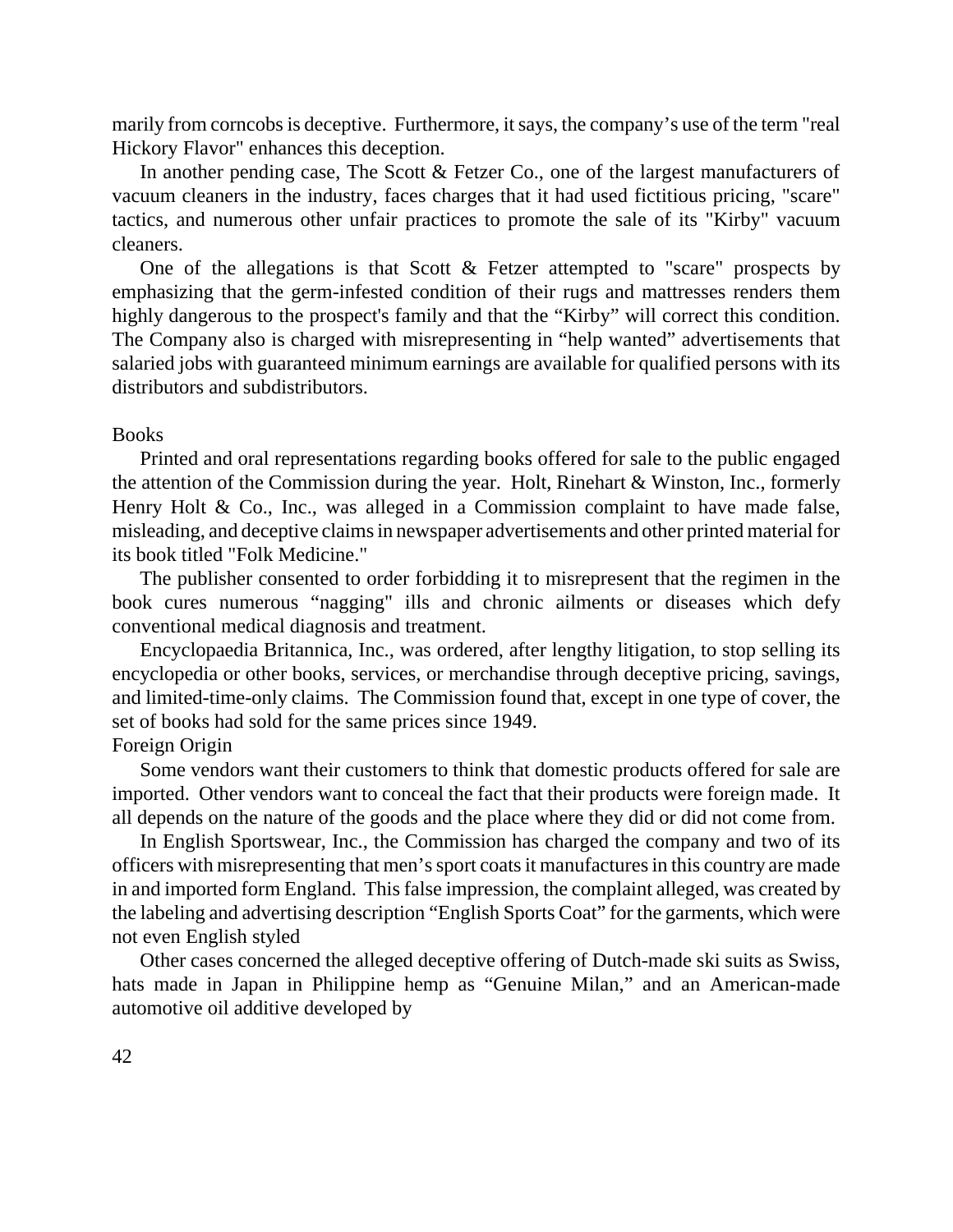U.S. companies as made in Germany using a formula developed by a German scientist, Hong Kong-made watchbands as American, and Japanese sunglasses as American.

Advertising of Hemorrhoid Remedies

An industrywide investigation, which will continue into fiscal 1962, of the advertising of products offered for the relief or treatment of hemorrhoids was initiated toward the end of the year.

Letters were sent to more than 100 makers of hemorrhoid products to determine whether their advertising may be exaggerating the efficacy of the products. Where the claims appear to overstate the merits of the product, the makers will be required, under special orders authorized by section 6 of the Federal Trade Commission Act, to give the Commission staff more detailed information on the evidence on which the claims are based.

43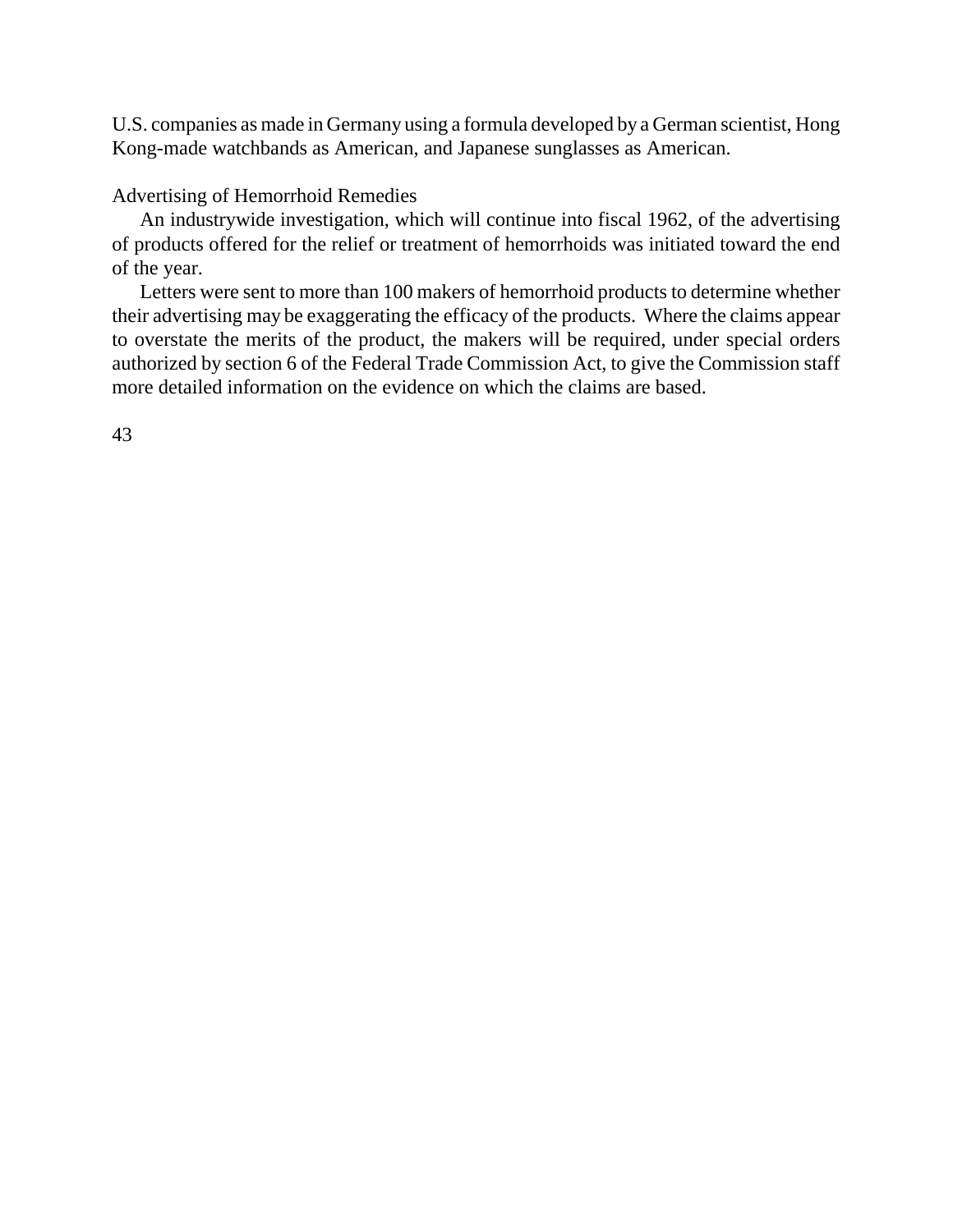# HEARING EXAMINERS

When a formal complaint is issued by the Commission, it is assigned to a hearing examiner who has the responsibility of taking testimony in support of and in opposition to the allegations of the complaint. During the year, a staff of 16 examiners served the Commission.

The Administrative Procedure Act outlines the powers and duties of all hearing examiners in the Federal service, including the Federal Trade Commission. Their appointment and tenure are under the sole authority of the Civil Service Commission.

Hearing examiners have complete charge of cases from the time the Commission issues its complaint until the initial decision if rendered. They hold pretrial conferences; conduct hearings; rule upon offers of proof, admissibility of evidence, and all procedural and other interlocutory motions; and make and file an initial decision in each proceeding. In the performance of their duties as adjudication officers, hearing examiners are exempt from all direction, supervision, or control except for administrative purposes.

When a hearing examiner has completed the taking of testimony in any case, he allows the attorneys for both parties to file proposed findings of fact and draft of order. Thereafter he prepares and files an initial decision which, under the Administrative Procedure Act, becomes the decision of the Commission if no appeal is made from it by either of the parties, or if the Commission itself does not enter a stay order or put the case on its own docket for review. In any event, the decision of the hearing examiner becomes a part of the formal record and is taken into consideration by the Federal courts in any review of the case. His decision is given great weight because he is the man who, under the law, has the duty of listening to the witnesses and passing upon their credibility. The Commission may adopt, in whole or in part, the decision of the hearing examiner or may set it aside completely, in which case the Commission either rewrites the decision or remands it to the hearing examiner for the taking of further testimony.

Performance during fiscal 1961 shows that the Commission's hearing examiners handled a record number of cases; nevertheless at the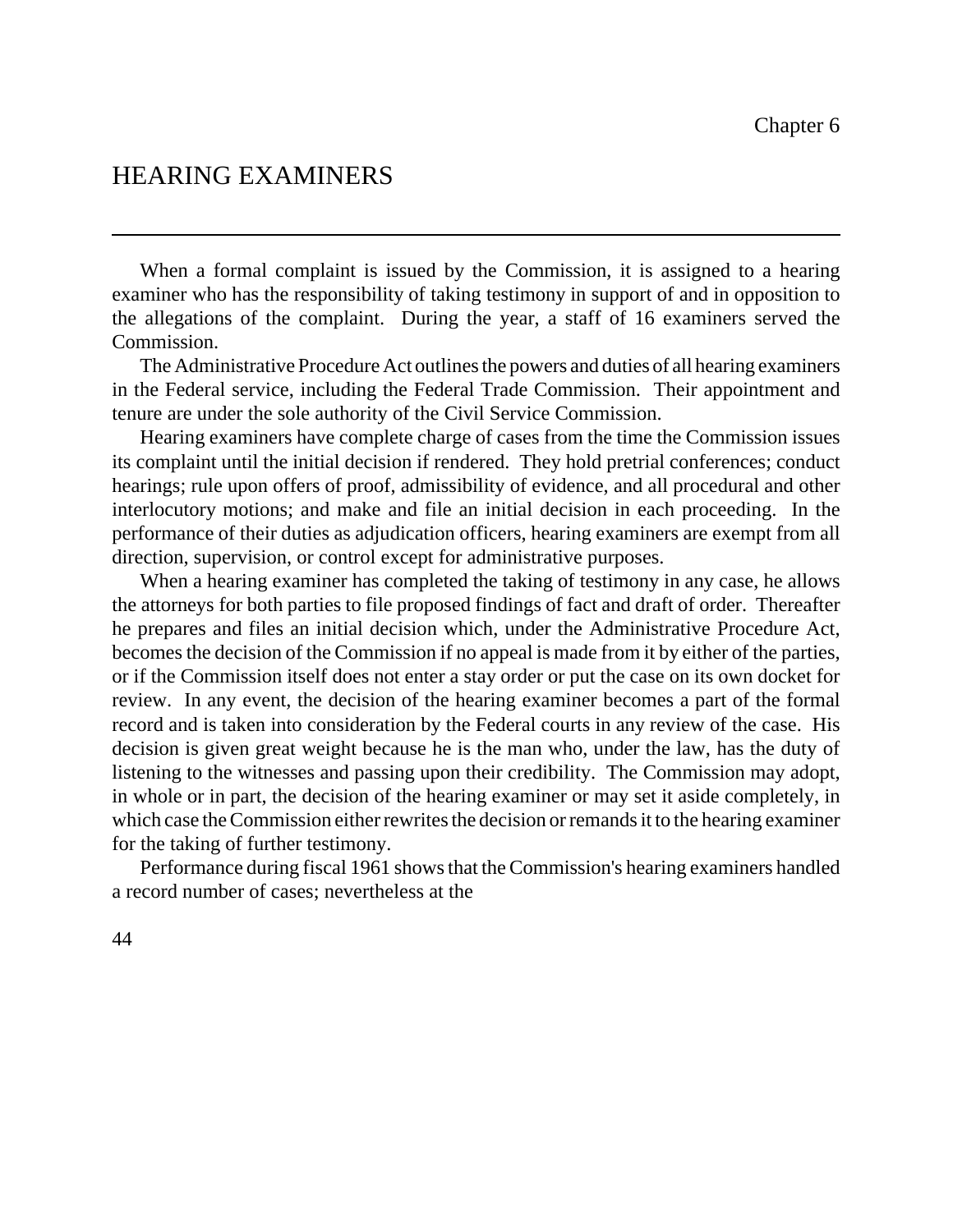| Fiscal year                                              | On hand                                | Received                               | Total<br>handled                       | Disposed<br>of                         | On hand                                | Hearing<br>days                        |
|----------------------------------------------------------|----------------------------------------|----------------------------------------|----------------------------------------|----------------------------------------|----------------------------------------|----------------------------------------|
| $1955$<br>$1956$<br>$1957$<br>$1958$<br>$1959$<br>$1960$ | 126<br>167<br>181<br>199<br>248<br>232 | 165<br>201<br>250<br>377<br>376<br>545 | 291<br>368<br>431<br>576<br>624<br>777 | 124<br>187<br>232<br>328<br>392<br>404 | 167<br>181<br>199<br>248<br>232<br>373 | 611<br>670<br>733<br>783<br>779<br>858 |
| $1961$                                                   | 373                                    | 444                                    | 817                                    | 436                                    | 381                                    | 9281/2                                 |

year's end the number to be disposed of had increased over the previous year, as shown by the following table: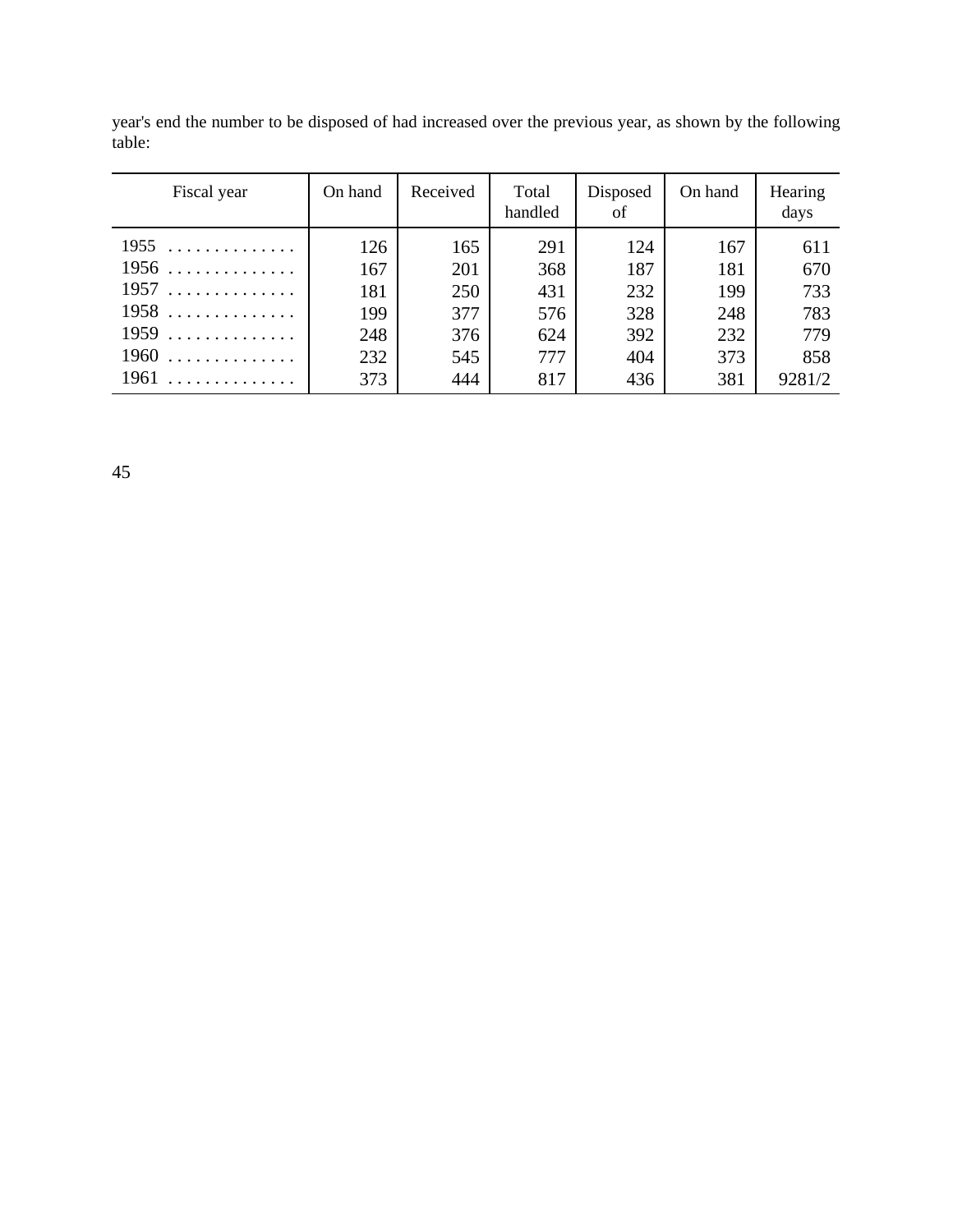# OFFICE OF THE GENERAL COUNSEL

The General Counsel and the attorneys of his staff represent the Commission- as its counsel in all cases advancing beyond the agency, or otherwise arising in the courts. When Commission cases reach the Supreme Court, the legal services devolving upon the Commission are performed by this Office in collaboration with the Solicitor General of the United States.

The General Counsel functions as the Commission's law officer and principal legal adviser. In addition to the courtwork, his Office administers the Webb-Pomerene Export Trade Act; passes upon all trade practice rules and "Guides" before their issuance by the Commission; gives informal advice to businessmen on trade regulation matters involving laws administered by the Commission; reviews, analyzes, and prepares reports of the Commission on new legislation; polices Commission cease-and-desist orders for compliance purposes; initiates penalty suits by the Attorney General for enforcement of such orders; institutes court action for enforcement of subpenas and for enforcement by actions in contempt of court for disobedience to decrees affirming Commission orders; integrates mandatory order compliance with work programs for securing voluntary adherence to stipulations, trade practice rules, and guides.

The General Counsel represents the Commission in hearings before congressional committees. The special legal assistants to the Commission are supervised by him. Legal studies and manuals for guidance of the Commission's professional staff are prepared under the supervision of the General Counsel.

# Duties Conferred in Acts Administered by Other Agencies

The Office of the General Counsel also processes and reports upon industry voluntary agreements and programs utilized under the Defense Production Act, also upon small business production pools, research and development programs, and related agreements under the Small Business Act. These are made subject to consultation with the Chairman of the Commission prior to their being put into effect. The review by the General Counsel's Office of these industry agreements, programs, and pools is directed to such purposes as aiding small business, eliminating or minimizing anticompetitive effects that may run counter to the basic policies of the Federal Trade Com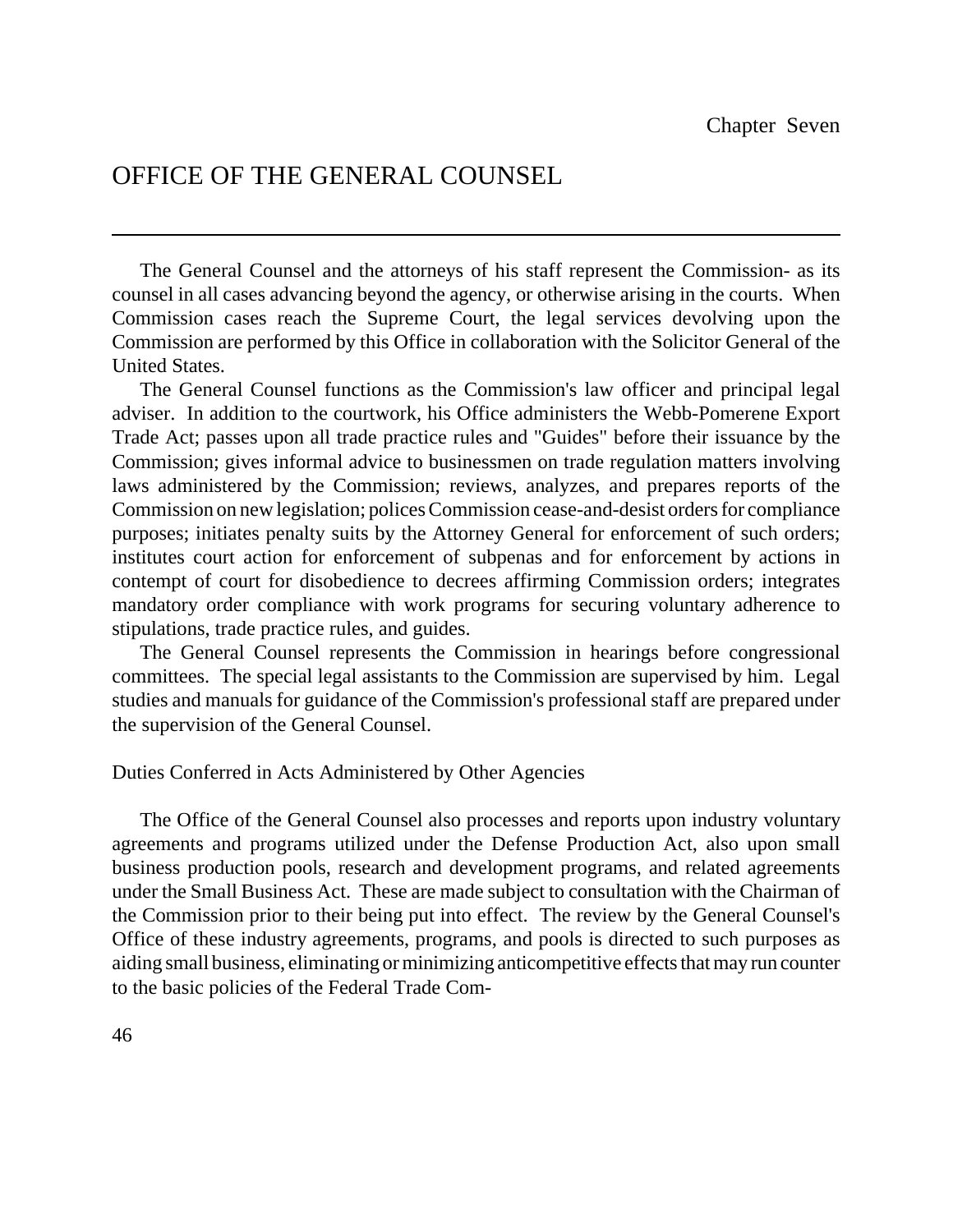mission Act and the antitrust laws, and preventing undue concentration of economic power.

# DIVISION OF SPECIAL LEGAL ASSISTANTS

The principal assignment of this Division is the preparation of documents needed to implement Commission decisions in adjudicative proceedings. The work includes the examination of formal records and reporting on them to the Commission or individual Commissioners.

Attorneys of the Division consult with Commissioners and staff members on questions of law, policy, and procedure in connection with all phases of the Commission's work. They prepare reports and recommendations on a wide variety of subjects, including questions of substantive law, proposed trade practice rules, and proposed reports to the public.

During fiscal 1961 the Division prepared drafts of 368 case dispositions, of which 96 were final decisions and 272 were interlocutory. Division attorneys also prepared 1,77 miscellaneous reports and recommendations. This total of 545 documents represents an increase of 63 over the number prepared in the preceding year.

# APPELLATE DIVISION

The principal function of the Appellate Division is to represent the Commission in proceedings in Federal courts.

Any person, partnership, or corporation against which the Commission has issued an order to cease and desist may petition a, U.S. court of appeals to review and set aside the order. Disobedience of a court's decree enforcing a Commission order or subpena may be punished by the court as a contempt. When a subpena issued by the Commission has not been obeyed, the Commission may apply to a U.S. district court to order compliance. Any person suffering legal wrong because of final Commission action for which there is no other adequate remedy in any court may obtain a review in a U.S. district court.

In addition to its courtwork, the Division prepares opinions and makes recommendations on questions of substantive and administrative law and procedure arising in the work of the Commission and in court proceedings.

During fiscal 1961 the Division handled 82 cases. It completed litigation in 35 cases, 4 of which were antimonopoly proceedings, 16 involved deceptive practices, 11 concerned the Commission's subpena powers 1 involved a trademark cancellation proceeding, 1 was an order enforcement proceeding, concerned the applicability of Public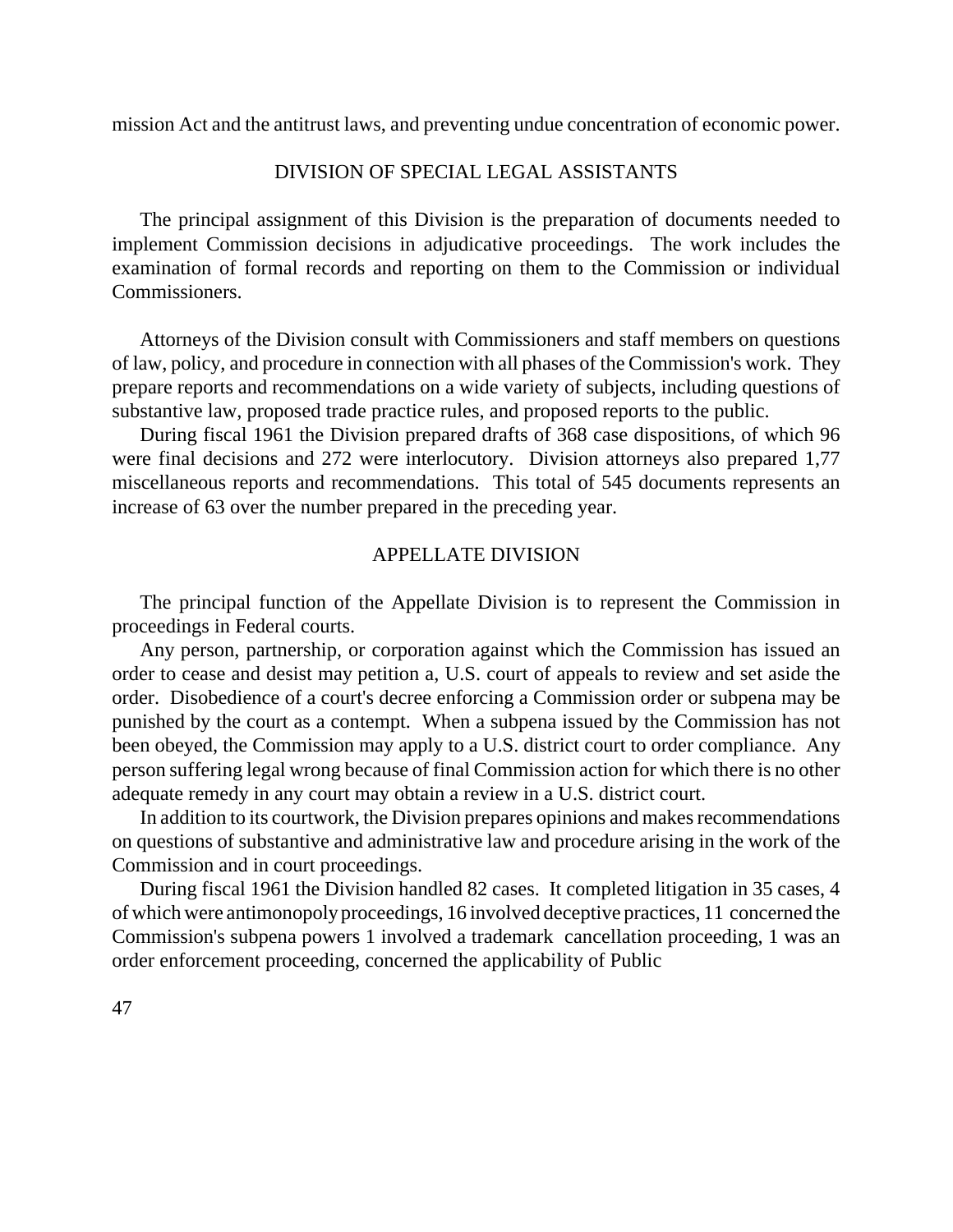Law 86-107 to Clayton Act orders including those previously outstanding, and 2 were suits for injunction to restrain the Commission's actions.

The Supreme Court denied 10 petitions for certiorari to review courts of appeals decisions in favor of the Commission. It also denied a petition filed on the Commission's behalf to review an unfavorable decision. The Court granted 2 petitions, one filed on behalf of the Commission.

Cases open for further action at the close of the fiscal year comprised 4 in the Supreme Court, 39 in courts of appeals, and 4 in district courts. These included 23 antimonopoly, 15 deceptive-practice, 5 subpena, and 4 miscellaneous matters.

The Division filed 41 briefs and memoranda upon the merits, and assisted in the preparation of 19 other briefs filed on the Commission's behalf by the Department of Justice. Twenty-eight arguments were made by the Division staff, and three others by the Department of Justice. Proceedings to obtain court orders enforcing subpenas were initiated in 13 cases. In addition, approximately 175 other papers were filed in cases in Federal litigation. The Division made numerous other court appearances and participated in several conferences in chambers. It represented the Commission in 10 of the 11 U.S. courts of appeals, in the U.S. Court of Customs and Patent Appeals, and in 8 U.S. district courts.

Antimonopoly Cases in Federal Courts

In the Supreme Court

# Decisions

There were no antimonopoly decisions in Commission cases by the Supreme Court this fiscal year. However, the Court denied a petition for rehearing filed by Henry Broch, & Co., Chicago, Ill.

Petition for certiorari granted

Henry Broch & Co., seller's broker's unlawful sharing of brokerage with customer in violation of section 2 (e) of the Clayton Act. Certiorari granted to review the Seventh Circuit's modification of the Commission's order.

# Petition for certiorari denied

American Motor Specialties Co., New York, N.Y., price discrimination in the purchase of automotive products. Review of court of appeals decision (Second Circuit) affirming the Commission's order was denied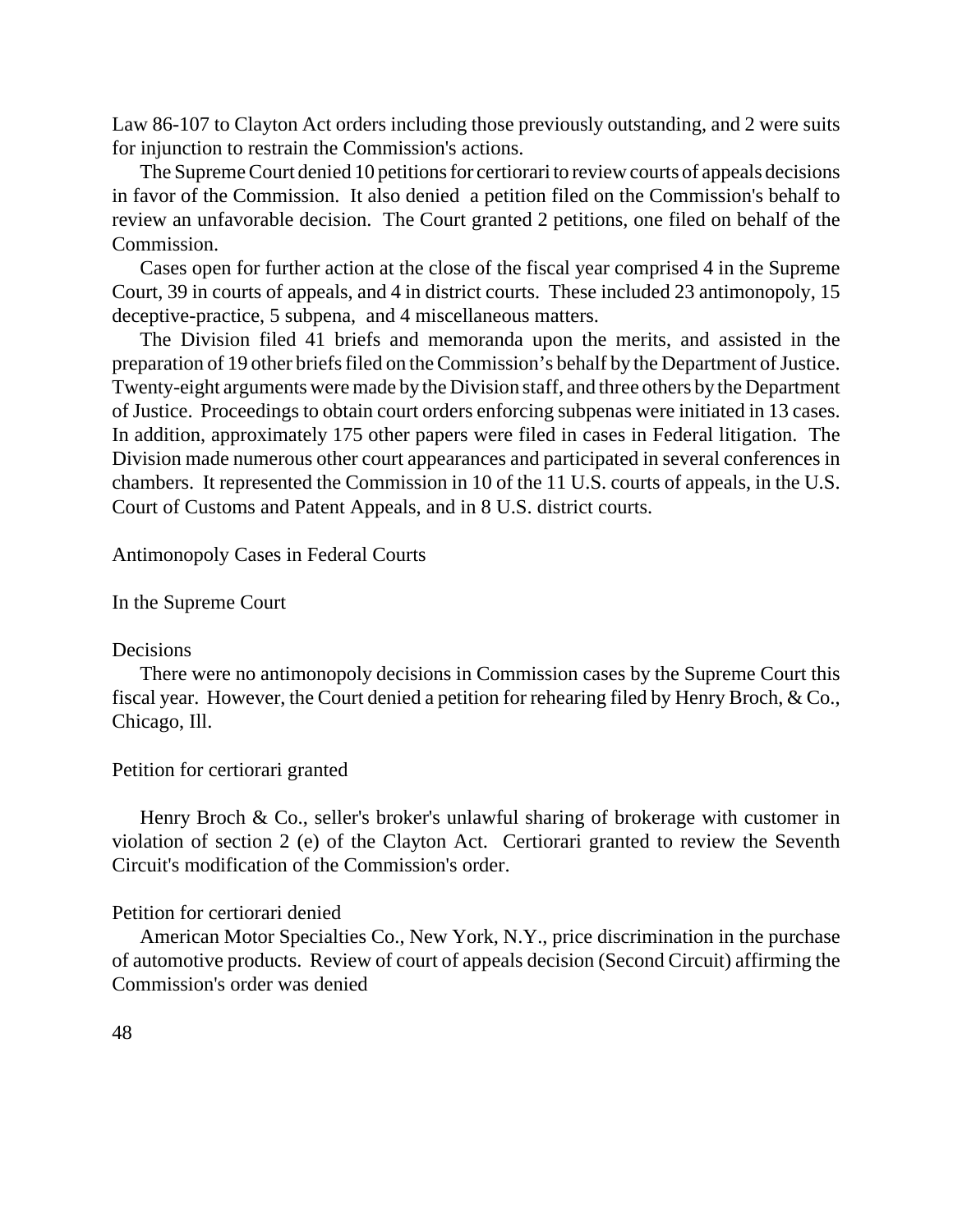### Pending case

Mid-South Distributors, Inc., Memphis, Tenn., price discrimination in the purchase of automotive products. Petition for certiorari filed from Fifth Circuit decision affirming order of the Commission.

# In Courts of Appeals

Decisions and other dispositions

Eight of the ten antimonopoly cases pending at the beginning of the yearreached decision before its close.

Crown Zellerbach Corp., San Francisco, Calif. (Ninth Circuit), unlawful acquisition of competitor paper company. The Commission's order was affirmed.

Eric Sand & Gravel, Erie, Pa. (Third Circuit), unlawful acquisition of competitor. The court vacated the Commission's order of divestiture and remanded the case to the Commission for further consideration.

Swannee Paper Corp., Ramson, Pa. (Second Circuit), discriminatory payments for the benefit of a food chain in connection with the advertising and resale of petitioner's paper products. The Commission's order was modified and enforced.

Schick, Inc., Lancaster, Pa., and SperryRoad Corp., New York, N.Y. (D.C. Circuit). The court held that Public Law 86-107 did not apply to cease-and-desist orders issued prior to enactment of that statute.

Mid-South Distributors, Inc., Memphis, Tenn. (Fifth Circuit), price discrimination in the purchase of automotive products. The Commission's order was affirmed.

Thompson Ramo Wooldridge, Inc. (formerly known as Thompson Products, Inc.), Euclid, Ohio (sixth Circuit), price discriminations in the sale of automotive products. The petition to review the Commission's order was dismissed pursuant to stipulation.

Anheuser-Busch, St. Louis, Mo (Seventh Circuit), price discrimination between customers in different areas in sale of beer. On remand from the Supreme Court, the Court set aside the Commission's order and denied the Commission's motion for remand.

Venus Foods, Los Angeles, Calif. (Ninth Circuit), violation of 2(c) of the Clayton Act. The petition to review the Commission's order was dismissed pursuant to stipulation.

Henry Broch & Co.., Chicago, Ill. (Seventh Circuit), seller's broker's unlawful sharing of brokerage with customer. The court modified the Commission's order, limiting the prescription to transactions between the particular seller and buyer involved in the proved violation.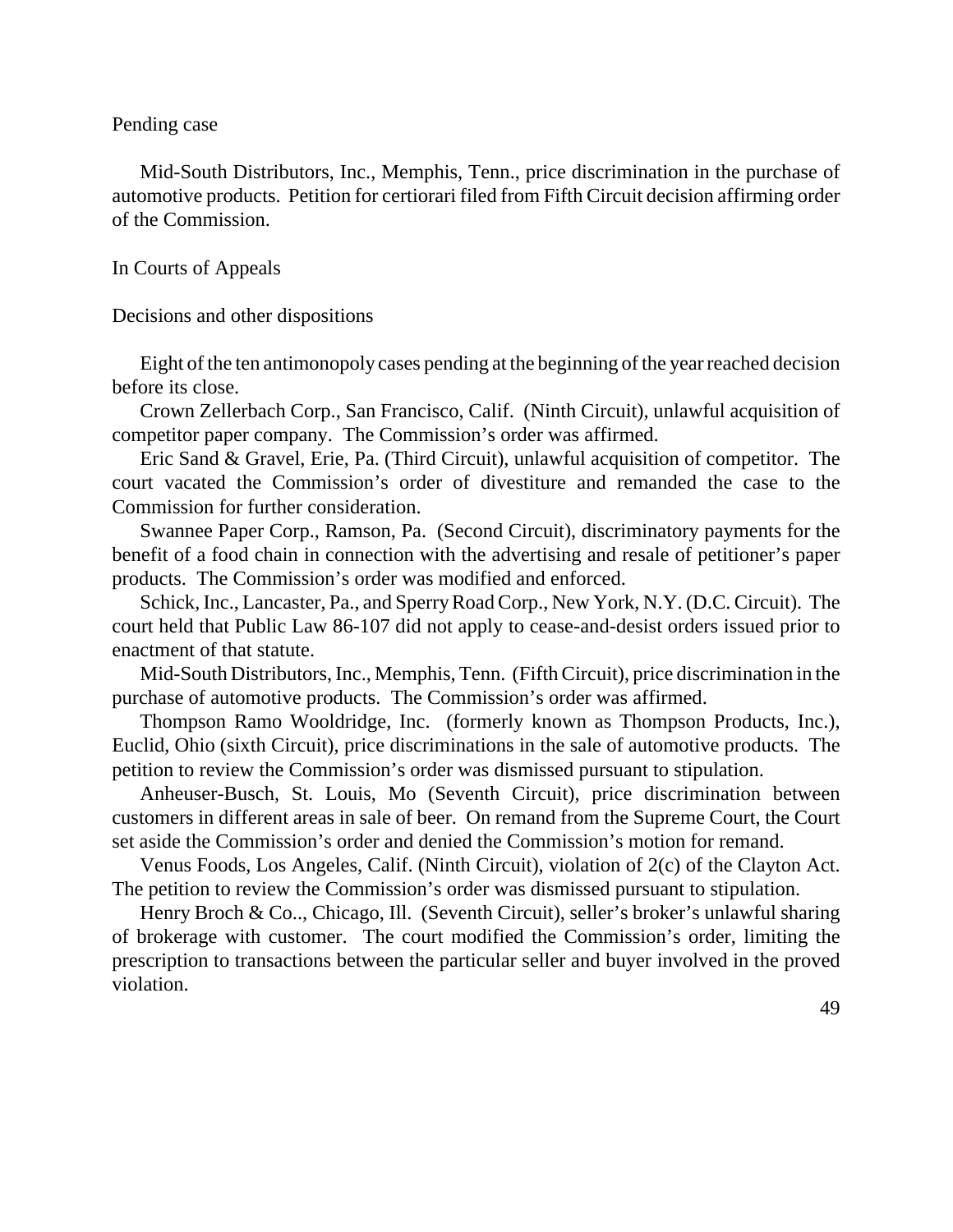Reynolds Metals Co., Richmond, Va. (D.C. Circuit), A. G. Spalding & Bros., Inc., Chicopee, Mass. (Third Circuit), both involving unlawful acquisitions of competing firms, and Sun Oil Co., Philadelphia, Pa. (Fifth Circuit), involving price discrimination in gasoline sales, remained pending at the close of the year.

Pending cases which arose during the yearinclude: Mytinger and Casselberry, Inc., Long Beach, Calif. (D.C. Circuit); Timken Roller Bearing Co., Canton, Ohio (Sixth Circuit), exclusive dealing agreements in violation of section 3 of the Clayton Act in the distribution of vitamin supplements and tapered roller bearings, respectively; Atlantic Refining Co., Philadelphia, Pa. (Seventh Circuit), Firestone, Tire & Rubber Co., Akron, Ohio (Fifth Circuit), Goodyear Tire & Rubber Co., Akron, Ohio (Seventh Circuit), and Shell Oil Co., New York, N.Y. (Fifth Circuit), all of which involve marketing arrangements for promoting sales of tires, batteries, and accessories in restraint of trade; Alhambra Motor Parts Co., Inc., Alhambra, Calif. (Ninth Circuit), price discrimination in the purchase of automotive products; Asheville Tobacco Board of Trade, Asheville, N.C. (Fourth Circuit), conspiracy, in restraint of trade involving the allocation of selling time to warehousemen on the Asheville tobacco market; Exquisite Form Brassiere, Inc., New York, N.Y. (D.C. Circuit), price discrimination in the sale of brassieres and the applicability of the "meeting competition" defense to the furnishing of promotional allowances; Pillsbury Co., Minneapolis, Minn. (Fifth Circuit), and Scott Paper Co., Chester, Pa. (Third Circuit), unlawful acquisitions of other corporations; Thomasville Chair Co., Thomasville, N.C. (Fifth Circuit), the, procurement of discriminatory advertising and promotional payments; American News Co., New York N.Y. (Second Circuit), inducing and receiving from publishers discriminatory promotional allowances; The Grand Union Co., Ne-v York, N.Y. (Second Circuit), receiving discriminatory advertising and promotional allowances from suppliers.

Antideceptive Practice Cases in Federal Courts

In the Supreme Court

Petitions for certiorari denied

Review of courts of appeals decisions affirming and enforcing Commission orders was denied in the following cases:

Bantam Books, Inc., New York, N.Y. (Second Circuit), failure to disclose abridgment of books or substitution of title.

Allen V. Tornek, New York, N.Y. (D.C. Circuit), false and misleading advertising of watches.

Niresk Industries, Inc., Chicago, Ill. (Seventh Circuit), false advertising of electric cooker-fryers.

50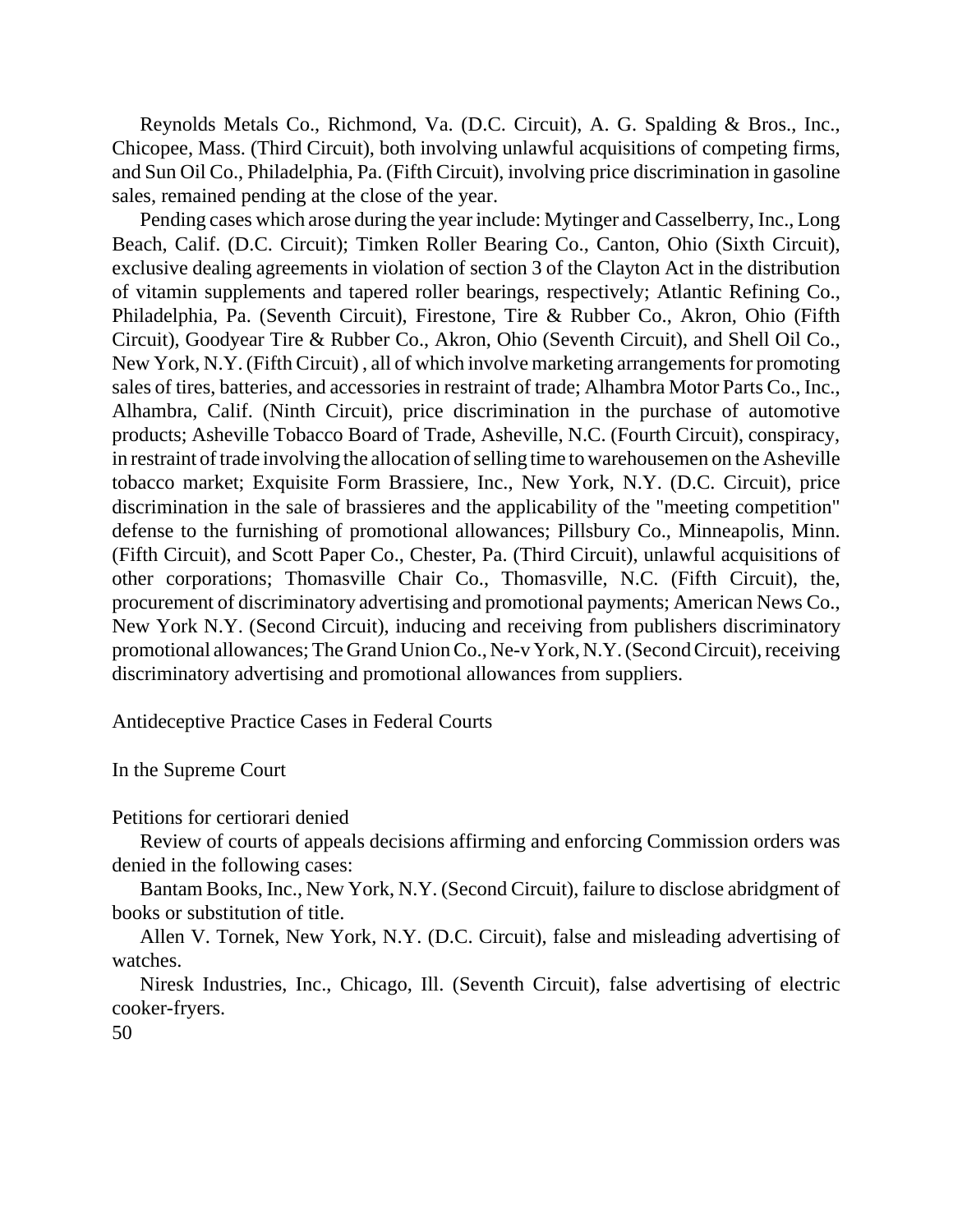Hunter Mills Corp., New York, N.Y. (Second Circuit), misbranding of wool products and the furnishing of false guarantees with respect thereto.

Theodore Kagen Corp., New York, N.Y. (D.C. Circuit), false and misleading advertising of watches.

Peerless Products, Inc., Chicago, Ill. (Seventh Circuit), sale of punchboards for use of others in selling merchandise by lottery.

Ward Laboratories, Inc., New York, N.Y. (Second Circuit), misrepresentation in connection with the sale of preparations for the treatment of hair and scalp.

### Pending case

Evis Manufacturing Co., San Francisco, Calif., false advertising of a water-conditioning device. Petition for certiorari filed on behalf of the Commission from Ninth Circuit decision setting aside the Commission's order.

### In Courts of Appeals

Decisions and other dispositions

Nine of the twelve cases pending at the beginning of the year reached decision before its close. In four of these the Commission's orders to cease and desist were affirmed and enforced:

Max H. Goldberg, t/a Novel Co., Chicago, Ill. (Seventh Circuit), sale and distribution of merchandise by lottery.

Theodore Kagen Corp., New York, N.Y. (D.C. Circuit), failure to disclose true composition of metal in simulated gold watch cases.

Peerless Products, Inc., Chicago, Ill. (Seventh Circuit), sale of punchboards for use of others in selling merchandise by lottery. Petition for rehearing denied.

Hunter Mills Corp., New York, N.Y. (Second Circuit), misbranding of 'wool products and the furnishing of false guarantees with respect thereto.

In two cases the Commission's orders to cease and desist were modified:

Maurice J. Feil and Leo A. Loeb, t/a The Enurtone Co., Los Angeles, Calif. (Ninth Circuit), misrepresentation of a device designed to cure bed wetting.

Morton's, Inc., Boston, Mass. (First Circuit), misbranding, and fictitious price advertising of fur products in violation of the Fur Products Labeling Act.

One case, Michael Silver (Kulin Waste, Co.), Worcester, Mass. (First Circuit), misbranding of wool products, was dismissed for lack of prosecution by petitioner. The courts twice reversed the Commission's decisions and set aside its orders: Globe Readers Service , Inc., Michi-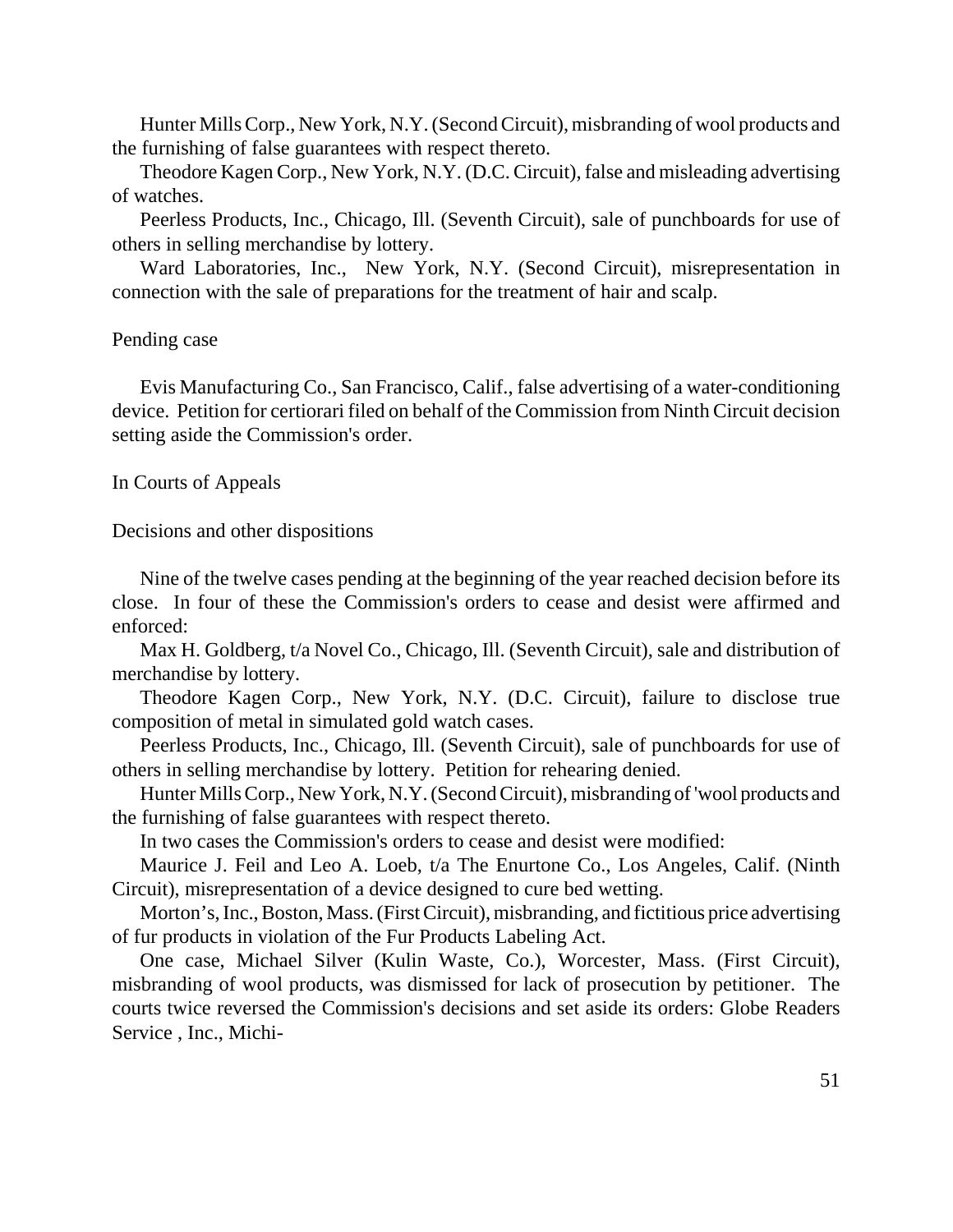gan City, Ind. (Seventh Circuit), deceptive practices in the solicitation and sale of magazine subscriptions, and Evis Manufacturing Co., San Francisco, Calif. (Ninth Circuit), false advertising of a water conditioning device.

Five cases arose and reached decision during the year. In three of these, the Commission's orders to cease and desist were affirmed and enforced: Nate Gellman, Minneapolis, Minn. (Eighth Circuit), distribution of punchboards designed for use in sale of merchandise; Clinton Watch Co., Chicago, Ill. (Seventh Circuit), fictitious pricing of watches and misrepresentation of guarantees thereon; Hoving Corp., New York, N.Y. (Second Circuit), misbranding and false and deceptive invoicing and advertising of fur products in violation of the Fur Products Labeling Act.

Two other petitioners for review of Commission orders were dismissed pursuant to stipulations of the parties: Arnold Constable Corp., New York, N.Y. (Second Circuit), fictitious price advertising of luggage and cashmere coats, and Witkower Press, Inc., Hartford, Conn. (D.C. Circuit), false advertising of book entitled "Arthritis and Common Sense."

# Pending cases

Travelers Health Association, Omaha, Nebr. (Eighth Circuit), misrepresentation of insurance policies. Pending throughout the year on remand from the Supreme Court.

Bankers Securities Corp., Philadelphia, Pa. (Third Circuit), fictitious price advertising of rugs.

Holland Furnace, Co., Grand Rapids, Mich. (Seventh Circuit), unfair and deceptive practices in the sale of furnaces and parts. Pending throughout the year.

Samuel A. Mannis, Hollywood, Calif. (Ninth Circuit), false and deceptive invoicing and advertising of fur products in violation of the Fur Products Labeling Act.

Baltimore, Luggage Co., Baltimore, Md. (Fourth Circuit), fictitious pricing of luggage. Samuel A. Cannon, Newark, N.J. (D.C. Circuit), misrepresentation of correspondence courses purporting to secure government employment for subscribers.

Harry Carr, Boston, Mass. (First Circuit), misbranding of wool products in violation of the Wool Products Labeling Act.

Exposition Press, Inc., New York, N.Y. (Second Circuit), misrepresentation of royalties in connection with book publishing.

United States Retail Credit Association., Inc., Mentor, Ohio (Fourth Circuit), use of deceptive trade name and other misrepresentations in the collection of delinquent accounts.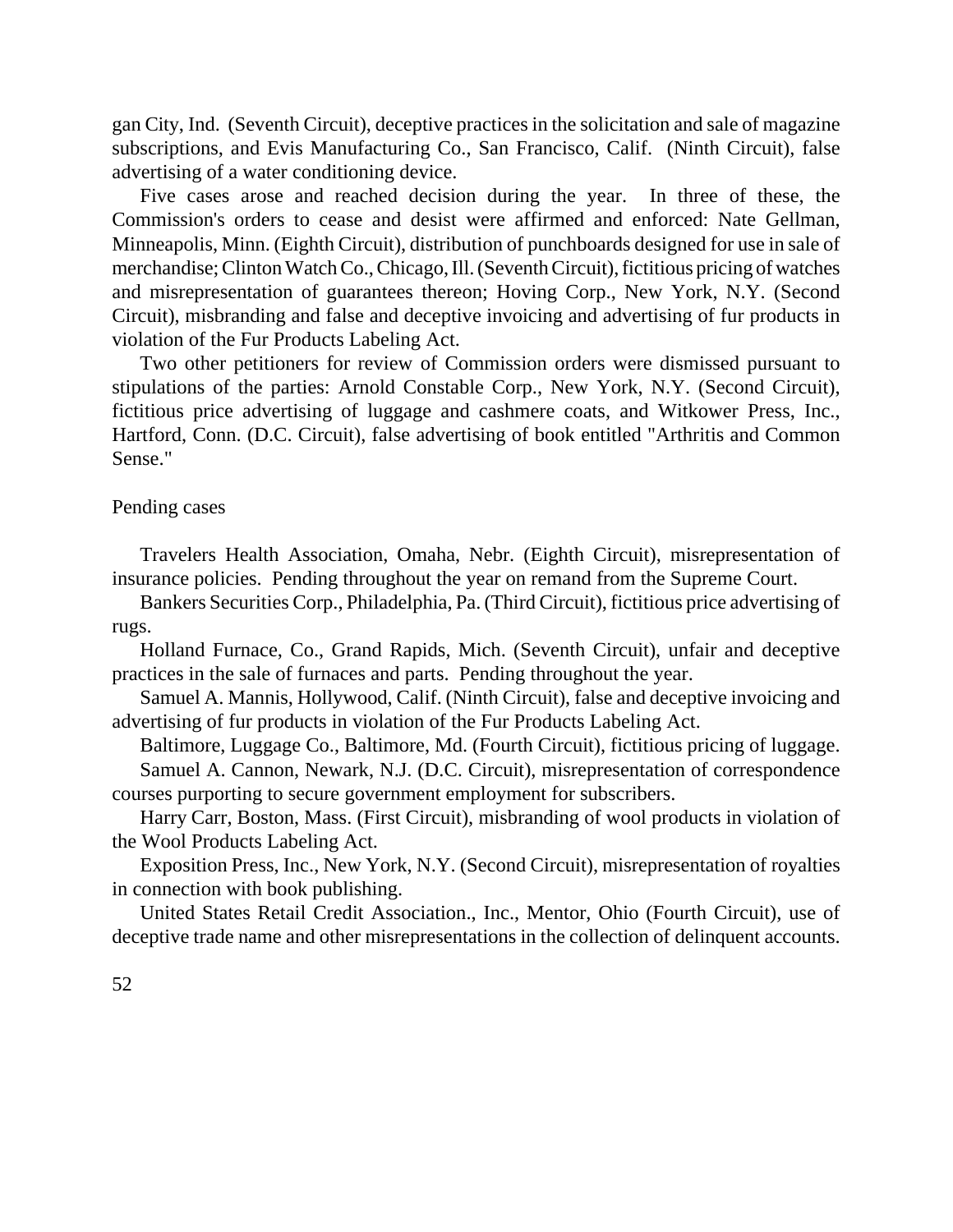Wren Sales Co., Inc., Chicago, Ill. (Seventh Circuit), sales plans involving operation of games of chance, gift enterprises and lottery schemes.

Proceedings in Federal Courts for Enforcement of Orders

In the Supreme Court

Petition for certiorari granted

St. Regis Paper Co., New York, N.Y. Petition granted to review two questions decided favorably to the Commission by the Second Circuit: (1) that in an investigation of possible violation of section 7 of the Clayton Act, the Commission is entitled to obtain, under an order requiring special reports, retained copies of U.S. census reports; and (2) that the \$100-perday penalty provided by section 10 of the Federal Trade Commission Act applies to St. Regis' default in filing the report.

In Courts of Appeals

Decisions

Washington Fish & Oyster Co., Seattle, Wash. (Ninth Circuit). The Commission's application for enforcement of its order was granted

St. Regis Paper Co., New York, N.Y. (Second Circuit). The court reversed the decision of the district court (Southern District of New York) on the Commission's appeal and affirmed that decision on the defendant's cross-appeal. St. Regis' petition for certiorari has been granted as to two of the issues (see statement, supra).

Subpena Enforcement Cases in Federal Courts

In the Supreme Court

Petition for certiorari was denied in three cases:

Flotill Products, Inc., Stockton, Calif., and Hunt Foods & Industries, Inc., Fullerton, Calif., filed petitions for certiorari to review two Ninth Circuit decisions affirming district court orders enforcing Commission subpenas.

Walter L. Dilger (Beatrice Foods Co.), Chicago, Ill., petition for certiorari filed on behalf of the Commission to review the Seventh Circuit's decision reversing a district decision enforcing a Commission subpena.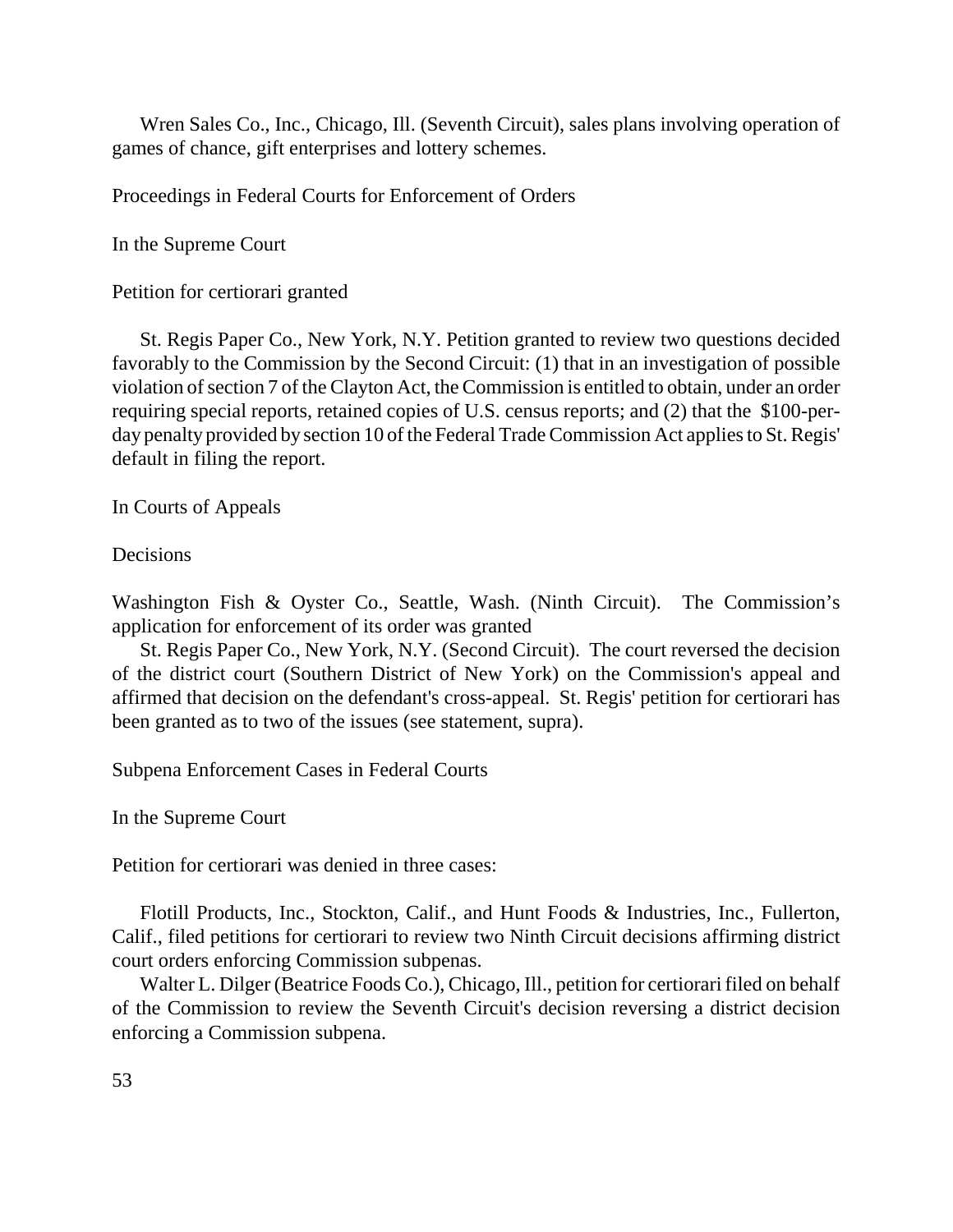# In Courts of Appeals

# **Decisions**

Hunt Foods & Industries, Inc., Fullerton, Calif. (Ninth Circuit), the court affirmed the district court's enforcement of the Commission's subpena. The Ninth Circuit also denied a petition for rehearing by Flotill Products, Inc., Stockton, Calif.

# Pending case

Elmer C. Adams, Sr, & Elmer C. Adams, Jr., St. Louis, Mo. (Eighth Circuit), on crossappeals from decisions of district court, infra.

# In District Courts

# Decisions and other dispositions

The district courts enforced the Commission's subpenas in Norwood's, Inc., Northampton, Mass. (District of Massachusetts); Cumberland Farm Dairy, Inc., Woonsocket, R.I. (District of Rhode Island); Television Service Association of Delaware Valley, Philadelphia, Pa. (Eastern District of Pennsylvania) ; and Plantation Pipe Line Co., Atanta, Ga. (District of Columbia). The courts denied enforcement in Walter Dilger, secretary of Beatrice Foods Co., Chicago Ill. (Northern District of Illinois), and ordered enforcement as to certain specifications and denied enforcement as to others in Elmer C. Adams Sr. & Elmer C. Adams, Jr., St Louis, Mo. (Western District of Missouri).

Commission applications for enforcement of subpenas were withdrawn in Fishell and Fishell & Associates et al., Los Angeles, Calif. (Southern District of California), and Kayser-Roth, Corp., New York, N.Y. (Southern District of New York).

# Pending cases

Three subpena enforcement cases were pending at the close of the year:

Horace G. Barden, Chicago, Ill. (Northern District of Illinois) Moore Business Forms, Niagara Falls, N.Y. (District of Columbia); and Standard American, Inc., Philadelphia, Pa. (Eastern District of Pennsylvania).

Trademark Cancellation Proceeding in Federal Court

Bart Schwartz International Textiles, Ltd., New York, N.Y. (U.S. Court of Customs and Patent Appeals). The court affirmed a decision of the Trademark Trial and Appeal Board granting the Commission's petition to cancel a fabric trademark obtained by fraud.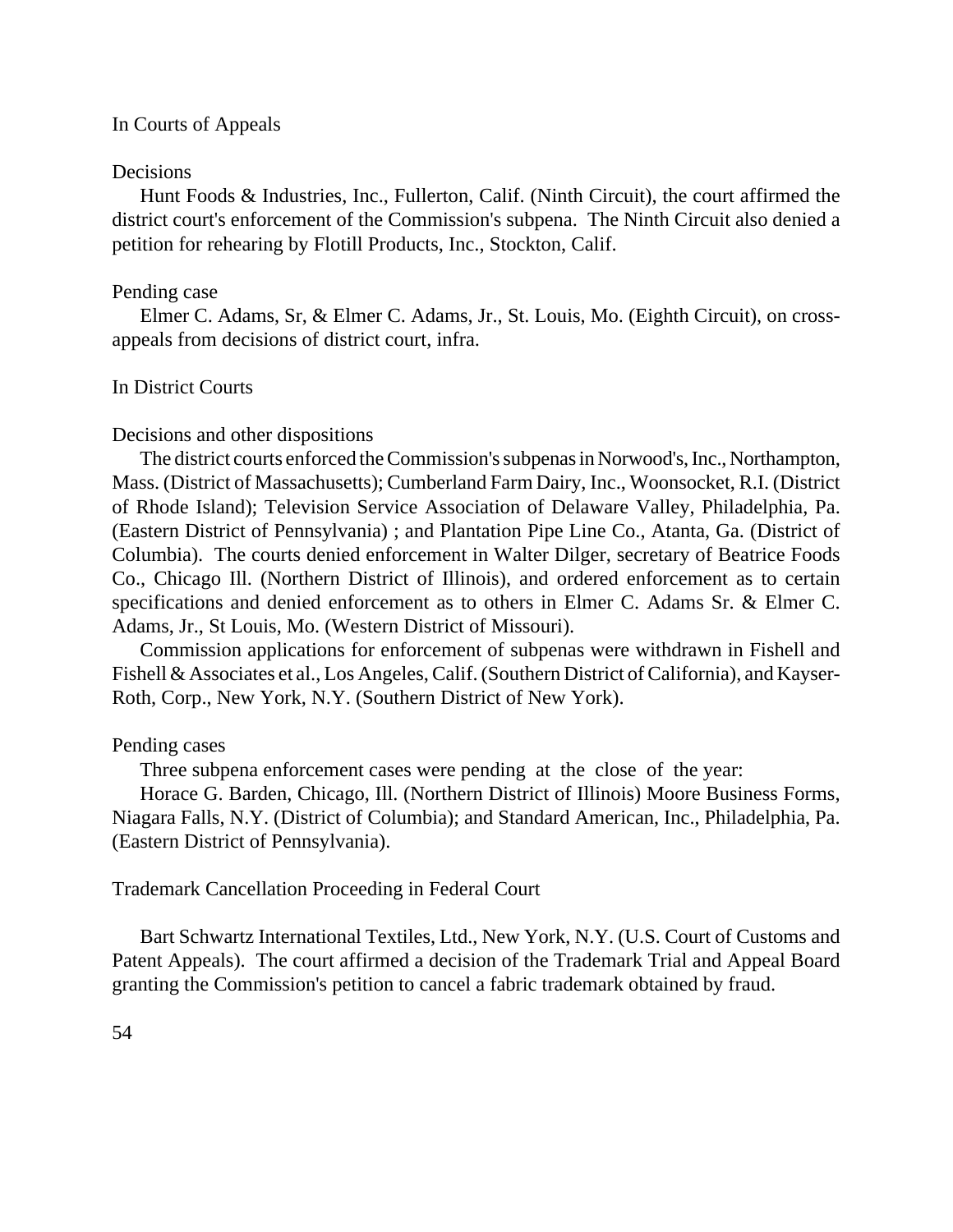Suits Against the Commission in Federal Courts

In Courts of Appeals

# Decisions

Bigelow-Sanford Carpet Co., New York, N.Y., and Courtaulds (Alabama), Inc., Le Moyne, Ala. The District of Columbia Circuit affirmed the district court's decisions in favor of the Commission in suits for declaratory judgment and injunctive relief as to the Commission's promulgation of certain rules and regulations under the Textile Fiber Products Identification Act.

In Nash-Finch, Co., Minneapolis, Minn. (D.C. Circuit), the court affirmed the district court's holding that Public Law 86-107, amending the Clayton Act, does not apply to orders issued prior to its enactment.

### In District Courts

The District Court for the District of Columbia granted the Commission's motion to dismiss a complaint for injunction filed by S. Klein Department Stores, Inc., New York, N.Y. The court also granted the Commission's motion for summary judgment in Courtaulds (Alabama), Inc., Le Moyne, Ala. Similar injunctive relief was likewise denied to Carl Brandenfels, St. Helens, Oreg., who sought to enjoin the Commission from investigating ,t hair and scalp treatment business.

# DIVISION OF COMPLIANCE

This Division obtains and maintains compliance with theCommission's cease-and-desist orders. Without continuous surveillance, the Commission is unable to know whether or how its orders are being obeyed.

Each respondent is required to report how he is complying with these orders and intends to do so in the future. Immediately following the entry of an order, the Division scrutinizes these reports and augments them where necessary by conferences, supplemental report-S, or investigations. In addition, the Division-

Requests and analyzes results of the investigations of complaints of violation of orders.

Collaborates with U.S. attorneys at their request for prosecution in district courts of the United States in civil penalty suits based on violation of Commission orders. Works out acceptable voluntary compliance program.

Discovers violations and speeds prosecutions of the penalty provisions of the Federal Trade Commission Act, which is imperative in the public interest.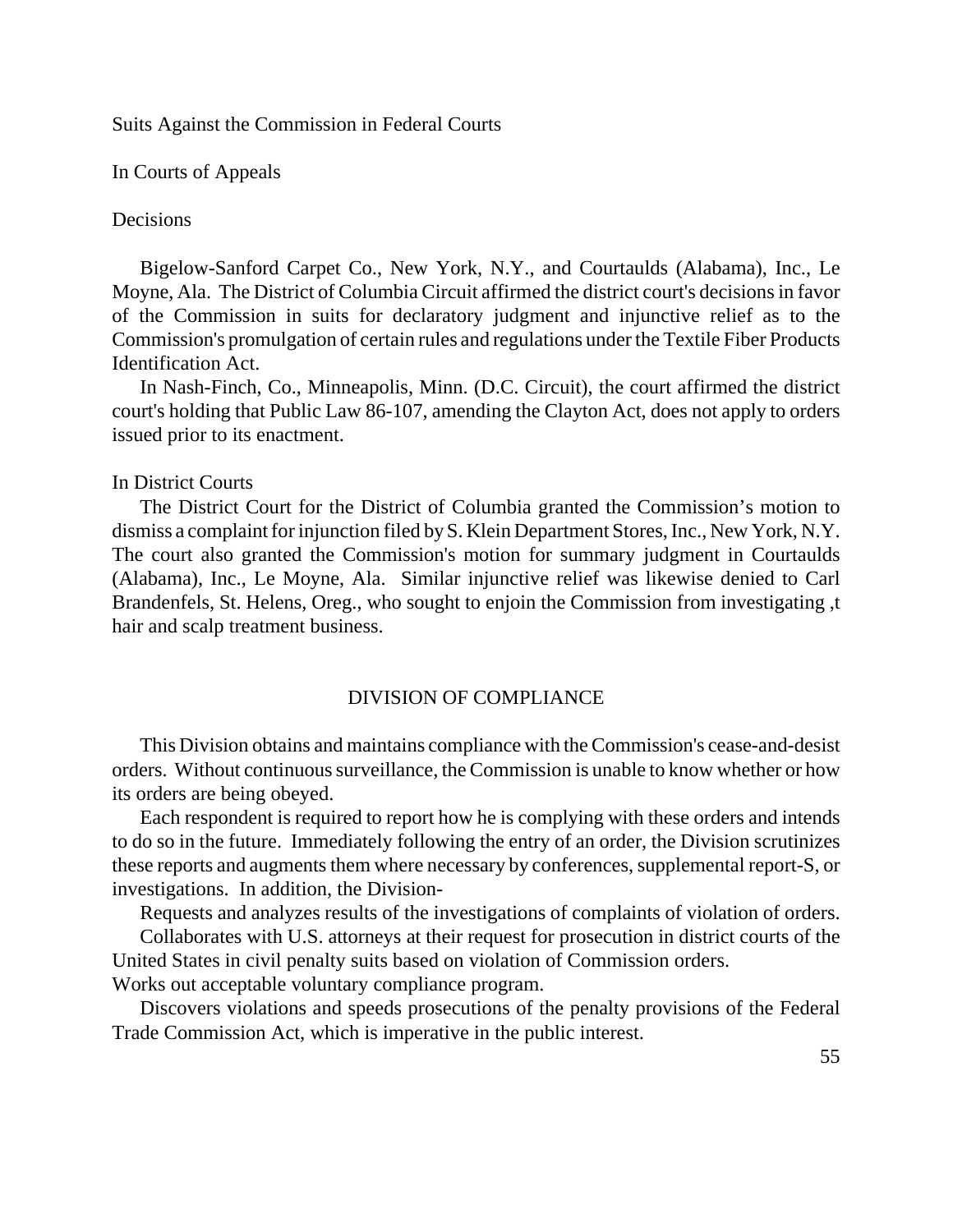NOTE.-Violation of a cease-and-desist order makes a respondent liable to civil penalty up to \$5,000 for each violation. Where the violation continues, each day of its continuance is a separate offense.

### Penalty proceedings during fiscal 1961 Pending July 1, 1960 ................................................................ 11 Filed during year ................................................................... 21  $\overline{\phantom{a}}$ Total for disposition ............................................................. 32 Disposed of during year ............................................................... 5  $\overline{\phantom{a}}$ Pending June 30, 1961 ............................................................... 27 Certified, not yet filed ................................................................ 8

| Fiscal year                                                                    | Total Judg-<br>ments                                                                                      | Suits certi-<br>fied to the<br>Attorney<br>General | <b>Fiscal Year</b>                                              | Total<br>Judg-<br>ments                                                                    | Suits certi-<br>fied to the<br>Attorney<br>General |
|--------------------------------------------------------------------------------|-----------------------------------------------------------------------------------------------------------|----------------------------------------------------|-----------------------------------------------------------------|--------------------------------------------------------------------------------------------|----------------------------------------------------|
| 1947<br>1948<br>1949<br>$1950$<br>$1951$<br>$1952$<br>$1953$<br>$1954$<br>1955 | \$38,000.00<br>.<br>16,900.00<br>7,000.00<br>80,000.00<br>11,600.00<br>59,538.20<br>8,950.00<br>40,132.69 | $\Omega$<br>9<br>3<br>2<br>11                      | 1956<br>1957<br>$1958$<br>$1959$<br>$1960$<br>$1961$<br>$Total$ | \$19,342.70<br>24,704.60<br>21,557.38<br>55,650.00<br>39,300.00<br>38,000.00<br>460,675.57 | 9<br>12<br>11<br>10<br>25<br>33                    |

### Summary of civil suits since 1947<sup>1</sup>

<sup>1</sup> This Division was established In May 1947.

## Civil Penalty Cases Concluded

Americana Corp. (Md.). Misrepresentations made in connection with the sale of encyclopedias and other books. Judgment for \$16000.

Crown Manufacturing Co., Inc. (E.D. Pa.). Misbranding and false invoicing of woolen interlinings. Judgment for \$5,000.

William C. Moore. & Co. (W.D. Wash.). Misrepresentation of nursery stock, fertilizer, and planting materials. Judgment for \$10,000.

Shay Auerbach (E.D.N.Y.). False invoicing of wool products. Judgment for \$7,000. Civil Penalty Cases Pending

Vulcanized Rubber & Plastics Co. (Supreme Court). Misrepresentations as to the rubber content of combs designed for use on human hair. Judgment of \$6,000 entered in the Eastern District of Pennsylvania and affirmed by the Third Circuit. Pending upon petition for certiorari.

Universal Wool Batting Corp. et al. (S.D.N.Y.). Misbranding of wool batting. 56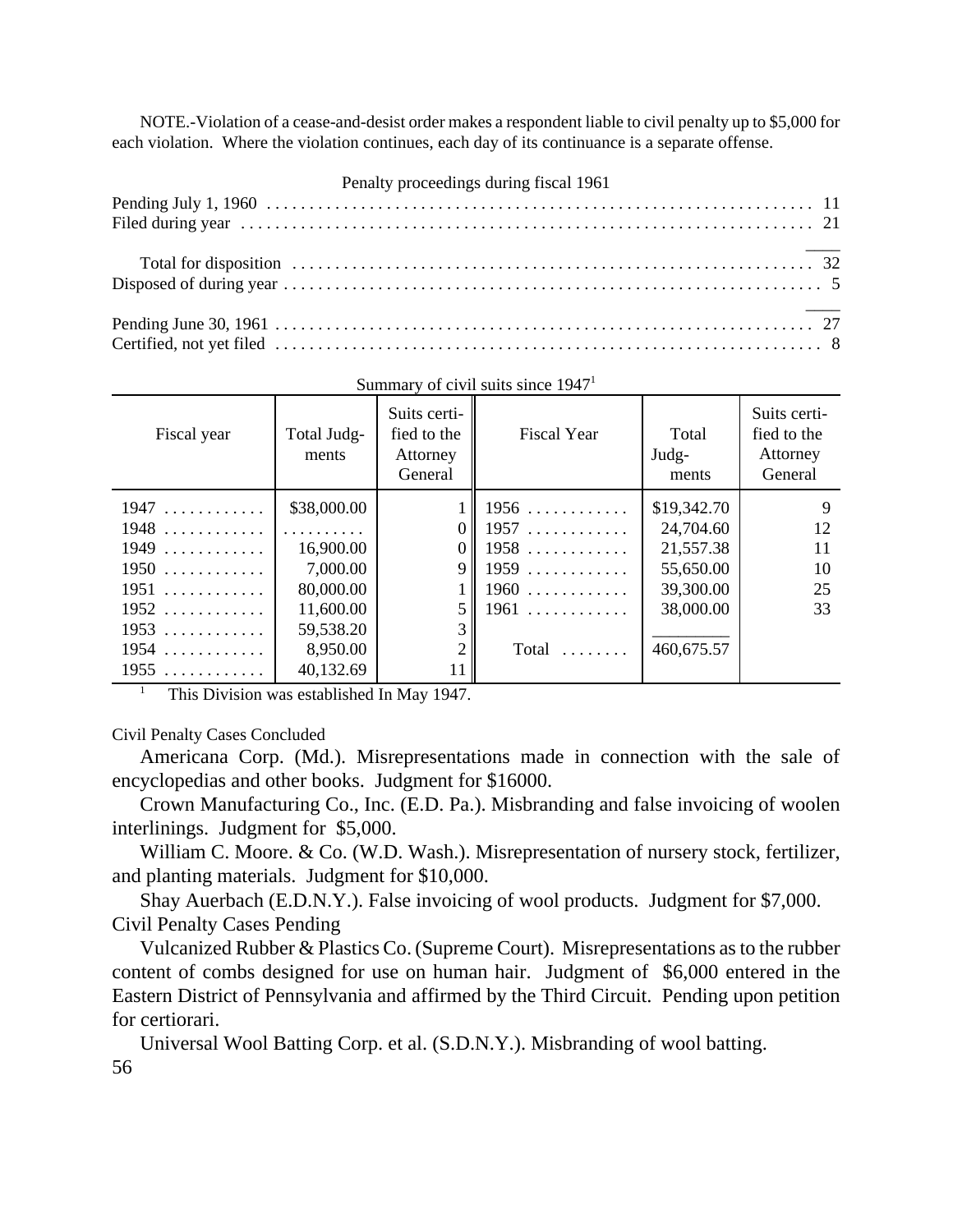Maurice J. Lennett (Mass.). Failure to disclose prior use of automobile springs.

Fong Poy (N.D. Calif.). Misrepresentation of herbs and drugs sold for use in the treatment of various diseases.

Superior Wool Batting Corp. (E.D.N.Y.). Misbranding of wool batting.

National Training Service, Inc., et al. (Conn.). Misrepresentation of courses of study designed to prepare purchasers thereof for examination for civil service positions.

United States Printing & Novelty Company (S.D.N.Y.). Sale of lottery devices.

Kenneth R. Ogle (S.D. Ohio). Misrepresentations of photographic albums and certificates for photographs.

Sears, Roebuck & Co. (D.C.). Misrepesentations of savings afforded purchasers of automobile tires.

Sterling Materials Co., Inc. (E.D.N.Y.) Misrepresentation of roofing and foundation paints.

Ohmlac Paint & Refining Co. (E.D.N.Y.). Misrepresentation of roofing and foundation paints.

Carbozite Protective Coatings, Inc. (E.D.N.Y.). Misrepresentation of roofing and foundation paints.

National Toilet Co. (Tenn.) Misrepresentation of a cosmetic preparation.

Harold Schiff et al. (Md.). Bait and switch advertising of vacuum cleaners.

Empire Press, Inc. (N.D. Ill.). Sale of lottery devices.

Magic Weave, Inc. (Mass.). Misrepresentations of a reweaving kit and course of instruction.

George's Radio & Television Co., Inc. (D.C.). Misrepresentation of regular price of television sets.

Doris Savitch (E.D.N.Y.). Misrepresentation of a drug preparation.

Permanent Stainless Steel, Inc. (S.D. Tex.) Misrepresentation of stainless-steel cooking utensils.

L. M. Clothing Co., Inc., et al. (S.D.N.Y.). Misbranding of wool products.

Matthew B. Huttner et al. (S.D.N.Y.). Failure to reveal that books had previously been published under different titles.

Leonard Melley (D.C.). Misrepresentation of encyclopedias.

Gerald .C. Burd (N.D. Calif.). Misrepresentation of cooking equipment and supplies therefor.

Lewis I. Heater et al. (N.D. Calif.). Misrepresentation of a correspondence course designed to train purchasers in the field of motel management.

625514-62—5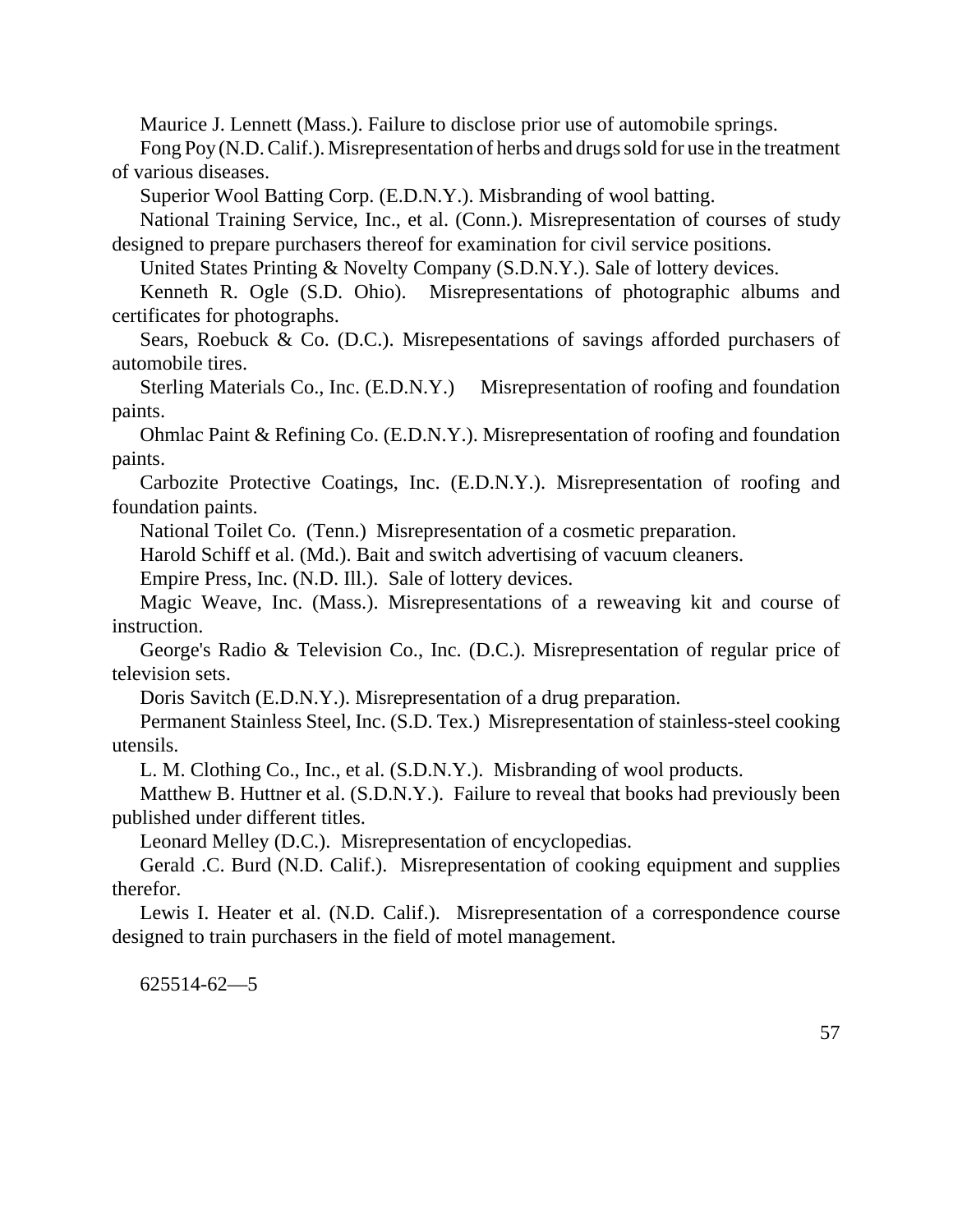Gene J. Davidson (E.D. Pa.). Misrepresentation of vending machines.

Woody Fashions, Inc., et al. (S.D.N.Y.). Misbranding of wool products.

Columbia Alkali Corp. et al. (N.D. Ohio, E.D.). Penalties for violations of order prohibiting concerted price-fixing and related activities.

In all civil penalty cases the Division prepares for transmission with the certification to the Attorney General, for filing in the U.S. district court all the necessary pleadings and a trial memorandum, and offers full aid of its attorneys in prosecution and trial of the case. Usually the offer is accepted and the Division attorneys not only fully participate but often solely conduct the trials. They also prepare all necessary further pleadings and briefs for filing with the court, which includes requests for admissions, interrogatories, objections, motions, and court findings, and personally arrange and take all necessary oral depositions of those witnesses who cannot be subpenaed to appear personally.

The primary objective is to obtain compliance with orders rather than to exact a large number of civil penalty judgments. This cannot be achieved without prompt application of civil penalty procedures when compliance apparently cannot be obtained otherwise.

Experience shows that a respondent may be in compliance today and in violation 3 or 4 years hence, and that without reasonable and continued surveillance approximately 70 percent of such orders would have no meaning or effect. In at least 70 percent of the compliance cases handled it is necessary to do much more than analyze and file reports. In about two-thirds of the cases which involve continued work, they do so either because the original reports of compliance later prove unsatisfactory, or new violations are discovered.

Most orders involving restraints of trade are issued under, the Clayton Act, and until July 23, 1959, when the President signed Public Law 86-107 amending section 11 of that act, had no finality unless enforced by decree by the U.S. court of appeals after proof of violation, and proof of a further violation was necessary for a fine in contempt. As amended, the same finality and penalties for violations apply to Clayton Act orders as apply to Federal Trade Commission Act orders, specifically exempting only court proceedings initiated under section 11 prior to the date of the enactement of the amendment. However, the U.S. Court of Appeals for the D.C. Circuit has held that Public Law 86-107 does not apply to orders which were outstanding at the time of its enactment. Sperry Band Corp. v. F.T.C., 288 F. 2d 403 (decided February 19, 1961) ; Schick, Inc. v. F.T.C., 288 F. 2d 407 (decided February 9, 1961) ; Nash Finch Co. v. F.T.C., 288 F. 2d 407 (decided February 15,1961).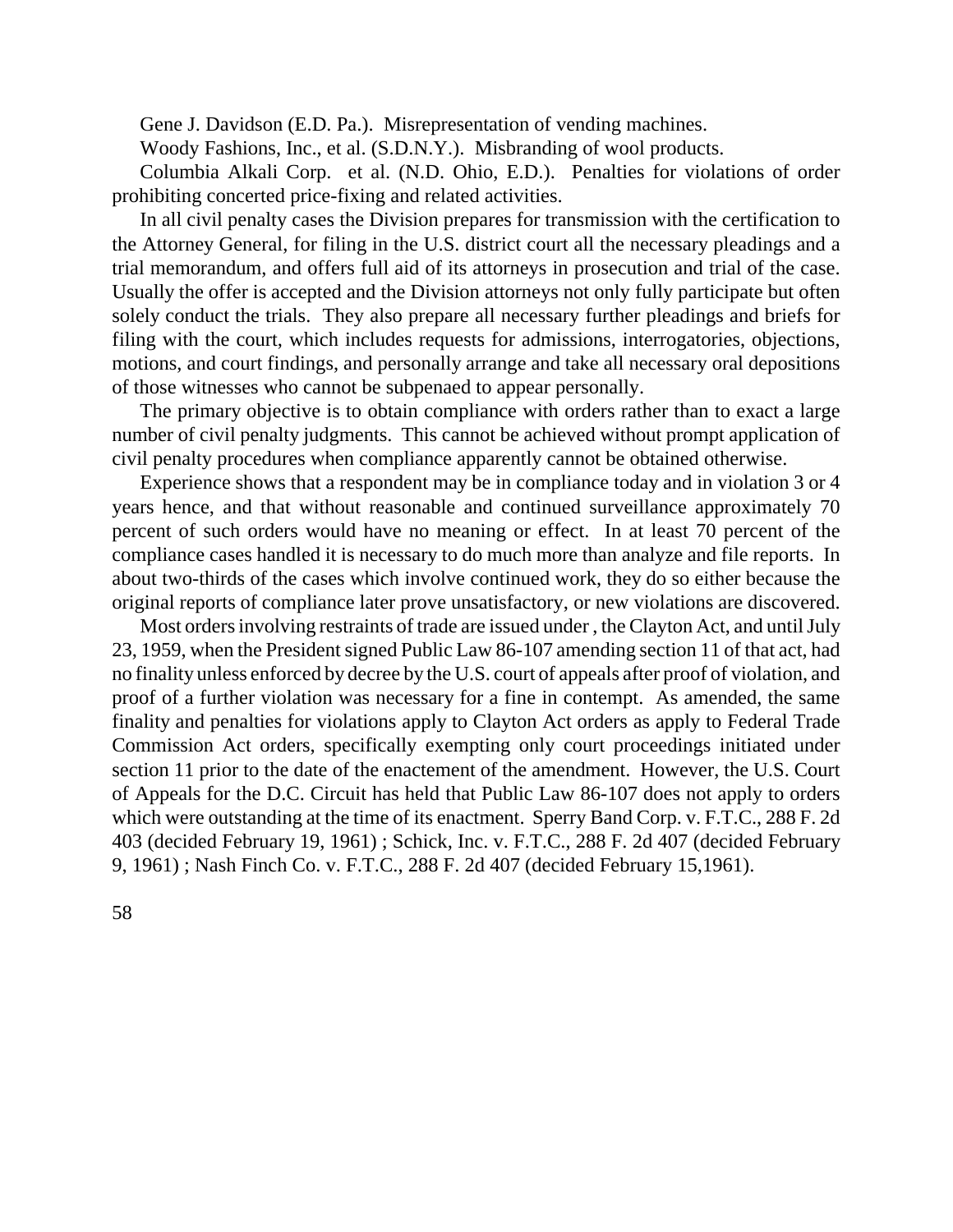During fiscal 1961 this Division conducted a surveyofidentical bidding by manufacturers of steel products in connection with proposals for sealed bids from public agencies, and considerable documentary evidence relating to the question of compliance by the more than 70 steel manufacturers subject to the Commission's cease-and-desist order against the steel industry (American Iron & Steel Institute et al., docket 5508) is currently under study.

Also, in connection with the Commission's order in Cement Institute et al., docket 3167, an industrywide price-fixing conspiracy matter, detailed information and data have been secured relating to identical delivered prices, uniform terms of sale, trucking policies, and other trade practices of the respondent cement producers in certain areas, which are being analyzed to determine whether, and to what extent, the cease-and-desist order may have been violated. World on these cases is in progress and has not reached the stage of release for the public record.

The Division instituted, during fiscal 1961,26 investigations of compliance with Clayton Act orders, 14 of which are still outstanding., A total of 1'70 compliance investigations was instituted and supervised by the Division, 40 of which were in connection with antimonopoly matters. The Division received from the Commission for attention to compliance 103 antimonopoly orders and 302 antideceptive orders issued during the year.

### Current Order Compliance

The most substantial portion of the Division's work consists of securing compliance reports and, where necessary, enforcing compliance with orders currently issued. As each order is issued, the Division must study and analyze reports to insure that respondents adjust their business practices to conform to the Commission's cease-and-desist orders, and where voluntary compliance cannot be obtained, to initiate and pursue enforcement in the court.

### Statistics on Matters and Cases Handled in Fiscal 1961

"Matters" consist of (a) reports of compliance for processing; (b) complaints of alleged violation of orders; (a) conferences and opinions regarding compliance; and (d) initiating and processing preliminary inquiries into compliance. Each category of these "matters" is a distinct operation requiring substantial man-hours. In other words, the same case often requires handling several times, as is apparent from the following table showing the number of "matters" and the number of "cases" handled, and disclosing that 1,315 "matters" handled involved but 448 cases.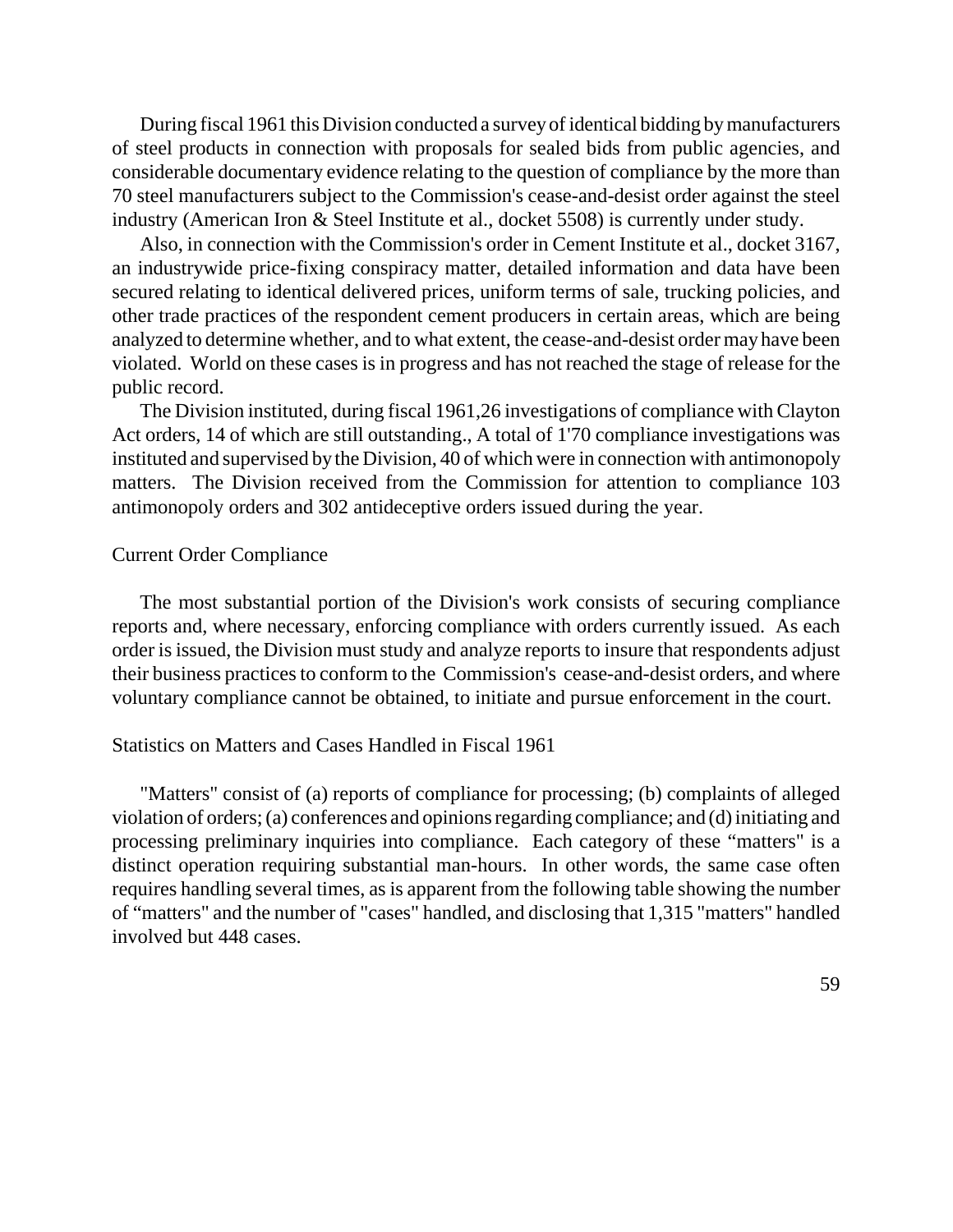|                          | Fiscal 1961 |
|--------------------------|-------------|
|                          |             |
|                          |             |
|                          |             |
|                          |             |
|                          |             |
| Cases                    |             |
|                          |             |
|                          |             |
|                          |             |
|                          |             |
|                          |             |
| AEEICE AF EVDADT TD A DE |             |

Matters

### OFFICE OF EXPORT TRADE

By the Webb-Pomerene (Export Trade) Act of 1918, the Congress of the United States authorized cooperative activity among American exporters, within certain circumscribed bounds, for the purpose of promoting the foreign trade of the United States. This legislation was predicated upon the assumption that if Americans are to enter the markets of the world on more nearly equal terms with their organized competitors and their organized customers, and if small American producers and manufacturers are to engage in export trade on profitable terms, they must be free to unite their efforts and encouraged, through certain dispensations from the restrictions of the, Sherman Antitrust Act.

At the time of their formation, export trade associations are required to file with the Commission various documents descriptive of their organizational structure and manner of operation.

The Office of Export Trade performs staff functions related to the Commission's administration of the Webb-Pomerene Act. Such responsibilities embrace supervisory authorityover export associations and the corollary duty of inquiring into, and recommending reform of, activities outside the act's permissive area.

During 1960, 38 export associations were registered with the Commission. Their total exports, in terms of dollar values, by classes of products, were as follows:

| Class of exports | <b>Solution</b> Value |
|------------------|-----------------------|
|                  |                       |
|                  |                       |
|                  |                       |
|                  |                       |
|                  |                       |
|                  |                       |

60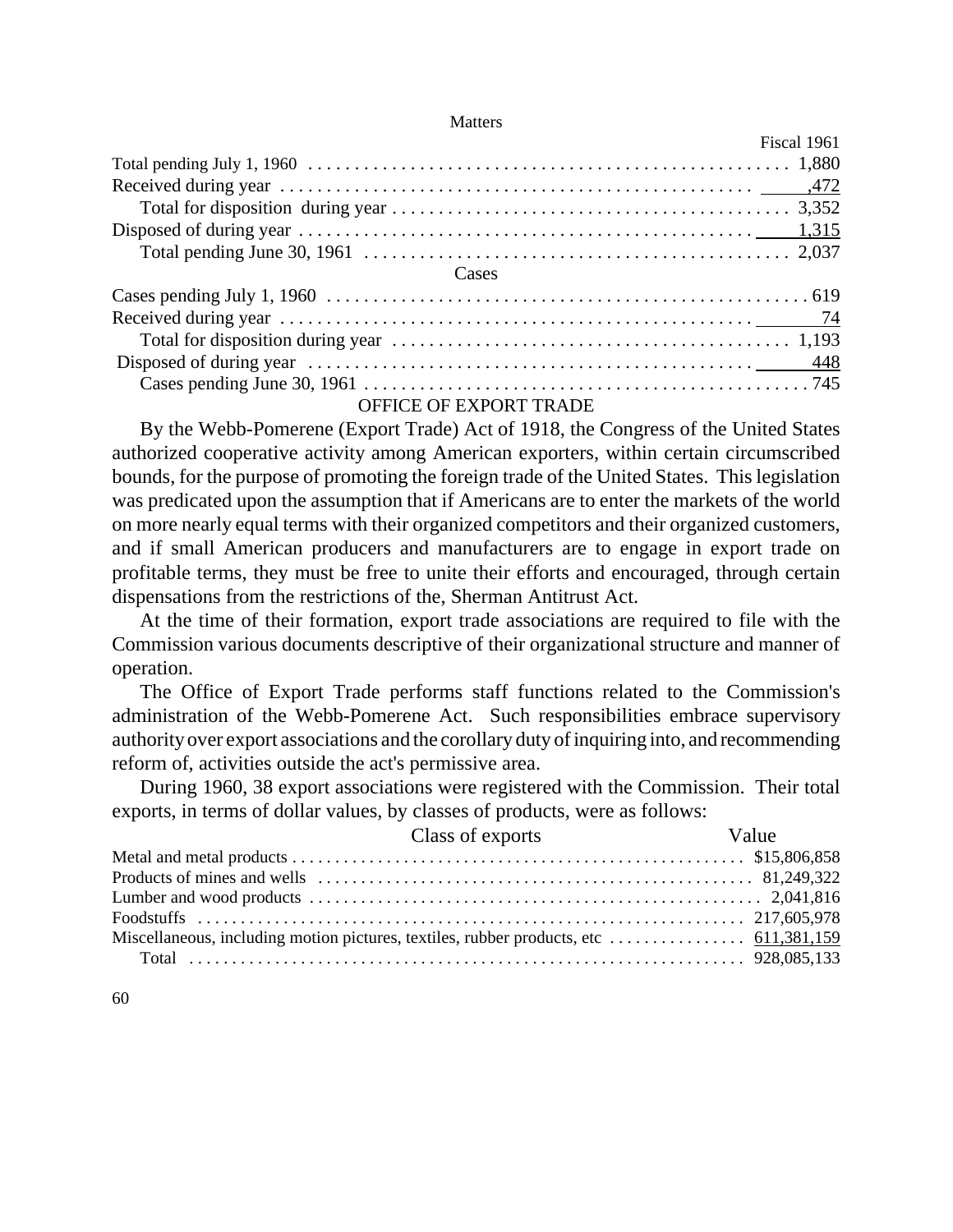### LEGISLATION

The General Counsel, as principal legal adviser to the Commission, with the primary assistance of an Assistant General Counsel who specializes in this field, advises and assists the Commission upon legislative matters.

No legislation directly relating to the Commission was enacted by the Congress during the fiscal year. of importance to the Commission, however, and possibly affecting the administration of its laws, is Public Law 86-752, the Communications Act Amendments, 1960, approved September 13, 1960. Sections 8 and 9 of that act deal with and proscribe the practices of "payola," " plugola," and the broadcasting or telecasting of rigged quiz shows.

Immediately following congressional hearings, which brought such practices to light, the Commission assumed jurisdiction in the "payola" field and over 100 consent cease-and-desist orders were issued. After enactment of the above statute, however, the Commission withdrew from this area since it was deemed that Congress had chosen the Federal CommunicationsCommission asthe agencyto formulate and prosecute governmental policy in these fields. The disposition of the outstanding Commission orders awaits the promulgation by the Federal Communications Commission of new rules implementing its responsibilities under the statute.

There are several legislative proposals pending in Congress on which the Commission continues to urge favorable action. Of particular interest are bills to require that notification of proposed matters be made to the Commission by corporations of significant size engaged in interstate commerce. As an important corollary provision, the Commission seeks to have legislation enacted which would enable it after proper hearings and with adequate provisions for court review, to issue preliminary injunctions or restraining orders against proposed mergers pending determination as to violation of section 7 of the Clayton Act.

Another series of bills pending in Congress propose amendments to the Federal Trade Commission Act to empower the Commission to issue temporary cease-and-desist orders to restrain certain acts and practices violative of statutes over which the Commission has jurisdiction pending completion of the adjudicative proceedings before the Commission.

The Federal Trade Commission has also indicated to Congress that it favors enactment of a bill which would amend the Federal Trade Commission Act so as to provide for certain disclosures in advertisements of prescription drugs. The proposal would require that such advertisements would be deemed to be misleading in a material respect unless containing conspicuous and truthful disclosure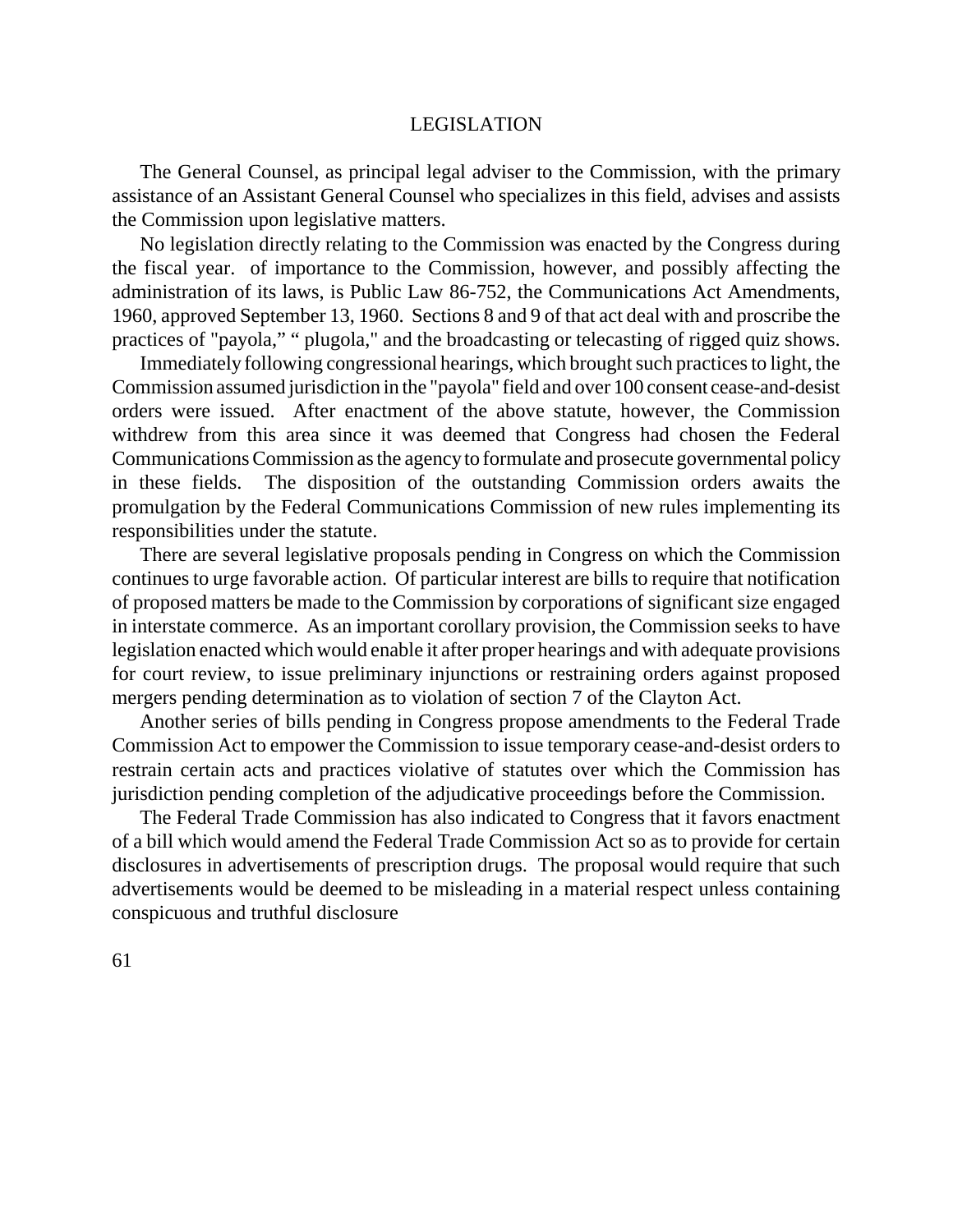of the quantitative formula of the drug, its side effects, contraindications and its efficacy. The Commission has stressed that with the recent advances in the drug industry, resulting in many new miracle drugs, advertisements thereof addressed to the medical profession should reveal full information as to the possible effects of such drugs on the human body and health.

In the course of legislative work during the fiscal year 1960-61, the Commission reported on 28 bills and legislative proposals. In addition, oral presentation and participation were made with regard to 13 bills or items of congressional committee consideration.

62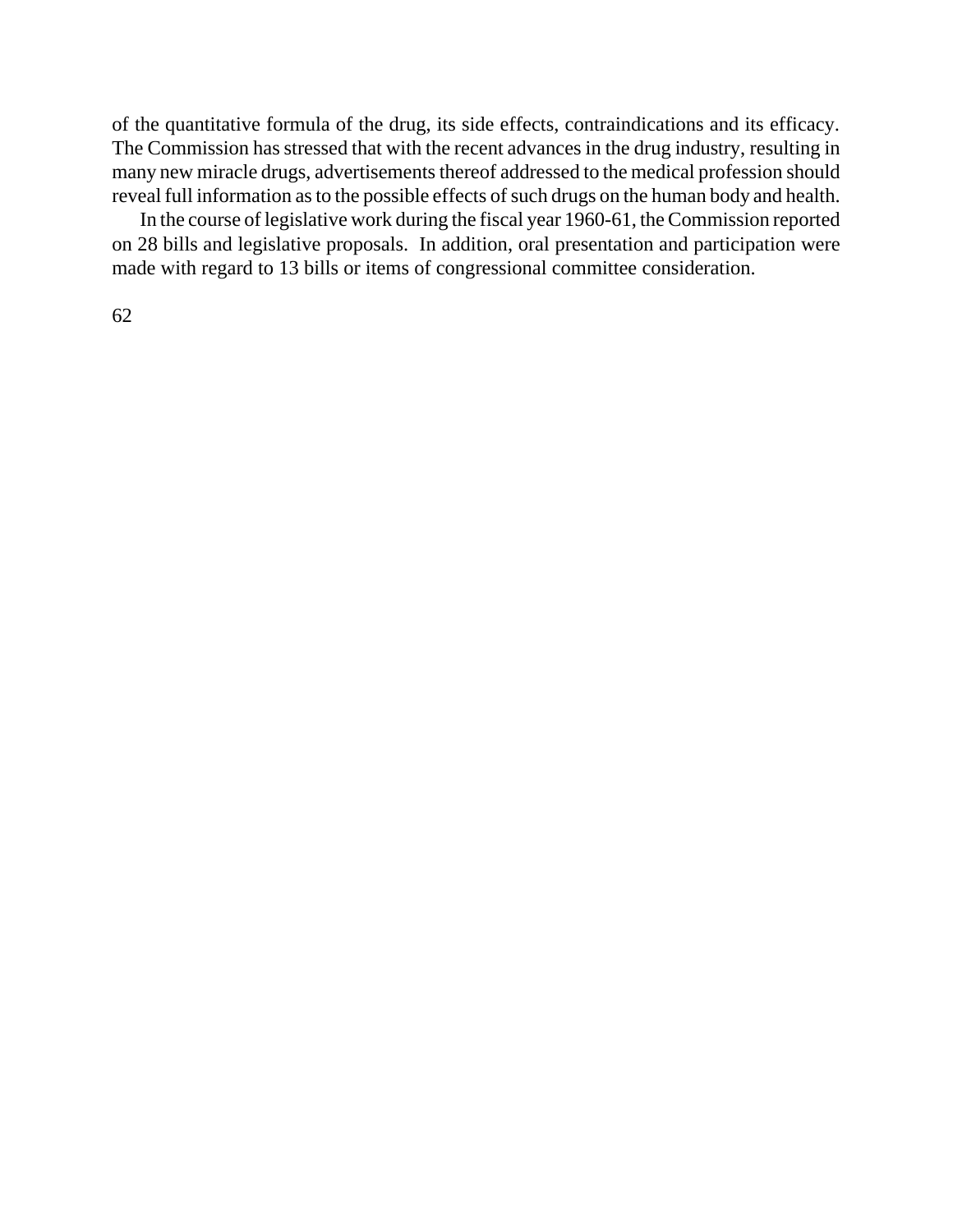# CONSULTATION

Securing voluntary compliance with Commission laws on an industrywide basis is the primary mission of this Bureau.

The principal tools used in accomplishing this objective are Guides and Trade Practice Rules. Other means involve the negotiation of stipulation agreements and individual advice to small businessmen.

These voluntary procedures are extremely effective in supporting any genuine desire of businessmen to compete fairly. In securing the maximum amount of industrywide voluntary law observance, two desirable results are achieved:(1) competitive inequities areminimized, and (2) consumers are benefited by the elimination of unfair practices, principally false advertising.

Further explanation of the functions and accomplishments of this Bureau follow.

# DIVISION OF TRADE PRACTICE CONFERENCES

This Division isresponsible for administering the Commission's trade practice conference program. Its primary objective is to obtain expeditious industrywide voluntary compliance with laws administered by the Commission. The results of this work considerably reduce the need for mandatory processes, and the expense and competitive inequities incident thereto.

The Division's endeavors fall in three categories: (1) the establishment and revision of trade practice rules, (2) obtaining compliance Lit with rules, and (3) interpretive and educational work under the rules.

# Rulemaking

Proceedings to establish trade practice rules usually commence with an application received from a particular industry. This proposal is considered from the standpoint of effecting and maintaining substantial improvement is law observance by members of the industry. The Commission normally authorizes proceedings in those instances where it appears that the interests of the industry will be constructively advanced on sound competitive principles and better law observance achieved. Trade practice rule proceedings also may be initiated by the Commission.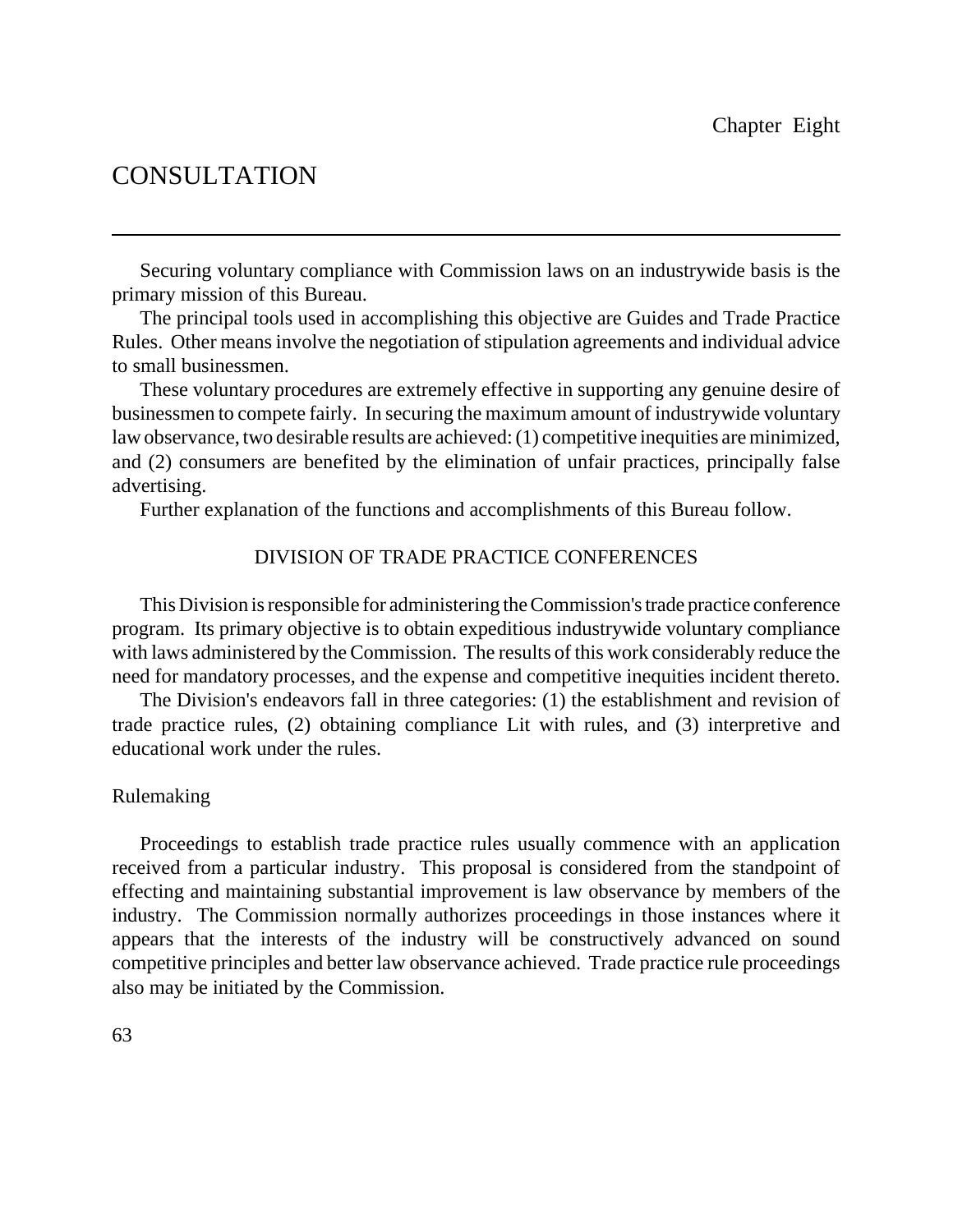Upon authorization, the first step in the proceeding is an industry conference where all industrymembers are afforded opportunity to propose and discuss appropriate trade practice rules for their industry. After considering this information and other relevant facts, a draft of proposed rules is submitted to the Commission for release for a public hearing. After the public hearing a study is made of the entire record and final rules are submitted to the Commission with the recommendation that they be approved and issued.

### Accomplishments During Fiscal 1961

New rules were promulgated for the Fluorocarbons Industry, and revised rules were promulgated for the Hosiery Industry and the Poultry Hatching and Breeding Industry.

Trade practice conferences were held for the Residential Aluminum Siding Industry, Pleasure Boat Industry, Florida, Fresh Citrus Fruit Industry, Stationers' Industry, Household Furniture Industry, and Fresh Fruit and Vegetable Industry.

Public hearing was held in the rule revision proceedings for the Luggage and Related Products Industry. Twelve new applications for trade practice proceedings were received, and at the end of the fiscal year proceedings for the establishment of rules for 30 industries were pending in various stages of processing.

Among other applications for trade practice conferences received and given attention during the year was that of the Rebuilt Automotive Parts Industry. Here involved is failure to reveal that industry products have been rebuilt, reconditioned, etc., as the case may be.

Other pending proceedings advanced during the yearinclude those forthe Metallic Watch Band Industry, Mirror Manufacturing Industry, Wholesale Optical Industry, Wire Rope Manufacturing Industry, and Metal Clad Door Industry.

### Rule Administration

Trade practice rules are presently in effect for 162 industries. The Division's administration work is directed toward obtaining and maintaining industrywide voluntary compliance -with these rules. This entails a close working liaison with industry members and their trade associations, furnishing rule interpretations and advice to industry members, issuing warnings on courses of business conduct that would contravene rule provisions, conducting discussions on subjects covered by rules, and effecting voluntary discontinuance of practices found to violate rule requirements. During the year satisfactory disposition was effected in 513 rule compliance matters.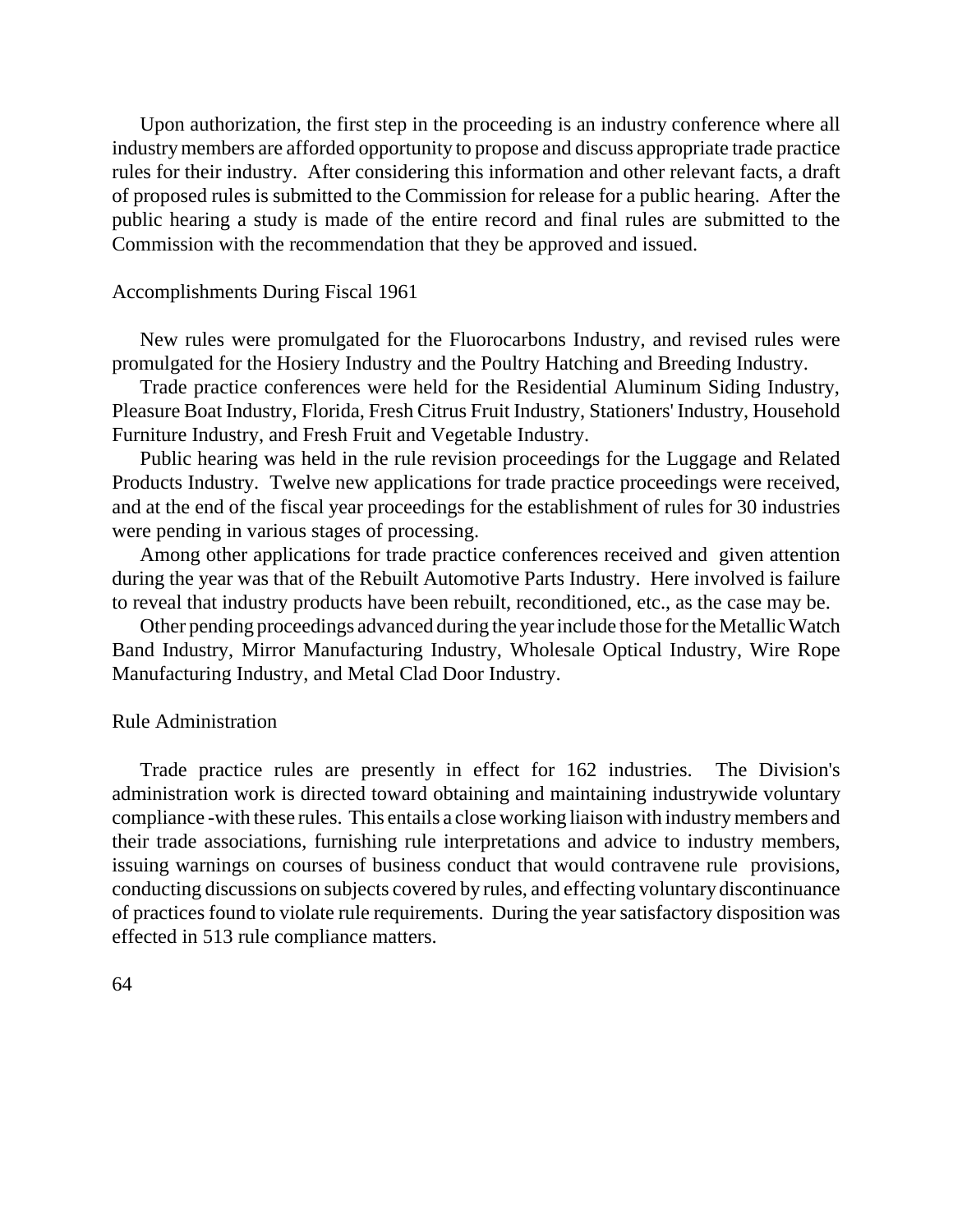Educational work designed to effect voluntary compliance included the holding of conferences with department stores and chain drug and variety stores in Chicago, Phoenix, Los Angeles, and San Francisco. Staff members discussed the advertising and sale of jewelry articles and watches as well asthe Commission's Guides on pricing, guarantees, bait advertising, and advertising allowances. The conferences were arranged in cooperation with various trade associations, including the National Retail Merchants Association and the Better Business Bureaus.

| Statistics relating to rule compliance activities during fiscal 1961 are as follows: |    |
|--------------------------------------------------------------------------------------|----|
|                                                                                      |    |
|                                                                                      |    |
|                                                                                      |    |
|                                                                                      |    |
|                                                                                      |    |
|                                                                                      |    |
|                                                                                      |    |
| Statistics relating to rule interpretation work during fiscal 1961 are as follows:   |    |
|                                                                                      |    |
|                                                                                      |    |
|                                                                                      |    |
|                                                                                      |    |
|                                                                                      |    |
|                                                                                      |    |
|                                                                                      |    |
| Rule Interpretation matters on hand June 30, 1961                                    | 17 |

# DIVISION OF STIPULATIONS

This Division administers the program for obtaining voluntary law observance through the negotiation of stipulations to cease and desist. The stipulation procedure is designed to afford an informal means whereby a person charged with law violation could present hisside of the matter and enter into an agreement or stipulation to discontinue those practices the Commission believes to be unlawful. A stipulation becomes effective when approved by the Commission and is a matter of public record.

The Division also has the responsibility of obtaining compliance with approved stipulations.

In fiscal 1961 the Commission approved 146 stipulations and 13 were pending with the Commission at the close of the year. A summary of stipulation negotiations for the fiscal year follows: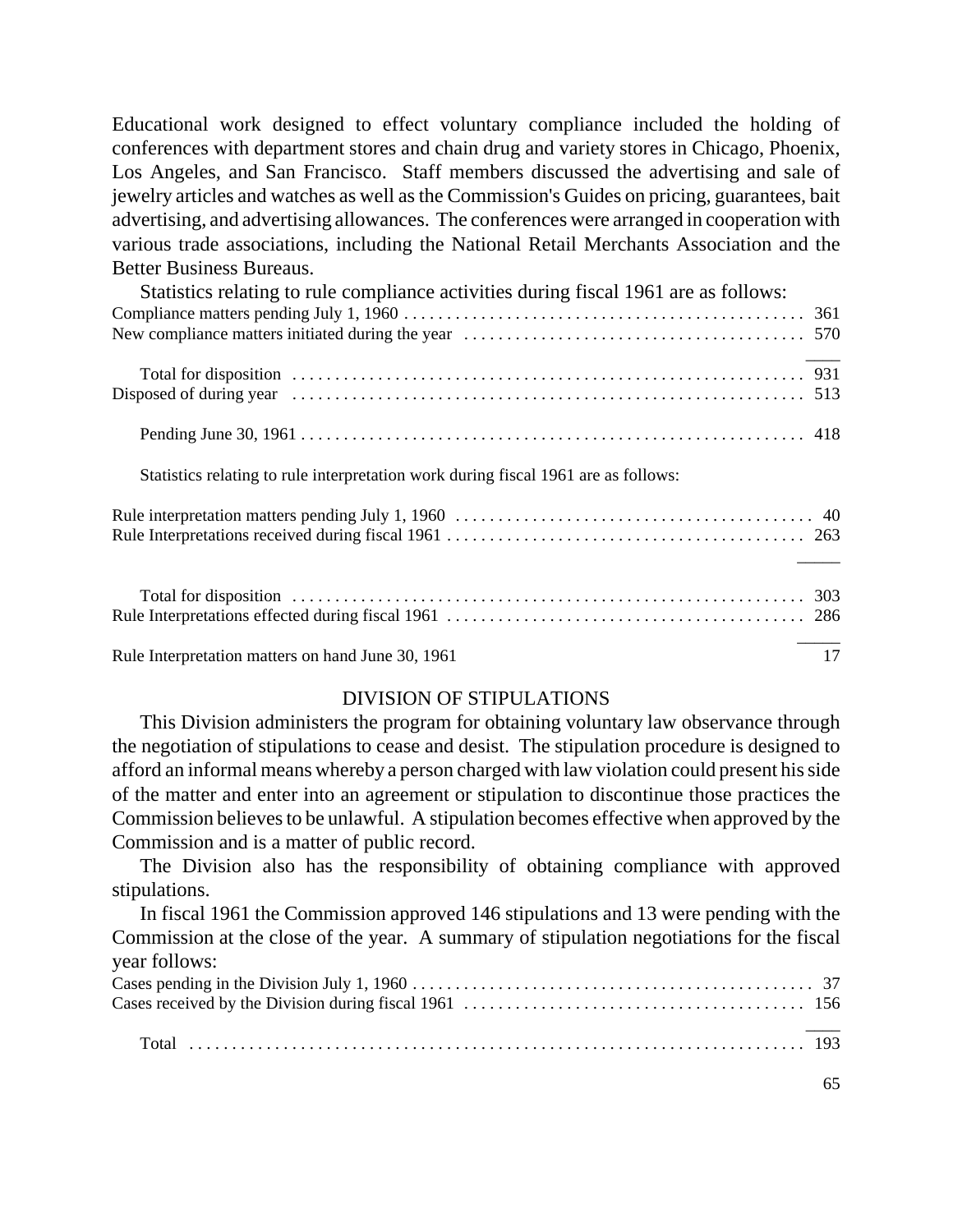# DIVISION OF SMALL BUSINESS

This Division informally advises small businessmen concerning trade regulations administered by the Commission.

Two objectives are sought: (1) to give informal advice and opinions to small businessmen, thereby aiding them to voluntarily conduct their business practices legally and (2) to advise small businessmen on how to prepare applications for complaint against illegal acts and practices of their competitors or suppliers.

Problems confronting small businessmen involve a wide variety of possible situations calling for the interpretation of the statutes administered by the Commission. Each request is given the research, consultation, or liaison work required. Whenever appropriate, the advice and opinions furnished are supported by citations and relevant documents.

| <b>Statistical Summary</b> |  |
|----------------------------|--|
|                            |  |
|                            |  |
|                            |  |
|                            |  |

### GUIDE PROGRAM

Through this program the, Commission seeks to accomplish two principal objectives:  $(1)$ to spell out in layman's language the requirements of the law applicable to different types of advertising practices under the, Federal Trade Commission Act and discriminatory practices under the Robinson-Patman Act; and (2) by diligent administration of the Guides to see that a maximum degree of voluntary compliance with the law is obtained. The Guides serve the additional purpose of spotlighting persistent violations which warrant the application of formal corrective procedures.

Beginning in 1955 the Commission issued the following Guides: Cigarette Advertising Guides ........................................................ 1955 Tire Advertising Guides ............................................................ 1958 Guides Against Deceptive Pricing .................................................... 1958 Guides Against Bait Advertising ..................................................... 1959 Guides Against Deceptive Advertising of Guarantees .................................... 1960 Guides for Advertising Allowances ................................................... 1960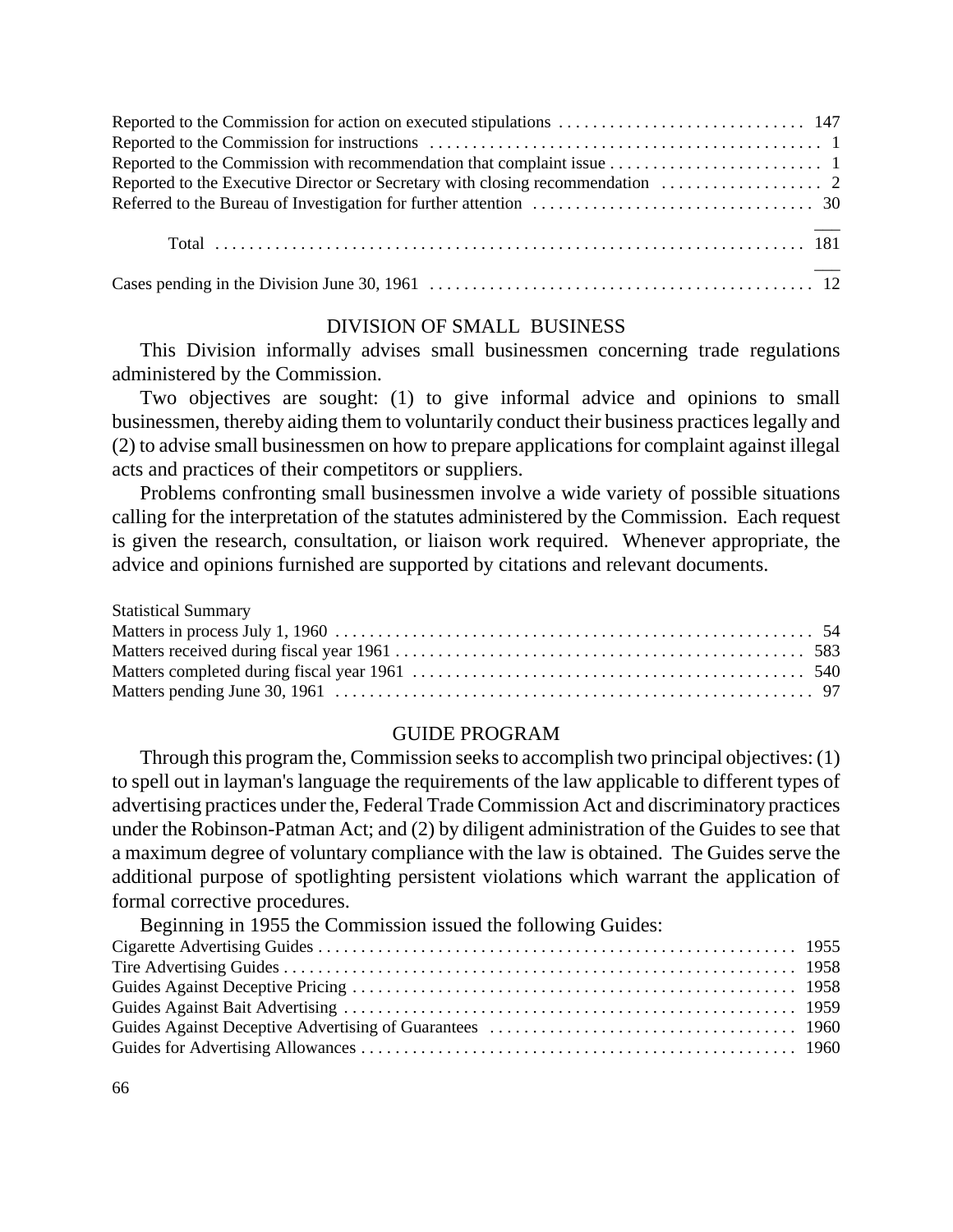The Division's work on all of the above Guides during the fiscal year resulted in the disposition of 845 individual cases, the furnishing of 335 individual interpretations, and the distribution of 116,126 copies of all the Guides.

During the year, Bureau officials conducted citywide meetings with businessmen in various cities throughout the country to discuss in detail the requirements of the Guides in particular andCommission law in general. These meetings consisted of formal presentations by Commission personnel of the problems frequently encountered under the Guides, followed byextensive question-and-answer periods during which businessmen were afforded an opportunity to raise questions of particular concern to them. Meetings were held in Cincinnati, Memphis, Hartford, Tampa, Boston, Mobile, Birmingham, Seattle, Portland, and Evansville, Ind.

A special project not specifically covered by the Guides was also undertaken following receipt of complaints alleging that refrigerator manufacturers and sellers had been misrepresenting actual storage capacity by advertising the gross capacity, which included the space occupied by the condenser, coils, baffles, insulated partitions and ducts. Traditionally, capacity had been expressed in terms of net volume and referred only to actual storage area. A letter was sent to all members of the industry warning that the practice appeared to be deceptive. These communications were successful in obtaining prompt and virtually complete elimination of the deception.

#### Deceptive Pricing

For the second successive year, compliance work under the Deceptive Pricing Guides doubled the volume of the preceding year. A total of 481 individual cases was disposed of, 238 of which were closed upon receipt of an adequate assurance of discontinuance accompanied by revised advertising. Evidence of the continuing interest of businessmen in these particular Guides was demonstrated by the fact that during the year 20,000 copies were distributed, in addition to the estimated one,-half million copies distributed when the Guides were first promulgated.

# Tire Guides

Administration of the Tire Advertising Guides continued with the handling of 148 cases, 56 of which were closed following receipt of adequate assurances of discontinuance supported by samples of revised advertising. The Bureau undertook industrywide programs to warn industry members against certain practices which were becoming more prevalent. These included the advertising of half-price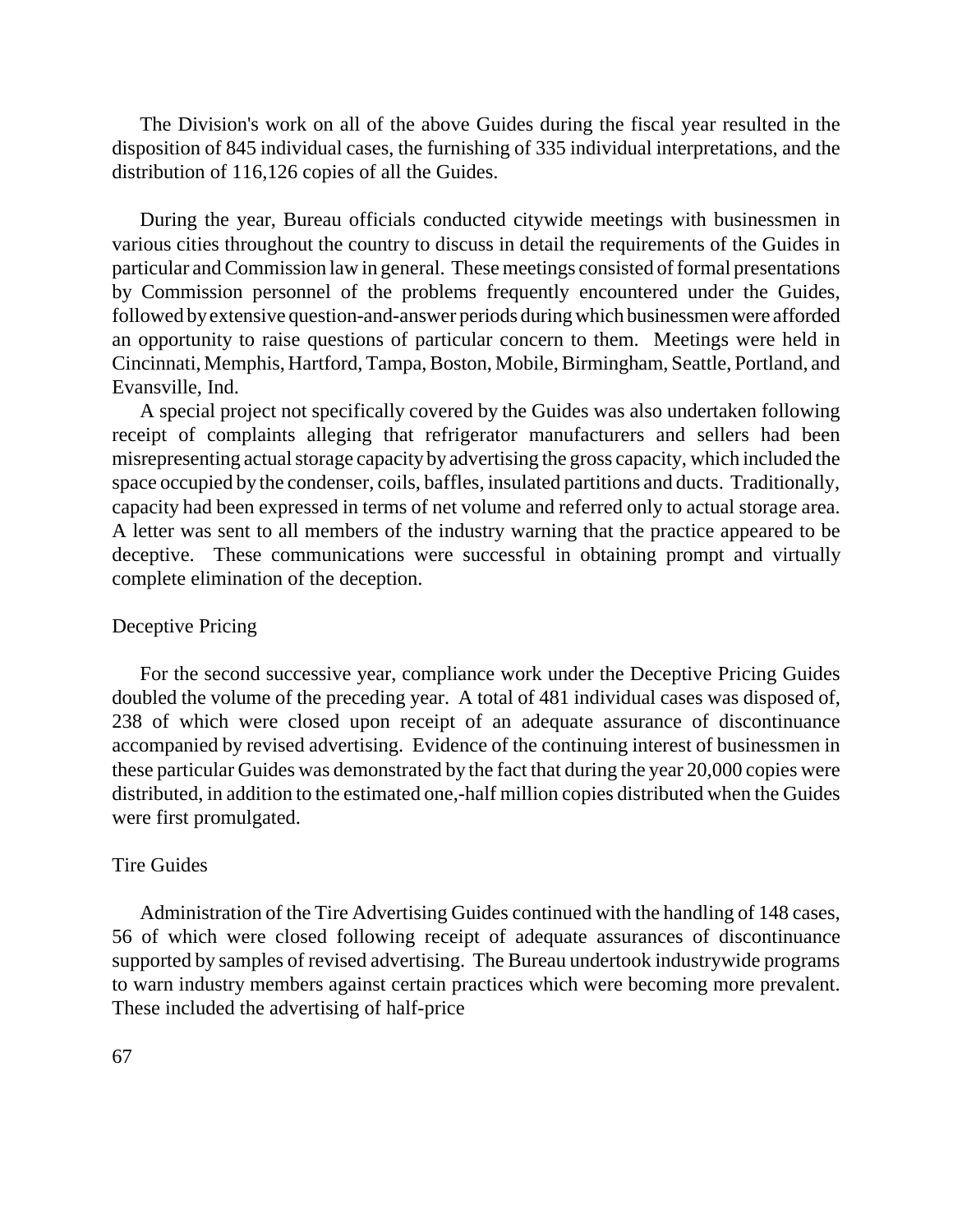sales where only the second tire was offered at half-price; savings mathematically misrepresented by means of trick computations; guarantee advertising where many advertisers were failing to disclose that their guarantees were prorated and where it appeared that the proration was based on a fictitious list price. Warnings also were issued against the growing problem of advertised selling prices in comparison with higher "no trade-in prices" in situations where few, if any, sales were made without "trade-ins."

## **Guarantees**

During this first full year of administration of the Guides Against Deceptive Advertising of Guarantees, the Division was able to dispose of 176 complaints alleging violations, 55 of which were closed following receipt of adequate assurances of compliance accompanied by revised advertising showing that the new ads contained disclosures required by the Guides. More than 20,000 copies of these Guides were mailed in response to 680 requests. Moreover, industry members and others continued to reprint and distribute copies at their own expense.

Negotiations on an industrywide basis were continued in industries where previously there had been widespread failure to observe the principles set forth in the Guarantee Guides. Noticeable improvement in advertising was achieved through such efforts with the manufacturers of automobiles, electrical appliances, and water heaters.

## Advertising Allowances

Interpretive work under the Guides for Advertising Allowances was continued during the year which saw the staff of this Bureau supply interpretationsregarding the manner in which the Guides could be expected to apply to a number of complex situations which were troubling various businessmen. The response to these Guides for Advertising Allowances continued, with over 59,000 copies being distributed in response to over 1,000 requests.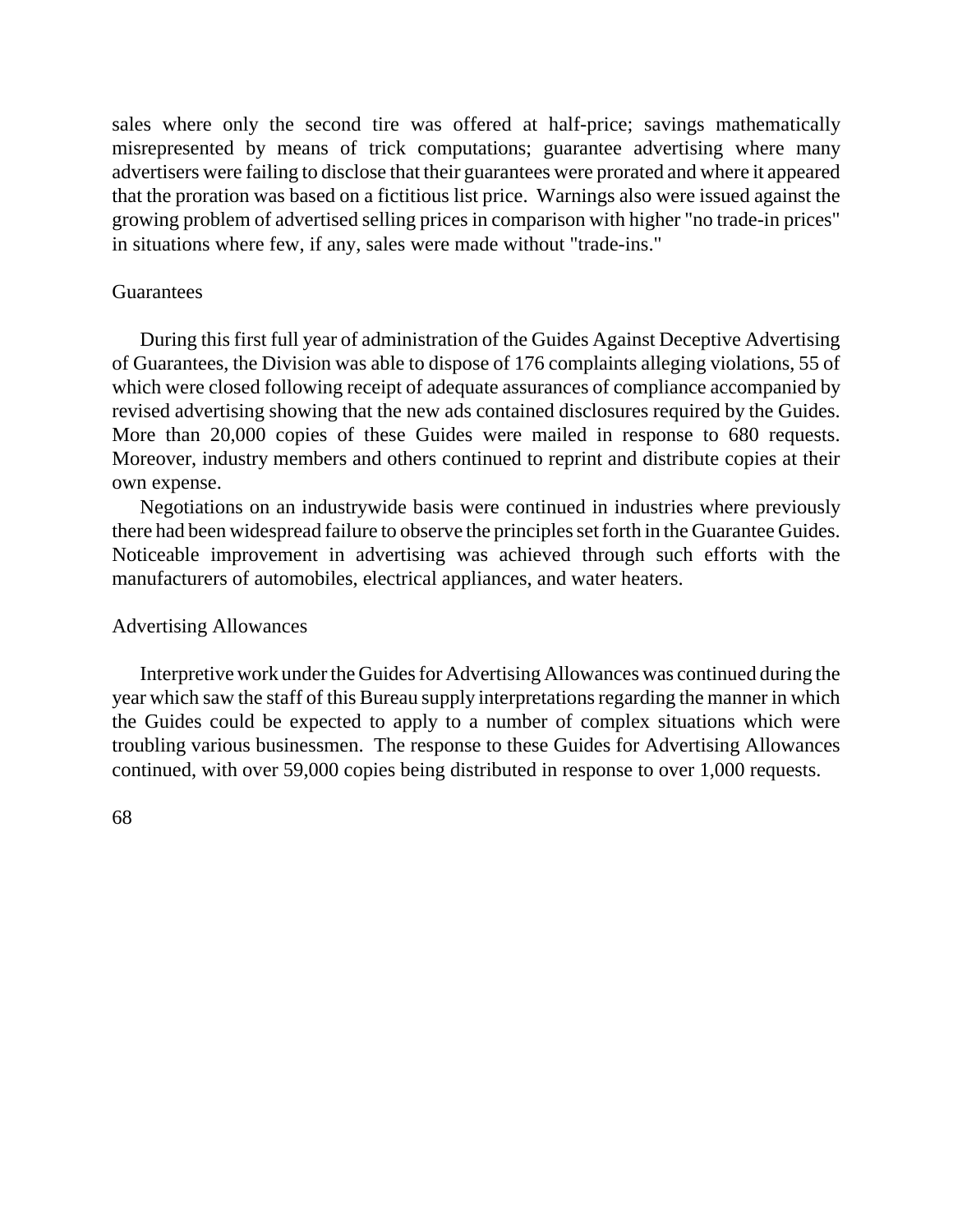# ECONOMICS

The functions of this Bureau are to give economic and statistical assistance to the Commission in its investigative and trial work and to make economic studies for publication in response to requests by the President, byCongress, or by the Commission. As of June 30, 1961, all economic and statistical assistance and research work was conducted through the Division of Economic Evidence and Reports.

## DIVISION OF ECONOMIC EVIDENCE AND REPORTS

This Division at the request of other bureaus of the Commission, prepares economic exhibits, analyzes economic evidence, compiles statistical materials, and assists in the formulation of requests for economic data. For example, economic and clerical assistance was given in the investigations and trial of merger cases, and statistical advice was given concerning the investigation of television and radio rating organizations.

Work on "Part II-Concentration and Integration in Retailing" was begun with the mailing of questionnaires to the companies canning and freezing fruit, juices, and vegetables. On February 1, 1961, an interim staff report was released on the preliminary analysis of the data submitted on frozen fruit, juices, and vegetables. One of the findings disclosed at that time was that, although the industry had a large number of small concerns, sales were highly concentrated among the large operators. About 80 percent of the freezers sold less than \$2.5 million annually, the remaining 20 percent accounted for nearly 85 percent of total industry sales.

The 10 large chains showed a marked tendency to purchase directly from the large freezers. The 10 largest freezers supplied 54 percent of the direct frozen food purchases of the 10 largest chains, and 80 percent of the direct purchases of the big chains were from the 28 freezers with annual sales volume exceeding \$5 million.

Packer brands bulk largest in terms of total industry sales. In 1959 about 58 percent of total sales were packer brands, 26 percent were customer branded, and 6 percent were sold, largely for reprocessing, without brands. The ratios applying to chainstore purchases were markedly different. Nearly 60 percent of the merchandise purchased directly by the chainstores was under the chain's own label; about 40 percent was packer branded.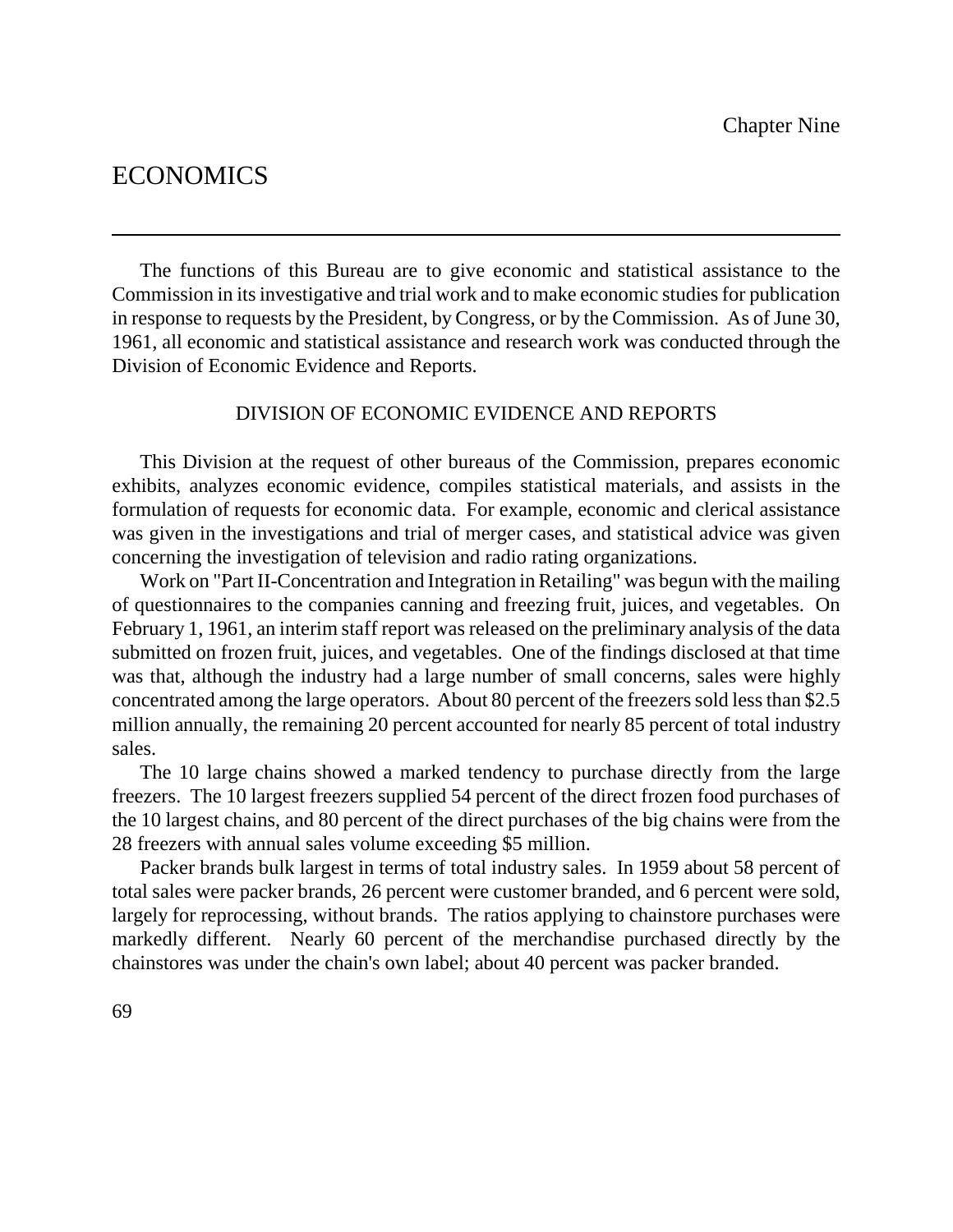The individual independent grower under contract is the principal source of fruits and vegetables for the freezer. In 1959 more than 75 percent of the green peas, spinach, strawberries, and potatoes were so obtained. Other sources included facilities operated by the freezers themselves and marketing cooperatives.

The freezers made more acquisitions in 1959 than in any of the previous years. In contrast with 64 acquisitions by 33 companies between 1950 and 1959, in the latter year alone 12 companies acquired 10 processing facilities, 2 distributing and warehousing facilities, and 4 farms. The acquiring freezers ranged in size from medium to large.

The foregoing represent only preliminary findings. When the analysis of all forms has been completed, a more comprehensive picture will have been developed of the market structure of the frozen fruit and vegetable industry and the marketing patterns between freezers and large chains, other food retailers, and other outlets. The data also will cover promotional payments, contract terms, production, inventoryinformation, and financial data. The final report will analyze various interrelationships among freezers and between freezers and retailers.

70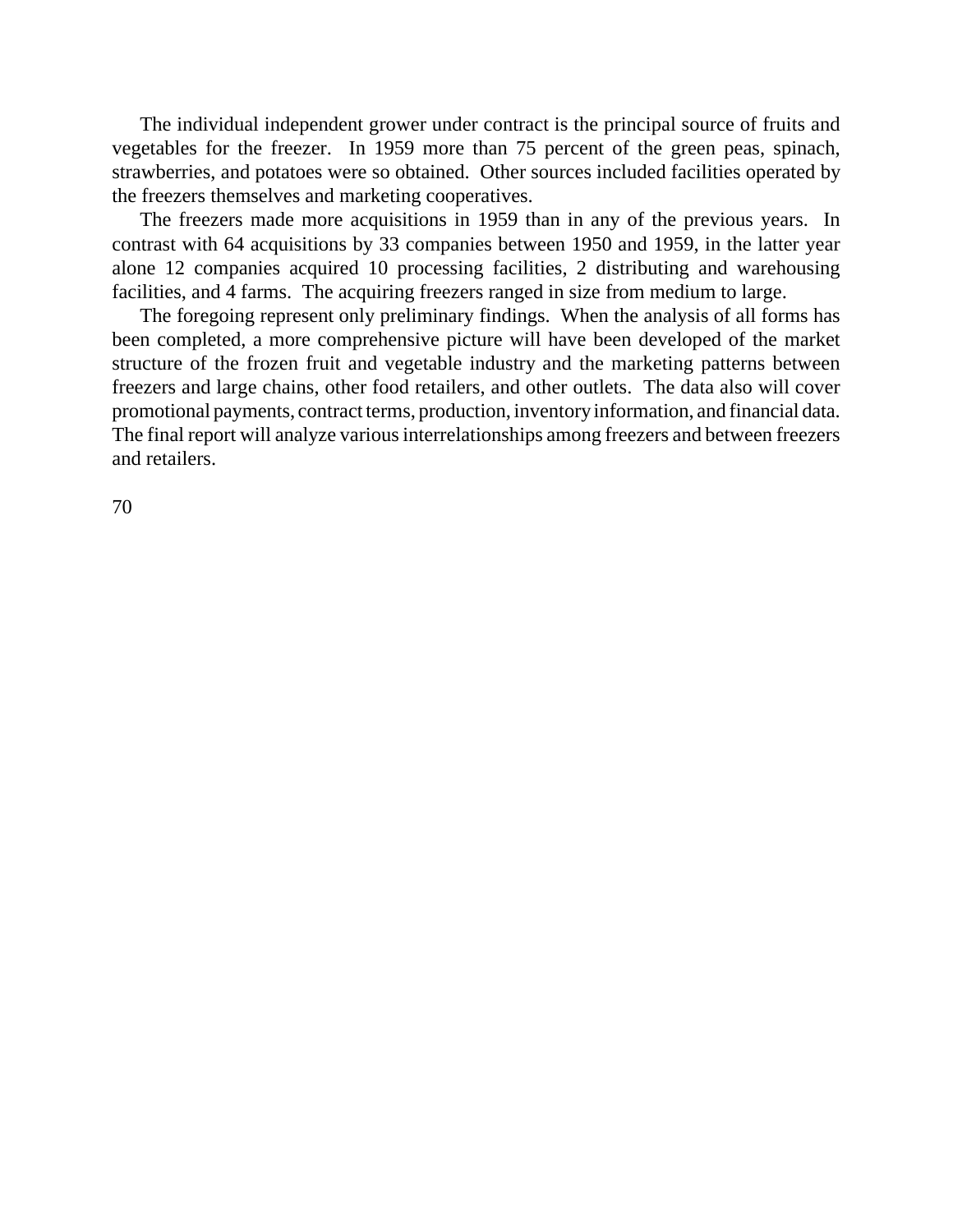# APPROPRIATIONS AND FINANCIAL OBLIGATIONS

## FUNDS AVAILABLE FOR THE FISCAL YEAR 1961

Funds available to the Commission for the fiscal year 1961 amounted to \$8,009,500. Public Law 86-626, 86th Congress, approved July 12, 1960, provided \$7,507,500; and the Third Supplemental Appropriation Act, 1961, Public Law 87-14, 87th. Congress, approved March 31, 1961, provided \$502,000.

#### Obligations by activities, fiscal year 1961

|    | 1. Antimonopoly:        |
|----|-------------------------|
|    |                         |
|    |                         |
|    |                         |
|    | 2. Deceptive practices: |
|    |                         |
|    |                         |
|    |                         |
|    |                         |
| 3. |                         |
|    |                         |
|    |                         |
|    |                         |

Settlement Made Under Federal Tort Claims Act

During the fiscal year 1961 theCommission paid no claims nor were any claims pending.

## Comparative Appropriations

Appropriations available to the Commission for the past 3 fiscal years and obligations for the same period, together with the unobligated balances, are shown in the table below. The table also lists the number of employees as of June 30 of each year.

| Year          | Number of<br>employees | Nature of appropriation | Appropri-<br>ations | Obligations | Balanc   |
|---------------|------------------------|-------------------------|---------------------|-------------|----------|
| $1959 \ldots$ | 855                    | $732$ Lump sum          | \$6,488,000         | \$6,476,661 | \$11,399 |
| 1960          |                        | $782$ do                | 6,840,000           | 6,839,059   | 941      |
| $1961$        |                        | . do                    | 8,009,500           | 8,003,124   | 6,376    |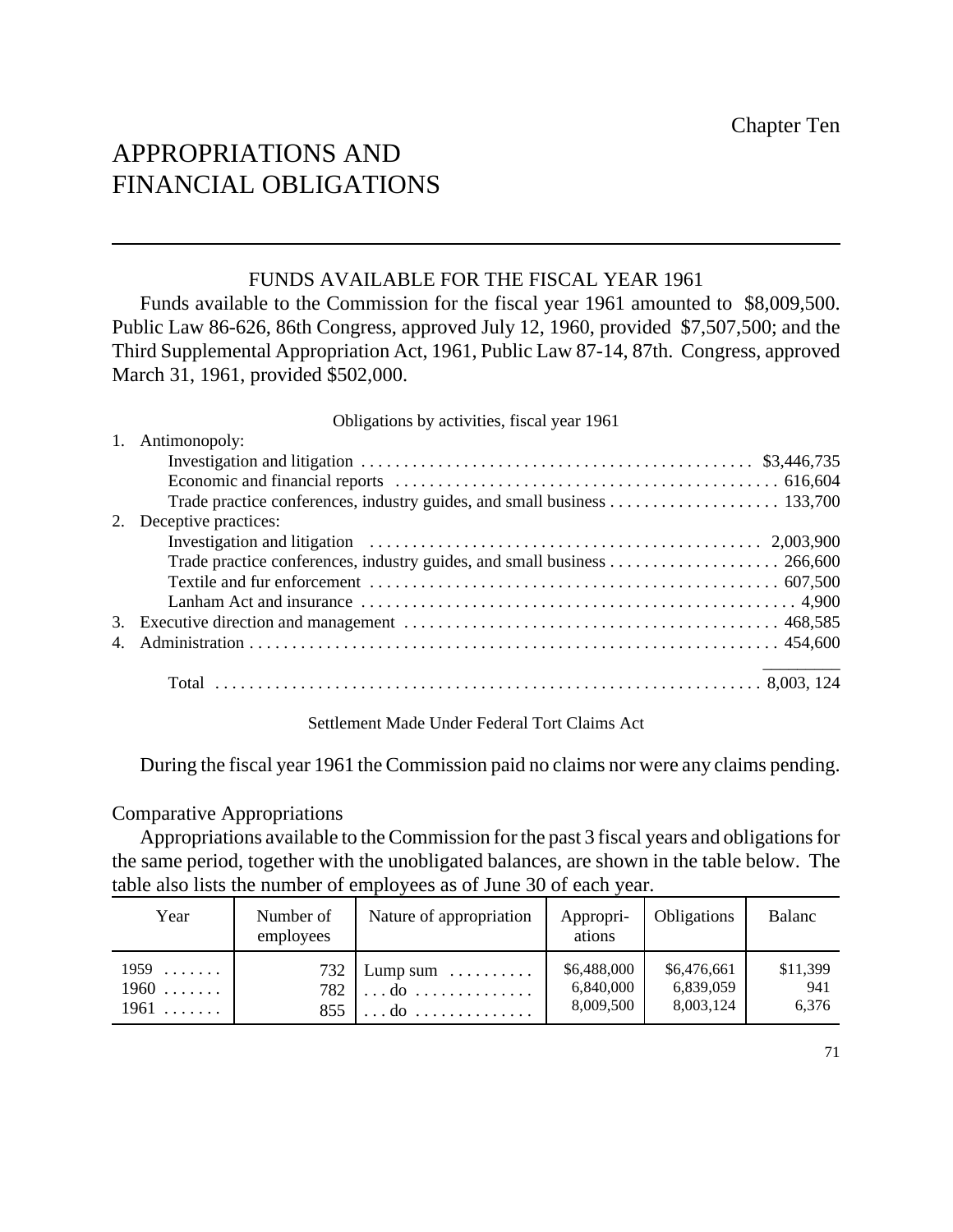# APPENDIXES

# Federal Trade Commission- 1915-61

Name State from which appointed Period of service

Robert T. Secrest Chio Chio Sept. 26, 1954-. Sigurd Anderson South Dakota Sept. 12, 1955-. William C. Kern **Indiana** Sept. 26, 1955-. Paul Rand Dixon Tennessee Mar. 21, 1961-. Philip Elman Maryland April 21, 1961.

Joseph E. Davies Wisconsin Mar. 16, 1915-Mar. 18, 1918. Edward N. Hurley **Illinois** Mar.16, 1915-Jan. 31, 1917. William J. Harris Georgia Mar.16 1915-May 31, 1918. Will H. Parry Washington Mar.16, 1915-Apr. 21, 1917. George Rublee New Hampshire Mar.16, 1915-May 14, 1916. William B. Colver Minnesota Mar.16, 1917-Sept. 25, 1920. John Franklin Fort New Jersey Mar.16, 1917-Nov. 30, 1919. Victor Murdock Kansas Sept.4, 1917-Jan. 31, 1924. Huston Thompson Colorado Jan.17, 1919-Sept. 25, 1926. Nelson B. Gaskill New Jersey Feb. 1, 1920-Feb. 24, 1925. John Garland Pollard **Virginia** Virginia Mar. 6, 1920-Sept. 25, 1921. John F. Nugent Idaho Jan. 15, 1921-Sept. 25, 1927. Vernon W. Van Fleet Indiana June 26, 1922-July 31, 1926. Charles W. Hunt Iowa Iowa June 16, 1924-Sept. 25, 1932. William E. Humphrey Washington Feb. 25, 1925-Oct. 7, 1933. Abram F. Myers Iowa Iowa Aug. 2, 1926-Jan. 15, 1929. Edgar A. McCulloch Arkansas Feb. 1, 1927-Jan. 23, 1933. Garland S. Ferguson North Carolina Nov. 14, 1927-Nov. 15, 1949. Charles H. March Minnesota Feb. 1, 1929-Aug. 28, 1945. Ewin L. Davis **Tennessee** May 26, 1933-Oct. 23, 1949. Raymond B. Stevens New Hampshire June 26, 1933-Sept 25, 1933. James M. Landis Massachusetts Oct.10, 1933-June 30, 1934. George C. Mathews Wisconsin Cot.27, 1933-June 30, 1934. William A. Ayres **Kansas** Kansas Aug. 23, 1934-Feb. 17, 1952. Robert E. Freer Ohio Aug.27, 1935-Dec. 31, 1948. Lowell B. Mason Illinois Oct.15, 1945-Oct. 31, 1956. John Carson Michigan Sept.28,1949-March 31, 1953 James M. Mead New York Nov. 16, 1949-Sept. 25, 1955. Stephen J. Spingarn New York Oct. 25, 1950-Sept. 25, 1953. Albert A. Carretta **Virginia** Virginia June 18, 1952-Sept. 25, 1954. Edward F. Howrey Virginia Press, 2008, 1953-Sept. 12, 1955. John W. Gwynne Iowa Sept. 26, 1953-May 31,1959. Edward T. Tait **Pennsylvania** Nov. 2, 1956-Oct. 31, 1960. Earl W. Kintner Indiana Indiana June 9, 1959-Mar. 20, 1961.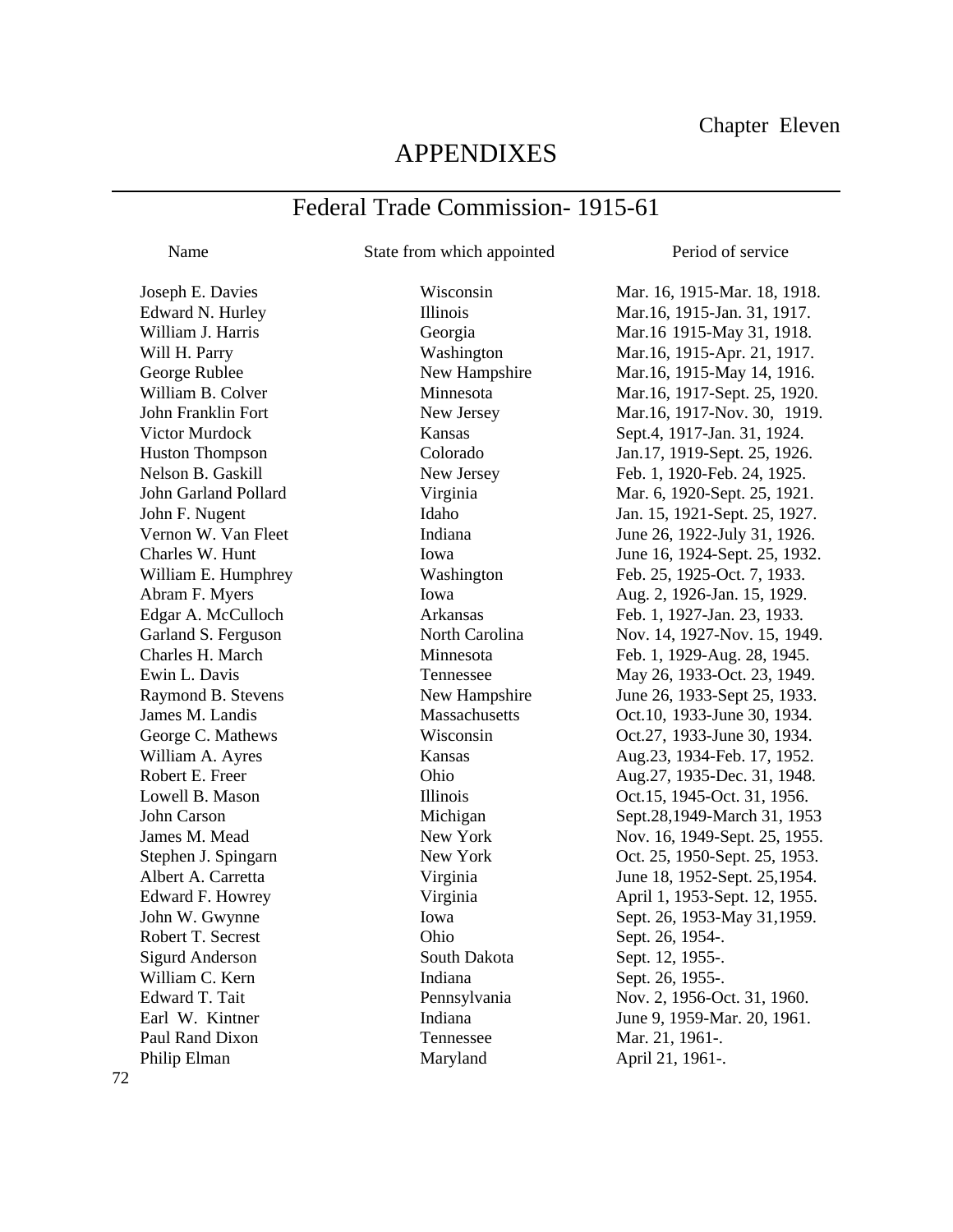# Statutes Pertaining to the Federal Trade Commission

The authority and powers of the Federal Trade Commission In the main are drawn from the following statutes:

1. Federal Trade Commission Act, approved September 26. 1914 (38 Stat. 717), and subsequently amended as indicated below.

2. Clayton Act, sections 2, 3, 7, 8 and 11, approved October 15, 1914 (38 Stat. 730, 731, 732), amended as Indicated below.

3. Webb-Pomerene Export Trade Act, approved April 10, 1918 (40 Stat. 516).

4. Wheeler-LeaAct, approvedMarch 21, 19.38 (52 Stat. 111), amending the Federal Trade Commission Act.

5. Robinson-Patman Act, approved June 19, 1936, and amendment thereto approved May 26, 1938 (49 Stat. 1526; 52 Stat. 446), revising and extending section 2 of the Clayton Act.

6. Wool Products Labeling Act of 1939, approved October 14, 1940 (54 Stat. 1128).

7. Public Law 15, 79th Congress, approved March 9, 1945, "An Act to express the Intent of the Congress with reference to the regulation of the business of Insurance" (59 Stat. 33).

8. Lanham Trade Mark Act, approved July 5, 1946 (60 Stat. 427).

9. Oleomargarine Act, approved March 16, 1950, amending Section 5 of the Federal Trade Commission Act respecting civil penalties, and section 15 respecting misleading advertisement of oleomargarine or margarine (64 Stat. 20).

10. Public Law 899, 81st Congress, approved December 29, 1950, the so-called antimerger legislation, amending and extending section 7 of the Clayton Act. (64 Stat. 1125).

11. Fur Products Labeling Act, approved August 8, 1951 (65 Stat. 175).

12. Flammable Fabrics Act, approved June 30, 1953, and amendment thereto approved August 23,1954 (67 Stat. 111; 68 Stat. 770).

13. Public Law 85-909, 85th Congress, approved September 2, 1958 (72 Stat. 1749).

14. Textile Fiber Products Identification Act, approved September 2, 1958 (72 Stat. 1717).

## Federal Trade Commission Act

[Public No. 203—63d Congress, as amended by Public-No. 447-75th Congress, as amended by Public-No. 459-81stCongress, as amended byPublic-No. 542-82dCongress, as amended byPublic-No. 85-791-85th Congress, as amended by Public-No. 85-909—85th Congress $]$ <sup>1</sup>

[H.R. 15613, S. 1077, H.R. 2023, H.R. 5767, H.R. 6788 and H.R. 9020]

An Act To create a Federal Trade Commission, to define its powers and duties, and for other purposes SECTION 1. Be it enacted by the Senate and House of Representatives of the United States of America in Congress assembled, That a commission is hereby

625514-62—6 73

<sup>1</sup> The act is published as also amended by Public No. 706, 75th Cong. (see footnote 7). and as further amended, as above noted, by Public No. 459, 81st Cong., ch. 6:1, 2d session, H.R. 2023 (An Act to regulate oleomargarine, etc.), approved Mar. 16. 1950, and effective July 1, 1950 (see footnotes 9, 12, and 13).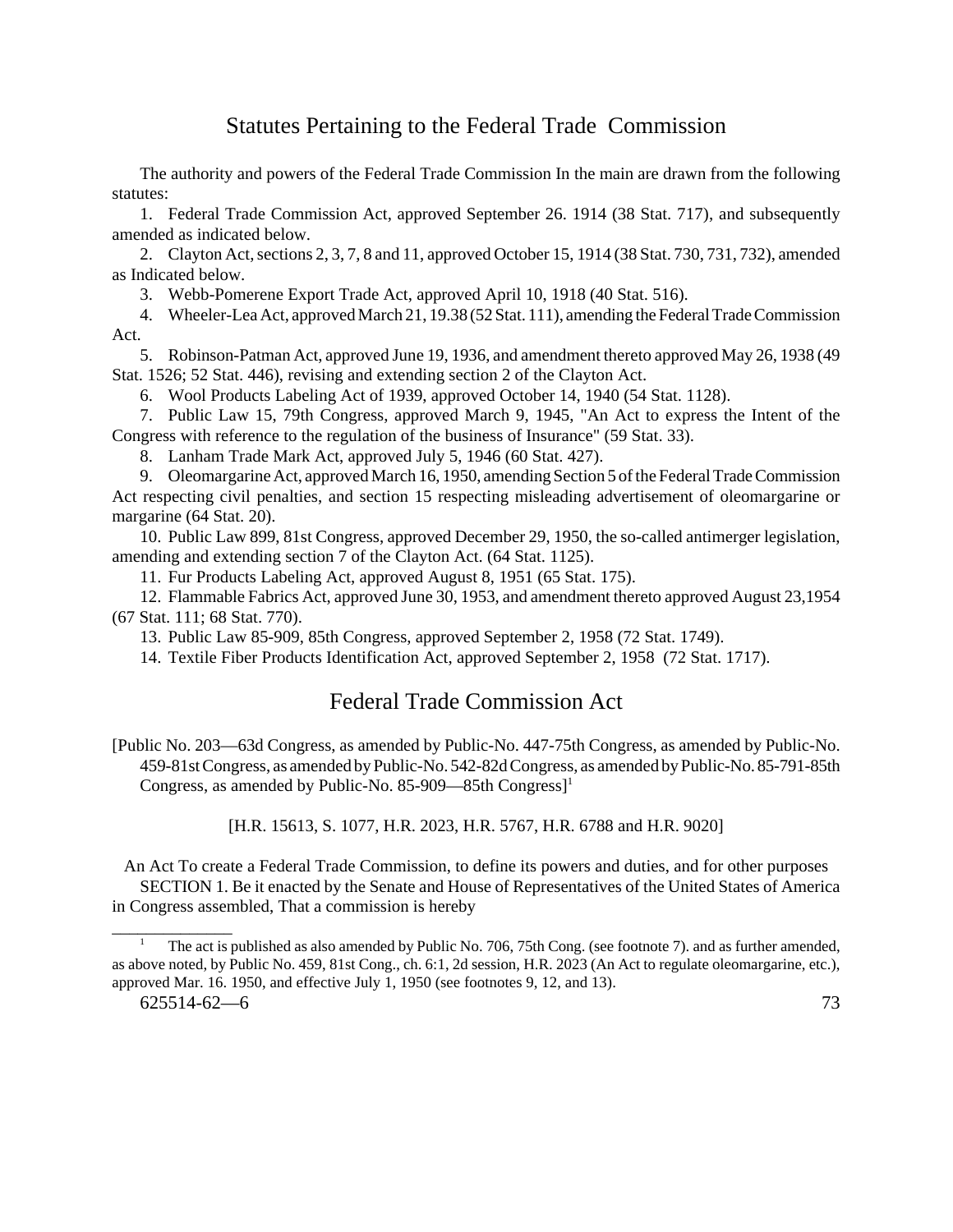created and established, to be known as the Federal Trade Commission (hereinafter referred to as the commission), which shall be composed of five commissioners, who shall be appointed by the President, by and with the advice and consent of the Senate. Not more than three of the commissioners shall be members of the same political party. The first commissioners appointed shall continue In office for terms of three, four, five, six, and seven years, respectively, from the date of the taking effect of this Act, the term of each to be designated by the President, but their successors shall be appointed for terms of seven years, except that any person chosen to fill a vacancy shall be appointed only forthe unexpired termofthe commissioner whom he shall succeed: Provided, however, That upon the expiration of his term of office a Commissioner shall continue to serve until his successor shall have been appointed and shall have qualified. The commission shall choose a chairman from Its own membership.<sup>2</sup> No commissioner shall engage in any other business, vocation, or employment. Any commissioner may be removed by the President for inefficiency, neglect of duty, or malfeasance in office. A vacancy in the commission shall not impair the right of the remaining commissioners to exercise all the powers of the commission.

The commission shall have an official seal, which shall be judicially noticed.

SEC. 2. That each commissioner shall receive a salary of \$10,000 a year, payable in the same manner as the salaries of the judges of the courts of the United States.<sup>3</sup> The commission shall appoint a secretary, who shall receive a salary of \$5,000 a year,<sup>4</sup> payable in like manner, and it shall have authority to employ and fix the compensation of such attorneys, special experts, examiners, clerks and other employees as it may from time to time find necessary for the proper performance of its duties and as may be from time to time appropriated for by Congress.<sup>5</sup>

With the exception of the secretary, a clerk to each commissioner, the attorneys, and such special experts and examiners as the commission may from time to time find necessary for the conduct of its work, all employees of the commission shall be a part of the classified civil service, and shall enter the service under such rules and regulations as may be prescribed by the commission and by the Civil Service Commission.

All of the expenses of the commission, including all necessary expenses for transportation incurred by the commissioners or by their employees under their orders, in making any investigation, or upon official business in any other places than in the city of Washington, shall be allowed and paid on the presentation of itemized vouchers therefor approved by the commission.

<sup>2</sup> Under the provisions of section 3 of Reorganization Plan No. 8 of 1950, effective May 24, 1950 (as published in the Federal Register for May 25, 1950, at p. 8175), the functions of the Commission with respect to choosing a chairman from among the membership of the Commission were transferred to the President. Under said plan, prepared by the President and transmitted to the Senate and House on Mar. 18, 1950, pursuant to the provisions of the Reorganization Act of 1949, approved Tune 20, 1949, there were also transferred to the Chairman of the Commission, subject to certain limitations, "the executive and administrative functions of the Commission, Including functions of the Commission with respect to (1) the appointment and supervision of personnel employed under the Commission, (2) the distribution of business among such personnel and among administrative units of the Commission, and (3) the use and expenditure of funds."

<sup>3</sup> The salary of the Chairman was fixed at \$20,500 and the salaries of the other four Commissioners at \$20,000 by Sec. 105(9) and Sec 106(a) (45), respectively, of Public Law 854, 84th Cong., ch. 804, 2d sess., H.R. 7619 (An Act to adjust tie rates of compensation of the heads of the executive departments and of certain other officials of the Federal Government, and for other purposes), approved July 81, 1956.

<sup>4</sup> The salary of the Secretary is controlled by the provisions of the Classification Act of 1923, approved mar. 4, 1923, 42 Stat. 1488, as amended, which likewise generally controls the compensation of the employees.

See preceding footnote.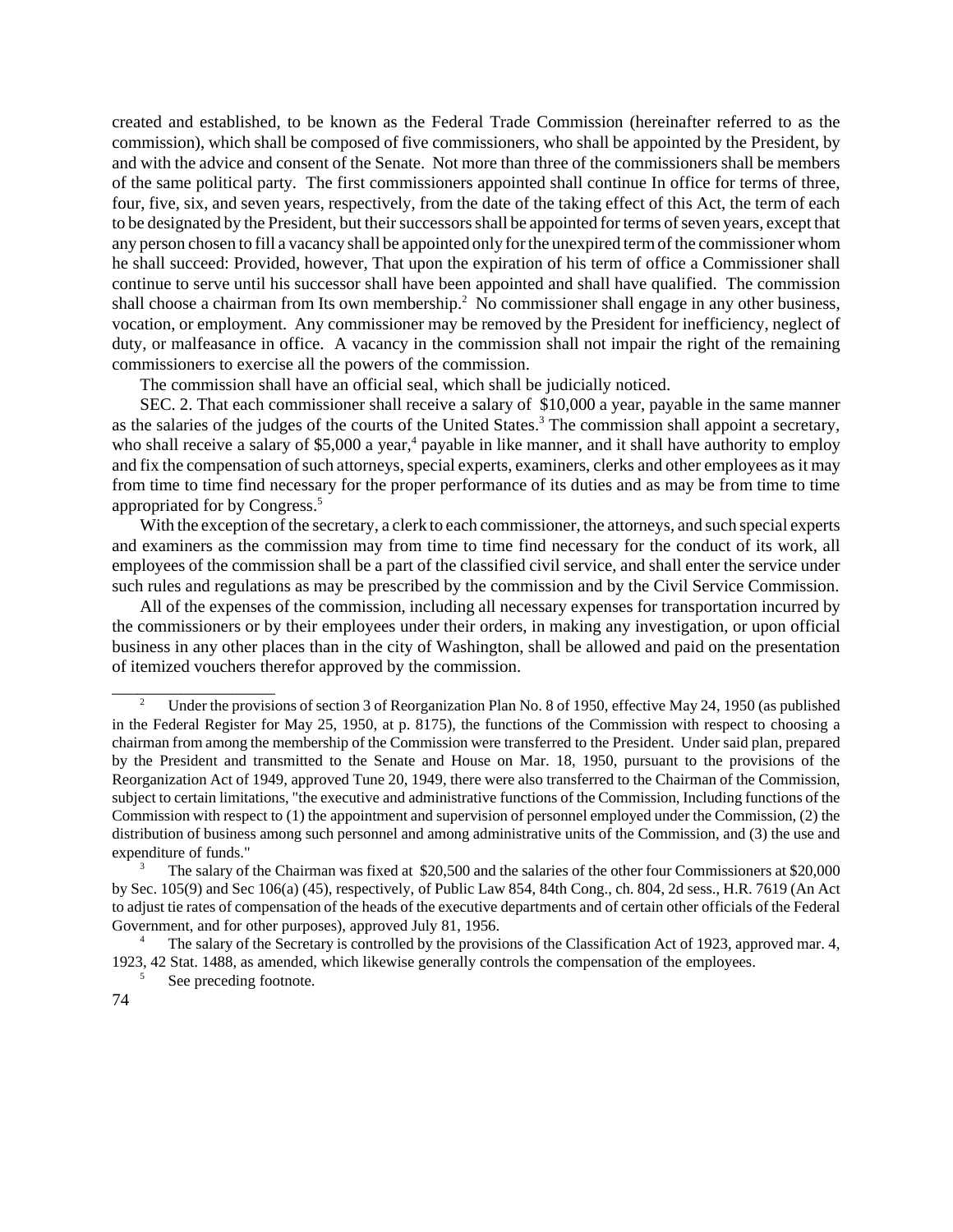Until otherwise-provided by law, the commission may rent suitable offices for its use.

The Auditor for the State aid Other Departments shall receive and examine all accounts of expenditures of the commission.<sup>6</sup>

SEC. 3. That upon the organization of the commission and election of its chairman, the Bureau of Corporations and the offices of Commissioner and Deputy Commissioner of Corporations shall cease to exist; and all pending investigations and proceedings of the Bureau of Corporations shall be continued by the commission.

All clerks and employees of the said bureau shall be transferred to and become clerks and employees of the commission at their present grades and salaries. All records, papers, and property of the said bureau shall become records, papers, and property of the commission, and all unexpended funds and appropriations for the use and maintenance of the said bureau, including any allotment already made to it by the Secretary of Commerce from the contingent appropriation for the Department of Commerce for the fiscal year nineteen hundred and fifteen, or from the departmental printing fund for the fiscal year nineteen hundred and fifteen, shall become funds and appropriations available to be expended by the commission in the exercise of the powers, authority, and duties conferred on it by this Act.

The principal office of the commission shall be in the city of Washington, but it may meet and exercise all its power at any other place. The Commission may, by one or more of its members, or by such examiners as it may designate, prosecute any inquiry necessary to its duties in any part of the United States.

SEC. 4. The words defined in this section shall have the following meaning when found in this Act, to wit:

"Commerce" means commerce among the several States or with foreign nations, or in any Territory of the United States or in the District of Columbia, or between any such Territory and another, or between any such Territory and any States or foreign nation, or between the District of Columbia and any State or Territory or foreign nation.

"Corporation" shall be deemed to include any company, trust, so-called Massachusetts trust, or association, incorporated or unincorporated, which is organized to carry on businessforIts own profit or that of Its members, and has shares of capital or capital stock or certificates of interest, and any company, trust, so-called Massachusetts trust, or association, incorporated or unincorporated, without shares of capital or capital stock or certificates of Interest, except partnerships, which Is organized to carry on business for its own profit or that of Its members.

"Documentary evidence" includes all documents, papers, correspondence, books of account, and financial and corporate records.

"Acts to regulate commerce" means the Act entitled "An Act to regulate commerce," approved February 14, 1887, and all Acts amendatory thereof and supplementary thereto and the Communications Act of 1934 and all Acts amendatory thereof and supplementary thereto.

"Antitrust Acts," means the Act entitled "An Act to protect trade and commerce against unlawful restraints and monopolies," approved July 2, 1890; also sections 73 to 77, inclusive, of an Act entitled "An Act to reduce taxation, to provide revenue for the Government, and for other purposes," approved August 27, 1894; also the Act entitled "An Act to amend sections 73 and 76 of the Act of August 27, 1894, entitled 'An Act to reduce taxation, to provide revenue

\_\_\_\_\_\_\_\_\_\_\_\_

<sup>6</sup> Auditing of accounts was made a duty of the General Accounting Office by the Act of June 10, 1921, 42 Stat. 24.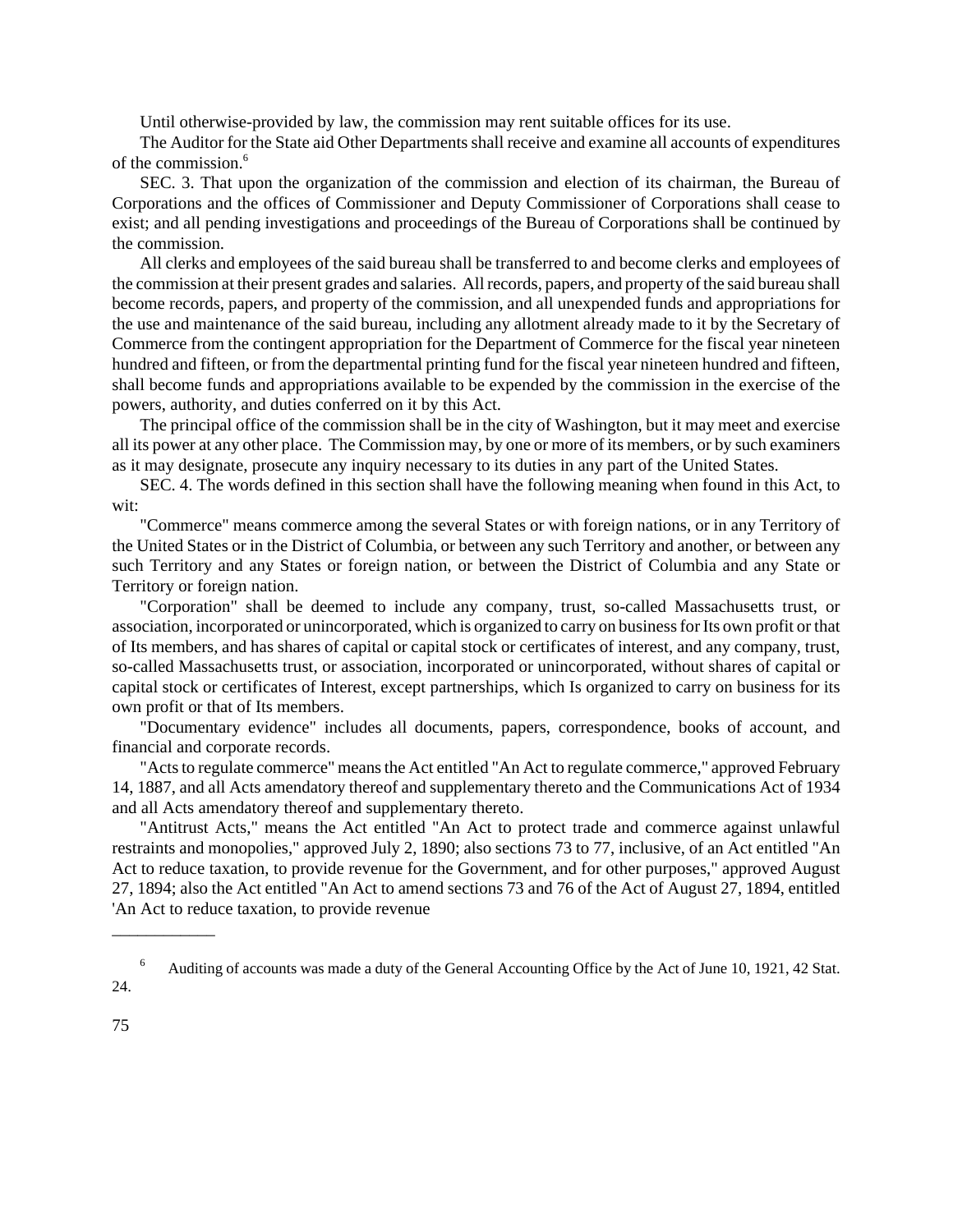for the Government, and for other purposes,"' approved February 12, 1913; and also the Act entitled "An Act 6 supplement existing laws against unlawful restraints and monopolies, and for other purposes," approved October 15, 1914.

SEC. 5. (a) (1) Unfair methods of competition in commerce, and unfair or deceptive acts or practices in commerce, are hereby declared unlawful.

(2) Nothing contained in this Act or In any of the Antitrust Acts shall render unlawful any contracts or agreements prescribing minimum or stipulated prices, or requiring a vendee to enter into contracts or agreements prescribing minimum or stipulated prices, for the resale of a commodity which bears, or the label or container of which bears, the trade-mark, brand, or name of the producer or distributor of such commodity and which is in free and open competition with commodities of the same general class produced or distributed by others, when contracts or agreements of that description are lawful as applied to intrastate transactions under any statute, law, or public policy now or hereafter in effect in any State, Territory, or the District of Columbia In which such resale is to be made, or to which the commodity is to be transported for such resale.

(3) Nothing contained In this Act or in any of the Antitrust Acts shall render unlawful the exercise or the enforcement of any right or right of action created by any statute, law, or public policy now or hereafter In effect In any State, Territory, or the District of Columbia, which In substance provides that willfully and knowingly advertising, offering for sale, or selling any commodity at less than the price or prices prescribed in such contracts or agreements whether the person so advertising, offering for sale, or selling is or is not a party to such a contract or agreement, is unfair competition and is actionable at the suit of any person damaged thereby.

(4) Neither the making of contracts or agreements as described in paragraph (2) of this subsection, nor the exercise or enforcement of any right or right of action as described In paragraph (3) of this subsection shall constitute an unlawful burden or restraint upon, or interference with, commerce.

(5) Nothing contained in paragraph (2) of this subsection shall make lawful contracts or agreements providing for the establishment or maintenance of minimum or stipulated resale prices on any commodity referred to In paragraph (2) of this subsection, between manufacturers, or between producers, or between wholesalers, or between brokers, or between factors, or between retailers, or between persons, firms, or corporations in competition with each other.

(6) The Commission is hereby empowered and directed to prevent persons, partnerships, or corporations, except banks, common carriers subject to the Acts to regulate commerce, air carriers, and foreign air carriers subject to the Civil Aeronautics Act of 1938, and persons, partnerships, or corporations insofar as they are subject to the Packers and Stockyards Act, 1921, as amended, except as provided In section 406 (b) of said Act, from using unfair methods of competition In commerce and unfair or deceptive acts or practices in commerce.<sup>7</sup>

<sup>7</sup> Public No. 542, 82d Cong., ch. 745, 2d sess., H.R. 5767, approved July 14, 1952 (the McGuire Act, 15 U.S.C. 45, 66 Stat. 631), amended sec. 5(a) of this act, by Inserting In lieu thereof see. 5(a) (1) through (6).

Theretofore, by subsection (f) of sec. 1107 of the "Civil Aeronautics Act of 1938," approved June 23, 1938, Public No. 706, 75th Cong., ch. 60.1, 3d sess., S. 3845, 52 Stat. 1028, the language of former sec. 5(a) was amended by Inserting Immediately following the words "to regulate commerce," the words "air carriers and foreign air carriers subject to the Civil Aeronautics Act of 1938," as above set out In sec. 5 (a) (6).

Public No. 85-909, 85th Cong., H.R. 9020, approved Sept. 2, 1958, amended the Packers and Stockyards Act, 1921, as amended (7 U.S.C. 296, 227, and 72 Stat. 1749, 1750) by striking out subsec. (b) of sec. 406 and Inserting In lieu thereof the following:

<sup>&</sup>quot;(b) The Federal Trade Commission shall have power and jurisdiction over any matter involving meat, meat food products, livestock products In unmanufactured form, or poultry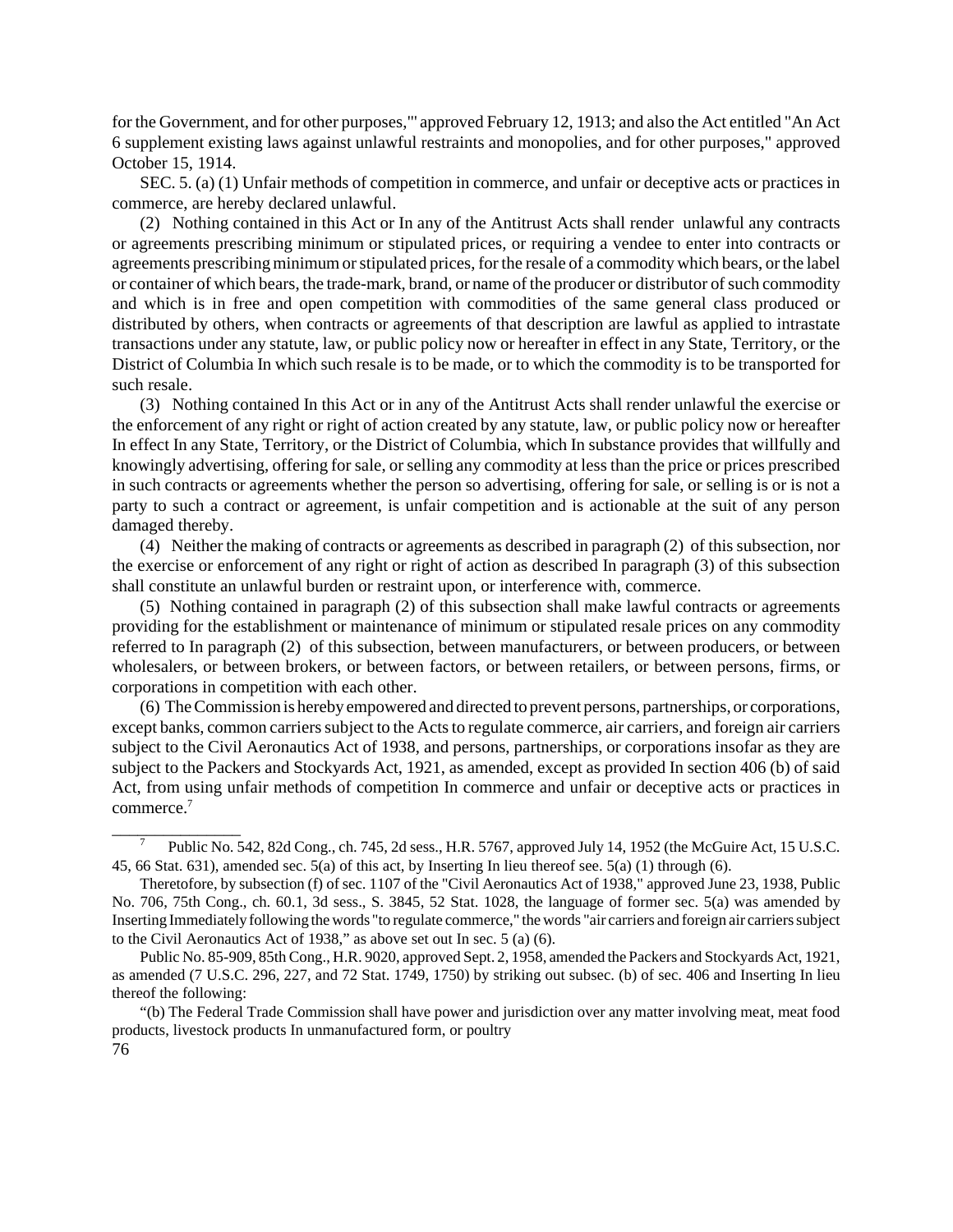(b) Whenever the Commission shall have reason to believe that any such person, partnership, or corporation has been or is using any unfair method of competition or unfair or deceptive act or practice in commerce, and if itshall appear to the Commission that a proceeding by it in respect thereof would be In the Interest of the public, it shall issue and serve upon such person, partnership, or corporation a complaint stating Its charges In that respect and containing a notice of a hearing upon a day and at a place therein fixed at least thirty days after the service ofsaid complaint. The person, partnership, or corporation so complained of shall have the right to appear at the place and time so fixed and show cause why an order should not be entered by the Commission requiring such person, partnership, or corporation to cease and desist from the violation of the law so charged in said complaint. Any person, partnership, or corporation may make application, and upon good cause shown may be allowed by the Commission to Intervene and appear in said proceeding by counsel or In person. The testimony in any such proceeding shall be reduced to writing and filed In the office of the Commission. If upon such hearing the Commission shall be of the opinion that the method of competition or the act or practice in question is prohibited by this Act, it shall make a report in writing in which it shall state its findings as to the facts and shall Issue and cause to be served on such person, partnership, or corporation an order requiring such person, partnership, or corporation to cease and desist from using such method of competition or such act or practice. Until the expiration of the time allowed for filing a petition for review, If no such petition has been duly filed within such time, or, if a petition for review has been filed within such time then until the record In the proceeding has been filed In a court of appeals of the United States, as hereinafter provided, the Commission may at any time, upon such notice and in such manner as It shall deem proper, modify or set aside, in whole or in part, any report or any order made or issued by it under this products, which by this Act to made subject to the power or jurisdiction of the Secretary, as follows:

"(1) When the Secretary in the exercise of his duties requests of the Commission that It make Investigations and reports In any case.

"(2) In any Investigation of, or proceeding for the prevention of, an alleged violation of any Act administered by the Commission, arising out of acts or transactions involving meat, meat food products, livestock products In unmanufactured form, or poultry products, if the Commission determines that effective exercise of Its power or jurisdiction with respect to retail sales of any such commodities is or will be Impaired by the absence of power or jurisdiction over all acts or transactions Involving such commodities in such Investigation or proceeding. In order to avoid unnecessary duplication of effort by the Government and burdens upon the Industry, the Commissioner shall notify the Secretary of such determination, the reasons therefor, and the acts or transactions Involved, and shall not exercise power or jurisdiction with regard to acts or transactions (other than retail sales) involving such commoditiesif the Secretary within ten days from the date of receipt of the notice notifies the Commission that there is pending In his Department an Investigation of, or proceeding for the prevention of, an alleged violation of this Act Involving the same subject matter.

"(3) Over all transactions In commerce In margarine or oleomargarine and over retail sales of meat, meat food products, livestock products In unmanufactured form, and poultry products.

"(c) The Federal Trade Commission shall have no power or Jurisdiction over any matter which by this Act is made subject to the jurisdiction of the Secretary, except as provided in subsection (b) of this section." \* \* \* \* \* \* \*

The same Public Law also amended subsection 6 of sec. 5 (a) of the Federal Trade Commission Act (15 U.S.C. 45 (a) (6) and 38 Stat. 719) by substituting "persons, partnerships, or corporations Insofar asthey are subject to the Packers and Stockyards Act, 1921, as amended, except as provided In sec. 406(b) of said act" for "persons, partnerships, or corporations subject to the Packers and Stockyards Act, 1921, except as provided In see. 406(b) of said act."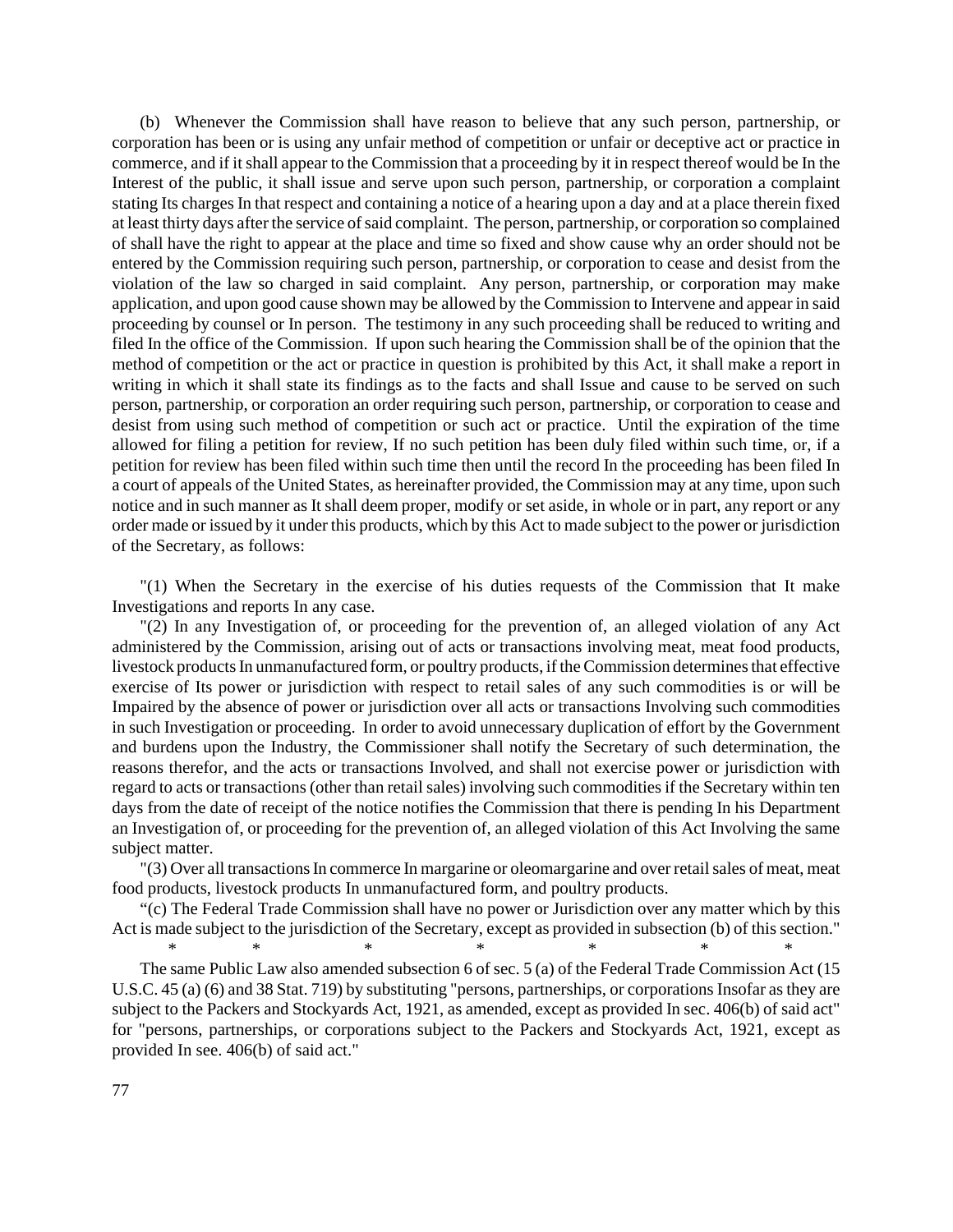section.<sup>8</sup> After the expiration of the time allowed for filing a petition for review, if no such petition has been duly filed within such time, the Commission may at any time after notice and opportunity for hearing, reopen and alter, modify, or set aside, in whole or in part, any report or order made or issued by it under this section, whenever in the opinion of the Commission conditions of fact or of law have so changed as to require such action or if the public interest shall so require: Provided, however, That the said person, partnership, or corporation may, within sixty days after service upon him or it of said report or order entered after such a reopening, obtain a review thereof In the appropriate circuit court of appeals of the United States, In the manner provided in subsection (c) of this section.

(c) Any person, partnership, or corporation required by an order of the Commission to cease and desist fromusing anymethod of competition or act or practice may obtain a review ofsuch order in the circuit court of appeals of the United States, within any circuit where the method of competition or the act or practice in question was used or where such person, partnership, or corporation resides or carries on business, by filing In the court, within sixty days<sup>9</sup> from the date of the service of such order, a written petition praying that the order of the Commission be set aside. A Copy of such petition shall be forthwith transmitted by the clerk of the court to the Commission, and thereupon the Commission shall file In the court the record in the proceeding, as provided In section 2112 of title 28, United States Code. Upon such filing of the petition the court shall have jurisdiction of the proceeding and of the question determined therein concurrently with the Commission until the filing of the record and shall have power to make and enter a decree, affirming, modifying, or setting aside the order of the Commission, and enforcing the same to the extent that such order is affirmed and to issue such writs as are ancillary to its Jurisdiction or are necessary in its judgment to prevent injury to the public or to competitors pendente lite.<sup>10</sup> The findings of the Commission, as to the facts, if supported by evidence, shah be conclusive. To the extent that the order of the Commission is affirmed, the court shall thereupon issue its own order commanding obedience to the terms of such order of the Commission. If either party shall apply to the court for leave to adduce additional 'evidence, and shall show to the satisfaction of the court that such additional evidence is material and that there were reasonable grounds for the failure to adduce such evidence in the proceeding before the Commission, the court may order such additional evidence to be taken before the Commission and to be adduced upon the hearing in such manner and upon such terms and conditions as to the court may seem proper. The Commission may modify its findings as to the facts, or make new findings, by reason of the additional evidence so taken, and It shall file such modified or new findings, which, if supported by evidence, shall be conclusive, and its recommendation, if any, for the modification or setting aside of its original order, with the return of such additional evidence. The judgment and decree of the court shall be final, except that the same shah be subject to review by the Supreme Court upon certiorari, as provided in section 240 of the Judicial Code.

(d) Upon the filing of the record with it the jurisdiction of the court of appeals of the United States to affirm, enforce, modify, or set aside orders of the Commission shall be exclusive.<sup>11</sup>

This sentence was amended by Public Law 85-791, 85th Cong., H.R. 6788, approved August 28 ' 1958, 72 Stat. 942. 9

Section 5 (a) of the amending Act of 1938 provides:

<sup>&</sup>quot;SEC. 5 (a) In case of an order by the Federal Trade Commission to cease and desist, served on or before the date of the enactment of this Act, as amended by this Act, shall begin on the date of the enactment of this Act."

<sup>&</sup>lt;sup>10</sup> The above two sentences were also amended by Public Law 85-791.<br><sup>11</sup> The above section was also amended by Public Law 85, 791.

The above section was also amended by Public Law 85-791.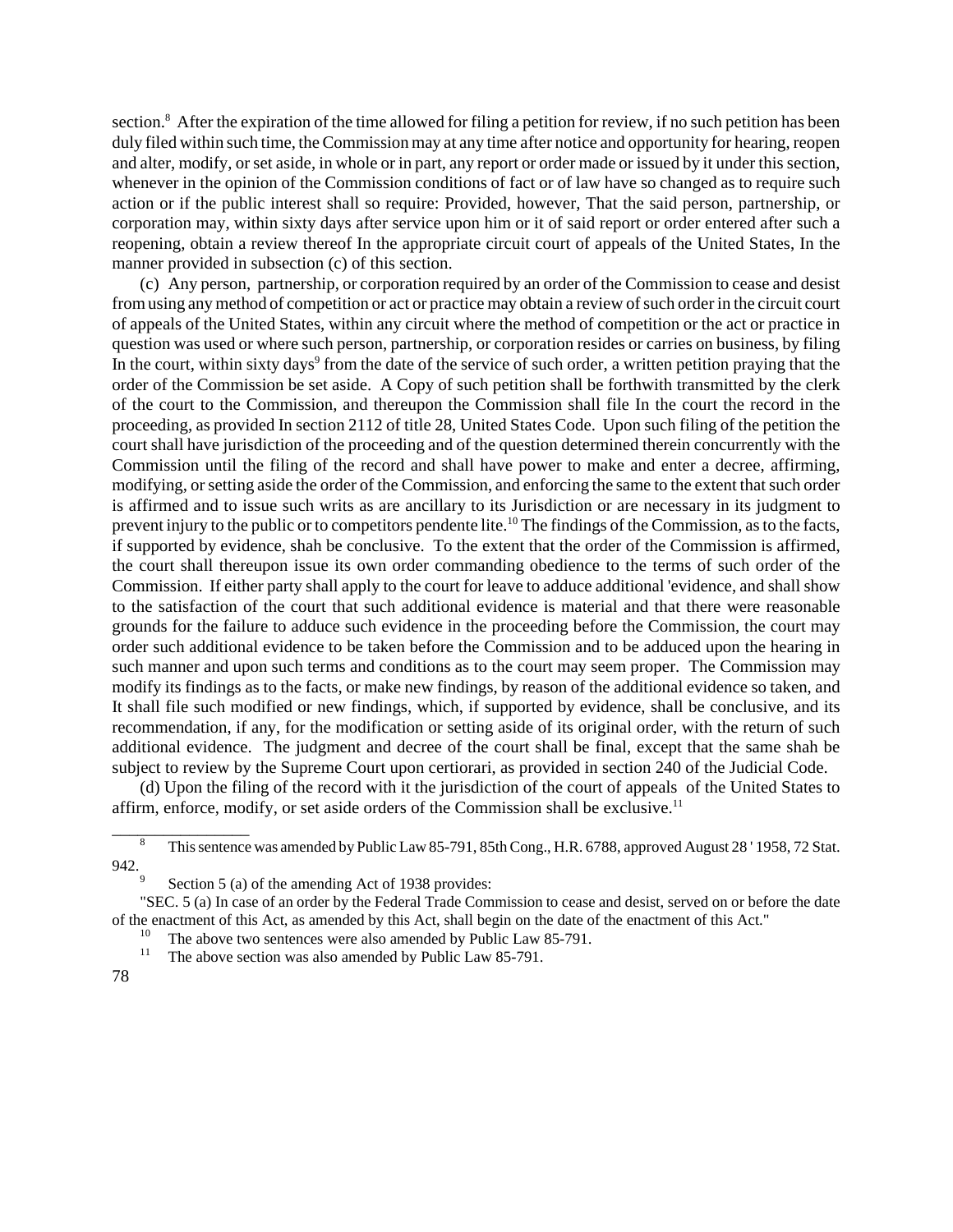(e) Such proceedings in the circuit court of appeals shall be given precedence over other cases pending therein, and shall be in every way expedited. No order of the Commission or judgment of court to enforce the same shall in anywise relieve or absolve any person, partnership, or corporation from any liability under the Antitrust Acts.

(f) Complaints, orders, and other processes of the Commission under this section may be served by anyone duly authorized by the Commission, either (a) by delivering a copy thereof to the person to be served, or to a member of the partnership to be served, or the president, secretary, or other executive officer or a director of the corporation to be served; or (b) by leaving a copy thereof at the residence or the principal office or place of business of such person, partnership or corporation; or  $(e)$  by registering and mailing a copy thereof addressed to such person, partnership, or corporation at his or its -residence or principal office or place of business. The verified return by the person so serving said complaint, order, or other process setting forth the manner of said service shall be proof of the same, and the return post office receipt for said complaint, order, or other process registered and mailed as aforesaid shall be proof of the service of the same.

(g) An order of the Commission to cease and desist shall become final—

(1) Upon the expiration of the time allowed for filing a petition for review, if no such petition has been duly filed within such time; but the Commission may thereafter modify or set aside its order to the extent provided in the last sentence of subsection (b) : or

(2) Upon the expiration of the time allowed for filing a petition for certiorari, if the order of the Commission has been affirmed, or the petition for review dismissed by the circuit court of appeals, and no petition for certiorari has been duly filed; or

(3) Upon the denial of a petition for certiorari, if the order of the Commission has been affirmed or the petition for review dismissed by the circuit court of appeals; or

(4) Upon the expiration of thirty days from the date of issuance of the mandate of the Supreme Court, if such Court directs that the order of the Commission be affirmed or the petition for review dismissed.

(h) If the Supreme Court directs that the order of the Commission be modified or set aside, the order of the Commission rendered in accordance with the mandate of the Supreme Courtshall become final upon the expiration of thirty days from the time it was rendered, unless within such thirty days either party has instituted proceedings to have such order corrected to accord with the mandate, in which event the order of the Commission shall become final when so corrected.

(i) If the order of the Commission is modified or set aside by the circuit court of appeals, and if (1) the time allowed for filing a petition for certiorari has expired and no such petition has been duly filed, or (2) the petition for certiorari has been denied, or (3) the decision of the court has been affirmed by the Supreme Court, then the order of the Commission rendered in accordance with the mandate of the circuit court of appeals shall become final on the expiration of thirty days from the time such order of the Commission was rendered, unless within such thirty days either party has instituted proceedings to have such order corrected so that it will accord with the mandate, in which event the order of the Commission shall become final when so corrected.

(j) If the Supreme Court orders a rehearing; or if the case is remanded by the circuit court of appeals to the Commission for a rehearing, and if (1) the time allowed for filing a petition for certiorari has expired, and no such petition has been duly filed, or (2) the petition for certiorari has been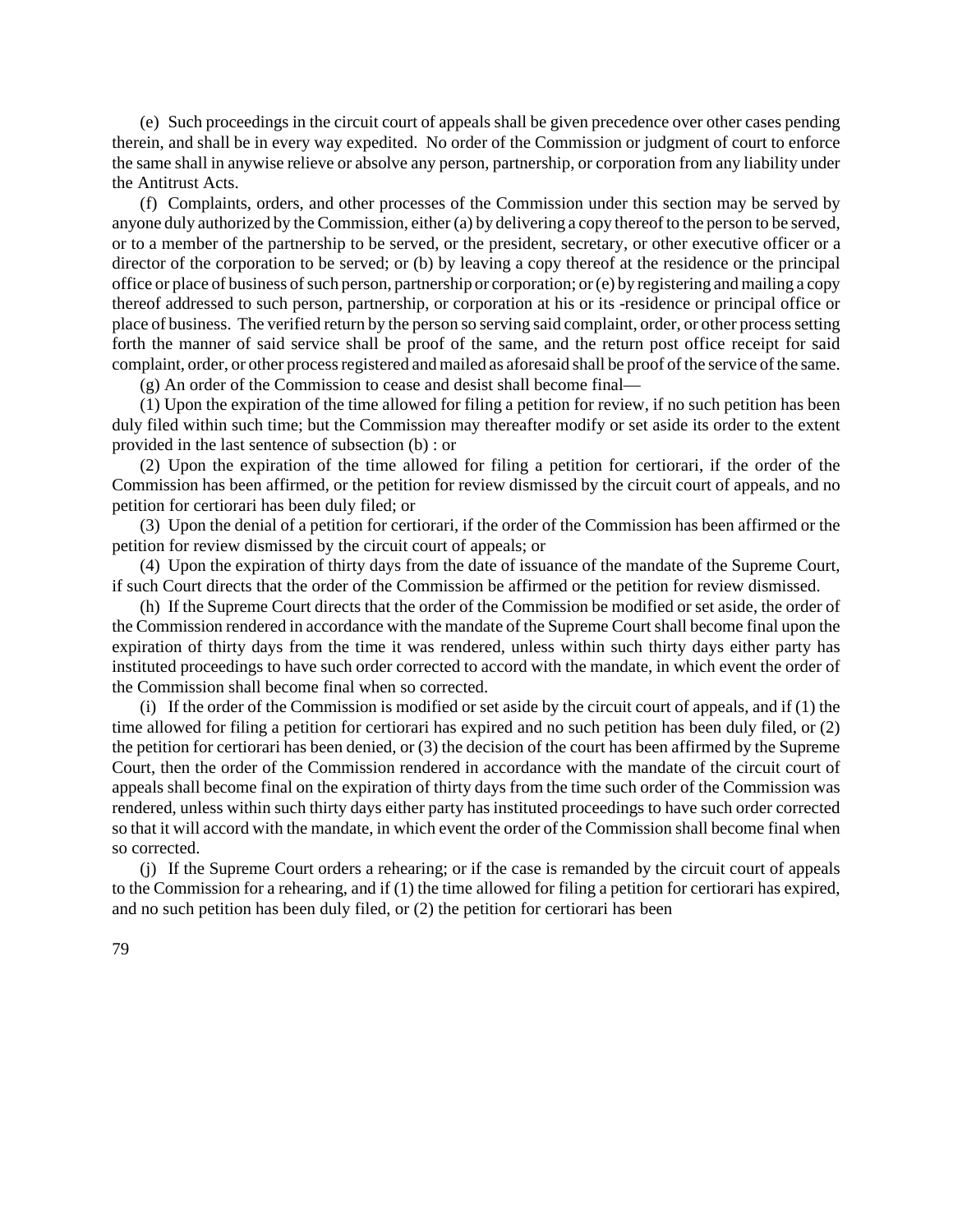denied, or (3) the decision of the court has been affirmed by the Supreme Court, then the order of the Commission rendered upon such rehearing. shall become final in the same manner as though no prior order of the Commission had been rendered.

(k) As used in this section the term "mandate," in case a mandate has been recalled prior to the expiration of thirty days from the date of issuance thereof, means the final mandate.

(1) Any person, partnership, or corporation who violates an order of the Commission to cease and desist after it has become final, and while such order is in effect, shall forfeit and pay to the United States a civil penalty of not more than \$5,000 for each violation, which shall accrue to the United States and may be recovered in a civil action brought by the United States. Each separate violation of such an order shall be a separate offense, except that in the case of a violation through continuing failure or neglect to obey a final order of the Commission each day of continuance of such failure or neglect shall be deemed a separate offense.<sup>12</sup>

SEC. 6. That the commission shall also have power—<sup>13</sup>

(a) To gather and compile information concerning, and to investigate fromtime to time the organization, business, conduct, practices, and management of any corporation engaged in commerce, excepting banks and common carriers subject to the Act to regulate commerce, and its relation to other corporations and to individuals, associations, and partnerships.

(b) To require, by general or special orders, corporations engaged in commerce, excepting banks, and common carriers subject to the Act to regulate commerce, or any class of them, or any of them, respectively, to file with the commission in such form as the commission may prescribe annual or special, or both annual and special, reports or answers in writing to specific questions, furnishing to the commission such information as it may require as to the organization, business, conduct, practices, management, and relation to other corporations, partnerships, and individuals of the respective corporations filing such reports or answersin writing. Such reports and answers shall be made under oath, or otherwise, as the commission may prescribe, and shall be filed with the commission within such reasonable period as the commission may prescribe, unless additional time be granted in any case by the commission.

(c) Whenever a final decree has been entered against any defendent corporation in any suit brought by the United States to prevent and restrain any violation of the antitrust Acts, to make investigation, upon its own initiative, of the manner in which the decree has been or is being carried out, and upon the application of the Attorney General it shall be its duty to make such investigation. It shall transmit to the Attorney General a report embodying its findings and recommendations as a result of any such investigation, and the report shall be made public in the discretion of the commission.

(d) Upon the direction of the President or either House of Congress to investigate and report the facts relating to any alleged violations of the antitrust Acts by any corporation.

(e) Upon the application of the Attorney General to investigate and make recommendations for the readjustment of the business of any corporation alleged

\_\_\_\_\_\_\_\_\_\_\_\_\_

<sup>&</sup>lt;sup>12</sup> Foregoing sentence added by subsection (c) of Sec. 4, Public No. 459, 81st Congress. (See footnote 1.)<br><sup>13</sup> Public No. 78, 73d Cong, approved June 16, 1933, making appropriations for the fiscal was anding June

<sup>13</sup> Public, No. 78, 73d Cong., approved June 16, 1933, making appropriations for the fiscal year ending June 30, 1934, for the "Executive Office and sundry independent executive bureaus, boards, commissions," etc., made the appropriation for the Commission contingent upon the provision (48 Stat. 291 ; 15 U.S.C.A., see. 46a) that "hereafter no new investigations shall be initiated by the Commission as the results of a legislative resolution, except the same be a concurrent resolution of the two Houses of Congress."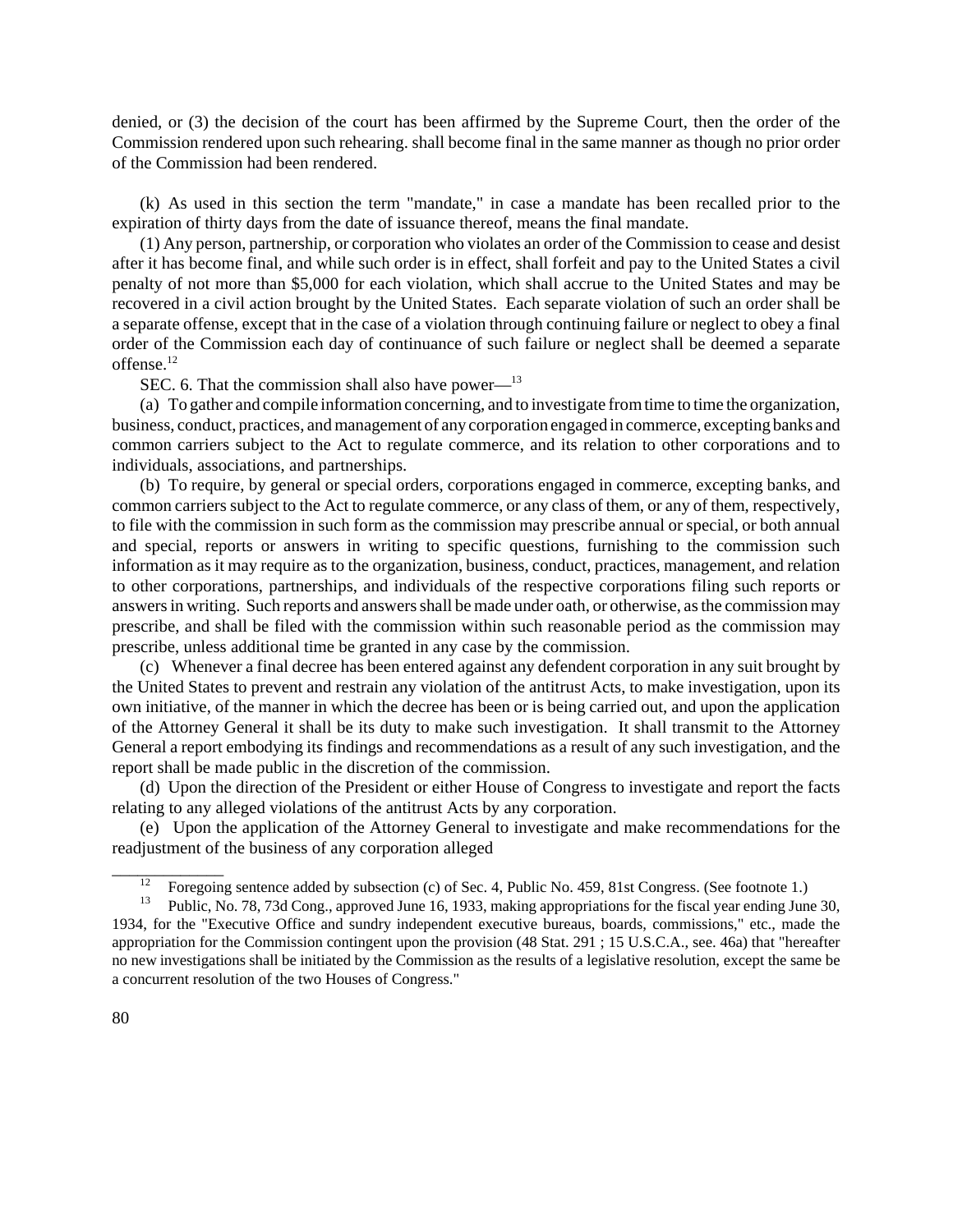to be violating the antitrust Acts in order that the corporation may thereafter maintain its organization, management, and conduct of business in accordance with law.

(f ) To make public from time to time such portions of the information obtained by it hereunder, except trade secrets and names of customers, as it shall deem expedient in the public interest; and to make annual and special reports to the Congress and to submit therewith recommendations for additional legislation; and to provide for the publication of its reports and decisions in such form and manner as may be best adapted for public information and use.

(g) From time to time to classify corporations and to make rules and regulations for the purpose of carrying out the provisions of this Act.

(h) To investigate, from time to time, trade conditionsin and with foreign countries where associations, combinations, or practices of manufacturers, merchants, or traders, or other conditions, may affect the foreign trade of the United States, and to report to Congress thereon, with such recommendations as it deems advisable.

SEC. 7. That in any suit in equity brought by or under the direction of the Attorney General as provided in the antitrust Acts, the court may, upon the conclusion of the testimony therein, if it shall be then of opinion that the complainant is entitled to relief, refer said suit to the commission, as a master in chancery, to ascertain and report an appropriate form of decree therein. The commission shall proceed upon such notice to the parties and under such rules of procedure as the court may prescribe, and upon the coming in of such report such exceptions may be filed and such proceedings had in relation thereto as upon the report of a master in other equity causes, but the court may adopt or reject such report, in whole or in part, and enter such decree as the nature of the case may in its judgment require.

SEC. 8. That the several departments and bureaus of the Government when directed by the President shall furnish the commission, upon its request, all records, papers, and information in their possession relating to any corporation subject to any of the provisions of this Act, and shall detail fromtime to time such officials and employees to the commission as he may direct.

SEC. 9. That for the purposes of this Act the commission, or its duly authorized agent or agents, shall at all reasonable times have accessto, for the purpose of examination, and the right to copy any documentary evidence of any corporation, being investigated or proceeded against; and the commission shall have power to require by subpoena the attendance and testimony of witnesses and the production of all such documentary evidence relating to any matter under investigation. Any member of the commission may sign subpoenas, and members and examiners of the commission may administer oaths and affirmations, examine witnesses, and receive evidence.

Such attendance of witnesses, and the production of such documentary evidence, may be required from any place in the United States, at any designated place of hearing. And in case of disobedience to a subpoena the commission may invoke the aid of any court of the United States in requiring the attendance and testimony of witnesses and the production of documentary evidence.

Any of the district courts of the United States within the jurisdiction of which such inquiry is carried on may, in case of contumacy or refusal to obey a subpoena issued to any corporation or other person, issue an order requiring such corporation or other person to appear before the commission, or to produce documentary evidence ifso ordered, or to give evidence touching the matterin question; and any failure to obey such order of the court may be punished by such court as a contempt thereof.

Upon the application of the Attorney General of the United States, at the request of the commission, the district courts of the United States shall have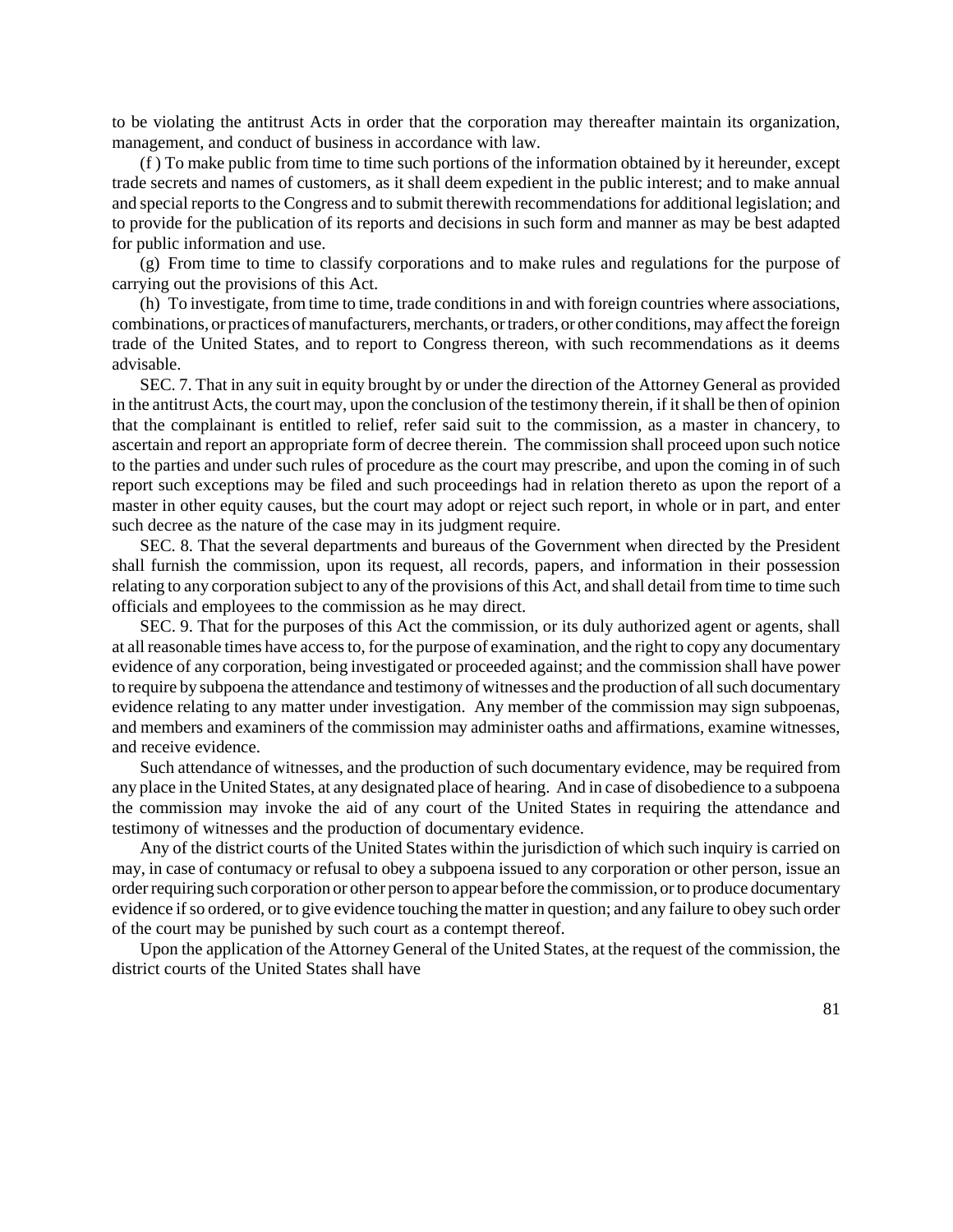Jurisdiction to issue writs of mandamus commanding any person or corporation to comply with the provisions of this Act or any order of the commission made in pursuance thereof.

The Commission may order testimony to be taken by deposition in any proceeding or investigation pending under this Act at any stage of such proceeding or investigation. Such depositions may be taken before any person designated by the commission and having powerto administer oaths. Such testimony shall be reduced to writing by the person taking the deposition, or under his direction, and shall then be subscribed by the deponent. Any person may be compelled to appear and depose and to produce documentary evidence in the same manner as witnesses may be compelled to appear and testify and produce documentary evidence before the commission as hereinbefore provided.

Witnesses summoned before the Commission shall be paid the same fees and mileage that are paid witnesses in the courts of the United States. and witnesses whose depositions are taken, and the persons taking the same shall severally be entitled to the same fees as are paid for like services in the courts of the United States.

No person shall be excused from attending and testifying or from producing documentary evidence before the commission or in obedience to the subpoena of the commission on the ground or for the reason that the testimony or evidence, documentary or, otherwise, required of him may tend to criminate him or subject him to a penalty or forfeiture. But no natural person shall be prosecuted or subjected to any penalty or forfeiture for or on account of any transaction, matter, or thing concerning which he may testify, or produce evidence, documentary or otherwise, before the commission in obedience to a subpoena issued by it: Provided, That no natural person so testifying shall be exempt from prosecution and punishment for perjury committed in so testifying.

SEC. 10. That any person who shall neglect or refuse to attend and testify, or to answer any lawful inquiry, or to produce documentary evidence, if in his power to do so, in obedience to the subpoena or lawful requirement of the commission, shall be guilty of an offense and upon conviction thereof by a court of competent jurisdiction shall be punished by a fine of not less than \$1,000 nor more than \$5,000, or by imprisonment for not more than one year, or by both such fine and imprisonment.

Any person who shall willfully make, or cause to be made, any false entry or statement of fact in any report required to be made under this Act, or who shall willfully make, or cause to be made, any false entry in any account, record, or memorandum kept by any corporation subject to this Act, or who shall willfully neglect or fail to make, or cause to be made, full, true, and correct entries in such accounts, records, or memoranda of all facts and transactions appertaining to the business of such corporation, or who shall willfully remove out of the jurisdiction of the United States, or willfully mutilate, alter, or by any other means falsify any documentary evidence of such corporation, or who shall willfully refuse to submit to the commission or to any of its authorized agents, for the purpose of inspection and taking copies, any documentary evidence of such corporation in his possession or within his control, shall be deemed guilty of an offense against the United States, and shall be subject, upon conviction in any court of the United States of competent jurisdiction, to a fine of not less than \$1,000 nor more than \$5,000 or to imprisonment for a term of not more than 'three years, or to both such fine and imprisonment.

If any corporation required by this Act to file any annual or special report shall fall so to do within the time fixed by the commission for filing the same and such failure shall continue for thirty days after notice of such default, the corporation shall forfeit to the United States the sum of \$100 for each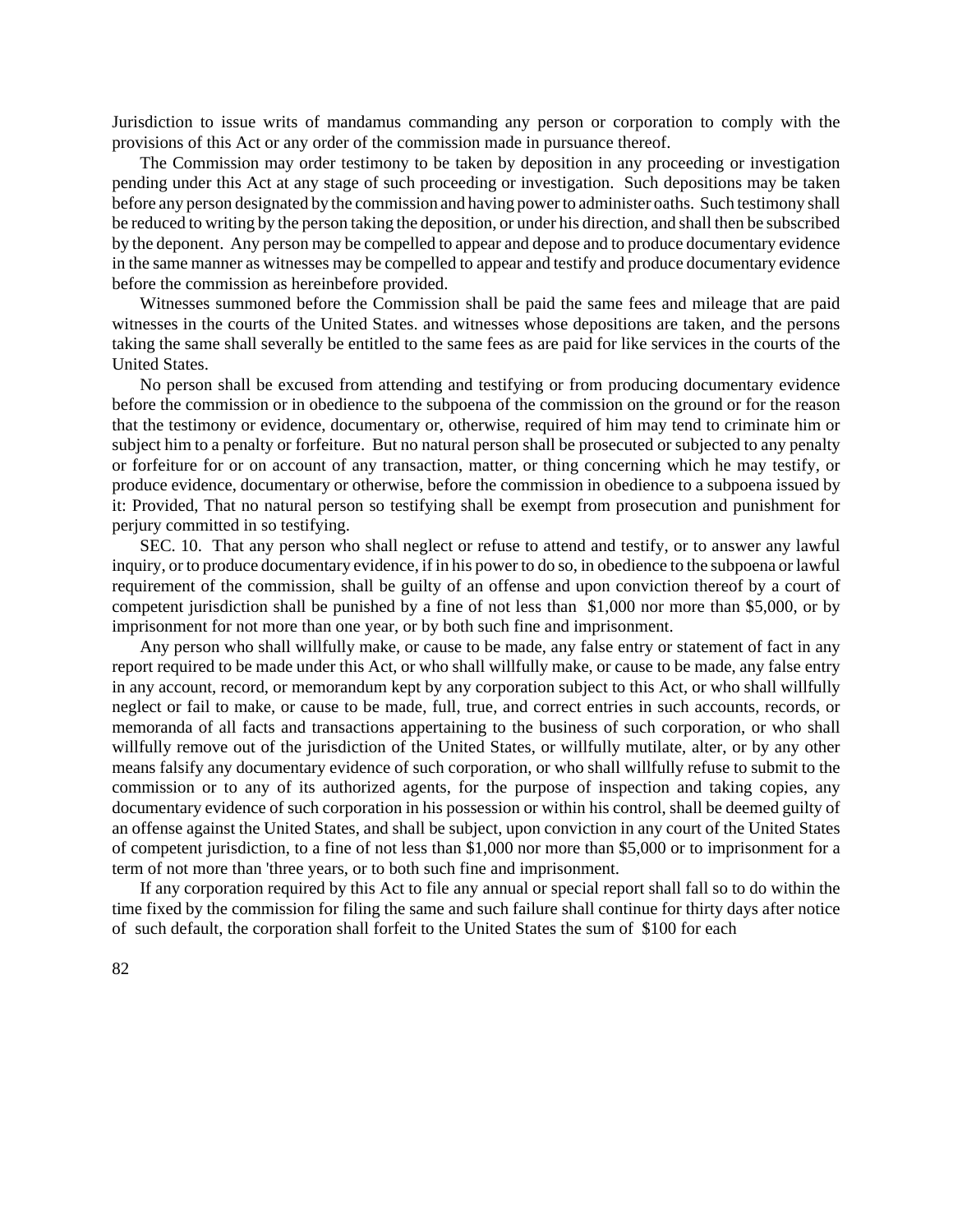and every day of the continuance of such failure, which forfeiture shall be payable into the Treasury of the United States, and shall be recoverable in a civil suit in the name of the United States brought in the district where the corporation has its principal office or in any district in which it shall do business. It shall be the duty of the various district attorneys, under the direction of the Attorney General of the United States, to prosecute for the recovery of forfeitures. The costs and expenses of such prosecution shall be paid out of the appropriation for the expenses of the courts of the United States.

Any officer or employee of the commission who shall make public any information obtained by the commission without its authority, unless directed by a court, shall be deemed guilty of a misdemeanor, and, upon conviction thereof, shall be punished by a fine not exceeding \$5,000, or by imprisonment not exceeding one year, or by fine and imprisonment, in the discretion of the court.

SEC. 11. Nothing contained in this Act shall be construed to prevent or interfere with the enforcement of the provisions of the antitrust Acts or the Acts to regulate commerce, nor shall anything contained in the Act be construed to alter, modify, or repeal the said antitrust Acts or the Acts to regulate commerce or any part or parts thereof.

SEC. 12. (a) It shall be unlawful for any person, partnership, or corporation to disseminate, or cause to be disseminated, any false advertisement—

(1 ) By United States mails, or in commerce by any means, for the purpose of inducing, or which islikely to induce, directly or indirectly the purchase of food, drugs, devices, or cosmetics; or

(2) By any means, for the purpose of inducing, or which is likely to induce, directly or indirectly, the purchase in commerce of food, drugs, devices, or cosmetics.

(b) The dissemination orthe causing to be disseminated of any false advertisement within the provisions of subsection (a) of this section shall be an unfair or deceptive act or practice in commerce within the meaning of section 15.

SEC. 13. (a) Whenever the Commission has reason to believe—

(1) that any person, partnership, or corporation is engaged in, or is about to engage in, the dissemination or the causing of the dissemination of any advertisement in violation of section 12, and

(2) that the enjoining thereof pending the issuance of a complaint by the Commission under section 5, and until such complaint is dismissed by the Commission or set aside by the court on review, or the order Of the Commission to cease and desist made thereon has become final within the meaning of section 5, would be to the interest of the public.

the Commission by any of its attorneys designated by it for such purpose may bring suit in a district court of the United States or in the United States court of any Territory, to enjoin the dissemination or the causing of the dissemination of such advertisement. Upon proper showing a temporary injunction or restraining order shall be granted without bond. Any such suit shall be brought in the district in which such person, partnership, or corporation resides or transacts business.

(b) Whenever it appears to the satisfaction of the court in the case of a newspaper, magazine, periodical, or other publication, published at regular intervals-

(1) that restraining the dissemination of a false advertisement in any particular issue of such publication would delay the delivery of such issue after the regular time therefor, and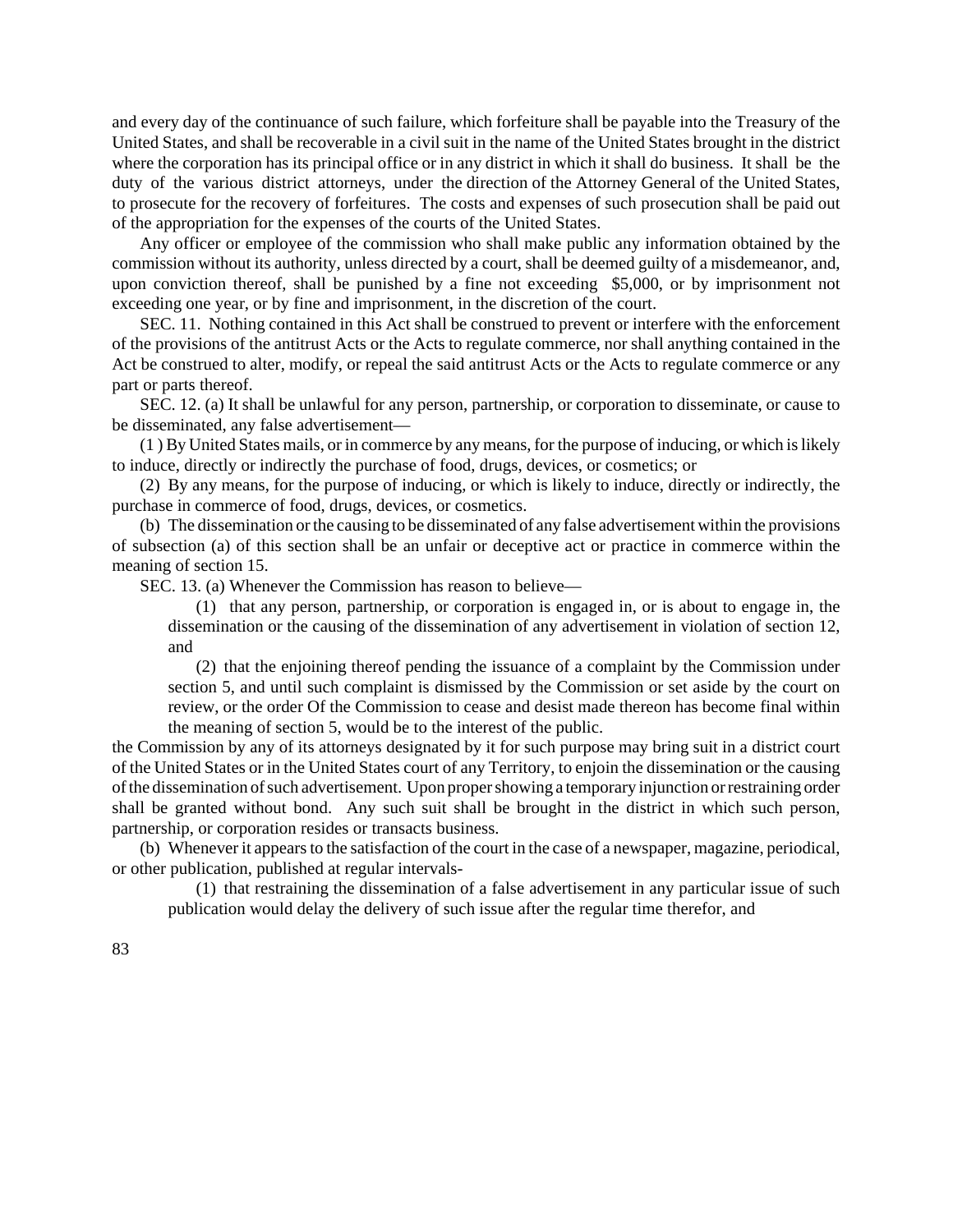(2) that such delay would be due to the method by which the manufacture and distribution of such publication is customarily conducted by the publisher in accordance with sound business practice, and not to any method or device adopted for the evasion of this section or to prevent or delay the issuance of an injunction or restraining order with respect to such false advertisement or any other advertisement, the court shall exclude such issue from the operation of the restraining order or injunction.

SEC. 14.<sup>14</sup> (a) Any person, partnership, or corporation who violates any provision of section 12(a) shall, if the use of the commodity advertised may be injurious to health because of results from such use under the conditions prescribed in the advertisement thereof, or under such conditions as are customary or usual, or if such violation is with intent to defraud or mislead, be guilty of a misdemeanor, and upon conviction shall be punished by a fine of not more than \$5,000 or by imprisonment for not more than six months, or by both such fine or imprisonment; except that if the conviction is for a violation committed after a first conviction of such person, partnership, or corporation, for any violation of such section, punishment shall be by a fine of not more than \$10,000 or by imprisonment for not more than one year, or by both such fine and imprisonment: Provided, That for the purposes of this section meats and meat food products duly inspected, marked, and labeled in accordance with rules and regulations issued under the Meat Inspection Act approved March 4, 1907, as amended, shall be conclusively presumed not injurious to health at the time the same leave official "establishments."

(b) No publisher, radio-broadcast licensee, or agency or medium for the dissemination of advertising, except the manufacturer, packer, distributor, or seller of the commodity to which the false advertisement relates, shall be liable under this section by reason of the dissemination by him of false advertisement, unless he has refused, an the request of the Commission, to furnish the Commission the name and post-office address of the manufacturer, packer, distributor, or advertising agency, residing in the United States, who caused him to disseminate such advertisement. No advertising agency shall be liable under this section by reason of the causing by it of the dissemination of any false advertisement, unless it has refused, on the request of the Commission, to furnish the Commission the name and post-office address of the manufacturer, packer, distributor, or seller, residing in the United States, who caused it to cause the dissemination of such advertisement.

SEC. 15. For the purposes of sections 12, 13, and 14(a) (1) The term "false advertisement" means an advertisement, other than labeling, which is misleading in a material respect; and in determining whether any advertisement is misleading, there shall be taken into account (among other things) not only representations made or suggested by statement, word, design, device, sound, or any combination thereof, but also the extent to which the advertisement falls to reveal facts material in the light of such representation or material with respect to consequences which may result from the use of the commodity to which the advertisement relates under the conditions prescribed in said advertisement, or under such conditions as are customary or usual. No advertisement of a drug shall be deemed to be false if it is disseminated only to members of the medical profession, contains no false representation of material fact, and includes, or is accompanied in each instance by truthful disclosure of, the formula showing quantitatively each ingredient of such drug.

Section 5(b) of the amending Act of 1938 provides:

<sup>&</sup>quot;SEC. 5. (b) Section 14 of the Federal Trade Commission Act, added to such Act by section 4 of this Act, shall take effect on the expiration of sixty days after the date of the enactment of this Act"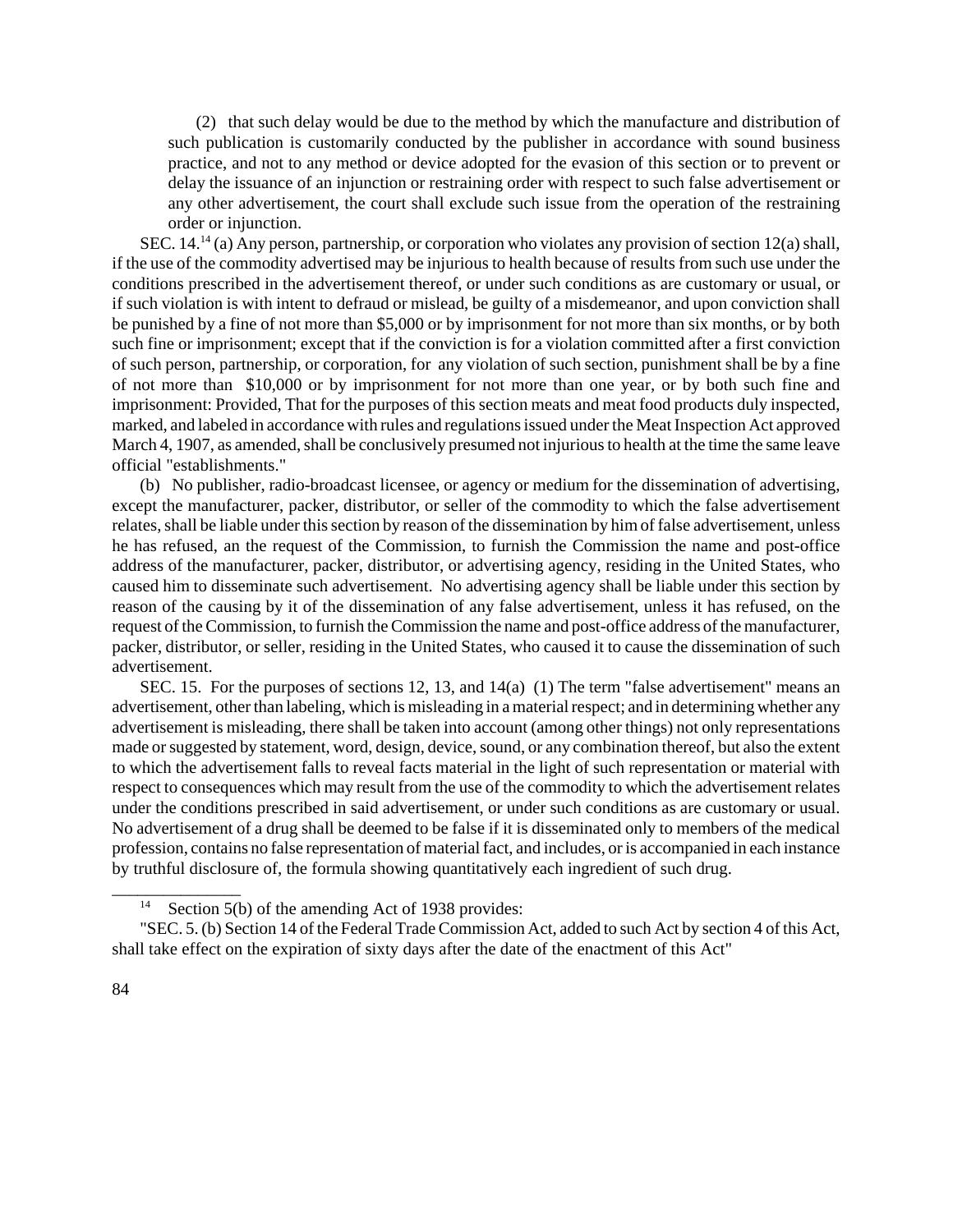(2) In the case of oleomargarine or margarine an advertisement shall be deemed misleading in a material respect if in such advertisement representations are made or suggested by statement, word, grade designation, design, device, symbol, sound, or any combination thereof, that such oleomargarine or margarine is a dairy product, except that nothing contained herein shall prevent a truthful, accurate, and full statement in any such advertisement of all the ingredients contained in such oleomargarine or margarine.<sup>15</sup>

(b) The term"food" means(1) articles used for food or drink for man or other animals,(2) chewing gum, and (3) articles used for components of any such article.

(c) The term "drug" means(1) articles recognized in the official United States Pharmacopoeia, official Homeopathic Pharmacopoeia of the United States, or official National Formulary, or any supplement to any of them; and (2) articles intended for use in the diagnosis, cure, mitigation, treatment, or prevention of disease in man or other animals; and (3) articles (other than food) intended to affect the structure or any function of the body of man or other animals; and (4) articles intended for use as a component of any article specified in clause (1), (2), or (3); but does not include devices or their components, parts, or accessories.

(d) The term "device" (except when used in subsection (a) of this section) means instruments, apparatus, and contrivances, including their parts and accessories, intended (1) for use in the diagnosis, cure, mitigation, treatment, or prevention of disease in man or other Animals; or (2) to affect the structure or any function of the body of man or other animals.

(e) The term "cosmetic" means (1) articles to be rubbed, poured, sprinkled, or sprayed on, introduced into, or otherwise applied to the human body or any part thereof intended for cleansing, beautifying, promoting attractiveness, or altering the appearance, and (2) articles intended for use as a component of any such article; except that such term shall not include soap.

(f) For the purposes of this section and section 407 of the Federal Food Drug, and Cosmetic Act, as amended, the term "oleomargarine" or "margarine" includes—

(1) all substances, mixtures, and compounds known as oleomargarine or margarine;

(2) all substances, mixtures, and compounds which have a consistence similar to that of butter and which contain any edible oils or fats other than milk fat if made in imitation or semblance of butter.<sup>16</sup>

SEC. 16. Whenever the Federal Trade Commission has reason to believe that any person, partnership, or corporation is liable to a penalty under section 14 or under subsection (1) of section 5, it shall certify the facts to the Attorney General, whose duty it shall be to cause appropriate proceedings to be brought for the enforcement of the provisions of such section or subsection.

SEC. 17. If any provision of this Act, or the application thereof to any person, partnership, corporation, or circumstance, is held invalid, the remainder of the Act and the application of such provision to any other person, partnership, corporation, or circumstance, shall not be affected thereby.

SEC. 18. This Act may be cited as the "Federal Trade Commission Act."

Original approved September 26,1914.

Amended and approved March 21,1938.<sup>17</sup>

See footnote. 1.

<sup>&</sup>lt;sup>15</sup> Subsection (a) of sec. 4 of Public No. 459, 81st Congress (see footnote 1), amended sec. 15 of this Act by inserting "(1)" after the letter "(a)" in subsection (a) above, and by adding at the end of such subsection new paragraph (2), above set out.

Subsection (b) of sec. 4 of Public No. 459, 81st Congress (see footnote 1) further amended sec. 15 of this Act, by adding at the end thereof the new subsection (f) as above set out.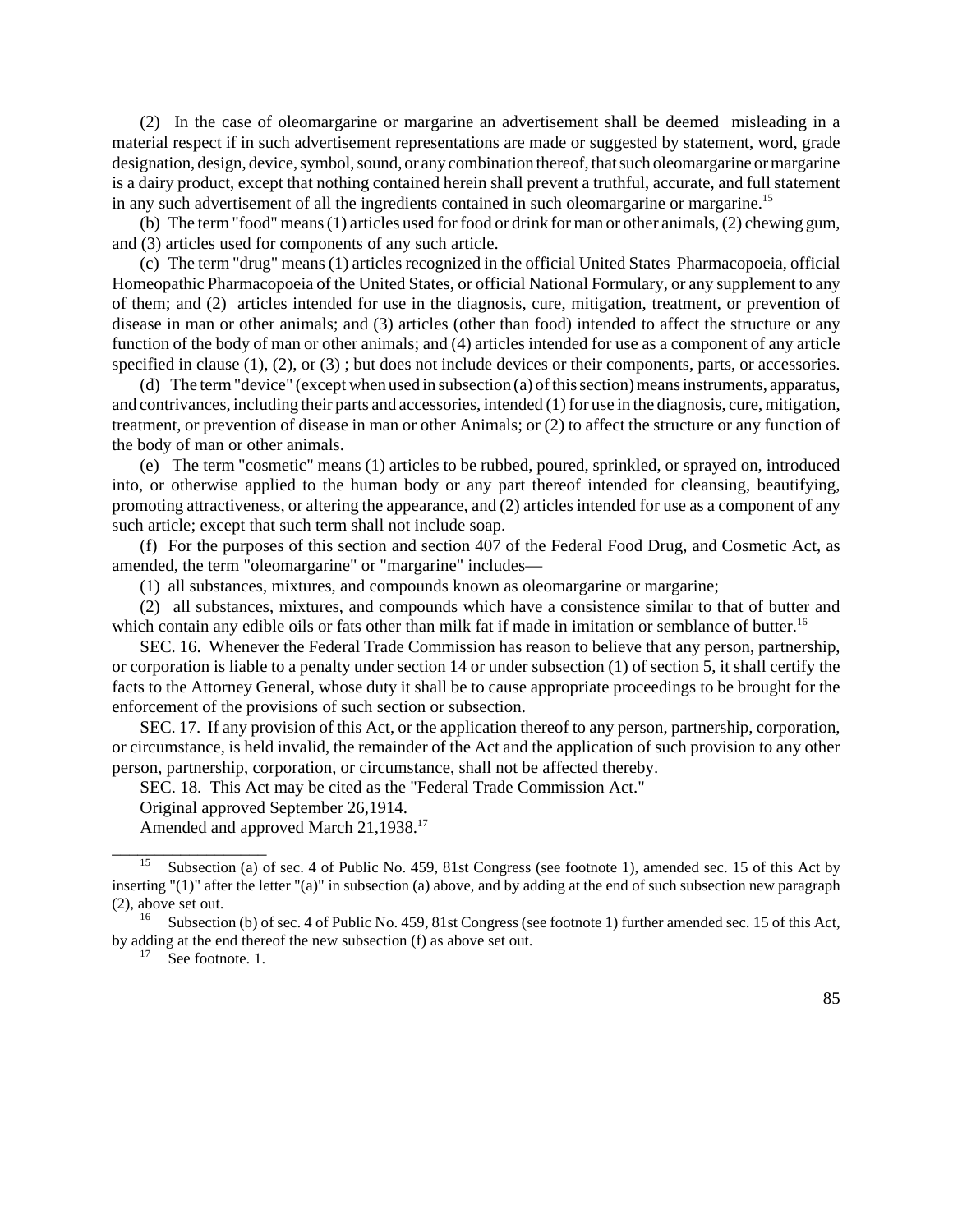# Packers and Stockyards Act

[Public Law 85-909, 85th Congress, H.R. 9020, September 2, 1958]

AN ACT To amend the Packers and Stockyards Act, 1921, as amended, and for other purposes

Be it enacted by the Senate and House of Representatives of the United States of America in Congress assembled, That the Packers and Stockyards Act, 1921, as amended (42 Stat. 159, as amended; 7 U.S.C. 181 and the following), is amended as follows:

(1) By amending section 202 by inserting after the word "unlawful" the words "with respect to livestock, meats, meat food products, livestock products in unmanufactured form, poultry, or poultry products".

(2) By amending section 406 by striking out subsection (b) and inserting in lieu thereof the following:

"(b) The Federal Trade Commission shall have power and jurisdiction over any matter involving meat, meat food products, livestock products in unmanufactured form, or poultry products, which by this Act is made subject to the power or jurisdiction of the Secretary, as follows:

"(l) When the Secretary in the exercise of his duties requests of the Commission that it make investigations and reports in any case.

"(2) In any investigation of, or proceeding for the prevention of, an alleged violation of any Act administered by the Commission, arising out of acts or transactions involving meat, meat food products, livestock products in unmanufactured form, or poultry products, if the Commission determines that effective exercise of its power or jurisdiction with respect to retail sales of any such commodities is or will be impaired by the absence of power or jurisdiction over all acts or transactions involving such commodities in such investigation or proceeding. In order to avoid unnecessary duplication of effort by the Government and burdens upon the industry, the Commissioner shall notify the Secretary of such determination, the reasons therefor, and the acts or transactionsinvolved, and shall not exercise power orjurisdiction with regard to acts or transactions (other than retail sales) involving such commodities if the Secretary within ten days from the date of receipt of the notice notifies the Commission that there is pending in his Department an investigation of, or proceeding for the prevention of, an alleged violation of this Act involving the same subject matter.

(3) Over all transactions in commerce in margarine or oleomargarine and over retail sales of meat, meat food products, livestock products in unmanufactured form, and poultry products.

(c) The Federal Trade Commission shall have no power or jurisdiction over any matter which by this Act is made subject to the jurisdiction of the Secretary, except as provided in subsection (b) of this section.

" (d) The Secretary of Agriculture shall exercise power or jurisdiction over oleomargarine or retail sales of meat, meat food products, llivestock products in unmanufactured form, or poultry- products only when he determines, in any investigation of, or any proceeding forthe prevention of, an alleged violation of this Act, that such action is necessary to avoid impairment of his power or jurisdiction over acts or transactionsinvolving livestock, meat, meat food products, livestock products in unmanufactured form, poultry or poultry products, other than retail sales thereof. In order to avoid unnecessary duplication of effort by the Government and burdens upon the industry, the Secretary shall notify the Federal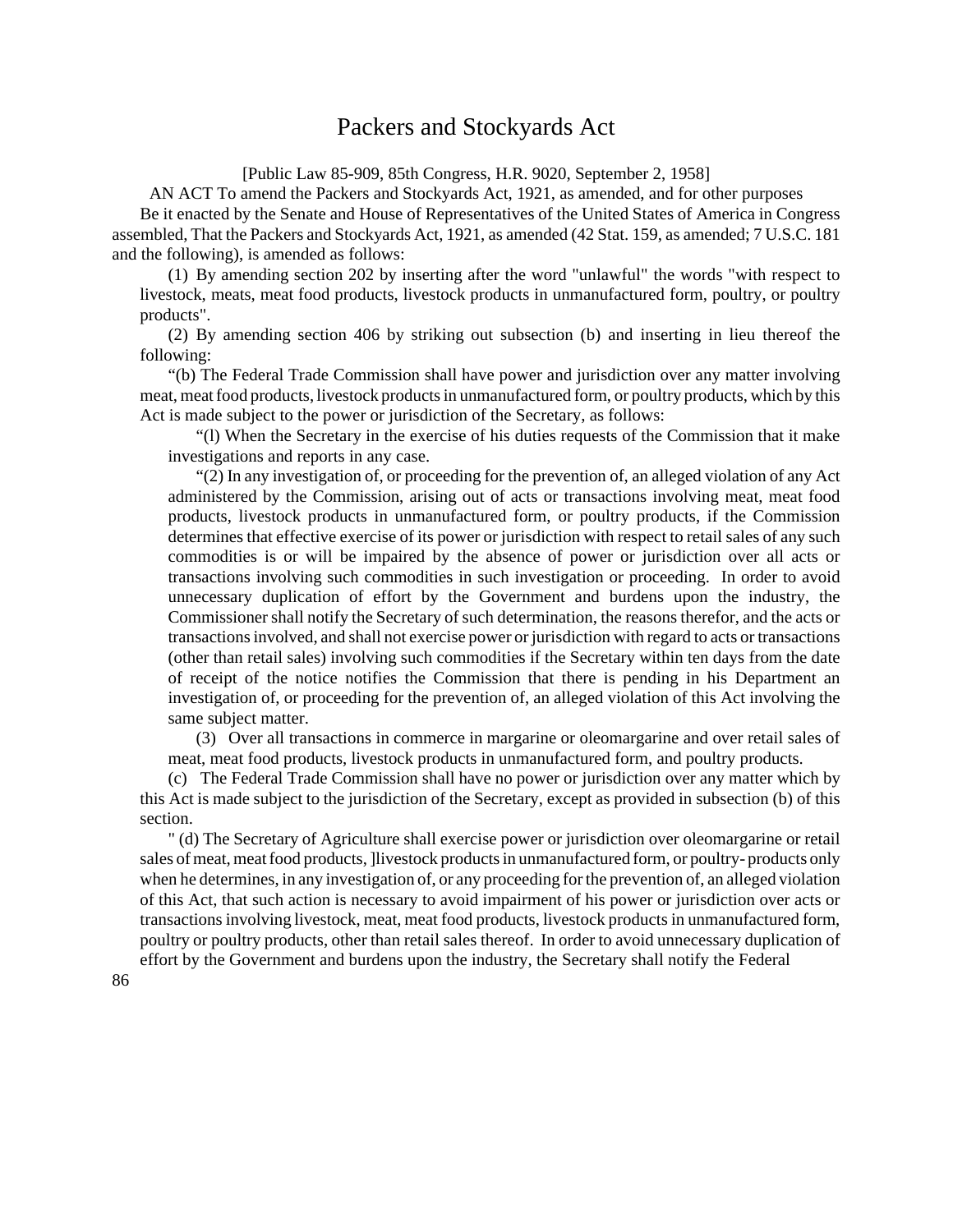Trade Commission of such determination, the reasons therefor, and the acts or transactions involved, and shall not exercise power or Jurisdiction with respect to acts or transactions involving oleomargarine or retail sales of meat, meat food products, livestock products in unmanufactured form, or poultry products if the Commission within ten days from the date of receipt of such notice notifies the Secretary that there is pending in the Commission an investigation of, or proceeding for the prevention of, an alleged violation of any Act administered by the Commission involving the same subject matter.

(e) The Secretary ofAgriculture and the Federal TradeCommission shall include in theirrespective annual reports information with respect to the administration of subsections (b) and (d) of this section." SEC. 2. Said Act is further amended-

(1) by striking out the words "at a stockyard" from sections 301 (c) and 301 (d)

(2) by striking out the last sentence of section  $302$  (a) : Provided, However, That nothing herein shall be deemed a definition of the term "public stockyards" as used in section 15(5) of the Interstate Commerce Act;

(3) by inserting after the first sentence in section 303 the following sentence: "Every other person operating as a market agency or dealer as defined in section 301 of the Act may be required to register in such manner as the Secretary may prescribe.";

(4) by amending section 311 by striking out the words "stockyard owner or market agency" wherever they occur and inserting "stockyard owner, market agency, or dealer" and by striking out "stockyard owners or market agencies" and inserting "stockyard owners, market agencies, or dealers";

(5) by striking out the words "at a stockyard" from section 312 (a).

SEC. 3. Subsection 6 of section 5 (a) of the Federal Trade Commission Act (15 U.S.C. 45 (a) (6)) is amended by striking out "persons, partnerships or corporations subject to the Packers and Stockyards Act, 1921, except as provided in section 406 (b) of said Act", and substituting therefor the following: "persons, partnerships, or corporations insofar as they are subject to the Packers and Stockyards Act, 1921, as amended, except as provided in section 406(b) of said Act".

SEC. 4. Section 407 of the Packers and Stockyards Act, 1921, as amended, is amended (1) by inserting "(a)" immediately after "Sec. 407." and (2) by adding at the end thereof the following new subsection:

"(b) The Secretary shall maintain within the Department of Agriculture a separate enforcement unit to administer and enforce title III of this Act."

Approved September 2, 1958.

\_\_\_\_\_\_\_\_\_\_\_\_\_\_\_

# Clayton Act

[Public-No. 212-63d Congress, As Amended by Public-No. 692-74th Congress<sup>1</sup> and Public-No. 899-81st Congress and Public Law 86—107, 86th Congress]

#### [H.R. 15657]

An Act To supplement existing laws against unlawful restraints and monopolies, and for other purposes

SEC. 1. DEFINITIONS. (38 Stat 730; 15 U.S.C.A., sec. 12.)

Be it enacted by the Senate and House of Representatives of the United States of America in Congress assembled, That "antitrust laws," as used herein, in-

<sup>1</sup> The Robinson-Patman Act (see footnote 2). See also footnotes 5 and 1 3 with respect to the repeal of Section 9, Section 17 in part, Section 18 and 19, and Sections 21-25, inclusive, by two acts of June 25, 1948, namely, C. 645 (62 Stat. 683) and C. 646 (62 Stat. 896); and footnotes concerning the amendment of Sections 7 and 11 by act of Dec. 29, 1950, C. 1184 (64 Stat. 1125).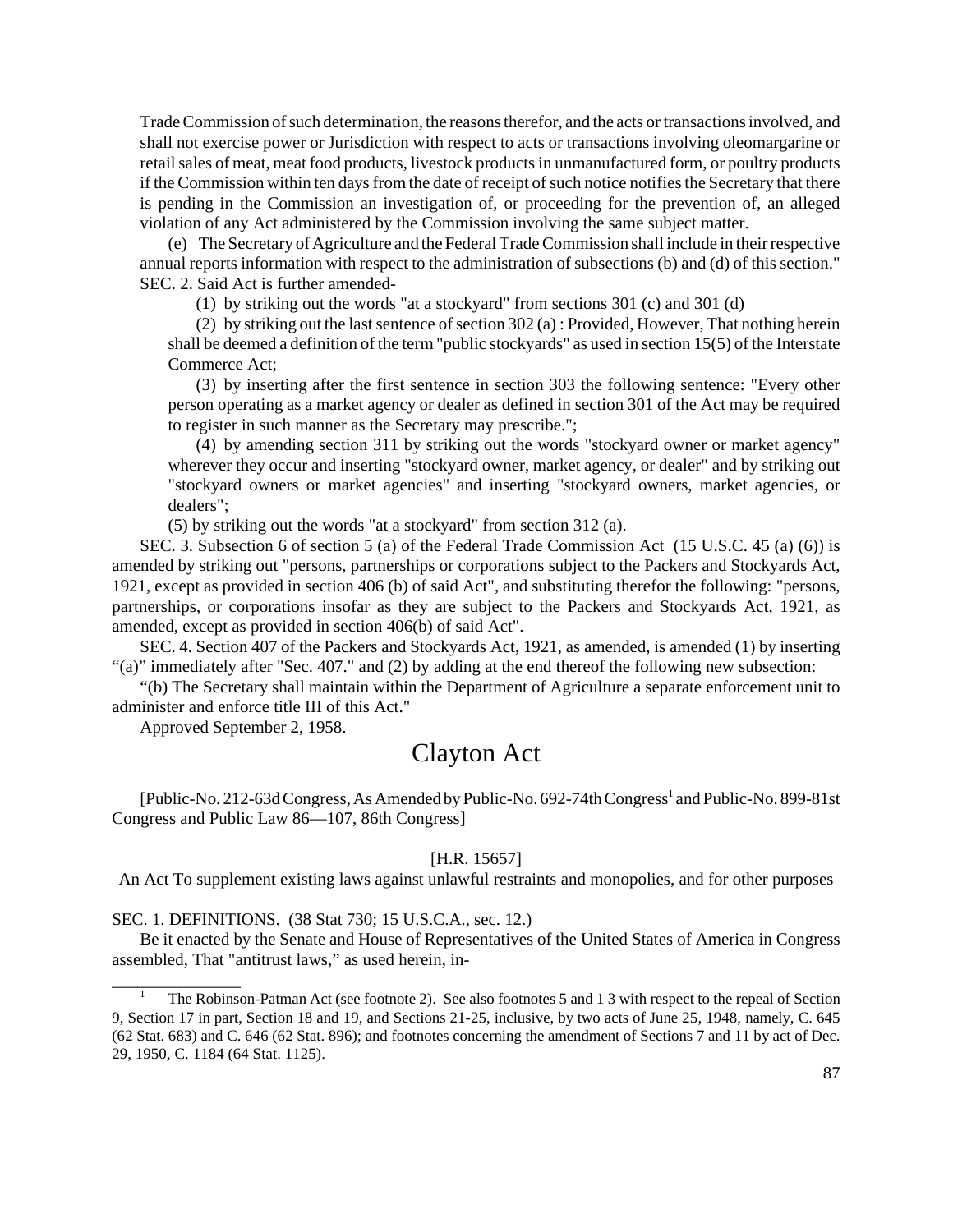cludes the Act entitled "An Act to protect trade and commerce against unlawful restraints and monopolies," approved July second, eighteen hundred and ninety; sectionsseventy-three to seventy-seven, inclusive of an Act entitled "An Act to reduce taxation, to provide revenue for the Government, and for other purposes," of August twenty-seventh, eighteen hundred and ninety-four; an Act entitled "An Act to amend section seventythree and seventy-six of the Act of August twenty-seventh, eighteen hundred and ninety-four, entitled "An Act to reduce taxation, to provide revenue for the Government, and for other purposes,'" approved February twelfth, nineteen hundred and thirteen; and also this Act.

"Commerce," as used herein, means trade or commerce among the several States and with foreign nations, or between the District of Columbia or any Territory of the United States and any State, Territory or foreign nation, or between any insular possessions or other places under the jurisdiction of the United States, or between any such possession or place and any State or Territory of the United States or the District of Columbia or any foreign nation, or within the District of Columbia or any Territory or any insular possession or other place under the jurisdiction of the United States: Provided, That nothing in this Act contained shall apply to the Philippine Islands.

The word "Person" or "persons" wherever used in this Act shall be deemed to include corporations and associations existing under or authorized by the laws of either the United States, the laws of any of the Territories, the laws of any State, or the laws of any foreign country.

#### SEC. 2. DISCRIMINATING IN PRICE, SERVICE, OR FACILITIES.<sup>2</sup> (49 Stat. 1526; 15 U.S.C.A., sec. 13, as amended.)

SEC. 2.. (a) That it shall be unlawful for any person engaged in commerce, in the course of such commerce, either directly orindirectly, to discriminate in price between different purchasers of commodities of like grade and quality, where either or any of the purchases involved in such discrimination are in commerce, where such commodities are sold for use, consumption, or resale within the United States or any Territory thereof or the District of Columbia or any insular possession or other place under the jurisdiction of the United States, and where the effect of such discrimination may be substantially to lessen competition or tend to create a monopoly in any line of commerce, or to injure, destroy, or prevent competition with any person who either grants or knowingly receivesthe benefit ofsuch discrimination, orwith customers of either of them: Provided, That nothing herein contained shall prevent differentials which make only due allowance for differences in the cost of manufacture, sale, or delivery resulting from the differing methods or quantities in which such commodities are to such purchasers sold or delivered: Provided, however, That the Federal TradeCommissionmay, after due investigation and hearing to all interested parties,fix and establish quantity limits, and

<sup>2</sup> This section of the Clayton Act contains the provisions of the Robinson-Patman Anti-Discrimination Act, approved June 19, 1936, amending Section 2 of the original Clayton Act, approved Oct. 15, 1914.

Section 4 of said Act provides that nothing therein "shall prevent a cooperative association from returning to its members, producers, or consumers the whole, or any part of, the net earnings or surplus resulting from its trading operations, in proportion to their purchases or sales from, to, or through the association."

Public No. 550, 75th Congress, approved May 26, 1938, to amend the said Robinson-Patman Act, further provides that nothing therein "shall apply to purchases of their supplies for their own use by schools, colleges, universities, public libraries, churches, hospitals, and charitable institutions not operated for profit.''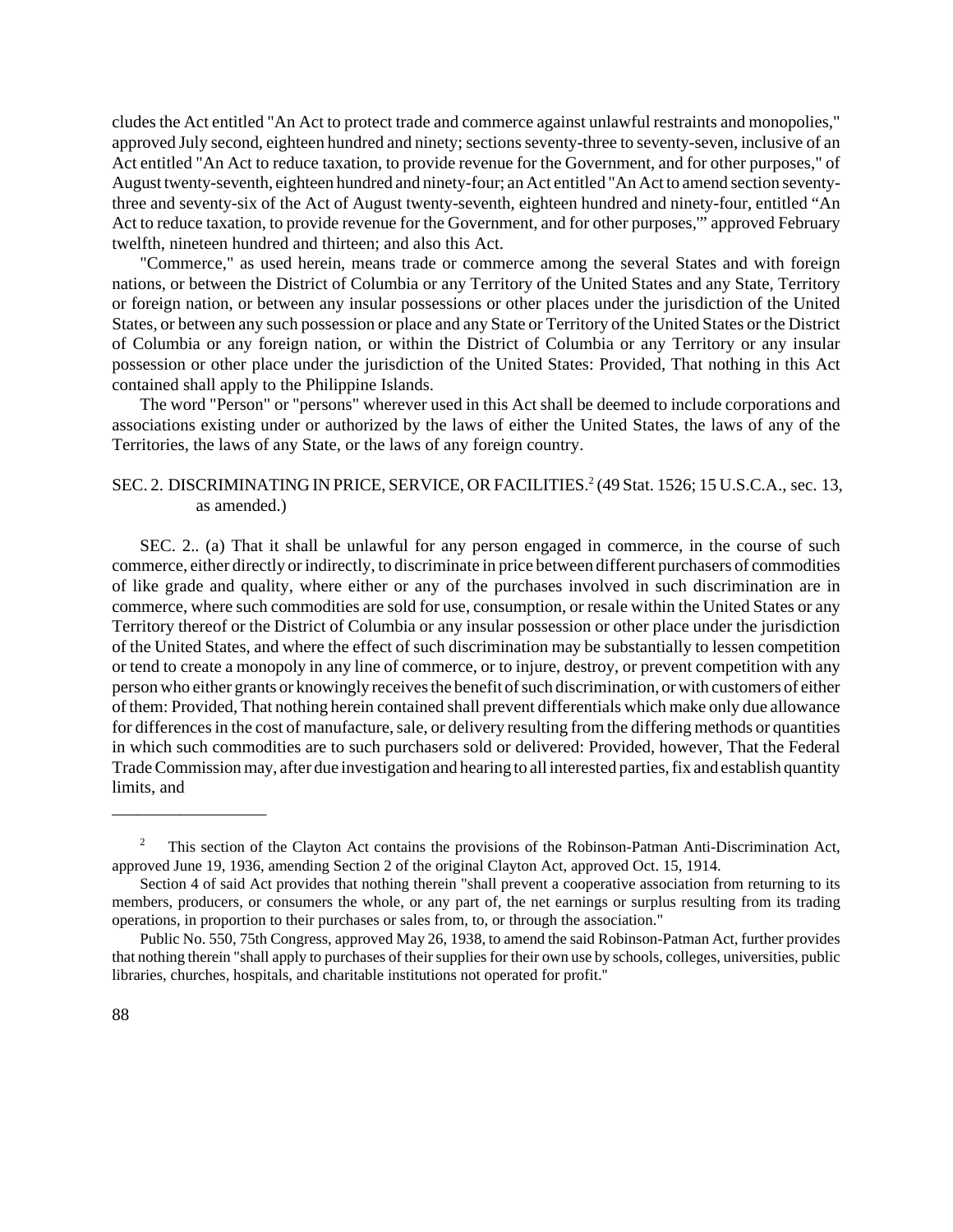revise the same as it finds necessary, as to particular commodities or classes of commodities, where it finds that available purchasers in greater quantities are so few as to render differentials on account thereof unjustly discriminatory or promotive of monopoly in any line of commerce; and the foregoing shall then not be construed to permit differentials based on differences in quantities greater than those so fixed and established: And provided further, That nothing herein contained shall prevent persons engaged in selling goods, wares, or merchandise in commerce from selecting their own customersin bona fide transactions and not in restraint of trade: And provided further, That nothing herein contained shall prevent price changes from time to time where in response to changing conditions affecting the market for or the marketability of the goods concerned such as but not limited to actual or imminent deterioration of perishable goods, obsolescence of seasonal goods, distress sales under court process, or sales in good faith in discontinuance of business in the goods concerned.

(b) Upon proof being made, at any hearing on a complaint under this section, that there has been discrimination in price or services or facilities furnished, the burden of rebutting the prima facie case thus made by showing justification shall be upon the person charged with a violation of this section, and unless justification shall be affirmatively shown, the Commission is authorized to issue an order terminating the discrimination: Provided, however, That nothing herein contained shall prevent a seller rebutting the prima facie case thus made by showing that his lower price or the furnishing of services or facilities to any purchaser or purchasers was made in good faith to meet an equally low price of a competitor, or the services or facilities furnished by a competitor.

(c) That it shall be unlawful for any person engaged in commerce, in the course of such commerce, to pay or grant, or to receive or accept, anything of value as a commission, brokerage, or other compensation, or any allowance or discount in lieu thereof, except for services rendered in connection with the sale or purchase of goods, wares, or merchandise, either to the other party to such transaction or to an agent, representative, or other intermediary therein where such intermediary is acting in fact for or in behalf, or is subject to the direct or indirect control, of any party to such transaction other than the person by whom such compensation is so granted or paid.

(d) That it shall be unlawful for any person engaged in commerce to pay or contract for the payment of anything of value to or for the benefit of a customer of such person in the course of such commerce as compensation or in consideration for any services or facilities furnished by or through such customer in connection with the processing, handling, sale, or offering for sale of any products or commodities manufactured, sold, or offered for sale by such person, unless such payment or consideration is available on proportionally equal terms to all other customers competing in the distribution of such products or commodities.

(e) That is shall be unlawful for any person to discriminate in favor of one purchaser against another purchaser or purchasers of a commodity bought for resale, with or without processing, by contracting to furnish or furnishing, or by contributing to the furnishing of, any services or facilities connected with the processing, handling, sale, or offering for sale of such commodity so purchased upon terms not accorded to all purchasers on proportionally equal terms.

(f) That it shall be unlawful for any person engaged in commerce, in the course of such commerce, knowingly to induce or receive a discrimination in price which is prohibited by this section.

625514—62—7 89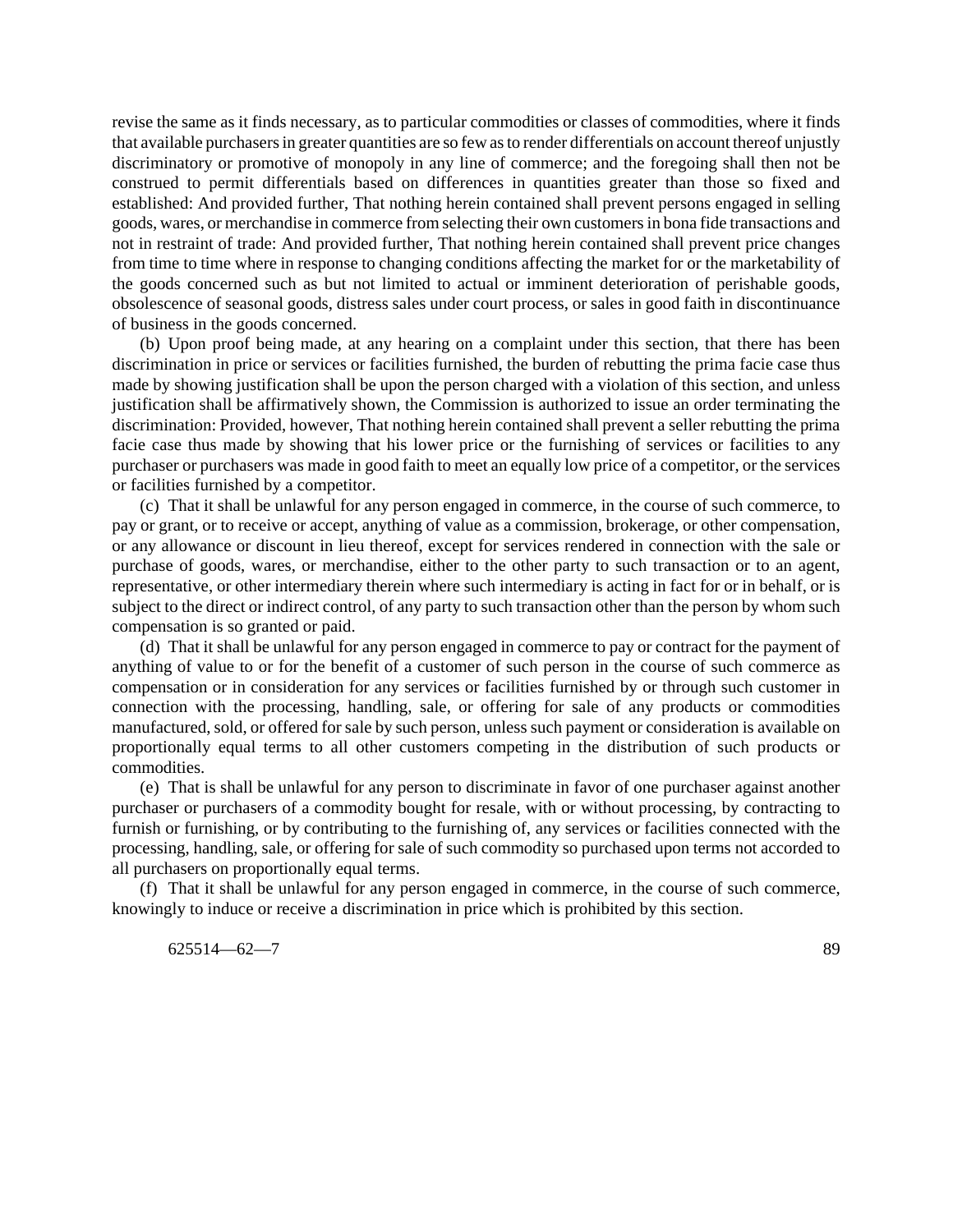#### SEC. 3. TYING OR EXCLUSIVE LEASES, SALES, OR CONTRACTS. (38 Stat. 731; 15 U.S.C.A., sec. 14.)

SEC. 3. That it shall be unlawful for any person engaged in commerce, in the course of such commerce, to lease or make a sale or contract for sale of goods, wares, merchandise, machinery, supplies or other commodities, whether patented or unpatented, for use, consumption orresale within the United States or any Territory thereof or the District of Columbia or any insular possession or other place under the jurisdiction of the United States, or fix a price charged therefor, or discount from or rebate upon, such price, on the condition, agreement or understanding that the lessee or purchaser thereof shall not use or deal in the goods, wares, merchandise, machinery, supplies, or other commodities of a competitor or competitors of the lessor or seller, where the effect of such lease, sale, or contract for sale or such condition, agreement or understanding may be to substantially lessen competition or tend to create a monopoly in any line of commerce.

#### SEC. 4. VIOLATION OF ANTITRUST LAWS-DAMAGES. (38 Stat. 731; U.S.C.A., sec. 15.)

SEC. 4. That any person who shall be injured in his business or property by reason of anything forbidden in the antitrust laws may sue therefor in any district court of the United States in the district in which the defendant resides, or is found, or has an agent, without respect to the amount in controversy, and shall recover threefold the damages by him sustained, and the cost of suit, including a reasonable attorney's fee.

SEC. 4A.<sup>3</sup> Whenever the United States is hereafter injured in its business or property by reason of anything forbidden in the antitrust laws it may sue therefor in the United States district court for the district in which the defendent resides or is found or has an agent, without respect to the amount in controversy, and shall recover actual damages by it sustained and cost of suit.

SEC. 4B. Any action to enforce any cause of action under sections 4 or 4A shall be forever barred unless commenced within four years after the cause of action accrued. No cause of action barred under existing law on the effective date of' this Act shall be revived by this Act.

## SEC. 5. PROCEEDINGS BY OR IN BEHALF OF UNITED STATES UNDER ANTITRUST LAWS. FINAL JUDGMENTS OR DECREES THEREIN AS EVIDENCE IN PRIVATE LITIGATION. INSTITUTION THEREOF AS SUSPENDING STATUTE OF LIMITATIONS. (38 Stat. 731; 15 U.S.C.A., sec. 16.)

SEC. 5. (a) A final judgment or decree heretofore or hereafter rendered in any civil or criminal proceeding brought by or on behalf of the United States under the. antitrust lawsto the effect that a defendant has violated said laws shall be prima facie evidence against such defendant in any action or proceeding brought by any other party against such defendant under said laws or by the United States under section 4A, as to all matters respecting which said judgment or decree would be an estoppel as between the parties thereto: Provided, That this section shall not apply to consent judgments or decrees entered before any testimony has been taken or to judgments or decrees entered in actions under Section 4A.

(b) Whenever any civil or criminal proceeding is instituted by the United States to prevent, restrain, or punish violations of any of the antitrust laws, but not including an action under section 4A, the running of the statute of limitations in respect of every section 4A, the running of the statute of limitations in respect

<sup>3</sup> Sec. 4A, 4B, 5 (a) and 5 (b) were added by Pub. Law 137, approved July 7, 1955, 69 Stat. 282, 283.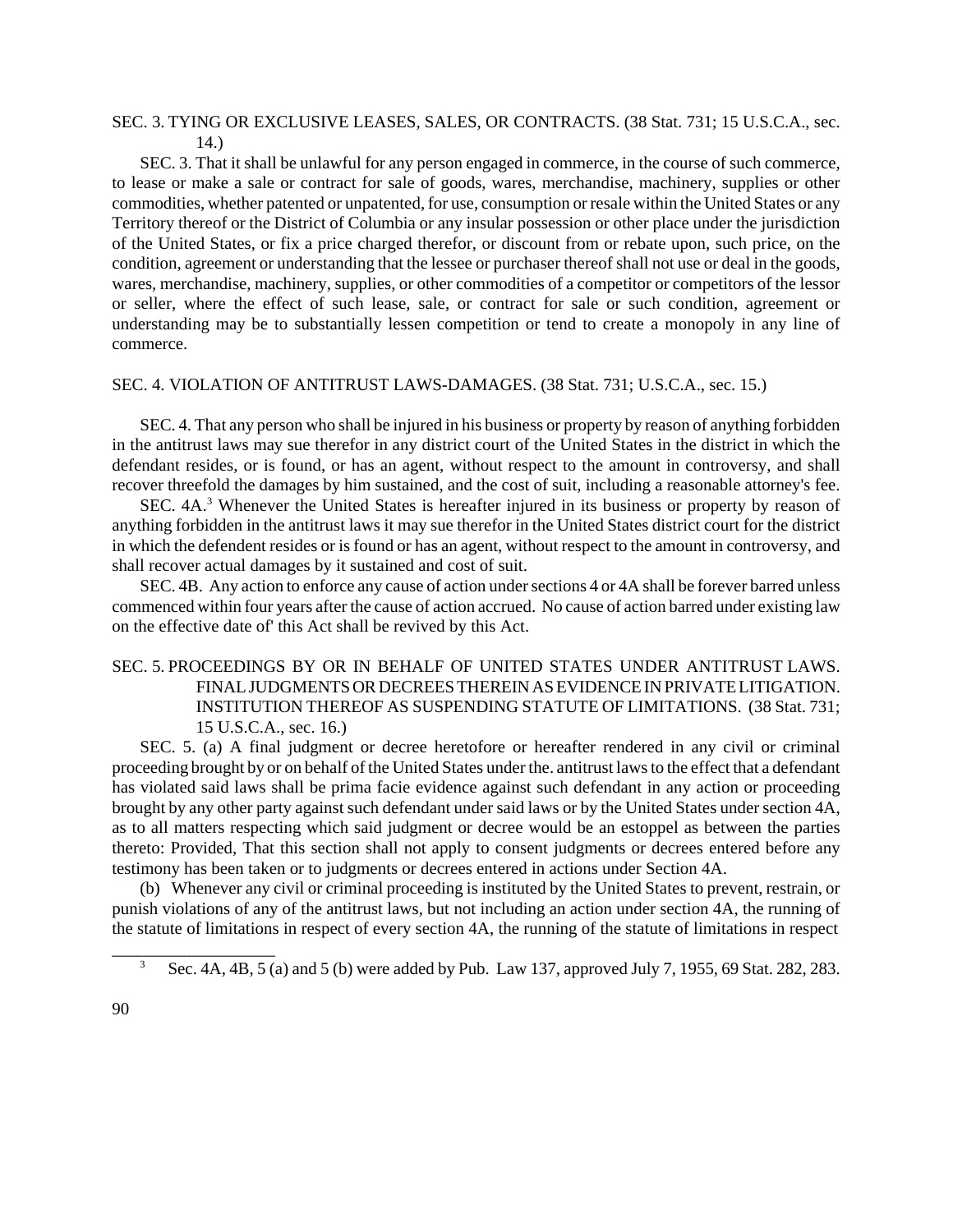of every private right of action arising under said laws and based in whole or in part on any matter complained of in said proceeding shall be suspended during the pendency thereof and for one year thereafter: Provided, however, That whenever the running of the statute of limitations in respect of a cause of action arising under section 4 is suspended hereunder, any action to enforce such cause of action shall be forever barred unless commenced either within the period of suspension or within four years after the cause of action accrued.

#### SEC. 6. LABOR OF HUMAN BEINGS NOT A COMMODITY OR ARTICLE OF COMMERCE. (38 Stat. 731; 15 U.S.C.A., see. 17.)

SEC. 6. That the labor of a human being is not a commodity or article of commerce. Nothing contained in the antitrust laws shall be construed to forbid the existence and operation of labor, agricultural, or horticultural organizations, instituted for the purposes of mutual help, and not having capital stock or conducted for profit, or to forbid or restrain individual members of such organizations from lawfully carrying out the legitimate objects thereof; nor shall such organizations, or the members thereof, be held or construed to be illegal combinations or conspiracies in restraint of trade, under the antitrust laws.

#### SEC.7. ACQUISITION BY CORPORATION OF STOCK OR OTHER SHARE CAPITAL OF OTHER CORPORATION OR CORPORATIONS. (38 Stat. 731; 15 U.S.C.A., sec. 18.)

SEC.<sup>4</sup> That no corporation engaged in commerce shall acquire, directly or indirectly, the whole or any part of the stock or other share capital and no corporation subject to the jurisdiction of the Federal Trade Commission shall acquire the whole or any part of the assets of another corporation engaged also in commerce, where in any line of commerce in any section of the country, the effect of such acquisition may be substantially to lessen competition, or to tend to create a monopoly.

No corporation shall acquire, directly or indirectly, the whole or any part of the stock or other share capital and no corporation subject to the jurisdiction of the Federal Trade Commission shall acquire the whole or any part of the assets of one or more corporations engaged in commerce, where in any line of commerce in any section of the country, the effect of such acquisition, of such stocks or assets, or of the use of such stock by the voting or granting of proxies or otherwise, may be substantially to lessen competition, or to tend to create a monopoly.

This section shall not apply to corporations purchasing such stock solely for investment and not using the same by voting or otherwise to bring about or in attempting to bring about, the substantial lessening of competition. Nor shall anything contained in this section prevent a corporation engaged in commerce from causing the formation of subsidiary corporations for the actual carrying on of their immediate lawful business, or the natural and legitimate branches or extensions thereof, or from owning and holding all or a part of the stock of such subsidiary corporations, when the effect of such formation is not to substantially lessen competition.

Nor shall anything herein contained be construed to prohibit any common carrier subject to the laws to regulate commerce from aiding in the construction of branches or short lines so located as to become feeders to the main line of the company so aiding in such construction or from acquiring or owning all or any part of the stock of such branch lines, nor to prevent any such common carrier from acquiring and owning all or any part of the stock of a branch or short line

This section, and also section 11, which amend the respective sections of the Clayton Act, were enacted by Act of Dec. 29, 1950 (P.L. 899; 64 Stat. 1125; 15 U.S.C. 18).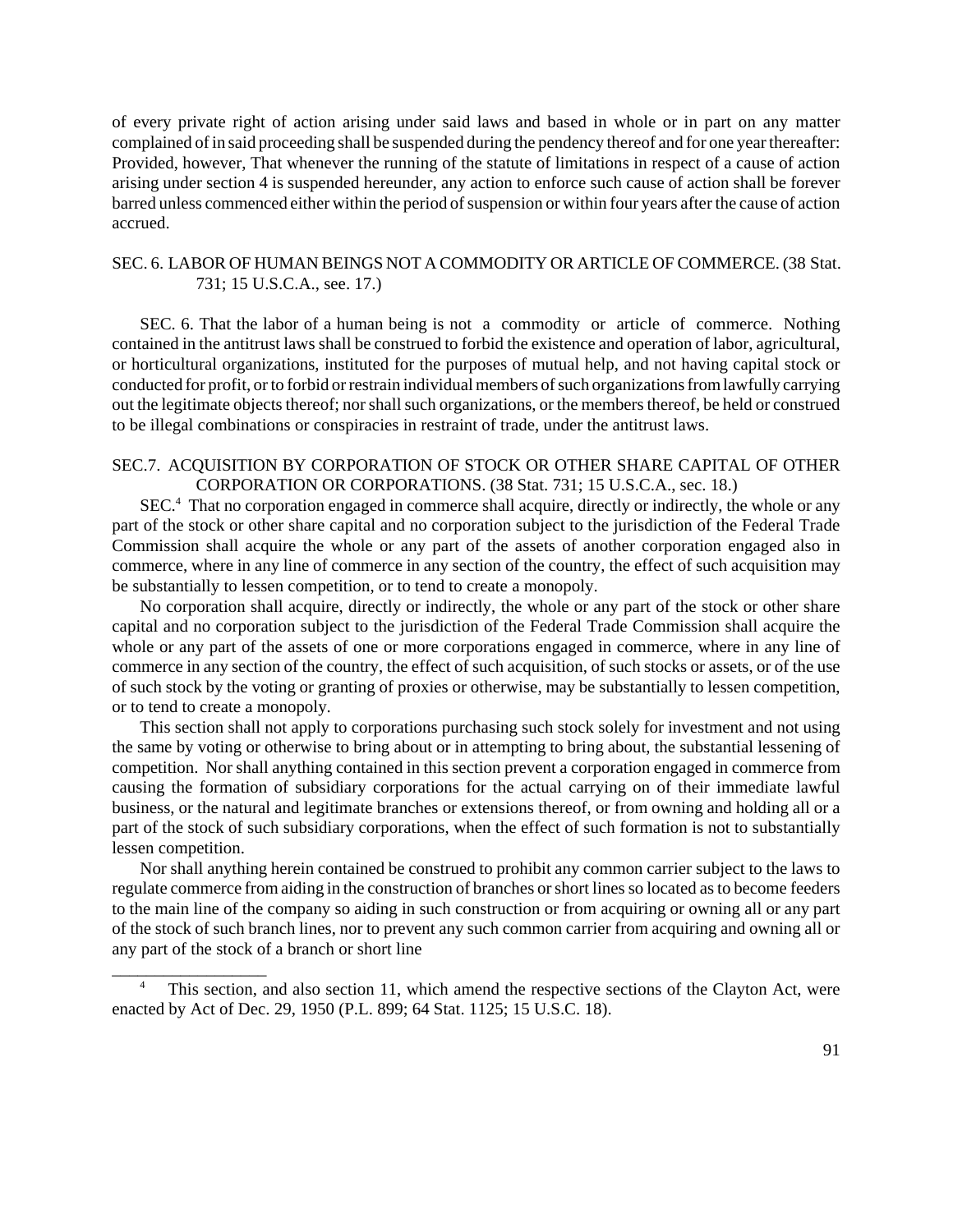constructed by an independent company where there is no substantial competition between the company owning the branch line so constructed and the company owning the main line acquiring the property or an interest therein, nor to prevent such common carrier from extending any of its lines through the medium of the acquisition of stock or otherwise of any other common carrier where these is no substantial competition between the company extending its lines and the company whose stock, property, or an interest therein is so acquired.

Nothing contained in this section shall be held to affect or impair any right heretofore legally acquired: Provided, That nothing in this section shall be held or construed to authorize or make lawful anything heretofore prohibited or made illegal by the antitrust laws, nor to exempt any person from the penal provisions thereof or the civil remedies therein provided.

Nothing contained in this section shall apply to transactions duly consummated pursuant to authority given by the Civil Aeronautics Board, Federal Communications Commission, Federal Power Commission, Interstate Commerce Commission, the Securities and Exchange Commission in the exercise of its jurisdiction under section 10 of the Public Utility Holding Company Act of 1935, the United States Maritime Commission, or the Secretary of Agriculture under any statutory provision vesting such power in such Commission, Secretary, or Board.

## SEC. 8. INTERLOCKING DIRECTORS, OFFICERS, OR EMPLOYEES OF BANKS AND DIRECTORS OF OTHER CORPORATIONS. (38 Stat. 732 (as amended by 48 Stat. 718) ; 15 U.S.C.A., sec. 19.)

SEC. 8. No private banker or director, officer, or employe of any member bank of the Federal Reserve System or any branch thereof shall be at the same time a director, officer, or employee of any other bank, banking association, savings bank, or trust company organized under the National Bank Act or organized under the laws of any State or of the District of Columbia, or any branch thereof, except that the Board of Governors of the Federal Reserve System may by regulation permit such service as a director, officer, or employee of not more than one other such institution or branch thereof; but the foregoing prohibition shall not apply in the case of any one or more of the following or any branch thereof :

(1) A bank, banking association, savings bank, or trust company, more than 90 per centum of the stock of which is owned directly or indirectly by the United States or by any corporation of which the United States directly or indirectly owns more than 90 per centum of the stock.

(2) A bank, banking association, savings bank, or trust company which has been placed formally in liquidation or which is in the hands of a receiver, conservator, or other official exercising similar functions.

(3) A corporation, principally engaged in international or foreign banking or banking in a dependency or insular possession of the United States which has entered into an agreement with the Board of Governors of the Federal Reserve System pursuant to section 25 of the Federal Reserve Act.

(4) A bank, banking association, savings bank, or trust company, more than 50 per centum of the common stock of which is owned directly or indirectly by persons who own directly or indirectly more than 50 per centum of the common stock of such member bank.

(5) A bank, banking association, savings bank, or trust company not located and having no branch in the same city, town, or village as that in which such member bank or any branch thereof is located, or in any city, town, or village contiguous or adjacent thereto.

(6) A bank, banking association, savings bank, or trust company not engaged in a class or classes of business in which such member bank is engaged.

(7) A mutual savings bank having no capital stock.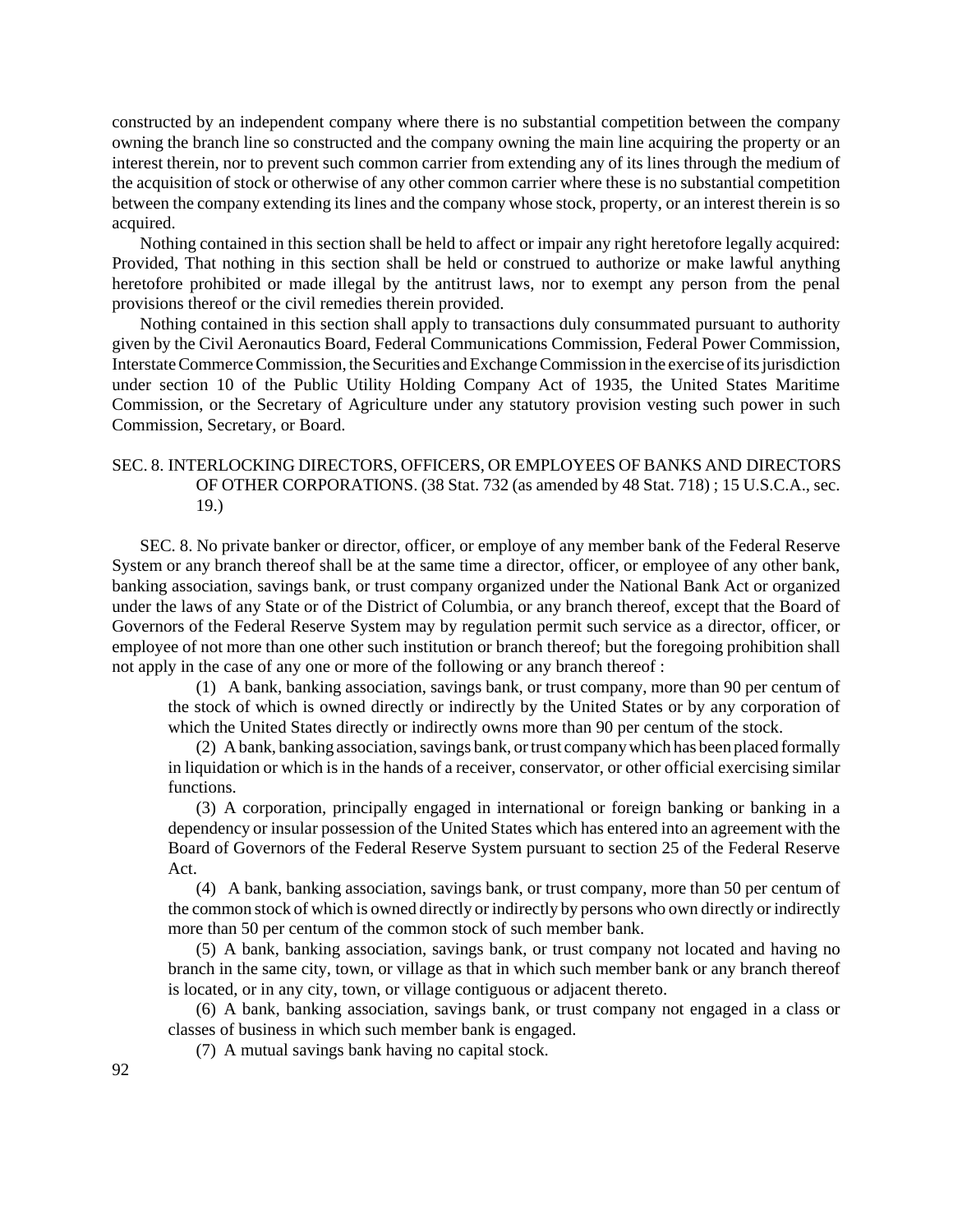Until February 1, 1939, nothing in this section shall prohibit any director, officer, or employee of any member bank of the Federal Reserve System, or any branch there, who is lawfully serving at the same time as a private banker or as a director, officer, or employee of any other bank, banking association, savings bank, or trust company, or any branch thereof, on the date of enactment of the Banking Act of 1935, from continuing such service.

The Board of Governors of the Federal Reserve System is authorized and directed to enforce compliance with this section, and to prescribe such rules and regulations as it deems necessary for that purpose.

That from and after two years from the date of the approval of this Act no person at the same time shall be a director in any two or more corporations,, any one of which has capital, surplus, and undivided profits aggregating more than \$1000,000, engaged in whole or in part in commerce, other than banks, banking associations, trust companies, and common carriers subject to the Act to regulate commerce, approved February fourth, eighteen hundred and eighty-seven, if such corporations are or shall have been theretofore, by virtue of their business and location of operation, competitors, so that the elimination, of competition by agreement between them would constitute a violation of any of the provisions of any of the antitrust laws. The eligibility of a director under the foregoing provision shall be determined by the aggregate amount of the capital, surplus, and undivided profits, exclusive of dividends declared but not paid to stockholders, at the end of the fiscal year of said corporation next preceding the election of directors, and when a director has been elected in accordance with the provisions of this Act it shall be lawful for him to continue as such for one year thereafter.

When any person elected or chosen as a director or officer or selected as an employee of any bank or other corporation subject to the provisions of this Act is eligible at the time of his election or selection to act for such bank or other corporation in such capacity his eligibility to act in such capacity shall not be affected and he shall not become or be deemed amenable to any of the provisions hereof by reason of any change in the affairs of such bank or other corporation from whatsoever cause, whether specifically excepted by any of the provisions hereof or not, until the expiration of one year from the date of his election or employment.

#### SEC. 9. WILLFUL MISAPPLICATION, EMBEZZLEMENT, ETC., OF MONEYS, FUNDS, ETC., OF COMMON CARRIER A FELONY. (38 Stat. 733; 18 U.S.C.A., sec. 412.)

SEC. 9.<sup>5</sup> Every president, director, officer or manager of any firm, association or corporation engaged in commerce as a common carrier, who embezzles, steals, abstracts, or willfully misapplies, or willfully permits to be misapplied, any of the moneys, funds, credits, securities, property, or assets of such firm, association, or corporation, arising or accruing from, or used in, such commerce, in whole or in part, or willfully and knowingly converts the same to his own use or to the use of another, shall be deemed guilty of a felony and upon conviction shall be fined not less than \$500 or confined in the penitentiary not less than one year nor more than ten years, or both, in the discretion of the court.

Prosecutions hereunder may be in the district court of the United States for the district wherein the offense may have been committed.

That nothing in this section shall be held to take away or impair the jurisdiction of the courts of the several States under the laws thereof; and a judgment of conviction or acquittal on the merits under the laws of any State shall e a bar to any prosecution hereunder for the same act or acts.

<sup>5</sup> Repealed by Act of June 25, 1948, c. 645 (62 Stat. 683), which revised, codified, and acted into "positive law" Title 18 of the Code (Crimes and Criminal Procedure). Said act reenacted said matter as to substance, as 18 U.S.C., See- 660 (62 Stat 730).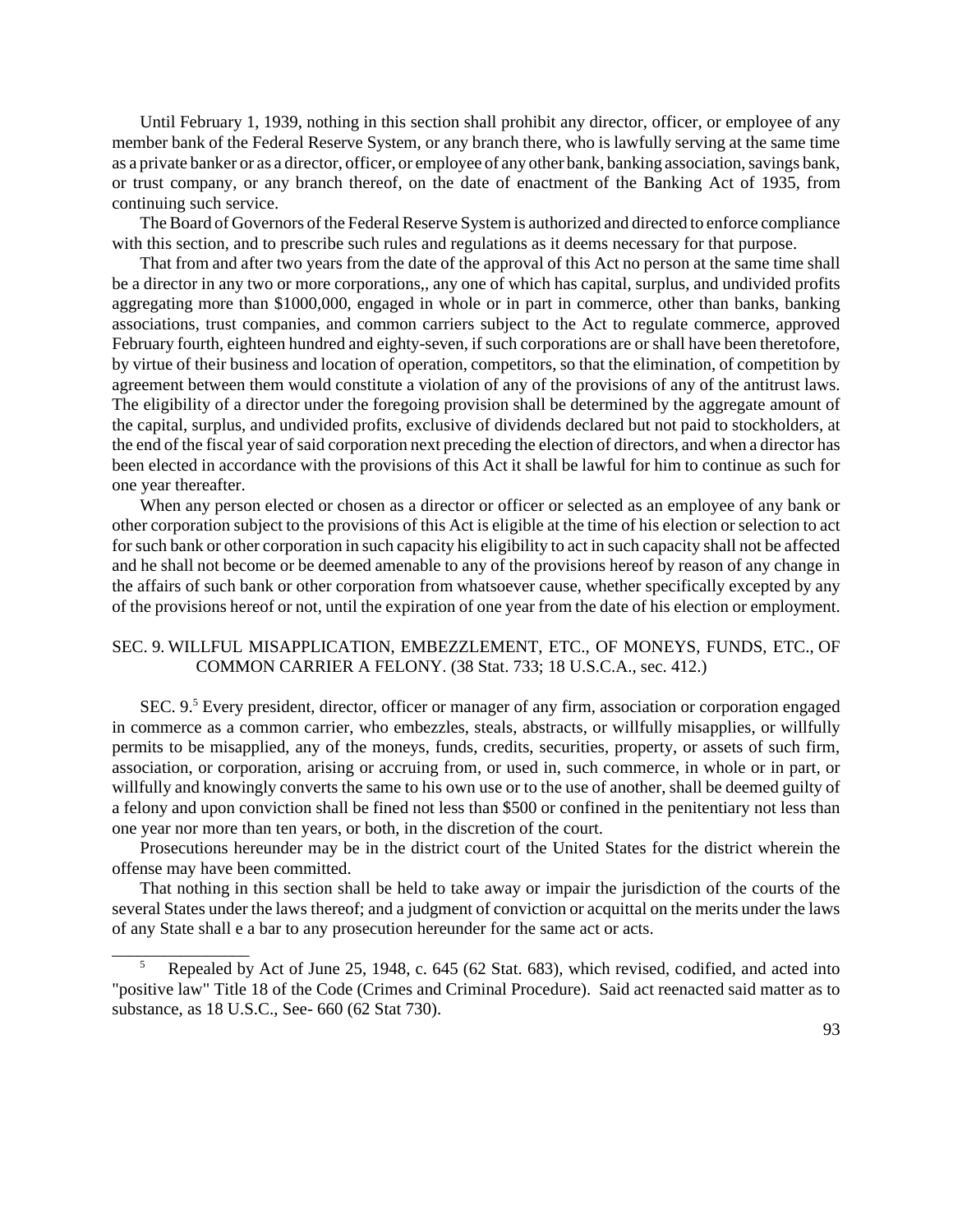#### SEC. 10. LIMITATIONS UPON DEALINGS AND CONTRACTS OF COMMON CARRIERS, WHOSE INTERLOCKING DIRECTORS, ETC. (38 Stat. 734; 15 U.S.C.A., sec. 20.)

SEC. 10. That after two years from the approval of this Act no common carrier engaged in commerce shall have any dealings in securities, supplies, or other articles of commerce, or shall make or have any contracts for construction or maintenance of any kind, to the amount of more than \$50,000, in the aggregate, in any one year, with another corporation, firm, partnership, or association when the said common carrier shall have upon its board of directors or as its president, manager, or as its purchasing or selling officer, or agent in the particular transaction, any person who is at the same time a director, manager, or purchasing or selling officer of, or who has any substantial interest in, such other corporation, firm, partnership, or association, unless and except such purchases shall be made from, or such dealings shall be with, the bidder whose bid is the most favorable to such common carrier, to be ascertained by competitive bidding under regulations to be prescribed by rule or otherwise by the Interstate Commerce Commission. No bid shall be received unless the name and address of the bidder or the names and addresses of the officers, directors, and general managers thereof, if the bidder be a corporation, or of the members, if it be a partnership or firm, be given with the bid.

Any person who shall, directly or indirectly, do or attempt to do anything to prevent anyone from bidding or shall do any act to prevent free and fair competition among the bidders or those desiring to bid shall be punished as prescribed in this section in the case of an officer or director.

Every such common carrier having any such transactions or making any such purchases shall within thirty days after making the same file with the InterstateCommerceCommission a full and detailed statement of the transaction showing the manner of the competitive bidding, who were the bidders, and the names and addresses of the directors and officers of the corporations and the members of the firm or partnership bidding; and whenever the said commission shall, after investigation or hearing, have reason to believe that the law has been violated in and about the said purchases or transactions it shall transmit all papers and documents and its own views or findings regarding the transaction to the Attorney General.

If any common carrier shall violate this section it shall be fined not exceeding \$25,000; and every such director, agent, manager or officer thereof who shall have knowingly voted for or directed the act constituting such violation or who shall have aided or abetted in such violation shall be deemed guilty of a misdemeanor and shall be fined not exceeding \$5,000, or confined in jail not exceeding one year, or both, in the discretion of the court

#### SEC. 11. JURISDICTION TO ENFORCE COMPLIANCE, COMPLAINTS, FINDINGS, AND ORDERS. APPEALS, SERVICE. (38 Stat. 734; 15 U.S.C.A., sec. 21)

Sec.  $11(a)^6$  That authority to enforce compliance with sections 2, 3, 7, and 8 of this Act by the persons respectively subject thereto is hereby vested in the Interstate Commerce Commission where applicable to common carriers subject to the Interstate Commerce Act, as amended; in the Federal Communications Commission where applicable to common carriers engaged in wire or radio communication or radio transmission of energy; in the Civil Aeronautics Board where applicable to air carriers and foreign air carriers subject to the Civil Aeronautics Act of 1038; in the Federal Reserve Board where applicable to

<sup>&</sup>lt;sup>6</sup> This section, and also section 7, which amend the respective sections of the Clayton Act, were enacted by Act of Dec. 29, 1950. (P.L. 899; 64 Stat. 1125; 15 U.S.C. 21.)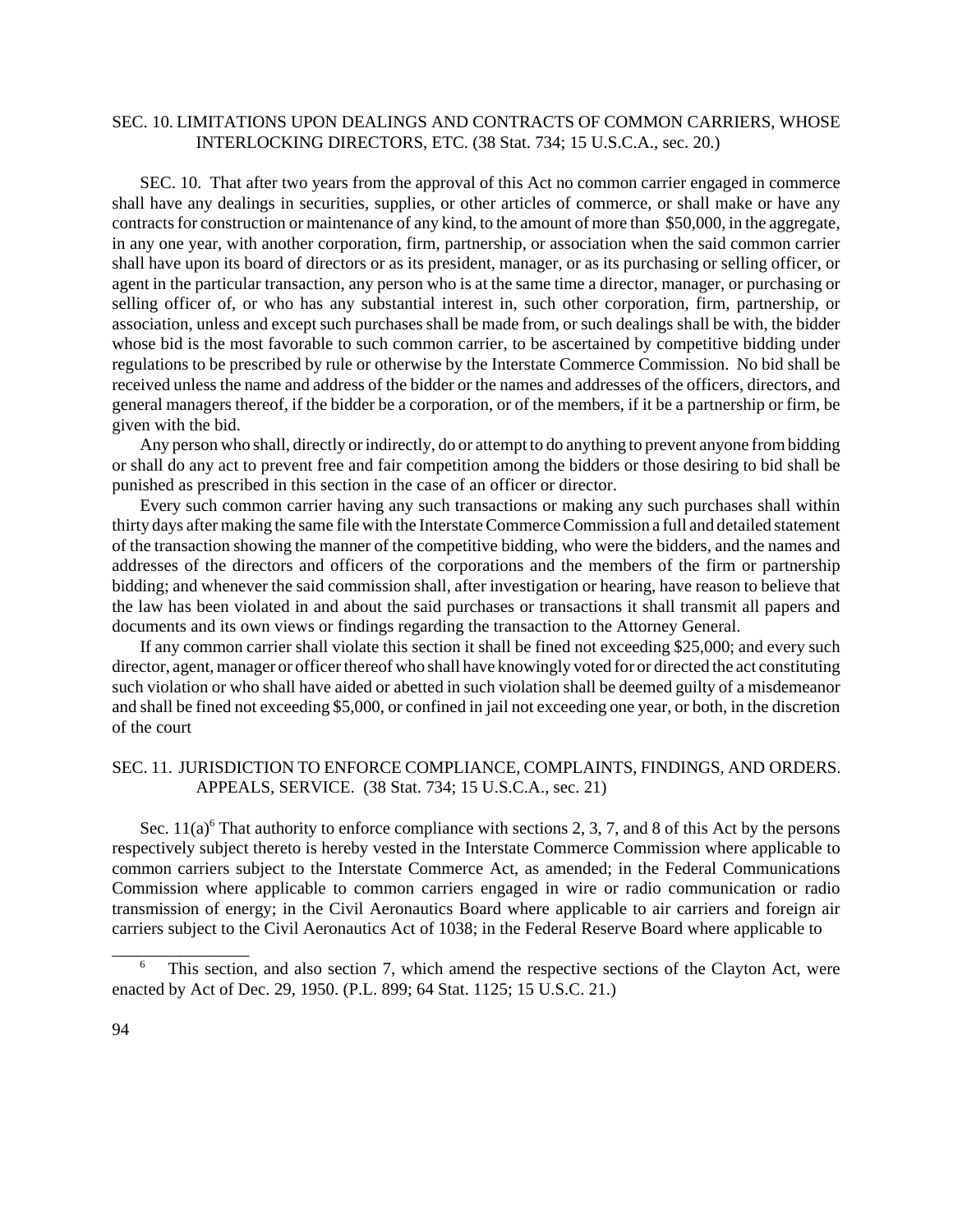banks, banking associations, and trust companies; and in the Federal Trade Commission where applicable to all other character of commerce to be exercised as follows:

(b) Whenever the Commission or Board vested with jurisdiction thereof shall have reason to believe that any person is violating or has violated any of the provisions of sections 2, 3, 7, and 8 of this Act, it shall issue and serve -upon such person and the Attorney General a complaint stating its charges -in that respect, and containing a notice of hearing upon a day and at a place therein fixed at least thirty days after the service of said complaint. The -person so complained of shall have the right to appear at the place and time so fixed and show cause why an order should not be entered by the Commission, or Board requiring such person to cease and desist fromthe violation of the law so charged in said complaint. The Attorney General shall have the right to intervene and appear in said proceeding and any person may make application, and upon good cause shown may be allowed by the Commission or Board, to intervene and appear in said proceeding by counsel or in person. The testimony in any such proceeding shall be reduced to writing and filed in the office of the Commission or Board. If upon such hearing the Commission or Board, as the case may be, shall be of the opinion that any of the provisions of said sections have been or are being violated, it shall make a report in writing, in which it shall state its findings as to the facts, and shall issue and cause to be served on such person an order requiring such person to cease and desist from such violations, and divest itself of the stock, or other share capital, or assets, held or rid itself of the directors chosen contrary to the provisions of sections 7 and 8 of this Act, if any there be, In the manner and within the time fixed by said order. Until the expiration of the time allowed for filing a petition for review, if no such petition has been duly filed within such time, or, if a petition for review has been filed within such time then until the record in the proceeding has been filed in a court of appeals of the United States, as hereinafter provided, the Commission or Board may at any time, upon such notice and in such manner as it shall deem proper, modify or set aside, in whole or in part, any report or any order made or issued by it under this section. After the expiration of the time allowed for filing a petition for review, if no such petition has been duly filed within such -time, the Commission or Board may at any time, after notice and opportunity for hearing, reopen and alter, modify, or set aside, in whole or in part, any report or order made or issued by it under this section, whenever in the opinion of the Commission or Board conditions of fact or of law have so changed as to require such action or if the public interest shall so require: Provided, however, That the said person may, within sixty days after service upon him or it of said report or order entered after such a reopening, obtain a review thereof in the appropriate court of appeals of the United States, in the manner provided in subsection (c) of this section.<sup>7</sup>

(c) Any person required by such order of the commission or board to cease and desist from any such violation may obtain a review of such order in the court of appeals of the United Statesfor any circuit within which such violation

<sup>7</sup> Parts of paragraphs two, three, four and five of this section were amended by Public Law 85-791, 85th Cong., H.R. 6788, approved August 28, 1958, 72 Stat. 943.

The first and second paragraphs of this section were redesignated as subsections (a) and (b), the last sentence of subsection (b) was amended, and the third, fourth, fifth, sixth and seventh paragraphs were amended by public Law 86-107, 86th Cong., S. 726, approved July 23, 1959, 73 Stat. 243-246.

The amendments so made do not apply to any proceeding initiated before the date of ,enactment of that Act under the third or fourth paragraph of section II. Each such proceeding continues to be governed by the provisions of such section as they existed on the day preceding the date of enactment of Public Law 86-107.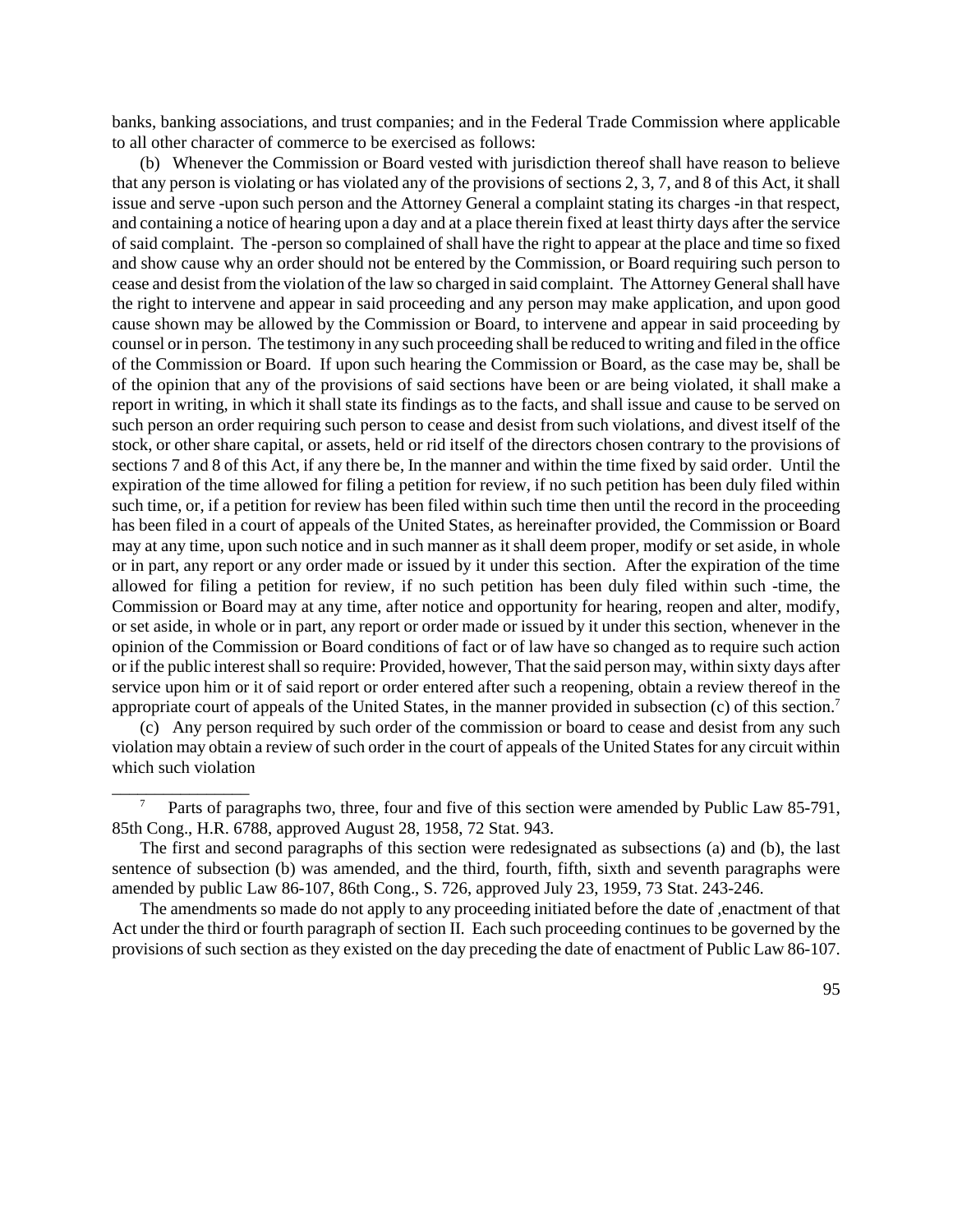occurred or within which such person resides or carries on business, by filing in the court, within sixty days after the date of the service of such order, a written petition praying that the order of the commission or board be set aside. A copy of such petition shall be forthwith transmitted by the clerk of the court to the commission or board, and thereupon the commission or board shall file in the court the record in the proceeding, as provided in section 2112 of title 28, United States Code. Upon such filing of the petition the court shall have jurisdiction of the proceeding and of the question determined therein concurrently with the commission or board until the filing of the record, and shall have power to make and enter a decree affirming, modifying, or setting aside the order of the commission or board, and enforcing the same to the extent that such order is affirmed, and to issue such writs as are ancillary to its jurisdiction or are necessary in its judgment to prevent injury to the public or to competitors pendente lite. The findings of the commission or board as to the facts, if supported by substantial evidence, shall be conclusive. To the extent that the order of the commission or board is affirmed, the court shall issue its own order commanding obedience to the terms of such order of the commission or board. if either party shall apply to the court for leave to adduce additional evidence, and shall show to the satisfaction of the court that such additional evidence is material and that there were reasonable grounds for the failure to adduce such evidence 'in the proceeding before the commission or board, the court may order such additional evidence to be taken before the commission or board, and to be adduced upon the hearing in such manner and upon such terms and conditions asto the court may seem proper. The commission or board may modify its findings as to the facts, or make new findings, by reason of the additional evidence so taken, and shall file such modified or new findings, which, if supported by substantial evidence, shall be conclusive, and its recommendation, if any, for the modification or setting aside of its original order, with the return of such additional evidence. The judgment and decree of the court shall be final, except that the same shall be subject to review by the Supreme Court upon certiorari, as provided in section 1254 of title 28 of the United States Code.

(d) Upon the filing of the record with it the jurisdiction of the court of appealsto affirm, enforce, modify, or set aside orders of the commission or board shall be exclusive.

(e) Such proceedings in the court of appeals shall be given precedence over other cases pending therein, and shall be in every way expedited. No order of the commission or board or judgment of the court to enforce the same shall in anywise relieve or absolve any person from any liability under the antitrust laws.

(f) Complaints, orders, and other processes ofthe commission or board under'thissectionmay be served by anyone duly authorized by the commission or board, either (1) by delivering a copy thereof to the person to be served, or to a member of the partnership to be served, or to the president, secretary, or other executive officer or a director of the corporation to be served; or (2),by leaving a copy thereof at the residence or the principal office or place of business of such person; or (3) by mailing by registered or certified mail a copy thereof addressed to such person at his or its residence or principal office or place of business. The verified return by the person so serving said complaint, order, or other process setting forth the manner of said service shall be proof ofthe same, and the return post office receipt forsaid complaint, order, or other process mailed by registered or certified mail as aforesaid shall be proof of the service of the same.

(g) Any order issued under subsection (b) shall become final-

(1) upon the expiration of the time allowed for filing a petition for review, if no such petition has been duly filed within such time; but the commission or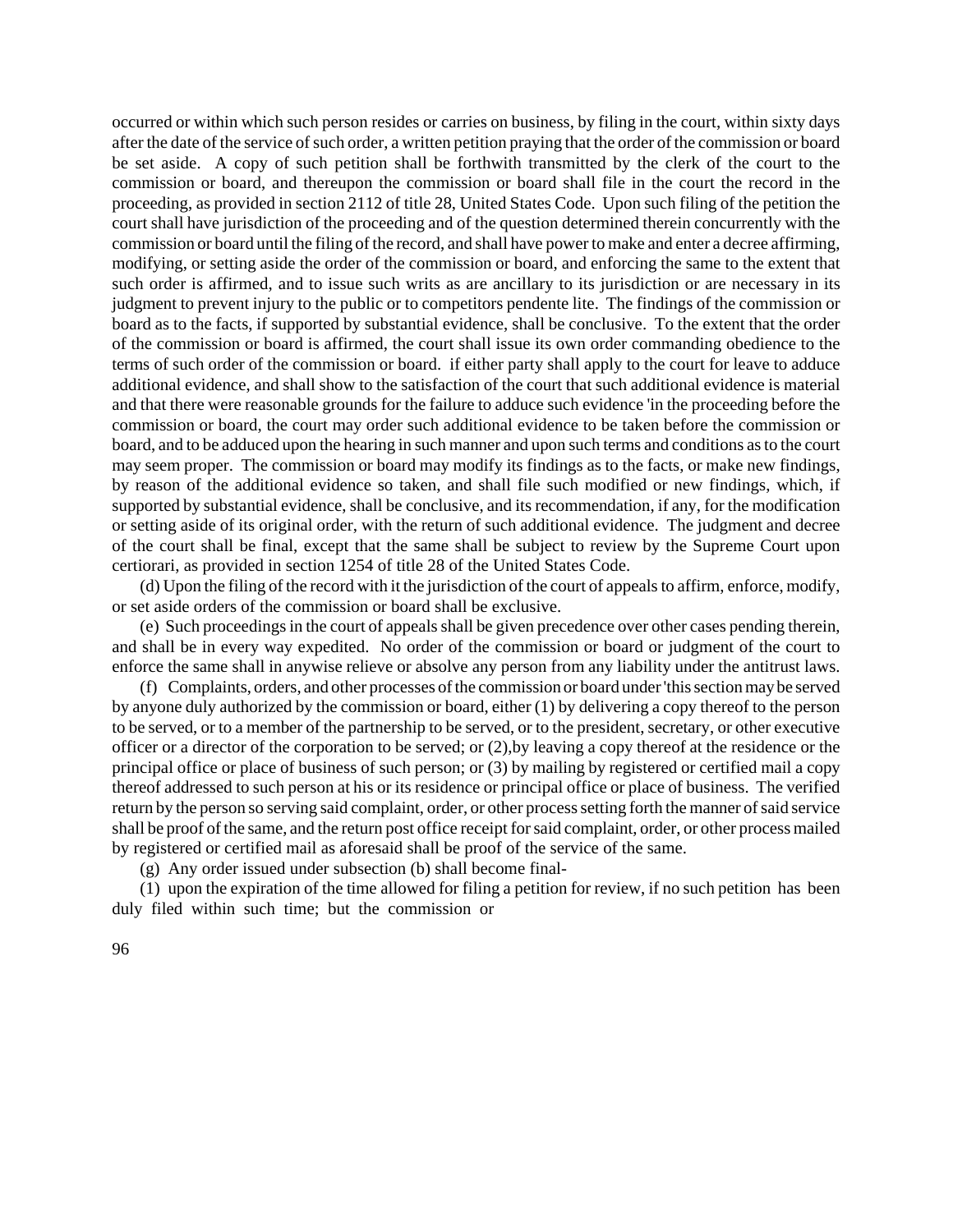board may thereafter modify or set aside its order to the extent provided in the last sentence of subsection (b) ; or

(2) upon the expiration of the time allowed for filing a petition for certiorari, if the order of the commission or board has been affirmed, or the petition for review has been dismissed by the court of appeals, and no petition for certiorari has been duly filed; or

(3) upon the denial of a petition for certiorari, if the order of the commission or board has been affirmed or the petition for review has been dismissed by the court of appeals; or

(4) upon the expiration of thirty days from the date of issuance of the mandate of the Supreme Court, if such Court directs that the order of the commission or board be affirmed or the petition for review be dismissed.

(h) If the Supreme Court directs that the order of the commission or board be modified or set aside, the order of the commission or board rendered in accordance with the mandate of the Supreme Court shall become final upon the expiration of thirty days from the time it was rendered, unless within such thirty days either party has instituted proceedings to have such order correct ed to accord with the mandate, in which event the order of the commission or board shall become final when so corrected.

(i) If the order of the commission or board is modified or set aside by the court of appeals, and if  $(1)$ the time allowed for filing a petition for certiorari has expired and no such petition has been duly filed, or (2) the petition for certiorari has been denied, or (3) the decision of the court has been affirmed by the Supreme Court, then the order of the commission or board rendered in accordance with the mandate of the court of appeals shall become final on the expiration of thirty days from the time such order of the commission or board was rendered, unless within such thirty days either party has instituted proceedings to have such order corrected so that it will accord with the mandate, in which event the order of the commission or board shall become final when so corrected.

(j) If the Supreme Court orders a rehearing; or if the case is remanded by the court of appeals to the commission or board for a rehearing, and if (1) the time allowed for filing a petition for certiorari has expired, and no such petition has been duly filed, or (2) the petition for certiorari has been denied, or (3) the decision of the court has been affirmed by the Supreme Court, then the order of the commission or board rendered upon such rehearing shall become final in the same manner as though no prior order of the commission or board had been rendered.

(k) As used in this section the term "mandate," in case a mandate has been recalled prior to the expiration of thirty days from the date of issuance thereof, means the final mandate.

(1) Any person who violates any order issued by the commission or board under subsection (b) after such order has become final, and while such order is in effect, shall forfeit and pay to the United States a civil penalty of not more than \$5,000 for each violation, which shall accrue to the United States and may be recovered in a civil action brought by the United States. Each separate violation of any such order shall he a separate offense, except that in the case of a violation through continuing failure or neglect to obey a final order of the commission or board each day of continuance of such failure or neglect shall be deemed a separate offense.

#### SEC. 12. PLACE OF PROCEEDING UNDER ANTITRUST LAWS. SERVICE OF PROCESS. (38 Stat. 736; 15 U.S.C.A., sec. 22.)

SEC. 12. That any suit, action, or proceeding under the antitrust laws against a corporation may be brought not only in the judicial district whereof it is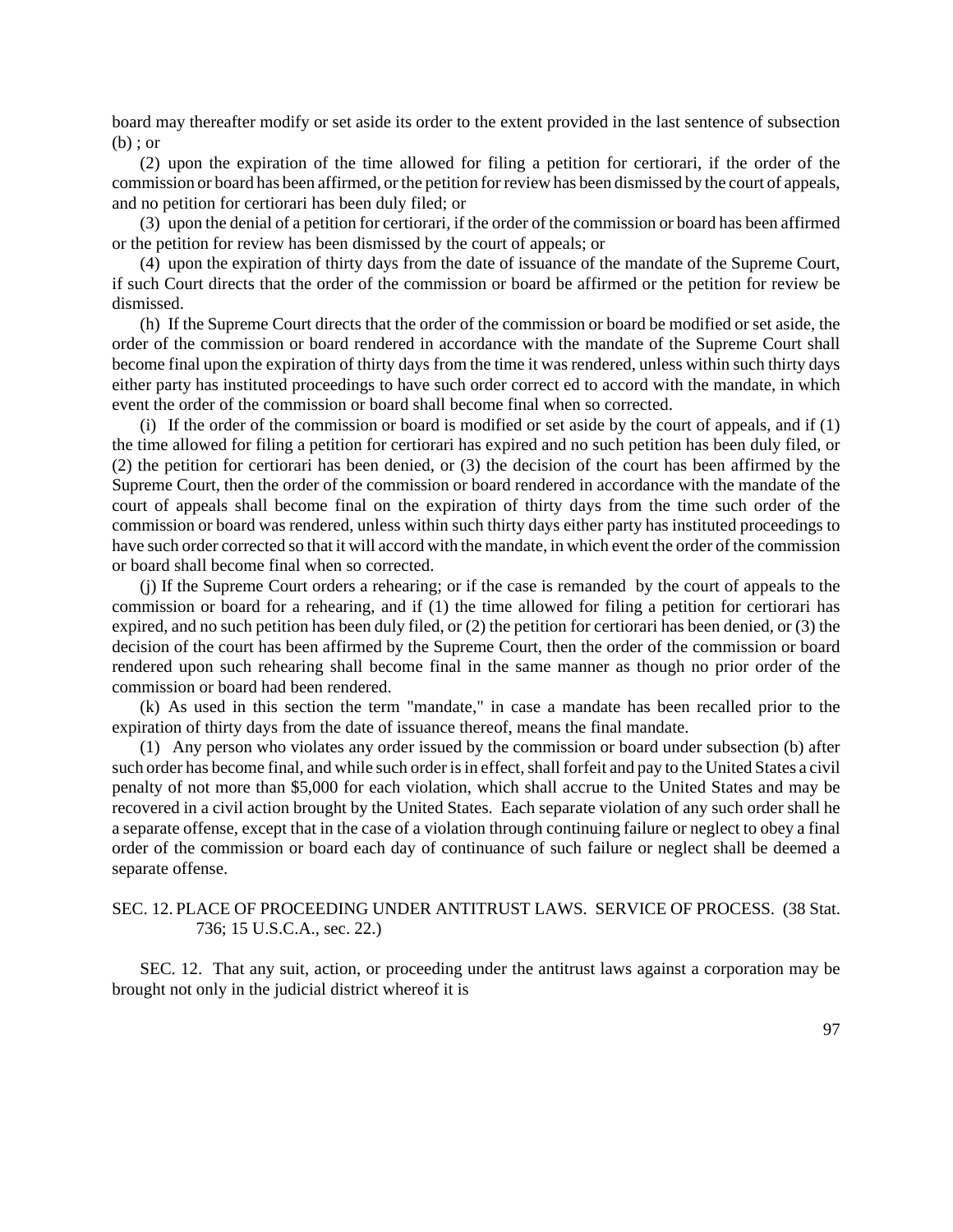an inhabitant, but also in any district wherein it may be found or transact, business; and all process in such cases may be served in the district of which it is an inhabitant, or wherever it may be found.

#### SEC.13. SUBPOENAS FOR WITNESS IN PROCEEDINGS BY OR ON BEHALF OF THE UNITED STATES UNDER ANTITRUST LAWS. (38 Stat. 736; 15 U.S.C.A., sec. 23.)

SEC. 13. That in any suit, action, or proceeding brought by or on behalf of, the United States subpoenas for witnesses who are required to attend a court of the United States in any judicial district in any case, civil or criminal, arising under the antitrust laws may run into any other district: Provided, That in civil cases no writ of subpoena shall issue for witnesses living out of the district in which the court is held at a greater distance than one hundred miles from the place of holding the same without the permission of the trial court being first had upon proper application and cause shown.

#### SEC. 14. VIOLATION BY CORPORATION OF PENAL PROVISIONS OF ANTITRUST LAWS. (38 Stat. 736; 15 U.S.C.A., sec. 24.)

SEC. 14. That whenever a corporation shall violate any of the penal provisions of the antitrust laws, such violation shall be deemed to be also that of the individual directors, officers, or agents of such corporation who shall have authorized, ordered, or done any of the acts constituting in whole or in part such violation, and such violation shall be deemed a misdemeanor, and upon conviction therefor of any such director, officer, or agent he shall be punished by a fine of not exceeding \$6,000 or by imprisonment for not exceeding one year, or by both, in the discretion of the court.

#### SEC. 15. JURISDICTION OF UNITED STATES DISTRICT COURTS TO PREVENT AND RESTRAIN VIOLATIONS OF THIS ACT. (38 Stat. 736; 15 U.S.C.A., sec. 25.)

SEC. 15. That the several district courts of the United States are hereby invested with jurisdiction to prevent and restrain violations of this Act, and it shall be the duty of the several district attorneys of the United States, in their respective districts, under the direction of the Attorney General, to institute proceedings in equity to prevent and restrain such violations. Such proceedings may be by way of petition setting forth the case and praying that such violation shall be enjoined or otherwise prohibited. When the parties complained of shall have been duly notified of such petition, the court shall proceed, as soon as may be, to the hearing and determination of the case; and pending such petition, and before final decree, the court may at any time make such temporary restraining order or prohibition asshall be deemed just in the premises. Whenever it shall appear to the court before which any such proceeding may be pending that the ends of justice require that other parties should he brought before the court, the court may cause them to be summoned whether they reside in the district in which the court is held or not, and subpoenas to that end may be served in any district by the marshal, thereof.

#### SEC 16. INJUNCTIVE RELIEF AGAINST THREATENED LOSS BY VIOLATION OF ANTITRUST LAWS. (38 Stat. 737; 15 U.S.C.A., sec. 26.)

SEC. 16. That any person, firm, corporation, or association shall be entitled to sue for and have injunctive relief, in any court of the United States having Jurisdiction over the parties, as against threatened loss or damage by a violation of the antitrust laws, including sections two, three, seven, and eight of this Act,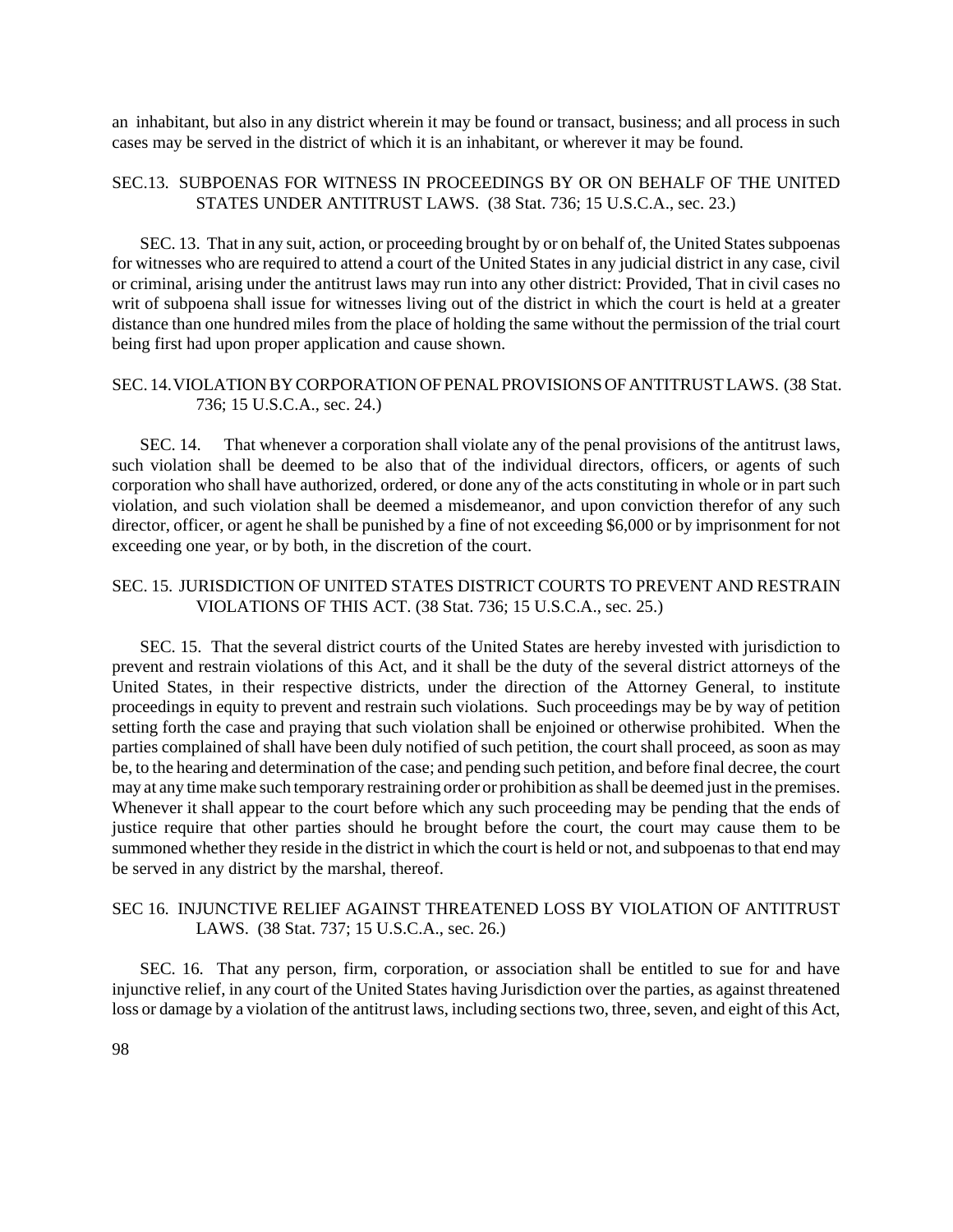when and under the same conditions and principles as injunctive relief against threatened conduct that will cause loss or damage is granted by courts of equity, under the rules governing such proceedings, and upon the execution of proper bond against damages for an injunction improvidently granted and a showing that the danger of irreparable loss or damage is immediate, a preliminary injunction may issue: Provided, That nothing herein contained shall be construed to entitle any person, firm, corporation, or association, except the United States, to bring suit in equity for injunctive relief against any common carrier subject to the provisions of the Act to regulate commerce, approved February fourth, eighteen hundred and eighty-seven, in respect of any matter subject to the regulation, supervision, or other jurisdiction of the interstate Commerce Commission.

#### SEC. 17. PRELIMINARY INJUNCTIONS, TEMPORARY RESTRAINING ORDERS. (38 Stat. 737; first two paragraphs are 28 U.S.C.A., see. 381.)

SEC. 17.<sup>8</sup> That no preliminary injunction shall be issued without notice to the opposite party. No temporary restraining order shall be granted without notice to the opposite party unless it shall clearly appear from specific facts shown by affidavit or by the verified bill that immediate and irreparable injury, loss, or damage will result to the applicant before notice can be served and a hearing had thereon. Every such temporary restraining order shall be endorsed with the date and hour of issuance, shall be forthwith filed in the clerk's office and entered of record, shall define the injury and state why it is irreparable and why the order was granted without notice, and shall by its terms expire within such time after entry, not to exceed ten days, as the court or judge may fix, unless within the time so fixed the order is extended for a like period for good cause shown, and the reasons for such extensions shall be entered of record. In case a temporary restraining order shall be granted without notice in the contingency specified, the matter of the issuance of a preliminary injunction shall be set down for a hearing at the earliest possible time and shall take precedence of all matters except older matters of the same character; and when the same comes up for hearing the party obtaining the temporary restraining ordershall proceed with the application for a preliminary injunction, and if he does not do so the court shall dissolve the temporary restraining order. Upon two days' notice to the party obtaining such temporary restraining order the opposite party may appear and move the dissolution or modification of the order, and in that event the court or judge shall proceed to hear and determine the motion as expeditiously as the ends of justice may require.

Section two hundred and sixty-three of an Act entitled "An Act to codify, revise, and amend the laws relating to the judiciary," approved March third, nineteen hundred and eleven, is hereby repealed.

Nothing in this section contained shall be deemed to alter, repeal, or amend section two hundred and sixty-six of an Act entitled "An Act to codify, revise, and amend the lawsrelating to the judiciary," approved March third nineteen hundred and eleven.

#### SEC. 18 NO RESTRAINING ORDER OR INTERLOCUTORY ORDER OF INJUNCTION WITHOUT GIVING SECURITY. (38 Stat. 738; 28 U.S.C.A. sec. 382.)

SEC. 18.<sup>9</sup> That, except as otherwise provided in section 16 of this Act, no restraining order or interlocutory order of injunction shall issue, except upon the giving of security by the applicant in such sum as the court or judge may

\_\_\_\_\_\_\_\_\_\_\_\_\_\_\_\_\_\_\_\_\_\_\_

<sup>8</sup> See second paragraph of footnote 13.

<sup>9</sup> See second paragraph of footnote 13.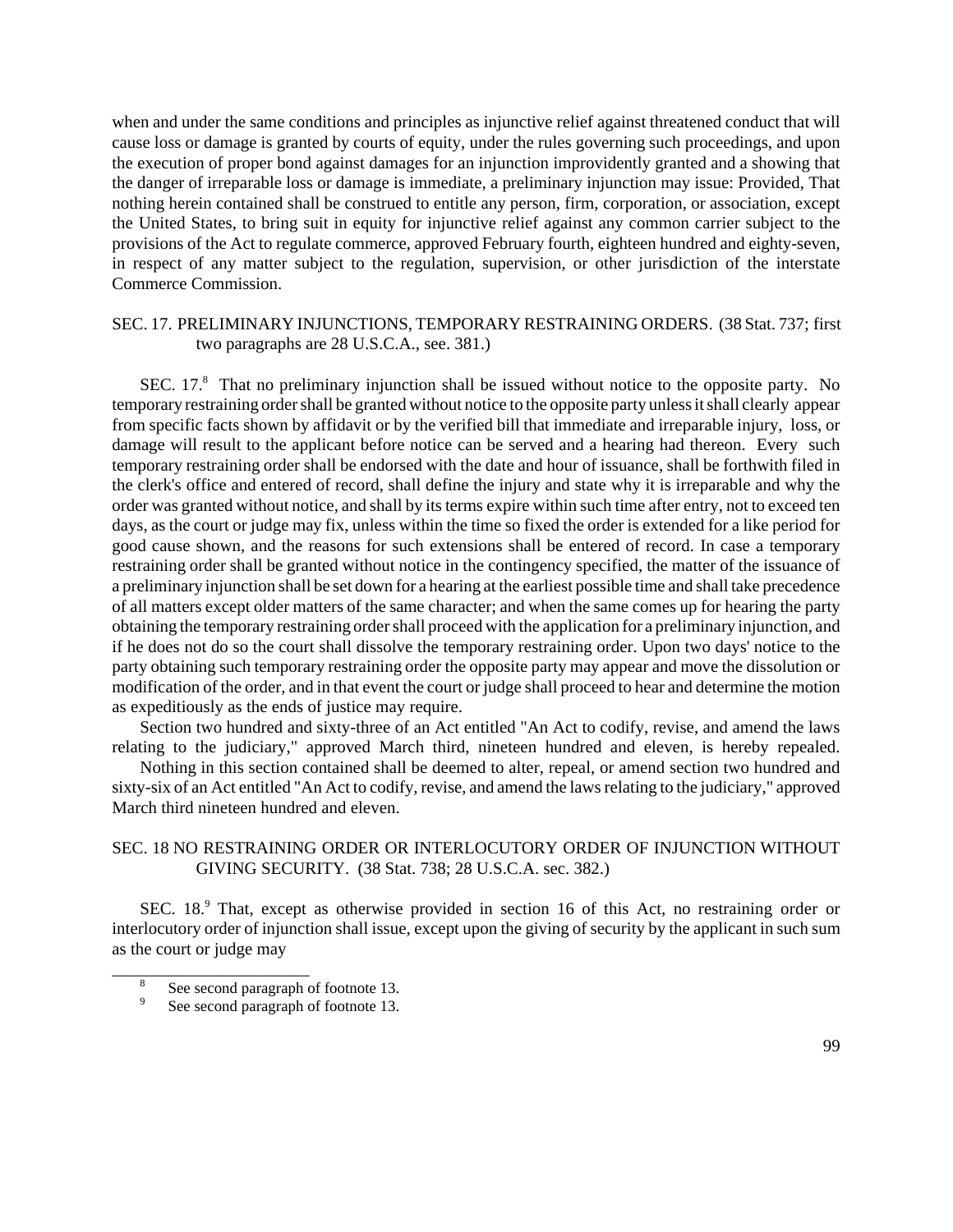deem proper, conditioned upon the payment of such costs and damages as may be incurred or suffered by any party who may be found to have been wrongfully enjoined or restrained thereby.

#### SEC. 19. ORDERS OF INJUNCTION OR RESTRAINING ORDERS-REQUIREMENTS. (38 Stat. 738; 28 U.S.C.A., sec. 383.)

SEC. 19.<sup>10</sup> That every order of injunction or restraining order shall set forth the reasons for the issuance of the same, shall be specific in terms, and shall describe in reasonable detail, and not by reference to the bill of complaint or other document, the act or acts sought to be restrained, and shall be binding only upon the parties to the suit, their officers, agents, servants, employees and attorneys, or those in active concert or participating with them, and who shall, by personal service or otherwise, have received actual notice of the same.

## SEC. 20. RESTRAINING ORDERS OR INJUNCTIONS BETWEEN AN EMPLOYER AND EMPLOYEES, EMPLOYERSANDEMPLOYEES,ETC.,INVOLVING OR GROWING OUT OF TERMS OR CONDITIONS OF EMPLOYMENT. (38 Stat. 738; 29 U.S.C.A., sec. 52.)

SEC. 20. That no restraining order or injunction shall be granted by any court of the United States, or a judge or the judges thereof, in any case between an employer and employees, or between employers and employees, or between employees, or between persons employed and persons seeking employment, involving, or growing out of, a dispute concerning terms or conditions of employment, unless necessary to prevent irreparable injury to property, or to a property right of the party making the application, for which injury there is no adequate remedy at law, and such property or property right must be described with particularity in the application which must be in writing and sworn to by the applicant or by his agent or attorney.

And no such restraining order or injunction shall prohibit any person or persons, whether singly or in concert, fromterminating any relation of employment, or fromceasing to performany work or labor, or from recommending, advising, or persuading others by peaceful means so to do; or from attending at any place where any such person or persons may lawfully be, for the purpose of peacefully obtaining or communicating information, or from peacefully persuading any person to work or to abstain from working; or from ceasing to patronize or to employ any party to such dispute, or from recommending, advising, or persuading others by peaceful and lawful means so to do; or from paying or giving to, or withholding from, any persons engaged in such dispute, any strike benefits or other moneys orthings of value; orfrompeaceably assembling in a lawful manner, and for lawful purposes; or from doing any act or thing which might lawfully be done in the absence of such dispute by any party thereto; nor shall any of the acts specified in this paragraph be considered or held to be violations of any law of the United States.

SEC. 21. DISOBEDIENCE OF ANY LAWFUL WRIT, PROCESS, ETC., OF ANY UNITED STATES DISTRICT COURT, OR ANY DISTRICT OF COLUMBIA COURT. (38 Stat. 738; 28 U.S.C.A., sec. 386.)

SEC. 21.<sup>11</sup> That any person who shall willfully disobey any lawful writ, process, order, rule, decree, or command of any district court of the United States or any court of the District of Columbia by doing any act or thing therein, or thereby forbidden to be done by him, if the act or thing so done by him be of such character as to constitute also a criminal offense under any statute of the United States, or under the laws of any State in which the act was committed, shall be proceeded against for his said contempt hereinafter provided.

- $\frac{10}{11}$  Ibid.
- See footnote 13.
- 100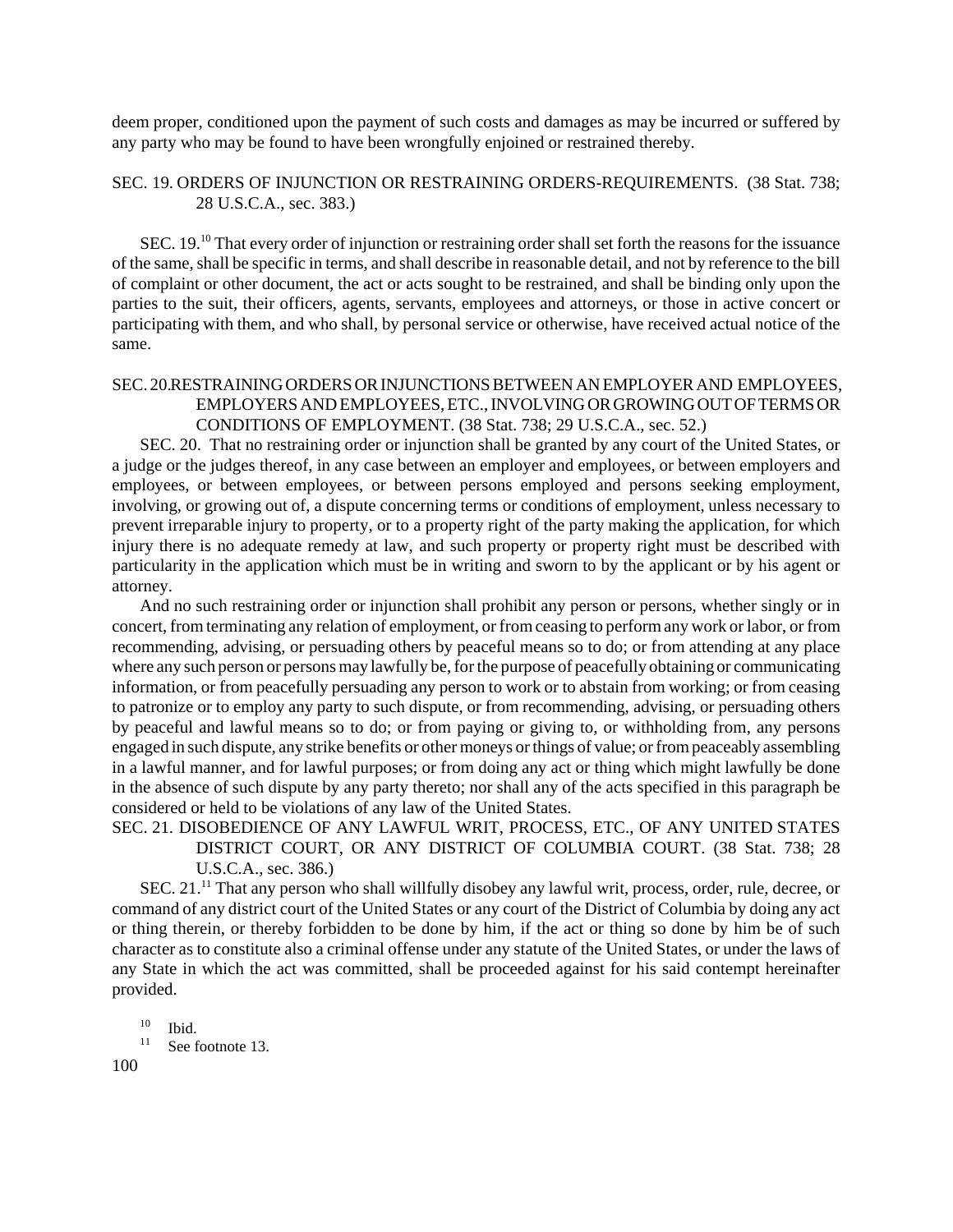#### SEC. 22. RULE TO SHOW CAUSE OR ARREST. TRIAL. PENALTIES. (38 Stat. 738; 28 U.S.C.A., sec. 387.)

SEC. 22.<sup>12</sup> That whenever it shall be made to appear to any district court or judge thereof, or to any judge therein sitting, by the return of a proper officer or lawful process, or upon the affidavit of some credible person, or by information filed by any district attorney, that there is reasonable ground to believe that any person has been guilty of such contempt, the court or judge thereof, or any judge therein sitting, may issue a rule requiring the said person so charged to show cause upon a day certain why he should not be punished therefor, which rule, together with a copy of the affidavit or information, shall be served upon the person charged, with sufficient promptness to enable him to prepare for and make return to the order at the time fixed therein. if upon or by such return, in the judgment of the court, the alleged contempt be not sufficiently purged, a trialshall be directed at a time and place fixed by the court: Provided, however, That if the accused, being a natural person, fall or refuse to make return to the rule to show cause, an attachment may issue against his person to compel an answer, and in case of his continued failure or refusal, or if for any reason it be impracticable to dispose of the matter on the return day, he may be required to give reasonable bail for his attendance at the trial and his submission to the final judgment of the court. Where the accused is a body corporate, an attachment for the sequestration of its property may be issued upon like refusal or failure to answer.

In all cases within the purview of this Act such trial may be by the court, or upon demand of the accused, by a jury; in which latter event the court may impanel a ' jury from the jurors then in attendance, or the court or the judge thereof in chambers may cause a sufficient number of jurors to be selected and summoned, as provided by law, to attend at the time and place of trial, at which time a jury shall be selected and impaneled as upon trial for misdemeanor; and such trial shall conform, as near as may be, to the practice in criminal cases prosecuted by indictment or upon information.

If the accused be found guilty, judgment shall be entered accordingly, prescribing the punishment, either by fine or imprisonment, or both, in the discretion of the court. Such fine shall be paid to the United States or to the complainant or other party injured by the act constituting the contempt, or may, where more than one is so damaged, be divided or apportioned among them as the court may direct, but in no case shall the fine to be paid to the United States exceed, in case the accused is a natural person, the sum of \$1,000, nor shall such imprisonment exceed the term of six months: Provided, That in any case the court or a Judge thereof may, for good cause shown, by affidavit or proof taken in open court or before such judge and filed with the papers in the case, dispense with the rule to show cause, and may issue an attachment for the arrest of the person charged with contempt; in which event such person, when arrested, shall be brought before such court or a judge thereof without unnecessary delay and shall be admitted to bail in a reasonable penalty for his appearance to answer to the charge or for trial for the contempt; and thereafter the proceedings shall be the same as provided herein in case the rule had issued in the first instance.

 $12$  Ibid.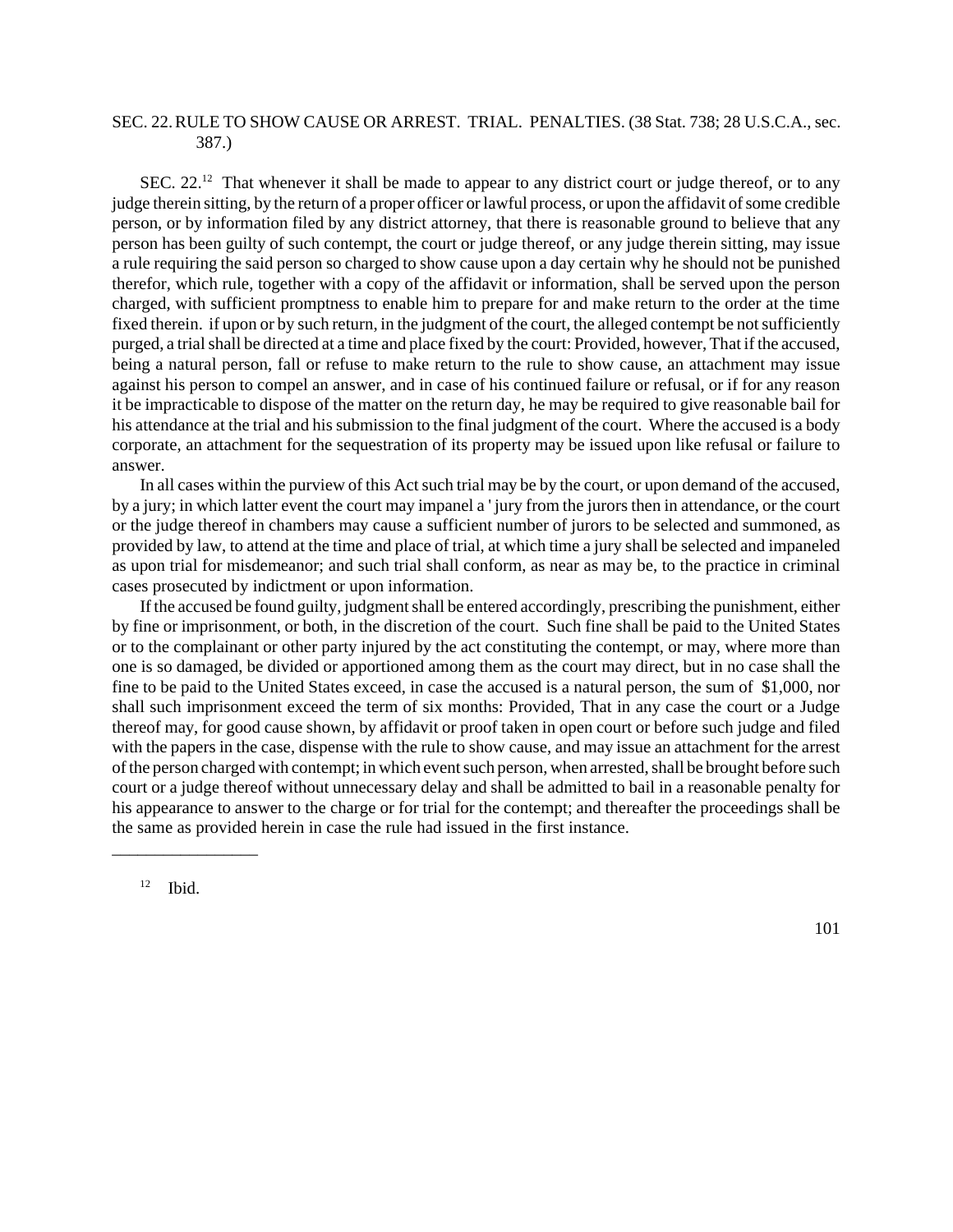SEC. 23. EVIDENCE, APPEALS. (38 Stat. 739; 28 U.S.C.A., sec. 388.)

SEC. 23.<sup>13</sup> That the evidence taken upon the trial of any persons so accused may, be preserved, by bill of exceptions, and any judgment of conviction may be reviewed upon writ of error in all respects as now provided by law in criminal cases, and may be affirmed, reversed, or modified as justice may require. Upon the granting of such writ of error, execution of judgment shall be stayed, and the accused, if thereby sentenced to imprisonment, shall be admitted to ball in any reasonable sum as may be required by the court, or by any justice or any judge of any district court of the United States or any court of the District of Columbia.

#### SEC. 24 CASES OF CONTEMPT NOT SPECIFICALLY EMBRACED IN SECTION 21 NOT AFFECTED. (38 Stat. 739; 28 U.S.C.A., sec. 389.)

SEC. 24.<sup>14</sup> That nothing herein contained shall be construed to relate to contempts committed in the presence of the court, or so near thereto as to obstruct the administration of justice, nor to contempts committed in disobedience of any lawful writ, process, order, rule, decree, or command entered in any suit or action brought or prosecuted in the name of, or on behalf of, the United States, but the same, and all the other cases of contempt not specifically embraced within section twenty-one of this Act, may be punished in conformity to the usages at law and in equity now prevailing.

SEE. 25. PROCEEDINGS FOR CONTEMPT LIMITATIONS. (38 Stat. 740; 28 U.S.C.A., sec. 390.)

SEC. 25.<sup>15</sup> That no proceeding for contempt shall be instituted against any person unless begun within one year from the date of the act complained of; nor shall any such proceeding be a bar to any criminal prosecution for the same act or acts; but nothing herein contained shall affect any proceedings in contempt pending at the time of the passage of this Act.

## SEC 26. INVALIDING OF ANY CLAUSE, SENTENCE, ETC., NOT TO IMPAIR REMAINDER OF ACT. (38 Stat. 740; 15 U.S.C.A., sec. 27.)

SEC. 26. If any clause, sentence, paragraph, or part of this Act shall, for any reason, be adjudged by any court of competent jurisdiction to be invalid, such judgment shall not affect, impair, or invalidate the remainder thereof, but shall be confined in its operation to the clause, sentence, paragraph, or part thereof directly involved in the controversy in which such judgment shall have been rendered.

Approved, October 15, 1914.\*

102

\_\_\_\_\_\_\_\_

<sup>&</sup>lt;sup>15</sup> Sections 21 to 25, inclusive, were repealed by Act of Tune 25, 1948, c- 645 (62 Stat. (%83), which revised, codified and enacted into "positive law," Title 18 of the Code (Crimes and Criminal Procedure). Said act reenacted said matter, excluding Section 23, asto substance, as 18 U.S.C., Section 402 (as amended by Public Law 72, May 21, 1949, 81st Congress), 18 U.S.C., Section 3285 and 18 U.S.C., Section 3691. Section 23 was omitted as no longer required in view of the civil and criminal rules promulgated by the Supreme Court.

The Act of June 25, 1948, c. 646 (62 Stat. 896), which revised, codified and enacted into law, Title 28 of the Code (Judicial Code and Judiciary), repealed the first, second, and fourth paragraphs of Section 17, and repealed Sections 18 and 19, in view of Rule 65, Federal Rules of Civil Procedure, which covers the substance of the matter involved.

A See footnote 13.

See footnote 13.

<sup>\*</sup>Original act.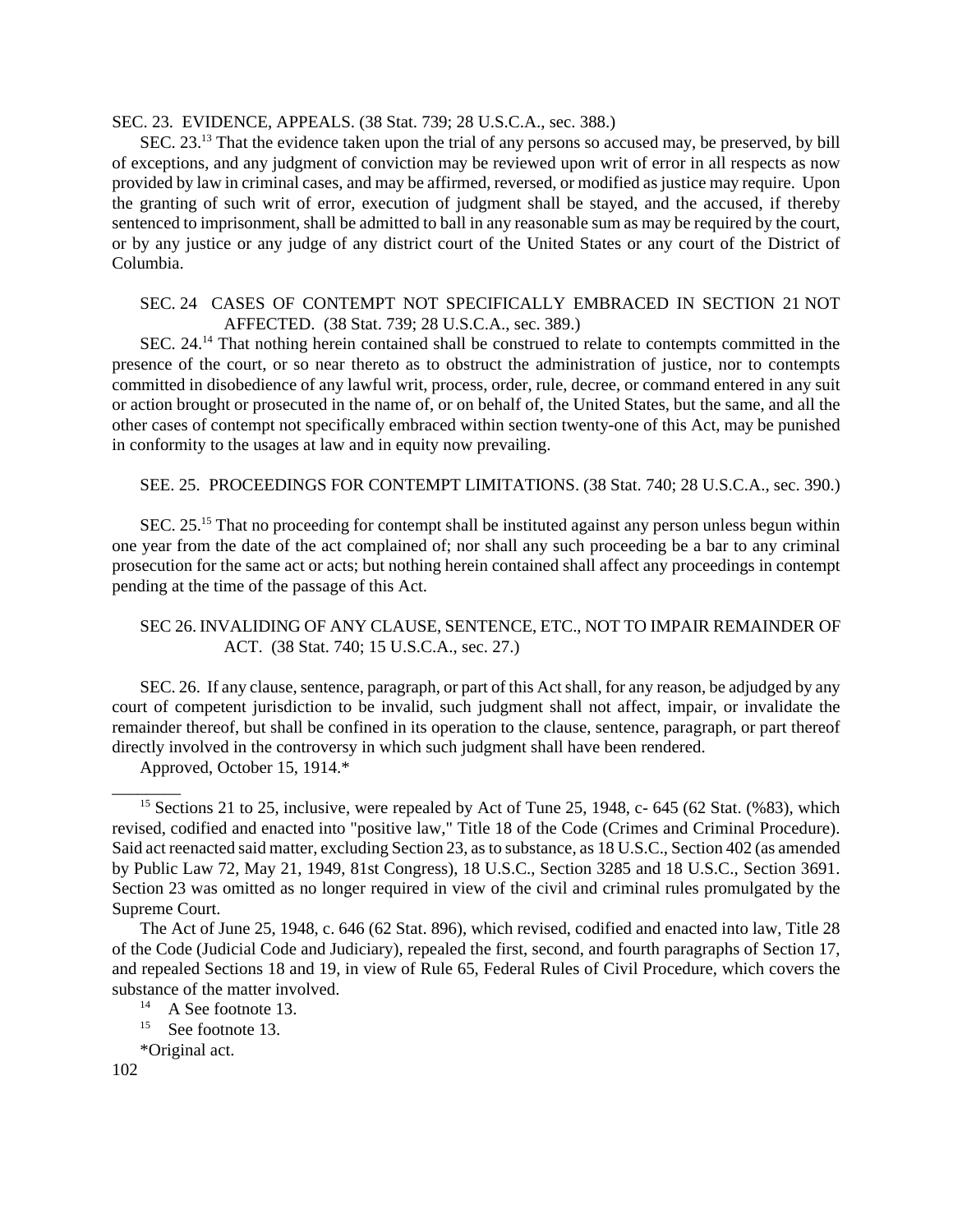# Flammable Fabrics Act

#### (Approved June 30, 1953 ; 67 Stat. 111; 15 U. S. C. Sec. 1191) [PUBLIC—No. 88—83D CONGRESS, CH. 164-1ST SESS.] [H.R. 5069]

AN ACT To prohibit the introduction or movement in interstate commerce of articles of wearing apparel and fabrics which are so highly flammable an to be dangerous when worn by individuals, and for other purposes.

Be it enacted by the Senate and House of Representatives of the United States of America in Congress assembled,

#### SHORT TITLE

SECTION 1. This Act may be cited as the "Flammable Fabrics Act" DEFINITIONS

SEC. 2. As used in this Act-

(a) The term "person" means an individual, partnership, corporation, association, or any other form of business enterprise.

(b) The term "commerce" means commerce among the several States or with foreign nations, or in any Territory of the United States or in the District of Columbia, or between any such Territory and another, or between any such Territory and any State or foreign nation, or between the District of Columbia and any State or Territory or foreign nation.

(c) The term "Territory" includes the insular possessions of the United States and also any Territory of the United States.

(d) The term "article of wearing apparel" means any costume or article of -clothing worn or intended to be worn by individuals except hats, gloves, and footwear: Provided, however, That such hats do not constitute or form part of a covering for the neck, face, or shoulders when worn by individuals: Provided further, That such golves are not more than fourteen inches in length and are not affixed to or do not form an integral part of another garment: And provided further, That such footwear does not consist of hosiery in whole or in part and is not affixed to or does not form an integral part of another garment.

(e) The term "fabric" means any material (other than fiber, filament, or yarn) woven, knitted, felted, or otherwise produced from or in combination with any natural or synthetic fiber, film, or substitute therefor which is intended or sold for use in wearing apparel except that interlining fabrics when intended orsold for use in wearing apparel shall not be subject to this Act.

(f) The term "interlining" means any fabric which is intended for incorporation into an article of wearing apparel as a layer between an outer shell and an inner lining.

(g) The term "Commission" means the Federal Trade Commission.

(h) The term "Federal Trade Commission Act" means the Act of Congress entitled "An Act to create a Federal Trade Commission, to define its powers and duties, and for other purposes", approved September 26, 1914, as amended.

#### PROHIBITED TRANSACTIONS

SEC. 3. (a) The manufacture for sale, the sale, or the offering for sale, in ,commerce, or the Importation into the United States, or the introduction, delivery for introduction, transportation or causing to be transported in commerce or for the purpose of sale or delivery after sale in commerce, of, any article of wearing apparel which under the provisions of section 4 of this Act is so highly flammable as to be dangerous when worn by individuals, shall be unlawful and shall be an unfair method of competition and an unfair and deceptive act or practice in commerce under the Federal Trade Commission Act.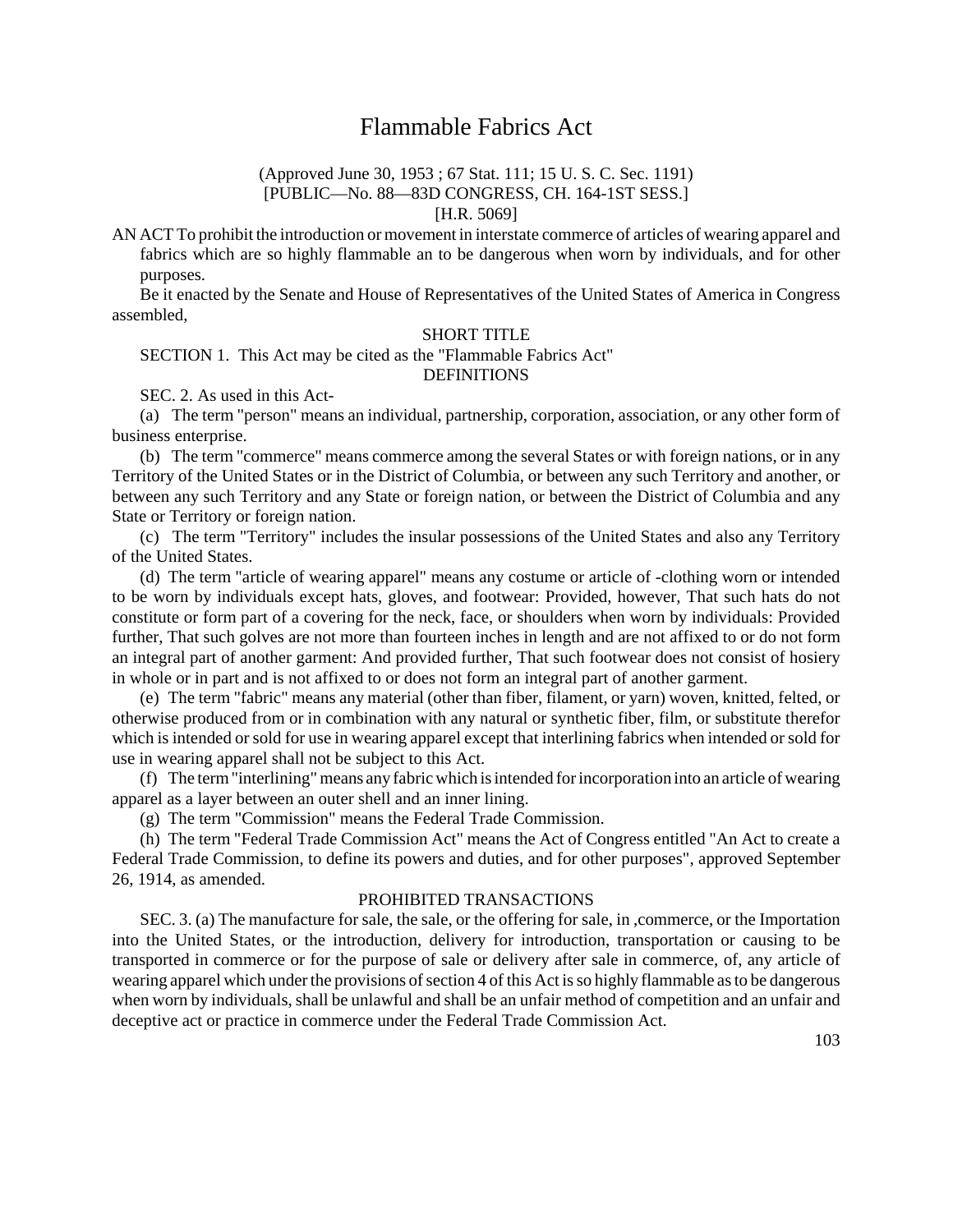(b) The sale or the offering for sale, in commerce, or the importation into the United States, or the introduction, delivery for introduction, transportation or causing to be transported in commerce or for the purpose of sale or delivery after sale in commerce, of any fabric which under the provisions of section 4 of this Act is so highly flammable as to be dangerous when worn by individuals, shall be unlawful and shall be an unfair method of competition and an unfair and deceptive act or practice in commerce under the Federal Trade Commission Act.

(c)'The manufacture for sale, the sale, or the offering for sale, of any article of wearing apparel made of fabric which under section 4 is so highly flammable as to be dangerous when worn by individuals and which has been shipped or received in commerce shall be unlawful and shall be an unfair method of competition and an unfair and deceptive act or practice in commerce under the Federal Trade Commission Act.

### STANDARD OF FLAMMABILITY

SEC.. 4. (a) Any fabric or article of wearing apparel shall be deemed so highly flammable within the meaning of section 3 of this Act as to be dangerous when worn by individuals If such fabric or any uncovered or exposed part of such article of wearing apparel exhibits rapid and intense burning when tested under the conditions and in the manner prescribed in the, Commercial Standard promulgated by the Secretary of Commerce effective January 30, 1953, and Identified as "Flammability of Clothing Textiles, Commercial Standard 191-53," or exhibits a rate of burning in excess of that specified in paragraph 3.11 of the Commercial Standard promulgated by the Secretary of Commerce effective May 22, 1953, and identified as "General Purpose Vinyl Plastic Film, Commercial Standard 192—53." For the purposes of this Act, such Commercial Standard 191-53 shall apply with respect to the hats, gloves, and foot. wear covered by section 2 (d) of this Act, notwithstanding any exception contained in such Commercial Standard with respect to hats, gloves, and footwear.

(b) If at any time the Secretary of Commerce finds that the Commercial Standards referred to in subsection (a) of this section are inadequate for the protection of the public interest, he shall submit to the Congress a report setting forth his findings together with such proposals for legislation as he deems appropriate.

(c) Notwithstanding the provisions of paragraph 3.1 Commercial Standard 191-53, textiles free from nap, pile, tufting, flock, or other type of raised fiber surface when tested as described in said standard shall be classified as class 1, normal flammability, when the time of flame spread is three and one-half seconds or more, and as class 3, rapid and intense burning, when the time of flame spread is less than three and onehalf seconds. $<sup>1</sup>$ </sup>

#### ADMINISTRATION AND ENFORCEMENT

SEC.. 5. (a) Except as otherwise specifically provided herein, sections 3, 5, 6, and 8 (b) of this Act shall be enforced by the Commission under rules, regulations and procedures provided for in the Federal Trade Commission Act.

(b) The Commission is authorized and directed to prevent any person from violating the provisions of section 3 of this Act in the same manner, by the same means and with the same jurisdiction, powers and duties as though all applicable terms and provisions of the Federal Trade Commission Act were incorporated into and made a part of this Act; and any such person violating any provision of section 3 of this Act shall be subject to the penalties and entitled to the privileges and immunities provided in said Federal Trade Commission Act as though the applicable terms and provisions of the said Federal Trade Commission Act were incorporated into and made a part of this Act.

\_\_\_\_\_\_\_\_\_\_\_\_\_\_

<sup>1</sup> Subparagraph (c) added by Public No. 629, 83d Cong., Ch. 833, Second Session, S. 3379 (An Act to amend section 4 of the Flammable Fabrics Act, with respect to standards of flammability in the case of certain textiles), approved Aug. 23, 1954.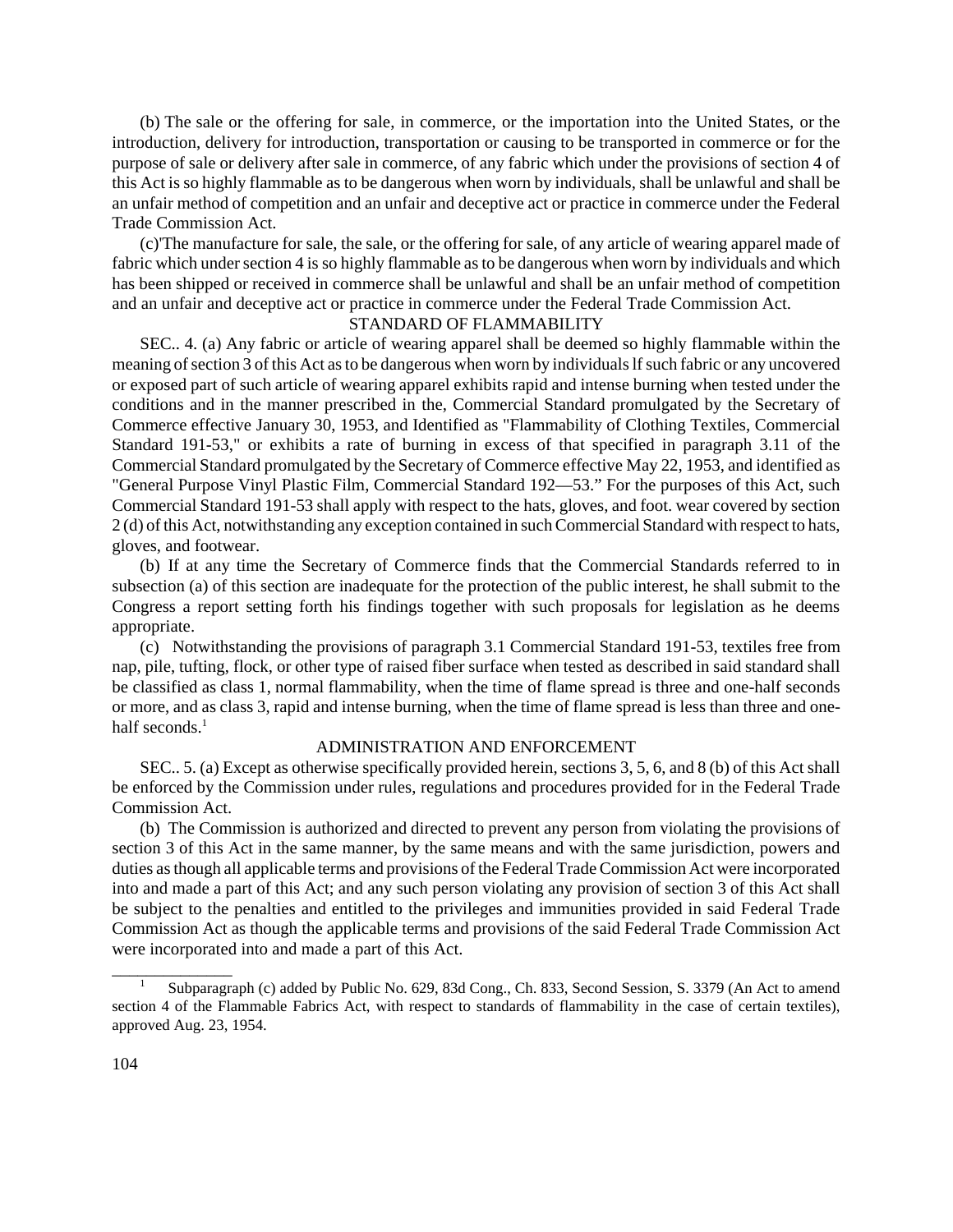(e) The Commission is authorized and directed to prescribe such rules and regulations as may be necessary and proper for purposes of administration and enforcement of this Act.

(d) The Commission is authorized to-

(1) cause inspections, analyses, tests, and examinations to be made of any article of wearing apparel or fabric which It has reason to believe falls within the prohibitions of this Act; and

(2) cooperate on matters related to the purposes of this Act with any department or agency of the Government; with any State, Territory, or possession or with the District of Columbia; or with any department, agency, or political subdivision thereof ; or with any person.

#### INJUNCTION AND CONDEMNATION PROCEEDINGS

SEC. 6. (a) Whenever the Commission has reason to believe that any person is violating or is about to violate section 3 of this Act, and that it would be in the public interest to enjoin such violation until complaint under the Federal Trade Commission Act is issued and dismissed by the Commission or until order to cease and desist made thereon by the Commission has become final within the meaning of the Federal Trade Commission Act or is set aside by the court on review, the Commission may bring suit in the district court of the United States or in United States court of any Territory for the district or Territory in which such person resides ortransacts business, to enjoin such violation and upon propershowing a temporary injunction or restraining order shall be granted without bond.

(b) Whenever the Commission has reason to believe that any article of wearing apparel has been manufactured or introduced into commerce or any fabric has been introduced in commerce in violation of section 3 of this Act, it may institute proceedings by process of libel for the seizure and confiscation of such article of wearing apparel or fabric in any district court of the United States within the Jurisdiction of which such article of wearing apparel or fabric is found. Proceedings in cases instituted under the authority of this section shall conform as nearly as may be to proceedings in rem in admiralty, except that on demand of either party and in the discretion of the court, any issue of fact shall be tried by jury. Whenever such proceedings involving Identical articles of wearing apparel or fabrics are pending in two or more jurisdictions, they may be consolidated for trial by order of any such court upon application seasonablymade by any party in interest upon notice to all other parties in interest. Any court granting an order of consolidation shall cause prompt notification thereof to be given to other courts having jurisdiction in the cases covered thereby and the clerks of such other courts shall transmit all pertinent records and papers to the court designated for the trial of such consolidated proceedings.

(c) In any such action the court upon application seasonably made before trial shall by order allow any party in interest, his attorney or agent, to obtain a representative sample of the article of wearing apparel or fabric seized.

(d) If such articles of wearing apparel or fabrics are condemned by the court they shall be disposed of by destruction, by delivery to the owner or claimant thereof upon payment of court costs and fees and storage and other proper expenses and upon execution of good and sufficient bond to the effect that such articles of wearing apparel or fabrics will not be disposed of for wearing apparel purposes until properly and adequately treated or processed so as to render them lawful for introduction into commerce, or by sale upon execution of good and sufficient bond to the effect that such articles of wearing apparel or fabrics will not be disposed of for wearing apparel purposes until properly and adequately treated 'or processed so as to render them lawful for introduction into commerce. If such products are disposed of by sale the proceeds, less costs and charges, shall be paid into the Treasury of the United States.

625514—8 105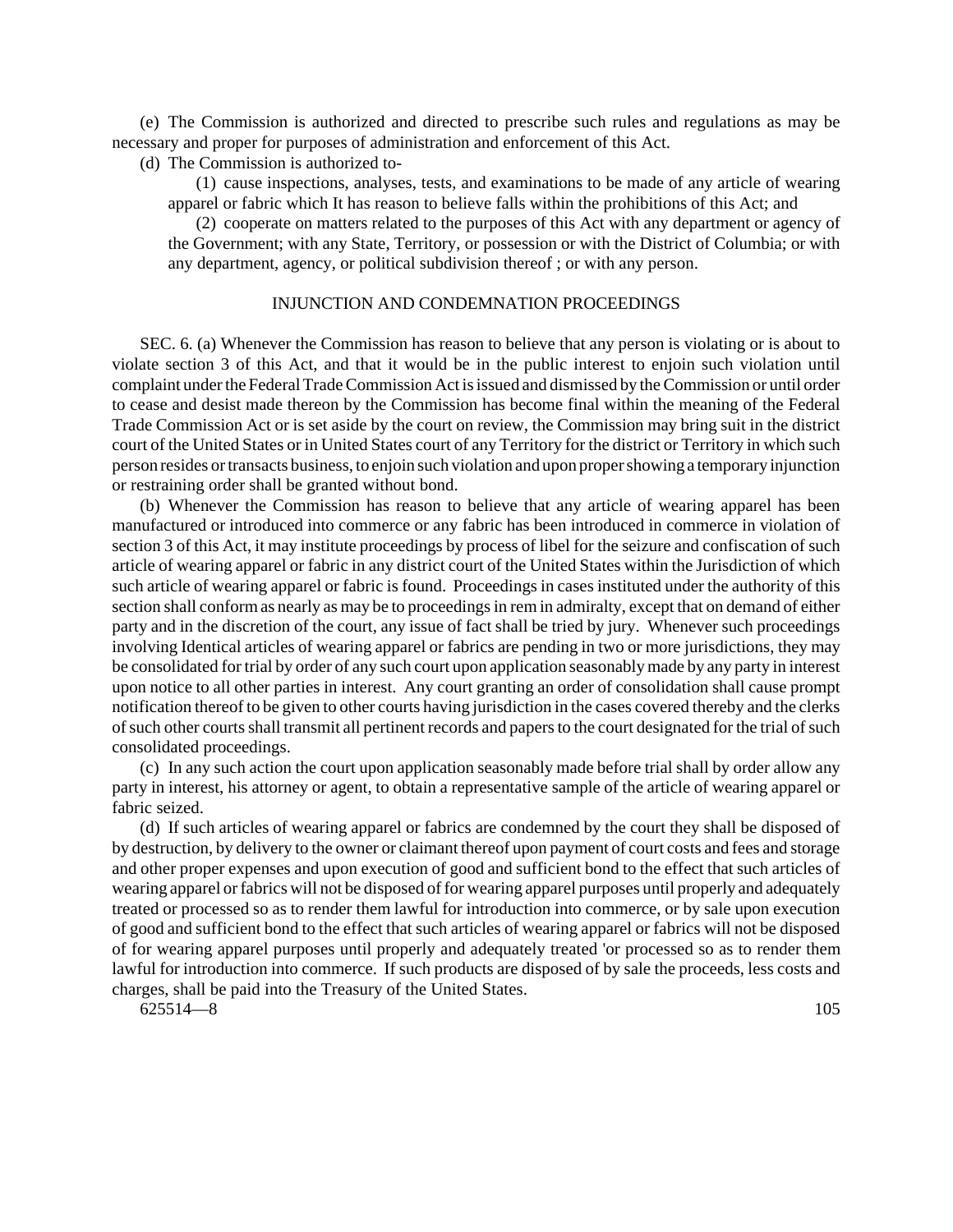#### PENALTIES

SEC. 7. Any person who willfully violates section  $3$  or  $8$  (b) of this Act shall be guilty of a misdemeanor, and upon conviction thereof shall be fined not more than \$5,000 or be Imprisoned not more than one year or both in the discretion of the court: Provided, That nothing herein shall limit other provisions of this Act.

#### **GUARANTY**

SEC. 8 (a) No person shall be subject to prosecution under section 7 of this -Act for a violation of section 3 of this Act if such person (1) establishes a guaranty received in good faith signed by and containing the name and address of the person by whom the wearing apparel or fabric guaranteed was manufactured or from whom it was received, to the effect that reasonable and representative tests made under the procedures provided in section 4 of this Actshow that the fabric covered by the guaranty, or used in the wearing apparel covered by the guaranty, is not, under the provisions of section 4 of this Act, so highly .flammable as to be dangerous when worn by individuals, and (2) has not, by further processing, affected the flammability of the fabric or wearing apparel covered by the guaranty which he received. Such guaranty shall be either (:L) a separate guaranty specifically designating the wearing apparel or fabric guaranteed, in which case it may be on the invoice or other paper relating to .such wearing apparel or fabric; or (2) a continuing guaranty filed with the Commission applicable to any wearing apparel or fabric handled by a guarantor, in such form as the Commission by rules or regulations may prescribe.

(b) It shall be unlawful for any person to furnish, with respect to any wearing apparel or fabric, a: false guaranty (except a person relying upon a guaranty to the same effect received in good faith signed by and containing the name and address of the person by whom the wearing apparel or fabric guaranteed was manufactured or from whom it was received) with reason to believe the wearing apparel or fabric falsely guaranteed may be introduced, sold, or transported in commerce, and any person who violates the provisions of this subsection is guilty of an unfair method of competition, and an unfair or deceptive act or practice, in commerce within the meaning of the Federal Trade Commission Act.

## SHIPMENTS FROM FOREIGN COUNTRIES

SEC. 9. Any person who has exported or who has attempted to export from any foreign country into the United States any wearing apparel or fabric which, under the provisions of section 4, is so highly flammable as to be dangerous when worn by individuals may thenceforth be prohibited by the Commission from participating in the exportation from any foreign country into the United States of any wearing apparel or fabric except upon filing bond with the Secretary of the Treasury in a sum double the value of said products and any duty thereon, conditioned upon compliance with the provisions of this Act.

### INTERPRETATION AND SEPARABILITY

SEC. 10. The provisions of this Act shall be held to be in addition to, and not in substitution for or limitation of, the provisions of any other law. If any provision of this Act or the application thereof to any person or circumstances is held invalid the remainder of the Act and the application of such provisions to any other person or circumstances shall not be affected thereby.

#### EXCLUSIONS

SEC. 11. The provisions of this Act shall not apply (a) to any common carrier, contract carrier, or freight forwarder with respect to an article of wearing apparel or fabric shipped or delivered for shipment into commerce in the ordinary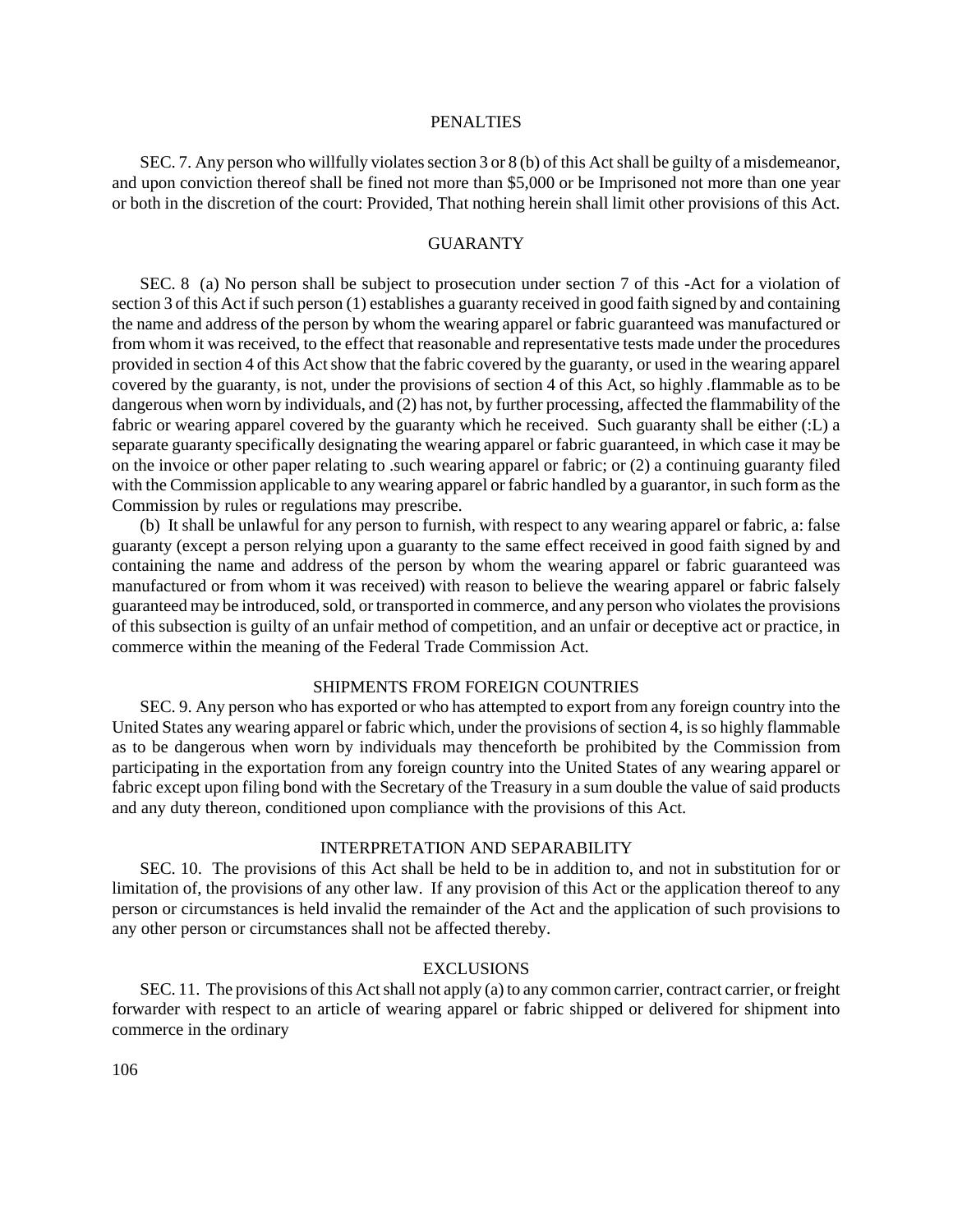course of its business; or (b) to any converter, processor, or finisher in performing a contract or commission service for the account of a person subject to the provisions of this Act: Provided, That said converter, processor, or finisher does not cause any article of wearing apparel or fabric to become subject to this Act ,contrary to the terms of the contract or commission service; or (c) to any article of wearing apparel or fabric shipped or delivered for shipment into commerce for the purpose of finishing or processing to render such article or fabric not so highly flammable, under the provisions of section 4 of this Act, as to be dangerous when worn by individuals.

#### EFFECTIVE DATE

SEC. 12. This Act shall take effect one year after the date of its passage.

## AUTHORIZATION OF NECESSARY APPROPRIATIONS

SEC. 13. There is hereby authorized to be appropriated such sums as may be necessary to carry out the provisions of this Act.

Approved June 30, 1953.

## Textile Fiber Products Identification Act

[Public Law 85-897, 85th Congress, H.R. 469, September 2, 1958]

AN ACT To protect producers and consumers against misbranding and false advertising of the fiber content of textile fiber products, and for other purposes

Be it enacted by the Senate and House of Representatives of the United States of America in Congress assembled, That this Act may be cited as the "Textile Fiber Products Identification Act".

### **DEFINITIONS**

SEC. 2. As used in the Act-

(a) The term "person" means an individual, partnership, corporation, association, or any other form of business enterprise.

(b) The term "fiber" or "textile fiber" means a unit of matter which is capable of being spun into a yarn or made into a fabric by bonding or by interlacing in a variety of methods including weaving, knitting, braiding, felting, twisting, or webbing, and which is the basic structural element of textile products. (c) The term "natural fiber" means any fiber that exists as such in the natural state.

(d) The term "manufactured fiber" means any fiber derived by a process of manufacture from any substance which, at any point in the manufacturing process, is not a fiber.

(e) The term "yarn" means a strand of textile fiber in a form suitable for weaving, knitting, braiding, felting, webbing, or otherwise fabricating into a fabric.

(f) The term "fabric" means any material woven, knitted, felted, or otherwise produced from, or in combination with, any natural or manufactured fiber, yarn, or substitute therefor.

(g) The term "household textile articles" means articles of wearing apparel, costumes and accessories, draperies, floor coverings, furnishings, beddings, and other textile goods of a type customarily used in a household regardless of where used in fact.

(h) The term "textile fiber product" means—

(1) any fiber, whether in the finished or unfinished state, used or intended for use in household textile articles;

107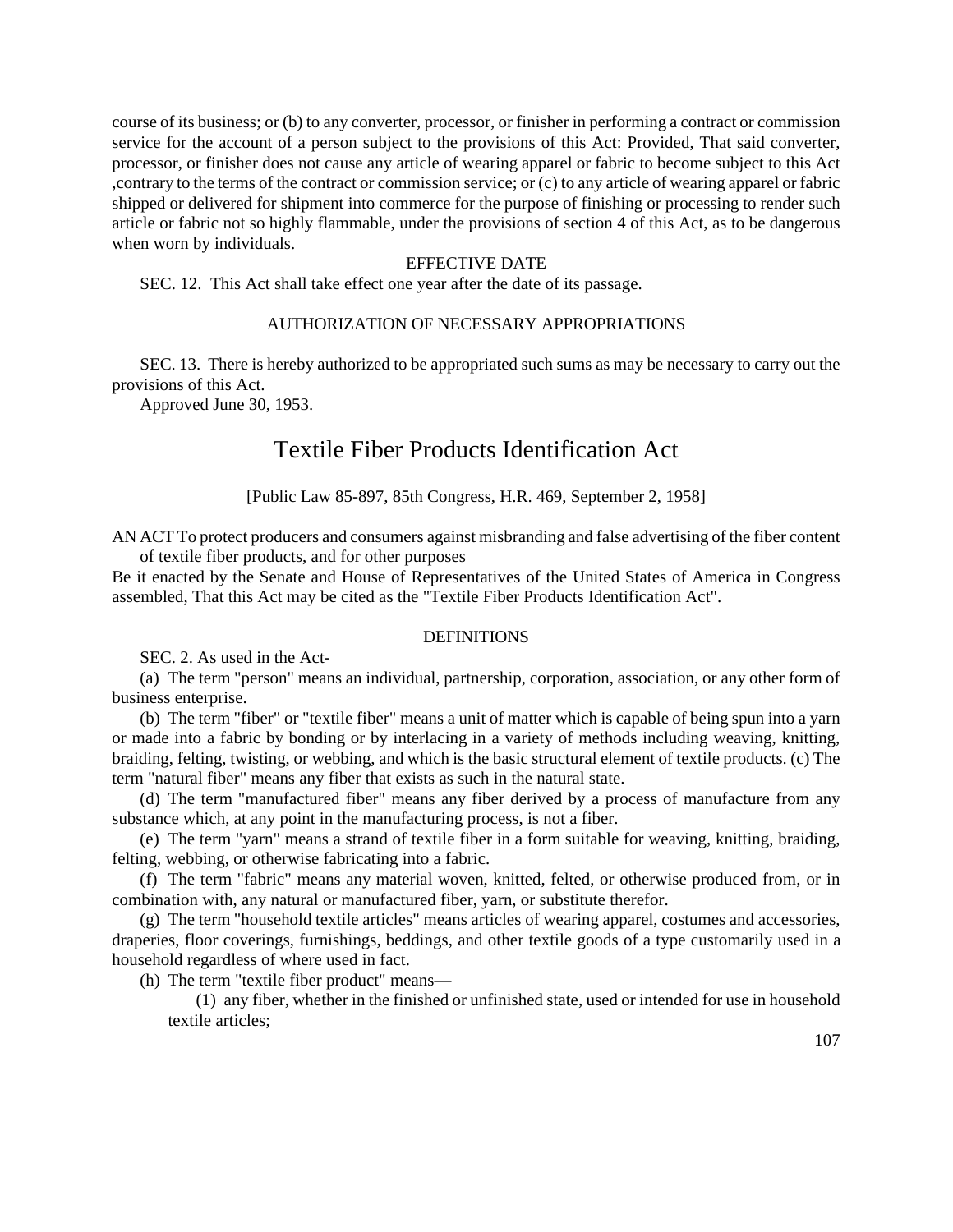(2) any yarn or fabric, whether in the finished or unfinished state, used or intended for use in household textile articles; and

(3) any household textile article made in whole or in part of yarn or fabric;

except that such term does not include a product required to be labeled under the Wool Products Labeling Act of 1939.

(i) The term "affixed" means attached to the textile fiber product in any manner.

(j) The term "Commission" means the Federal Trade Commission.

(k) The term "commerce" means commerce among the several States or with foreign nations, or in any Territory of the United States or in the District of Columbia, or between any such Territory and another, or between any such Territory and any State or foreign nation or between the District of Columbia and any State or Territory or foreign nation.

(1) The term "Territory" includes the insular possessions of the United States, and also any Territory of the United States.

(m) The term "ultimate consumer" means a person who obtains a textile fiber product by purchase or exchange with no intent to sell or exchange such textile fiber product in any form.

## MISBRANDING AND FALSE ADVERTISING DECLARED UNLAWFUL

SEC. 3. (a) The introduction, delivery for introduction, manufacture for introduction, sale, advertising, or offering for sale, in commerce, or the transportation or causing to be transported in commerce, or the importation into the United States, of any textile fiber product which is misbranded or falsely or deceptively advertised within the meaning of this Act or the rules and regulations promulgated thereunder, is unlawful and shall be an unfair method of competition and an unfair and deceptive act or practice in commerce under the Federal Trade Commission Act.

(b) The sale, offering for sale, advertising, delivery, transportation, or causing to be transported, of any textile fiber product which has been advertised or offered for sale in commerce, and which is misbranded or falsely or deceptively advertised within the meaning of this Act or the rules and regulations promulgated thereunder, is unlawful, and shall be an unfair method of competition and an unfair and deceptive act or practice in commerce under the Federal Trade Commission Act.

(c) The sale, offering for sale., advertising, delivery, transportation, or causing ,to be transported, after shipment in commerce, of any textile fiber product, whether in its original state or contained in other textile fiber products, which is misbranded or falsely or deceptively advertised, within the meaning of this Act or the rules and regulations promulgated thereunder, is unlawful, and shall be an unfair method of competition and an unfair and deceptive act or practice in commerce under the Federal Trade Commission Act.

(d) This section shall not apply

(1) to any common carrier or contract carrier or freight forwarder with respect to a textile fiber product received, shipped, delivered, or handled by it for shipment in the ordinary course of its business;

(2) to any processor or finisher in performing a contract for the account of a person subject to the provisions of this Act if the processor or finisher does not change the textile fiber content of the textile fiber product contrary to the terms of such contract;

(3) with respect to the manufacture, delivery for transportation, transportation, sale, or offering for sale of a textile fiber product for exportation from the United States to any foreign country;

(4) to any publisher or other advertising agency or medium for the dissemination of advertising or promotional material, except the manufacturer,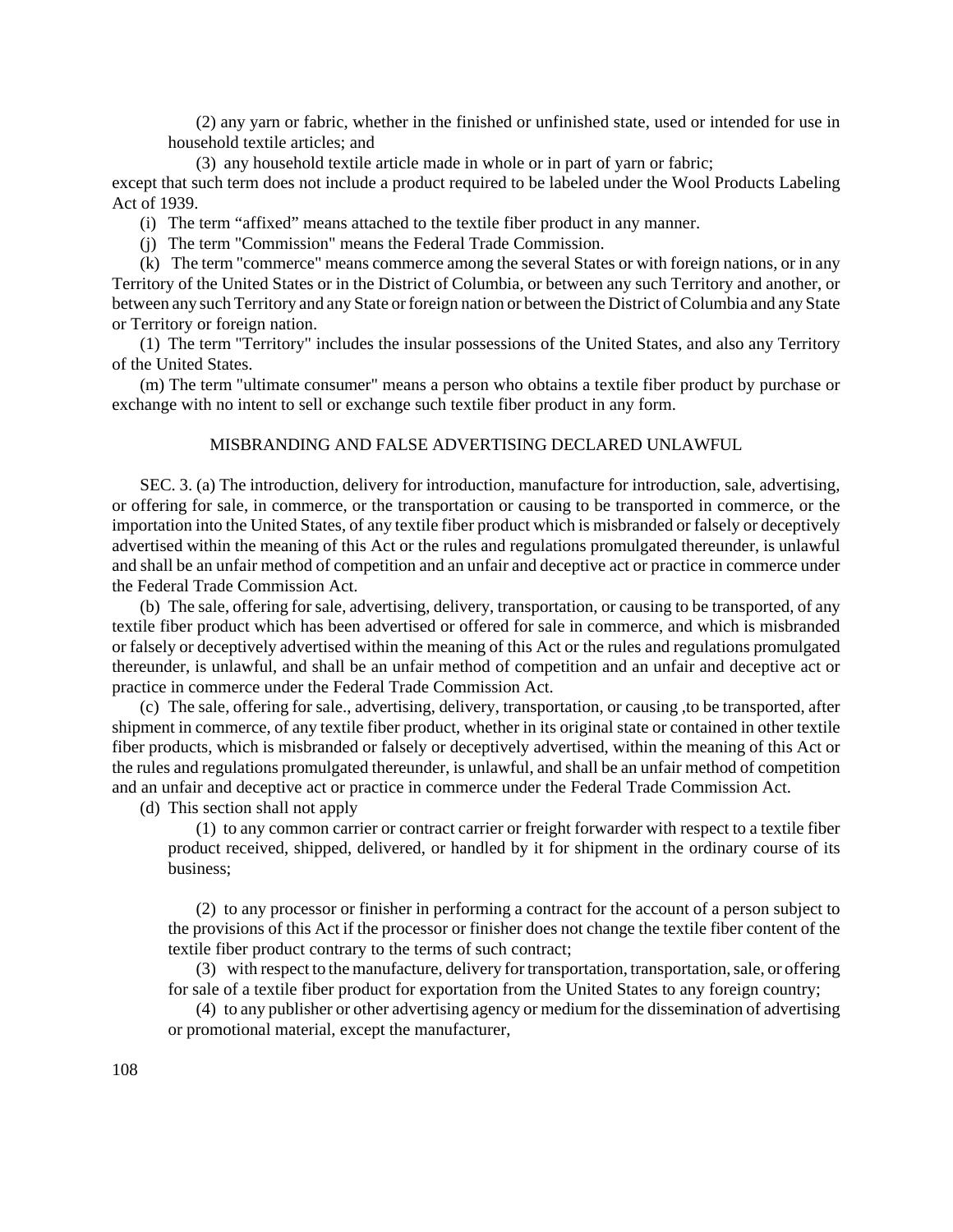distributor, or seller of the textile fiber product to which the false or deceptive advertisement relates, if such publisher or other advertising agency or medium furnishes to the Commission, upon request, the name and post office address of the manufacturer, distributor, seller, or other person residing in the United States, who caused the dissemination of the advertising material; or

(5) to any textile fiber product until such product has been produced by the manufacturer or processor in the formintended forsale or delivery to, or for use by, the ultimate consumer: Provided, That this exemption shall apply only if such textile fiber product is covered by an invoice or other paper relating to the marketing or handling of the textile fiber product and such invoice or paper correctly discloses the information with respect to the textile fiber product which would otherwise be required under section 4 of this Act to be on the stamp, tag, label, or other identification and the name and address of the person issuing the invoice or paper.

#### MISBRANDING AND FALSE ADVERTISING OF TEXTILE FIBER PRODUCTS

SEC. 4. (a) Except as otherwise provided in this Act, a textile fiber product shall be misbranded if it is falsely or deceptively stamped, tagged, labeled, invoiced, advertised, or otherwise identified as to the name or amount of constituent fibers contained therein.

(b) Except as otherwise provided in this Act, a textile fiber product shall be misbranded if a stamp, tag, label, or other means of Identification, or substitute therefor authorized by section 5, is not on or affixed to the product showing in words and figures plainly legible, the following:

(1) The constituent fiber or combination of fibers in the textile fiber product, designating with equal prominence each natural or manufactured fiber in the textile fiber product by its generic name in the order of predominance by the weight thereof if the weight of such fiber is 5 per centum or more of the total fiber weight of the product, but nothing in this section shall be construed as prohibiting the use of a nondeceptive trademark in conjunction with a designated generic name: Provided, That exclusive of permissible ornamentation, any fiber or group of fibers present in an amount of 5 per centumor less by weight of the total fiber content shall not be designated by the generic name or the trademark of such fiber or fibers, but shall be designated only as "other fiber" or "other fibers" as the case may be.

(2) The percentage of each fiber present, by weight, in the total fiber content of the textile fiber product, exclusive of ornamentation not exceeding 5 per centum by weight of the total fiber content:'Provided, That, exclusive of permissible ornamentation, any fiber or group of fibers present in an amount of 5 per centum or less by weight of the total fiber content shall not be designated by the generic name or trademark of such fiber or fibers, but shall be designated only as "other fiber" or "other fibers" as the case may be: Provided further, That in the case of a textile fiber product which contains more than one kind of fiber, deviation in the fiber content of any fiber in such product from the amount stated on the stamp, tag, label, or other Identification shall not be a misbranding under this section unless such deviation is in excess of reasonable tolerances which shall be established by the Commission: And provided further, That any such deviation which exceeds said tolerances shall not be a misbranding if the person charged proves that the deviation resulted from unavoidable variations in manufacture and despite due care to make accurate the statements on the tag, stamp, label, or other identification.

(3) The name, or other Identification issued and registered by the Commission, of the manufacturer of the product or one or more persons subject to section 3 with respect to such product.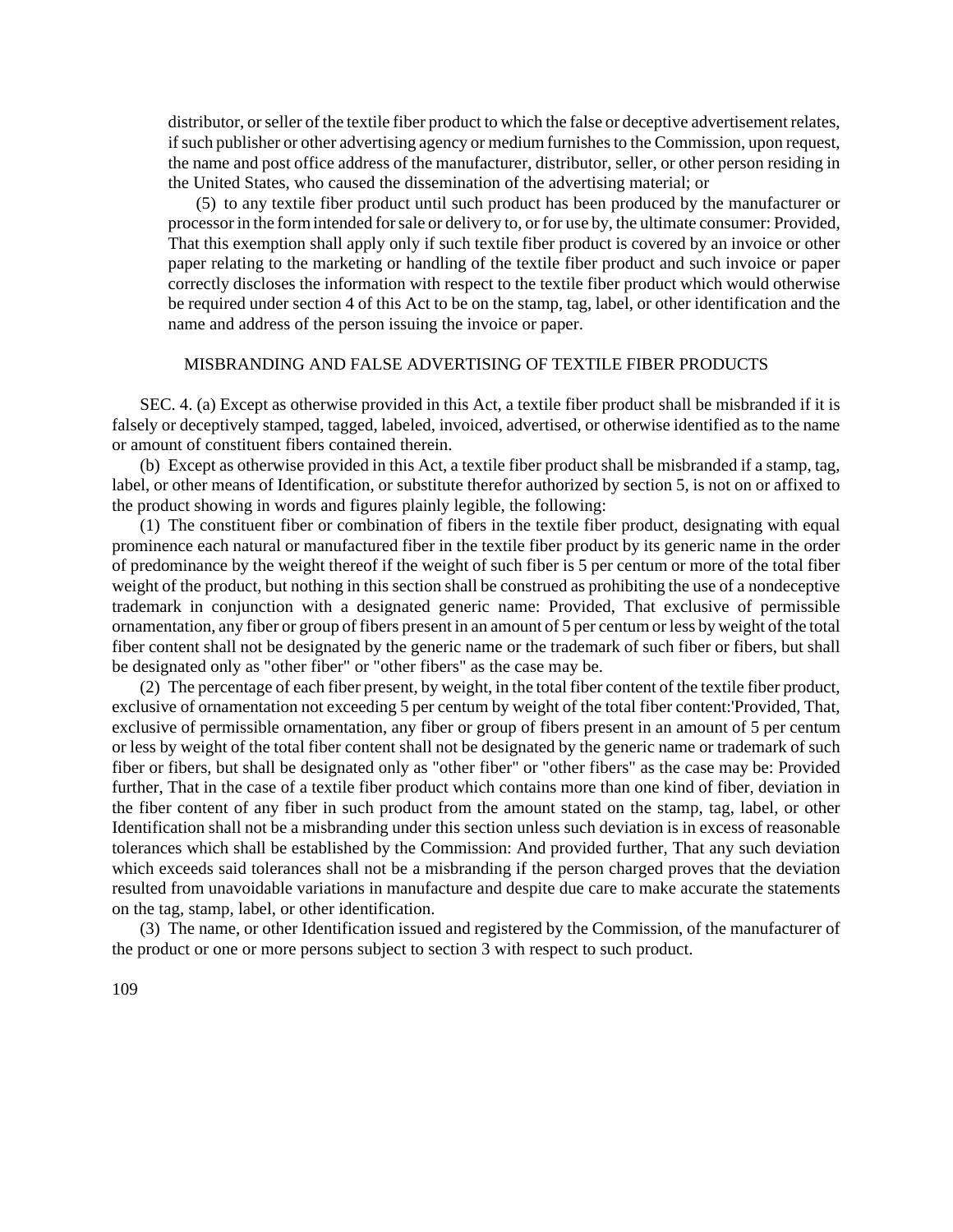(4) if it is an imported textile fiber product the name of the country where processed or manufactured.

(c) For the purposes of this Act, a textile fiber product shall be considered to, be falsely or deceptively advertised if any disclosure or implication of fiber content is made in any written advertisement which is used to aid, promote, or assist directly or indirectly in the sale or offering for sale of such textile fiber product, unless the same information as that required to be shown on the stamp, tag, label, or other identification under section 4(b) (1) and (2) is contained in the heading, body, or other part of such written advertisement, except that the percentages of the fiber present in the textile fiber product need not be stated.

(d) In addition to the information required in this section, the stamp, tag, label, or other means of identication, or advertisement may contain other information not violating the provisions of this Act.

(e) This section shall not be construed as requiring the affixing of a stamp, tag, label, or other means of identification to each textile fiber product contained in a package if (1) such textile fiber products are intended for sale to the ultimate consumer in such package (2) such package has affixed to it a stamp, tag, label, or other means of Identification bearing, with respect to the textile fiber products contained therein, the information required by subsection (b), and (3) the information on the stamp, tag, label, or other means of identification affixed to such package is equally applicable with respect to each textile fiber product contained therein.

(f) This section shall not be construed as requiring designation of the fiber content of any portion of fabric, when sold at retail, which is severed from bolts, pieces, or rolls of fabric labeled in accordance with the provisions of this section. at the time of such sale: Provided, That if any portion of fabric severed from a bolt, piece, or roll of fabric is in any manner represented as containing percentages of natural or manufactured fibers, other than that which is set forth. on the labeled bolt, piece, or roll, this section shall be applicable thereto, and the information required shall be separately set forth and segregated as required by this section.

(g) For the purposes of this Act, a textile fiber product shall be considered to. be falsely or deceptively advertised if the name or symbol of any fur-bearing animal is used in the advertisement of such product unless such product, or the part thereof in connection with which the name or symbol of a fur-bearing animal is used, is a fur or fur product within the meaning of the Fur Products Labeling Act: Provided, however, That where a textile fiber product contains the hair or fiber of a fur-bearing animal, the name of such animal, in conjunction with the word "fiber", "hair", or "blend", may be used.

(h) For the purposes of this Act, a textile fiber product shall be misbranded if it is used as stuffing in any upholstered product, mattress, or cushion after having been previously used as stuffing in any other upholstered product, mattress, or cushion, unless the upholstered product, mattress, or cushion containing such textile fiber product bears a stamp, tag, or label approved by the Commission indicating in words plainly legible that it contains reused stuffing.

#### REMOVAL OF STAMP, TAG, LABEL, OR OTHER IDENTIFICATION

SEC. 5. (a) After shipment of a textile fiber product in commerce it shall be unlawful, except as provided in this Act, to remove or mutilate, or cause or participate in the removal or mutilation of, prior to the time any textile fiber product is sold and delivered to the ultimate consumer, any stamp, tag, label, or other Identification required by this Act to be affixed to such textile fiber product, and any person violating this section shall be guilty of an unfair method of competition, and an unfair or deceptive act or practice, under the Federal Trade Commission Act.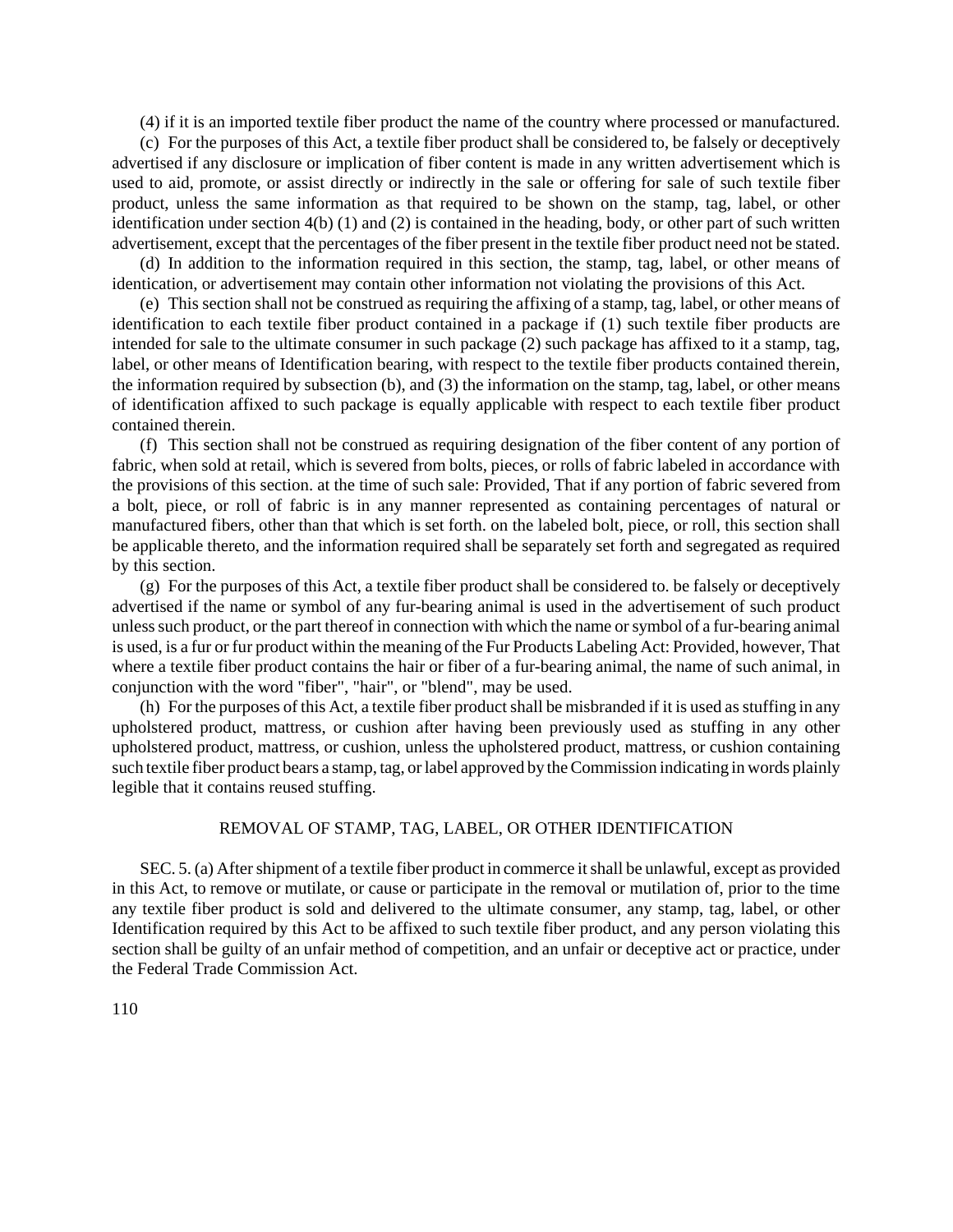(b) Any person-

(1) introducing, selling, advertising, or offering for sale, in commerce, or Importing into the United States, a textile fiber product subject to the provisions of this Act, or

(2) selling, advertising, or offering for sale a textile fiber product whether in its original state or contained in other textile fiber products, which has been shipped, advertised, or offered for sale, in commerce.

may substitute for the stamp, tag, label, or other means of identification required to be affixed to such textile product pursuant to section 4 (b), a stamp, tag, label, or other means of identification conforming to the requirements of section 4(b), and such substituted stamp, tag, label, or other means of identification shall show the name or other identification issued and registered by the Commission of the person making the substitution.

(c) If any person other than the ultimate consumer breaks a package which bears a stamp, tag, label, or other means of identification conforming to the requirements of section 4, and if such package contains one or more units of a textile fiber product to which a stamp, tag, label, or other identification conforming to the requirements of section 4 is not affixed, such person shall affix a stamp, tag, label, or other identification bearing the information on the stamp, tag, label, or other means of identification attached to such broken package to each unit of textile fiber product taken from such broken package.

#### RECORDS

SEC. 6. (a) Every manufacturer of textile fiber products subject to this Act shall maintain proper records showing the fiber content as required by this Act of all such products made by him, and shall preserve such records for at least three years.

(b) Any person substituting a stamp, tag, label, or other identification pursuant to section  $5(b)$  shall keep such records as will show the information set forth on the stamp, tag, label, or other identification that he removed and the name or names of the person or personsfromwhomsuch textile fiber product wasreceived, and shall preserve such records for at least three years.

(e) The neglect or refusal to maintain or preserve the records required by this section is unlawful, and any person neglecting or refusing to maintain such records shall be guilty of an unfair method of competition, and an unfair or deceptive act or practice, in commerce, under the Federal Trade Commission Act.

### ENFORCEMENT OF THE ACT

SEC. 7. (a) Except as otherwise specifically provided herein, this Act shall be enforced by the Federal Trade Commission under rules, regulations, and procedure provided for in the Federal Trade Commission Act.

(b) The Commission is authorized and directed to prevent any person from violating the provisions of this Act in the same manner, by the same means, and with the same jurisdiction, powers, and duties asthough all applicable terms and provisions of the Federal Trade Commission Act were incorporated into and made a part of this Act; and any such person violating the provisions of this Act shall be subject to the penalties and entitled to the privileges and Immunities provided in said Federal Trade Commission Act, in the same manner, by the same means, and with the same jurisdiction, powers, and duties as though the applicable terms and provisions of the said Federal Trade Commission Act were incorporated into and made a part of this Act.

(c) The Commission is authorized and directed to make such rules and regulations, including the establishment of generic names of manufactured fibers, under and in pursuance of the terms of this Act as may be necessary and proper for administration and enforcement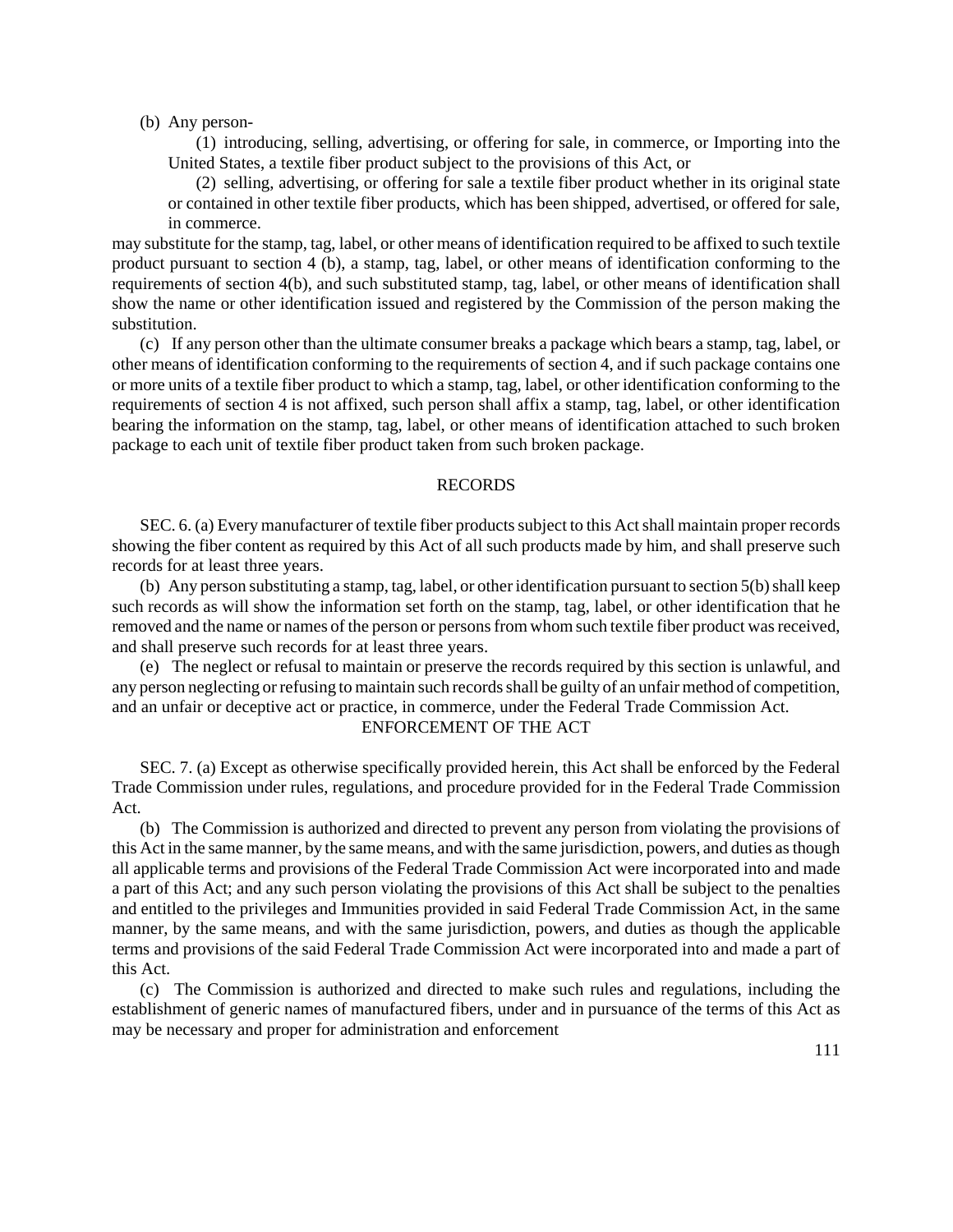(d) The Commission is authorized to cause inspections, analyses, tests, and examinations to be made of any product subject to this Act.

#### INJUNCTION PROCEEDINGS

SEC. 8. Whenever the Commission has reason to believe—

(a) that any person is doing, or is about to do, an act which by section 3, 5, 6, 9, or 10 (b) is declared to be unlawful; and

(b) that it would be to the public interest to enjoin the doing of such act until complaint is issued by the Commission under the Federal Trade Commission Act and such complaint is dismissed by the Commission orset aside by the court on review or until an order to cease and desist made thereon

by the Commission has become final within the meaning of the Federal Trade Commission Act, the Commission may bring suit in the district court of the United 'States or in the United States court of any Territory, for the district or Territory in which such person resides or transacts business, to enjoin the doing of such act and upon proper showing a temporary injunction or restraining order shall be granted without bond.

## EXCLUSION OF MISBRANDED TEXTILE FIBER PRODUCTS

SEC. 9. All textile fiber products imported into the United States shall be stamped, tagged, labeled, or otherwise identified in accordance with the provisions of section 4 of this Act, and all invoices of such products required pursuant to section 484 of the Tariff Act of 1930, shall set forth, in addition to the matter therein specified, the information with respect to said products required under the provisions of section 4(b) of this Act, which information shall be in the invoices prior to their certification, if such certification is required pursuant to section 484 of the Tariff Act of 1930. The falsification of, or failure to set forth the required information in such invoices, or the falsification or perjury of the consignee's declaration provided for in section 485 of the Tariff Act of 1930, insofar as it relates to such information, is unlawful, and shall be an unfair method of competition, and an unfair and deceptive act or practice, in commerce under the Federal Trade Commission Act; and any person who falsifies, or perjures the consignee's declaration insofar as it relates to such information, may thenceforth be prohibited by the Commission from Importing, or participating in the importation of, any textile fiber product into the United States except upon filing bond with the Secretary of the Treasury in a sum double the value of said products and any duty thereon, conditioned upon compliance with the provisions of this Act. A verified statement from the manufacturer or producer of such products showing their fiber content as required under the provisions of this Act may be required under regulation prescribed by the Secretary of the Treasury.

## GUARANTY

SEC. 10. (a) No person shall be guilty of an unlawful act under section 3 ff he establishes a guaranty received in good faith, signed by and containing the name and address of the person residing in the United States by whom the textile fiber product guaranteed was manufactured or from whom it was received, that said product is not misbranded or falsely invoiced under the provisions of this Act. Said guaranty shall be (1) a separate guaranty specifically designating the textile fiber product guaranteed, in which case it may be on the invoice or other paper relating to said product; or(2) a continuing guaranty given by sellerto the buyer applicable to all textile fiber products sold to or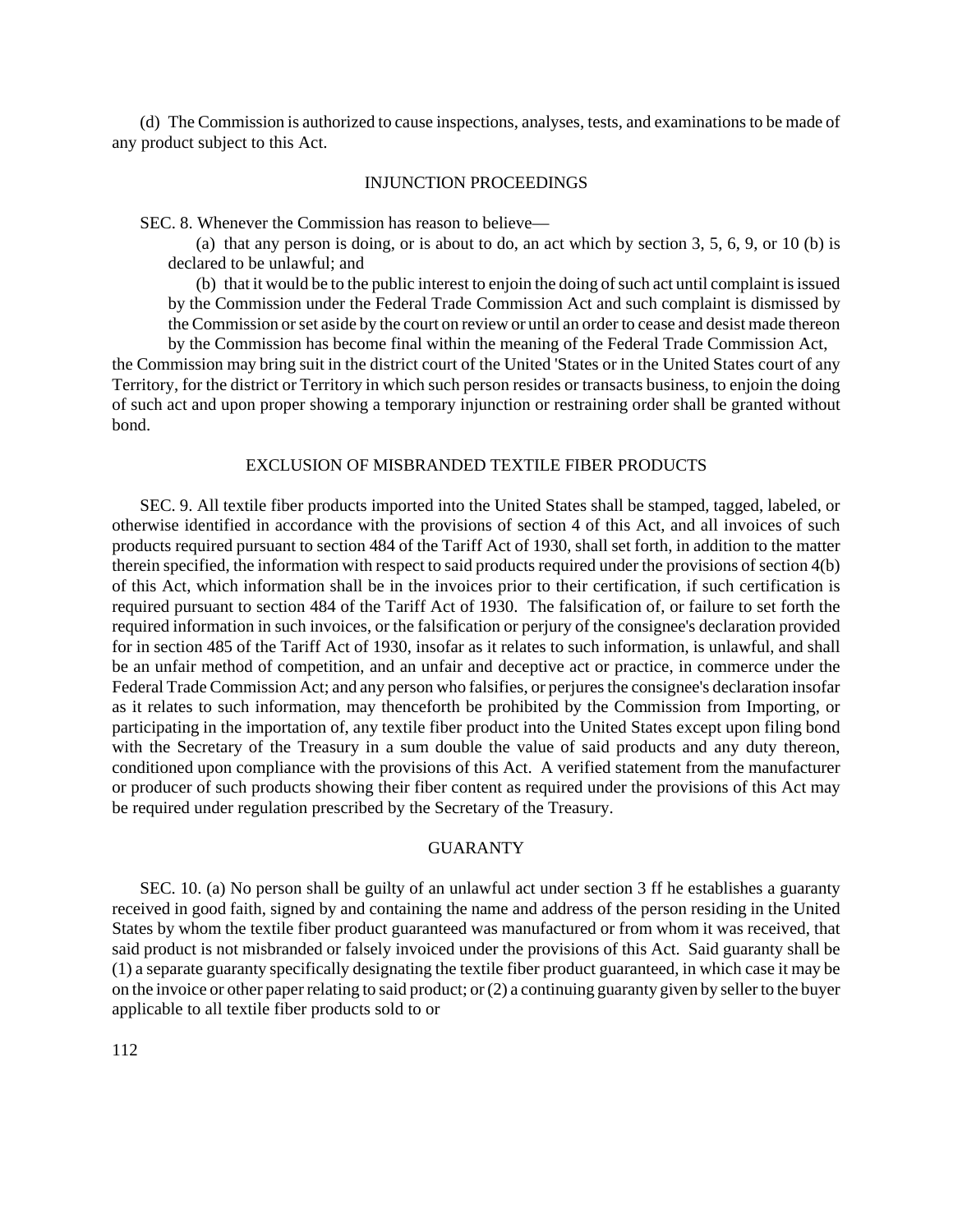to be sold to buyer by seller in a form as the Commission, by rules and regulations, may prescribe; or (3) a continuing guaranty filed with theCommission applicable to all textile fiber products handled by a guarantor in such form as the Commission by rules and regulations may prescribe.

(b) The furnishing of a false guaranty, except where the person furnishing such false guaranty relies on a guaranty to the same effect received in good faith signed by and containing the name and address of the person residing in the United States by whom the product guaranteed was manufactured or from whom it was received, is unlawful, and shall be an unfair method of competition, and an unfair and deceptive act or practice, in commerce, within the meaning of the Federal Trade Commission Act.

#### CRIMINAL PENALTY

SEC. 11. (a) Any person who willfully does an act which by section 3, 5, 6, 9, or 1 0 (b) is declared to be unlawful shall be guilty of a misdemeanor and upon conviction shall be fined not more than \$5,000 or be imprisoned not more than one year, or both, in the discretion of the court: Provided, That nothing in this section shall limit any other provision of this Act.

(b) Whenever the Commission has reason to believe that any person is guilty of a misdemeanor under this section, it may certify all pertinent facts to the Attorney General. If, on the basis of the facts certified, the Attorney General concurs in such belief, it shall be his duty to cause appropriate proceedings to be brought for the enforcement of the provisions of this section against such person.

#### **EXEMPTIONS**

SEC. 12. (a) None of the provisions of this Act shall be construed to apply to-

- (1) upholstery stuffing, except as provided in section 4(h)
- (2) outer coverings of furniture, mattresses, and box springs;
- (3) linings or interlinings incorporated primarily for structural purposes and not for warmth;
- (4) filling or padding incorporated primarily for structural purposes and not for warmth;
- (5) stiffenings, trimmings, facings, or interfacings;
- (6) backings of, and paddings or cushions to be used under, floor coverings;
- (7) sewing and handicraft threads;

(8) bandages, surgical dressings, and other textile fiber products, the labeling of which is subject to the requirements of the Federal Food, Drug and Cosmetic Act of 1938, as amended;

- (9) waste materials not intended for use in a textile fiber product;
- (10) textile fiber products incorporated in shoes or overshoes or similar outer footwear;
- (11) textile fiber products incorporated in headwear, handbags, luggage, brushes, lampshades,

or toys, catamenial devices, adhesive tapes and adhesive sheets, cleaning cloths Impregnated with chemicals, or diapers.

The exemption provided for any article by paragraph (3) or (4) of this subsection shall not be applicable if any representation as to fiber content of such article is made in any advertisement, label, or other means of Identification covered by section 4 of this Act.

(b) The Commission may exclude from the provisions of this Act other textile fiber products (1) which have an insignificant or inconsequential textile fiber content, or (2) with respect to which the disclosure of textile fiber content is not necessary for the protection of the ultimate consumer.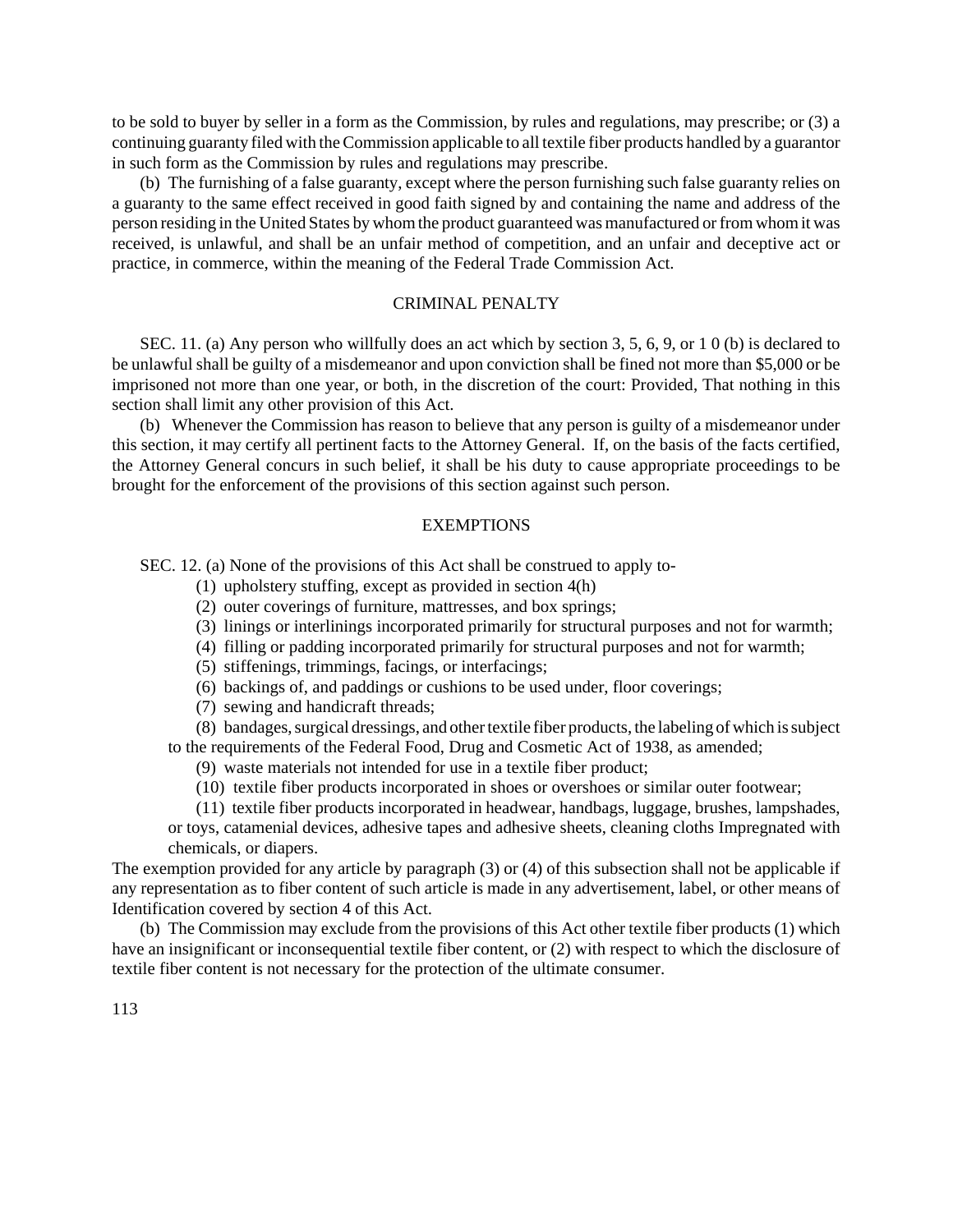#### SEPARABILITY CLAUSE

SEC. 13. If any provision of this Act, or the application thereof to any person, as that term is herein defined, is held invalid, the remainder of the Act and the application of the remaining provisions to any person shall not be affected thereby.

## APPLICATION OF EXISTING LAWS

SEC. 14. The provisions of this Act shall be held to be in addition to, and not In substitution for or limitation of, the provisions of any other Act of the United States.

## EFFECTIVE DATE

SEC. 15. This Act shall take effect eighteen months after enactment, except for the promulgation of rules and regulations by the Commission, which shall be promulgated within nine months after the enactment of this Act. The Commission shall provide for the exception of any textile fiber product acquired prior to the effective date of this Act.

Approved September 2, 1958.

114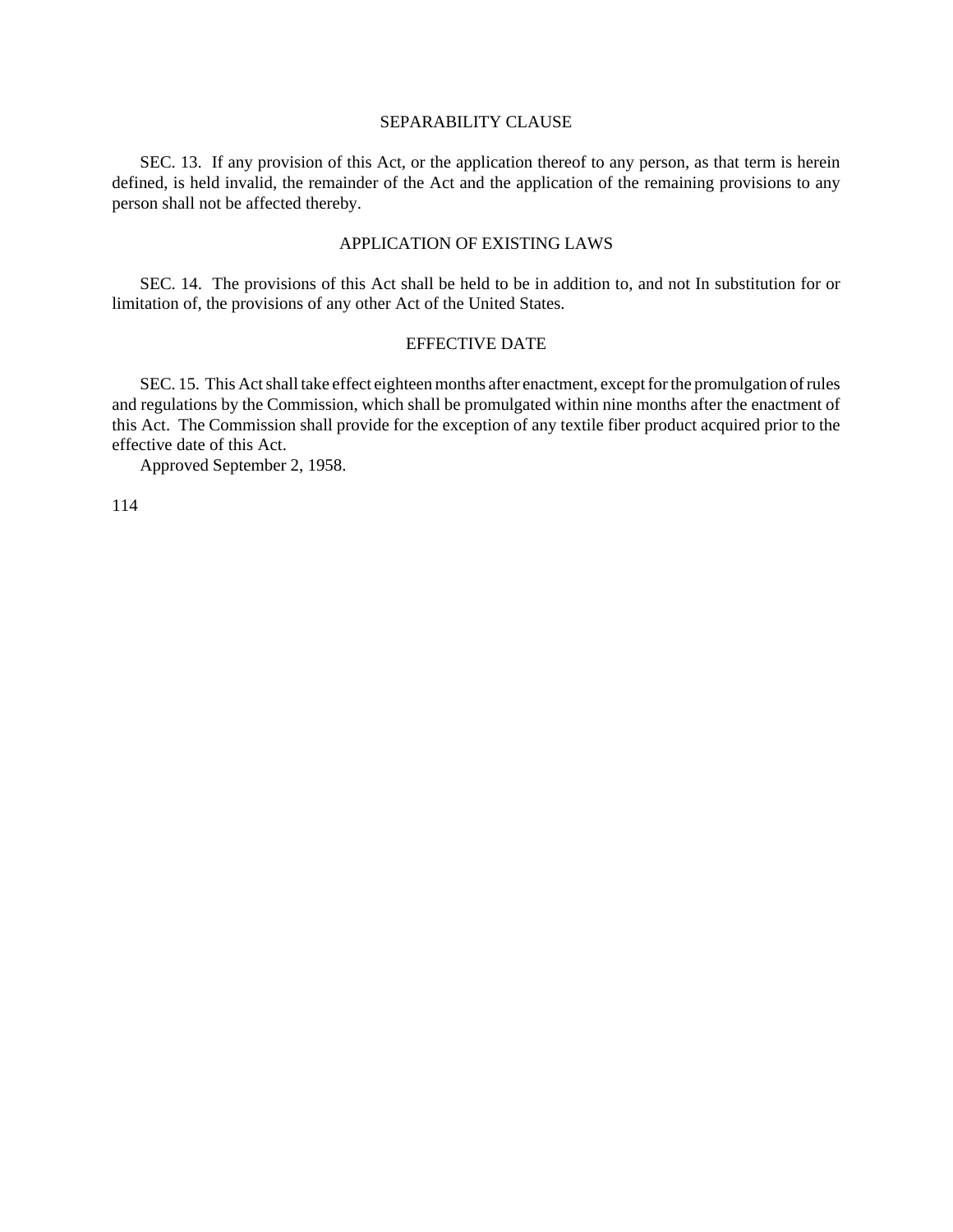# General Investigations by the Commission, since 1915

Since its establishment in 1915, the Federal Trade Commission has conducted numerous general inquiries which are alphabetically listed and briefly described in the following pages.<sup>1</sup> They were made at the request of the President, the Congress, the Attorney General, Government agencies, or on motion of the Commission pursuant to the Federal Trade Commission Act.

Reports on these inquiries in many instances have been published as Senate or House documents or as Commission publications. Printed documents, unless indicated as being out of print, $\frac{2}{3}$  may be purchased from the Superintendent of Documents, Government Printing Office, Washington, D. C. Proposed publications are available without charge from the Federal Trade Commission while the supply lasts.

Agencies initiating or requesting investigations are indicated in parentheses in the headings. investigations, the results of which have been published, are listed below. Following this listing are unpublished investigations conducted by the Commission.

Accounting Systems  $(F, T, C)$ .<sup>3</sup>—Pointing the way to a general Improvement in accounting practices, the Commission, published Fundamentals of a Cost System for Manufacturers (H. Doc. 1356, 64th, 31 p., o. p., 7/l/16) and A System of Accounts for Retail Merchants (19 p., o. p., 7/15/16).

Accounting Systems.—See Distribution Cost Accounting.

Advertising as a Factor in Distribution.—See Distribution Methods and Costs.

Agricultural Implements.—See Farm Implements and Distribution Methods and Costs.

Agricultural Implements and Machinery (Congress).<sup>3</sup> —Prices of farm products reached record lows in 1932 but prices of many farm implements, machines, and repair parts maintained high levels resulting in widespread complaints in the next few years. The Commission investigated the situation (Public Res. 130, 74th, 6/24/36) and, following submission of its report, Agricultural Implement and Machinery Industry (H. Doc. 702, 75th, 1,176 p., 6/6/38, o. p.), the Industry made substantial price reductions. The report criticized certain competitive practices on the part of the dominant companies which the companies later promised to remedy. It showed, among other things, that a few major companies had maintained a concentration of control which resulted in large part from their acquisition of the capital stock or assets of competitors prior to enactment of the Clayton Antitrust Act in 1914 and thereafter from their purchase of assets of

\_\_\_\_\_\_\_\_\_\_\_\_\_\_\_\_\_

<sup>&</sup>lt;sup>1</sup> The wartime cost-finding inquiries, 1917-18 (p. 122), include approximately 870 separate investigations.

 $2$  Documents out of print (designated "o. p.11) are available in depository libraries.

<sup>&</sup>lt;sup>3</sup> Inquiries desired by either House of Congress are now undertaken by the Commission as a result of concurrent resolutions of both Houses.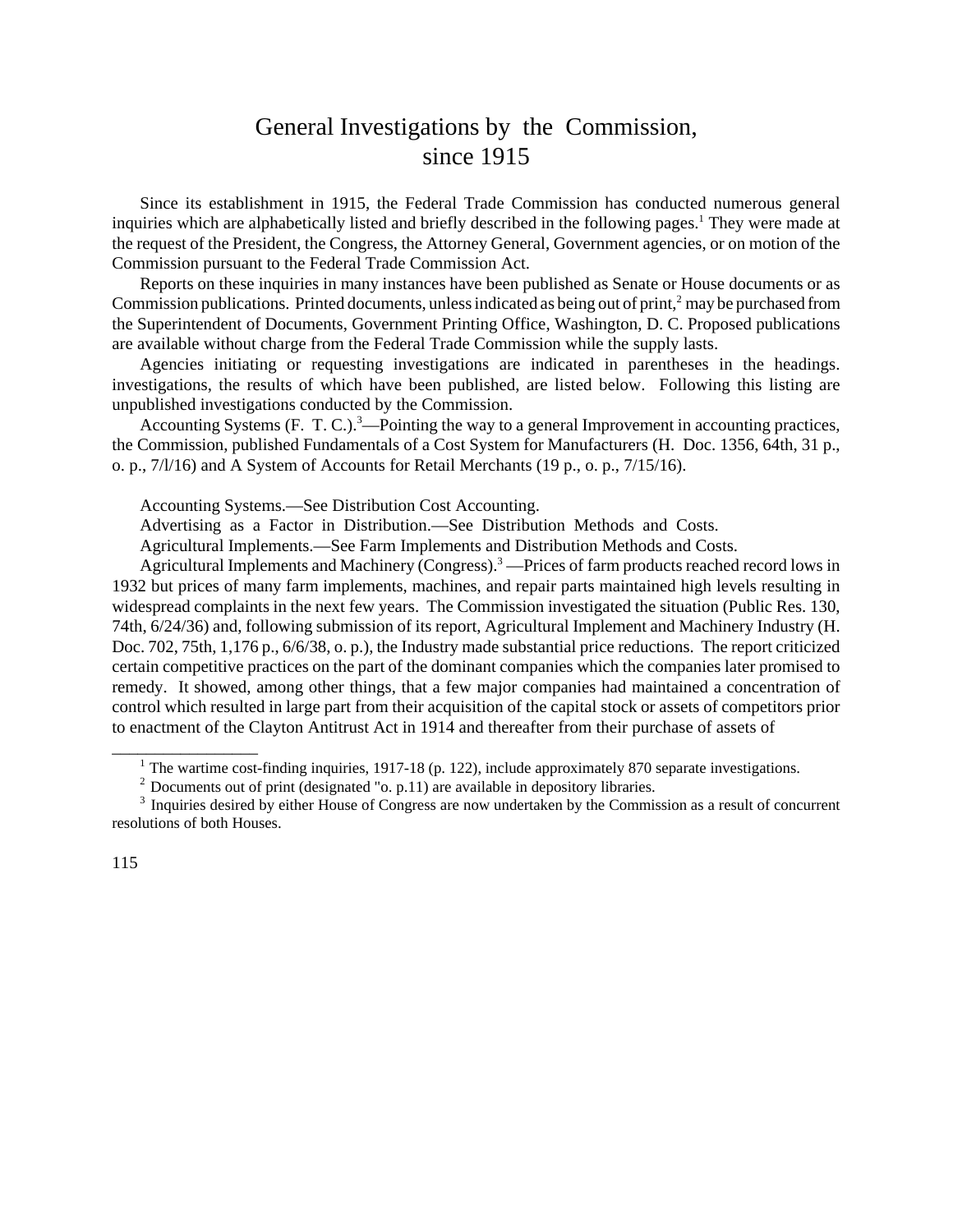competitors rather than capital stock.<sup>4</sup> (See also under Farm Implements and Independent Harvester Co.)

Agricultural Income (Congress).—Investigating a decline in agricultural income and increases or decreases in the income of corporations manufacturing and distributing wheat, cotton, tobacco, livestock, milk, and potato products (Public Res. 61, 74th, 8/27/35), and table and juice grapes, fresh fruits and vegetables (Public Res. 112, 74th, 6/20/36), the Commission made recommendations concerning, among other things, the marketing of commodities covered by the inquiry; corporate consolidations and mergers;<sup>5</sup> " unbalanced agricultural industrial relations; cooperative associations; production financing; transportation; and terminal markets. Its recommendations for Improvement of the Perishable Agricultural Commodities Act were adopted by Congress in amending that act (Public, 328, 75th) in 1937. [Report of the F. T. C. on Agricultural Income Inquiry, Part I, Principal Farm Products, 1,134 p., 3/2/37 (summary, conclusions, and recommendations, S. Doc. 54, 75th, 40 p., o. p.) ; Part II, Fruits, Vegetables, and, Grapes, 906 p., 6/10/37, o. p.; Part III, Supplementary Report, 154 p., 11/8/37; and interim reports of 12/26/35 (H. Doc. 380, 74th, 6 p.), and 2/l/37 (S. Doc. 17, 75th, 16 p., o. p.).]

Agricultural Prices.—See Price Deflation.

Antibiotics Manufacture (F. T. C).—Because of the rising Importance and the cost of antibiotic drugs, and the lack of published information on their production, a Commission resolution of July 13, 1956, authorized the study which appeared as Economic Report on Antibiotics Manufacture (361 p., 6/27/58). This volume covered the origin and history of the industry, the companies manufacturing antibiotics, production processes, marketing, prices, costs, profits, patents and trademarks, and public health aspects.

Automobiles.—See Distribution Methods and Costs, and Motor Vehicles.

Bakeries and Bread.—See under Food.

Beet Sugar.—See under Food-Sugar.

Building Materials.—See Distribution Methods and Costs.

Calcium Arsenate (Senate)-High prices of calcium arsenate, a poison used to destroy the cotton boll weevil (S. Res. 417, 67th, 1/23/23), appeared to be due to sudden increased demand rather than trade restraints (Calcium Arsenate Industry, S. Doc. 345, 67th, 21 p., o. p., 3/3/23).

Cartels.—See paragraphs headed Copper Industry, International Phosphate Cartels, Sulphur Industry, International Electrical Equipment Cartel, International Steel Cartels, Fertilizer (F. T. C.), International Petroleum Cartels, and International Alkali Cartels.

Cement (Senate)Inquiry into the cement industry's competitive conditions and distributing processes(S. Res. 448, 71st, 2/16/31) showed that rigid application of the multiple basing-point price system<sup>6</sup> tended to lessen price competition and destroy the value of sealed bids; concerted activities of manufacturers and dealers strengthened the system's price effectiveness; and dealer associations' practices were designed to restrict sales to recognized "legitimate" dealers (Cement Industry, S. Doc. 71, 73d, 160 p., o. p., 6/9/33).

\_\_\_\_\_\_\_\_\_\_\_\_\_\_\_\_\_\_\_

<sup>4</sup> Conditions With Respect to the Sale and Distribution of Milk and Dairy Products (H. Doc. 94, 75th, 1/4/87), p. 38; Report of the F. T. C. on Agricultural Income Inquiry, Part I (8/2/37), P. 26; Agricultural Implement and Machinery Industry (H. Doc. 702, 75th, 6/6/89), p. 1038; The Present Trend of Corporate Mergers and Acquisitions 8/7/47); The Merger Movement: A Summary Report (1948): and P. T. C. Annual Reports: 1938, pp. 19 and 29: 1939, p 14; 1940, p. 12: 1941, p. 19; 1942, p. 9; 1943. p. 9; 1944, p. 7; 1945, p. 8: 1946, p. 12; 1947, p. 12; and 1948, p. 11. 5

See footnote 4 above.

<sup>&</sup>lt;sup>6</sup> Basing-point systems are also discussed in the published reports listed herein under "Price Bases," "Steel Code," and "Steel Sheet Pilling."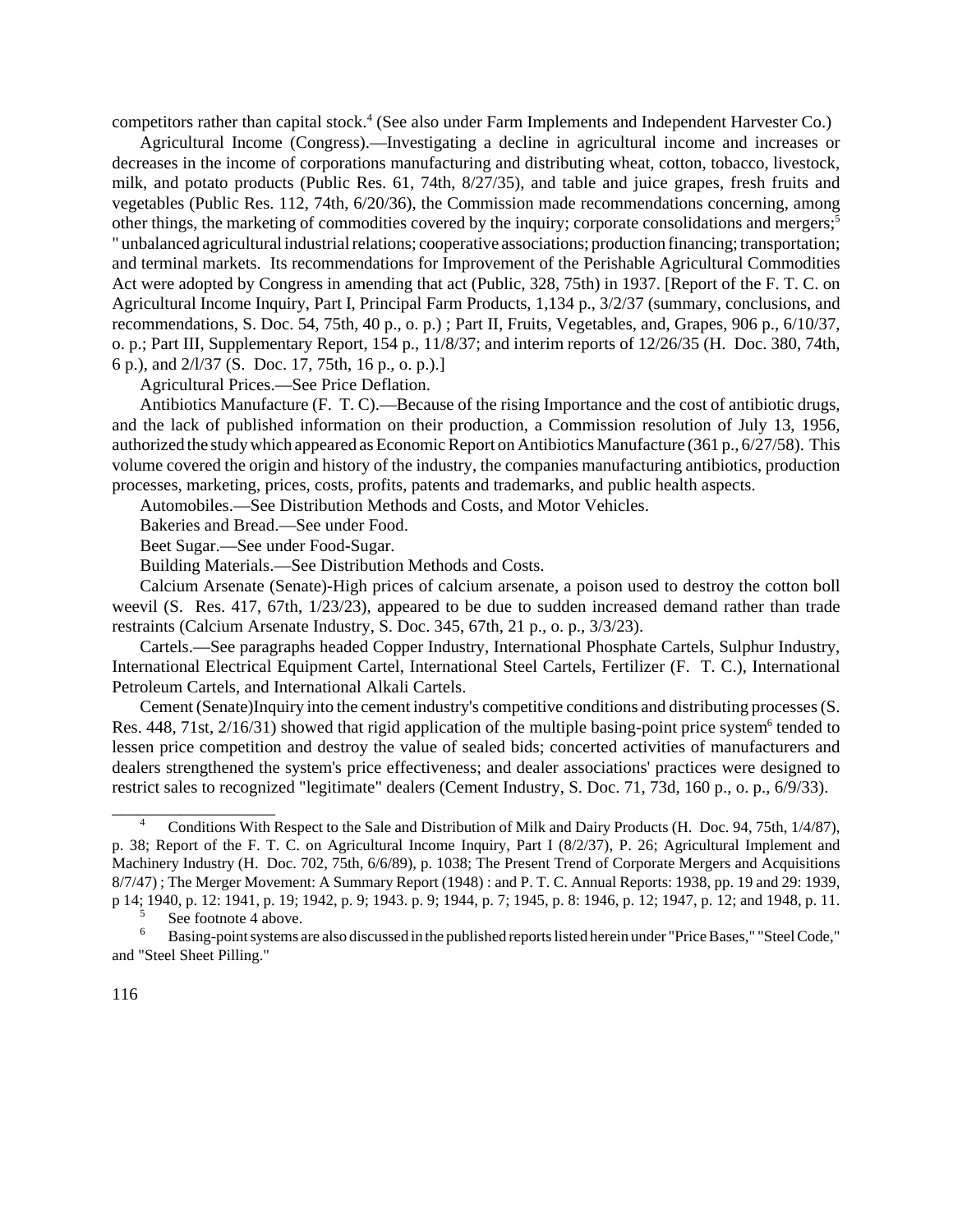Chain Stores (Senate).— Practically every phase of chain-store operation was covered (S. Res. 224, 70th, 5/5/28), including cooperative chains, chain-store manufacturing and wholesale business, leaders and loss leaders, private brands, short weighing and overweighing and sales, costs, profits, wages, special discounts and allowances, and prices and margins of chain and independent grocery and drug distributors in selected cities. (For subtitles of 33 reports published under the general title, Chain Stores, 1931-33, see F. T. C. Annual Report, 1941, p. 201.)

In the Final Report on the Chain-Store Investigation (S. Doc. 4, 74th, 110 p., o. p., 12/14/34), legal remedies available to combat monopolistic tendencies in chain-store development were discussed." The Commission's recommendations pointed the way to subsequent enactment of the Robinson-Patman Act (1936) prohibiting price and other discriminations, and the Wheeler-Lea Act (1938) which amended the Federal Trade Commission Act so as to broaden the prohibition of unfair methods of competition in section 5 to include unfair or deceptive acts or practices in interstate commerce.

Cigarette Shortage (F. T. C. and Senate Interstate Commerce Committee Chairman), Wartime, 1944- 45.—In response to complaints from the public and a request from the Chairman of the Senate Interstate Commerce Committee (letter dated 12/1/44), the Commission investigated the cigarette shortage and reported, among other things that the scarcity was directly traceable to the large volume of cigarettes moving to the armed forces and the Allies; that It was not attributable to violations of laws administered by the Commission; but that certain undesirable practices such as hoarding and tie-in sales had developed. (Reportof the P. T. C. on the Cigarette Shortage, 33 pages, processed, o. p., 2/13/45.)

Coal (Congress and F. T. C.), Wartime, 1917-18, Etc.—From 1916 through the first World War period and afterward, the Commission at different times investigated anthracite and bituminous coal prices and the coal industry's financial condition. Resulting cost and price reports are believed to have substantially benefited the consumer. Among the published reports were: Anthracite Coal Prices, preliminary (S. Doc. 19, 65th, 4 p., o. p., 5/4/17) ; Preliminary Report by the F. T. C. on the Production and Distribution of Bituminous Coal (1-1. Doc. 152, 65th, 8 p., o. p., 5/19/17) ; Anthracite and Bituminous Coal Situation, summary (H. Doc. 193, 65th, 29 p., o. p., 6/19/17) ; and Anthracite and Bituminous Coal (S. Doc. 50, 65th, 4:20 p., o. p., 6/19/17) -pursuant to S. Res. 217, 64th 2/22/16; H. Res. 352, 64th, 8/18/16, and S. Res. 51, 65th, 5/l/17; 'Washington, D. C., Retail Coal Situation (5 p., release, processed, o. P., 8/11/17) -pursuant to F. T. C. motion; investment and Profit in Soft-Coal Mining (two parts, 5/31/22 and 7/6/22, 218 p., o. p., S. Doc. 207, 65th)-pursuant to F. T. C. motion; and Report of the F. T. C. on Premium Prices of Anthracite (97 p., o. p., 7/6/25)-pursuant to F. T. C. motion.

Coal,Cost of Production (F. T. C.), Wartime, 1917-18—President Wilson fixed coal prices by Executive order under the Lever Act (1917) on the basis of information furnished by the Commission. For use of the U. S. Fuel Administration in continuing price control, the Commission compiled monthly cost production reports, collecting cost records for 1917-18 for about 99 percent of the anthracite and 95 percent of the bituminous coal production (Cost Reports of the F. T. C. Coal, 6/30/19, summarized for principal coalproducing States or regions: (1) Pennsylvania, bituminous, 103 p., o. p.; (2) Pennsylvania, anthracite, 145 p., o. p.; (2) Illinois, bituminous, 127 p., o. p.; (4) Alabama, Tennessee, and Kentucky, bituminous, 210 p., o. p.; (5) Ohio, Indiana, and Michigan, bituminous, 288 p., o. p.; (6) Maryland, West Virginia, and Virginia, bituminous, 286 p., o. p.; and (7) trans-Mississippi States, bituminous, 459 p., o. p.).

7 See footnote 4.

\_\_\_\_\_\_\_\_\_\_\_\_\_\_\_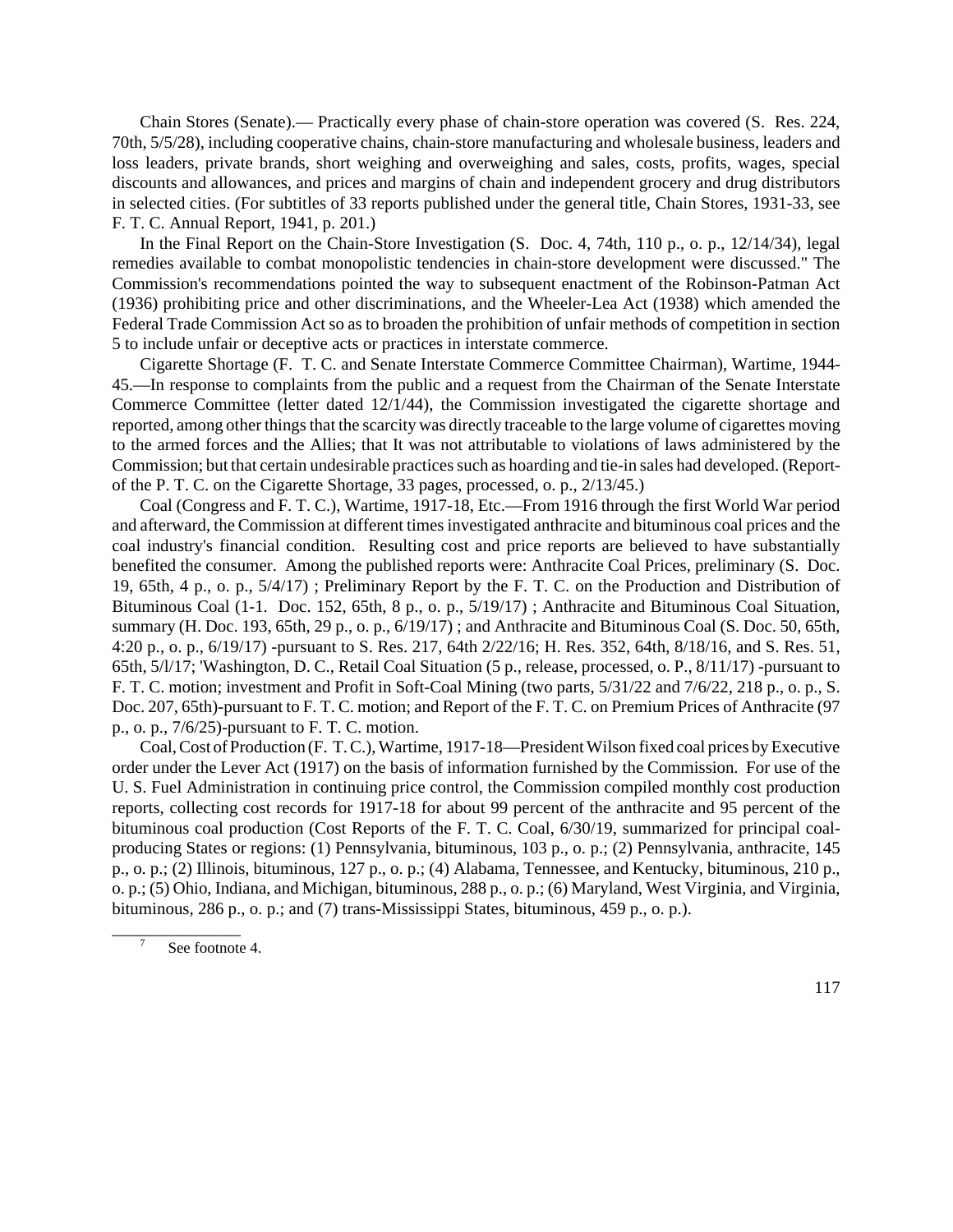Coal, Current Monthly Reports (F. T. C.)The Commission (December 1919) initiated a system of current monthly returns from the soft coal industry similar to those compiled during the World War, 1917-18 (Coal—Monthly Reports on Cost of Production, 4/20/20 to 10/30/20, Nos. 1 to 6, and two quarterly reports with revised costs, 8/25/20 and 12/6/20. processed, o. p.). An injunction to prevent the calling for the monthly reports (denied about 7 years later) led to their abandonment.

Coffee (F. T. C.).—In its 1954 Economic Report of the Investigation of Coffee Prices, the Commission reported that the coffee price spiral of 1953-54 "cannot be explained in terms of the competitive laws of supply and demand." The report lists and discusses six major factors responsible for the price spiral, and recommends Congressional action to correct some of the "market imperfections" and "Irregularities" found. (523 pp., 7/30/54.)

Combed Cotton Yarns.—See Textiles.

Commercial Bribery (F. T. C.).—Investigating the prevalence of bribery of customers' employees as a means of obtaining trade, the Commission published A Special Report on Commercial Bribery (H. Doc. 1107, 65th, 3 p., o. p., 5/15/18), recommending legislation striking at this practice; Commercial Bribery (S. Doc. unnumbered, 65th, 36 p., q. p., 8/22/18) ; and Commercial Bribery (S. Doc. 258, 66th, 7 p., o. p., 3/18/20).

Concentration in Manufacturing, Changes in, 1935 to 1947 and 1950 (F. T. C.).—This 153-page report shows that, on the basis of a study of the top 200 companies, concentration in American manufacturing was 2.8 percentage points higher in 1950 than in 1935. The report explores the reasons for the changes in recorded concentration in individual industries.

Concentration of Productive Facilities(F. T. C.).—In a study of the extent of concentration of economic power, the Commission reported that 46 percent of the total net capital assets of all manufacturing corporations in the United States in 1947 was concentrated in the 113 largest manufacturers. The report is entitled. The Concentration of Productive Facilities, 1947-Total Manufacturing and 26 Selected Industries (96 p.). See also Divergence between Plant and Company Concentration.

Control of Iron Ore (F. T. C.),—A study of the concentration of iron ore supplies covers the sources and consumption of Iron ore in 1948, an estimate of reserves available to major companies and an analysis of effect of possible. shortage on big and small companies. The Control of Iron Ore, o. p. (1952).

Cooperation in American Export Trade.—See Foreign Trade.

Cooperation in Foreign Countries (F. T. C.).—Inquiries made by the Commission regarding the cooperative movement in 15 European countries resulted in & report, Cooperation in Foreign Countries (S. Doc. 171, 68th, 202 p., o. p., 11/29/24),. recommending further development of cooperation in the United States.

Cooperative Marketing (Senate).—Thisinquiry (S. Res. 34, 69th, 3/17/25) covered the development of the cooperative movement in the U. S. and Illegal) interferences with the formation and operation of cooperatives; and a comparative study of costs, prices, and marketing methods (Cooperative Marketing, S.. Doc. 95, 70th, 721 p., o. p., 4/30/28).

Copper.— See Wartime Cost Finding, 1917-18.

Copper Industry (F. T. C.)The Commission's report on The, Copper Industry,. transmitted to Congress (3/11/47), was in two parts: Part I—The Copper Industry of the United States and International Copper Cartels, and Part II-Concentration and Control by the Three Dominant Companies, o. p. The Commission reported that "The copper situation is particularly serious, not only because of the concentration of control of the ore reserves and of the productive capacity, but,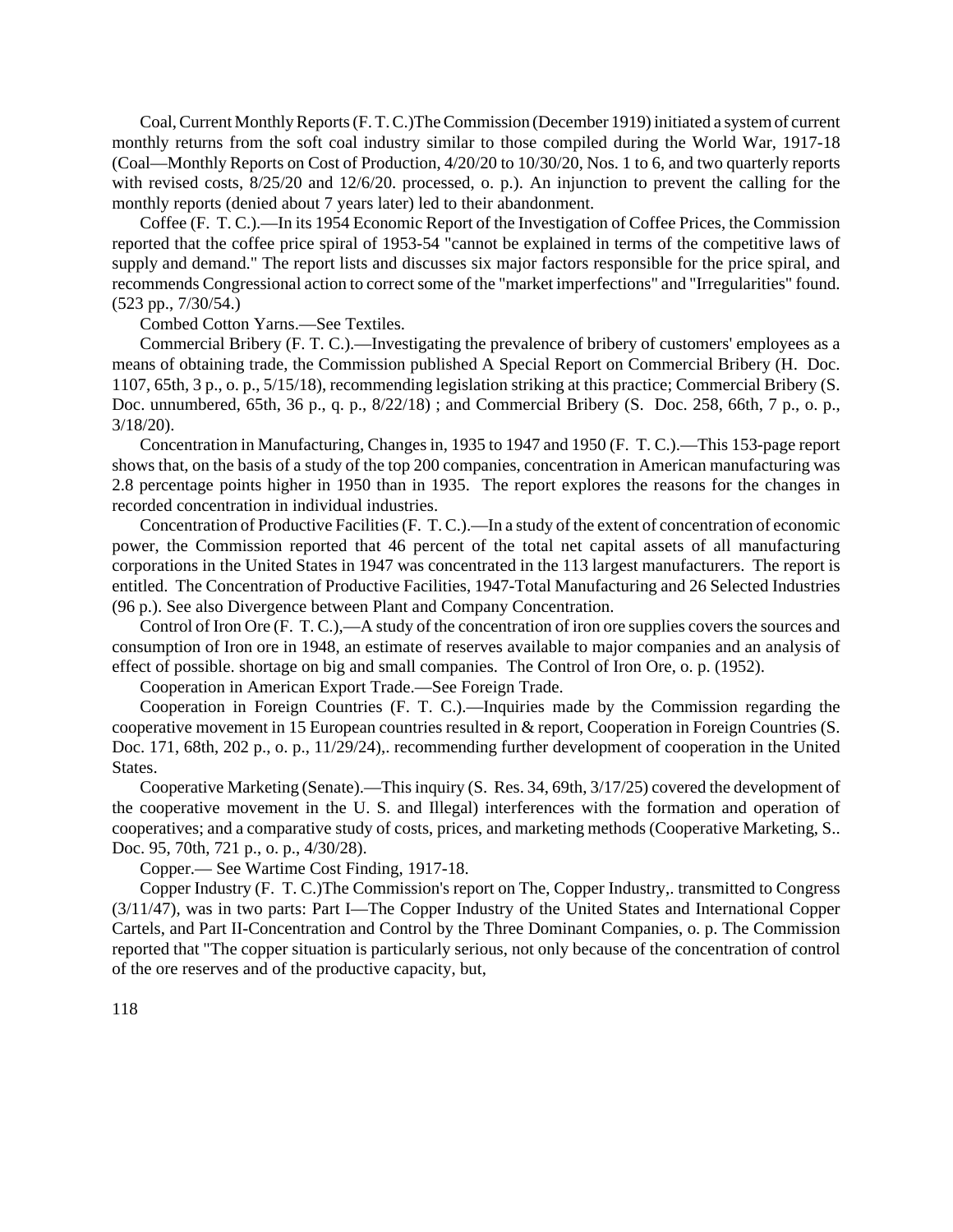also because the domestic supply is inadequate to meet the demands of high level national production and employment. Furthermore, the production of foreign copper, on which the United States will become increasingly dependent, is likewise dominated by a few corporate groups which in the past have operated cooperatively in cartels to regulate production and prices."

Corporation Reports.—See Quarterly Financial Reports.

Corporate Mergers and Acquisitions (F.T.C.)—To determine the impact on the Nation's economy of corporate mergers and acquisitions, the Commission made a study of the merger movement for the years 1940-46, inclusive. The results of the study were transmitted to Congress in a report entitled The Present Trend of Corporate Mergers and Acquisitions (23 p., o. p., 3/7/47), which showed, among other things, that during the period covered, more than 1,800 formerly independent competitive firms in manufacturing and mining industries alone had disappeared as a result of mergers or acquisitions, and that more than one-third of the total number of acquisitions occurred in only three industries, food, nonelectrical machinery, and textiles and apparel-all predominantly small business" fields.

In 1948 the Commission published The Merger Movement: A Seminary Report (134 p., o. p., also 7 p. processed summary). In this report the legal history of the antimerger provisions of the Clayton Act is reviewed. Significant individual mergers are examined in detail. Maps, diagrams, charts and tabular statistical materials are used to illustrate the economic effects of the then in force antimerger legislation.

The Report on Corporate Mergers and Acquisitions (210 p.) was published in May 1955. This study, bringing up to date much of the statistical material in the 1947 and 1948 reports, showed, among other things, that 1,773 formerly independent competitive firms in manufacturing and mining industries alone had disappeared in the period 1947—54 as a result of mergers or acquisitions, and that more than one-third of the total number of acquisitions occurred in only 3 industries, food, nonelectrical machinery, and textiles and apparel-all predominantly small business fields.

Cost Accounting.—See Accounting Systems.

Cost of Living (President), Wartime, 1917-18.—Delegates from the various States met in Washington, April 30 and May 1, 1917, at the request of the Federal Trade Commission, and considered the rapid rise of wartime prices and the plans then being made for the Commission's general investigation of foodstuffs. [See Foods (President), Wartime, 1917-18, herein.] Proceedings of the conference were published (High Cost of Living, 119 p., o. p.).

Cotton Industry.—See Textiles.

Cottonseed Industry (House),investigating alleged price fixing (H. Res. 439. 69th, 3/2/27), the Commission reported evidence of cooperation among State association.4 but no indication that cottonseed crushers or refineries had fixed prices in violation of the antitrust laws (Cottonseed Industry, H. Doe. 193, 70th. 87 P., 3/5/28).

Cottonseed Industry (Senate)Two resolutions (S. Res. 136, 10/21/29, and S. Res. 147, 11/2/29-71st) directed the Commission to determine whether alleged unlawful combinations of cottonseed oil mill corporations sought to lower and fix prices of cottonseed and to sell cottonseed meal at a fixed price under boycott threat; and whether such corporations acquired control of cotton gins to destroy competitive markets and depress or control prices paid to seed producers (Investigation of the Cottonseed Industry, preliminary report, S. Doc. 91, 71st, 4 p., o. p.. 2/28/30, and final report, 207 p., o. p., with 11 vols. testimony, S. Doc. 209, 71st, 5/19/33).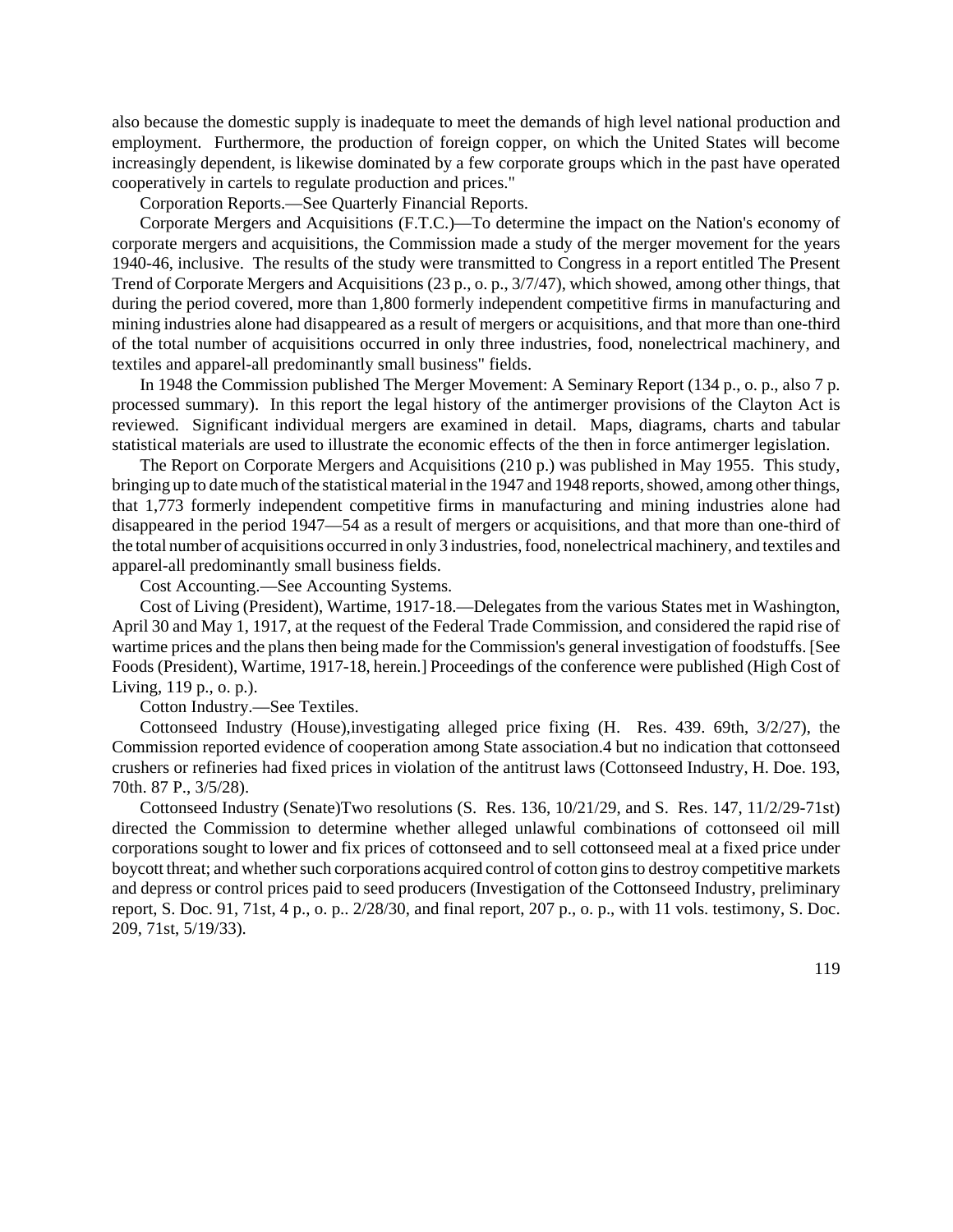DistributionCost Accounting (F. T. C.).—To provide a guide for current legislation and determine ways for improving accounting methods, the Commission studied distribution cost accounting in connection with selling, warehousing, handling, delivery, credit and collection (Case Studiesin DistributionCost Accounting for Manufacturing and Wholesaling, H. Doc. 287, 77th, 215 p., o. p., 6/23/41).

Distribution.—See Millinery Distribution.

Distribution of Steel Consumption.—A study to determine the distribution of steel in a time of shortage, when control over distribution rests with the producers. (1949-1950) The results of the study were transmitted to the Subcommittee on Monopoly of the Senate Select Committee on Small Business and published as a committee print. (20p) o. p., 3/31/52.

Distribution Methods and Costs (F. T. C.).—This inquiry into methods and costs of distributing important consumer commodities (F. T. 0. Res., 6/27/40) was undertaken by the Commission pursuant to authority conferred upon it by section 6 of the F. T. C. Act. Eight parts of the F. T. C. Report on Distribution Methods and Costs were transmitted to Congress and published under the subtitles: Part 1, Important Food Products (11/11/43, 223 p., o. p.) ; Part III, Building Materials-Lumber, Paints and Varnishes, and Portland Cement (2/19/44, 50 p., o. p.) ; Part IV, Petroleum Products, Automobiles, Rubber Tires and Tubes, Electrical Household Appliances, and Agricultural Implements(1.3/2/44, 189 p., o. p ) ; Part V, Advertising as a Factor in Distribution (10/30/44, 50 p. ; Part VI, Milk Distribution, Prices, Spreads and Profits(6/18/45, 58 p., o. p.) Part VII, Cost of Production and Distribution of Fish in the Great Lakes Area, (6/30/45, 59 p.) ; Part VIII, Cost of Production and Distribution of Fish in New England (6/30/45, 118 p.); and Part IX, Cost of Production and Distribution of Fish on the Pacific Coast (7/25/46, 82 p.). The inquiries relating to fish were conducted in cooperation with the Coordinator of Fisheries, Interior Department. During World War II special reports on the distribution of some 20 commodity groups were made for confidential use of the Office of Price Administration and other war agencies.

Divergence Between Plant and Company Concentration (F. T. C.).—In this 1950 report, the Commission measured the divergence between plant and company concentration for each of 340 manufacturing industries. The Divergence between Plant and Company Concentration, 1947 (162 p., o. p.). See also Commission of Productive Facilities.

Du Pont Investments (F. T. C.).—The Report of the F. T. C. on Du Pont Investments (F. T. C. motion 7/29/27: report, 46 p., o. p. processed, 2/l/29) discussed reported acquisition by E. I. du Pont de Nemours & Co. of U. S. Steel Corp. stock. together with previously reported holdings in General Motors Corp.

Electric and Gas Utilities, and Electric Power.—See Power.

FarmImplements(Senate), Wartime, 1917-18.—The Report of the F. T. C. on the Causes of High Prices of Farm Implements (inquiry under S. Res. 223, 65th, 5/13/18; report, 713 p., o. p., 5/4/20) disclosed numerous trade combinations for advancing prices and declared the consent decree for dissolution of international Harvester Co. to be inadequate. The Commission recommended revision of the decree and the Department of Justice proceeded to that end.

Farm Implements (F. T. C.).—A 1948 report on the Manufacture and Distribution of Farm Implements (160 p., also 8 p. processed summary) concerns the production and distribution policies of large manufacturers of farm machinery. The report includes information respecting important developments and trends in the industry.

Feeds,Commercial(Senate).—Seeking to determinewhether purported combinations in restraint of trade existed (S. Res. 140, 66th, 7/31/19), the Com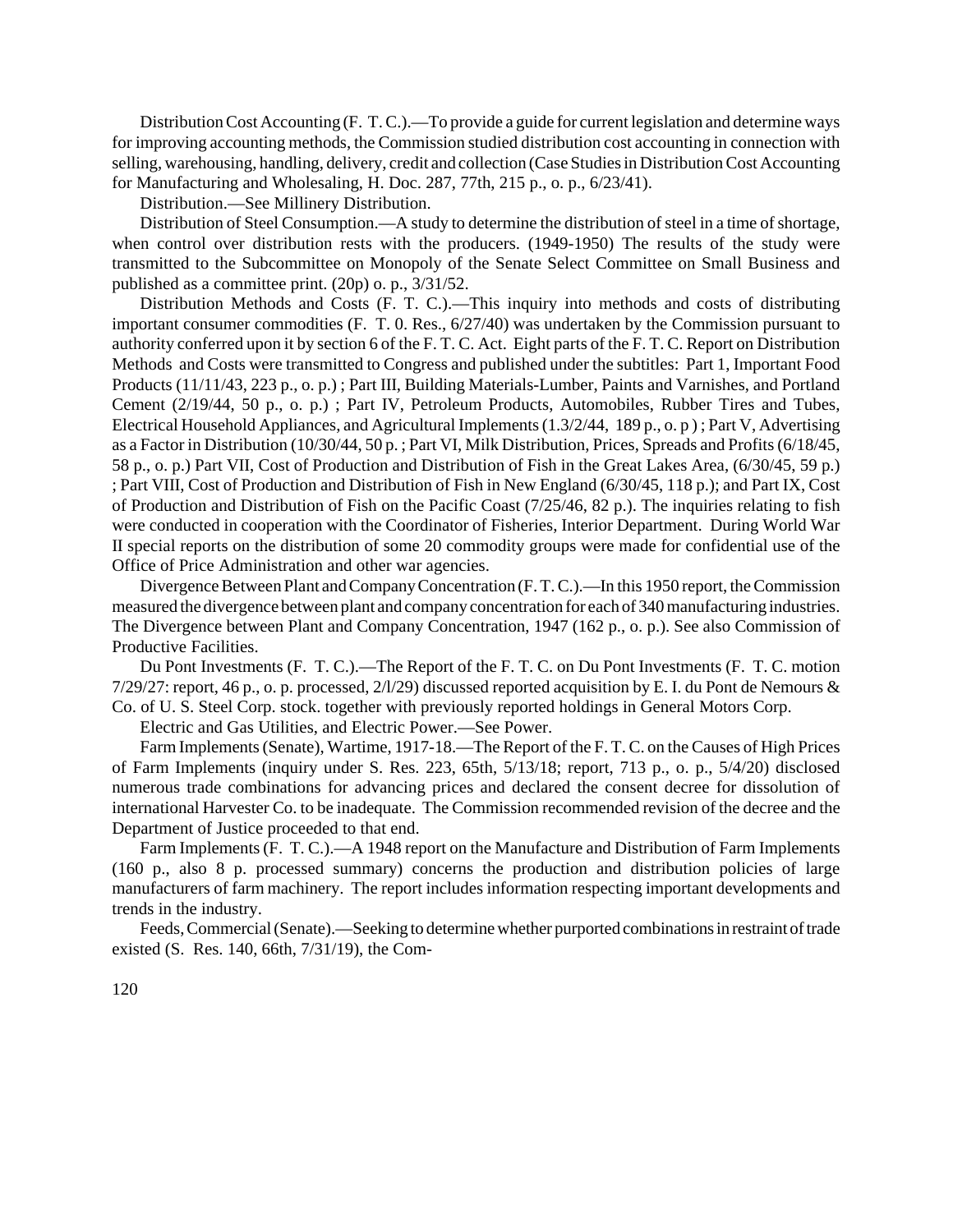mission found that although some association activities were in restraint of trade, there were no substantial antitrust violations (Report of the F. T. C. on Commercial Feeds, 206 p., o. p., 8/29/21.

Fertilizer (Senate), Begun by the Commissioner of Corporations<sup>8</sup> (S. Res. 487, 62d, 3/1/13), this inquiry disclosed extensive use of bogus independent fertilizer companies for competitive purposes (Fertilizer Industry, S. Doc. 551, 64th, 269 p., o. p., 8/19/16). Agreements for abolition of such unfair competition were reached.

Fertilizer (Senate),—A second fertilizer inquiry (S. Res. 307, 67th, 6/17/22) developed that active competition generally prevailed in that industry in theU.S., although in some foreign countries combinations controlled certain important raw materials. The Commission recommended Improved agricultural credits and more extended cooperation by farmers in buying fertilizer (Fertilizer Industry, S. Doc. 347, 67th, 87 p., o. p., 3/3/23).

Fertilizer (F. T. C.).—The Commission's 1949 report on The Fertilizer Industry (100 p.) is concerned primarily with restrictions and wastes which interfere with the supply of plant food materials in the quantities needed and at prices low enough to facilitate maintenance of soil fertility. The Nation's resources of nitrogen, phosphate, and potash are discussed, and the inter-relationships of producers and mixers are ' reviewed. The report also summarizes available information concerning cartel control of nitrogen, phosphates, and potash.

Fish.— See Distribution Methods and Costs.

Flags (Senate), Wartime, 1917-18.—Unprecedented increases in the prices of U. S. flags in 1917, due to wartime demand, were investigated (S. Res. 35, 65th, 4/16/17). The inquiry was reported in Prices of American Flags (S. Doc. 82, 65th, 6 p., o. p., 7/26/17).

Flour Milling.—See Food, below.

Food (President), Wartime, 1917-18.—President Wilson, as a wartime emergency measure (2/7/17), directed the Commission "to investigate and report the facts relating to the production, ownership, manufacture, storage, and distribution of foodstuffs" and "to ascertain the facts bearing on alleged violations of the antitrust acts." Two major series of reports related to meat packing and the grain trade with separate inquiries into flour milling, canned vegetables and fruits, canned salmon, and related matters, as listed below.

Food (President) Continued-Meat Packing.—Food Investigation-Report of the F. T. C. on the Meat-Packing Industry was published in six parts: I. Extent and Growth of Power of the Five Packers in Meat and Other Industries (6/24/19, 574, p., o. p.) ; II. Evidence of Combination Among Packers (11/25/18, 294 p., o. p.) ; III. Methods of the Five Packers in Controlling the Meat-Packing Industry (6/28/19, 325 p., o. p.) ; IV. The Five Large Packers in Produce and Grocery Foods (6/30/19, 390 p., o. p.) ; V. Profits of the Packers (6/28/19, 110 p., o. p.) VI. Cost of Growing Beef Animals, Cost of Fattening Cattle, and Cost of Marketing Livestock (6/30/19, 183 p., o. p.) ; and summary (H. Doc. 1297, 65th, 51 o. p., 7/3/18).

The reports first led to antitrust proceedings against the Big Five Packers, resulting in a consent decree (Supreme Court of the D. C.,  $2/27/20$ ),<sup>9</sup> which had substantially the effect of Federal legislation in restricting their future operations to certain lines of activity. As a further result of the investigation, Con-

\_\_\_\_\_\_\_\_\_\_\_\_\_\_\_\_\_\_

The Commission was created September 20, 1914, upon passage of the Federal Trade Commission Act, sec. 8 of which provided that "all pending investigations and proceedings of the Bureau of Corporations (of the Department of Commerce) shall be continued by the Commission."

The legal history of the consent decree and a summary of divergent economic interests involved in the question of packers participation in unrelated linen of food products were set forth by the Commission in Packer Consent Decree (S. Doc. 219, 68th, 44 p. o. p., 2/20/25), prepared pursuant to S. Res. 278, 68th, 12/8/24.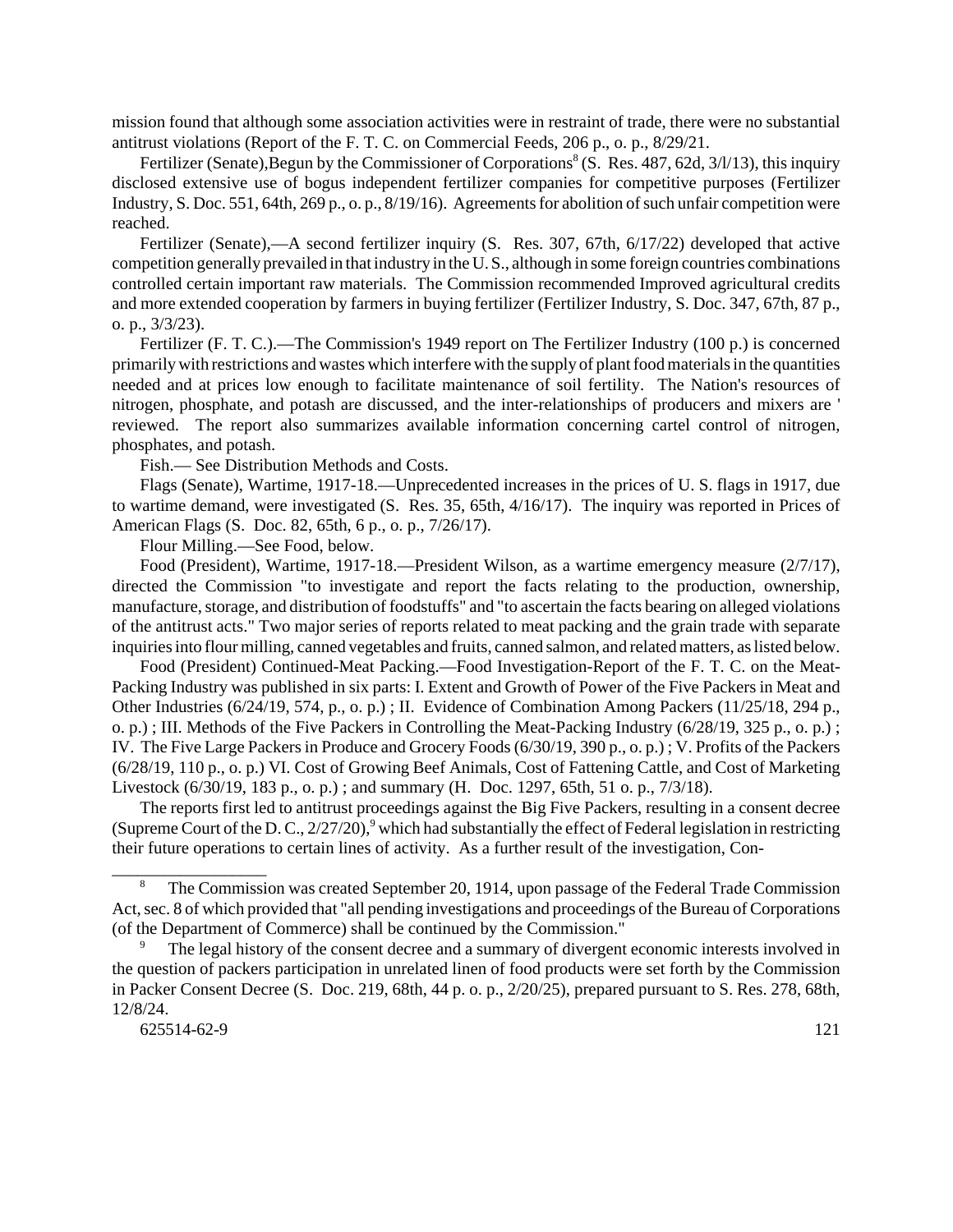gress enacted the Packers 'and Stockyards Act (1921), adopting the Commission's recommendation that the packers be divorced from control of the stockyards. (The meat-packing industry is further referred to under Meat Packing Profit Limitation, p. 150.)

Food (President) Continued-Grain Trade.—Covering the industry from country elevator to central market, the Report of the F. T. C. on the Grain Trade was published in seven parts: I. Country Grain Marketing (9/15/20, 350 o. p.) ; II. Terminal Grain Markets and Exchanges (9/15/20, 3,33 p., o. p.) ; III. Terminal Grain Marketing (12/21/21, 332 p., o. p.) ; IV. Middlemen's Profits and Margins (9/26/23, 215 p., o. p.) ; V. Future Trading Operationsin Grain (9/15/120 347 p., o. p.) ; VI. Prices of Grain and Grain Futures  $(9/10/24, 374 \text{ p., o. p.})$ ; and VII. Effects of Future Trading  $(6/25/26, 419 \text{ p., o. p.})$ . The investigation as reported in vol. V, and testimony by members of the Commission's Staff (U. S. Congress Home Committee on Agriculture, Future Trading, hearings, 67th, April 25-May 2, 1921) was an important factor in enactment of the Grain Futures Act (1921). (Further reference to the grain trade is made under Grain Elevators, Grain Exporters, and Grain Wheat Prices, p. 149.)

Food (President) Continued—Bakeries and Flour Milling.—One F. T. C. report was published by the Food Administration (U. S. Food Administration, Report of the F. T. C. on Bakery Business in United States, pp. 5-13, o. p. 1133/17). Other reports were: Food Investigation, Report of the F. T. C. on Flour Milling and Jobbing (4/4/18,27 p., o. p.) and Commercial Wheat Flour Milling (9/15/20, 118 p., o. p.).

Food (President) Continued-Canned Foods,<sup>10</sup> Private Car Lines, Wholesale Food Marketing.—Under the general title Food Investigation were published Report of the F. T.C. on Canned Foods—General Report and Canned Vegetables and Fruits (5/18/18, 83 p., o. p.) ; Report of the F. T. C. on Canned Foods—Canned Salmon (12/27/18, 83 p., o. p.) ; Report of the F. T. C. on Private Car Lines, regarding transportation of meats, fruits, and vegetables (6/27/19. 271 p., o. p.) ; and Report of the F. T. C. on Wholesale Marketing of Food (6/.30/19, 268 p., o. p.), which recommended that a wholesale dealer in perishable food products should be required to procure a Federal license and that Federal inspection and standards should be provided. Provisions in accordance with these recommendations were incorporated in the Perishable Agricultural Commodities Act (1930).

Food-Bread and Flour (Senate).—Reports on this inquiry (S. Res. 163, 68th, 2/26/24) were: Competitive Conditions in Flour Milling (S. Doc. 97, 70th. 140 p., o. p., 5/3/26) ; Bakery Combines and Profits (S. Doc. 212, 69th, 95 p., 2/11/27) ; Competition and Profits in Bread and Flour (S. Doc. 98, 70th, 509 p., o. p., 1/11/28) ; and Conditions in the Flour Milling Business, supplementary (S. Doc. 96, 72d, 26 p., o. p., 5/28/32).

Food-Wholesale Baking Industry (F. T. C.).—This inquiry (F. T. C. Res., 8/31/45) resulted in two reports to Congress: Wholesale Baking Industry, Part I—Waste in the Distribution of Bread (4/22/46, processed, 29 p., o. p. and Wholesale Baking Industry, Part II—Costs, Prices and Profits (8/7/46, 137 p., o. p.). Part I developed facts concerning wasteful and uneconomic practices in the distribution of bread, including consignment selling which involves the taking back of unsold bread; furnishing, by gift or loan, bread racks, stands, fixtures, etc., to induce distributors to handle a given company's products. It was found that, although War Food Order No. 1 which prohibited these practices was only partially observed, in 1945 as compared with 1942, the quantity of bread saved

\_\_\_\_\_\_\_\_\_\_\_\_\_\_\_

In connection with its wartime cost finding inquiries, 1917-18, p. 124 herein, the Commission published Report of the F. T. C. on Canned Foods 1918—Corn, Peas, String Beans, Tomatoes, and Salmon (86 p., 11/21/21).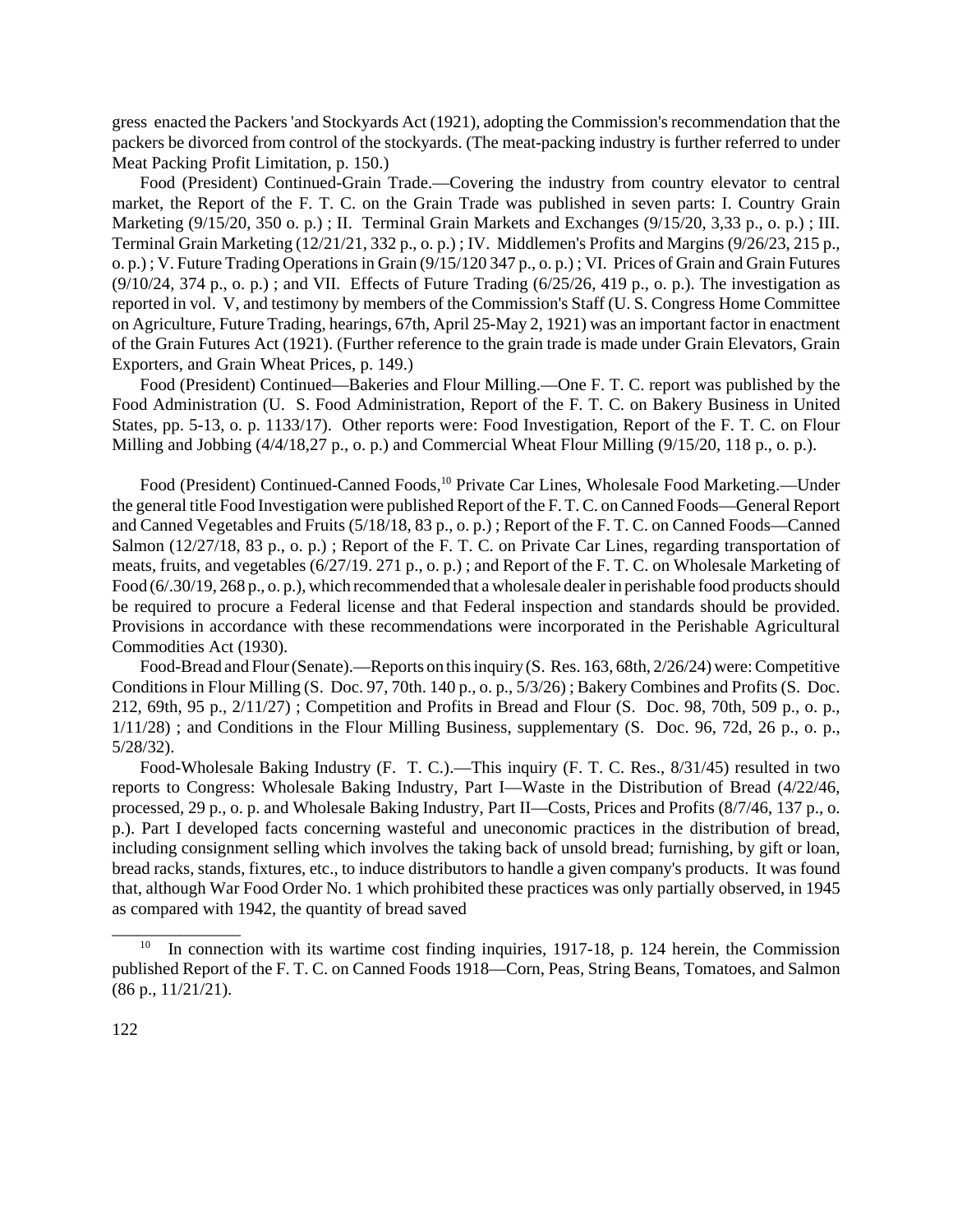was sufficient to supply the population of England, Scotland, and Wales with a daily ration of one-third of a loaf for 30 days, the population of France for 36 days, or the population of Finland for nearly 1 year. The Commission suggested that "a careful examination of present laws be made by the legislative and executive branches of the Government to determine what legislation, if any, is needed to permanently eliminate wasteful trade practices and predatory competition which threaten the existence of many small bakers, foredoom new ventures to failure and promote regional monopolistic control of the wholesale bread-baking industry."

Part II presents information concerning prices and pricing practices in the industry, profits earned, and unit costs of production and distribution. It compares the details of production and distribution costs for bread and rolls, other bakery products, and for all bakery products for two operating periods in 1945, March and September. Comparisons of costs are also made for these two periods for plants arranged by geographical areas. Comparisons of the costs of production and distribution are made by size groups of wholesale bakeries.

Food—Fish.—See Distribution Methods and Costs.

Food-Flour Milling (Senate),-This study of costs, profits, and other factors (S. Res. 212, 67th, 1/18/22) was reported in Wheat Flour Milling Industry (S. Doc. 130, 68th, 130 p., o. p., 5/16/24).

Food-Flour-Milling Industry, Growth and Concentration in (F.T.C.).—The Commission's study showed that there has been a progressive increase in the size of flour-mill operations and a progressive decrease in the number of flour-milling establishments. Nevertheless, the Commission reported, there is a lesser degree of concentration in the flour-milling industry than in many other important industries. The results of the study were presented to Congress in a report on the Growth and Concentration in the Flour-Milling Industry (6/2/47, 36 P.).

Food-Grain Elevators (F. T. C.), Wartime, 1917-18.—In view of certain bills pending before Congress with reference to regulation of the grain trade, the Commission, in a preliminary report, Profits of Country and Terminal Grain Elevators(S. Doc. 40, 67th, 12 p., o. p., 6/13/21) presented certain data collected during Its inquiry into the grain trade ordered by the President.

Food-Grain Exporters (Senate).—The low prices of export wheat in 1921 gave rise to this inquiry (S. Res. 133, 67th, 12/22/21) concerning harmful speculative price manipulations on the grain exchanges and alleged conspiracies among country grain buyersto agree on maximum purchasing prices. The Commission recommended stricter supervision of exchanges and additional storage facilities for grain not controlled by grain dealers (Report of the F. T. C. on Methods and Operations of Grain Exporters, 2 vols., 387 p., o. p., 5/16/22 and 6/18/23).

Food-Grain, Wheat Prices (President).—An extraordinary decline of wheat prices was investigated (President Wilson's directive 10/12/20) and found to be due chiefly to abnormal market conditions (Report of the F. T. C. on Wheat Prices for the 1920 Crop, 91 p., o. p., 12/13/20).

Food-Important Food Products.—See Distribution Methods and Costs.

Food-Marketing (F. T. C.).—On October 9, 1958, the Commission launched a study of significant economic trends in food marketing. In the first phase of this investigation facts were developed concerning the growth of corporate chains and voluntary and cooperative wholesalers. On June 30, 1959, the Commission published a statistical report entitled Economic Inquiry into Food Marketing—Interim Report (6 p., 22 tables, o. p.). This was followed by publication of Economic Inquiry into Food Marketing, Part 1, Concentration and Integration in Retailing (January 1960, 338 p.).

Food-Wheat Packing Profit Limitation (Senate), Wartime, 1917-18.—Following an inquiry (S. Res. 177, 66th, 9/3/19) involving wartime control of this business as established by the U. S. Food Administration in 1917-18, the Com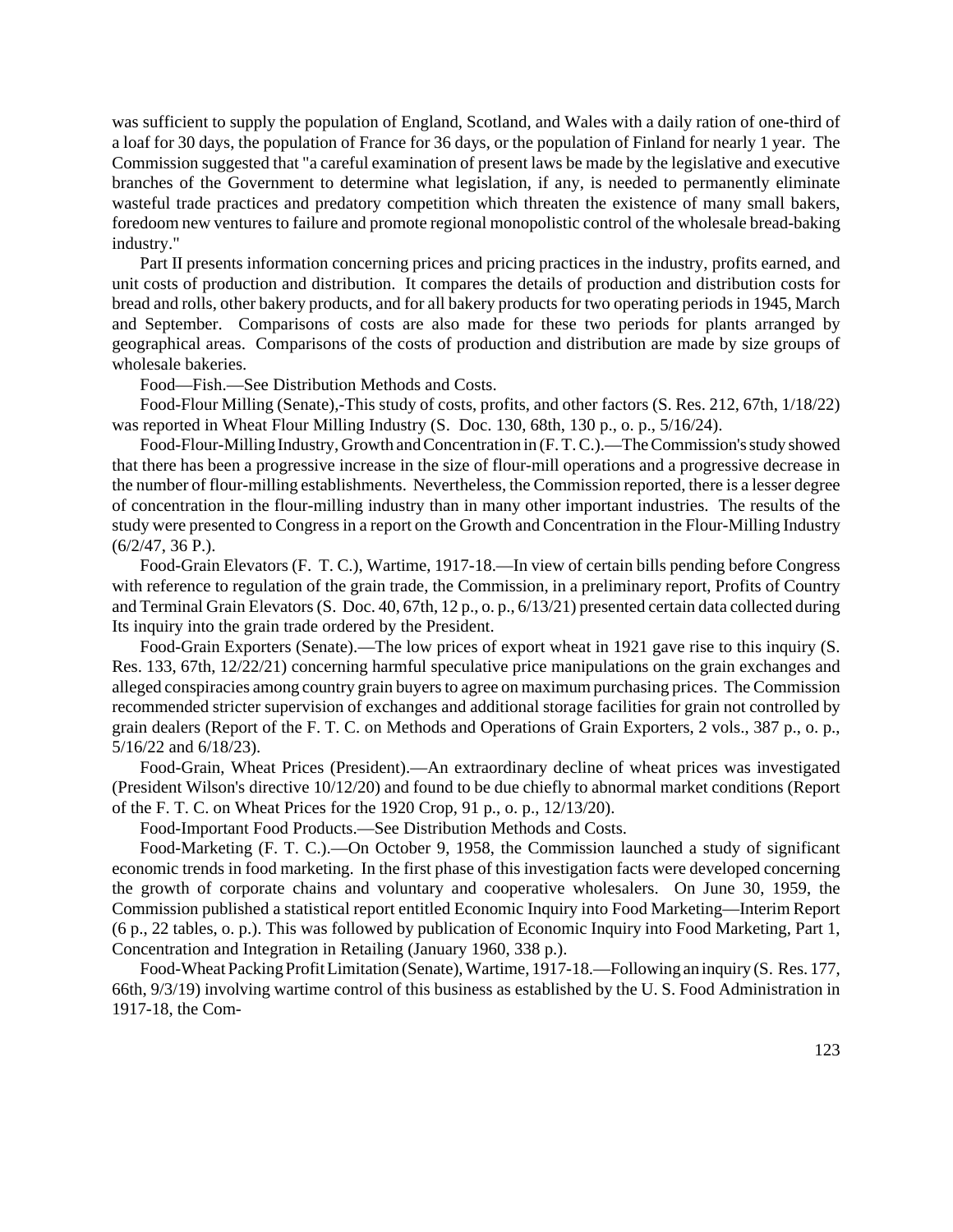mission recommended greater control and lower maximum profits (Maximum Profit Limitation on Meat Packing Industry, S. Doc. 110, 66th, 179 p., o. p. 9/25/19).

Food-Milk.—See Distribution Methods and Costs.

Food-Milk and Milk Products (Senate), Wartime, 1917-18.—Covering an inquiry (S. Res. 431, 65th, 3/3/19) into fairness of milk prices to producers and of canned-milk prices to consumers, the Report of the F. T. C. on Milk and Milk Products 1914-18 (6/6/21, 234 p., o. p.)showed a marked concentration of control and questionable practices many of which later were recognized by the industry as being unfair.

Food-Milk and Dairy Products (House).—Competitive conditions in different milk-producing areas were investigated (H. Con. Res. 32, 73d, 6/15/34). Results of the inquiry were published in seven volumes: Report of the P. T. C. on the Sale and Distribution of Milk Products, Connecticut and Philadelphia Milksheds (H. Doc. 152, 74th, 901 p., o. p., 4/5/35) ; Report of the F. T. C. on the Sale and Distribution of Milk and Milk Products (Connecticut and Philadelphia Milksheds, interim report, H. Doc. 387, 74th, 125 p., o. p., 12/31/35) Chicago Sales Area (H. Doc. 451, 74th, 103 p., o. p., 4/15/36) ; Boston, Baltimore, Cincinnati, St. Louis (H. Doc. 501, 74th, 243 p., o. p., 6/4/36) ; Twin City Sales Area (H. Doc. 506, 74th,

71 p., o. p., 6/13/36) ; and Yew York Milk Sales Area (H. Doc 95, 75th, 138 p., o. p., 9/30/36). The Commission reported that many of the industry's problems could be dealt with only by the States and recommended certain legislation and procedure, both State and Federal (Summary Report on Conditions with Respect to the Sale and Distribution of Milk and Dairy Products, H. Doc. 94, 75th, 39 p., o. p., 1/4/37). Legislation has been enacted in a number of States carrying into effect all or a portion of the Commission's recommendations.

Food-Peanut Prices (Senate).—An alleged price-fixing combination of peanut crushers and mills was investigated (S. Res. 139, 71st, 10/22/29). The Commission found that an industry-wide decline in prices offarmers'stock peanuts during the business depression was not due to such a combination, although pricing practices of certain mills tended to impede advancing and to accelerate declining prices (Prices and Competition Among Peanut Mills, S. Doc. 132, 72d, 78 p., o. p., 6/30/82).

Food-Raisin Combination (Attorney General).—-Investigating allegations of a combination among California raisin growers (referred to F. T. C. 9/30/19), the Commission found the enterprise not only organized in restraint of trade but conducted in a manner threatening financial disaster to the growers. The Commission recommended changes which the growers adopted (California Associated Raisin Co., 26 p., processed, o. p., 6/8/20).

Food-Southern Livestock Prices(Senate).—Although the low prices of southern livestock in 1919 gave rise to a belief that discrimination was being practiced, a Commission investigation (S. Res. 133, 66th, 7/25/19) revealed the alleged discrimination did not appear to exist (Southern Livestock Prices, S. Doc. 209, 66th, 11 p., o. p., 2/2/20).

Food-Sugar (House).—An extraordinary advance in the price of sugar in 1919 (H. Res. 150, 66th, 10/l/19) was found to be due chiefly to speculation and hoarding. The Commission made recommendations for correcting these abuses (Report of the F. T. C. on Sugar Supply and Prices, 205 p., o. p., 11/15/20).

Food-Sugar, Beet (F. T. C.).—Initiated by the Commissioner of Corporations," but completed by the F. T. C., this inquiry dealt with the cost of growing beets and the cost of beet-sugar manufacture (Report on the Beet Sugar Industry in the U. S., H. Doc. 158, 65th, 164 p., o. p., 5/24/17).

\_\_\_\_\_\_\_\_\_\_\_\_\_\_\_\_\_

 $\overline{11}$  See footnote 8.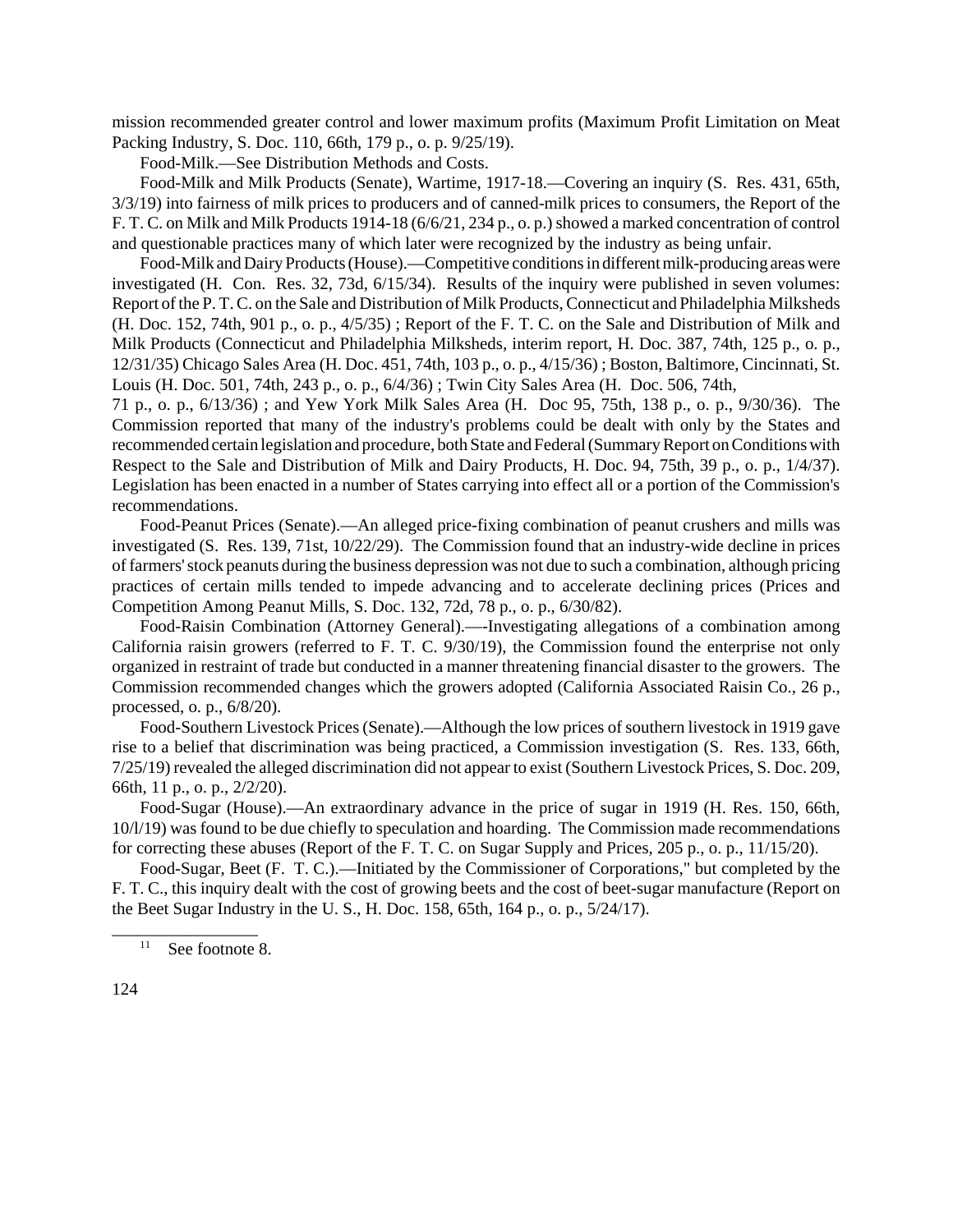Foreign Trade—Antidumping Legislation (F. T. C.).—To develop information for use of Congress in its consideration of amendments to the antidumping laws, the Commission studied recognized types of dumping and provisions for preventing the dumping of goods from foreign countries (Antidumping Legislation and Other Import Regulations in the United States and Foreign Countries S. Doc. 112, 73d, 100 p., o. p., 1/11/34; supplemental report, 111 p., o. p., processed, 6/27/38.

Foreign Trade—Cooperation in American Export Trade (F. T. C.).—This inquiry related to competitive conditions affecting Americans in international trade. The Export Trade Act, also known as the Webb-Pomerene law, authorizing the association of U. S. manufacturers for export trade, was enacted as a result ofCommission recommendations(Cooperation in AmericanExportTrade, 2 vols., 984 p., o. p., 6/30/16; also summary, S. Doc. 426, 64th, 7 p., o. p., 5/2/16; and conclusions 1916. 14 p., o. p.).

Foreign Trade—Cotton Growing Corporation (Senate).—The report of an inquiry (S. Res. 317, 68th, 1/27/25) concerning the development of this British company, Empire Cotton Growing Corporation (S. Doc. 226, 68th, 30 p., o. p., 2/28/25), showed there was then little danger of serious competition with the American grower or of a possibility that the United States would lose its position asthe largest producer of raw cotton.

Gasoline.—See Petroleum.

Grain.—See Food.

Grain Exchange Actions (F. T. C. and Chairman of Senate Committee on Agriculture and Forestry).—The Commission's report on Economic Effects of Grain Exchange Actions Affecting Futures Trading During the First Six Months of 1946 (85 p., o. p., 2/4/47) presents results of a special study made at the request of the then Chairman of the Senate Committee on Agriculture and Forestry. The report reviews the factors which made it impossible, during the first half of 1943, for futures trading to be conducted in the usual manner on the Chicago, Kansas City and Minneapolis grain exchanges under existing conditions of Government price control and severe restrictions on the movement of short supplies of free grain in the cash market. The report also discusses the economic effects of emergency actions taken by the exchanges on the interests trading in futures, and suggests, among other things, that both the Commodity Exchange Act and the U. S. Warehouse Act "should be so amplified and coordinated, or even combined, as to make effective the type and scope of regulation over futures trading contemplated by the Congress in enacting the Commodity Exchange Act."

Guarantee Against Price Decline (F. T. C.).—Answers to a circular letter (12/26/19) calling for information and opinions on this subject were published in Digest of Replies in Response to an inquiry of the F. T. C. Relative to the Practice of Giving Guarantee Against Price Decline (68 p., o. p. 5/27/20).

Housefurnishings (Senate).—This inquiry (S. Res. 127, 67th, 1/4/22) resulted in three volumes showing concerted efforts to effect uniformity of prices in some lines (Report of the F. T. C. on Housefurnishing Industries, 1018 p., o. p., 1/17/23, .10/l/23, and 10/6/24).

Independent Harvester Co. (Senate), Wartime, 1917-18.—After investigation (S. Res. 212, 65th, 3/11/18) of the organization and methods of operation of the company which had been formed several years before to compete with the "harvester trust," but which had passed into receivership, the F. T. C. Report to the Senate on the Independent Harvester Co. (5 p., release, processed, o. p., 5/15/18) showed the company's failure was due to mismanagement and insufficient capital.

625514-62-10 125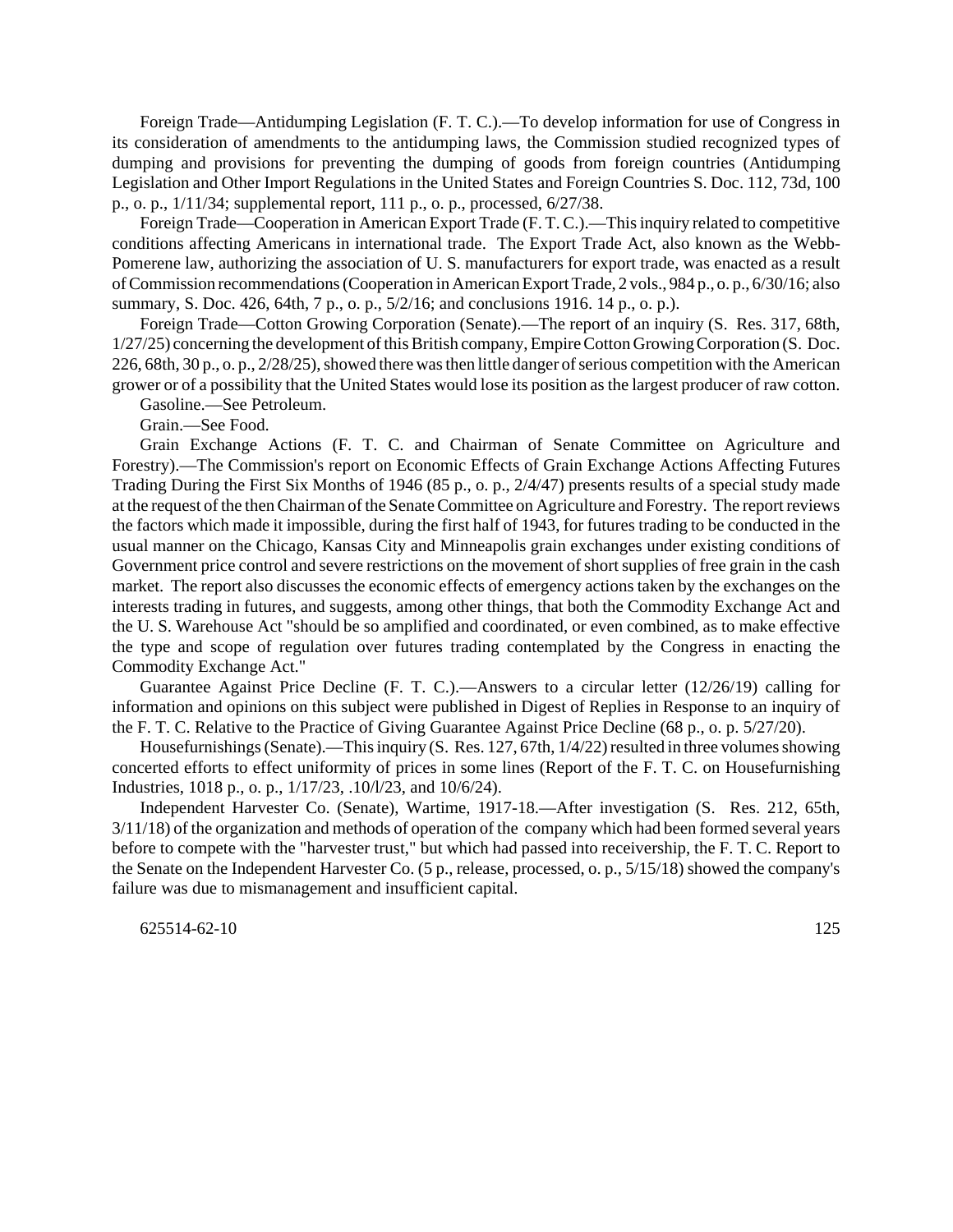Industrial Concentration and Product Diversification in the 1,000 Largest Manufacturing Companies: 1950 (F. T. C.).—This purely statistical report published in January 1957 has 127 pages of text which state the findings in 52 text tables and 22 charts covering all manufacturing, food, electrical apparatus, and transportation equipment, and 529 pages of appendix tables covering these and other manufacturing industries. The 4 leading shippers of each product are identified, but shipments by individual companies are not disclosed.

Interlocking Directorates (F. T. C.).—This 1950 report on Interlocking Directorates summarizes the interlocking relationships among directors of the 1,000 largest manufacturing corporations. It also covers the interlocking directorates between these corporations and a selected list of banks, investment trusts, insurance companies, railroads, public utilities, and distributive enterprises.

International Alkali Cartels (F. T. C.).—In a report (1950) on International Cartels in the Alkali Industry, o. p., the Commission discussed the nature, extent, and effect of international agreements concerning baking soda,soda ash, and caustic soda to which organized groups of American and European alkali producers were parties from 1924 until 1946.

International Electrical Equipment Cartel (F. T. C.).—In its 1948 report on this subject (107 p., also 10 p. processed summary) the Commission points out the high degree of economic concentration in the electrical equipment industry which exists in each of the important industrial nations.

International Petroleum Cartel.—A staff study of the activities of the seven major oil companies in relation to control over the international oil industry. Staff Report to the Federal Trade Commission submitted to the Subcommittee on Monopoly of the Select Committee on Small Business, U. S. Senate Committee print No. 6, 82d Cong.—2d sess. 378 p., o. p., 1952.

International Phosphate Cartels (F. T. C.).—The F. T. C. Report on International Phosphate Cartels (F. T. C. Res. 9/19/44) developed facts with respect to the practices, arrangements and agreements between domestic phosphate companies and foreign competitors through international cartels, through which minimumexport prices were fixed. These prices varied from market to market, depending upon competition, ocean freight rates, and other factors. The agreements established fixed quotas in each grade, and sales were allocated among members of the Phosphate Export Association according to their quotas and the grade involved. The report (processed, 60 p.) was transmitted to Congress

International Steel Cartels (F. T. C.).—A report to Congress concerning numerous cartel agreements relating to steel which were adopted between World War I and World War II. Certain American companies participated in these agreements, which were both national and international in scope. The international agreements allotted quotas to the different national groups, fixed prices in the export trade, and established reserved and unreserved areas. (International Steel Cartels (1948), 115 p., o. p., also 12 p. processed summary.)

Iron Ore.—See Control of Iron Ore.

Large Manufacturing Companies (F. T. C.).—This 1951 report, entitled A List of 1,000 Large Manufacturing Companies, Their Subsidiaries and Affiliates, 1948, shows for each of the 1,000 largest manufacturing corporations which publish financial statements the percentage of stock interest held by the corporation in each of its subsidiaries and affiliates. The parent corporations are grouped in 21 major industries and ranked as to size on the basis of their total assets in 1948, 223 p., o. p., 6/1/,51.

Leather and Shoes (F. T. C. and House), Wartime, 1917-18.—General complaint regarding high prices of shoes led to this inquiry, which is reported in Hide and Leather Situation, preliminary report (H. Doc. 857, 65th, 5 p., o. p., 1/23/18),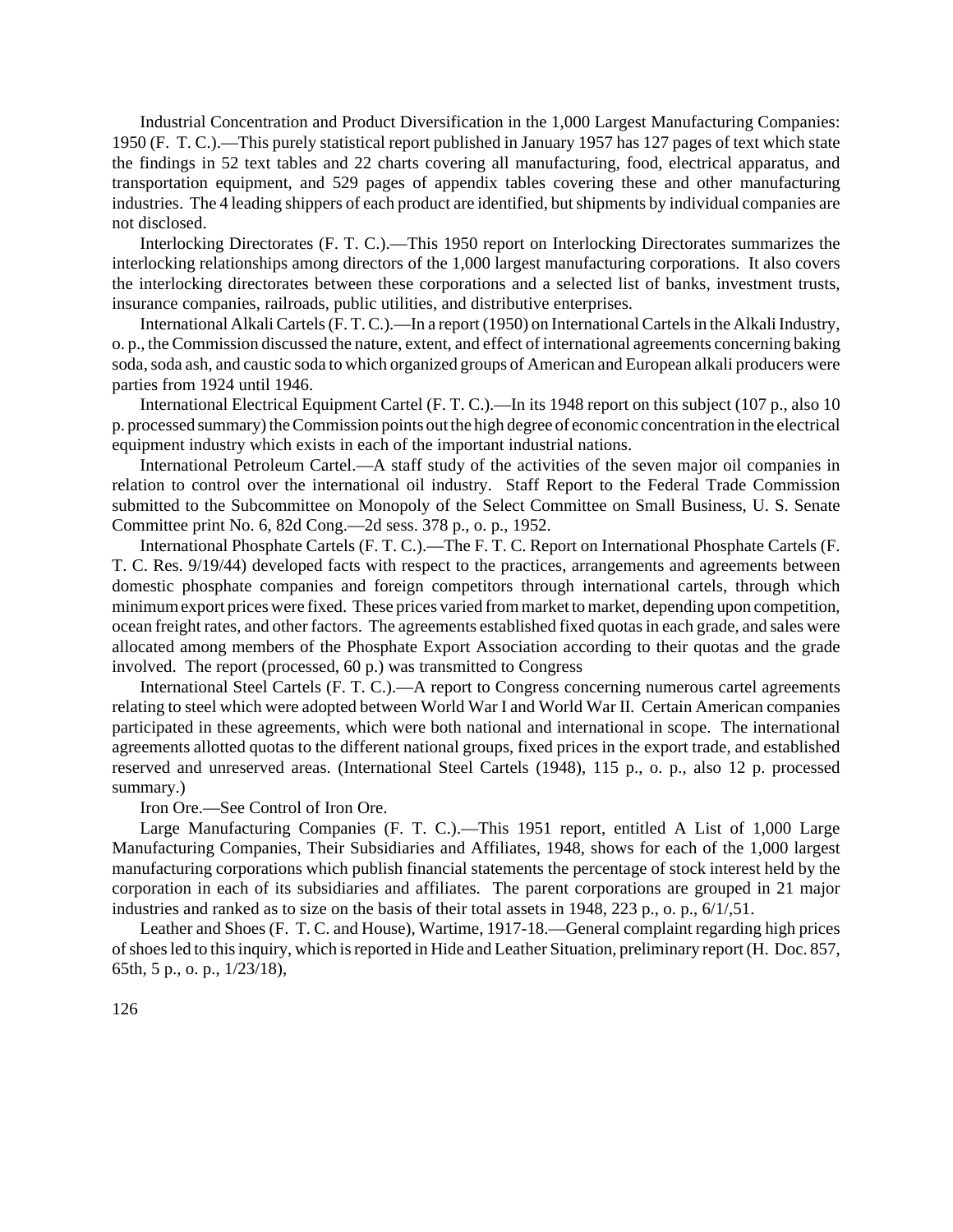and Report on Leather and Shoe Industries (180 p., o. p., 8/21/19). A further study (H. Res. 217, 66th, 8/19/19) resulted in the Report of the F. T. C. on Shoe and Leather Costs and Prices (212 p., o. p., 6/10/21).

Lumber—Costs.—See Wartime Cost Finding, 1917-18.

Lumber Trade Associations (Attorney General).—The Commission's extensive survey of lumber manufacturers' associations (referred to F. T. C., 9/4/19) resulted in Department of Justice proceedings against certain associations for alleged antitrust law violations. Documents published were: Report of the P. T. C. on Lumber Manufacturers' Trade Associations, incorporating regional reports of 1/10/21, 2/18/21, 6/9/21, and 2/15/22 (150 p., o. p.) ; Report of the F. T. C. and Western Red Cedar Association, Lifetime Post Association, and Western Red Cedarmen's Information Bureau (22 p., o. p., 1/24/23), also known as Activities of Trade Associations and Manufacturers of Posts and Poles in the Rocky Mountain and Mississippi Valley Territory (S. Doc. 293, 67th, o. p.) and Report of the F. T. C. on Northern Hemlock and Hardwood Manufacturers Association (52 p., o. p., 5/7/23).

Lumber Trade Association (F. T. C.).—Activities of five large associations were investigated in connection with the Open-Price Associations inquiry to bring down to date the 1919 lumber association inquiry (Chap. VIII of Open-Price Trade Associations, S. Doc. 226, 70th, 516 p., o. p., 2/13/29).

Meat-Packing Profit Limitations.—See Food.

Mergers (F. T. C.).— (See Corporate Mergers.)

Milk.—See Food.

Millinery Distribution (President).—This inquiry, requested by President Roosevelt, embraced growth and development of syndicates operating units for retail millinery distribution, the units consisting of leased departments in department or specialty stores (Report to the President of the United States on Distribution Methods in the Millinery Industry, 65 p., processed, 11/21/39, o. p.).

Monopolistic Practices and Small Business.— A study by the staff of the Commission on the effect of certain monopolistic practices on small business, requested by the Subcommittee on Monopoly of the Senate Select Committee on Small Business. The results were transmitted to the Subcommittee and published as a committee print by Selected Committee on Small Business, U.S. Senate, 82d Cong. (88 p. 3/31/,52).

Motor Vehicles (Congress).—Investigating (Public Res. 87, 75th, 4/13/38) distribution and retail sales policies of motor vehicle manufacturers and dealers, the Commission found, among other things, a high degree of concentration and strong competition; that many local dealers' associations fixed prices and operated used-car valuation or appraisal bureaus essentially as combinations to restrict competition; that inequities existed in dealer agreements and in certain manfacturers' treatment of some dealers; and that some companies' car finance plans developed serious abuses(Motor Vehicle Industry, H. Doc. 468, 76th, 1077 p., o. p., 6/5/39). The leading companies voluntarily adopted a number of the Commission's recommendations as company policies.

National Wealth and Income (Senate).—In 1922 the national wealth was estimated (inquiry pursuant to S. Res. 451, 67th, 2/28,/23) at \$353,000,000,000 and the national income in 1923 at \$70,000,00.0,000 [National Wealth and Income (S. Doc. 126, 69th, 381 p., o. p., 5/25/26) and Taxation and Tax-Exempt Income (S. Doc. 148, 68th, 144 p., o. p., 6/6/24)

Open-Price Associations (Senate).—An investigation (S. Res. 28, 69th,  $3/17/25$ ) to ascertain the number and names of so-called open-price associations, their importance in industry and the extent to which members maintained uniform prices, was reported in Open-Price Trade Associations (S. Doc. 226, 70th, 516 p., o. p., 2/13/29).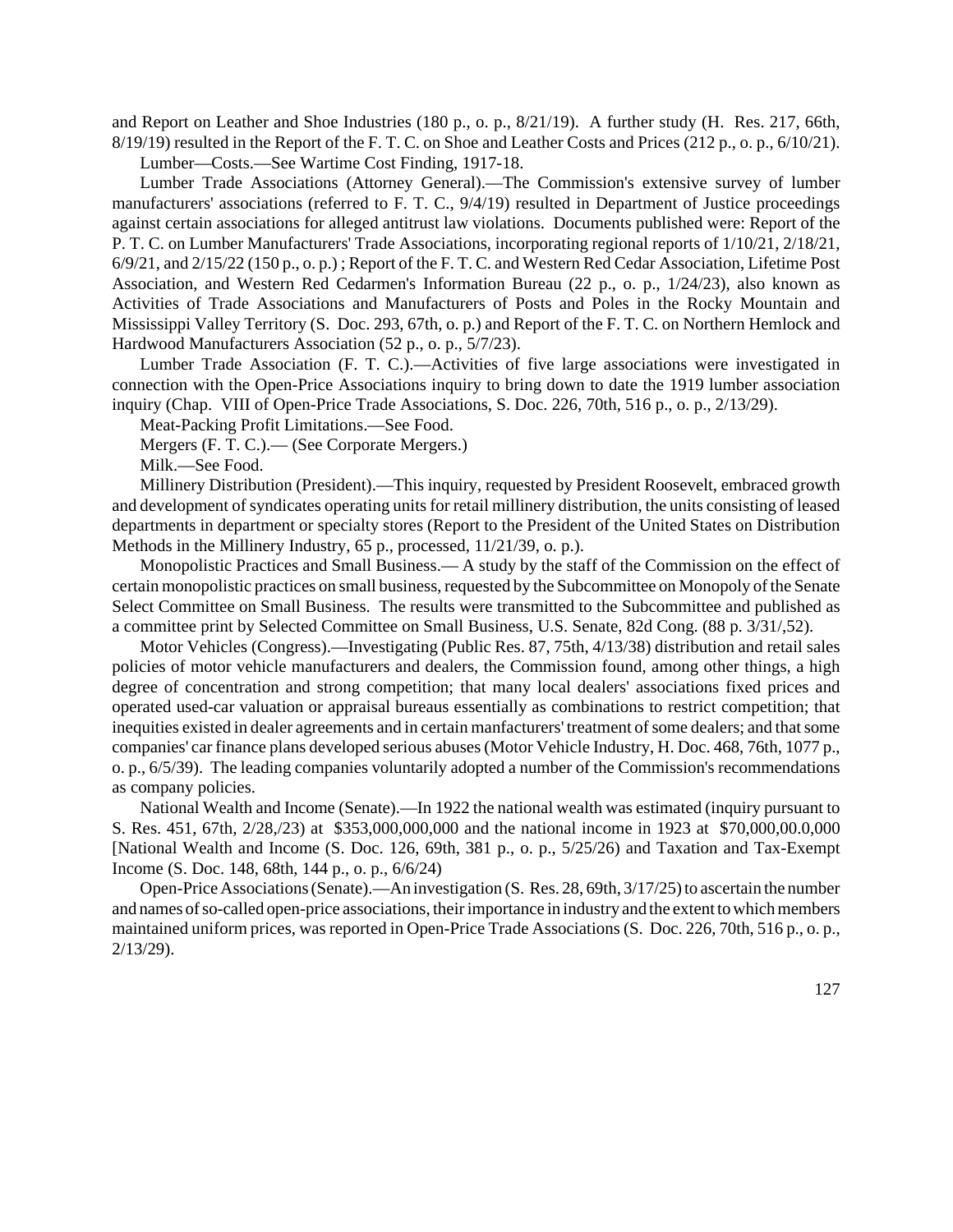Packer Consent Decree.—See Food (President) Continued—Meat Packing. "Paper-Book (Senate), Wartime, 1917-18.—This inquiry (S. Res. 269, 64th, 9/7/16) resulted in proceedings by the Commission against certain manufacturers to prevent price enhancement and the Commission recommended legislation to repress trade restraints [Book Paper Industry—A Preliminary Report (S. Doc. 45, 65th, 11 p., o. p., 6/13/17), and Book Paper Industry—Final Report (S. Doc. 76, 65th, 125 p., o. p., 8/21/17)].

Paper—Newsprint (Senate), Wartime, 1917-18.—High prices of newsprint (S. Res. 177, 64th, 4/2/16) were shown to have been partly a result of certain newsprint association activities in restraint of trade. Department of Justice proceedings resulted in abolishment of the association and indictment of certain manufacturer& The Commission for several years conducted monthly reporting of production and sales statistics, and helped provide some substantial relief for smaller publishers in various parts of the country. [Newsprint Paper Industry, preliminary (S. Doc. 3, 65th, 12 p., o. p., 3/3/17; Report of the F. T. C. on the Newsprint Paper Industry (S. Doc. 49, 65th) 162 p., o. p., 6/13/17) ; and Newsprint Paper Investigation (in response to S. Res. 95, 65th, 6/27/17; S. Doc. 61. 65th, 8 ., o. p., 7/10/17)]

Paper—Newsprint (Senate).—The question investigated (S. Res. 337, 70th, 2/27/29) was whether a monopoly existed among newsprint manufacturers and distributorsin supplying paper to publishers ofsmall dailies and weeklies (Newsprint Paper Industry, S. Doc. 214, 71st, 116 p., o. p., 6/30/30).

Petroleum.—See International Petroleum Cartel.

Petroleum Products.—See Distribution Methods and Costs.

Petroleum and Petroleum Products, Prices (President and Congress).—At different times the Commission has studied prices of petroleum and petroleum products and issued reports thereon as follows: Investigation of the Price of Gasoline, preliminary (S. Doc. 403, 64th, 15 p., o. p., 4/10/16) and Report on, the Price, of Gasoline in 1915 (H. Doc. 74, 65th, 224 p., o. p., 4/11/17—both pursuant to S. Res. 109, 63d, 6/18/13<sup>12</sup> and S. Res. 457, 63d, 9/28/14, which reports discussed high prices and the Standard Oil Companies' division of marketing territory among themselves, the Commission suggesting several plans for restoring effective competition; Advance in the Prices of Petroleum Products(H. Doc. 801, 66th, 57 p., o. p., 6/l/20)—pursuant to H. Res. 501, 66th, 4/5/20, in which report the Commission made constructive proposals to conserve the oil supply; Letter of Submittal and Summary of Report on Gasoline Prices in 1924 (24 p. processed, 6/4/24, and Cong. Rec., 2/28/25, p. 5158)—pursuant to request of President Coolidge, 2/7/24; Petroleum Industry—Prices, Profits and Competition (S. Doc. 61, 70th, 360 p., o. p., 12/12/27)—pursuant to S. Res. 31, 69th, 6/3/36; Importation of Foreign Gasoline at Detroit, Mich., (S. Doc. 206, 72d, 3 p., o. p., 2/27/33)—pursuant to S. Res. 274, 72d, 7/16/32; and Gasoline Prices (S. Doc. 178, 73d, 22 p., o. p., 5/10/34)—pursuant to S. Res. 166, 73d, 2/2/34.

Petroleum—Foreign Ownership (Senate).—Inquiry was made (S. Res. 311, 67th, 6/29/22) into acquisition of extension oil interests in the U. S. by the Dutch-Shell organization, and into discrimination allegedly practiced in foreign countries against American interests (Report of the F. T. C. on Foreign Ownership in the Petroleum Industry, 152 p., o. p., 2/12/23).

Petroleum Pipe Lines (Senate).—Begun by the Bureau of Corporations,<sup>13</sup> this inquiry (S. Res. 109, 63d, 6/18/13) showed the dominating importance of the pipe lines of the great midcontinent oil fields and reported practices of the pipe-

\_\_\_\_\_\_\_\_\_\_\_\_

<sup>13</sup> See footnote 8. Conditions in one of the midcontinent fields were discussed by the Bureau of Corporations in Conditions in the Healdton Oil Field (Oklahoma) (116 p., 8/15/15).

 $\frac{12}{13}$  See footnote 8.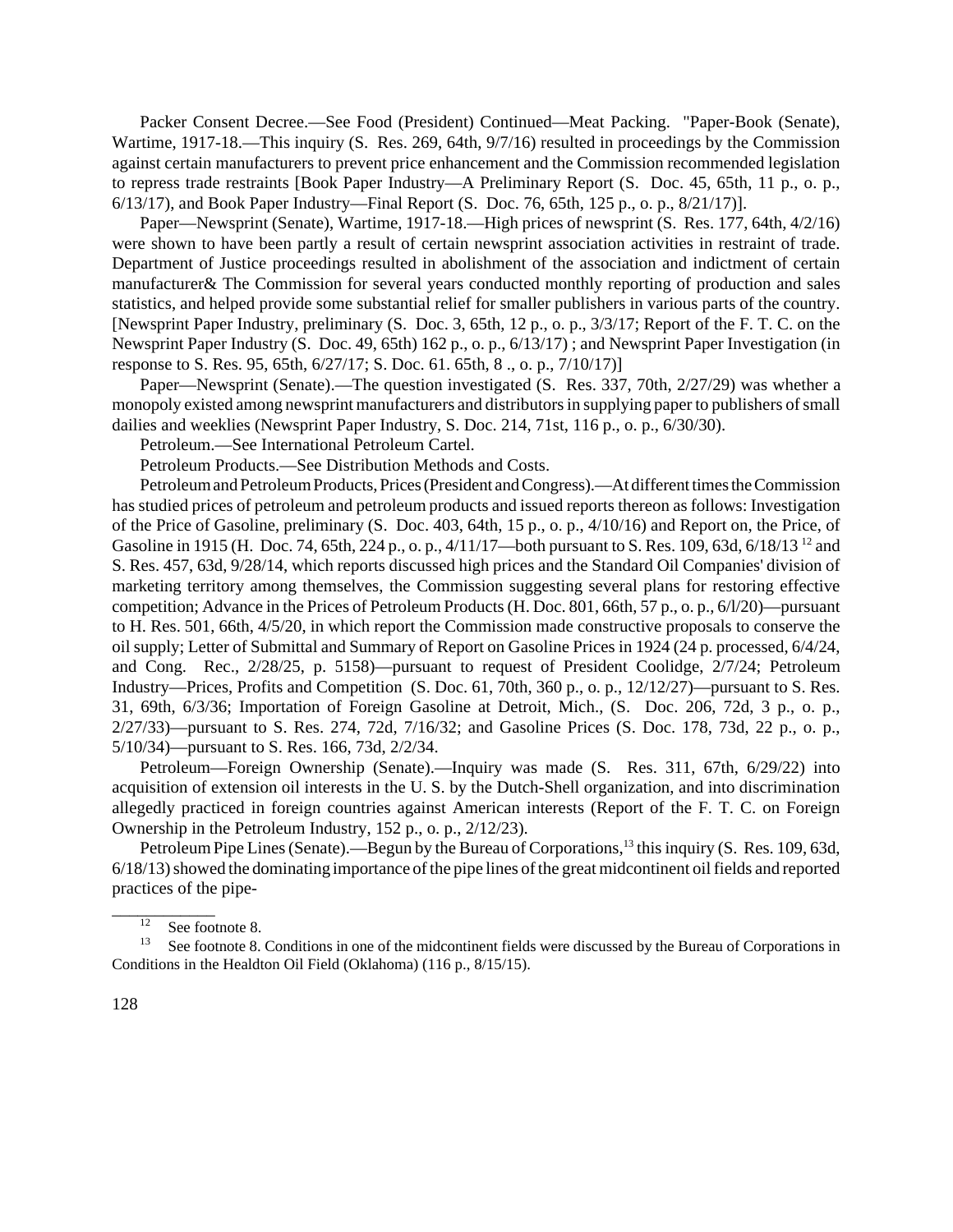line companies which were unfair to small producers (Report on Pipe-Line Transportation of Petroleum, 467) p., o. p., 2/28/16), some, of which practices were later remedied by the Interstate Commerce Commission.

Petroleum-Regional Studies (Senate and F. T. C.).—Reports published were: Pacific Coast Petroleum Industry (two parts 4/7/21 and 11/28/21, 538 p., o. p.)—pursuant to S. Res. 138, 66th, 7/31/19; Reports of the F. T. C. on the Petroleum industry Of Wyoming (54 p., o. p., 1/3/21)—pursuant to F. T. C. motion; Petroleum Trade in Wyoming and Montana (S. Doc. 233, 67th, 4 p., o. p., 7/13/22)—pursuant to F. T. C. motion, in which report legislation to remedy existing conditions was recommended; and Report of the F. T. C. on Panhandle, Crude Petroleum (Texas) (19 p., o. p., 2/3/28)—pursuant to F. T. C. motion, 10/6/26 (in response to requests of producers of crude petroleum).

Potomac Electric Power Co. (Procurement Director, United States Treasury).—A study (2/29/44) of the financial history and operations of this corporation for the years 1896-1943 was made at the request of the Director of Procurement, United States Treasury, and the report thereon was introduced into the record in the corporation's electric rate case before the District of Columbia Public Utilities Commission.

Power-Electric (Senate).—This inquiry (S. Res. 329, 68th, 2/9/25) resulted in two reports, the first of which, Electric Power Industry—Control of Power Companies (S. Doc. 213, 69th, 272 p., o. p., 2/21/27) dealt with the organization, control, and ownership of commercial electric-power companies. It called attention to the dangerous degree to which pyramiding had been practiced in superimposing a series of holding companies over the underlying operating companies, and was influential in bringing about the more comprehensive inquiry described under Power—Utility Corps., below. Supply of Electrical Equipment and Competitive Conditions (S. Doc. 46, 70th, 282 p., o. p., 1/12/28) showed, among other things, the dominating position of General Electric Co. in the equipment field.

Power—Interstate Transmission (Senate).—Investigation (S. Res. 151, 71st, 11/8/29) was made of the quantity of electric energy transmitted across State lines and used for development of power or light, or both (Interstate Movement of Electric Energy, S. Doc. 238, 71st, 134 p., o. p., 12/20/30).

Power—UtilityCorporations(Electric and Gas Utilities) (Senate).—This extensive inquiry (S. Res. 83, 70th, 2/15/28; Public Res. 46, 73d, 6/l/34; and F. T. C. Act, See. 6) embraced the financial set-up of electric and gas utility companies operating in interstate commerce and of their holding companies and other companies controlled by the holding companies. The inquiry also dealt with the utilities' efforts to influence public opinion with respect to municipal ownership of electric utilities. The Commission's reports and recommendations, focusing congressional attention upon certain unfair financial practices in connection with the organization of holding companies and the sale of securities, were among the influences which brought about enactment of such remedial legislation as the Securities Act (1933), the Public Utility Holding Company Act (1935), the Federal Power Act (1935), and the Natural Gas Act (1938).

Public hearings were held on all phases of the inquiry and monthly interim reports presented hundreds of detailed studies by the Commission's economists, attorneys, accountants, and other experts, based on examination of 29 holding companies having \$6,108,128,713 total assets; 70 subholding companies with \$5,685,463,201 total assets; and 278 operating companies with \$7,245,106,464 total assets. The testimony, exhibits, and final reports (Utility Corporations, S. Doc. 92, 70th, o. p.) comprised 95 volumes.<sup>14</sup>

\_\_\_\_\_\_\_\_\_\_\_\_\_

<sup>14</sup> Final reports were published in 1935 ; a general index in 1937. Some of the volumes are out of print. For report titles, see F. T. C. Annual Report, 1941, p. 221 ; and for lists of companies investigated, see F. T. C. Annual Reports, 1935, p. 21, and 1936, p. 36.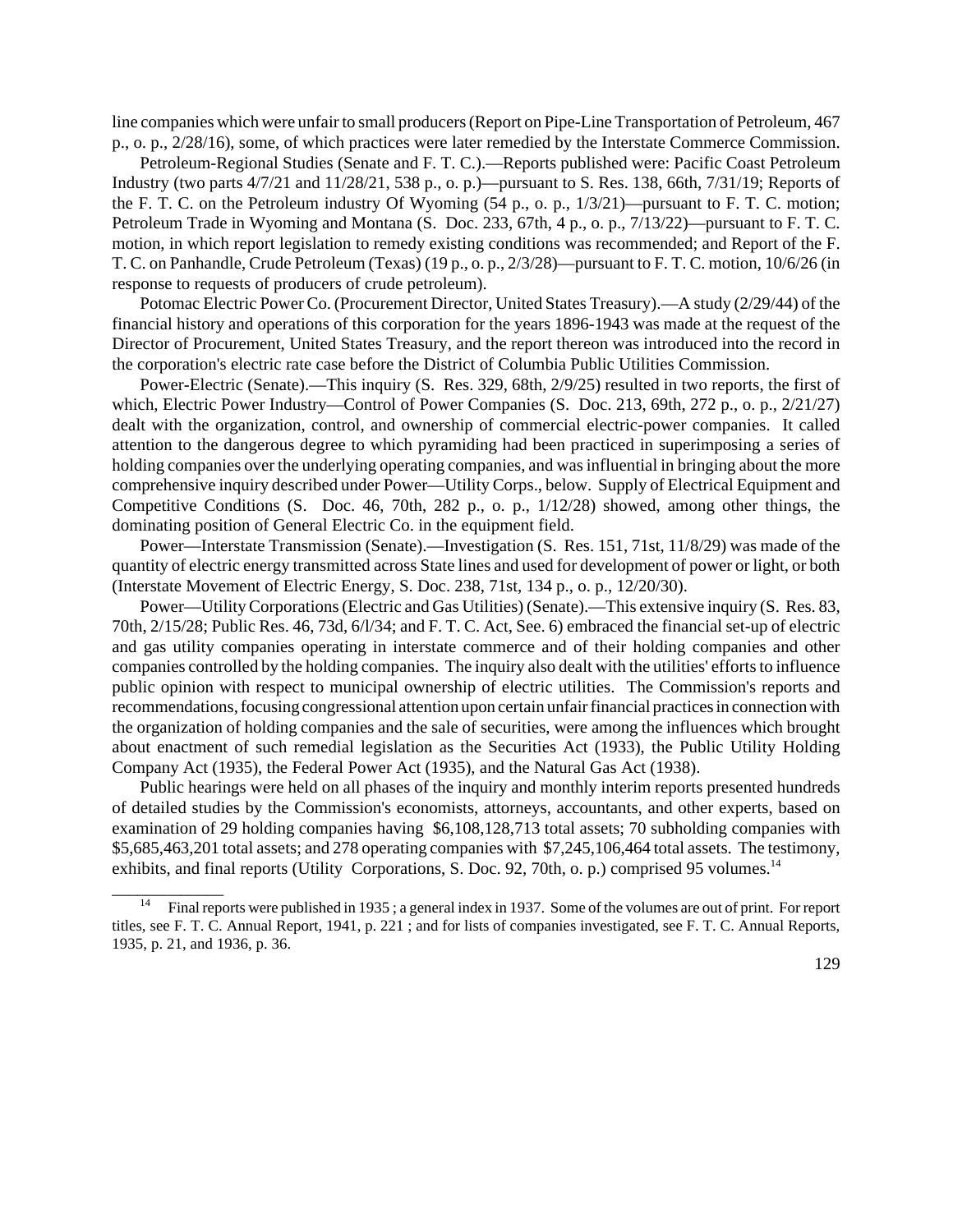Price Bases (F.T.C.).—More than 3,500 manufacturers representing practically every industrial segment furnished data for this study (F. T. C. motion, 7/27/27) of methods used for computing delivered prices on industrial products and of the actual and potential influence of such methods on competitive markets and price levels. In the cement industry the basing-point method<sup>15</sup> was found to have a tendency to establish unhealthy uniformity of delivered prices and cross-hauling or cross-freighting to be an economic evil(Report of the F. T. C. on Price Bases Inquiry, Basing-Point Formula, and Cement Prices, 218 p., o. p., 3/26/32). Illustrating the use in a heavy commodity industry of both a modified zone-price system and a uniform delivered-price system, the Commission examined price schedules of the more important manufacturers' of range boilers, 1932-36, disclosing that the industry operated under a zone-price formula, both before and after adoption of its N. R. A. code (Study of Zone-Price Formula in Range Boiler Industry, 5 p., processed, 3/30/36, a summary based on the complete report which was submitted to Congress but not printed).

Price Deflation (President).—To an inquiry (3/21/21) of President Harding, the Commission made prompt reply (undated) presenting its views of the causes of a disproportional decline of agricultural prices compared with consumers' prices (Letter of the F. T. C. to the President of the U. S., 8 p., o. p.).

Profiteering (Senate), Wartime, 1917-18.—Current conditions of profiteering (S. Res. 255, 65th, 6/10/18) as disclosed by various Commission investigations were reported in Profiteering (S. Doc. 248, 65th, 20 p., o. p., 6/29/18).

Quarterly Financial Report for Manufacturing Corporations.—Since 1947, the Federal Trade Commission has summarized for each calendar quarter uniform, confidential financial statements collected from a probability sample of all enterprises classified as manufacturers, except newspapers, which are required to file U. S. Corporation Income Tax Form 1120. The quarterly summaries, entitled Quarterly Financial Report for Manufacturing Corporations, are published by the Government Printing Office and sold by the Superintendent of Documents. In the published summaries, profits per dollar of sales and rates of profit on stockholders' equity are shown each quarter for each of 60 industry and size groups of manufacturing corporations. Also shown each quarter are 45 income statement and balance sheet items, and as many financial and operating ratios, for each of 45 industry and size groups of corporate manufacturers. (Similar reports for retail trade and wholesale trade corporations were published for the year 1950 and for each quarter of 1951 and 1952.)

Radio (House).—A comprehensive investigation of the radio industry (H. Res. 548, 67th, 3/4/23); Report of the F. T. C. on the Radio Industry, 347 p., o. p., 12/1/23) contributed materially to enactment of the Radio Act of 1927 and the succeeding Federal Communications Act of 1934. The investigation was followed by Commission and Department of Justice proceedings on monopoly charges which culminated in a consent decree (11/2/32; amended, 11/2/35).

Rags, Woolen.—See Textiles.

Raisin Combination.—See Food.

Range Boilers.—See Price Bases.

Rates of Return in Selected Industries (F. T. C.).—A comparison of the pre-war (World War II) and postwar rates of return on stockholders' investments after taxes for more than 500 identical manufacturing corporations. The present report, published annually, covers the years 1940 and 1947-56, includes 25 selected manufacturing industries.

\_\_\_\_\_\_\_\_\_\_\_\_\_\_\_

<sup>15</sup> Basing-pointsystems are also discussed in the published reports listed under "Cement," "Steel Code," and "Steel Sheet Piling" herein.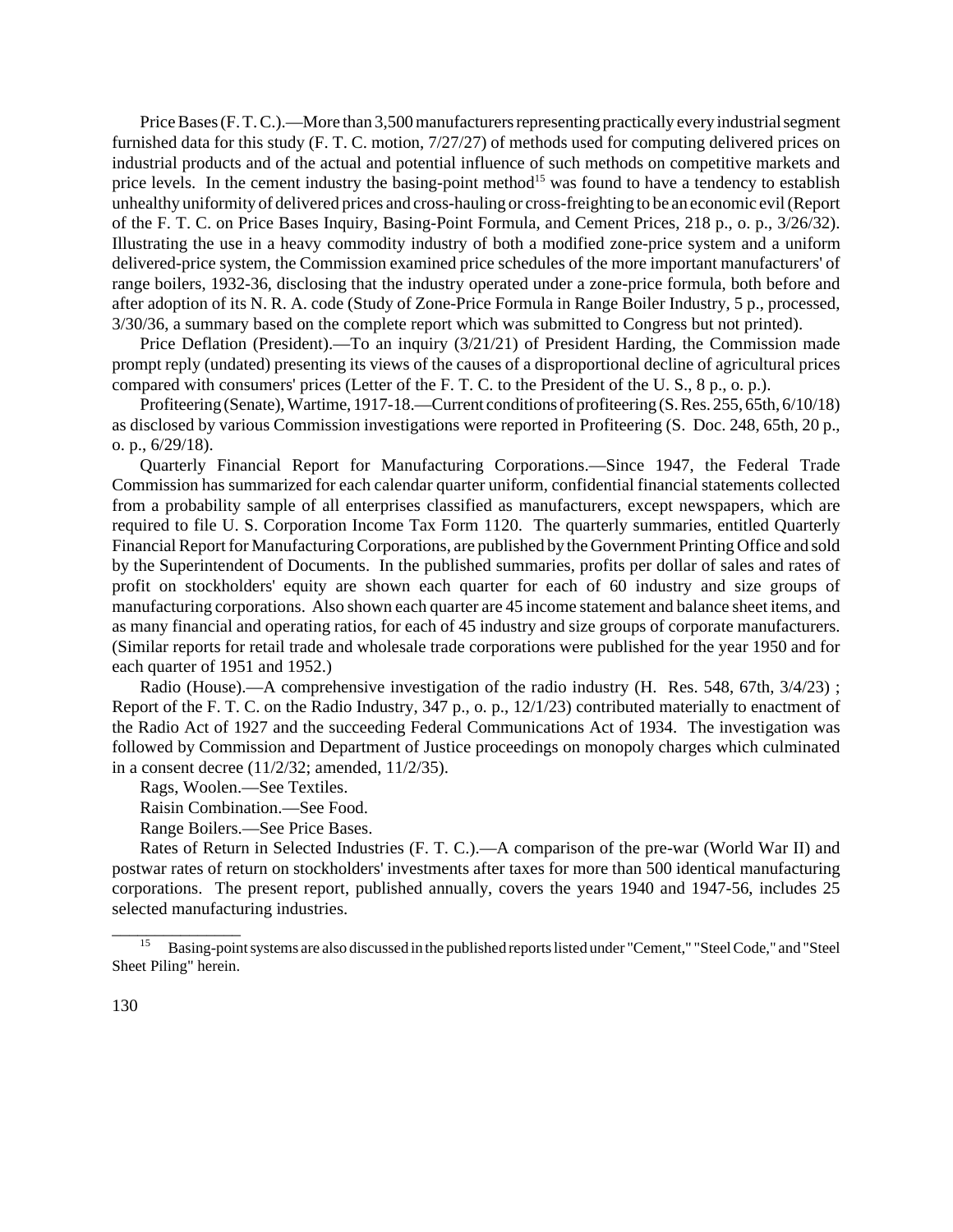Resale Price Maintenance (F. T. C.).—The question whether a manufacturer of standard articles, identified by trade-mark or trade practice, should be permitted to fix by contract the price at which purchasers should resell them, led to the first inquiry, resulting in a report, Resale Price Maintenance (H. Doc. 1480, 65th, 3 p., o. p., 12/2/18). Other reports were: A Report on Resale Price Maintenance (H. Doc. 145, 66th, 3 p., o. p., 6/30/19) and Resale Price Maintenance (F. T. C motion, 7/25/27; reports, Part I, H. Doc. 546, 70th, 141 p., o. p., 1/30/29, and Part II, 215 p., o. p., 6/22/31). The Report of the F. T. C. on Resale Price Maintenance, o. p., (F. T. C. Res., 4/25/39) was submitted to Congress 12/13/45. The inquiry developed facts concerning the programs of trade organizations interested in the extension and enforcement of minimum resale price maintenance contracts, and the effects of the operation of such contracts upon consumer prices and upon sales volumes of commodities in both the price-maintained and nonprice-maintained categories.

Rubber Tires and Tubes.—See Distribution Methods and Costs.

Salaries (Senate).—The Commission investigated (S. Res. 75, 73d, 5/29/33) salaries of executives and directors of corporations (other than public utilities) engaged in interstate commerce, such corporations having more than \$1,000,000 capital and assets and having their securities listed on the New York stock or curb exchanges. The Report of the F. T C. on Compensation of Officers and Directors of Certain Corporations (15 p., processed,  $2/26/34$ , o. p.) explained the results of the inquiry.<sup>16</sup> The facts developed focused the attention of Congress on the necessity of requiring listed corporations to report their salaries.

Southern Livestock Prices.—See Food.

SteelCode and SteelCode as Amended (Senate and President).—TheCommission investigated (S. Res. 166 73d, 2/2/34) price fixing, price increases, and other matters (Practices of the Steel Industry Under the Code, S. Doc. 159, 73d, 79 p., o. p., 3/19/34) and the Commission and N. R. A. studied the effect of the multiple basing-point system under the amended code (Report of the F. T. C. to the President in Response to Executive Order of May 30, 1934, With Respect to the Basing-point System in the Steel Industry, 125 p., o p., 11/30/34).<sup>17</sup> The Commission recommended important code revisions.

Steel Companies, Proposed Merger (Senate).—An inquiry (S. Res. 286, 67th 5/12/22) into a proposed merger of Bethlehem Steel Corp. and Lackawanna Steel Co., and of Midvale Steel & Ordnance Co., Republic Iron & Steel Co., and Inland Steel Co., resulted in a two-volume report. Merger of Steel and Iron Companies (S. Doc. 208, 67th, 11 p., o. p., 6/5/22 and 9/7/22).

Steel Costs and Profits.—See Wartime Cost Findings, 1917-18.

Steel Sheet Piling-Collusive Bidding (President).—Steel sheet piling prices on certain Government contracts in New York, North Carolina, and Florida were investigated (inquiry referred to F. T. C. 11/20/35). The F. T. C. Report to the President on Steel Sheet Piling (42 p., processed, 6/10/36 o. p.) demonstrated the existence of collusive bidding because of a continued adherence to the basing-point system <sup>18</sup> and provisions of the steel industry's code.

Stock Dividends (Senate).—The Senate requested (S. Res. 304, 69th, 12/22/26) the names and capitalizations of corporations which had issued stock dividends, and the amounts thereof, since the Supreme Court decision (3/8/20) holding that such dividends were not taxable. The same information for an equal period

\_\_\_\_\_\_\_\_\_\_\_\_\_\_\_\_

<sup>&</sup>lt;sup>16</sup> The salary lists do not appear in the report but are available for inspection.

As of the same date, the N.R. A. published its Report of the National Recovery Administration on the Operation of the Basing-Point System in the Iron and Steel Industry (175 p., processed). The basing-point system is also discussed in published reports listed under "Cement" and "Price Bases" herein.

See footnote 15.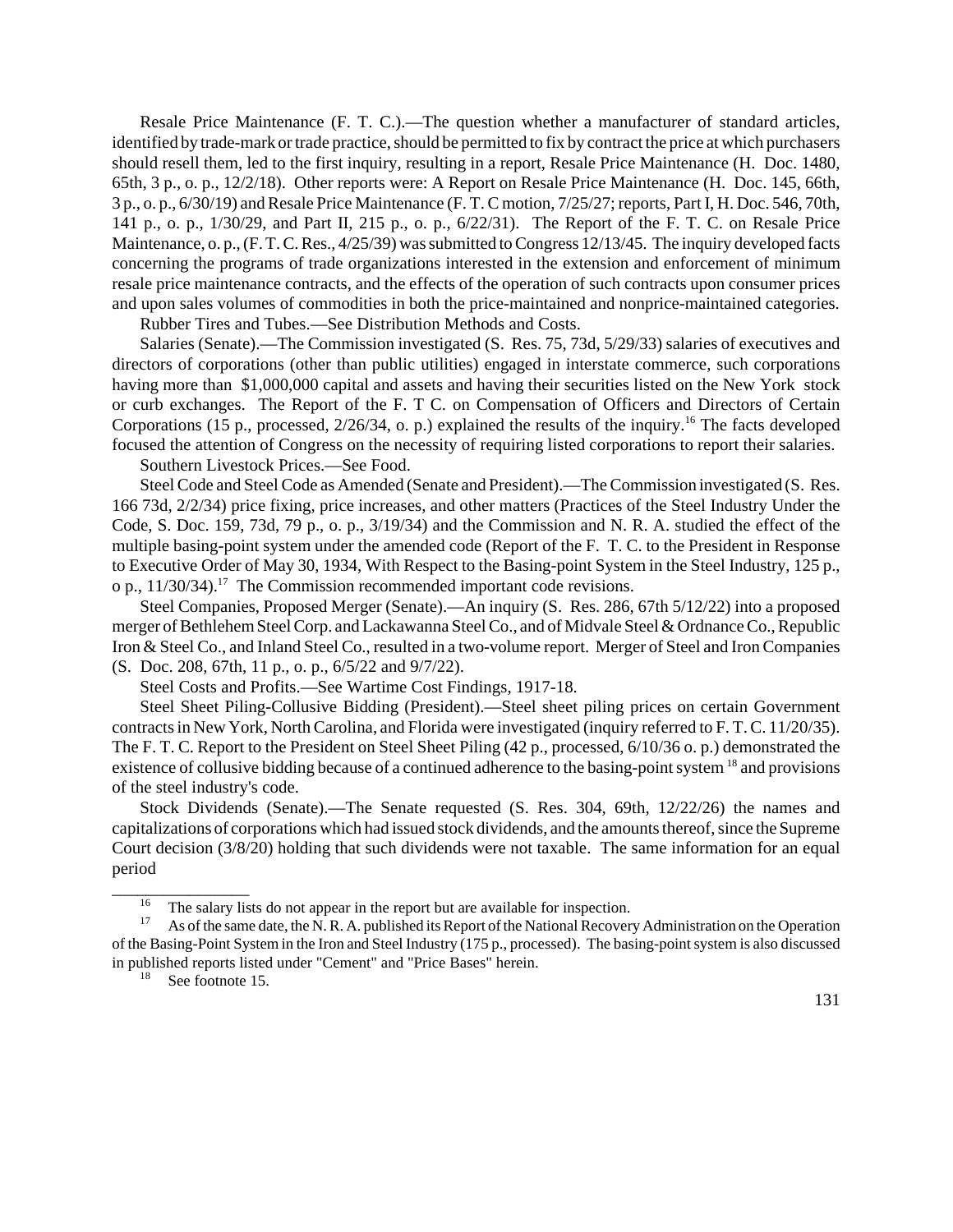prior to the decision was also requested. The Commission submitted a list of 10,245 corporations, pointing out that declaration of stock dividends at the rate prevailing did not appear to be a result of controlling necessity and seemed questionable as a business policy (Stock Dividends, S. Doc. 26, 70th, 273 p., o. p., 12/5/27).

Sugar.—See Food.

Sulphur Industry (F. T. C.).—In its report to Congress on The Sulphur Industry and International Cartels (6/16/47), o. p., the Commission stated that the operations of all four producers constituting the American sulphur industry generally have been highly profitable, and that the indications are that foreign cartel agreements entered into by Sulphur Export Corp., an export association organized under the Webb-Pomerene Law, have added to the profitability of the U. S. industry. On 2/7/47, after hearings, the Commission recommended that Sulphur Export Corp. readjust its business to conform to law.

Taxation and Tax-Exempt Income.—See National Wealth and Income. Temporary National Economic Committee, Studies of the F. T. C.—See F. T. C. Annual Report, 1941, p. 218, for titles.

Textiles (President).—President Roosevelt (Executive Order of 9/26/34) directed an inquiry into the textile industry's labor costs, profits, and investment structure to determine whether increased wages and reduced working hours could be sustained under prevailing economic conditions. Reports covering the cotton, woolen and worsted, silk and rayon, and thread, cordage and twine industries were: Report of the F. T. C. on Textile Industries, Parts I to VI, 12/31/34 to 6/20/35, 174 p., o. p. (Part VI financial tabulations processed 42 p., o. p.) ; Report of the F. T. C. on the Textile Industries in 1933 and 1934), Parts I to IV, 8/l/35 to 12/5/35, 129 p., o. p.; Parts II and III, o. p. (Part IV, processed, 21 p., o. p.; accompanying tables, processed, 72 p., o. p.) ; Cotton Spinning Companies Grouped by Types of Yarn Manufactured During 1988 and 1934, 1/31/36, 20 p., processed, o. p.; Cotton Weaving Companies Grouped by Types of Woven Goods Manufactured During 1933 and 1934, 3/24/36, 48 p., processed, o. p.; Textile Industries in the First Half of 1935, Parts I to III, 5/22/36 to 8/22/36, 119 p., processed, o. p.; Textile Industries in the Last Half of 1985, Parts I to III, 11/20/36 to 1/6/37, 155 p., processed, o. p.; and Textile Industries in the First half of 1936, Parts I to III, 1/21/37 to 2/11/37, 163 p., processed, o. p.

Textiles-Combed Cotton Yarns.—High prices of combed cotton yarns led to this inquiry (H. Res. 451, 66th, 4/5/20) which disclosed that while for several years profits and prices had advanced, they declined sharply late in 1920 (Report of the F. T. C. on Combed Yarns, 94 p., o. p., 4/14/21).

Textiles-Cotton Growing Corporation.—See Foreign Trade.

Textiles-Cotton Merchandising (Senate).—Investigating abuses in handling consigned cotton (S. Res. 252, 6&h, 6/7/24), the Commission made recommendations designed to correct or alleviate existing conditions (Cotton Merchandising Practices, S. Doc. 194, 68th, 38 p., o. p., 1/20/25).

Textiles-Cotton Trade (Senate).—Investigation (S. Res. 262, 67th, 3/29/22) involved a decline in cotton prices, 1920-22, as reported in Preliminary Report of the F. T. C. on the Cotton Trade (S. Doc. 311, 67th, 28 p., o. p., 2/26/23). After a second inquiry (S. Res. 429, 67th, 1/31/23), the Commission recommended certain reforms in trading practices and particularly in permitting Southern delivery of cotton on New York futures contracts (The Cotton Trade, incl. testimony, S. Doc. 100, 68th, 2 vols., 510 p., o. p., 4/28/24). A subsequent Senate bill (S. 4411, 70th, 5/18/28) provided for Southern warehouse delivery, but, before any law was enacted, the New York Cotton Exchange adopted Southern delivery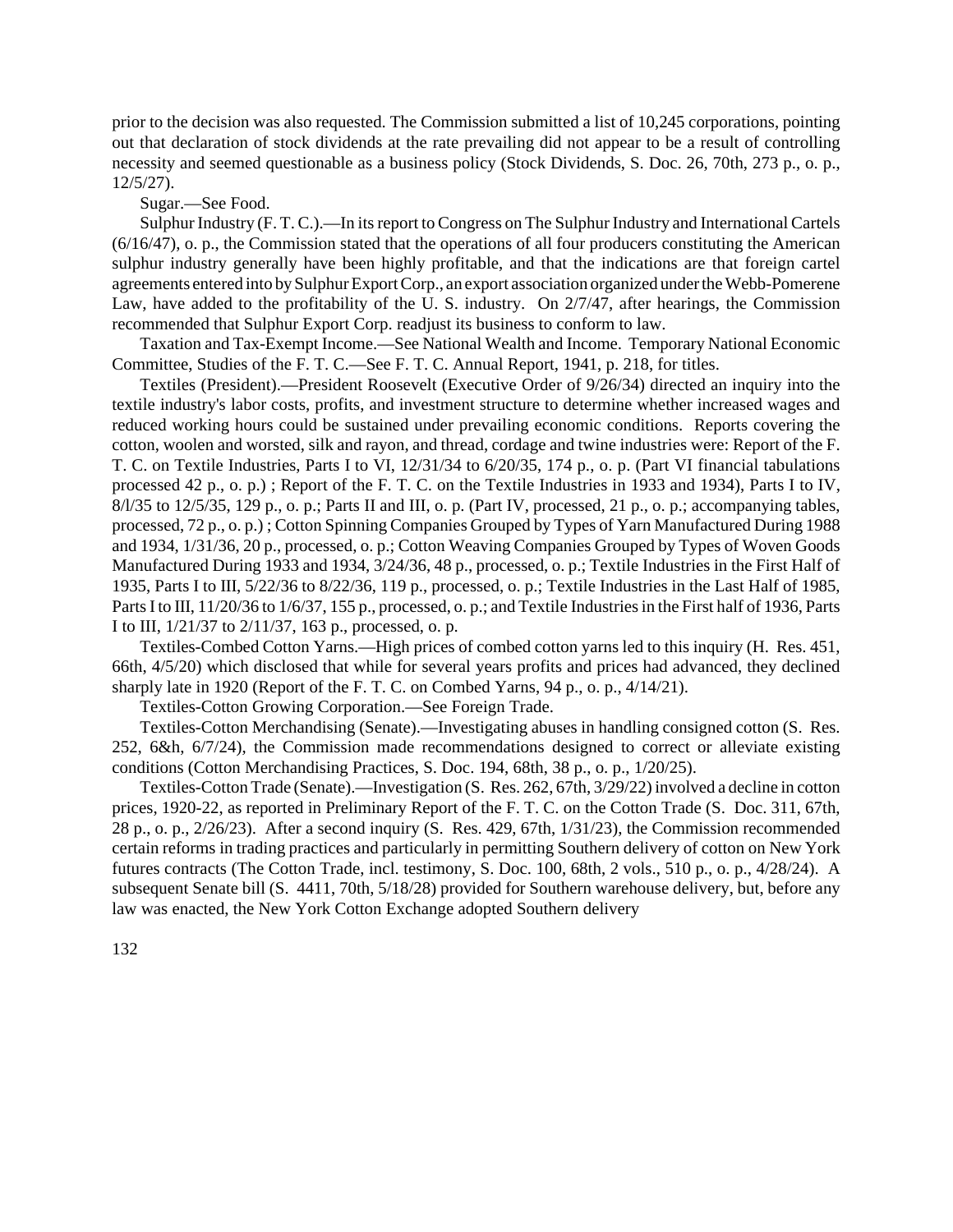on New York futures contracts (11/16/28 and 2/26/30) in accordance with the Commission's recommendations.

Textiles—Woolen Rag Trade (F. T. C.), Wartime, 1917-18—The Report on the Woolen Rag Trade (90 p., o. p., 6/30/19) contains information gathered during the World War, 1917-18, at the request of the War Industries Board, for its use in regulating the prices of woolen rags employed in the manufacture of clothing.

Tobacco (Senate).—Inquiry (S. Res. 329, 2/9/25) into activities of two well-known companies disclosed that alleged Illegal agreements or conspiracies did not appear to exist. (The American Tobacco Co. and the Imperial Tobacco Co., S. Doc. 34, 69th, 129 p., o. p., 12/25/25).

TobaccoMarketing-Leaf(F. T. C.).—Although representative tobacco farmers in 1929 alleged existence of territorial and price agreements among larger manufacturers to control cured leaf tobacco prices, the Commission found no evidence of price agreements and recommended production curtailment and Improvement of marketing processes and cooperative relations(Report on Marketing of Leaf Tobacco in the Flue-Cured Districts of the States of North Carolina and Georgia, 54 p., o. p., processed, 5/23/31).

Tobacco Prices (Congress)Inquiries with respect to a decline of loose-leaf tobacco prices following the 1919 harvest (H. Res. 533, 66th, 6/3/20) and low tobacco prices as compared with high prices of manufactured tobacco products (S. Res. 129, 67th, 8/9/21) resulted in the Commission recommending modification of the 1911 decree (dissolving the old tobacco trust) to prohibit permanently the use of common purchasing agencies by certain companies and to bartheir purchasing tobacco under any but their own names (Report of the F. T. C. on the Tobacco Industry, 162 p., o. p., 12/11/20, and Prices of Tobacco Products, S. Doc. 121, 67th, 109 p., o. p., 1/17/22).

Trade and Tariffs in South America (President),-Growing out of the First Pan-American Financial Conference held in Washington, May 24-29, 1915, this inquiry (referred to F. T. C. 7/22/15) was for the purpose of furnishing necessary information to the American branch of the International High Commission appointed as a result of the conference. Customs administration and tariff policy were among subjects discussed in the Report on Trade and Tariffs in Brazil, Uruguay, Argentina, China, Bolivia, and Peru (246 p., o. p., 6/30/16).

Twine.—See Sisal Hemp and Textiles.

Utilities.—See Power.

Wartime Cost Finding (President), 1917-184—President Wilson directed the Commission (7/25/17) to find the costs of production of numerous raw materials and manufactured products. The inquiry resulted in approximately 370 wartime cost investigations. At later dates reports on a few of them were published.<sup>19</sup> including: Cost Reports of the F. T. C.—Copper (26 p., o. p., 6/30/19) ; Report of the F. T. C. on Wartime Costs and Profits of Southern Pine Lumber Companies (94 p., o. p., 5/l/22) ; and Report of the F. T. C. on Wartime Profits and Costs of the Steel Industry (138 p., o. p., 2/18/25). The unpublished reports<sup>20</sup> cover a wide variety of subjects. On the basis of the costs as found, prices were fixed, or .controlled in various degrees, by Government agencies such as the War and Navy Departments, War Industries Board, Price Fixing Committee, Fuel and Administration, Food Administration, and Department of Agriculture. The Commission also conducted cost inquiries for the Interior Department, Tariff Commission, Post Office Department, Railroad Administration, and other Government departments or agencies. It is estimated that the inquiries helped to save the country many billions of dollars by checking unjustifiable price advances.

\_\_\_\_\_\_\_\_\_\_\_\_\_\_\_\_

 $\frac{19}{20}$  See footnote 10.

<sup>20</sup> Approximately 260 of the wartime cost inquiries are listed in the F. T. C. Annual Reports, 1918, pp. 29-30, and 1919, pp. 88-42, and in World War Activities of the F. T. C., 1917-18 (69 p., processed, 7/15/40).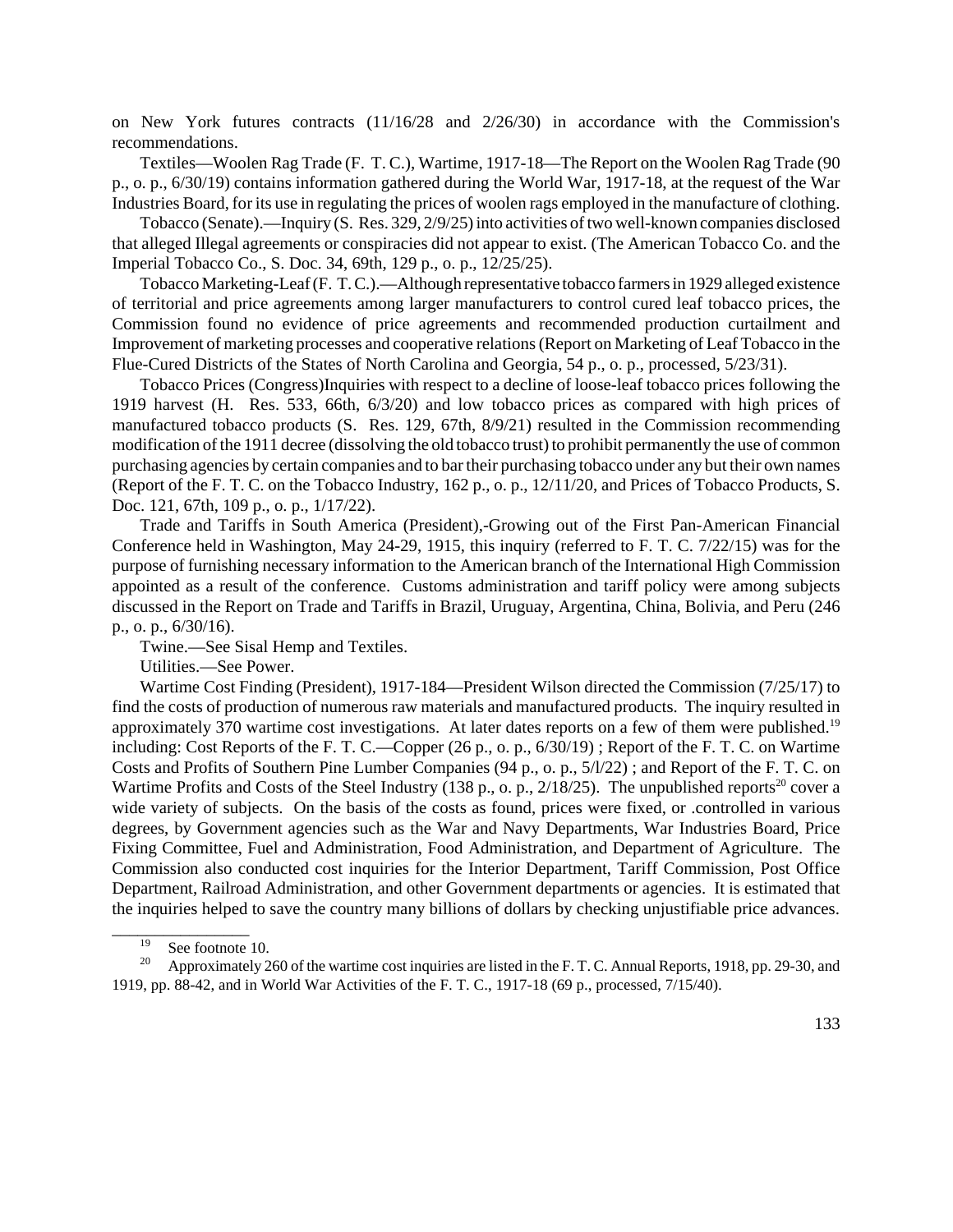Wartime Costs and Profits (F. T. C.),Cost and profit information for 4,107 identical companies for the period 1941-45 is contained in a Commission report on Wartime Costs and Profits for Manufacturing Corporations, 1941 to 1945 (30 p., processed, with 106 p. appendix). Compilation of the information contained in the report was began by the Office of Price Administration prior to the transfer of the financial reporting function of that agency to the Federal Trade Commission in December 1946.

Wartime Inquiries, 1917-18, Continued.— Further wartime inquiries of this period are described herein under the headings: Coal, Coal Reports-Cost of Production, Cost of Living, Flags, Food, Farm Implements, Independent Harvester Co., Leather and Shoes, Paper-Book, Paper-Newsprint, Profiteering, and Textiles—Woolen Rag Trade, o. p.

# The following are unpublished investigations by the Commission for the use of other government agencies:

Aluminum Foundries (W. P. B.), Wartime, 1942-43,—Details were obtained for the War Production Board, at its request, from aluminum foundries throughout the U. S. covering their operations for May 1942 and their compliance with W. P. B. Supplementary Orders m-1-d, M-1-c, and M-1-f.

Antifreeze Solutions, Manufacturers of (W. P. B.), Wartime, 1943-44.—War Production Board Order L-258 of 1/20/43 prohibited production of salt and petroleum-base antifreeze solutions. While production of these products had ceased, great quantities were reported to be still in the hands of producers and distributors. To enable W. P. B. to determine what further action should be taken to protect essential automotive equipment from these solutions, it requested the Commission to locate producers' inventories as of 1/20/43, and to identify all deliveries made from such inventories to distributors subsequent to that date.

Capital Equipment (W. P. B.), Wartime, 1942-43,—For the War Production Board, a survey was made in connection with Priorities Regulation No. 12, as amended 10/3/42, of concerns named by it to determine whether orders bad been improperly related to secure capital equipment or whether orders that had been related had been extended for the purpose of obtaining capital equipment in violation of priorities regulations.

ChromiumProcessors(W. P. B.), Wartime, 1942-43.—For the War Production Board, the Commission investigated the transactions of the major chromium processors to determine the extent to which they were complying with Amendment No. 2 to W. P. B. General Preference Order No. m-18a, issued 2/4/42. The investigation was conducted concurrently with a survey of nickel processors.

Commercial Cooking and Food and Plate Warming Equipment, Manufacturers of (W. P. B.), Wartime.— 1942-43.—The Commission conducted an investigation for the War Production Board to determine whether manufacturers of commercial cooking and plate warming equipment were complying with W. P. B. Limitation Orders L-182 and L-182 as amended 3/2/43; Conservation Orders M-126 and M-9-c, as amended; and Priorities Regulation No. 1.

Contractors, Prime, Forward Buying Practices of (W. P. B.), Wartime, 1942-43.—The matter of procurement, use, and inventory of stocks of critical materials involved in the operation of major plants devoting their efforts to war production was inquired into for the information of the War Production Board. Items such as accounting, inventory, control, purchase, practices, etc., formed a part of the inquiry.

Copper Base Alloy Ingot Makers (W. P. B.), Wartime, 1942-43.—This investigation was designed to ascertain the operations, shipments, and inventories of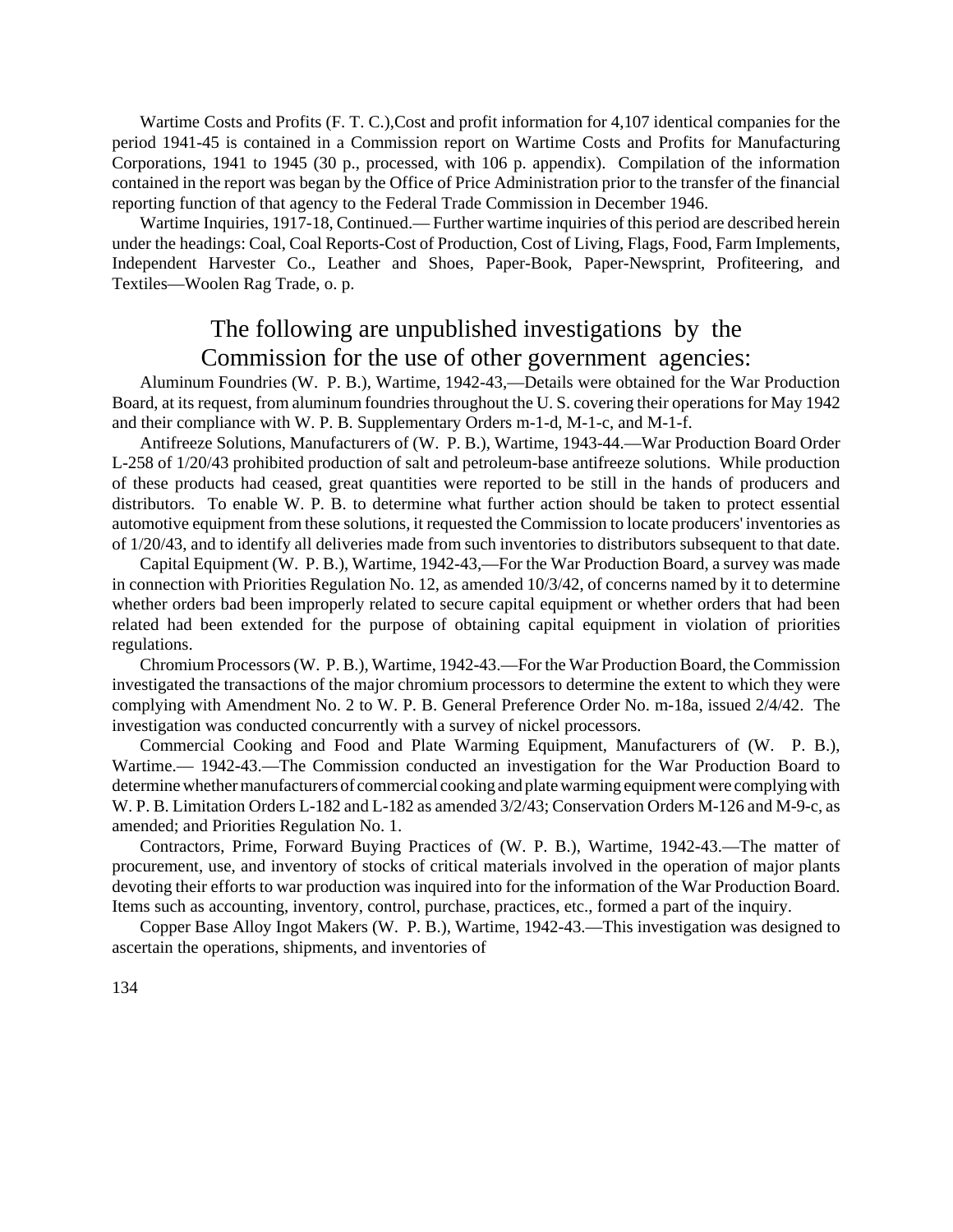copper, copper alloys, copper scrap, and copper base alloy ingot makers and was conducted for the purpose of determining the extent to which they were complying with governing W. P. B. Preference and Conservation Orders M-9-a and b, and M-9-c.

Copper, Primary Fabricators of (W. P. B.), Wartime, 1941-42.—A survey and inspection of a specified list of companies which used a large percentage of all refinery copper allocated, and at the same time represented a fair cross-section of the industry, were made to ascertain the degree of compliance accorded to preference, supplementary, and conservation orders and regulations of the Director of Priorities, Office of Production Management (later the War Production Board).

Cost of Living (President).—President Roosevelt, in a published letter (11/16/37), requested the Commission to investigate living costs. The Commission (11/20/37) adopted a resolution undertaking the inquiry and a few months thereafter submitted a report to the President.

Costume Jewelry, Manufacturers of (W. P. B.), Wartime, 1943-44.—Because It appeared that vast quantities of critical metals were being diverted Illegally from war use to the manufacture of costume Jewelry and similar items, the War Production Board requested the Commission to investigate 45 manufacturers to ascertain the facts concerning their compliance with W. P. B. Orders M-9-a, M-9-b, M-9-c, M-9-c-2, M-43, M—38, M-11, M-11-b, M-126, L-81, L-131, and L-131-a, all as amended.

Electric Lamp Manufacturers (W. P. B.), Wartime, 1942-43.—At the direction of the War Production Board, an investigation was made of the activities of manufacturers of portable electric lamps whose operations were subject to the restrictions Imposed by W. P. B. Limitation and Conservation Orders L-33 \*and M-9-c.

Fertilizer and Related Products (O. P. A.), Wartime, 1942-43.—At the request of O. P. A. (June 1942), the Commission investigated costs, prices, and profits in the fertilizer and related products industries. The inquiry developed information with reference to the operations of 12 phosphate rock mines of:11 companies, and 40 plants of 24 companies producing sulphuric acid, superphosphate, and mixed fertilizer. One of the principal requirements of the inquiry was to obtain information concerning costs, prices, and profits for 103 separate formulas of popular-selling fertilizers during 1941 and 1942.

Food-Biscuits and Crackers (O. P. A.), Wartime, 1942-43.—As requested by the Office of Price Administration, the Commission investigated costs and profits in the biscuit and cracker manufacturing industry and submitted its report to that agency 3/25/43. The survey of 43 plants operated by 25 companies showed, among other things, that costs were lower and profits higher for the larger companies than for the smaller ones.

Food-Bread Baking (O. E. S.), Wartime, 1942-43.—This investigation was requested (10/23/42) by the Director of the Office of Economic Stabilization and was conducted to determine what economies could be made in the bread-baking industry so as to remove the need for a subsidy for wheat, to prevent an increase in bread prices, or to lower the price of bread to consumers. Essential information on more than 600 representative bakeries' practices, costs, prices, and profits was developed and reported to O. E. S. (12/29/42). The report also was furnished to the Secretary of Agriculture and special data gathered in the inquiry were tabulated for O. P. A.

Food-Bread Baking (O. P. A.), Wartime, 1941-42.—In the interest of the low-income consumer, for whom it was deemed necessary the price of bread should be held at a minimum, the Commission investigated costs, prices, and profits of 60 representative bread-baking companies, conveying its findings to O. P. A. (Jan. 1942) in an unpublished report.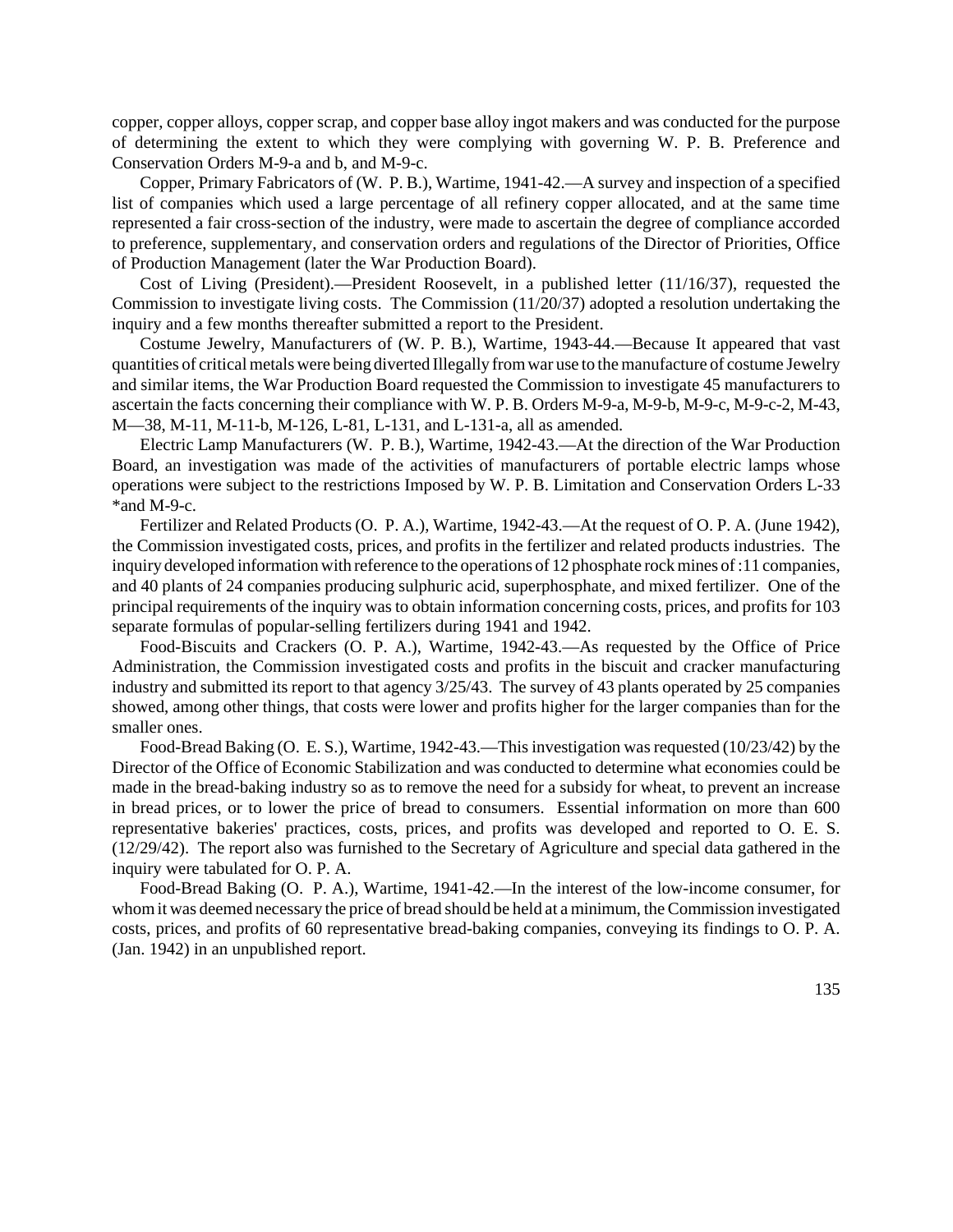Food-Flour Milling (O. E. S.), Wartime, 1942-43.—Requested by the Director of the Office of Economic Stabilization, this inquiry covered practices, costs, prices, and profits in the wheat flour-milling industry, Its purpose being to provide the Director with facts to determine what economies could be effected in the industry so as to eliminate the need for a wheat subsidy, without reducing farmers' returns, or to reduce bread prices. The report was made to 0. E. S. and a more detailed report was prepared for O. P. A.

Fruit Growers and Shippers (W. P. B.), Wartime, 1943-44.—This investigation was requested by the War Production Board to determine whether 7 grape growers and 12 grape shippers, all located in California, were in violation of W. P. B. Order L-232 with respect to quotas affecting the use of lugs (wooden shipping containers).

Furnaces, Hot Air, Household (NV. P. B.), Wartime, 1943-44.—The Commission made a Nation-wide survey for the War Production Board of the operations of one of the largest manufacturers in the United States of household hot air furnaces, to determine whether its practices in selling and servicing domestic heating plants were in violation of Orders L-79 and P-84, and other applicable regulations and orders of W. P. B.

Fuse Manufacturers (W. P. B.), Wartime, 1942-43.—For the War Production Board the Commission investigated and reported on the activities of representative fuse manufacturers whose operations were subject to W. P. B. Limitation Orders L-158 and L-161, as amended.

Glycerin, Users of (W. P. B.), Wartime, 1942-43.—At the request of the War Production Board, paint and resin manufacturers, tobacco companies, and other large users of glycerin were investigated to determine whether they had improperly extended preference ratings to obtain formaldehyde, paraformaldehyde, or hexamethylenetetramine, to which they were not otherwise entitled.

Household Furniture (O. P. A.), Wartime, 1941-42.—Costs, prices, and profits of 67 representative furniture companies were studied to determine whether, and to what extent, price increases were justified. A study was also made to determine whether price-fixing agreements existed and whether wholesale price increases resulted from understandings in restraint of trade. Confidential reports were transmitted to O. P. A. in Sept. 1941.

Insignia Manufacturers (W. P. B.), Wartime, 1944-45.—Preliminary studies made by the War Production Board disclosed the probability that certain Insignia manufacturers had acquired larger quantities of foreign silver than necessary to fill legitimate orders and diverted the balance to unauthorized uses. In response to W. P. B.'s request the Commission surveyed the acquisition and use of foreign. silver by such manufacturers to determine the degree of their compliance with Order M-199 and checked the receipt and use of both domestic and treasury silver, as well as the manufacture of Insignia, as controlled by Orders L-131 and M-9--c.

Jewel Bearings, Consumers of (W. P. B.), Wartime, 1942-43.—For the War Production Board, users of Jewel bearings were investigated to determine the extent to which they were complying with W. P. B. Conservation Order M-50, which had been Issued to conserve the supply and direct the distribution of Jewel bearings and Jewel-bearing material.

Metal-Working Machines, Invoicing and Distribution of (W. P. B.), Wartime, 1942-43.—For the War Production Board an inquiry was made to obtain complete data fromthe builders of metal-working machines (including those manufactured by their subcontractors) such as all nonportable power-driven machines that shape metal by progressively removing chips or by grinding, boning, or lopping; all nonportable powerdriven shears, presses, hammers, bending ma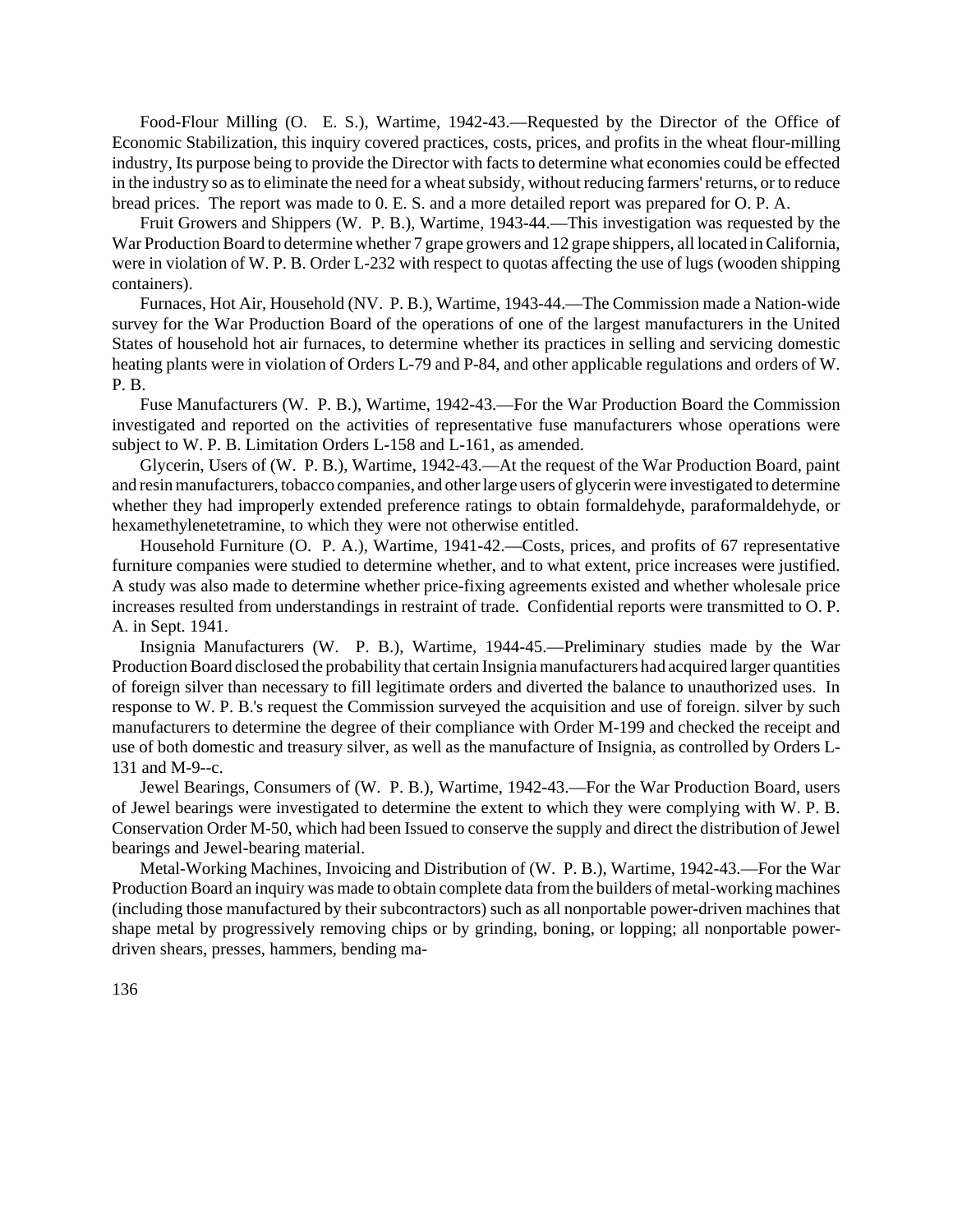chines, and other machines for cutting, trimming, bending, forging, pressing, and forming metal; and all power-driven measuring and testing machines. Each type and kind of machine was reported on separately.

Nickel Processors (W. P. B.), Wartime, 1942-43.—The Commission was designated by the War Production Board to investigate the transactions of some 600 nickel processors for the purpose of determining the extent to which they were complying with W. P. B. Preference Order No. M-6-a, issued 9/30/41, and Conservation Order M-6-b, issued 1/20/42. The investigation was conducted concurrently with a survey of chromium processors.

Optical Decree (Attorney General).—The Commission investigated (inquiry referred to F.T.C. 8/12/52) the manner in which an antitrust consent decree entered (Sept. 1948) against the American Optical Company and others, restraining them from discriminatory and monopolistic practices, was being observed, and report (2/10/54) to the Attorney General.

Paint, Varnish, and Lacquer Manufacturers (W. P. B.), Wartime, 1943-44.—The purpose of this survey was to determine whether the manufacturers covered were in violation of 'War Production Board Orders M-139, M-150, M-159, M-246, and M-327 in their acquisition and use of certain chemicals, all subject to W. P. B. allocations, used in the manufacture of Paint, varnish, and lacquer. Sales of such products to determine their end uses also were investigated.

Paperboard (0. P. A.), Wartime, 1941-42.—Costs, profits, and other financial data regarding operations of 68 paperboard mills(0. P. A. request, 11/12/41), for use in connection with price stabilization work, were transmitted to 0. P. A. in a confidential report (May 1942).

Paper-Newsprint (Attorney General).—The Commission investigated (inquiry referred to F. T. C. 1/24/38) the manner in which certain newsprint manufacturers complied with a consent decree entered against them (11/26/17) by the U. S. District Court, Southern District of New York.

Petroleum Decree (Attorney General).—The Commission investigated (inquiry referred to F. T. C. 4/16/36) the manner in which a consent decree entered (9/15/30) against Standard Oil Co. of California, Inc., and others, restraining them from monopolistic practices, was being observed, and reported (4/2/37) to the Attorney General.

Priorities (W. P. B.), Wartime, 194145.—Pursuant to Executive orders (January 1942), W. P. B. designated the Federal Trade Commission as an agency to conduct investigations of basic industries to determine the extent and degree to which they were complying with W. P. B. orders relative to the allocation of supply and priority of delivery of war materials. F. T. C. priorities investigations are listed herein under the headings: Aluminum, Foundries Using; Antifreeze Solutions, Manufacturers of; Capital Equipment, Chromium, Processors of; Commercial Cooking and Food and Plate Warming Equipment, Manufacturers of; Contractors, Prime, Forward Buying Practices of; Copper Base Alloy Ingot Makers; Copper, Primary Fabricators of; Costume Jewelry, Manufactures of; Electric Lamps, Manufacturers of; Fruit Growers and Shippers; Furnaces, Hot Air, Household; Fuse Manufacturers; Glycerin, Users of; Insignia Manufacturers; Jewel Bearings, Consumers of; Metal-working Machines, Invoicing and Distribution of; Nickel, Processors of; Paint, Varnish, and Lacquer, Manufacturers of; Quinine, Manufacturers and Wholesalers of; Silverware, Manufacturers of; Silverware Manufacturers and Silver Suppliers; Steel Industry; Textile Mills, Cotton; and Tin, Consumers of. The report on each of these investigations was made directly to W. P. B.

Quinine, Manufacturers and Wholesalers of (W. P. 'B.), Wartime, 1942-43.—At the instance of the War Production Board, investigation was made to deter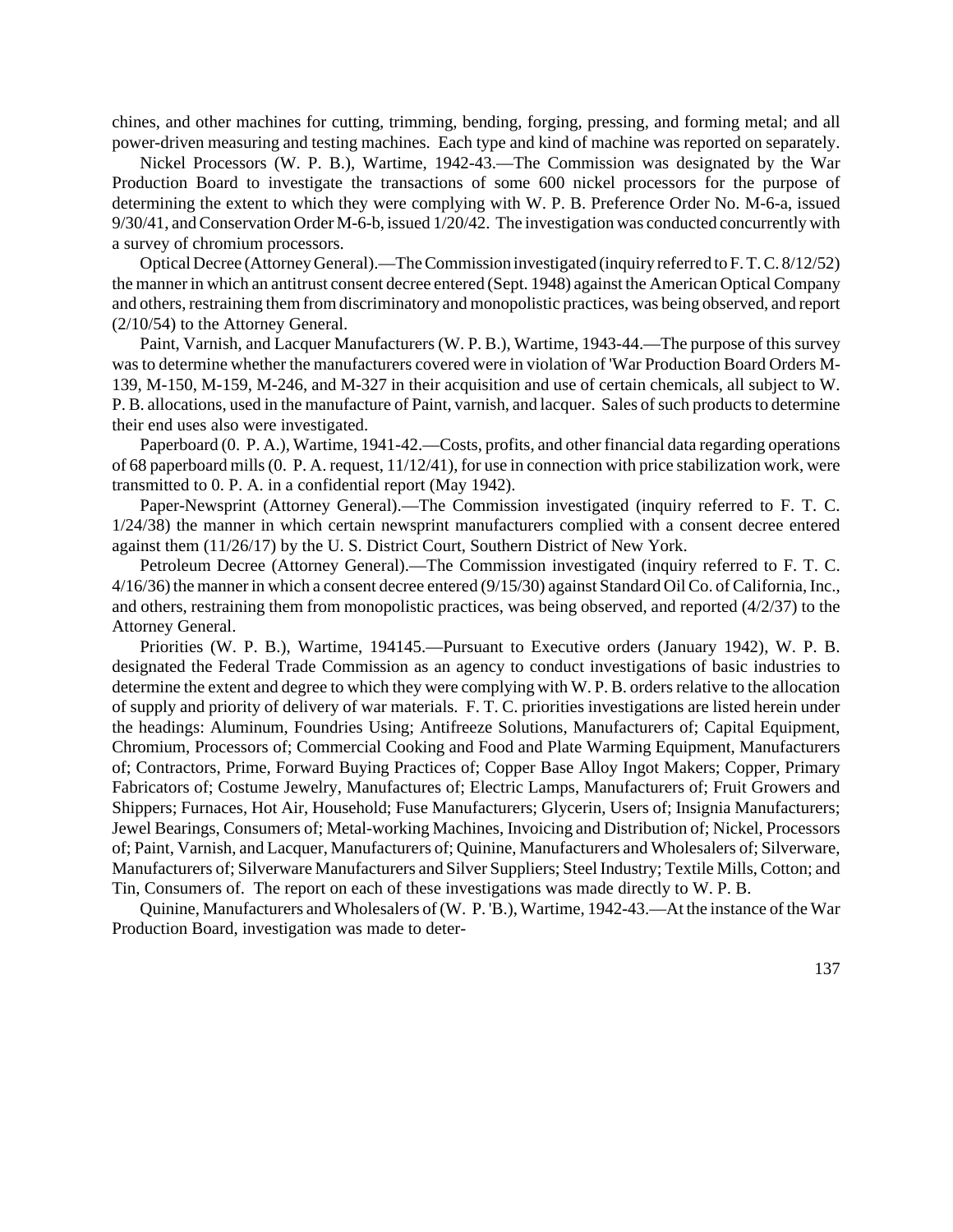mine whether, requirements of its Conservation Order No. M-131-a, relating to quinine and other drugs extracted from cinchona bark, were being complied with.

Silverware Manufacturers(W. P. B.), Wartime, 1942-43.—Silverware manufacturers were investigated at the request of the War Production Board to determine the extent to which they had compiled with the copper orders, that is, W. P. B. General Preference Order No. M-9-a, Supplemental Order No. M-9-b, and Conservation Order m-9-c, as amended..

Silverware Manufacturers and Silver Suppliers (W. P. B.), Wartime, 1942-43.—The activities of silverware manufacturers and silver suppliers under W. P. B. Conservation and Limitation Orders m-9-a, b, and c, m-100 and L-140 were investigated and reported on at the request of the War Production Board.

Sisal Hemp (Senate).—The Commission assisted the Senate Committee on Agriculture and Forestry in an inquiry (S. Res. 170, 64th, 4/17/16) and advised how certain quantities of hemp promised by the Mexican sisal trust, might be fairly distributed among American distributors of binder twine (Mexican Sisal Hemp, S. Doc. 440, 64th, 8 p., o. p., 5/9/16). The Commission's distribution plan was adopted.

Steel Costs and Profits (O. P. A.), Wartime, 1942-43.—A report on the Commission's survey of costs, prices and profits in the steel industry, begun in April 1942 at the request of O. P. A., was made to that agency. The inquiry covered 29 Important steel-producing companies.

Steel Industry (O. P. M.), Wartime, 1941-42.—This Investigation covered practically every steel mill in the country and was conducted for the purpose of determining the manner in which the priorities and orders promulgated by the Office of Production Management were being observed. i. e., the technique used in the steel industry in meeting the requirements of O. P. M. (later the War Production Board) orders and forms controlling the distribution of pig iron, iron and steel, iron and steel alloys, and iron and steel scrap.

Textile Mills, Cotton (W. P. B.), Wartime, 1943-44.—For the War Production Board the Commission conducted a compliance investigation of manufacturers of cotton yarns, cordage, and twine to ascertain whether they were in violation of Priorities Regulation 1, as amended, by their failure to fill higher rated orders at the time they filled lower rated orders.

Tin Consumers(W. P. B.), Wartime, 1942-43.—The principal consumers of tin were investigated at the instance of the War Production Board to determine the degree of their compliance with Conservation Order m-43-a, as amended, and other orders and regulations issued by the Director of the Division of Industry Operation, controlling the inventories, distribution, and use of the tin supply in the U. S.

War Materials Contracts (House), Wartime, 1941-42.—At the request of the House Committee on Naval Affairs, the Commission assigned economic and legal examiners to assist in the Committee's inquiry into progress of the national defense program (H. Res. 162, 77th, 4/2/41). The Commission's examiners were active in field investigations covering aircraft manufacturers' cost records and operation, naval air station construction, materials purchased for use on Government contracts, and industry expansion financing programs.

Wartime Inquiries, 1941-45.—To aid in the 1941-45 war program, F. T. C. was called upon by other Government departments, particularly the war agencies, to use itsinvestigative, legal, accounting, statistical and other services in conducting investigations. It made cost, price, and profit studies; compiled industrial corporation financial data; investigated compliance by basic industries with W. P. B. priority orders; and studied methods and costs of dis